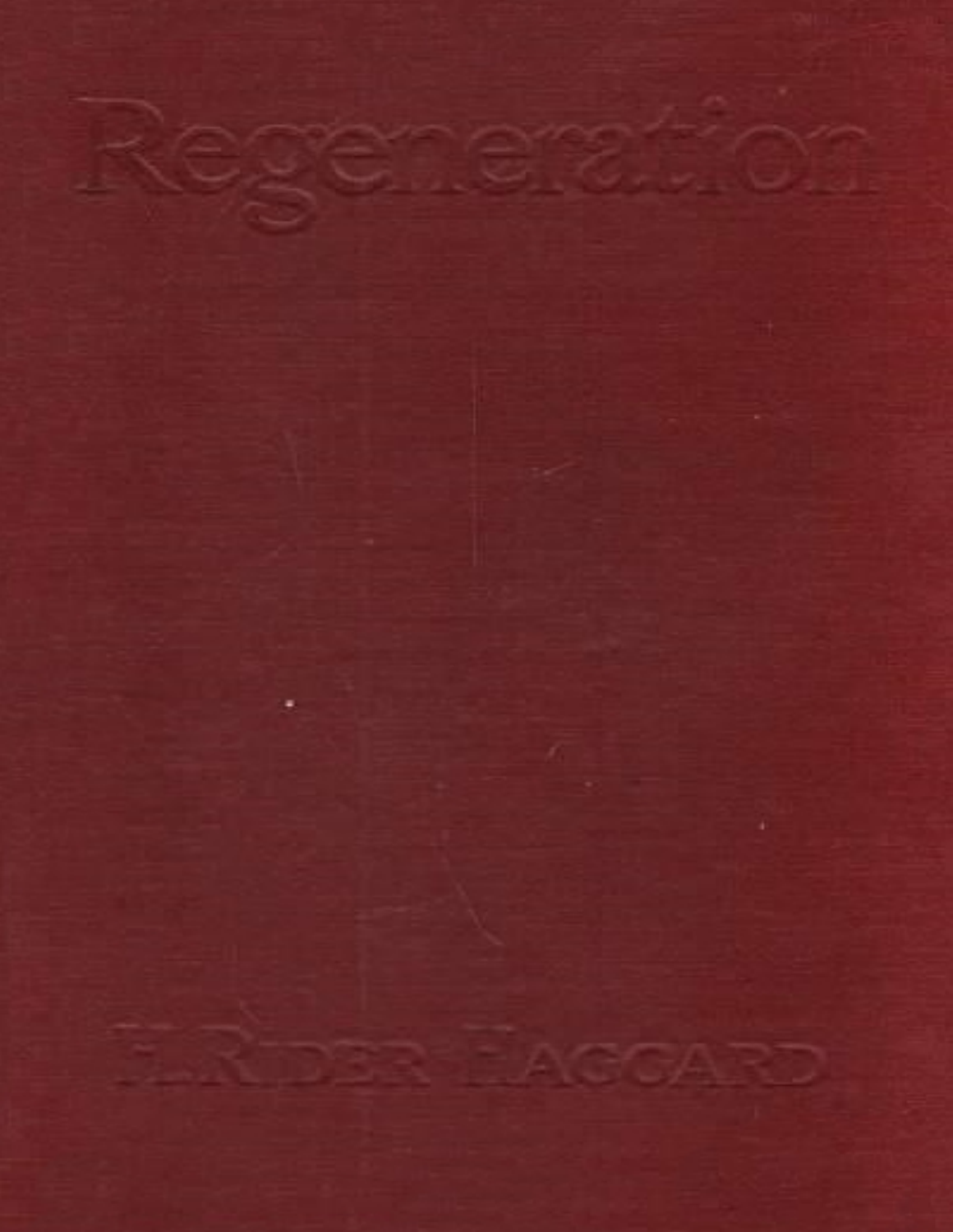https://onemorelibrary.com

# **Regeneration**

# **by**

# **Henry Rider Haggard**

Longmans, Green and Co., London, 1910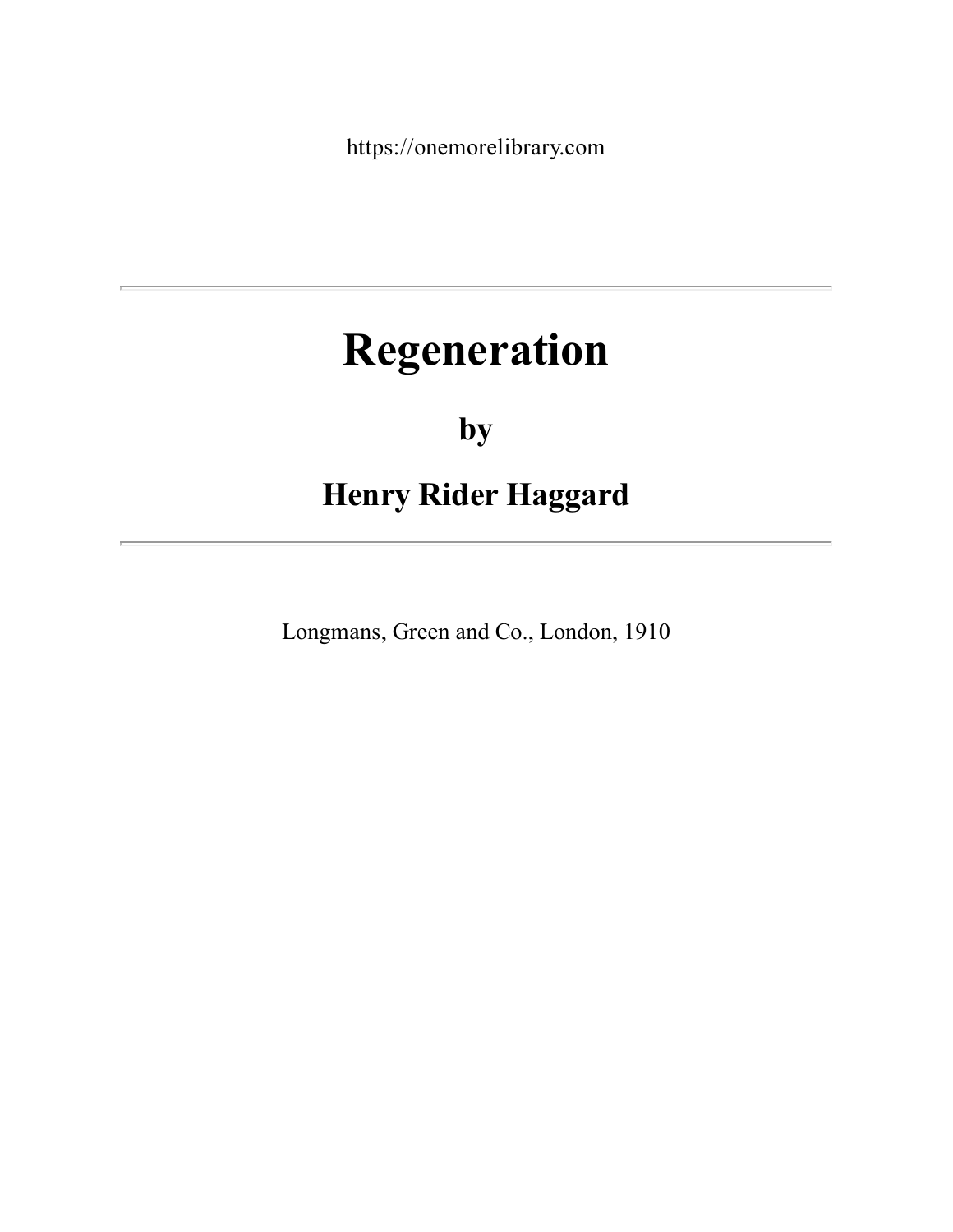#### <span id="page-2-0"></span>**CONTENTS**

[DEDICATION](#page-2-0)

[AUTHOR'S NOTE](#page-2-0)

**[INTRODUCTORY](#page-2-0)** 

[MEN'S SOCIAL WORK, LONDON](#page-2-0)

[THE SPA ROAD ELEVATOR](#page-2-0)

[THE GREAT PETER STREET SHELTER](#page-2-0)

[THE FREE BREAKFAST SERVICE](#page-2-0)

[THE EX-CRIMINALS](#page-33-0)

[THE MEN'S WORKSHOP](#page-39-0)

[STURGE HOUSE, BOW ROAD](#page-42-0)

[THE CENTRAL LABOUR BUREAU](#page-44-0)

[THE EMIGRATION DEPARTMENT](#page-47-0)

[THE WOMEN'S SOCIAL WORK IN LONDON](#page-52-0)

[THE HEADQUARTERS OF THE WOMEN'S SOCIAL WORK](#page-57-0)

[HILLSBOROUGH HOUSE INEBRIATES' HOME](#page-58-0)

[THE MATERNITY NURSING HOME](#page-61-0)

[THE MATERNITY RECEIVING HOME](#page-62-0)

[THE MATERNITY HOSPITAL](#page-63-0)

['THE NEST'](#page-66-0)

THE TRAINING [INSTITUTE](#page-68-0) FOR WOMEN SOCIAL **WORKERS**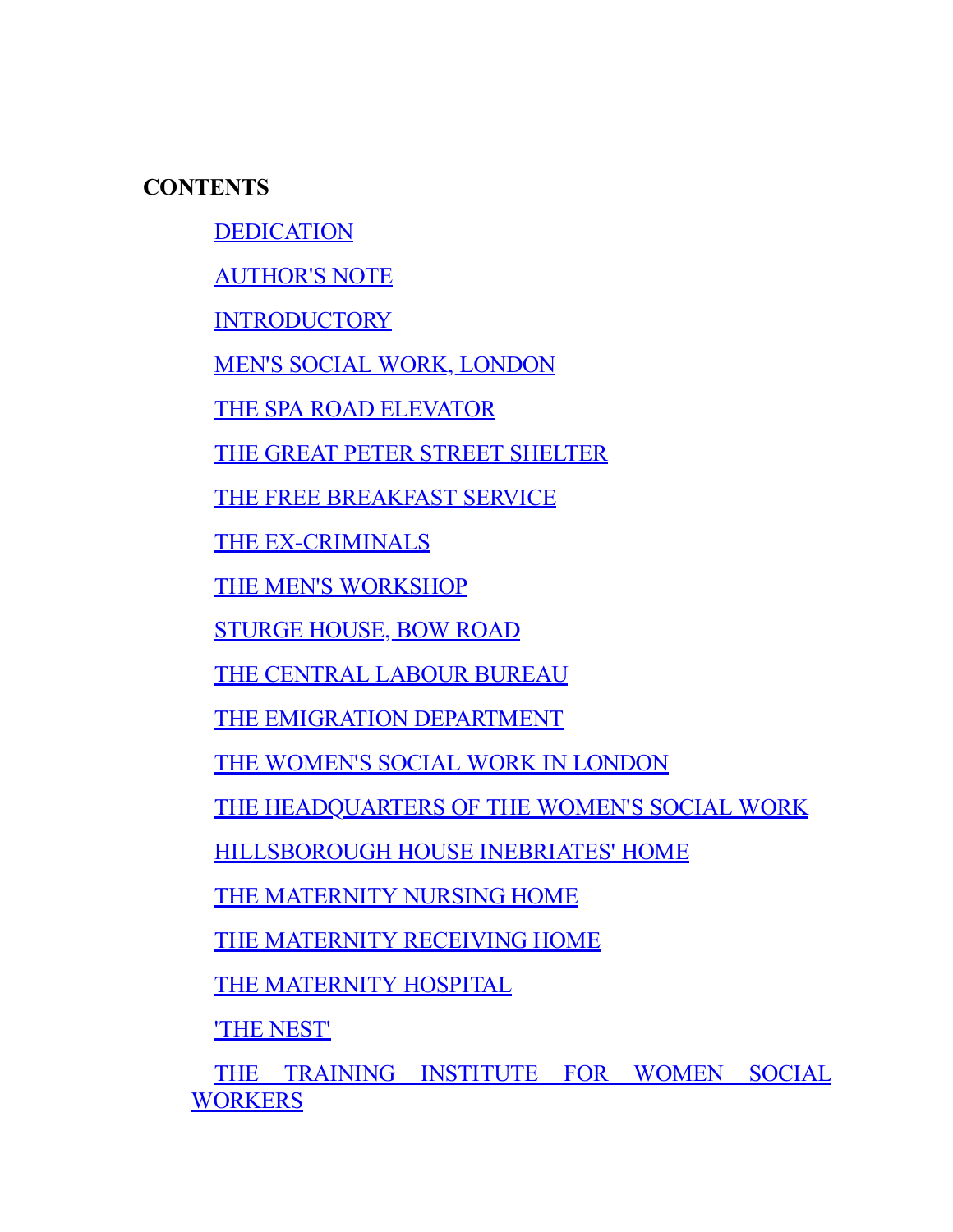[THE WOMEN'S INDUSTRIAL HOME](#page-71-0)

[THE INEBRIATES' HOME](#page-72-0)

[THE WOMEN'S INDUSTRIAL HOME](#page-75-0)

[THE WOMEN'S SHELTER](#page-76-0)

[THE SLUM SETTLEMENT](#page-78-0)

[THE PICCADILLY MIDNIGHT WORK](#page-82-0)

[THE ANTI-SUICIDE BUREAU](#page-89-0)

[WORK IN THE PROVINCES](#page-97-0)

[THE MEN'S SOCIAL WORK](#page-101-0)

[OAKHILL HOUSE](#page-104-0)

[THE MEN'S SOCIAL WORK](#page-105-0)

[THE ARDENSHAW WOMEN'S HOME](#page-111-0)

[THE WOMEN'S LODGING-HOUSE](#page-113-0)

[THE LAND AND INDUSTRIAL COLONY](#page-114-0)

[THE SMALL-HOLDINGS SETTLEMENT](#page-118-0)

[IMPRESSIONS OF GENERAL BOOTH](#page-123-0)

[THE CHIEF OF THE STAFF](#page-130-0)

[NOTE ON THE RELIGION OF THE SALVATION ARMY](#page-136-0)

[LEGACIES](#page-141-0)

[APPENDIX A](#page-142-0)

[NOTES ON THE ARMY'S FUTURE](#page-143-0)

[APPENDIX B](#page-160-0)

[APPENDIX C](#page-164-0)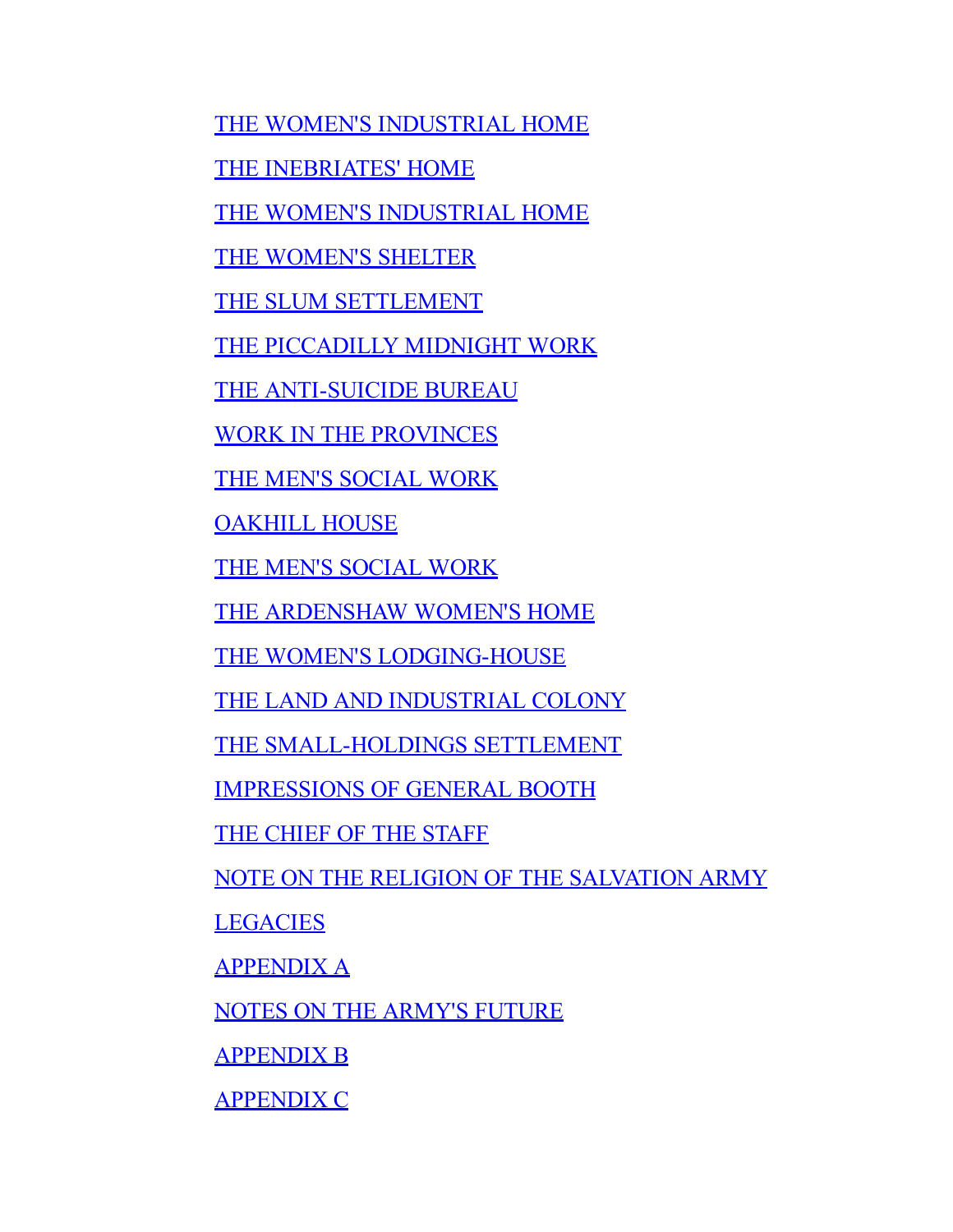[APPENDIX D](#page-167-0)

[NOTES:](#page-169-0)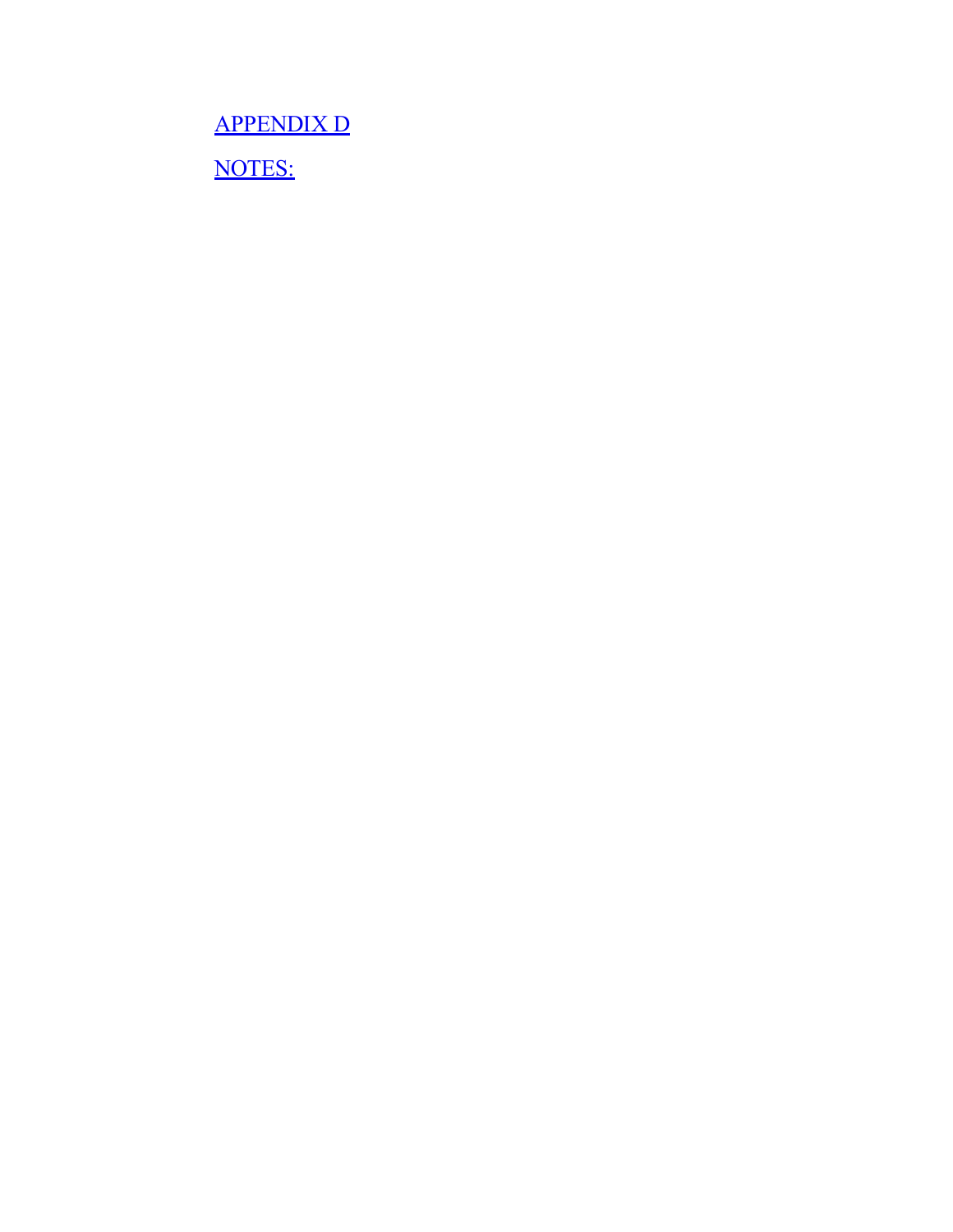# **DEDICATION**

I dedicate these pages to the Officers and Soldiers of the Salvation Army, in token of my admiration of the self-sacrificing work by which it is their privilege to aid the poor and wretched throughout the world.

H. RIDER HAGGARD.

DITCHINGHAM,

*November, 1910*

# **AUTHOR'S NOTE**

The author desires to thank Mr. D.R. DANIEL for the kind and valuable assistance he has given him in his researches into the Social Work of the Salvation Army.

He takes this occasion to make it clear that this book does no more than set out the results of his investigations into some of that vast Social Work, and his personal conclusions as to it and those by whom it is prosecuted.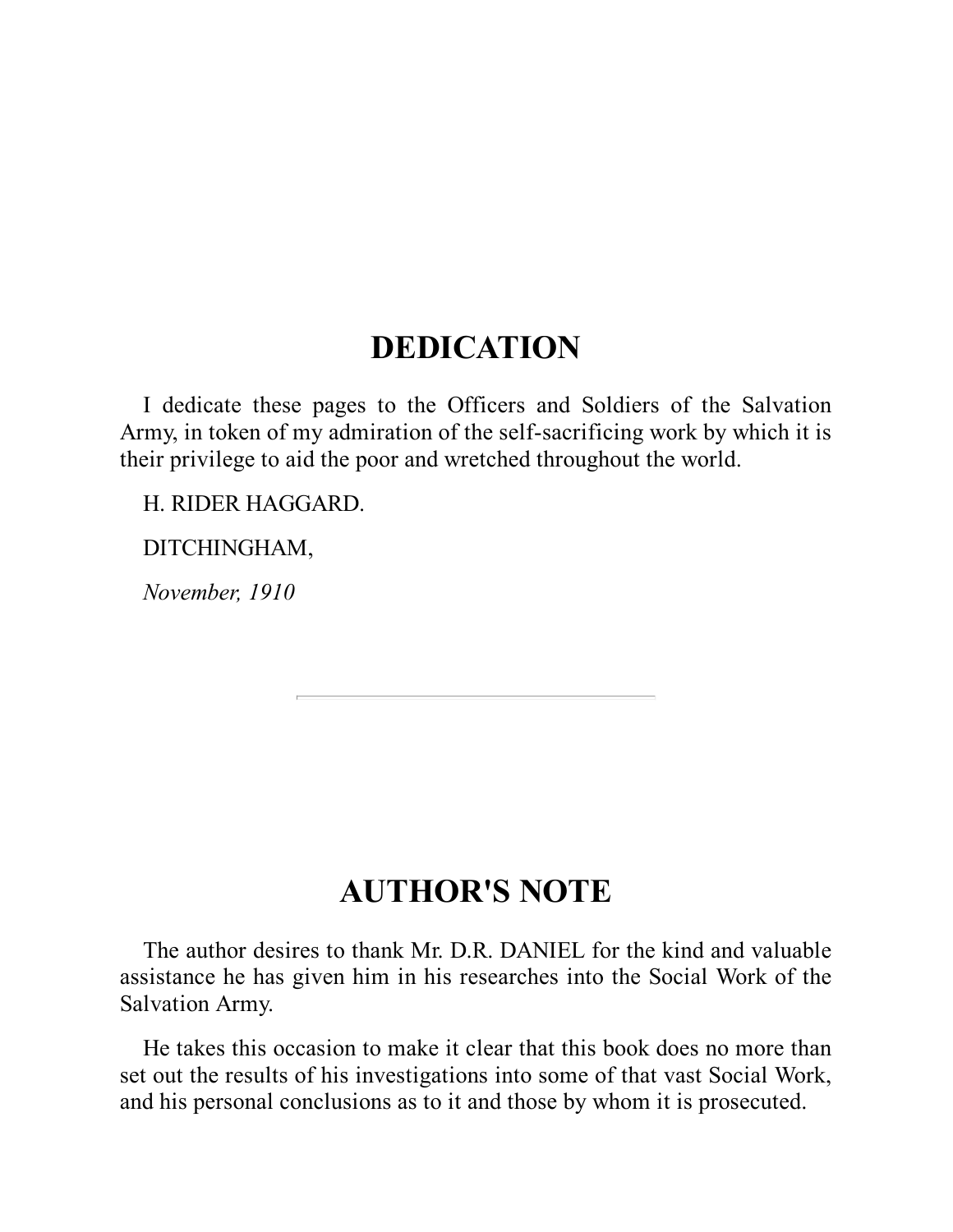To obviate any possible misunderstanding as to the reason of its writing, he wishes to state further that it has not been compiled by him as a matter of literary business.

# **INTRODUCTORY**

#### **WHAT IS THE SALVATION ARMY?**

If this question were put to the ordinary person of fashion or leisure, how would it be answered?

In many cases thus: 'The Salvation Army is a body of people dressed up in a semi-military uniform, or those of them who are women, in unbecoming poke bonnets, who go about the streets making a noise in the name of God and frightening horses with brass bands. It is under the rule of an arbitrary old gentleman named Booth, who calls himself a General, and whose principal trade assets consist in a handsome and unusual face, and an inexhaustible flow of language, which he generally delivers from a white motor-car wherever he finds that he can attract the most attention. He is a clever actor in his way, who has got a great number of people under his thumb, and I am told that he has made a large fortune out of the business, like the late prophet Dowie, and others of the same sort. The newspapers are always exposing him; but he knows which side his bread is buttered and does not care. When he is gone no doubt his family will divide up the cash, and we shall hear no more of the Salvation Army!'

Such are still the honest beliefs of thousands of our instructed fellowcountrymen, and of hundreds of thousands of others of less degree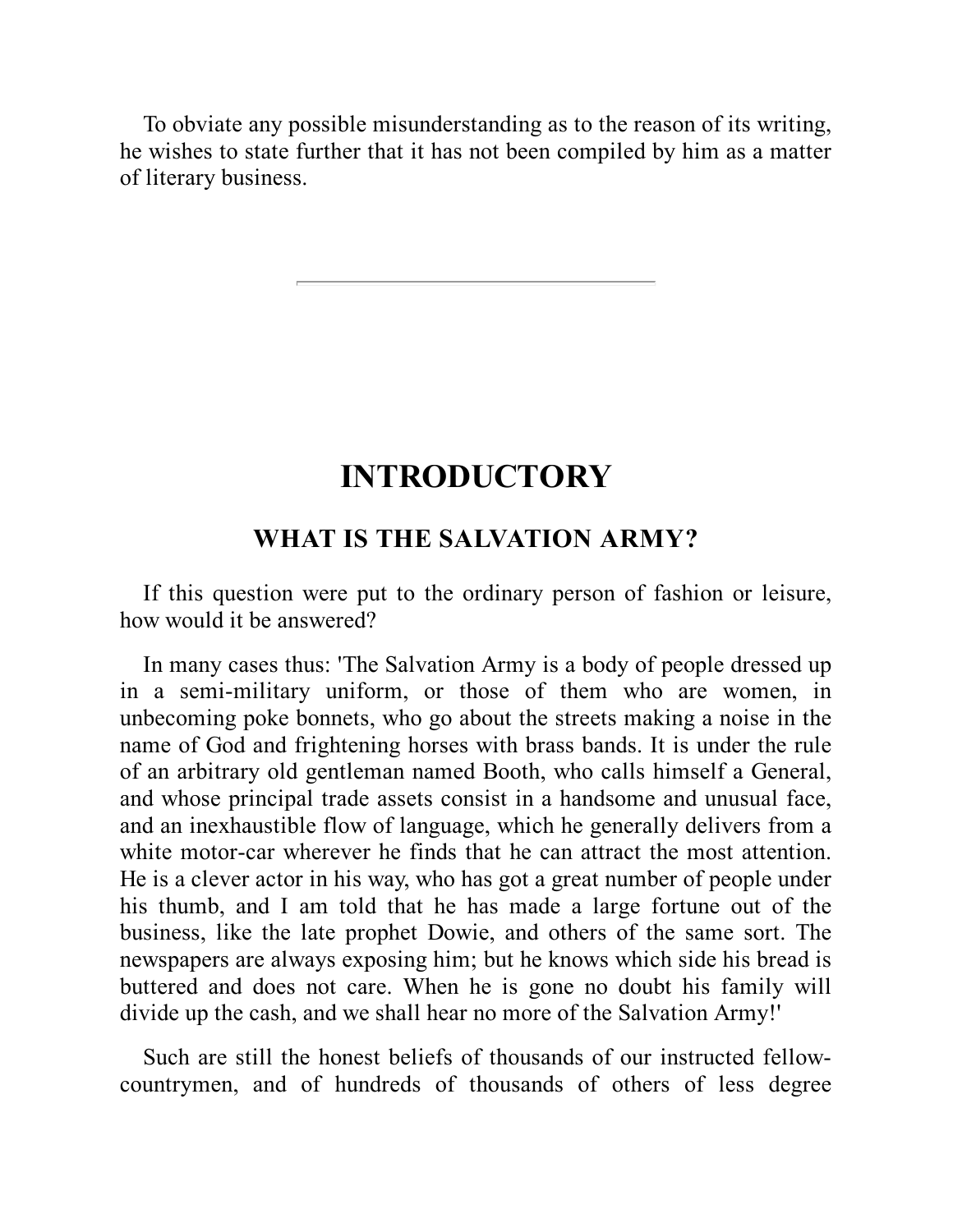belonging to the classes which are generally typified under the synonym of 'the man in the street,' by which most people understand one who knows little, and of that little nothing accurately, but who decides the fate of political elections.

Let us suppose, however, that the questioner should succeed in interesting an intelligent and fair-minded individual holder of these views sufficiently to induce him to make inquiry into the facts concerning this Salvation Army. What would he then discover?

He would discover that about five and forty years ago some impulse, wherever it may have come from, moved a Dissenting minister, gifted with a mind of power and originality, and a body of great strength and endurance, gifted, also, with an able wife who shared his views, to try, if not to cure, at least to ameliorate the lot of the fallen or distressed millions that are one of the natural products of high civilization, by ministering to their creature wants and regenerating their spirits upon the plain and simple lines laid down in the New Testament. He would find, also, that this humble effort, at first quite unaided, has been so successful that the results seem to partake of the nature of the miraculous.

Thus he would learn that the religious Organization founded by this man and his wife is now established and, in most instances, firmly rooted in 56 Countries and Colonies, where it preaches the Gospel in 33 separate languages: that it has over 16,000 Officers wholly employed in its service, and publishes 74 periodicals in 20 tongues, with a total circulation of nearly 1,000,000 copies per issue: that it accommodates over 28,000 poor people nightly in its Institutions, maintaining 229 Food Dépôts and Shelters for men, women, and children, and 157 Labour Factories where destitute or characterless people are employed: that it has 17 Homes for ex-criminals, 37 Homes for children, 116 Industrial Homes for the rescue of women, 16 Land Colonies, 149 Slum Stations for the visitation and assistance of the poor, 60 Labour Bureaux for helping the unemployed, and 521 Day Schools for children: that, in addition to all these, it has Criminal and General Investigation Departments, Inebriate Homes for men and women, Inquiry Offices for tracing lost and missing people, Maternity Hospitals, 37 Homes for training Officers, Prison-visitation Staffs, and so on almost *ad infinitum*.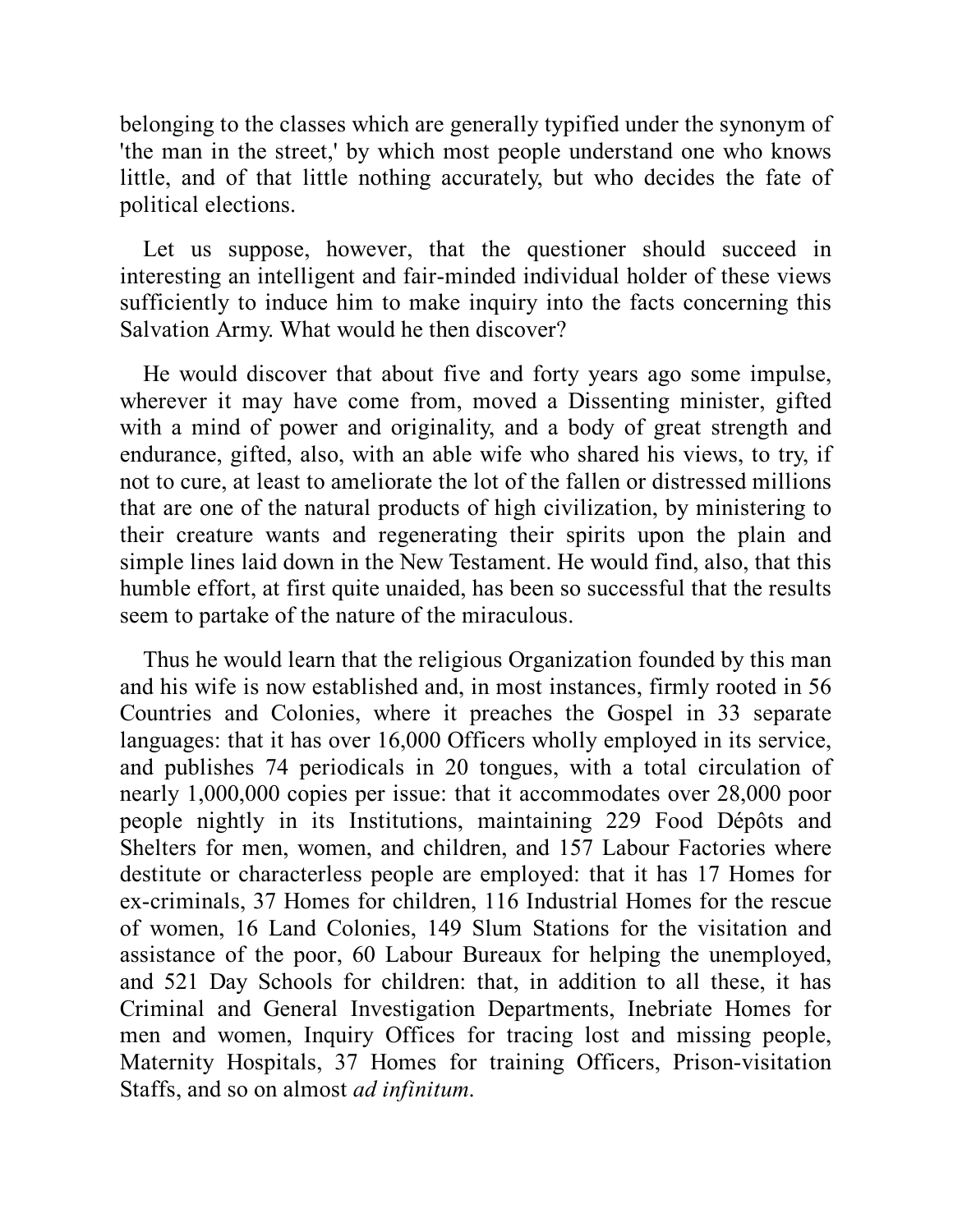He would find, also, that it collects and dispenses an enormous revenue, mostly from among the poorer classes, and that its system is run with remarkable business ability: that General Booth, often supposed to be so opulent, lives upon a pittance which most country clergymen would refuse, taking nothing, and never having taken anything, from the funds of the Army. And lastly, not to weary the reader, that whatever may be thought of its methods and of the noise made by the 23,000 or so of voluntary bandsmen who belong to it, it is undoubtedly for good or evil one of the world forces of our age.

Before going further, it may, perhaps, be well that I should explain how it is that I come to write these pages. First, I ought to state that my personal acquaintance with the Salvation Army dates back a good many years, from the time, indeed, when I was writing 'Rural England,' in connexion with which work I had a long and interesting interview with General Booth that is already published. Subsequently I was appointed by the British Government as a Commissioner to investigate and report upon the Land Colonies of the Salvation Army in the United States, in the course of which inquiry I came into contact with many of its Officers, and learned much of its system and methods, especially with reference to emigration. Also I have had other opportunities of keeping in touch with the Army and its developments.

In the spring of 1910 I was asked, on behalf of General Booth, whether I would undertake to write for publication an account of the Social Work of the Army in this country. After some hesitation, for the lack of time was a formidable obstacle to a very busy man, I assented to this request, the plan agreed upon being that I should visit the various Institutions, or a number of them, etc., and record what I actually saw, neither more nor less, together with my resulting impressions. This I have done, and it only remains for me to assure the reader that the record is true, and, to the best of his belief and ability, set down without fear, favour, or prejudice, by one not unaccustomed to such tasks.

Almost at the commencement of my labours I sought an interview with General Booth, thinking, as I told him and his Officers (the Salvation Army is not mealy-mouthed about such matters) that at his age it would be well to set down his views in black and white. On the whole, I found him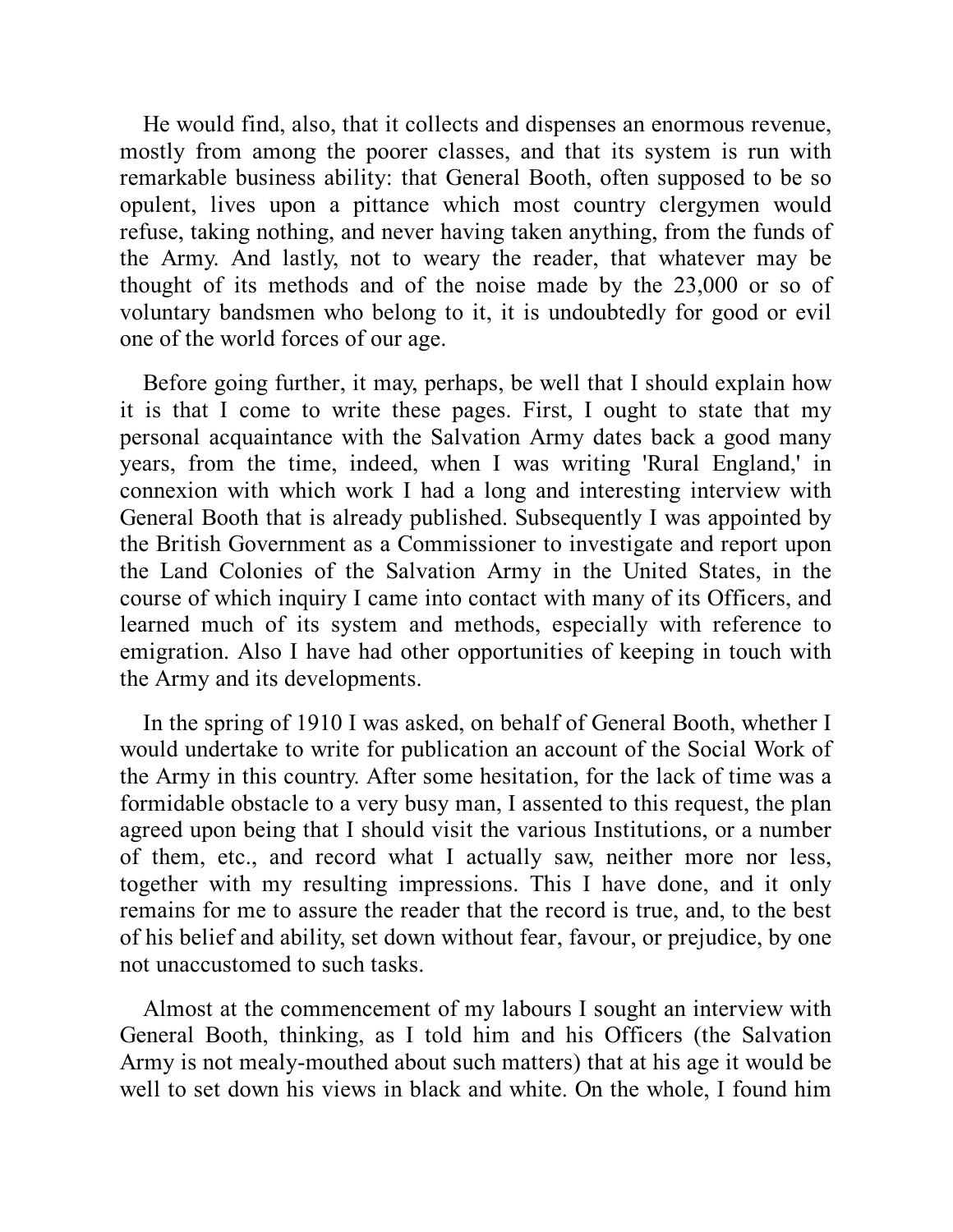well and vigorous. He complained, however, of the difficulty he was experiencing, owing to the complete loss of sight in one eye, occasioned by an accident during a motor journey, and the possible deprivation of the sight of the other through cataract.

Of the attacks that have been and are continually made upon the Salvation Army, some of them extremely bitter, General Booth would say little. He pointed out that he had not been in the habit of defending himself and his Organization in public, and was quite content that the work should speak for itself. Their affairs and finances had been investigated by eminent men, who 'could not find a sixpence out of place'; and for the rest, a balance-sheet was published annually. This balance-sheet for the year ending September 30, [1](#page-169-1)909, I reprint in an appendix.<sup>1</sup>

With regard to the Social Work of the Army, which in its beginning was a purely religious body, General Booth said that they had been driven into it because of their sympathy with suffering. They found it impossible to look upon people undergoing starvation or weighed down by sorrows and miseries that came upon them through poverty, without stretching out a hand to help them on to their feet again. In the same way they could not study wrongdoers and criminals and learn their secret histories, which show how closely a great proportion of human sin is connected with wretched surroundings, without trying to help and reform them to the best of their abilities. Thus it was that their Social operations began, increased, and multiplied. They contemplated not only the regeneration of the individual, but also of his circumstances, and were continually finding out new methods by which this might be done.

The Army looked forward to the development of its Social Work on the lines of self-help, self-management and self-support. Whenever a new development came under consideration, the question arose—How is it to be financed? The work they had in hand at present took all their funds. One of their great underlying principles was that of the necessity of selfsupport, without which no business or undertaking could stand for long. The individual must co-operate in his own moral and physical redemption. At the same time this system of theirs was, in practice, one of the difficulties with which they had to contend, since it caused the benevolent to believe that the Army did not need financial assistance. His own view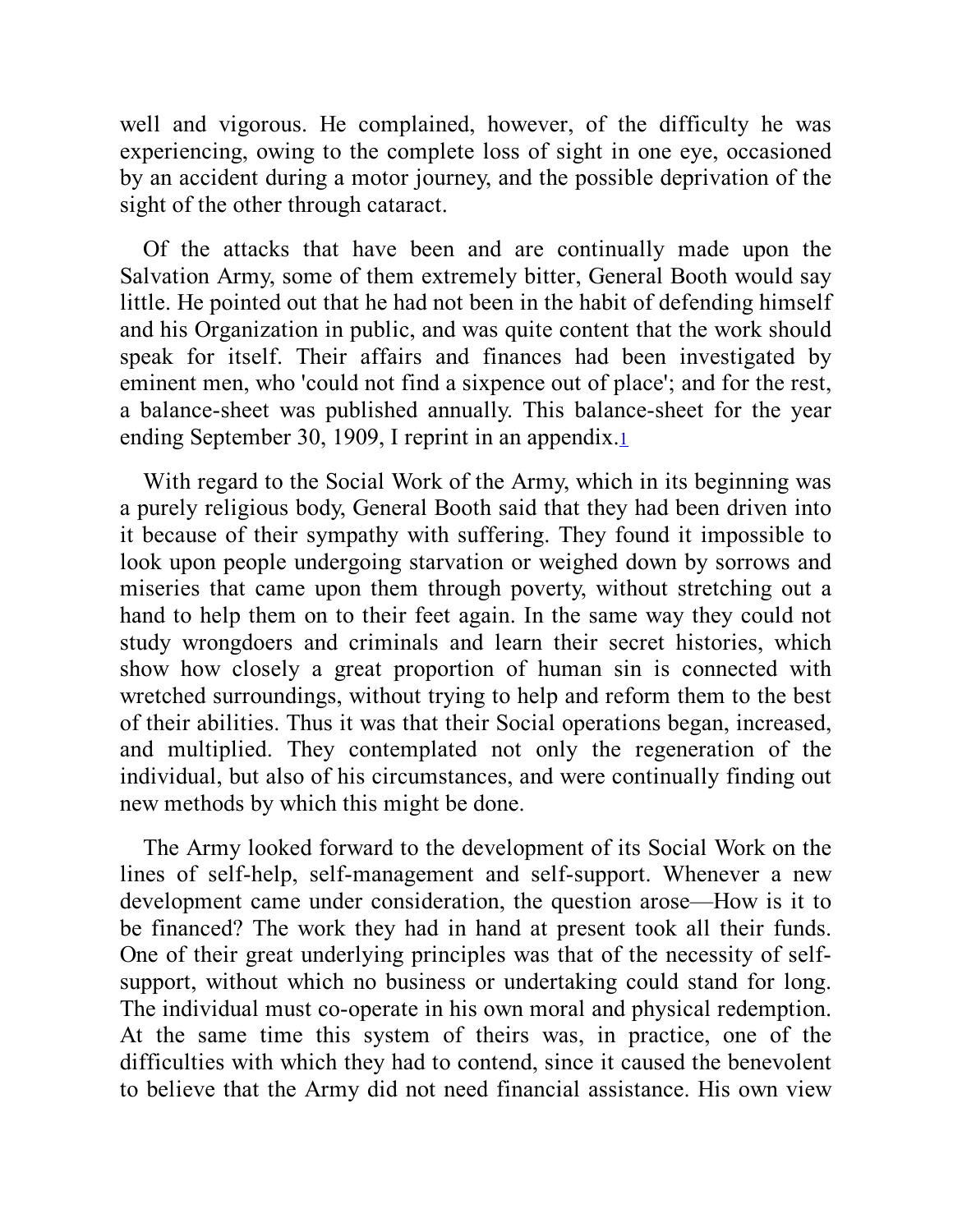was that they ought to receive support in their work from the Government, as they actually did in some other countries. Especially did he desire to receive State aid in dealing with ascertained criminals, such as was extended to them in certain parts of the world.

Thus only a few weeks before, in Holland, the Parliament had asked the Salvation Army to co-operate in the care of discharged prisoners and gave a grant of money for their support. In Java the tale was the same. There they were preparing estates as homes for lepers, and soon a large portion of the leper population of that land would be in their charge.

General Booth told me the story of a celebrated Danish doctor, an optician, who became attracted to the Army, and, giving up his practice and position, entered its service with his wife. They said they wished to lead a life of real sacrifice and self-denial, and so, after going through a training like any other Cadets, were sent out to take charge of the medical work in Java. A recent report stated that this Officer had attended 16,000 patients in nine months, and performed 516 operations.

In Australia, the Government had handed over the work amongst the Reformatory boys to the Army. In New Zealand, the Government had requested it to take over inebriates, and was now paying a contribution to that work of 10s. per head a week. There the Army had purchased two islands to accommodate these inebriates, one on which the men followed the pursuits of agriculture, fishing, and so forth, and the other for the women. In Canada there was an idea that a large prison should be erected, of which the Salvation Army would take charge. He hoped that in course of time they would be allowed greatly to extend their work in the English prisons.

General Booth pointed out to me with reference to their Social Work, that it was necessary to spend large sums of money in finding employment for men whom they had rescued. Here, one of their greatest difficulties was the vehement opposition of members of the Labour Party in different countries.

This party said, for example, that the Army ought to pay the Trade Union rate of wage to any poor fellow whom they had picked up and set to such labour as paper-sorting or carpentry. Thus in Western Australia they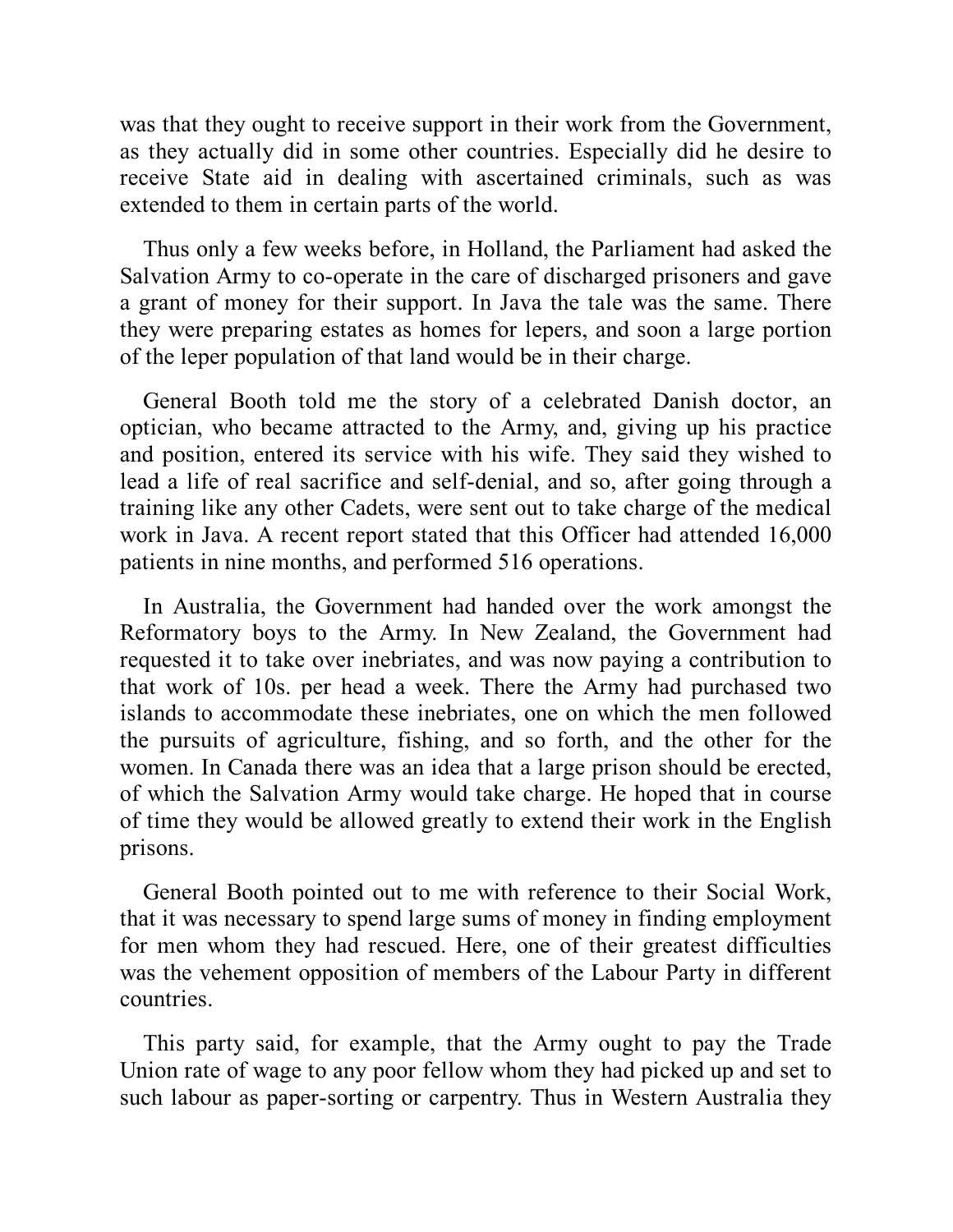had an estate of 20,000 acres lying idle. When he was there a while ago, he asked the Officer in charge why he did not cultivate this land and make it productive. The man replied he had no labour; whereon the General said that he could send him plenty from England.

'Yes,' commented the Officer, 'but the moment they begin to work here, however inefficient or broken down they may be, we shall have to pay them 7s. a day!'

This regulation, of course, makes it impossible to cultivate that estate except at a heavy loss.

He himself had been denounced as the 'prince of sweaters,' because he took in derelict carpenters at their Institution in Hanbury Street (which I shall describe later), to whom he did not pay the Trade Union wage, although that Institution had from the first been worked at a loss. In this case he had made peace with the Parliamentary Committee by promising not to make anything there which was used outside the Army establishments. But still the attacks went on.

Passing from this subject, I asked General Booth if he had formed any forecast of the future of the Salvation Army after his own death. He replied that there were certain factors in the present position of the Army which seemed to him to indicate its future growth and continuity. Speaking impersonally, he said that the present General had become an important man not by his own choice or through the workings of ambition, but by the will of Providence. He had acquired a certain standing, a great hold over his community, and an influence which helped to concentrate and keep together forces that had grown to be worldwide in their character. It was natural, therefore, that people should wonder what would happen when he ceased to be.

His answer to these queries was that legal arrangements had been made to provide for this obvious contingency. Under the provisions of the constitution of the Army he had selected his successor, although he had never told anybody the name of that successor, which he felt sure, when announced, was one that would command the fullest confidence and respect. The first duty of the General of the Army on taking up his office was to choose a man to succeed him, reserving to himself the power to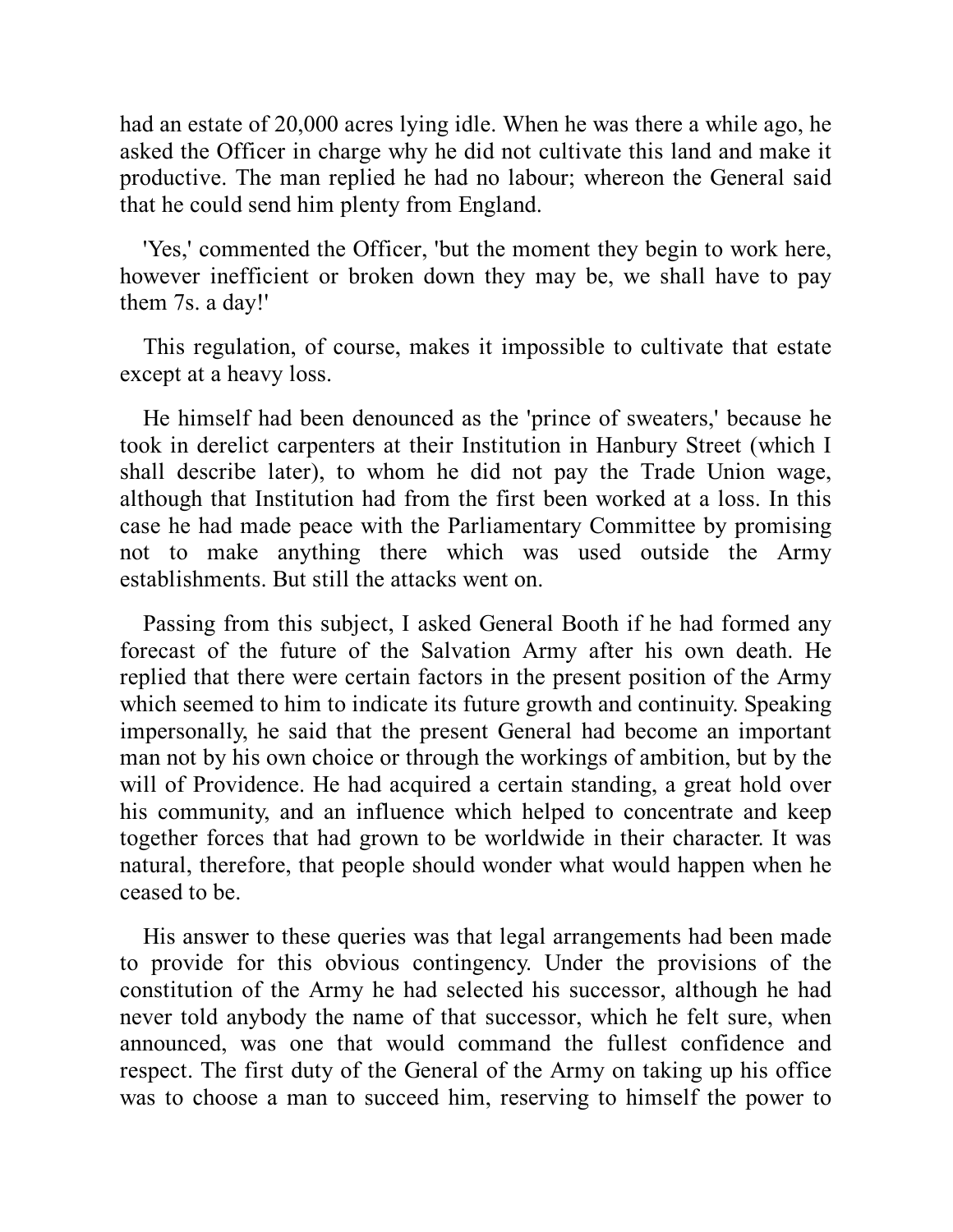change that man for another, should he see good reason for such a course. In short, his choice is secret, and being unhampered by any law of heredity or other considerations except those that appeal to his own reason and judgment, not final. He nominates whom he will.

I asked him what would happen if this nominated General misconducted himself in any way, or proved unsuitable, or lost his reason. He replied that in such circumstances arrangements had been made under which the heads of the Army could elect another General, and that what they decided would be law. The organization of the Army was such that any Department of it remained independent of the ability of one individual. If a man proved incompetent, or did not succeed, his office was changed; the square man was never left in the round hole. Each Department had laws for its direction and guidance, and those in authority were responsible for the execution of those laws. If for any reason whatsoever, one commander fell out of the line of action, another was always waiting to take his place. In short, he had no fear that the removal of his own person and name would affect the Organization. It was true, he remarked, that leaders cannot be manufactured to order, and also that the Army had made, and would continue to make, mistakes up and down the world. But those mistakes showed them how to avoid similar errors, and how and where to improve.

As regarded a change of headship, a fresh individuality always has charms, and a new force would always strike out in some new direction. The man needed was one who would *do* something. General Booth did not fear but that he would be always forthcoming, and said that for his part he was quite happy as to the future, in which he anticipated an enlargement of their work. The Organization existed, and with it the arrangements for filling every niche. The discipline of to-day would continue to-morrow, and that spirit would always be ready to burst into flame when it was needed.

In his view it was inextinguishable.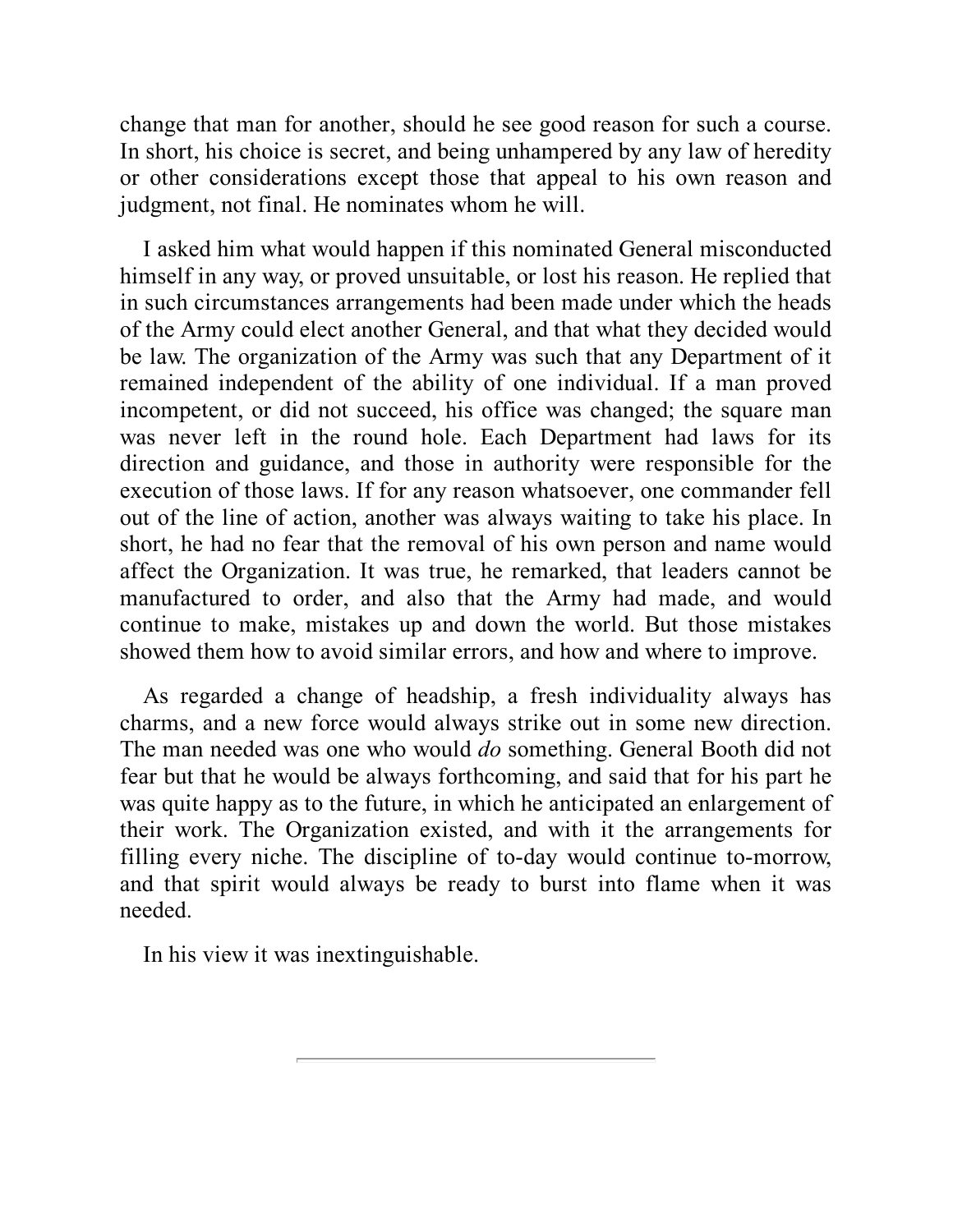# **MEN'S SOCIAL WORK, LONDON**

#### **THE MIDDLESEX STREET SHELTER**

The first of the London Institutions of the Salvation Army which I visited was that known as the Middlesex Street Shelter and Working Men's Home, which is at present under the supervision of Commissioner Sturgess. This building consists of six floors, and contains sleeping accommodation for 462 men. It has been at work since the year 1906, when it was acquired by the Army with the help of that well-known philanthropist, the late Mr. George Herring.

Of the 462 men accommodated daily, 311 pay 3d. for their night's lodging, and the remainder 5d. The threepenny charge entitles the tenant to the use of a bunk bedstead with sheets and an American cloth cover. If the extra 2d. is forthcoming the wanderer is provided with a proper bed, fitted with a wire spring hospital frame and provided with a mattress, sheets, pillow, and blankets. I may state here that as in the case of this Shelter the building, furniture and other equipment have been provided by charity, the nightly fees collected almost suffice to pay the running expenses of the establishment. Under less favourable circumstances, however, where the building and equipment are a charge on the capital funds of the Salvation Army, the experience is that these fees do not suffice to meet the cost of interest and maintenance.

The object of this and similar Shelters is to afford to men upon the verge of destitution the choice between such accommodation as is here provided and the common lodging-house, known as a 'kip house,' or the casual ward of a workhouse. Those who avail themselves of these Shelters belong, speaking generally, to the destitute or nearly destitute classes. They are harbours of refuge for the unfortunates who find themselves on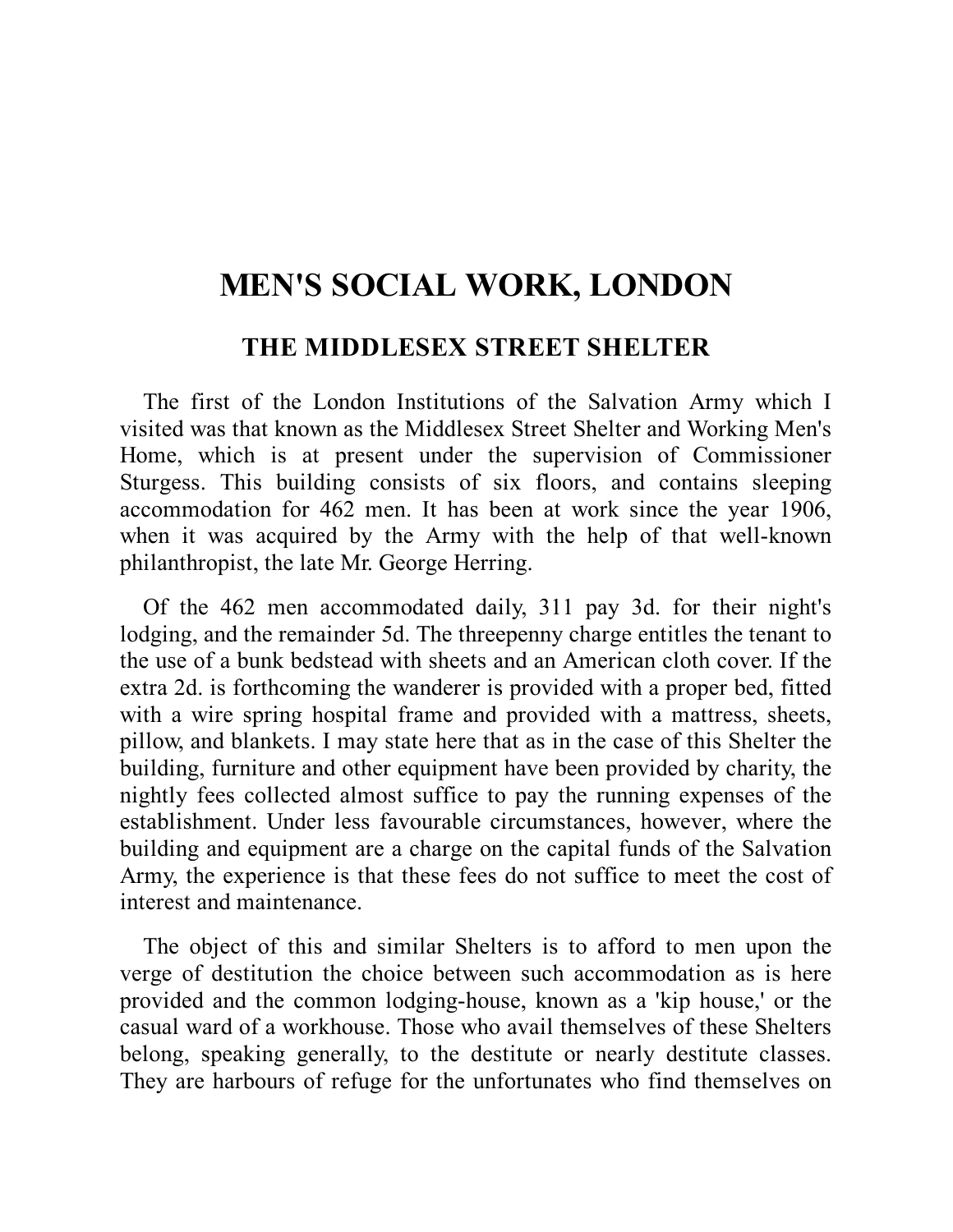the streets of London at nightfall with a few coppers or some other small sum in their pockets. Many of these social wrecks have sunk through drink, but many others owe their sad position to lack or loss of employment, or to some other misfortune.

For an extra charge of 1d. the inmates are provided with a good supper, consisting of a pint of soup and a large piece of bread, or of bread and jam and tea, or of potato-pie. A second penny supplies them with breakfast on the following morning, consisting of bread and porridge or of bread and fish, with tea or coffee.

The dormitories, both of the fivepenny class on the ground floor and of the threepenny class upstairs, are kept scrupulously sweet and clean, and attached to them are lavatories and baths. These lavatories contain a great number of brown earthenware basins fitted with taps. Receptacles are provided, also, where the inmates can wash their clothes and have them dried by means of an ingenious electrical contrivance and hot air, capable of thoroughly drying any ordinary garment in twenty minutes while its owner takes a bath.

The man in charge of this apparatus and of the baths was one who had been picked up on the Embankment during the past winter. In return for his services he received food, lodging, clothes and pocket-money to the amount of 3s. a week. He told me that he was formerly a commercial traveller, and was trying to re-enter that profession or to become a ship's steward. Sickness had been the cause of his fall in the world.

Adjoining the downstairs dormitory is a dining and sitting-room for the use of those who have taken bed tickets. In this room, when I visited it, several men were engaged in various occupations. One of them was painting flowers. Another, a watch repairer, was apparently making up his accounts, which, perhaps, were of an imaginary nature. A third was eating a dinner which he had purchased at the food bar. A fourth smoked a cigarette and watched the flower artist at his work. A fifth was a Cingalese who had come from Ceylon to lay some grievance before the late King. The authorities at Whitehall having investigated his case, he had been recommended to return to Ceylon and consult a lawyer there. Now he was waiting tor the arrival of remittances to enable him to pay his passage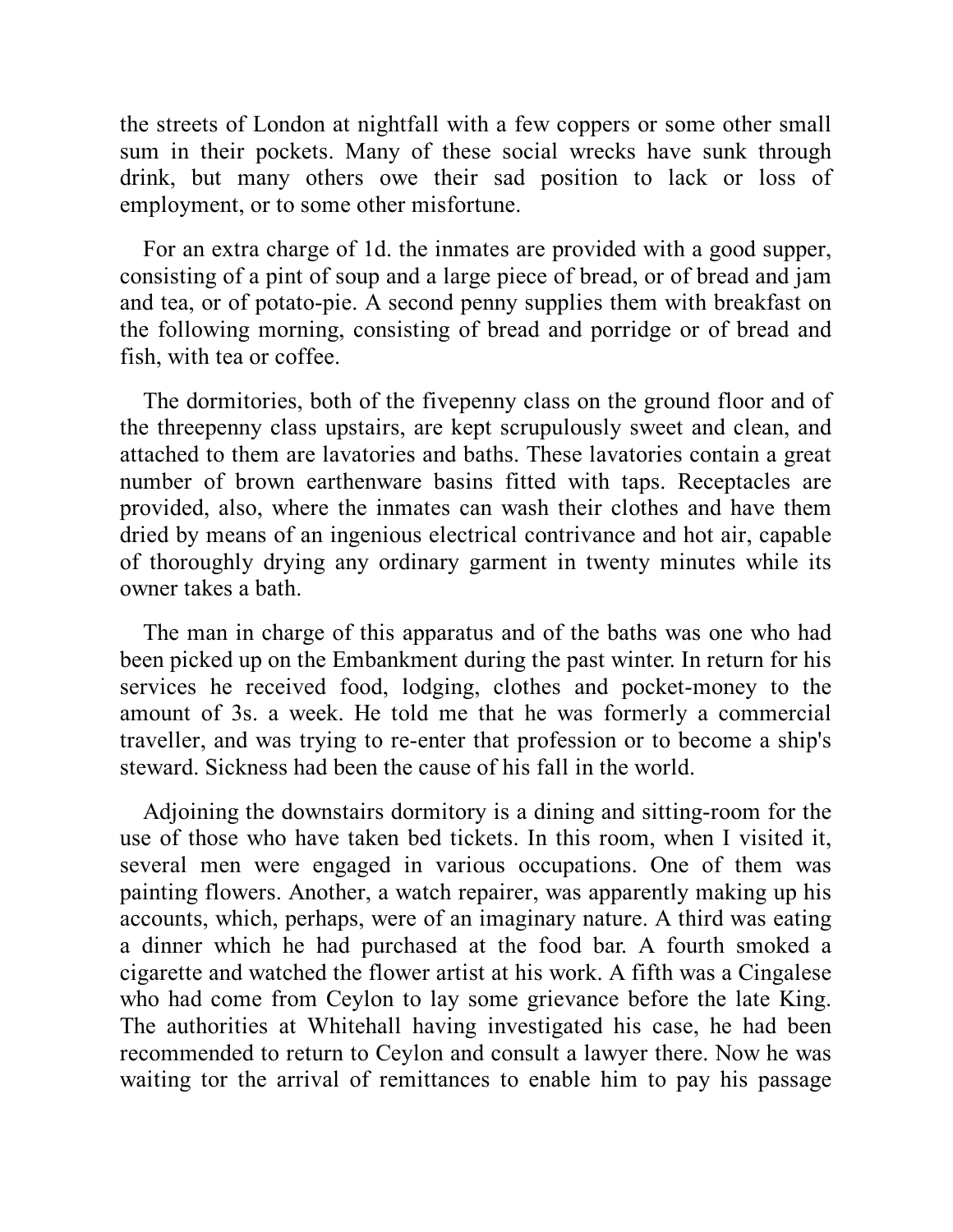back to Ceylon. I wondered whether the remittances would ever be forthcoming. Meanwhile he lived here on 7-1/2d. a day, 5d. for his bed and 2-1/2d. for his food. Of these and other men similarly situated I will give some account presently.

Having inspected the upper floors I descended to the basement, where what are called the 'Shelter men' are received at a separate entrance at 5.30 in the afternoon, and buying their penny or halfpennyworth of food, seat themselves on benches to eat. Here, too, they can sit and smoke or mend their clothes, or if they are wet, dry themselves in the annexe, until they retire to rest. During the past winter of 1909 400 men taken from the Embankment were sheltered here gratis every night, and were provided with soup and bread. When not otherwise occupied this hall is often used for the purpose of religious services.

I spoke at hazard with some of those who were sitting about in the Shelter. A few specimen cases may be interesting. An old man told me that he had travelled all over the world for fifty years, especially in the islands of the South Pacific, until sickness broke him down. He came last from Shanghai, where he had been an overseer on railway work, and before that from Manila. Being incapacitated by fever and rheumatism, and possessing 1,500 dollars, he travelled home, apparently via India and Burma, stopping a while in each country. Eventually he drifted to a lodging-house, and, falling ill there, was sent to the Highgate Infirmary, where, he said, he was so cold that he could not stop. Ultimately he found himself upon the streets in winter. For the past twelve months he had been living in this Shelter upon some help that a friend gave him, for all his own money was gone. Now he was trying to write books, one of which was in the hands of a well-known firm. He remarked, pathetically, that they 'have had it a long time.' He was also waiting 'every day' for a pension from America, which he considered was due to him because he fought in the Civil War.

Most of these poor people are waiting for something.

This man added that he could not find his relatives, and that he intended to stop in the Shelter until his book was published, or he could 'help himself out.'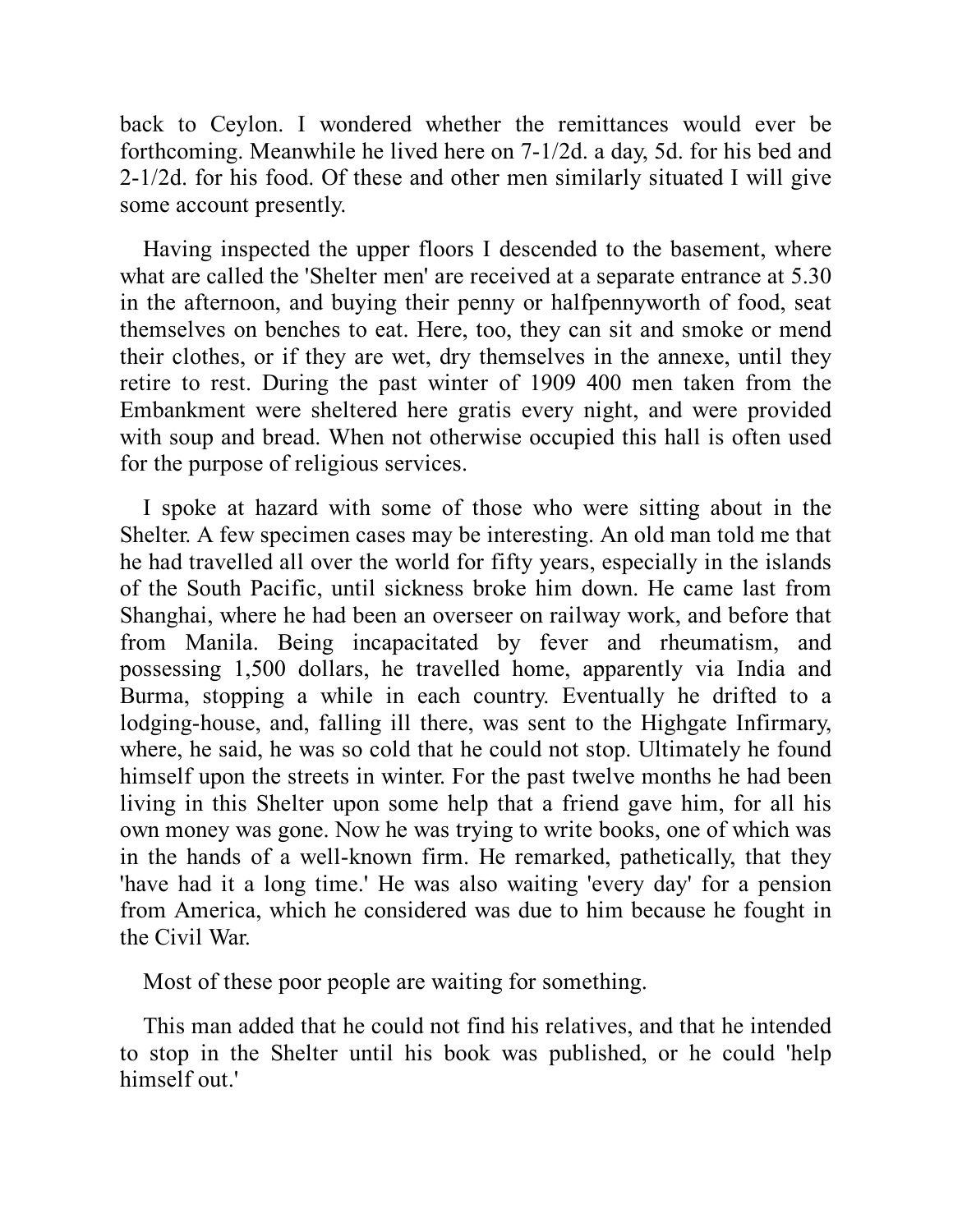The next man I spoke to was the flower artist, whom I have already mentioned, whose work, by the way, if a little striking in colour, was by no means bad, especially as he had no real flowers to draw from. By trade he was a lawyer's clerk; but he stated that, unfortunately for him, the head partner of his firm went bankrupt six years before, and the bad times, together with the competition of female labour in the clerical department, prevented him from obtaining another situation, so he had been obliged to fall back upon flower painting. He was a married man, but he said, 'While I could make a fair week's money, things were comfortable, but when orders fell slack I was requested to go, as my room was preferable to my company, and being a man of nervous temperament I could not stand it, and have been here ever since'—that was for about ten weeks. He managed to make enough for his board and lodging by the sale of his flowerpictures.

A third man informed me that he had opened twenty-seven shops for a large firm of tobacconists, and then left to start in business for himself; also he used to go out window-dressing, in which he was skilled. Then, about nine years ago, his wife began to drink, and while he was absent in hospital, neglected his business so that it became worthless. Finally she deserted him, and he had heard nothing of her since. After that he took to drink himself. He came to this Shelter intermittently, and supported himself by an occasional job of window-dressing. The Salvation Army was trying to cure this man of his drinking habits.

A fourth man, a Eurasian, was a schoolmaster in India, who drifted to this country, and had been for four years in the Colney Hatch Asylum. He was sent to the Salvation Army by the After Care Society. He had been two years in the Shelter, and was engaged in saving up money to go to America. He was employed in the Shelter as a scrubber, and also as a seller of food tickets, by which means he had saved some money. Also he had a £5 note, which his sister sent to him. This note he was keeping to return to her as a present on her birthday! His story was long and miserable, and his case a sad one. Still, he was capable of doing work of a sort.

Another very smart and useful man had been a nurse in the Army Medical Corps, which he left some years ago with a good character.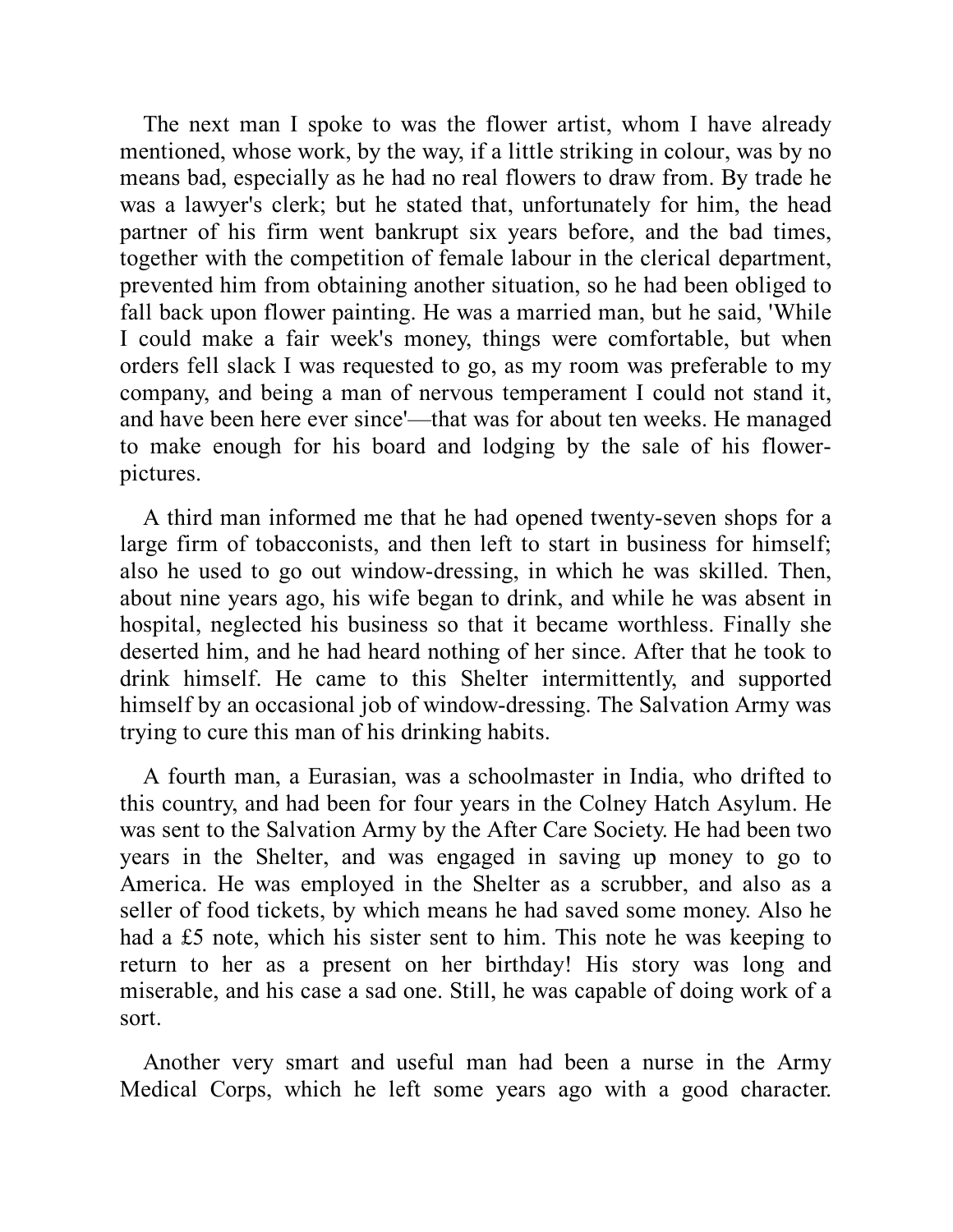Occasionally he found a job at nursing, and stayed at the Shelter, where he was given employment between engagements.

Yet another, quite a young person, was a carman who had been discharged through slackness of work in the firm of which he was a servant. He had been ten weeks in the Institution, to which he came from the workhouse, and hoped to find employment at his trade.

In passing through this building, I observed a young man of foreign appearance seated in a window-place reading a book, and asked his history. I was told that he was a German of education, whose ambition it is to become a librarian in his native country. He had come to England in order to learn our language, and being practically without means, drifted into this place, where he was employed in cleaning the windows and pursued his studies in the intervals of that humble work. Let us hope that in due course his painstaking industry will be rewarded, and his ambition fulfilled.

All these cases, and others that I have no space to mention, belonged to the class of what I may call the regular 'hangers-on' of this particular Shelter. As I visited it in the middle of the day, I did not see its multitude of normal nightly occupants. Of such men, however, I shall be able to speak elsewhere.

# **THE SPA ROAD ELEVATOR**

#### **BERMONDSEY**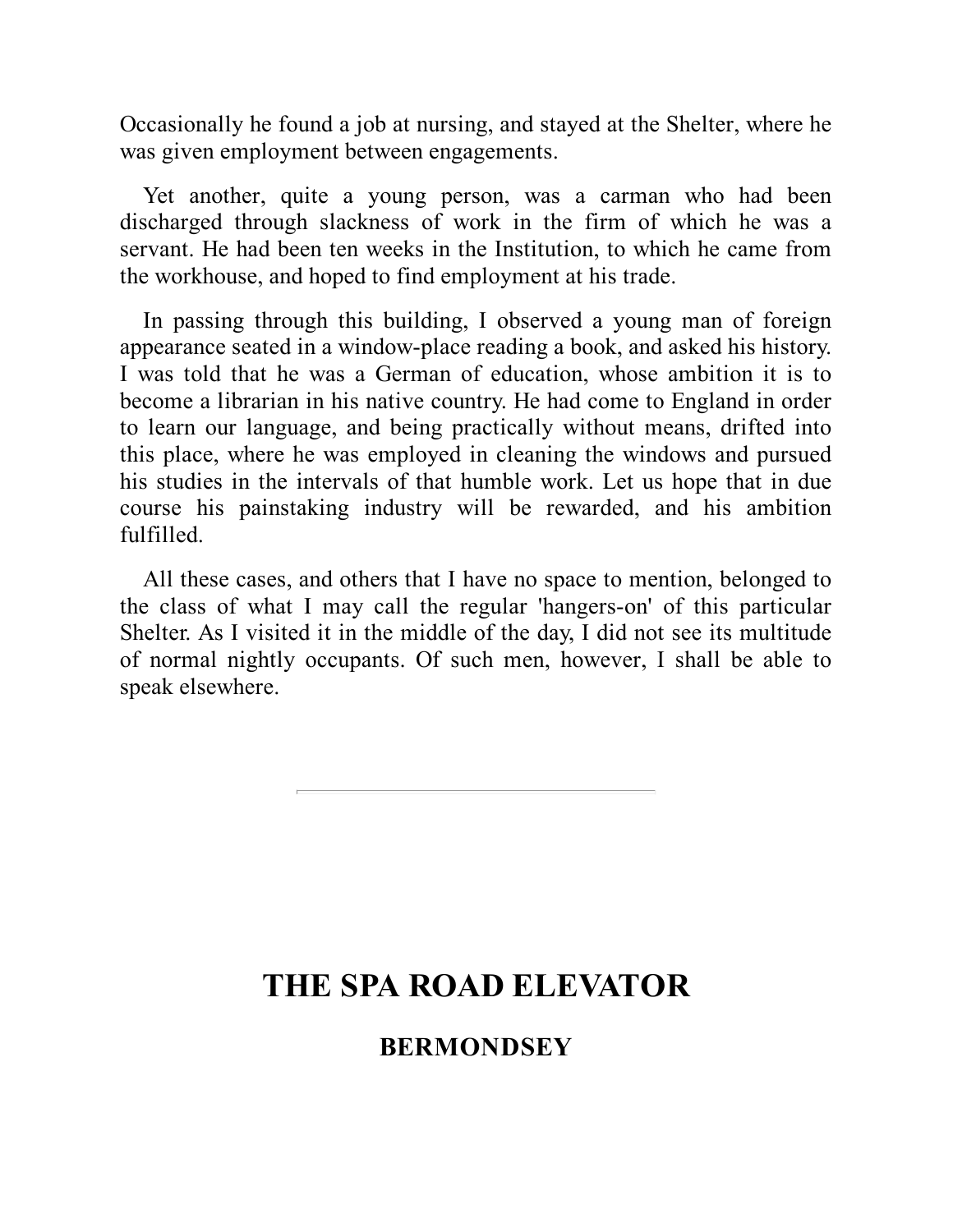The next Institution that I inspected was that of a paper-sorting works at Spa Road, Bermondsey, where all sorts of waste paper are dealt with in enormous quantities. Of this stuff some is given and some is bought. Upon delivery it goes to the sorters, who separate it out according to the different classes of the material, after which it is pressed into bales by hydraulic machinery and sold to merchants to be re-made.

These works stand upon two acres of land. Parts of the existing buildings were once a preserve factory, but some of them have been erected by the Army. There remain upon the site certain dwelling-houses, which are still let to tenants. These are destined to be pulled down whenever money is forthcoming to extend the factory.

The object of the Institution is to find work for distressed or fallen persons, and restore them to society. The Manager of this 'Elevator,' as it is called, informed me that it employs about 480 men, all of whom are picked up upon the streets. As a rule, these men are given their board and lodging in return for work during the first week, but no money, as their labour is worth little. In the second week, 6d. is paid to them in cash; and, subsequently, this remuneration is added to in proportion to the value of the labour, till in the end some of them earn 8s. or 9s. a week in addition to their board and lodging.

I asked the Officer in charge what he had to say as to the charges of sweating and underselling which have been brought against the Salvation Army in connexion with this and its other productive Institutions.

He replied that they neither sweated nor undersold. The men whom they picked up had no value in the labour market, and could get nothing to do because no one would employ them, many of them being the victims of drink or entirely unskilled. Such people they overlooked, housed, fed, and instructed, whether they did or did not earn their food and lodging, and after the first week paid them upon a rising scale. The results were eminently satisfactory, as even allowing for the drunkards they found that but few cases, not more than 10 per cent, were hopeless. Did they not rescue these men most of them would sink utterly; indeed, according to their own testimony many of such wastrels were snatched from suicide. As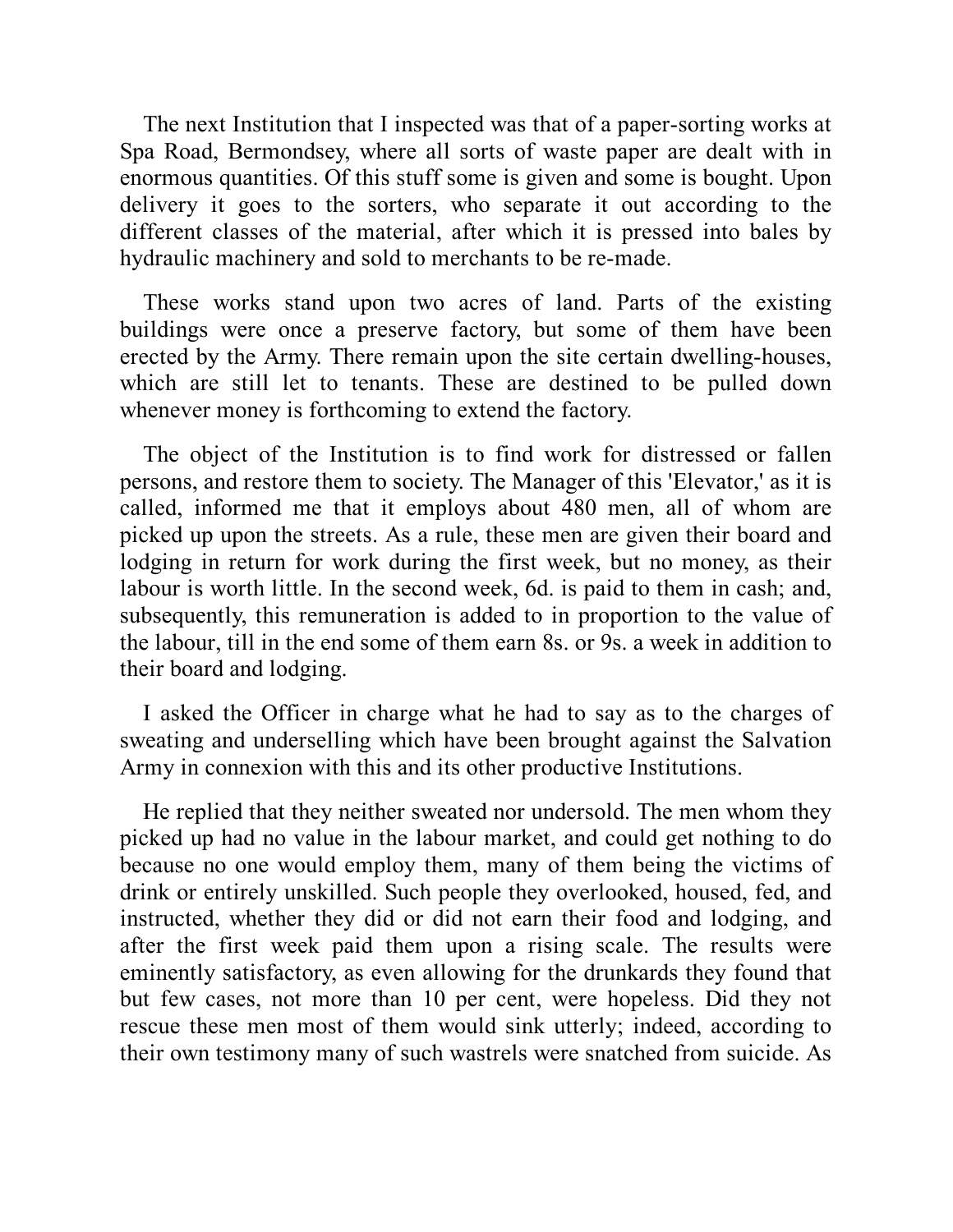a matter of fact, also, they employed more men per ton of paper than any other dealers in the trade.

With reference to the commercial results, after allowing for interest on the capital invested, the place did not pay its way. He said that a sum of £15,000 was urgently required for the erection of a new building on this site, some of those that exist being of a rough-and-ready character. They were trying to raise subscriptions towards this object, but found the response very slow.

He added that they collected their raw material from warehouses, most of it being given to them, but some they bought, as it was necessary to keep the works supplied, which could not be done with the gratis stuff alone. Also they found that the paper they purchased was the most profitable.

These works presented a busy spectacle of useful industry. There was the sorting-room, where great masses of waste-paper of every kind was being picked over by about 100 men and separated into its various classes. The resulting heaps are thrown through hoppers into bins. From the bins this sorted stuff passes into hydraulic presses which crush it into bales that, after being wired, are ready for sale.

It occurred to me that the dealing with this mass of refuse paper must be an unhealthy occupation; but I was informed that this is not the case, and certainly the appearance of the workers bore out the statement.

After completing a tour of the works I visited one of the bedrooms containing seventy beds, where everything seemed very tidy and fresh. Clean sheets are provided every week, as are baths for the inmates. In the kitchen were great cooking boilers, ovens, etc., all of which are worked by steam produced by the burning of the refuse of the sorted paper. Then I saw the household salvage store, which contained enormous quantities of old clothes and boots; also a great collection of furniture, including a Turkish bath cabinet, all of which articles had been given to the Army by charitable folk. These are either given away or sold to the employes of the factory or to the poor of the neighbourhood at a very cheap rate.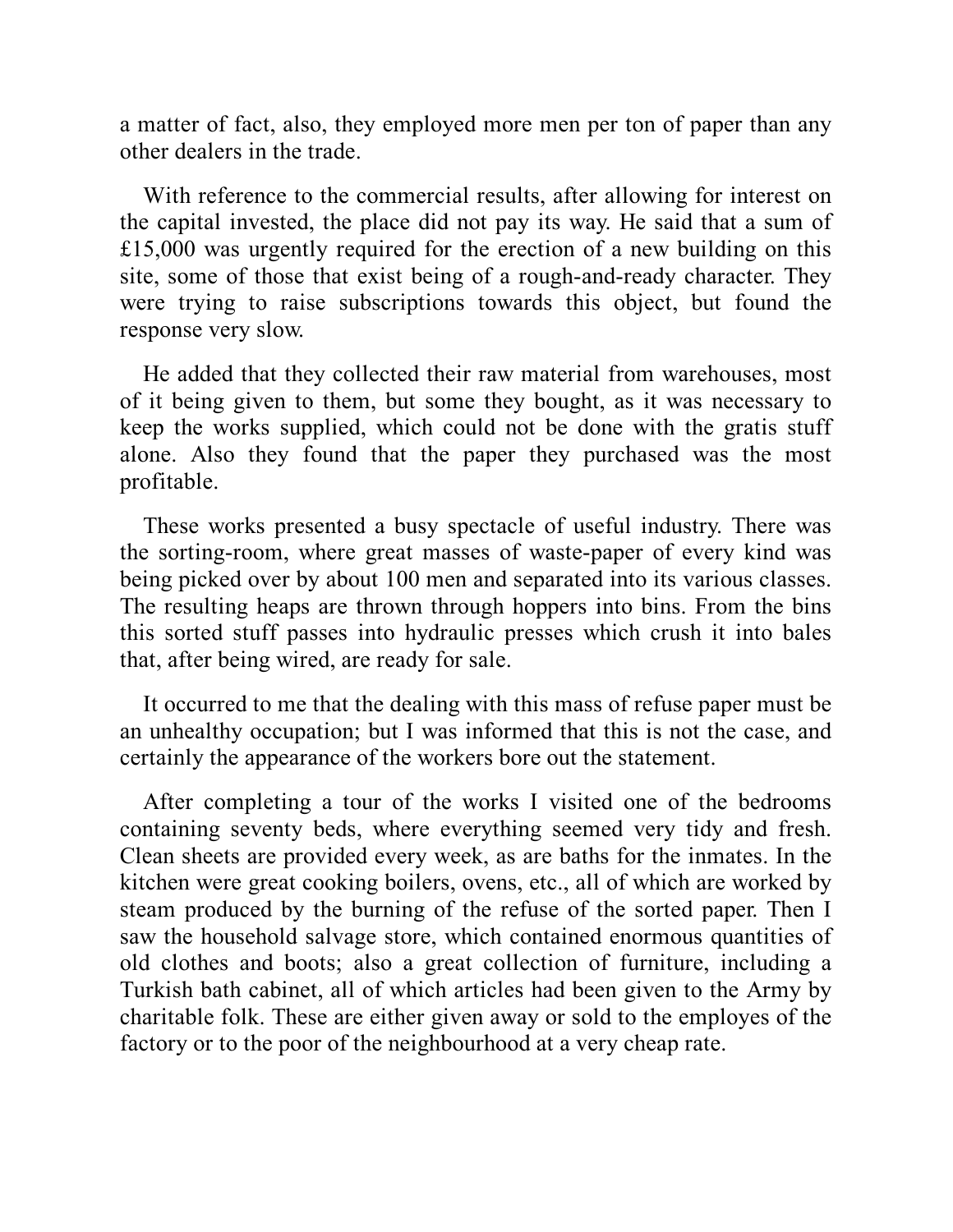The man in charge of this store was an extremely good-looking and gentlemanly young follow of University education, who had been a writer of fiction, and once acted as secretary to a gentleman who travelled on the Continent and in the East. Losing his employment, he took to a life of dissipation, became ill, and sank to the very bottom. He informed me that his ideals and outlook on life were now totally changed. I have every hope that he will do well in the future, as his abilities are evidently considerable, and Nature has favoured him in many ways.

I interviewed a number of the men employed in these works, most of whom had come down through drink, some of them from very good situations. One had been the superintendent of a sewing-machine company. He took to liquor, left his wife, and found himself upon the streets. Now he was a traveller for the Salvation Army, in the interests of the Waste-Paper Department, had regained his position in life, and was living with his wife and family in a comfortable house.

Another was a grocer by profession, all of whose savings were stolen, after which he took to drink. He had been three months in the works, and at the time of my visit was earning 6s. a week with food and lodging.

Another had been a Barnardo boy, who came from Canada as a ship's steward, and could find nothing to do in England. Another was a gentleman's servant, who was dismissed because the family left London.

Another was an auctioneer, who failed from want of capital, took to drink, and emigrated to Canada. Two years later he fell ill with pleurisy, and was sent home because the authorities were afraid that his ailment might turn to consumption. He stated that at this time he had given up drink, but could obtain no employment, so came upon the streets. As he was starving and without hope, not having slept in a bed for ten nights, he was about to commit suicide when the Salvation Army picked him up. He had seen his wife for the first time in four years on the previous Whit Monday, and they proposed to live together again so soon as he secured permanent employment.

Another had been a soldier in the Seaforth Highlanders, and served in the Egyptian Campaign of 1881, and also in the American Army. Subsequently he was employed as a porter at a lodging-house at a salary of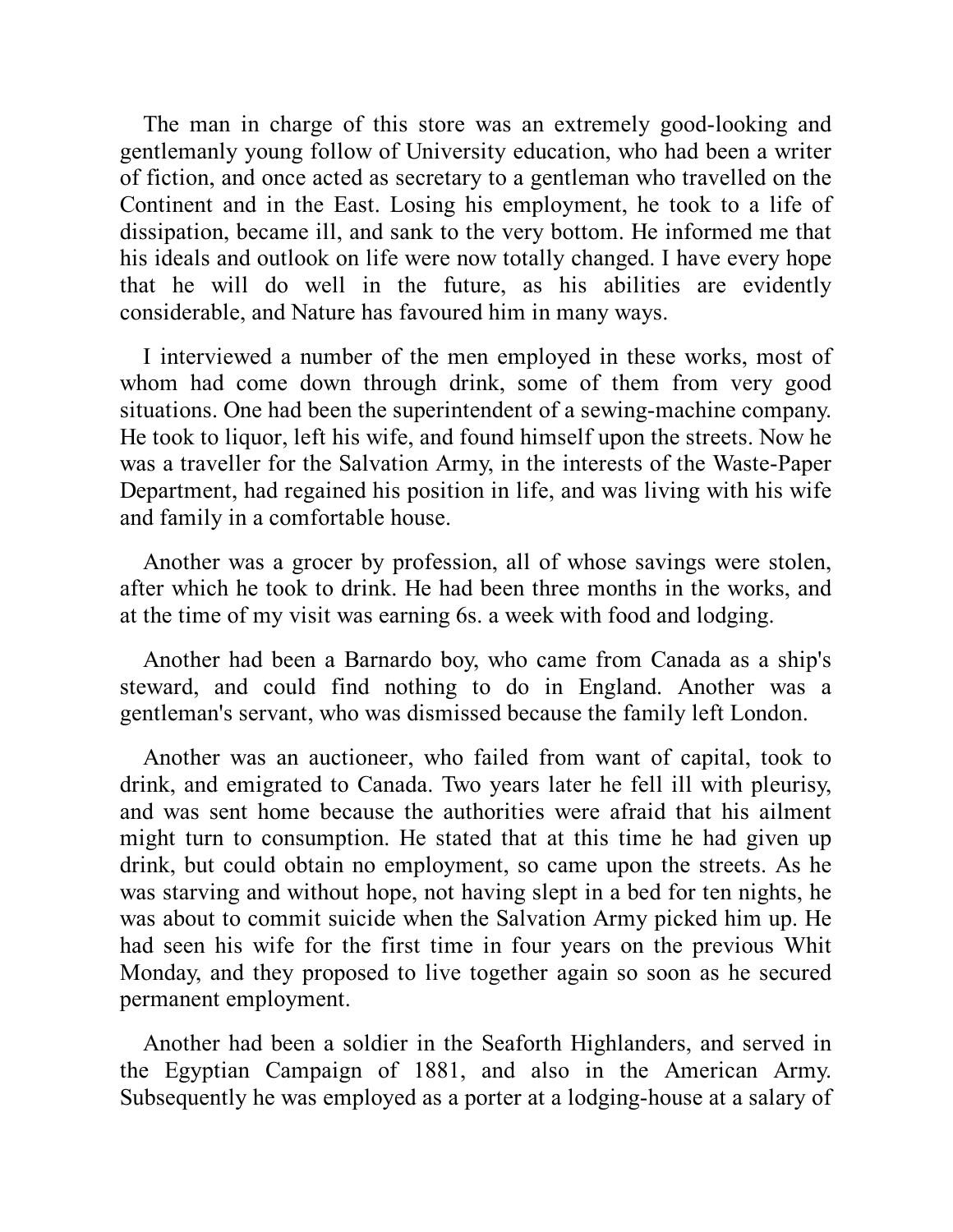25s. a week, but left because of trouble about a woman. He came upon the streets, and, being unable to find employment, was contemplating suicide, when he fell under the influence of the Army at the Blackfriars Shelter.

All these men, and others whom I spoke to at random but have no space to write of, assured me that they were quite satisfied with their treatment at the works, and repudiated—some of them with indignation—the suggestion that I put to them tentatively that they suffered from a system of sweating. For the most part, indeed, their gratitude for the help they were receiving in the hour of need was very evident and touching.

## **THE GREAT PETER STREET SHELTER**

#### **WESTMINSTER**

This fine building is the most up-to-date Men's Shelter that the Salvation Army possesses in London. It was once the billiard works of Messrs. Burroughes and Watts, and is situated in Westminster, quite near to the Houses of Parliament. I visited it about eight o'clock in the evening, and at its entrance was confronted with the word 'Full,' inscribed in chalk upon its portals, at which poor tramps, deprived of their hope of a night's lodging, were staring disconsolately. It reminded me of a playhouse upon a first-night of importance, but, alas! the actors here play in a tragedy more dreadful in its cumulative effect than any that was ever put upon the stage.

This Shelter is wonderfully equipped and organized. It contains sitting or resting-rooms, smoking-rooms, huge dormitories capable of accommodating about 600 sleepers; bathrooms, lavatories, extensive hot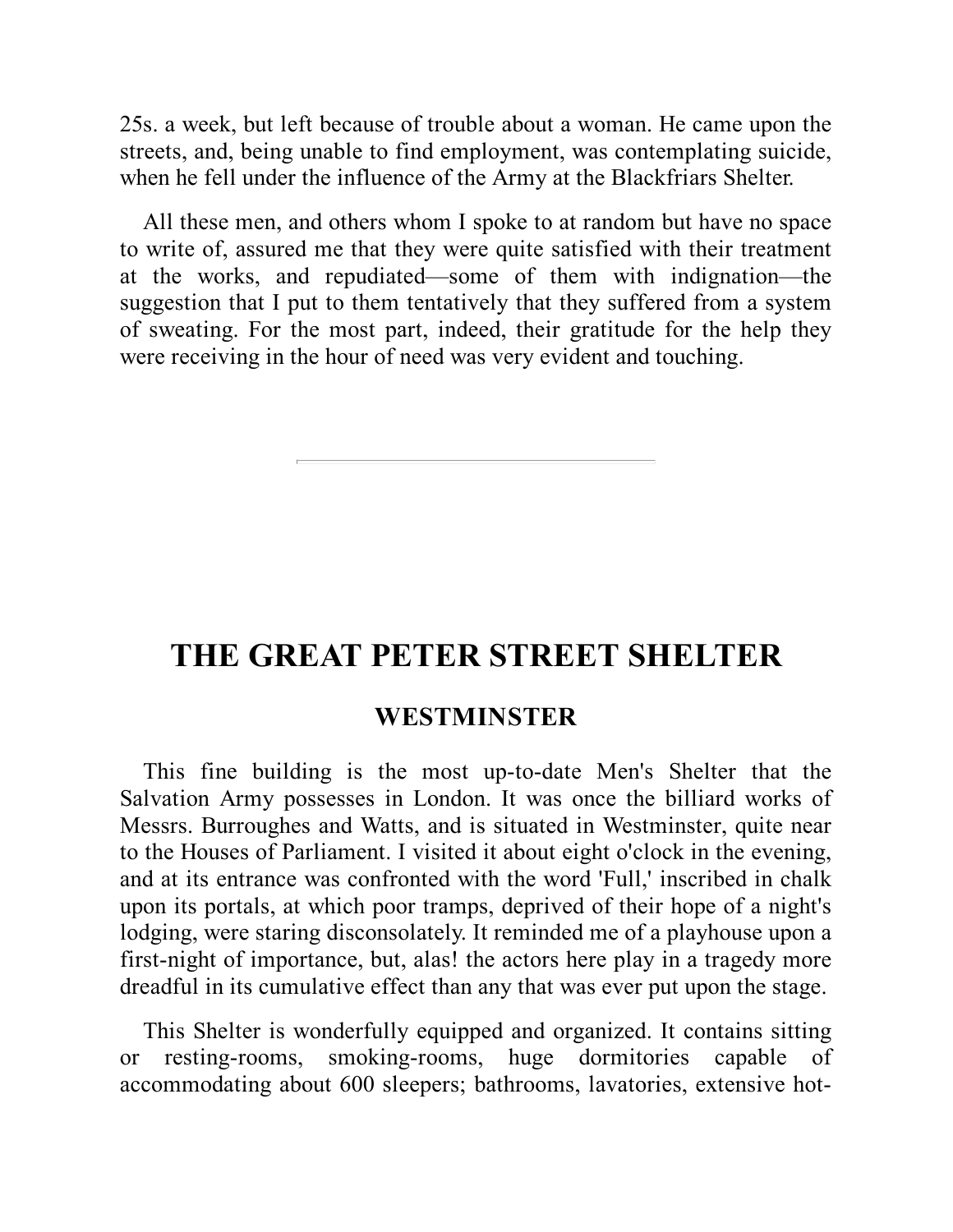water and warming apparatus, great kitchens, and butteries, and so forth. In the sitting and smoking-rooms, numbers of derelict men were seated. Some did nothing except stare before them vacantly. Some evidently were suffering from the effects of drink or fatigue; some were reading newspapers which they had picked up in the course of their day's tramp. One, I remember, was engaged in sorting out and crumpling up a number of cigar and cigarette ends which he had collected from the pavements, carefully grading the results in different heaps, according to the class of the tobacco (how strong it must be!) either for his own consumption or for sale to other unfortunates. In another place, men were eating the 1d. or 1/2d. suppers that they had purchased.

Early as it was, however, the great dormitories were crowded with hundreds of the lodgers, either in bed or in process of getting there. I noticed that they all undressed themselves, wrapping up their rags in bundles, and, for the most part slept quite naked. Many of them struck me as very fine fellows physically, and the reflection crossed my mind, seeing them thus *in puris naturalibus*, that there was little indeed to distinguish them from a crowd of males of the upper class engaged, let us say, in bathing. It is the clothes that make the difference to the eye.

In this Shelter I was told, by the way, that there exists a code of rough honour among these people, who very rarely attempt to steal anything from each other. Having so little property, they sternly respect its rights. I should add that the charge made for accommodation and food is 3d. per night for sleeping, and 1d. or 1/2d. per portion of food.

The sight of this Institution crowded with human derelicts struck me as most sad, more so indeed than many others that I have seen, though, perhaps, this may have been because I was myself tired out with a long day of inspection.

The Staff-Captain in charge here told me his history, which is so typical and interesting that I will repeat it briefly. Many years ago (he is now an elderly man) he was a steward on board a P. and O. liner, and doing well. Then a terrible misfortune overwhelmed him. Suddenly his wife and child died, and, as a result of the shock, he took to drink. He attempted to cut his throat (the scar remains to him), and was put upon his trial for the offence.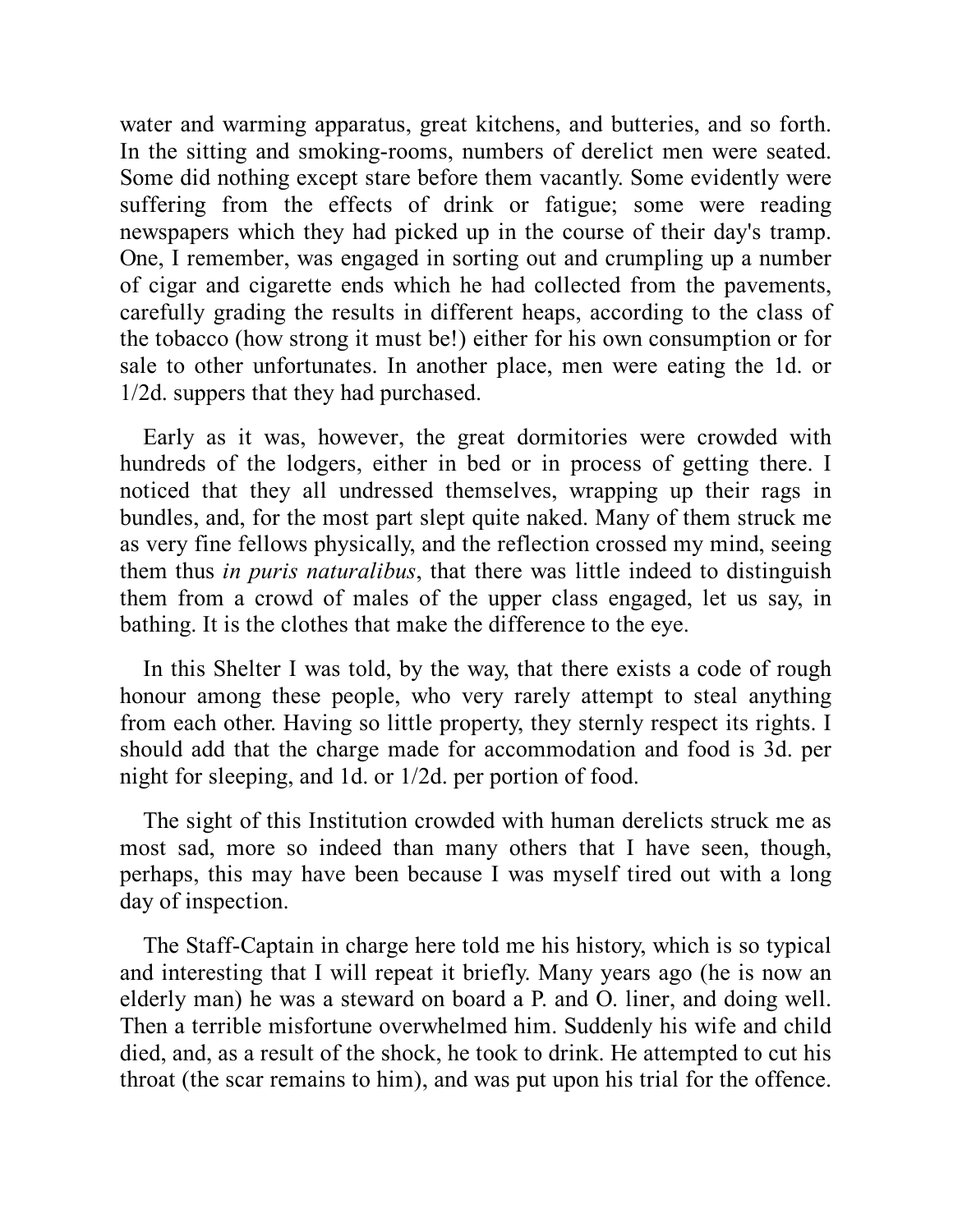Subsequently he drifted on to the streets, where he spent eight years. During all this time his object was to be rid of life, the methods he adopted being to make himself drunk with methylated spirits, or any other villainous and fiery liquor, and when that failed, to sleep at night in wet grass or ditches. Once he was picked up suffering from inflammation of the lungs and carried to an infirmary, where he lay senseless for three days. The end of it was that a Salvation Army Officer found him in Oxford Street, and took him to a Shelter in Burne Street, where he was bathed and put to bed.

That was many years ago, and now he is to a great extent responsible for the management of this Westminster Refuge. Commissioner Sturgess, one of the head Officers of the Army, told me that their great difficulty was to prevent him from overdoing himself at this charitable task. I think the Commissioner said that sometimes he would work eighteen or twenty hours out of the twenty-four.

One day this Staff-Captain played a grim little trick upon me. I was seated at luncheon in a Salvation Army building, when the door opened, and there entered as dreadful a human object as I have ever seen. The man was clad in tatters, his bleeding feet were bound up with filthy rags; he wore a dingy newspaper for a shirt. His face was cut and plastered over roughly; he was a disgusting sight. He told me, in husky accents, that drink had brought him down, and that he wanted help. I made a few appropriate remarks, presented him with a small coin, and sent him to the Officers downstairs.

A quarter of an hour later the Staff-Captain appeared in his uniform and explained that he and the 'object' were the same person. Again it was the clothes that made the difference. Those which he had worn when he appeared at the luncheon-table were the same in which he had been picked up on the streets of London. Also he thanked me for my good advice which he said he hoped to follow, and for the sixpence that he announced his intention of wearing on his watch-chain. For my part I felt that the laugh was against me. Perhaps if I had thought the Salvation Army capable of perpetrating a joke, I should not have been so easily deceived.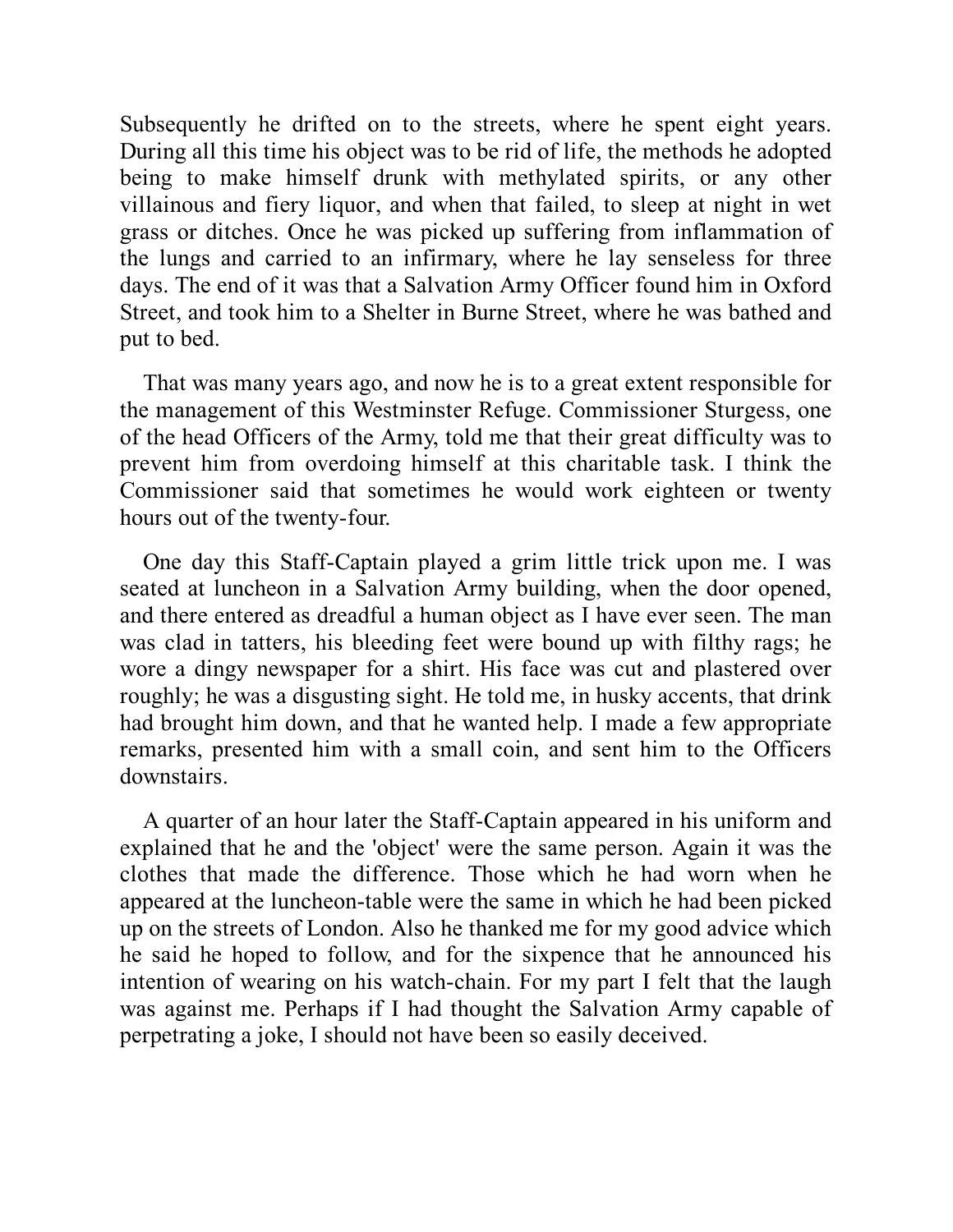This Staff-Captain gave me much information as to the class of wanderers who frequent these Shelters, He estimated that about 50 per cent of them sink to that level through the effects of drink. That is to say, if by the waving of some magic wand intoxicants and harmful drugs should cease to be obtainable in this country, the bulk of extreme misery which needs such succour, and it may be added of crime at large, would be lessened by one-half. This is a terrible statement, and one that seems to excuse a great deal of what is called 'teetotal fanaticism.' The rest, in his view, owe their fall to misfortune of various kinds, which often in its turn leads to flight to the delusive and destroying solace of drink. Thus about 25 per cent of the total have been afflicted with sickness or acute domestic troubles. Or perhaps they are 'knocked out' by shock, such as is brought on by the loss of a dearly-loved wife or child, and have never been able to recover from that crushing blow. The remainder are the victims of advancing age and of the cruel commercial competition of our day. Thus he said that the large business firms destroy and devour the small shopkeepers, as a hawk devours sparrows; and these little people or their employes, if they are past middle age, can find no other work. Especially is this the case since the Employers' Liability Acts came into operation, for now few will take on hands who are not young and very strong, as older folk must naturally be more liable to sickness and accident.

Again, he told me that it has become the custom in large businesses of which the dividends are falling, to put in a man called an 'Organizer,' who is often an American.

This Organizer goes through the whole staff and mercilessly dismisses the elderly or the least efficient, dividing up their work among those who remain. So these discarded men fall to rise no more and drift to the poorhouse or the Shelters or the jails, and finally into the river or a pauper's grave. First, however, many spend what may be called a period of probation on the streets, where they sleep at night under arches or on stairways, or on the inhospitable flagstones and benches of the Embankment, even in winter.

The Staff-Captain informed me that on one night during the previous November he counted no less than 120 men, women, and children sleeping in the wet on or in the neighbourhood of the Embankment. Think of it—in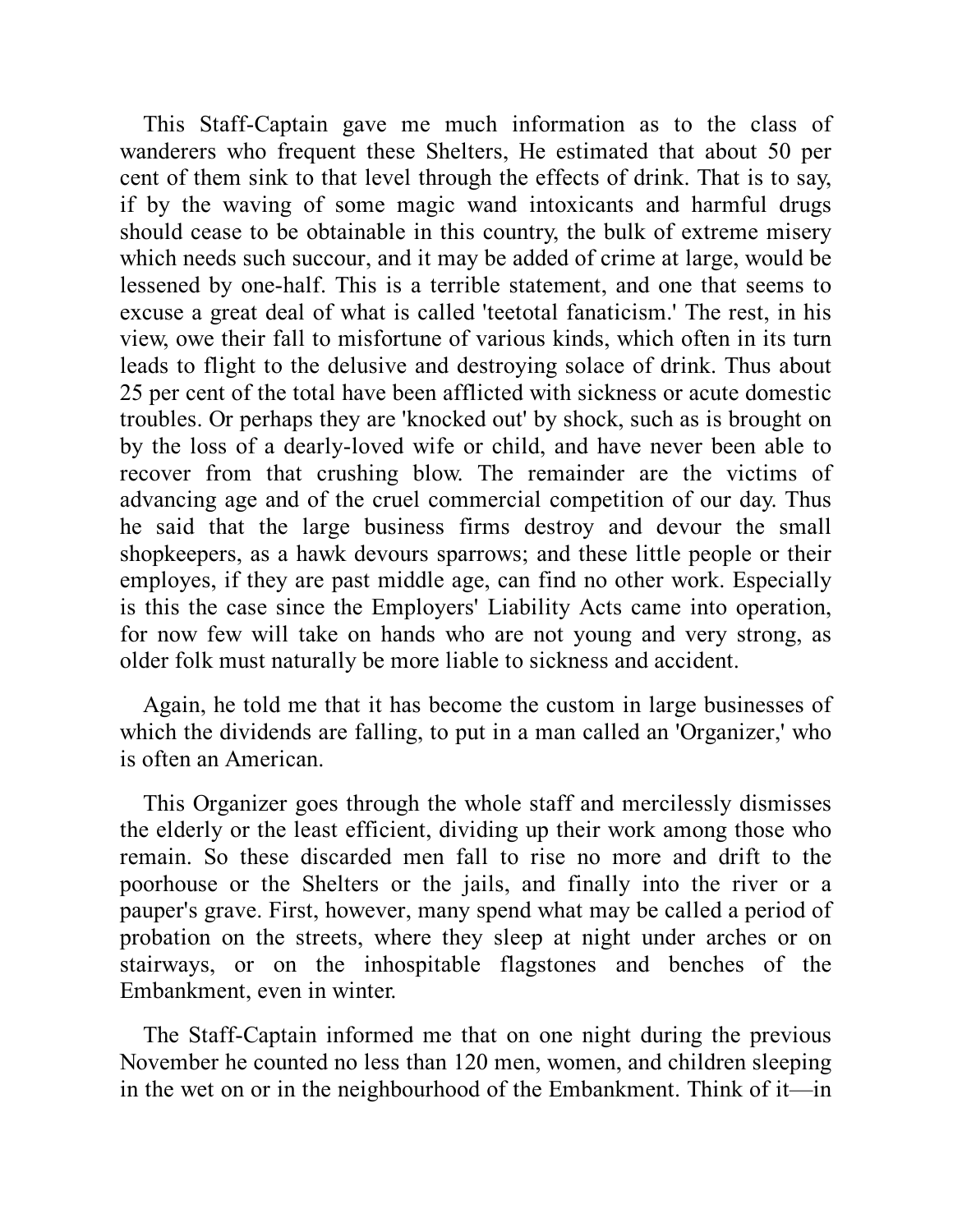this one place! Think of it, you whose women and children, to say nothing of yourselves, do not sleep on the Embankment in the wet in November. It may be answered that they might have gone to the casual ward, where there are generally vacancies. I suppose that they might, but so perverse are many of them that they do not. Indeed, often they declare bluntly that they would rather go to prison than to the casual ward, as in prison they are more kindly treated.

The reader may have noted as he drove along the Embankment or other London thoroughfares at night in winter, long queues of people waiting their turn to get something. What they are waiting for is a cup of soup and, perhaps, an opportunity of sheltering till the dawn, which soup and shelter are supplied by the Salvation Army, and sometimes by other charitable Organizations. I asked whether this provision of gratis food did in fact pauperize the population, as has been alleged. The Staff-Captain answered that men do not as a rule stop out in the middle of the winter till past midnight to get a pint of soup and a piece of bread. Of course, there might be exceptions; but for the most part those who take this charity, do so because if is sorely needed.

The cost of these midnight meals is reckoned by the Salvation Army at about £8 per 1,000, including the labour involved in cooking and distribution. This money is paid from the Army's Central Fund, which collects subscriptions for that special purpose.

'Of course, our midnight soup has its critics,' said one of the Officers who has charge of its distribution; 'but all I know is that it saves many from jumping into the river.'

During the past winter, that is from November 3, 1909, to March 24, 1910, 163,101 persons received free accommodation and food at the hands of the Salvation Army in connexion with its Embankment Soup Distribution Charity.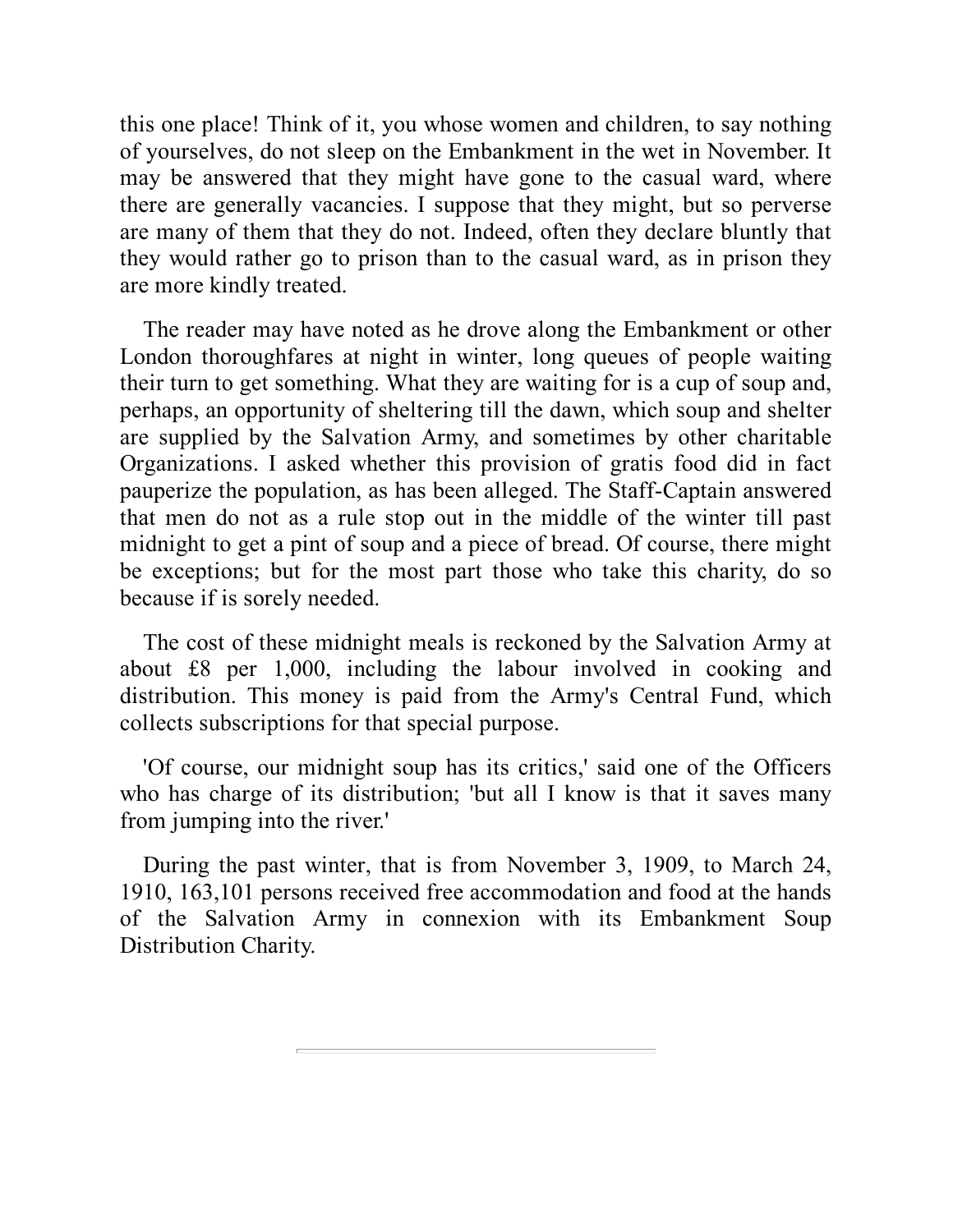## **THE FREE BREAKFAST SERVICE**

#### **BLACKFRIARS SHELTER**

On a Sunday in June I attended the Free Breakfast service at the Blackfriars Shelter. The lease of this building was acquired by the Salvation Army from a Temperance Company. Behind it lay contractors' stables, which were also bought; after which the premises were rebuilt and altered to suit the purposes to which they are now put, the stabling being for the most part converted into sleeping-rooms.

The Officer who accompanied me, Lieut.-Colonel Jolliffe, explained that this Blackfriars Shelter is, as it were, the dredger for and the feeder of all the Salvation Army's Social Institutions for men in London. Indeed, it may be likened to a dragnet set to catch male unfortunates in this part of the Metropolis. Here, as in the other Army Shelters, are great numbers of bunks that are hired out at 3d. a night, and the usual food-kitchens and appliances.

I visited one or two of these, well-ventilated places that in cold weather are warmed by means of hot-water pipes to a heat of about 70 deg., as the clothing on the bunks is light.

I observed that although the rooms had only been vacated for a few hours, they were perfectly inoffensive, and even sweet; a result that is obtained by a very strict attention to cleanliness and ample ventilation. The floors of these places are constantly scrubbed, and the bunks undergo a process of disinfection about once a week. As a consequence, in all the Army Shelters the vermin which sometimes trouble common lodginghouses are almost unknown.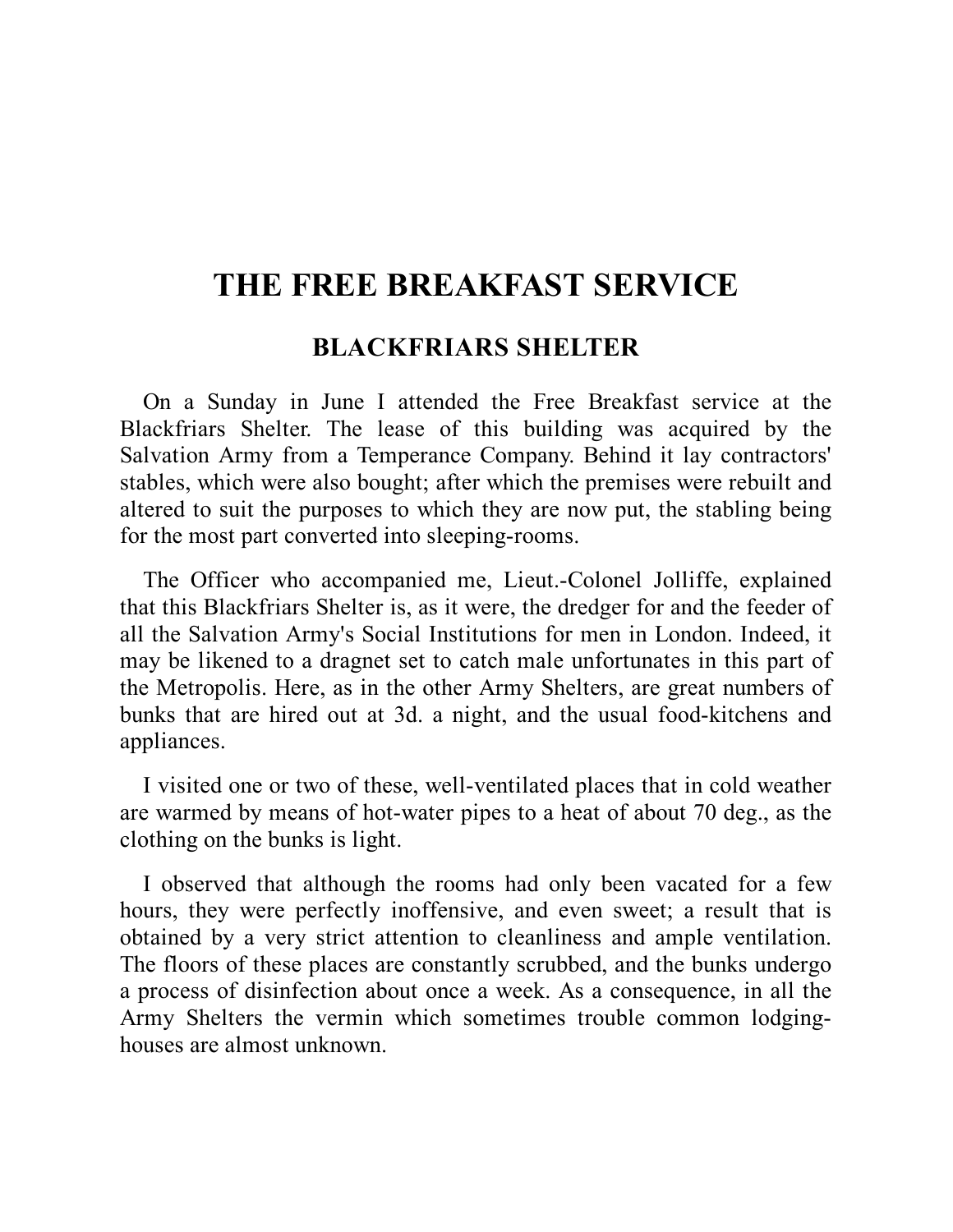I may add that the closest supervision is exercised in these places when they are occupied. Night watchmen are always on duty, and an Officer sleeps in a little apartment attached to each dormitory. The result is that there are practically no troubles of any kind. Sometimes, however, a poor wanderer is found dead in the morning, in which case the body is quietly conveyed away to await inquest.

I asked what happened when men who could not produce the necessary coppers to pay for their lodging, applied for admission. The answer was that the matter was left to the discretion of the Officer in charge. In fact, in cases of absolute and piteous want, men are admitted free, although, naturally enough, the Army does not advertise that this happens. If it did, its hospitality would be considerably overtaxed.

Leaving the dormitories, I entered the great hall, in which were gathered nearly 600 men seated upon benches, every one of which was filled. The faces and general aspect of these men were eloquent of want and sorrow. Some of them appeared to be intent upon the religious service that was going on, attendance at this service being the condition on which the free breakfast is given to all who need food and have passed the previous night in the street. Others were gazing about them vacantly, and others, sufferers from the effects of drink, debauchery, or fatigue, seemed to be half comatose or asleep.

This congregation, the strangest that I have ever seen, comprised men of all classes. Some might once have belonged to the learned professions, while others had fallen so low that they looked scarcely human. Every grade of rag-clad misery was represented here, and every stage of life from the lad of sixteen up to the aged man whose allotted span was almost at an end. Rank upon rank of them, there they sat in their infinite variety, linked only by the common bond of utter wretchedness, the most melancholy sight, I think, that ever my eyes beheld. All of them, however, were fairly clean, for this matter had been seen to by the Officers who attend upon them. The Salvation Army does not only wash the feet of its guests, but the whole body. Also, it dries and purifies their tattered garments.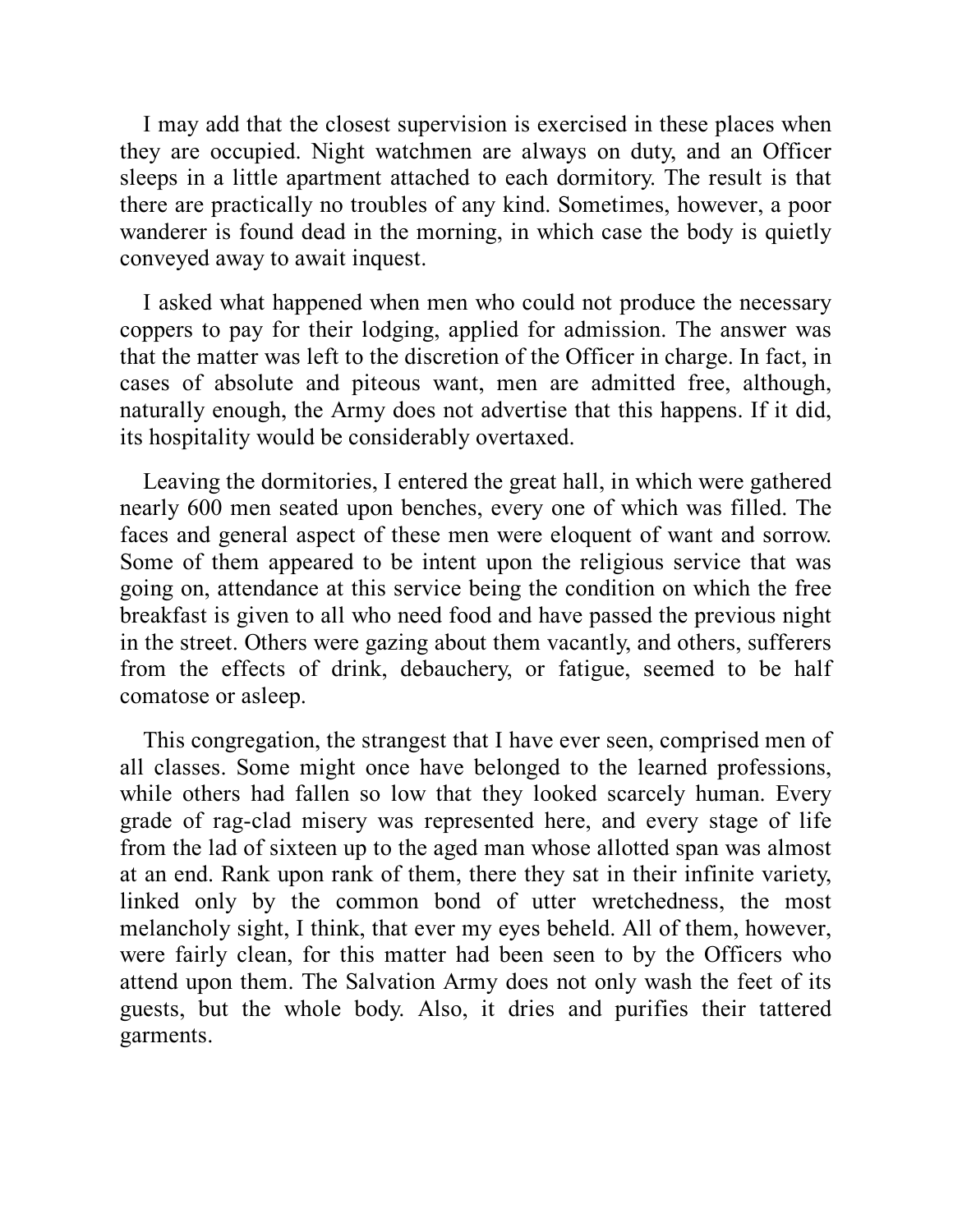When I entered the hall, an Officer on the platform was engaged in offering up an extempore prayer.

'We pray that the Holy Spirit may be poured out upon these men. We pray, O God, that Thou wilt help them to take fresh courage, to find fresh hope, and that they may rise once again to fight the battle of life. We pray that Thou mayst bring to Thy feet, this morning, such as shall be saved eternally.'

Then another Officer, styled the Chaplain, addressed the audience. He told them that there was a way out of their troubles, and that hundreds who had sat in that hall as they did, now blessed the day which brought them there. He said: 'You came here this morning, you scarcely knew how or why. You did not know the hand of God was leading you, and that He will bless you if you will listen to His Voice. You think you cannot escape from this wretched life; you think of the past with all its failures. But do not trouble about the years that are gone. Seek the Kingdom of God and His righteousness, and all other things shall be added unto you. Then there will be no more wandering about without a friend, for I say to you that God lives, and this morning you will hear from others, who once were in a similar condition to yourself, what He has done for them.'

Next a man with a fine tenor voice, who, it seems, is nicknamed 'the Yorkshire Canary,' sang the hymn beginning, 'God moves in a mysterious way.' After this in plain, forcible language he told his own story. He said that he was well brought up by a good father and mother, and lost everything through his own sin. His voice was in a sense his ruin, since he used to sing in public-houses and saloons and there learnt to drink. At length he found himself upon the streets in London, and tramped thence to Yorkshire to throw himself upon the mercy of his parents. When he was quite close to his home, however, his courage failed him, and he tramped back to London, where he was picked up by the Salvation Army.

This man, a most respectable-looking person, is now a clerk in a wellknown business house. In his own words, 'I knelt down and gave my heart to God, and am to-day in a good situation.'

Next a Salvation Army soldier spoke. Four years before he had attended the Sunday morning meeting in this hall and 'found the friendship of God.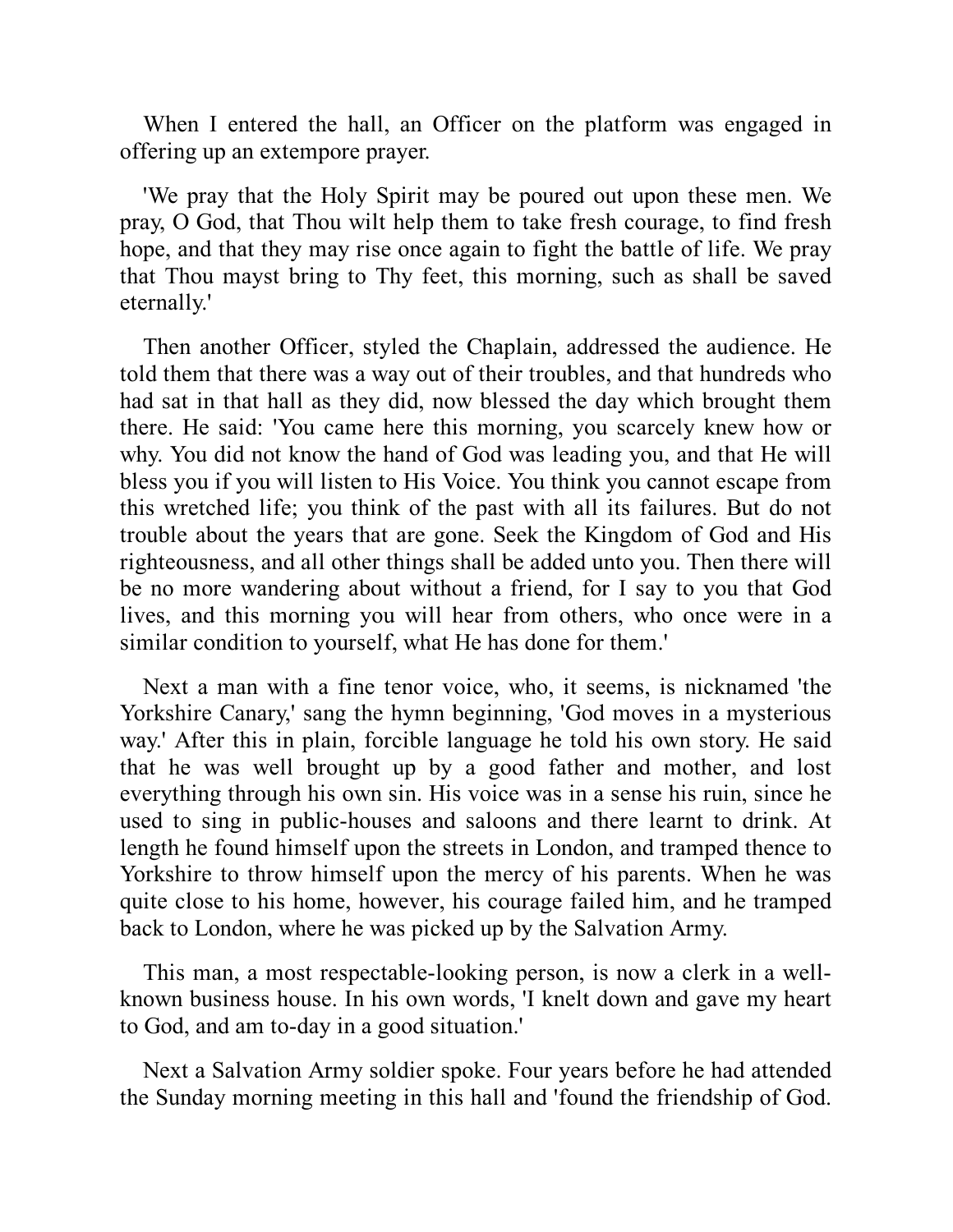He has helped me to regain the manhood I had lost and to do my duty. For two years now I have helped to support an invalid sister instead of being a burden to every one I knew, as once I was.'

After the singing of the hymn, 'Rock of Ages,' another man addressed the meeting. He had been a drunkard, a homeless wanderer, who slept night after night on the Embankment till fortune brought him to this service and to the Penitent-Form. Since that time, two and a half years before, no drink had passed his lips, and once again, as he declared, he had become 'a self-respecting, respectable citizen.'

Then a dwarf whom I had seen at work in the Spa Road Elevator, and who once was taken about the country to be exhibited as a side show at fairs and there fell a victim to drink, gave his testimony.

Another verse, 'Could my tears for ever flow,' and after it, in rapid succession, spoke a man who had been a schoolmaster and fallen through drink and gambling; a man who, or whose brother, I am not sure which, had been a Wesleyan preacher, and who is now employed in a Life Assurance Company; a man who had been a prisoner; a man who had been a confirmed drunkard, and others.

Always it was the same earnest, simple tale of drink and degradation, passed now for ever; of the Penitent-Form; of the building up of a new self, and of position regained.

More singing and an eloquent prayer which seemed to move the audience very much, some of them to tears; an address from a woman Salvation Army Officer, who pleaded with the people in the name of their mothers, and a brief but excellent sermon from Commissioner Sturgess, based upon the parable of the Marriage of the King's Son as recorded in the 22nd chapter of St. Matthew, and of the guests who were collected from the highways and byways to attend the feast whence the rich and worldly had excused themselves.

Then the great and final invocation to Heaven to move the hearts of these men, and the invitation to them to present themselves at the Penitent-Form. Lastly a mighty, thundering hymn, 'Jesu, Lover of my soul,' and the ending of the long drama.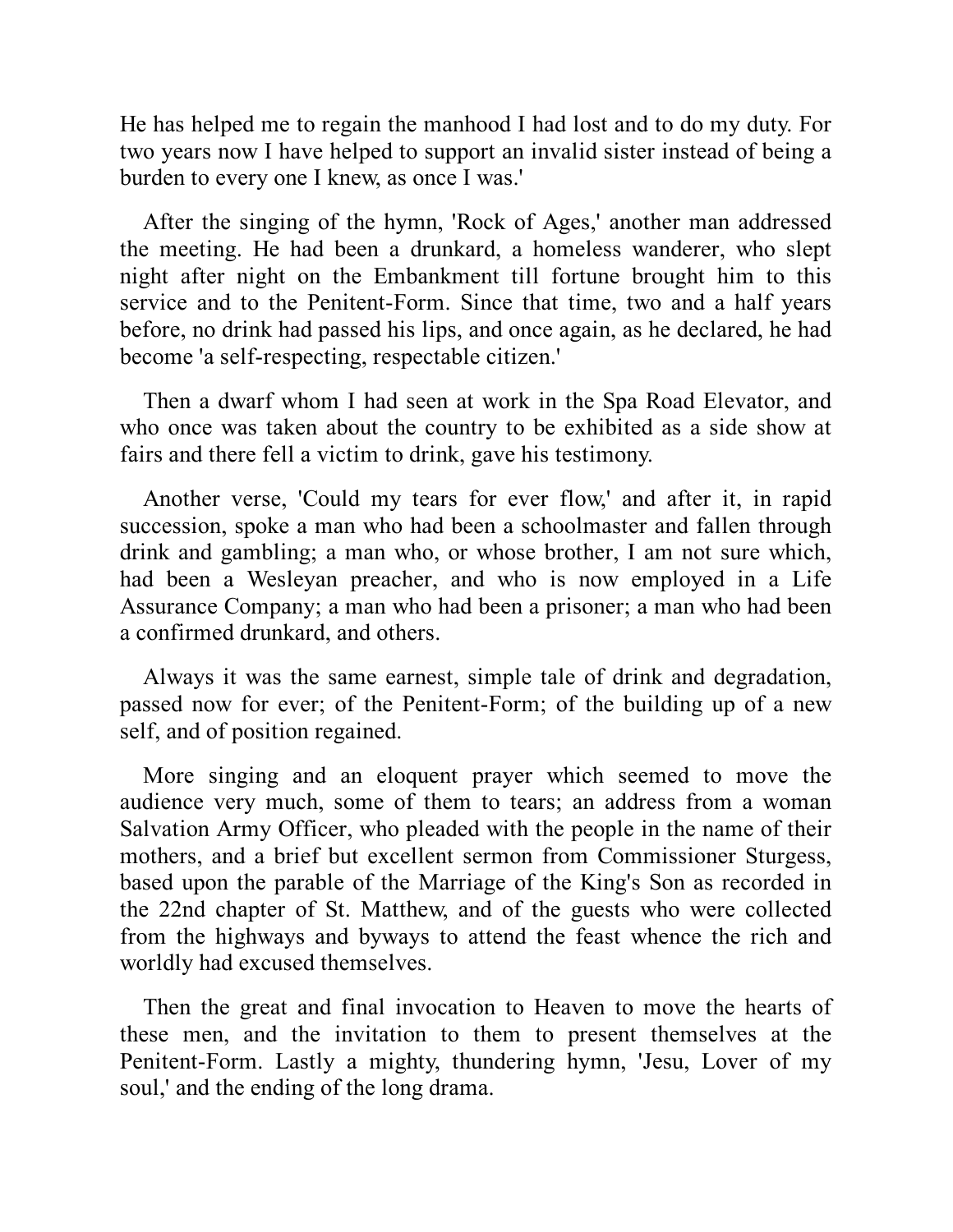It was a wonderful thing to see the spiritually-faced man on the platform pleading with his sordid audience, and to watch them stirring beneath his words. To see, also, a uniformed woman flitting to and fro among that audience, whispering, exhorting, invoking—a temptress to Salvation, then to note the response and its manner that were stranger still. Some poor wretch would seem to awaken, only to relapse into a state of sullen, almost defiant torpor. A little while and the leaven begins to work in him. He flushes, mutters something, half rises from his seat, sits down again, rises once more and with a peculiar, unwilling gait staggers to the Penitent-Form, and in an abandonment of grief and repentance throws himself upon his knees and there begins to sob. A watching Officer comes to him, kneels at his side and, I suppose, confesses him. The tremendous hymn bursts out like a paean of triumph—

Just as I am, without one plea,

it begins, the rest I forget or did not catch.

Now the ice is broken. Another comes and another, and another, till there is no more room at the Penitent-Bench. They swarm on to the platform which is cleared for them, and there kneel down, and I observed the naked feet of some of them showing through the worn-out boots.

So it goes on. At length the great audience rises and begins to depart, filing one by one through a certain doorway. As they pass, Officers who have appeared from somewhere wait for them with outstretched arms. The most of them brush past shaking their heads and muttering. Here and there one pauses, is lost—or rather won. The Salvation Army has him in its net and he joins the crowd upon the platform. Still the hymn swells and falls till all have departed save those who remain for good—about 10 per cent of that sad company.

It is done and the catcher feels that he has witnessed the very uttermost of tragedies, human and spiritual.

Mere common 'revivalism'! the critic will say, and it may be so. Still such revivalism, if that is the term for it, must be judged by its fruits. I am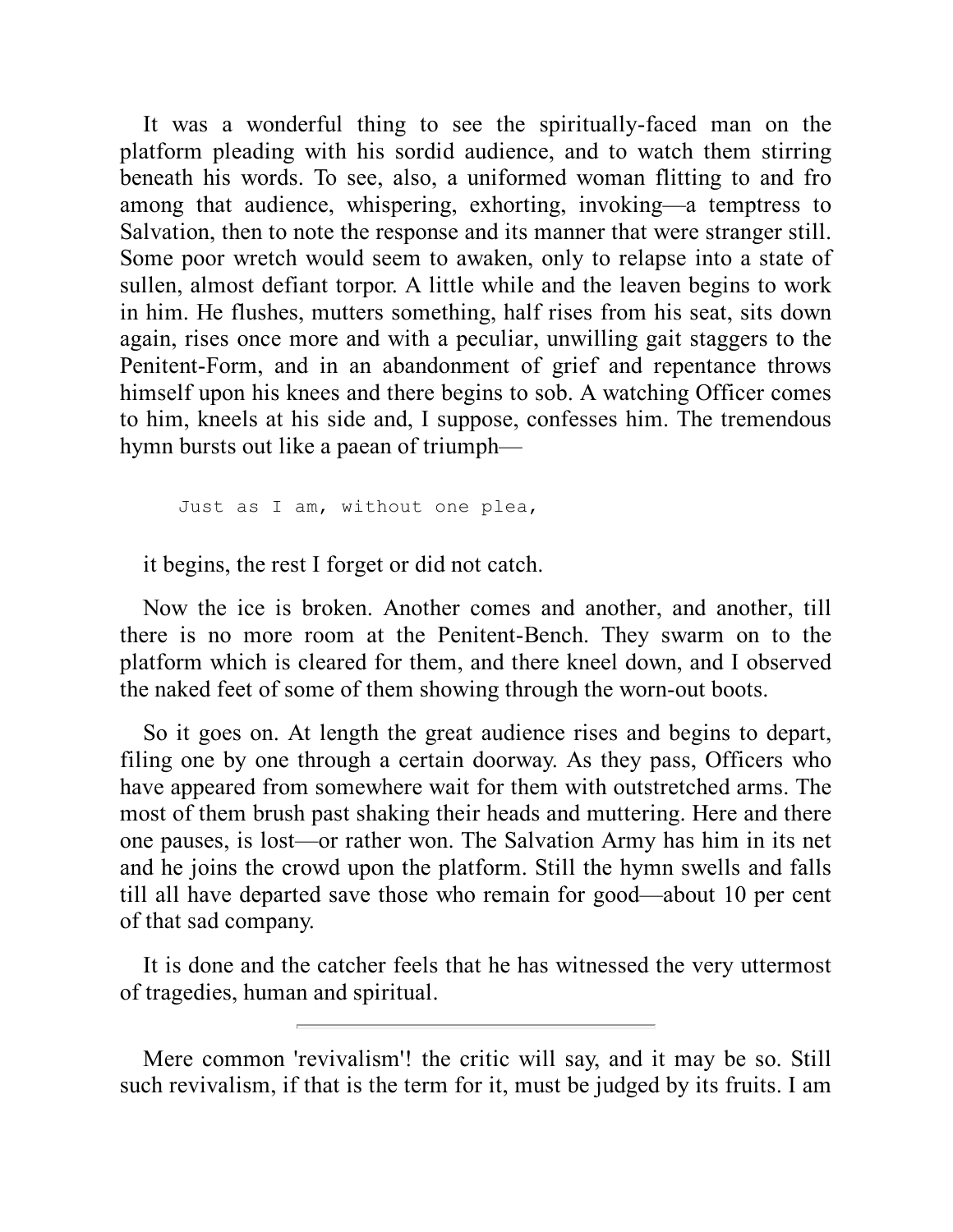informed that of those who kneel here experience shows that but a small percentage relapse. The most of them become what in the Salvation Army cant—if one chooses so to name it—is known as 'saved.'

This means that from drunkards and wastrels stained with every sort of human fault, or even crime, they are turned into God-fearing and respectable men who henceforward, instead of being a pest to society and a terror to all those who have the misfortune to be connected with them, become props of society and a comfort and a support to their relatives and friends.

Thus is the mesh of mercy spread, and such is its harvest.

The age of miracles is past, we are told; but I confess that while watching this strange sight I wondered more than once that if this were so, what that age of miracles had been like. Of one thing I was sure, that it must have been to such as these that He who is acknowledged even by sceptics to have been the very Master of mankind, would have chosen to preach, had this been the age of His appearance, He who came to call sinners to repentance. Probably, too, it was to such as these that He did preach, for folk of this character are common to the generations. Doubtless, Judea had its knaves and drunkards, as we know it had its victims of sickness and misfortune. The devils that were cast out in Jerusalem did not die; they reappear in London and elsewhere to-day, and, it would seem, can still be cast out.

I confess another thing, also; namely, that I found all this drama curiously exciting. Most of us who have passed middle age and led a full and varied life will be familiar with the great human emotions. Yet I discovered here a new emotion, one quite foreign to a somewhat extended experience, one that I cannot even attempt to define. The contagion of revivalism! again it will be said. This may be so, or it may not. But at least, so far as this branch of the Salvation Army work is concerned, those engaged in it may fairly claim that the tree should be judged by its fruits. Without doubt, in the main these fruits are good and wholesome.

I have only to add to my description of this remarkable service, that the number netted, namely, about 10 per cent of those present, was, I am told, just normal, neither more nor less than the average. Some of these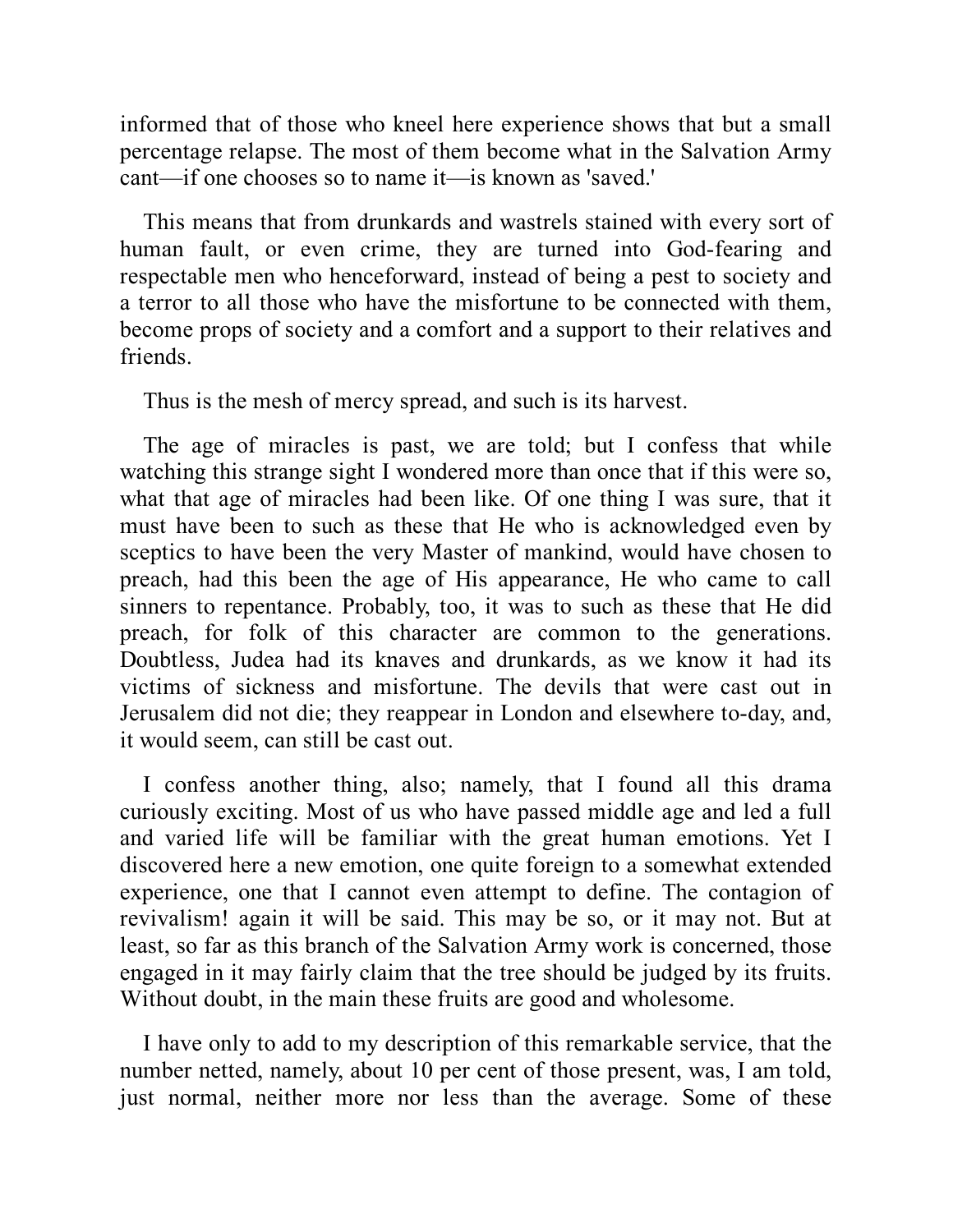doubtless will relapse; but if only *one* of them remains really reformed, surely the Salvation Army has vindicated its arguments and all is proved to be well worth while. But to that one very many ciphers must be added as the clear and proved result of the forty years or so of its activity. Whatever may be doubtful, this is true beyond all controversy, for it numbers its converts by the thousand.

The congregation which I saw on this particular occasion seemed to me to consist for the most part of elderly men; in fact, some of them were very old, and the average age of those who attended the Penitent-Form I estimated at about thirty-five years. This, however, varies. I am informed that at times they are mostly young persons. It must be remembered—and the statement throws a lurid light upon the conditions prevailing in London, as in other of our great cities—that the population which week by week attends these Sunday morning services is of an ever-shifting character. Doubtless, there are some *habitués* and others who reappear from time to time. But the most of the audience is new. Every Saturday night the highways and the hedges, or rather the streets and the railway arches yield a new crop of homeless and quite destitute wanderers. These are gathered into the Blackfriars Shelter, and go their bitter road again after the rest, the breakfast, and the service. But as we have seen here a substantial proportion, about 10 per cent, remain behind. These are all interviewed separately and fed, and on the following morning as many of them as vacancies can be found for in the Paper Works Elevator or elsewhere are sent thither.

I saw plenty of these men, and with them others who had been rescued previously; so many, indeed, that it is impossible to set out their separate cases. Looking through my notes made at the time, I find among them a schoolmaster, an Australian who fought in South Africa, a publican who had lost £2,000 in speculation and been twelve months on the streets, a sailor and two soldiers who between them had seen much service abroad, and a University man who had tried to commit suicide from London Bridge.

Also there was a person who was recently described in the newspapers as the 'dirtiest man in London.' He was found sitting on the steps of a large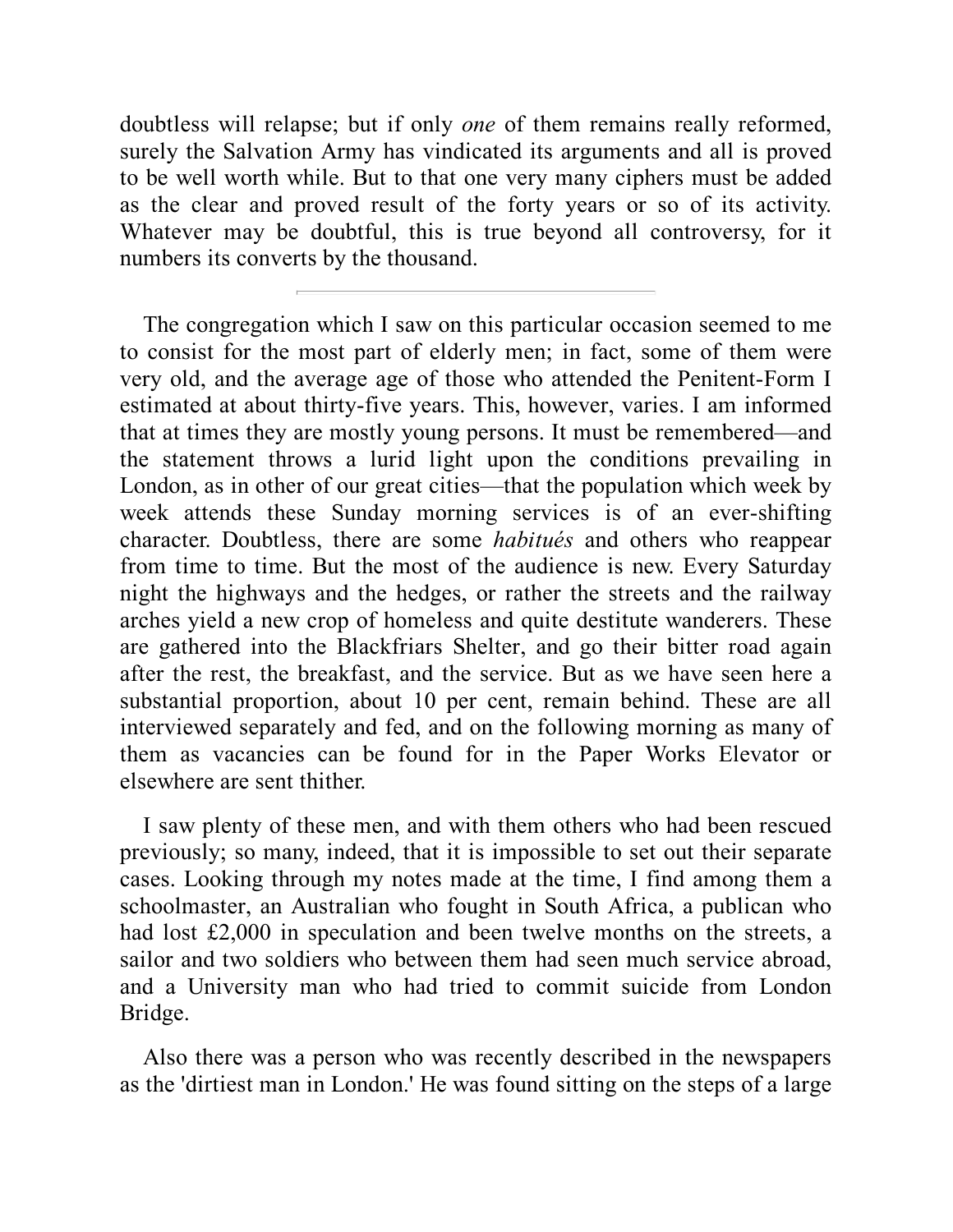building in Queen Victoria Street, partly paralysed from exposure. So filthy and verminous was he, that it was necessary to scrape his body, which mere washing would not touch. When he was picked up, a crowd of several hundred people followed him down the street, attracted by his dreadful appearance. His pockets were full of filth, amongst which were found 5s. in coppers. He had then been a month in the Shelter, where he peels or peeled potatoes, etc., and looked quite bright and clean.

Most of these people had been brought down by the accursed drink, which is the bane of our nation, and some few by sheer misfortune.

<span id="page-33-0"></span>Neither at the service, nor afterwards, did I see a single Jew, for the fallen of that race seem to be looked after by their fellow religionists. Moreover, the Jews do not drink to excess. Foreigners, also, are comparatively scarce at Blackfriars and in the other Shelters.

## **THE EX-CRIMINALS**

On the afternoon of the Sunday on which I visited the Blackfriars Shelter, I attended another service, conducted by Commissioner Sturgess, at Quaker Street.

Here the room was filled by about 150 men, all of whom had been rescued, and were then working in the various Shelters or elsewhere. I may say that I have seldom seen a congregation of more respectable appearance, and never one that joined with greater earnestness in a religious service.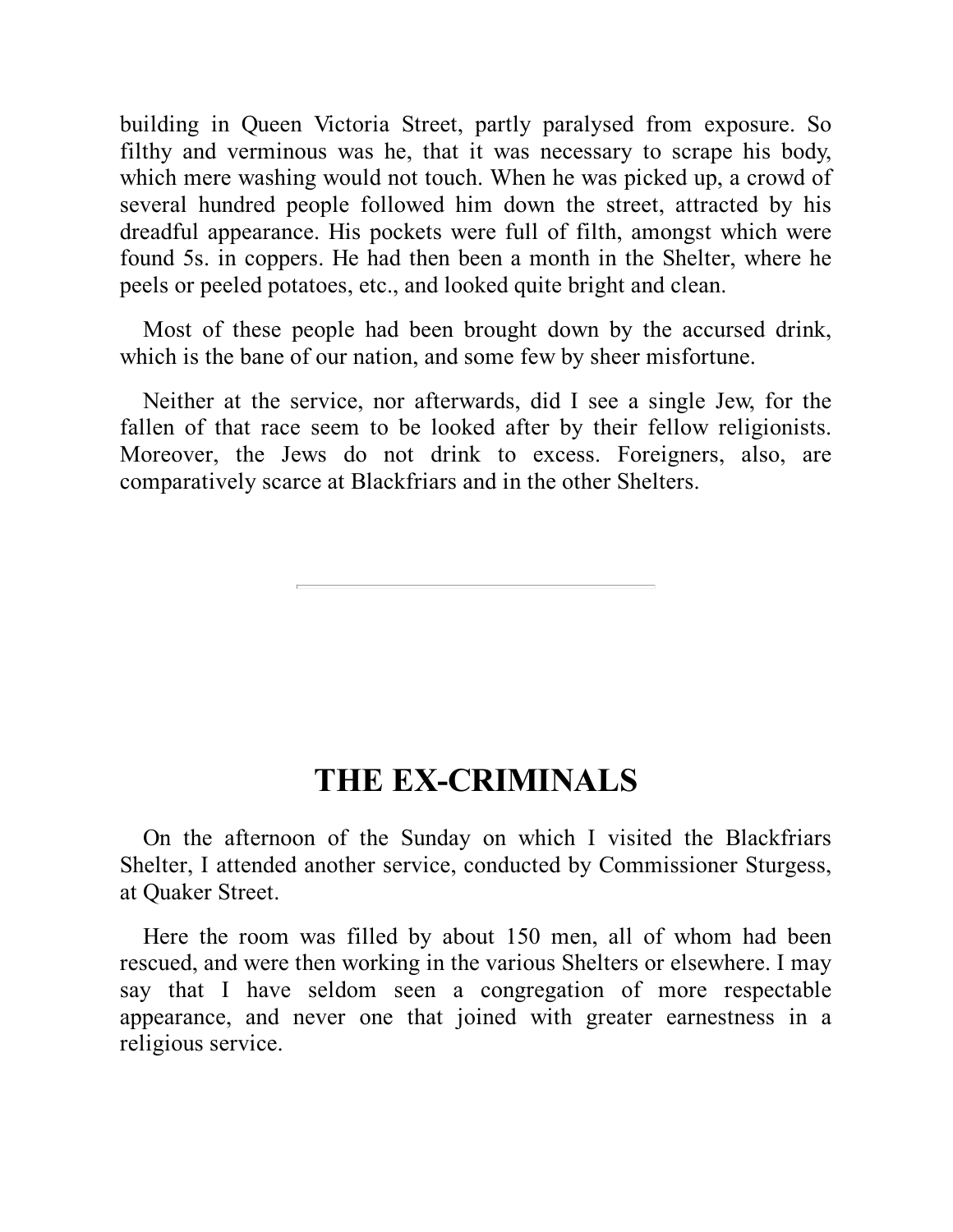I will take this opportunity to observe that the Salvation Army enforces no religious test upon those to whom it extends its assistance. If a man is a member of the Church of England or a Roman Catholic, for instance, and wishes to remain so, all that it tries to do is to make him a good member of his Church. Its only *sine qua non* is that the individual should show himself ready to work zealously at any task which it may be able to find for him.

The rest of that afternoon I spent in interviewing ex-criminals who were then in the charge of the Salvation Army. To give details of their cases in this book is impossible. Here I will only say, therefore, that some of these had been most desperate characters, who had served as much as thirty or forty years in various prisons, or even been condemned to death for murder. Indeed, the nineteen men whom I interviewed had, between them, done 371 years of what is known as 'time.'

I cannot honestly report that I liked the looks of all these gentry, or believed everything that they told me. For instance, when such people swear that they have been wrongly convicted, an old lawyer and magistrate like myself, who knows what pains are taken by every English Court to safeguard the innocent, is apt to be sceptical. Still, it should be added that many of these jailbirds are now to all appearance quite reformed, while some of them are doing well in more or less responsible positions, under the supervision of the Army.

The Salvation Army Officers have authority from the Home Office to visit the various prisons, where the inmates are informed that those who are desirous of seeing them must give in their names. Then on a certain day, the Officer, who, under Commissioner Sturgess, is responsible for the Prison work of the Army in England, appears at the Wandsworth or the Pentonville Prison, or wherever it may be. There he finds, perhaps, as many as 150 men waiting to see him, the total number of ex-prisoners who pass through the hands of the Army in England averaging at present about 1,000 per annum. He interviews these men in their cells privately, the prison officials remaining outside, and stops as long with each of them as he deems to be needful, for the Governors of the prisons give him every opportunity of attaining the object of his work. This Officer informed me that his conversation with the prisoners is not restricted in any way. It may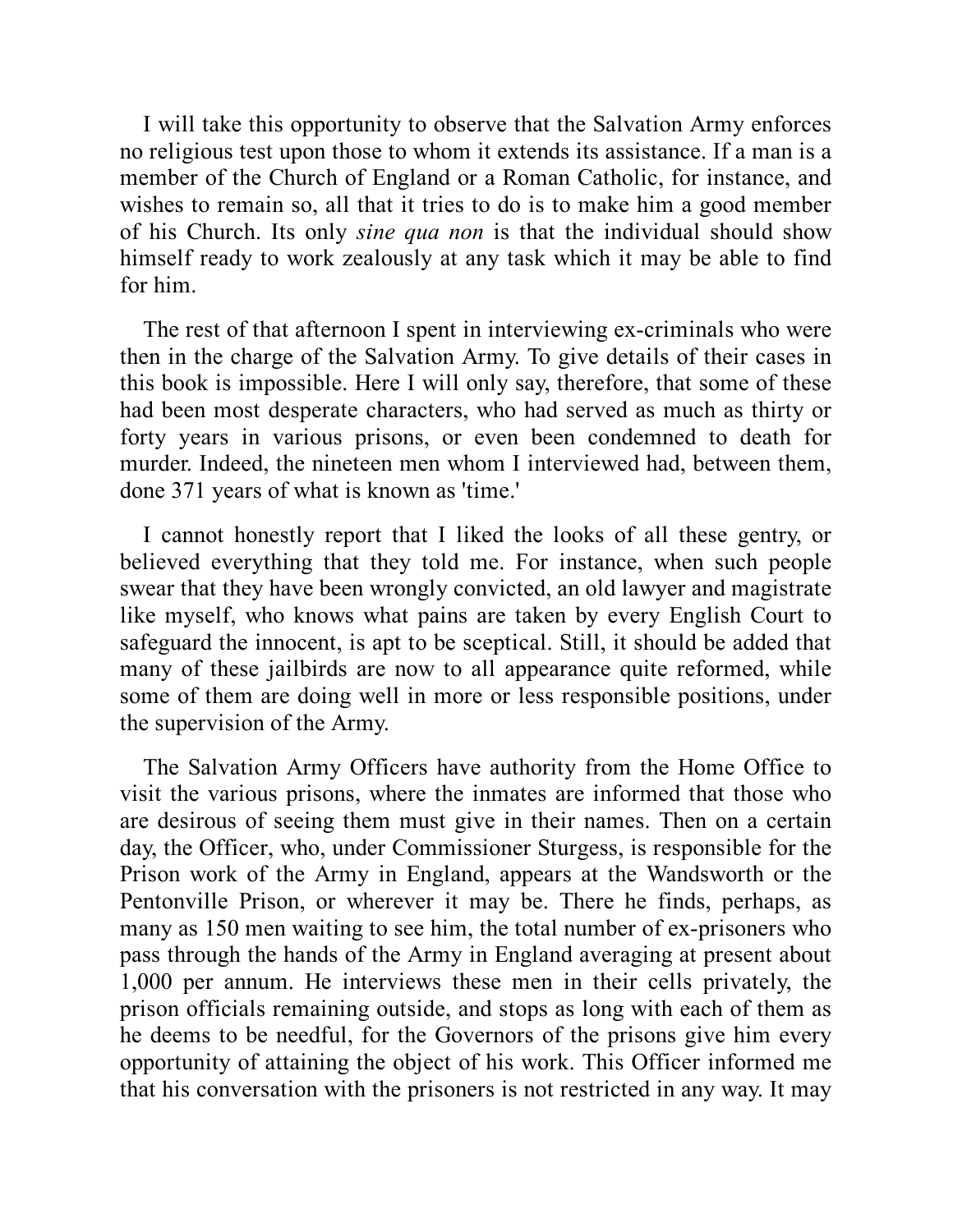be about their future or of spiritual matters, or it may have to do with their family affairs.

The details of each case are carefully recorded in a book which I saw, and when a convict is discharged and given over to the care of the Army, a photograph and an official statement of his record is furnished with him. This statement the Army finds a great help, as in dealing with such people it is necessary to know their past in order to be able to guard against their weak points.

The Government authorities have now begun to seek the aid of the Army in certain special cases. If they feel that it is unnecessary to retain a man any longer, they will sometimes hand him over, should the Salvation Army Officers be willing to take him in and be responsible for him. General Booth and his subordinates think that if this system were enlarged and followed up, it would result in the mitigation or the abbreviation of many sentences, without exposing the public to danger.

In discussing this matter with them, I ventured to point out that it would be a bad thing if the Army became in any way identified with the prison Authorities, and began, at any rate in the mind of the criminal classes, to wear the initials G.R. instead of those of the Army upon their collars. This was not disputed by Commissioner Sturgess, with whom I debated the question.

What the Army desires, however, is that the Government should subsidize this work in order to enable it to support the ex-convicts until it can find opportunity to place them in positions where they can earn their own bread. The trouble with such folk is that, naturally enough, few desire to employ them, and until they are employed, which in the case of aged persons or of those with a very bad record may be never, they must be fed, clothed, and housed.

After going into the whole subject at considerable length and in much detail, the conclusion which I came to was that this work of the visitation of prisoners by Salvation Army Officers, and the care of them when released either on or before the completion of their sentences, is one that might be usefully extended, should the Home Office Authorities see fit so to do. There is no doubt, although it cannot guarantee success in every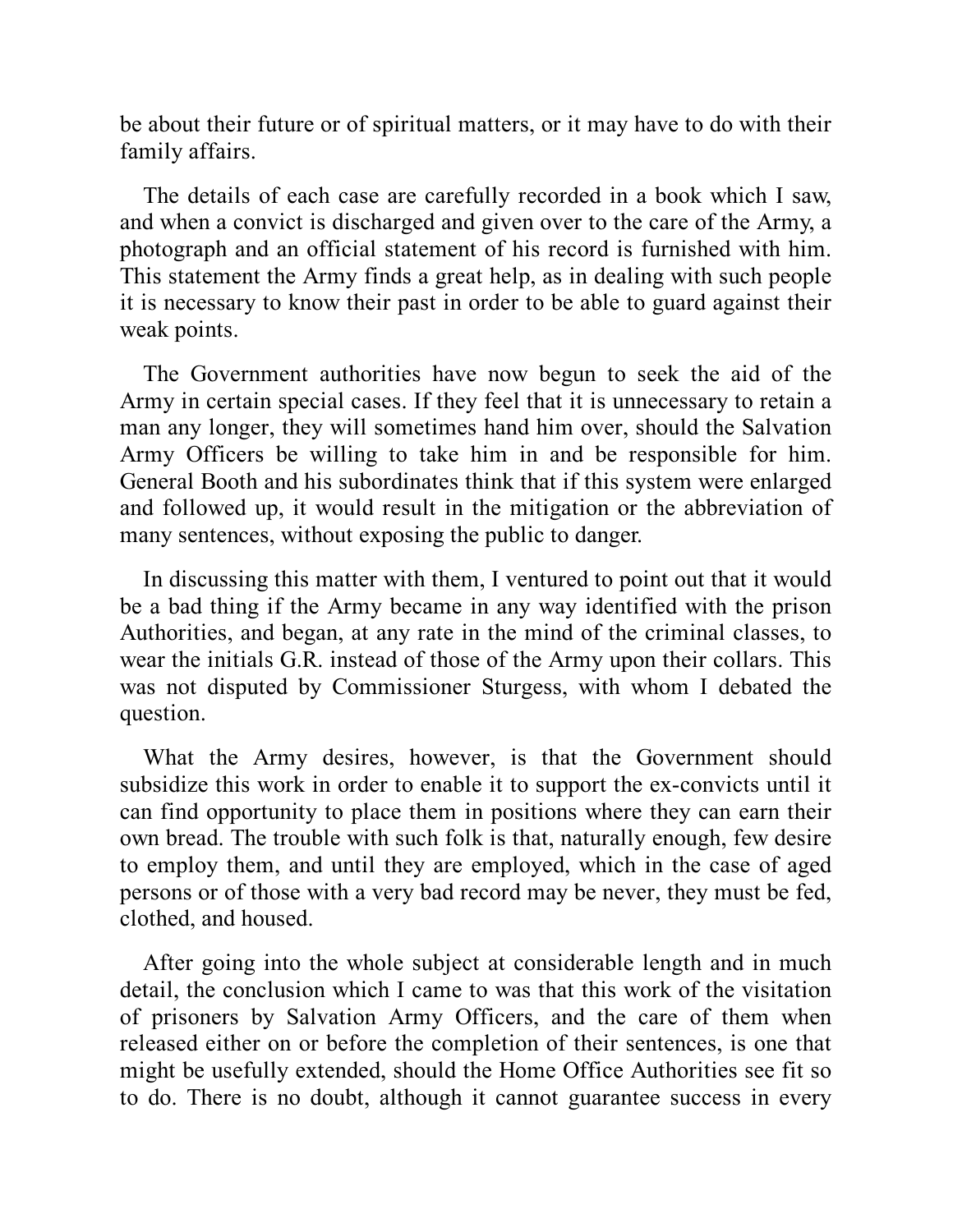case, that the Salvation Army is peculiarly successful in its dealings with hardened criminals.

Why this is so is not easy to explain. I think, however, that there are two main reasons for its success. The first is that the Army takes great care never to break a promise which it may make through any of its Officers. Thus, if a man in jail is told that his relatives will be hunted up and communicated with, or that an application will be made to the Authorities to have him committed to the care of the Army, or that work will be found for him on his release, and the like, that undertaking, whatever it may be, is noted in the book which I have mentioned, and although years may pass before it can be fulfilled, is in due course carried out to the letter. Now, convicts are shy birds, who put little faith in promises. But when they find that these are always kept they gain confidence in the makers of them, and often learn to trust them entirely.

The second and more potent reason is to be found in the power of that loving sympathy which the Army extends even to the vilest, to those from whom the least puritanical of us would shrink. It shows such men that they are not utterly lost, as these believe; that it, at any rate, does not mark them with a figurative broad arrow and consign them to a separate division of society; that it is able to give them back the self-respect without which mankind is lower than the beast, and to place them, regenerated, upon a path that, if it be steep and thorny, still leads to those heights of peace and honour which they never thought to tread again.

This is done not by physical care and comfort, though, of course, these help towards the desired end, but by its own spiritual means, or so it would appear. Its Officers pray with the man; they awake his conscience, which is never dead in any of us; they pour the blessed light of hope into the dark places of his soul; they cause him to hate the past, and to desire to lead a new life. Once this desire is established, the rest is comparatively simple, for where the heart leads the feet will follow; but without it little or nothing can be done. Such is the explanation I have to offer. At any rate, I believe it remains a fact that among the worst criminals the Salvation Army often succeeds where others have failed.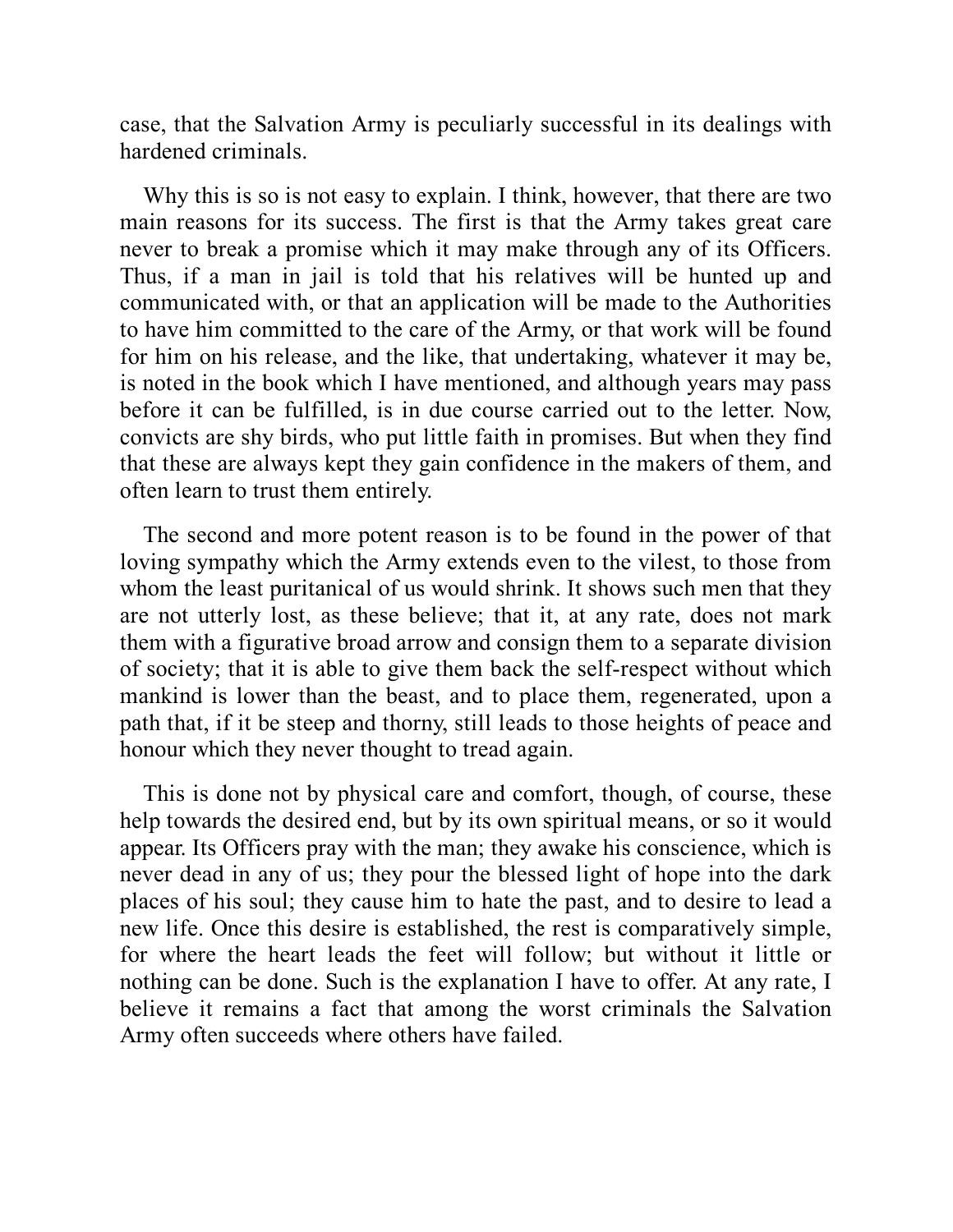Another point that should not be overlooked in this connexion is that it must be a great comfort to the sinner and an encouragement of the most practical sort to find, as he sometimes will, that the hands which are dragging him and his kind from the mire, had once been as filthy as his own. When the worker can say to him, 'Look at me; in bygone days I was as bad as or worse than you'; when he can point to many others whose vices were formerly notorious, but who now fill positions of trust in the Army or outside of it, and are honoured of all men; then the lost one, emerging, perhaps, for the fifth or sixth time from the darkness of his prison, sees by the light of these concrete examples that the future has promise for us all. If *they* have succeeded why should *he* fail? That is the argument which comes home to him.

There remains a matter to be considered. Let us suppose that as time goes by the Authorities become more and more convinced of the value of the Army's prison work, and pass over to its care criminals in everincreasing numbers, as they are doing in some other countries and in the great Colonies, what will be the effect upon the Army itself? Will not this mass of comparatively useless material clog the wheels of the great machine by overlading it with a vast number of ex-prisoners, some of whom, owing to their age or other circumstances, are quite incapable of earning their livelihood, and therefore must be carried till their deaths? When I put the query to those in command, the answer given was that they did not think so, as they believed that the Army would be able to turn the great majority of these men into respectable, wage-earning members of society.

Thus of those who have been sent to it lately from the prisons, it has, I understand, been forced to return only two, because these men would not behave themselves, and proved to be a source of danger and contamination to others. As regards the residuum who are incapacitated by age or weakness of mind or body, General Booth and his Officers are of opinion that the Government should contribute to their support in such places as the Army may be able to find for them to dwell in under its care.

I hope that these forecasts, which after all are made by men of great experience who should know, may not prove to be over-sanguine. Still it must be remembered that in England alone there are, I am told, some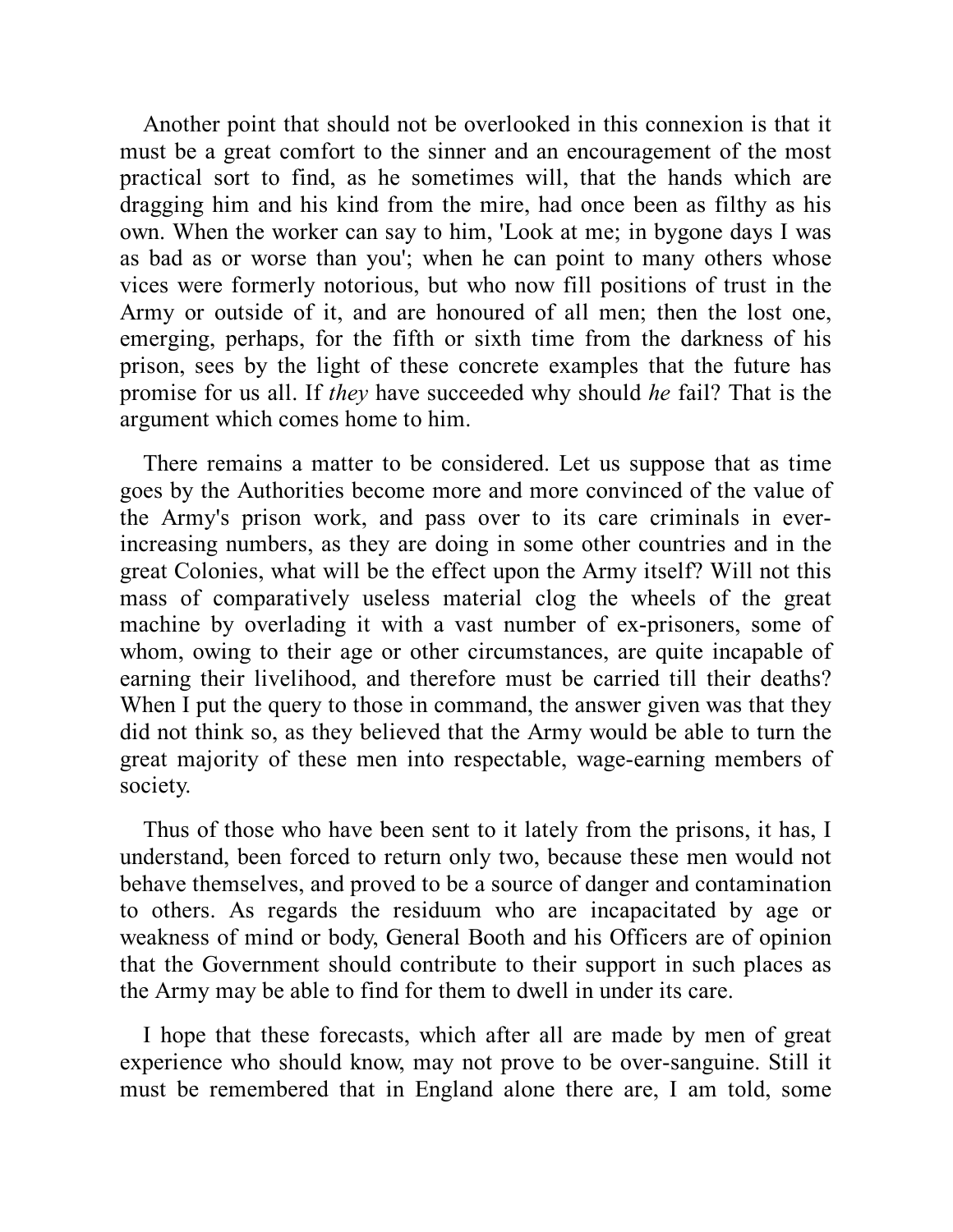30,000 confirmed criminals in the jails, not reckoning the 5,000 who are classed as convicts. If even 20 per cent of these were passed over to the care of the Army, with or without State grants in aid of their support, this must in the nature of things prove a heavy burden upon its resources. When all is said and done it is harder to find employment for a jailbird, even if reformed, than for any other class of man, because so damaged a human article has but little commercial value in the Labour market.

If, however, the Salvation Army is prepared to face this gigantic task, it may be hoped that it will be given an opportunity of showing what it can do on a large scale, as it has already shown upon one more restricted. Prison reform is in the air. The present system is admitted more or less to have broken down. It has been shown to be incompetent to attain the real end for which it is established; that is, not punishment, as many still believe, for this hereditary idea is hard to eradicate, but prevention and, still more, reformation.

The 'Vengeance of the Law' is a phrase not easy to forget; but among humane and highly-civilized peoples the word Vengeance should be replaced by another, the best that I can think of is—Regeneration. The Law should not seek to avenge—that may be left to the savage codes, civil and religious, of the dark ages. Except in the case of the death sentence, which is not everywhere in favour, it should seek to regenerate.

If, then, among other agencies, the Salvation Army is able to prove beyond cavil that it can assist our criminal system to attain this noble end, ought not opportunity to be given it in full measure? Is it too much to hope that when the new Prison Act, of which the substance has recently been outlined by the Home Secretary, comes to be discussed, this object may be kept in view and the offer of the Salvation Army to co-operate in the great endeavour may not be lightly thrust aside? If its help is found so valuable in the solution of this particular problem in other lands, why should it be rejected here, or, rather, why should it not be more largely utilized, as I know from their own lips, General Booth and his Officers hope and desire? [2](#page-169-0)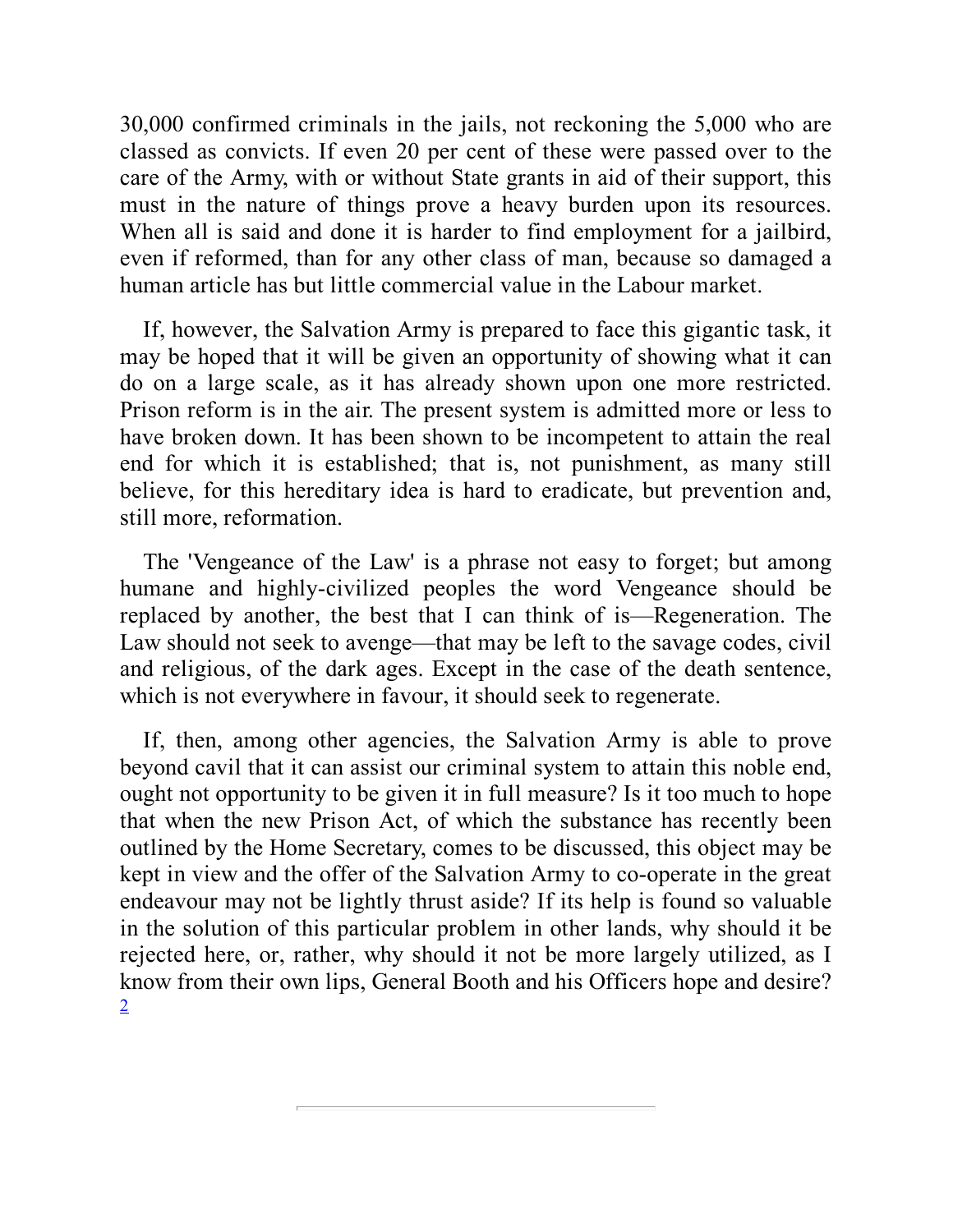### **THE MEN'S WORKSHOP**

### **HANBURY STREET, WHITECHAPEL**

This Salvation Army carpentering and joinery shop has been in existence for about fifteen years, but it does not even now pay its way. It was started by the Army in order to assist fallen mechanics by giving them temporary work until they could find other situations.

The manager informed me that at the beginning they found work for about thirty men. When I visited the place some fifty hands were employed—bricklayers, painters, joiners, etc., none of whom need stop an hour longer than they choose. From 100 to 150 men pass through this Workshop in a year, but many of them being elderly and therefore unable to obtain work elsewhere, stop for a long while, as the Army cannot well get rid of them. All of these folk arrive in a state of absolute destitution, having even sold their tools, the last possessions with which a competent workman parts.

The Parliamentary Committee of the Labour Party and the Trade Unions have recently stirred up a great agitation, which has been widely reported in the Press, against the Hanbury Street Workshop, because the Army does not pay the Union rate of wages. As a result the Army now declines all outside contracts, and confines its operations to the work of erecting, repairing, or furnishing its own buildings.

Here it may be stated that these complaints seem to be unreasonable. The men employed have almost without exception been taken off the streets to save them from starvation or the poorhouse. Often enough they are by no means competent at their work, while some of them have for the time being been rendered practically useless through the effects of drink or other debaucheries. Yet it is argued with violence that to such people,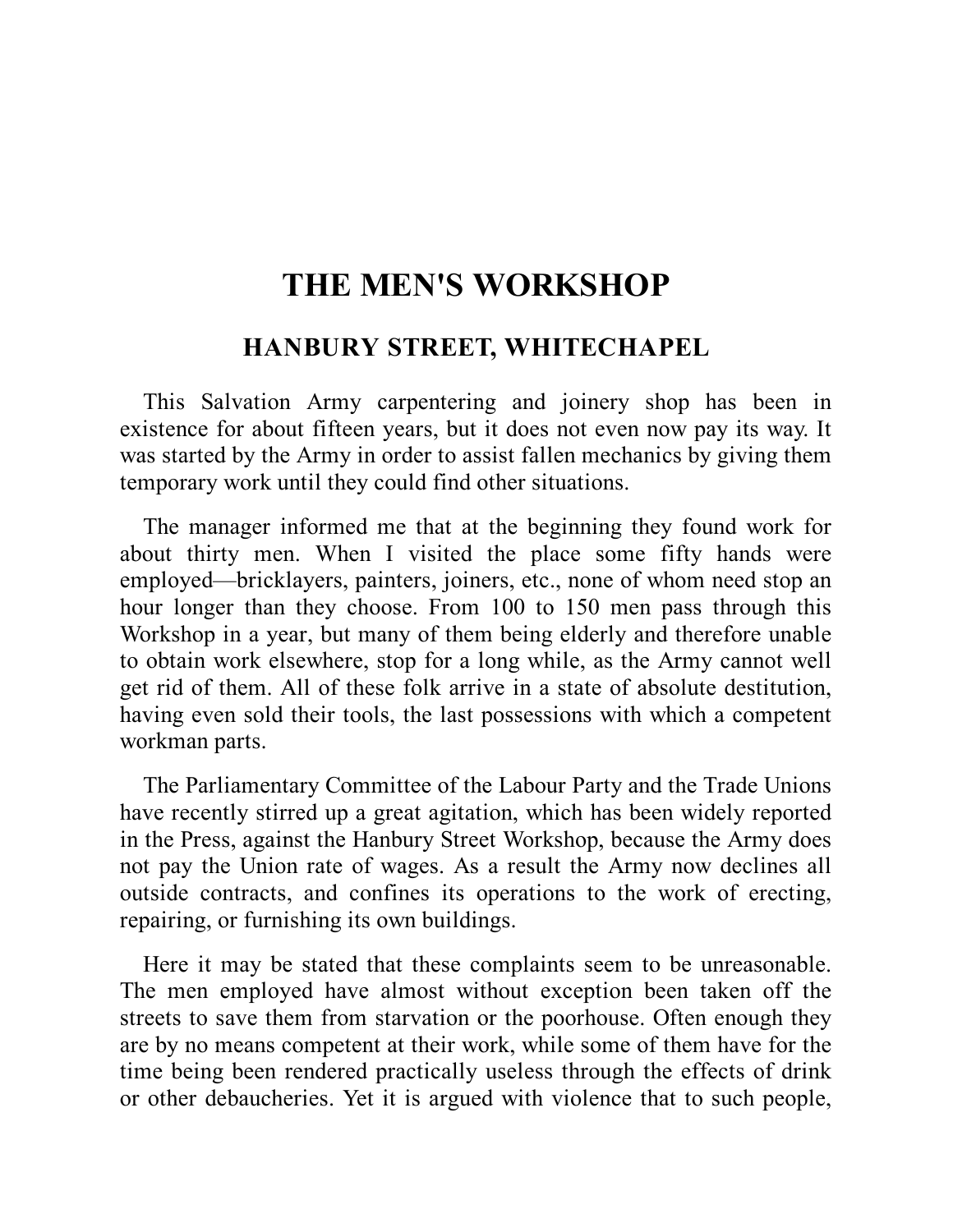whom no business firm would employ upon any terms, the Army ought to pay the full Trade Union rate of wages. When every allowance is made for the great and urgent problems connected with the cruel practice of 'sweating,' surely this attitude throws a strange light upon some of the methods of the Trade Unions?

The inference seems to be that they would prefer that these derelicts should come on the rates or starve rather than that the Army should house and feed them, giving them, in addition, such wage as their labour may be worth. Further comment seems to be needless, especially when I repeat that, as I am assured, this Hanbury Street Institution never has earned, and does not now earn, the cost of its upkeep.

It is situated in the heart of a very poor district, and is rather a ramshackle place to look at, but still quite suitable to its purposes. I have observed that one of the characteristics of the Salvation Army is that it never spends unnecessary money upon buildings. If it can buy a good house or other suitable structure cheap it does so. If it cannot, it makes use of what it can get at a price within its means, provided that the place will satisfy the requirements of the sanitary and other Authorities.

All the machines at Hanbury Street are driven by electric power that is supplied by the Stepney Council at a cost of 1*d*. per unit for power and 3*d*. per unit for lighting.

An elderly man whom I saw there attending to this machinery, was dismissed by one of the great railway companies when they were reducing their hands. He had been in the employ of the Salvation Army for seven years and received the use of a house rent free and a wage of 30*s*. a week, which probably he would find it quite impossible to earn anywhere else.

The hours of employment are from 6.30 a.m. to 5.30 p.m. if the man is engaged on outside work, or to 6 p.m. if he labours in the workshop, and the men are paid at various rates according to the value of their work, and whether they are boarded and lodged, or live outside. Thus one to whom I spoke, who was the son of a former mayor of an important town, was allowed 3*s.* a week plus food and lodging, while another received 9*s.* a week, 5*s.* of which was sent to his wife, from whom he was separated. Another man, after living on the Army for about two years, made charges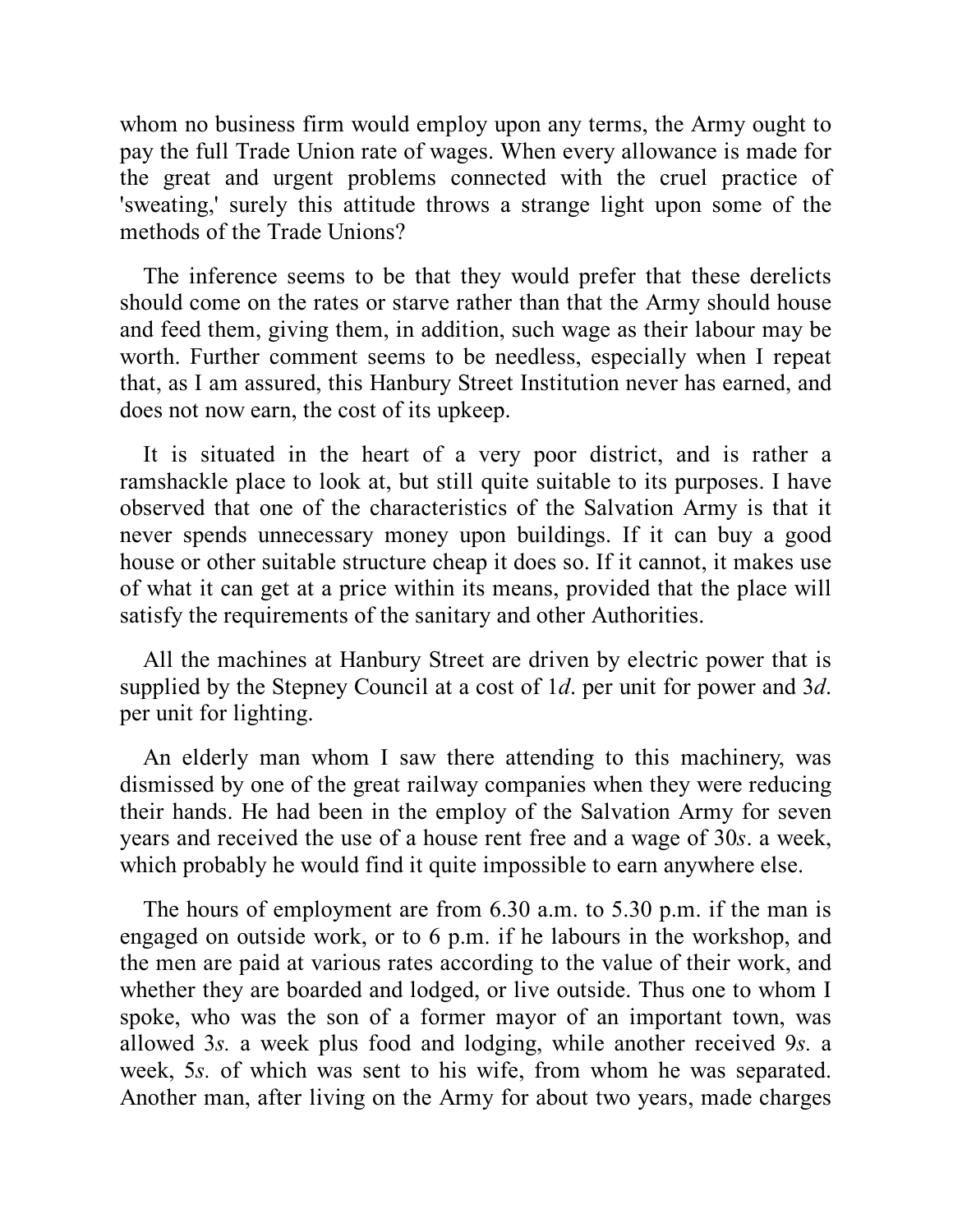against it to the Carpenters' and Joiners' Union. He returned and apologized, but had practically to be kept under restraint on account of his drinking habits.

Another man spent twenty years in jail and then walked the streets. He is now a very respectable person, earns 27*s.* 6*d.* a week, and lives outside with his wife and family. Another was once convicted of cruelty to his children, whom he placed under the boards of the flooring while he went out to drink. These children are now restored to him, and he lives with them. Another among those with whom I happened to speak, was robbed by a relative of £4,000 which his father left to him. He was taken on by the Army in a state of destitution, but I forget what he earned. Another, the youngest man in the Works, came to them without any trade at all and in a destitute condition, but when I saw him was in charge of a morticing machine. He had married, lived out, and had been in the employ of the Army for five years. His wage was 27*s.* 6*d.* a week. Two others drew as much as £2 5*s.* 11*d.* each, living out; but, on the other hand, some received as little as 3*s.* a week with board and lodging.

Amongst this latter class was a young Mormon from Salt Lake City, who earned 4*s.* 6*d.* a week and his board and lodging. He had been in the Elevator about three months, having got drunk in London and missed his ship. Although he attended the Salvation Army meetings, he remained a Mormon.

In these Works all sorts of articles are manufactured to be used by other branches of the Salvation Army. Thus I saw poultry-houses being made for the Boxted Small Holdings; these cost from £4 5*s.* to £4 10*s.* net, and were excellent structures designed to hold about two dozen fowls. Further on large numbers of seats of different patterns were in process of manufacture, some of them for children, and other longer ones, with reversible backs, to be used in the numerous Army halls. Next I visited a room in which mattresses and mattress covers are made for the various Shelters, also the waterproof bunk bedding, which costs 7*s.* 9*d.* per cover. Further on, in a separate compartment, was a flock-tearing machine, at which the Mormon I have mentioned was employed. This is a very dusty job whereat a man does not work for more than one day in ten.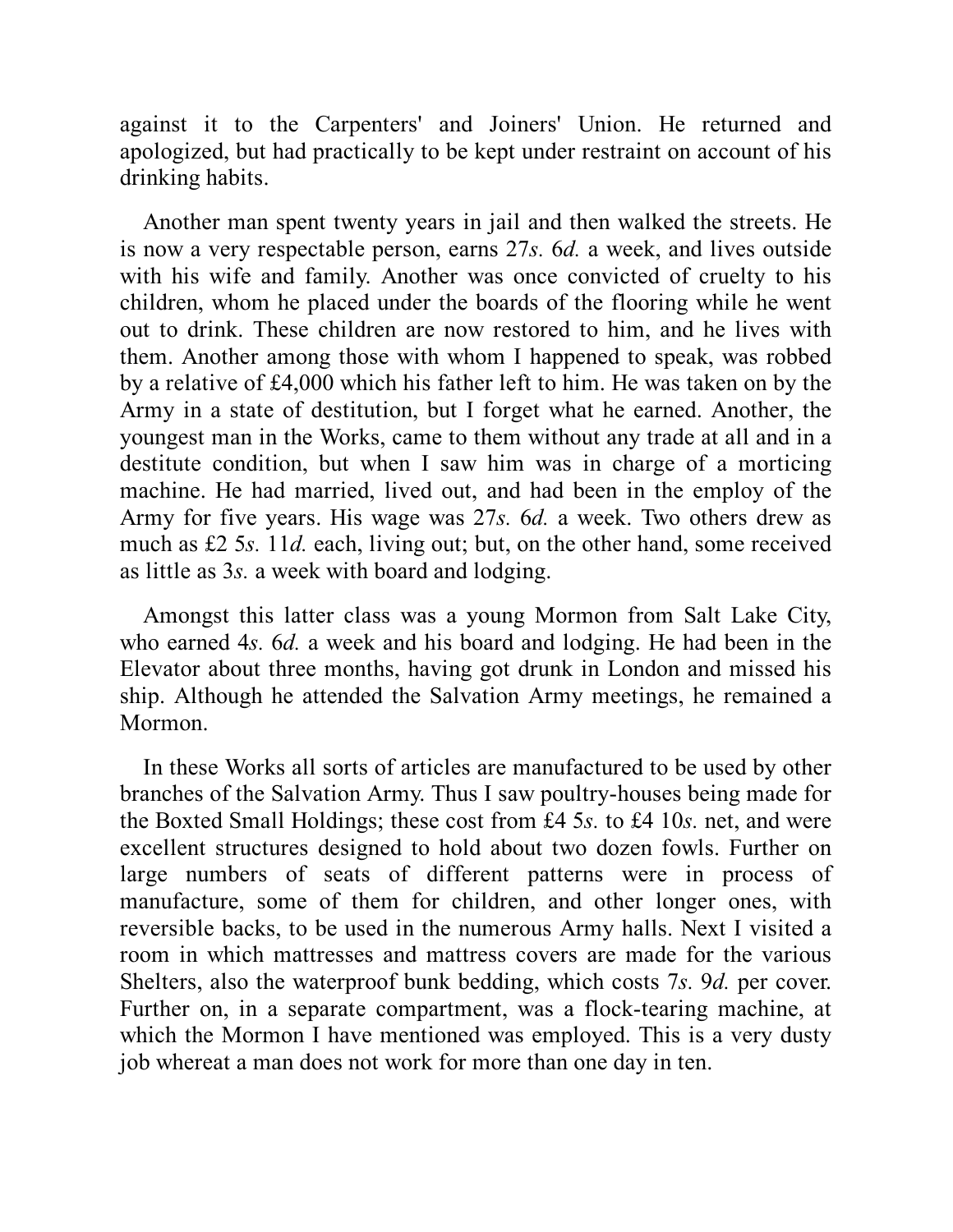Then there were the painting and polishing-room, the joinery room, and the room where doors, window frames, and articles of furniture are constructed; also special garden benches, cleverly planned so that the seat can be protected from rain. These were designed by a young lady whom I chance to know in private life, and who, as I now discovered for the first time, is also a member of the Salvation Army.

Such is the Hanbury Street Workshop, where the Army makes the best use it can of rather indifferent human materials, and, as I have said, loses money at the business.

## **STURGE HOUSE, BOW ROAD**

This branch of the Men's Social Work of the Salvation Army is a home for poor and destitute boys. The house, which once belonged to the late Dr. Barnardo, has been recently hired on a short lease. One of the features of the Army work is the reclamation of lads, of whom about 2,400 have passed through its hands in London during the course of the last eight years.

Sturge House has been fitted up for this special purpose, and accommodates about fifty boys. The Officer in charge informed me that some boys apply to them for assistance when they are out of work, while others come from bad homes, and yet others through the Shelters, which pass on suitable lads. Each case is strictly investigated when it arrives, with the result that about one-third of their number are restored to their parents, from whom often enough they have run away, sometimes upon the most flimsy pretexts.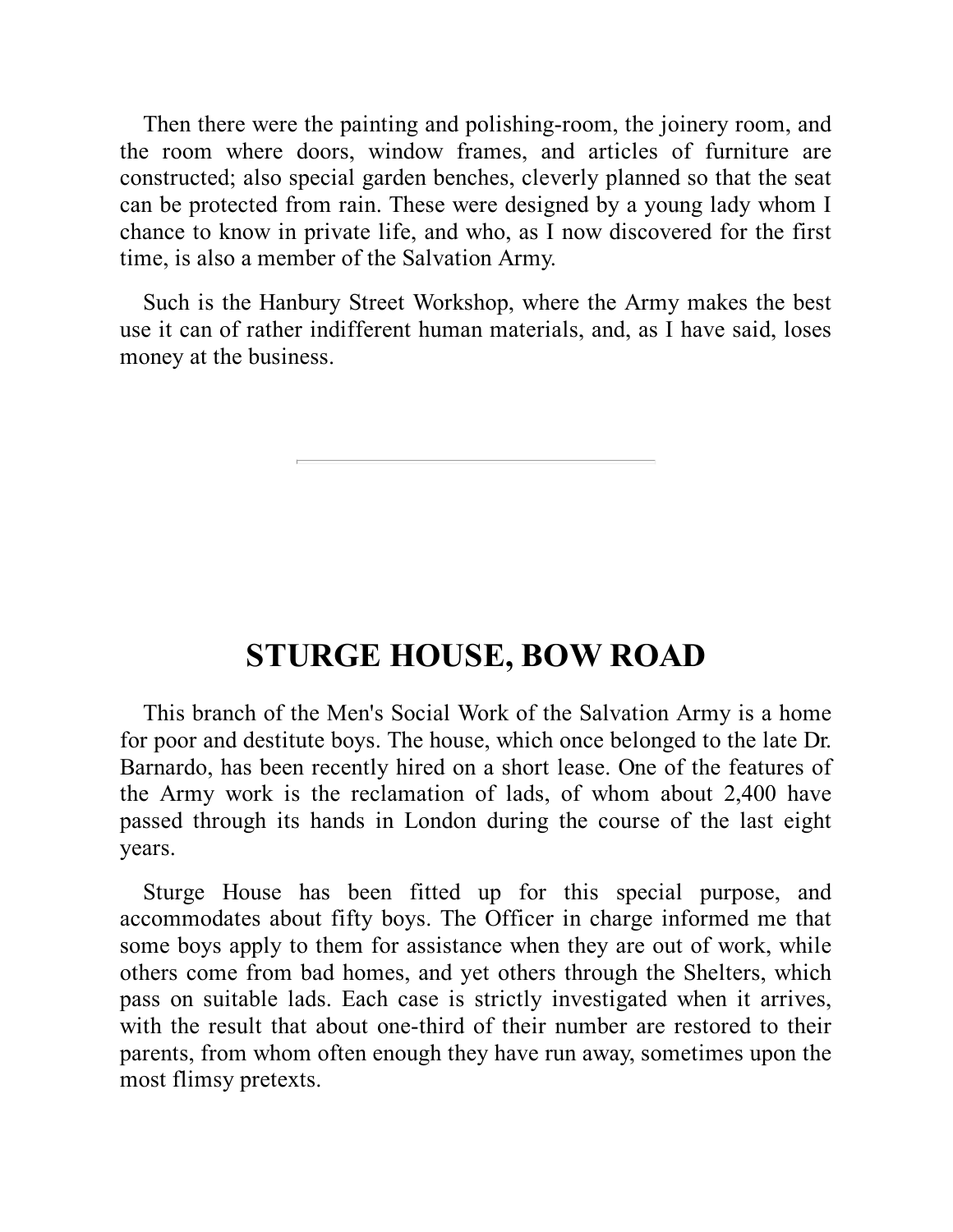Not unfrequently these boys are bad characters, who tell false tales of their past. Thus, recently, two who arrived at the Headquarters at Whitechapel, alleged that they were farm-labourers from Norfolk. As they did not in the least look the part, inquiries were made, when it was found that they had never been nearer to Norfolk than Hampstead, where both of them had been concerned in the stealing of £10 from a business firm. The matter was patched up with the intervention of the Army, and the boys were restored to their parents.

Occasionally, too, lads are brought here by kind folk, who find them starving. They are taken in, kept for a while, taught and fed, and when their characters are re-established—for many of them have none left—put out into the world. Some of them, indeed, work daily at various employments in London, and pay 5s. a week for their board and lodging at the Home. A good proportion of these lads also are sent to the collieries in Wales, where, after a few years, they earn good wages.

In these collieries a man and a boy generally work together. A while ago such a man applied to the Army for a boy, and the applicant, proving respectable, the boy was sent, and turned out extremely well. In due course he became a collier himself, and, in his turn, sent for a boy. So the thing spread, till up to the present time the Army has supplied fifty or sixty lads to colliers in South Wales, all of whom seem to be satisfactory and prosperous.

As the Manager explained, it is not difficult to place out a lad as soon as his character can be more or less guaranteed. The difficulty comes with a man who is middle-aged or old. He added that this Home does not in any sense compete with those of Dr. Barnardo; in fact, in certain ways they work hand in hand. The Barnardo Homes will not receive lads who are over sixteen, whereas the Army takes them up to eighteen. So it comes about that Barnardo's sometimes send on cases which are over their age limit to Sturge House.

I saw the boys at their dinner, and although many of them had a bad record, certainly they looked very respectable, and likely to make good and useful men. The experience of the Army is that most of them are quite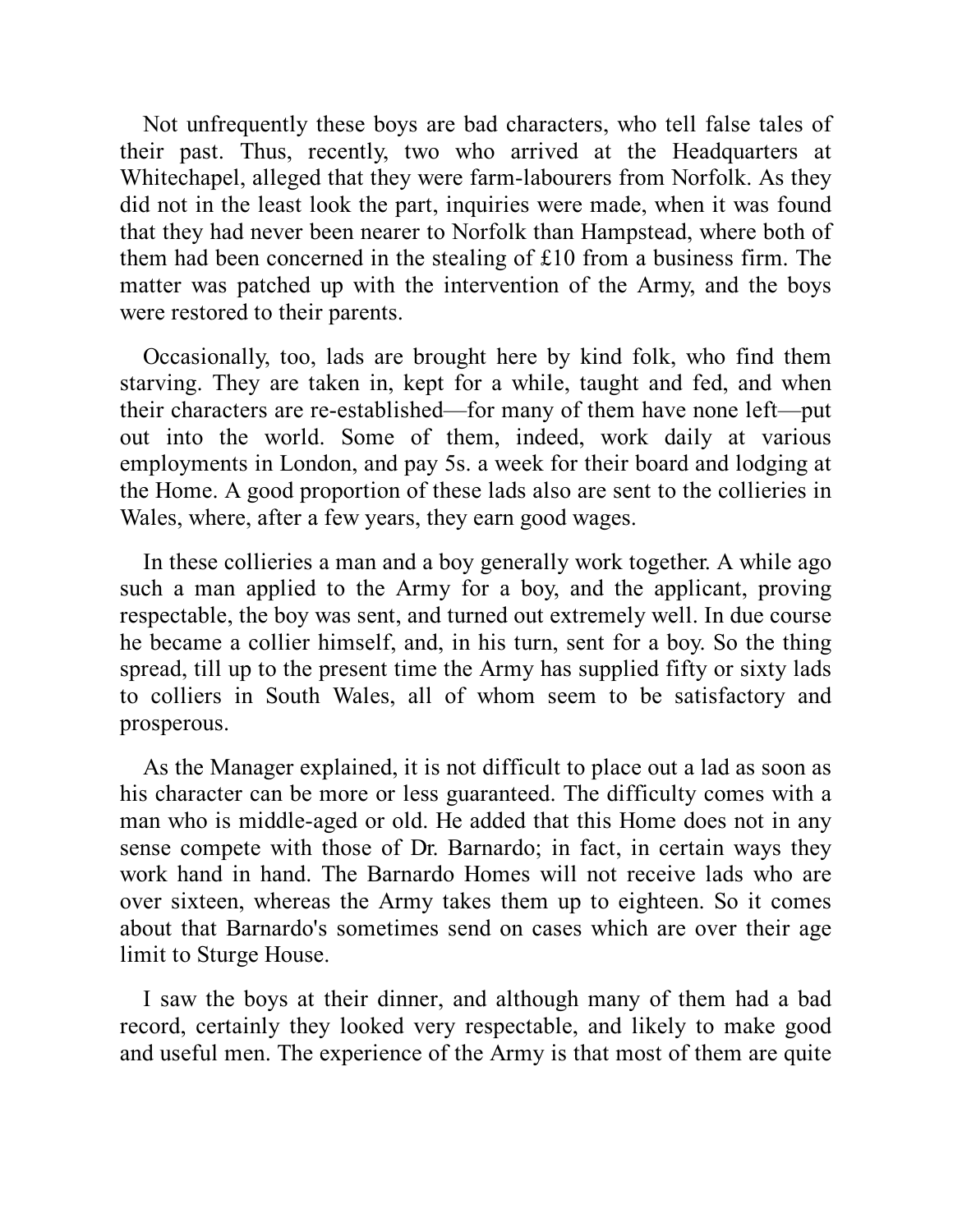capable of reformation, and that, when once their hearts have been changed, they seldom fall back into the ways of dishonesty.

This Home, like all those managed by the Salvation Army, is spotlessly clean, and the dormitories are very pleasant rooms. Also, there is a garden, and in it I saw a number of pots of flowers, which had just been sent as a present by a boy whom the Army helped three years ago, and who is now, I understand, a gardener.

Sturge House struck me as a most useful Institution; and as there is about it none of the depressing air of the adult Shelters, my visit here was a pleasant change. The reclamation or the helping of a lad is a very different business from that of restoring the adult or the old man to a station in life which he seems to have lost for ever.

## **THE CENTRAL LABOUR BUREAU**

This Bureau is established in the Social Headquarters at Whitechapel, a large building acquired as long ago as 1878. Here is to be seen the room in which General Booth used to hold some of his first prayer meetings, and a little chamber where he took counsel with those Officers who were the fathers of the Army. Also there is a place where he could sit unseen and listen to the preaching of his subordinates, so that he might judge of their ability.

The large hall is now part of yet another Shelter, which contains 232 beds and bunks. I inspected this place, but as it differs in no important detail from others, I will not describe it.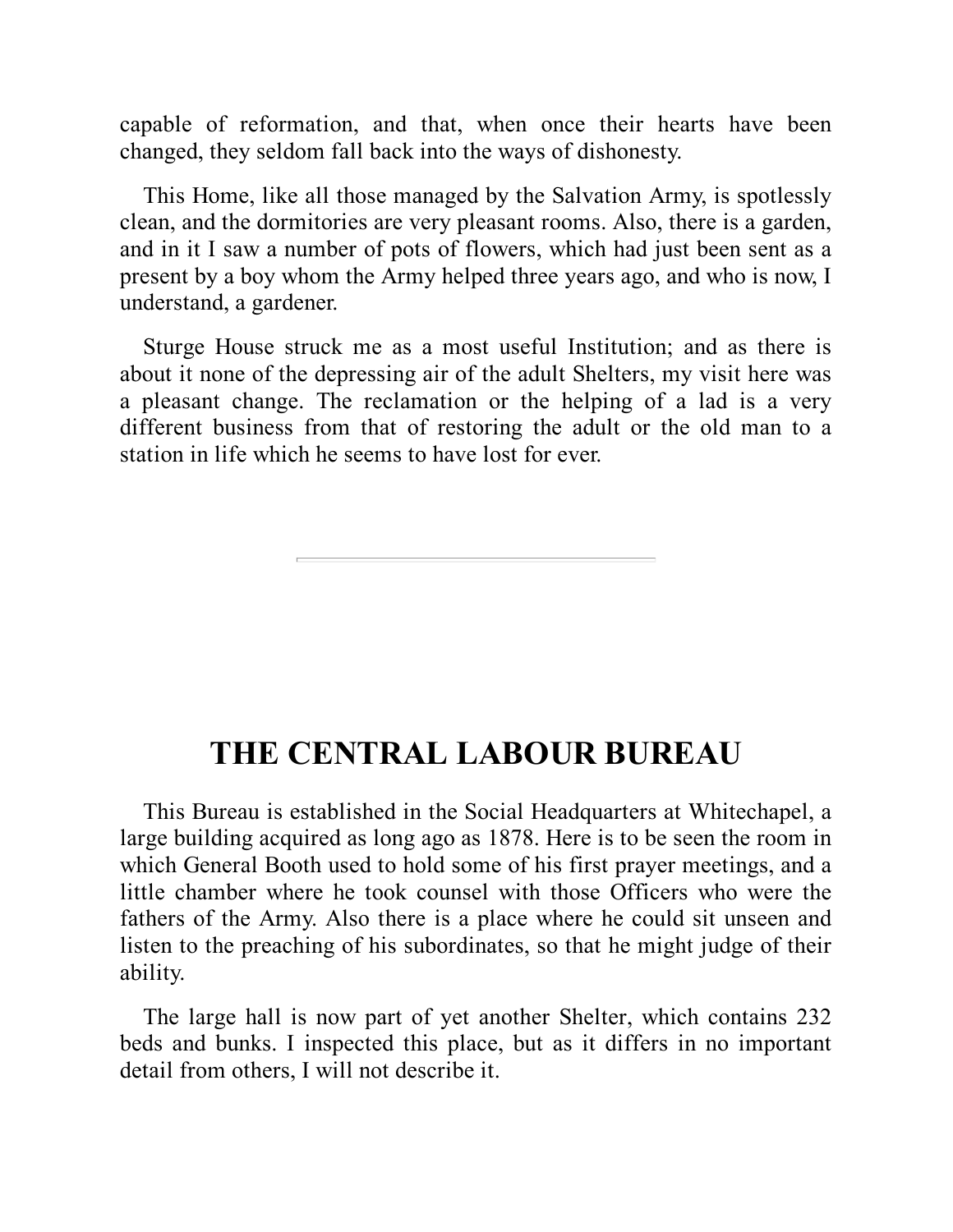The Officer who is in charge of the Labour Bureau informed me that hundreds of men apply there for work every week, of whom a great many are sent into the various Elevators and Shelters. The Army finds it extremely difficult to procure outside employment for these men, for the simple reason that there is very little available. Moreover, now that the Government Labour Bureaux are open, this trouble is not lessened. Of these Bureaux, the Manager said that they are most useful, but fail to find employment for many who apply to them. Indeed, numbers of men come on from them to the Salvation Army.

The hard fact is that there are more idle hands than there is work for them to do, even where honest and capable folk are concerned. Thus, in the majority of instances, the Army is obliged to rely upon its own Institutions and the Hadleigh Land Colony to provide some sort of job for out-ofworks. Of course, of such jobs there are not enough to go round, so many poor folk must be sent empty away or supported by charity.

I suggested that it might be worth while to establish a school of chauffeurs, and the Officers present said that they would consider the matter. Unfortunately, however, such an experiment must be costly at the present price of motor-vehicles.

I annex the Labour Bureau Statistics for May, 1910:—

LONDON

| Applicants for temporary employment | 479 |
|-------------------------------------|-----|
| Sent to temporary employment        | 183 |
| Applicants for Elevators            | 864 |
| Sent to Elevators                   | 260 |
| Sent to Shelters                    | 32. |
|                                     |     |

PROVINCES

| Applicants for temporary employment 461 |     |
|-----------------------------------------|-----|
| Sent to temporary employment            | 160 |
| Applicants for Elevators                | 417 |
| Sent to Elevators                       | 202 |
| Sent to Shelters                        | 20  |
| Sent to permanent situations            | 35  |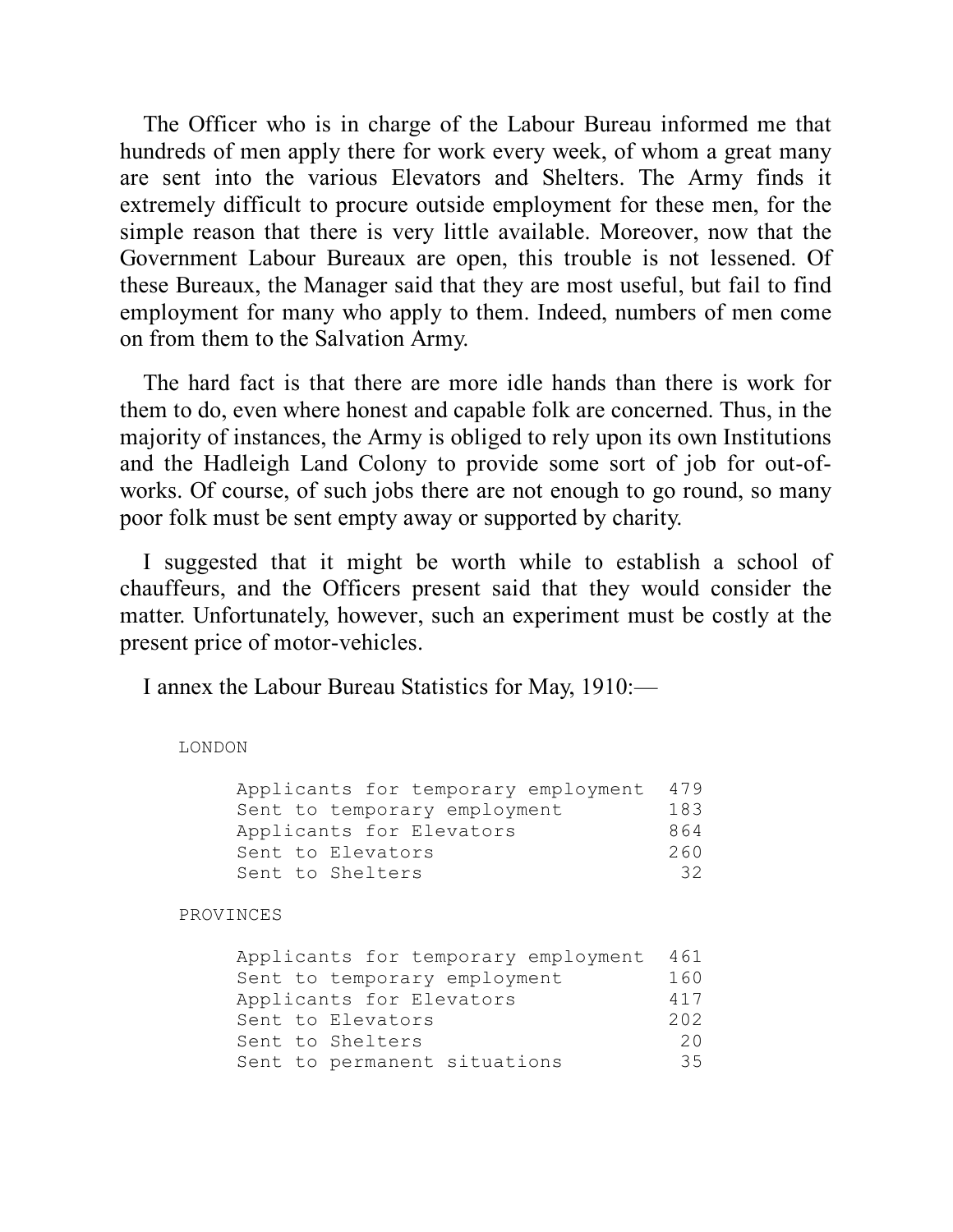### **THE INTERNATIONAL INVESTIGATION DEPARTMENT**

This is a curious and interesting branch of the work of the Salvation Army. About two thousand times a year it receives letters or personal applications, asking it to find some missing relative or friend of the writer or applicant. In reply, a form is posted or given, which must be filled up with the necessary particulars. Then, if it be a London case, the Officer in charge sends out a skilled man to work up clues. If, on the other hand, it be a country case, the Officer in charge of the Corps nearest to where it has occurred, is instructed to initiate the inquiry. Also, advertisements are inserted in the Army papers, known as 'The War Cry' and 'The Social Gazette,' both in Great Britain and other countries, if the lost person is supposed to be on the Continent or in some distant part of the world.

The result is that a large percentage of the individuals sought for are discovered, alive or dead, for in such work the Salvation Army has advantages denied to any other body, scarcely excepting the Police. Its representatives are everywhere, and to whatever land they may belong or whatever tongue they may speak, all of them obey an order sent out from Headquarters wholeheartedly and uninfluenced by the question of regard. The usual fee charged for this work is 10*s*. 6*d*.; but when this cannot be paid, a large number of cases are undertaken free. The Army goes to as much trouble in these unpaid cases as in any others, only then it is not able to flood the country with printed bills. Of course, where well-to-do people are concerned, it expects that its out-of-pocket costs will be met.

The cases with which it has to deal are of all kinds. Often those who have disappeared are found to have done so purposely, perhaps leaving behind them manufactured evidence, such as coats or letters on a riverbank, suggesting that they have committed suicide. Generally, these people are involved in some fraud or other trouble. Again, husbands desert their wives, or wives their husbands, and vanish, in which instances they are probably living with somebody else under another name. Or children are kidnapped, or girls are lured away, or individuals emigrate to far lands and neglect to write. Or, perhaps, they simply sink out of all knowledge, and vanish effectually enough into a paupers grave.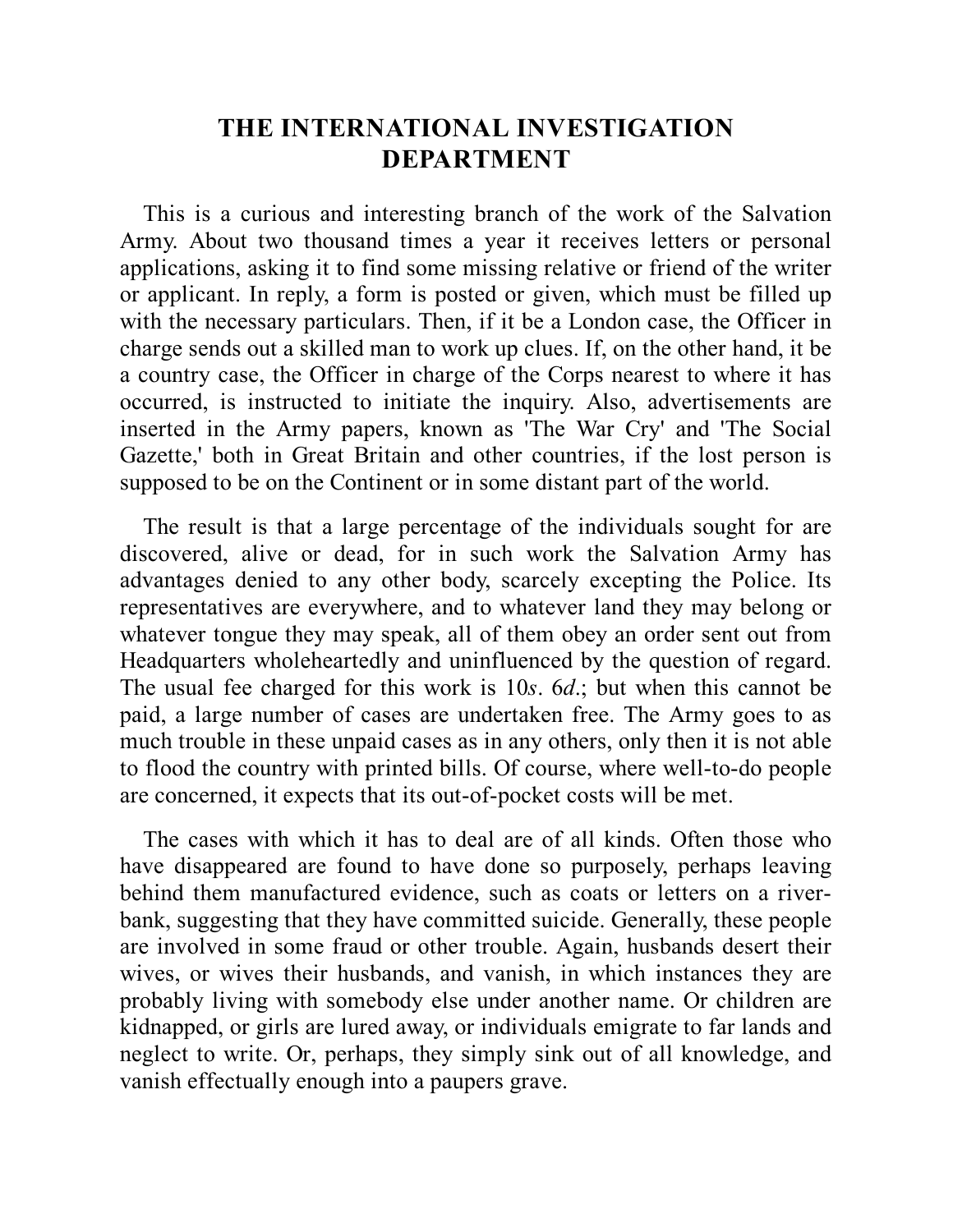But the oddest cases of all are those of a complete loss of memory, a thing that is by no means so infrequent as is generally supposed. The experience of the Army is that the majority of these cases happen among those who lead a studious life. The victim goes out in his usual health and suddenly forgets everything. His mind becomes a total blank. Yet certain instincts remain, such as that of earning a living.

Thus, to take a single recent example, the son of a large bookseller in a country town left the house one day, saying that he would not be away for long, and disappeared. At the invitation of his father, the Army took up the case, and ultimately found that the man had been working in its Spa Road Elevator under another name. Afterwards he went away, became destitute, and sold matches in the streets. Ultimately he was found in a Church Army Home. He recovered his memory, and subsequently lost it again to the extent that he could recall nothing which happened to him during the period of its first lapse. All that time vanished into total darkness.

This business of the hunting out of the missing through the agency of the Salvation Army is one which increases every day. It is not unusual for the Army to discover individuals who have been missing for thirty years and upwards.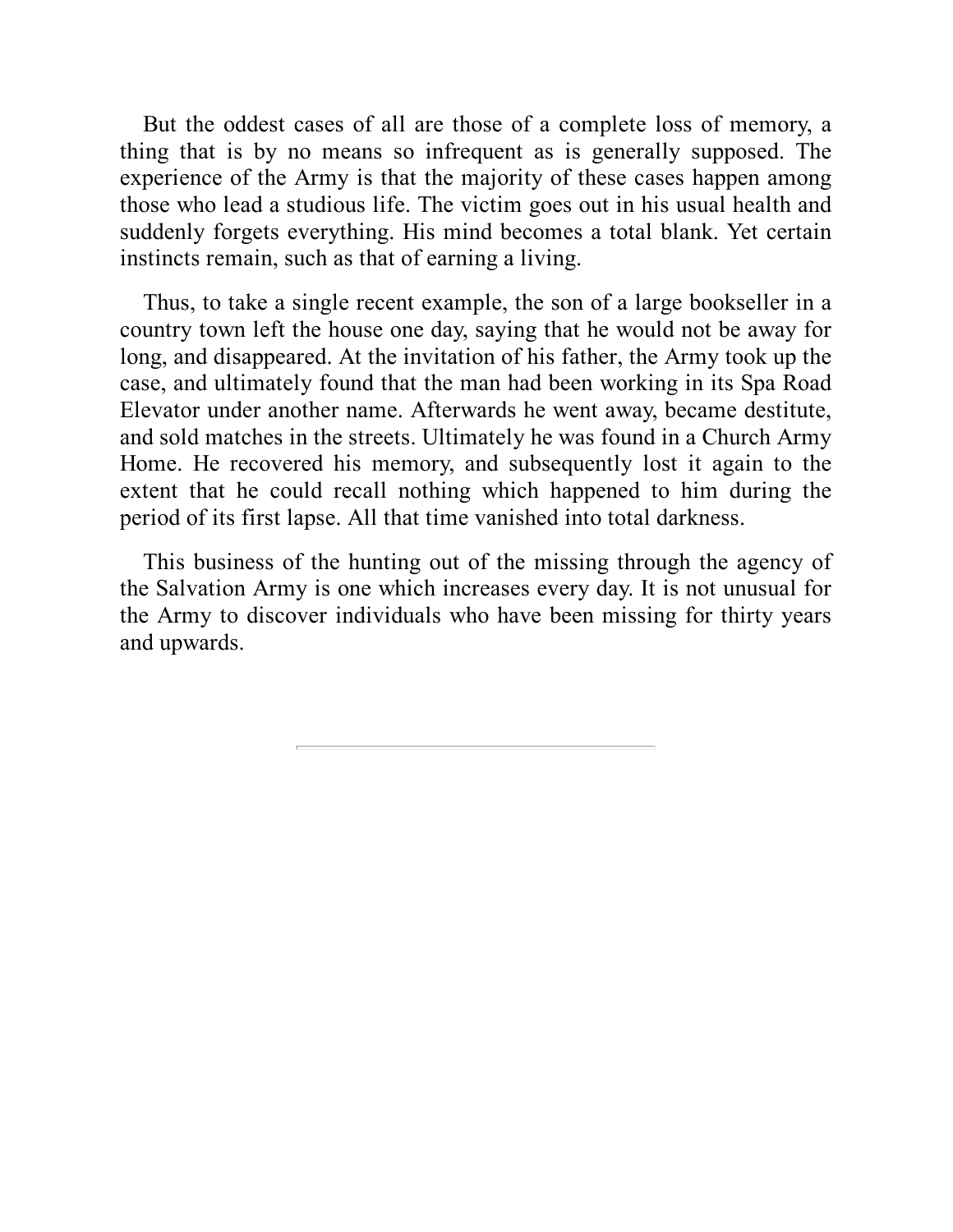## **THE EMIGRATION DEPARTMENT**

Some years ago I was present one night in the Board-room at Euston Station and addressed a shipload of emigrants who were departing to Canada under the auspices of the Salvation Army. I forget their exact number, but I think it was not less than 500. What I do not forget, however, is the sorrow that I felt at seeing so many men in the prime of life leaving the shores of their country for ever, especially as most of them were not married. This meant, amongst other things, that an equal number of women who remained behind were deprived of the possibility of obtaining a husband in a country in which the females already outnumber the males by more than a million. I said as much in the little speech I made on this occasion, and I think that some one answered me with the pertinent remark that if there was no work at home, it must be sought abroad.

There lies the whole problem in a nutshell—men must live. As for the aged and the incompetent and the sick and the unattached women, these are left behind for the community to support, while young and active men of energy move off to endow new lands with their capacities and strength. The results of this movement, carried out upon a great scale, can be seen in the remoter parts of Ireland, which, as the visitor will observe, appear to be largely populated by very young children and by persons getting on in years. Whether or no this is a satisfactory state of affairs is not for me to say, although the matter, too large to discuss here, is one upon which I may have my own opinion.

Colonel Lamb, the head of the Salvation Army Emigration Department, informed me that during the past seven years the Army has emigrated about 50,000 souls, of whom 10,000 were assisted out of its funds, the rest paying their own way or being paid for from one source or another. From 8,000 to 10,000 people have been sent during the present year, 1910, most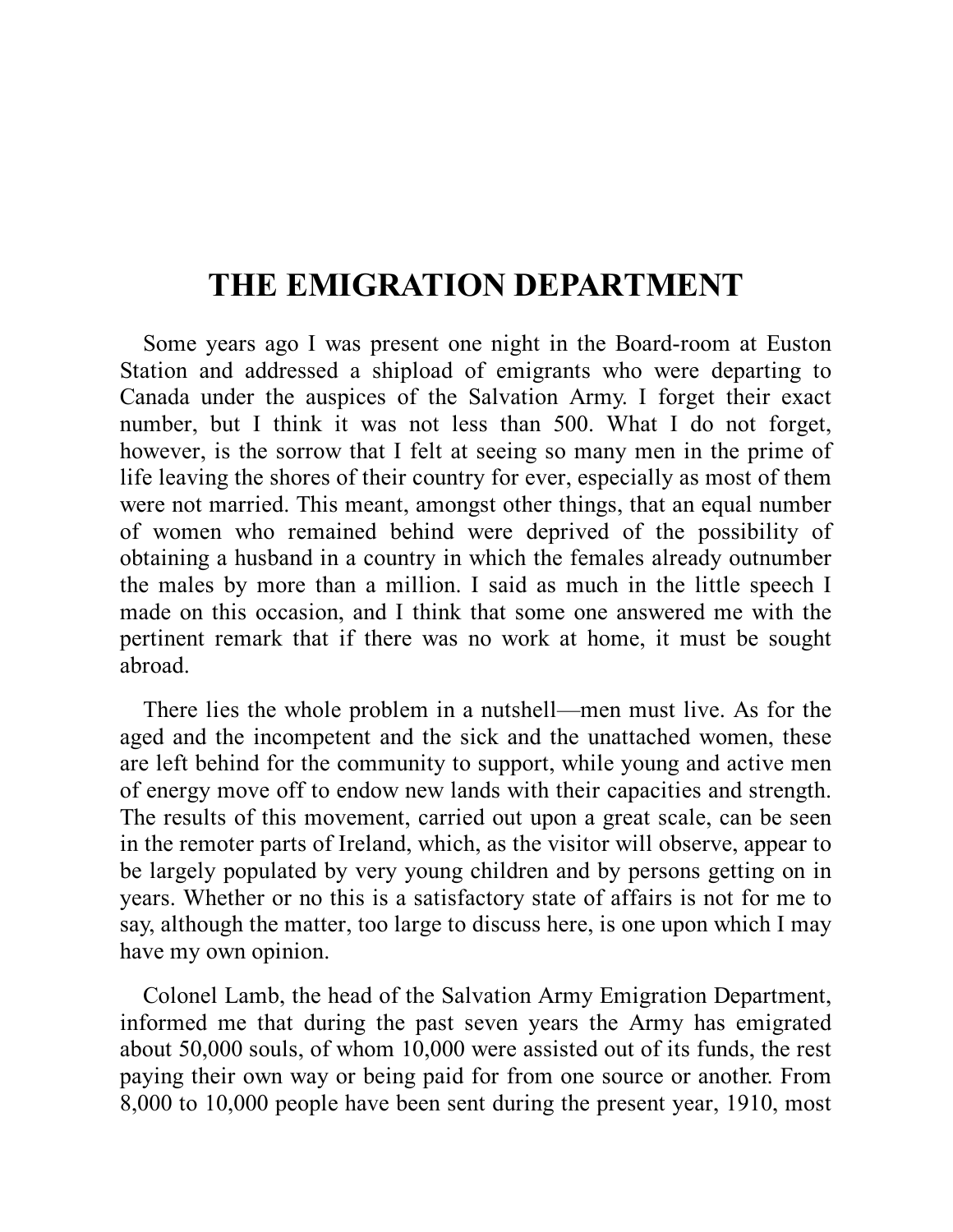of them to Canada, which is the Mecca of the Salvation Army Emigration policy. So carefully have all these people been selected, that not 1 per cent have ever been returned to this country by the Canadian Authorities as undesirable. The truth is that those Authorities have the greatest confidence in the discretion of the Army, and in its ability to handle this matter to the advantage of all concerned.

That this is true I know from personal experience, since when, some years ago, I was a Commissioner from the British Government and had authority to formulate a scheme of Colonial land-settlement, the Prime Minister of Canada, Sir Wilfrid Laurier, told me so himself in the plainest language. Indeed, he did more, formally offering a huge block of territory to be selected anywhere I might choose in the Dominion, with the aid of its Officers, for the purposes of settlement by poor folk and their children under the auspices of the Salvation Army. Also, he added the promise of as much more land as might be required in the future for the same purpose.<sup>[3](#page-171-0)</sup>

Most unhappily, as I hold, that offer was not accepted by the British Government. If this had been done, by now hundreds of English families would have been transferred from conditions of want at home in the English towns, into those of peace and plenty upon the land abroad. Moreover, the recent rise in the value of Canadian land has been so great that the scheme would not have cost the British taxpayer a halfpenny, or so I most firmly believe.

Unfortunately, however, my scheme was too novel in its character to appeal to the official mind, especially as its working would have involved a loan repayable by instalments, the administration of which must have been entrusted to the Salvation Army or to other charitable Organizations. So this priceless opportunity was lost, probably for ever, as the new and stricter emigration regulations adopted by Canada, as I understand, would make it extremely difficult to emigrate the class I hoped to help, namely, indigent people of good character, resident in English cities, with growing families of children.

Young men, especially if they have been bred on the land, and young marriageable women are eagerly desired in the Colonies, including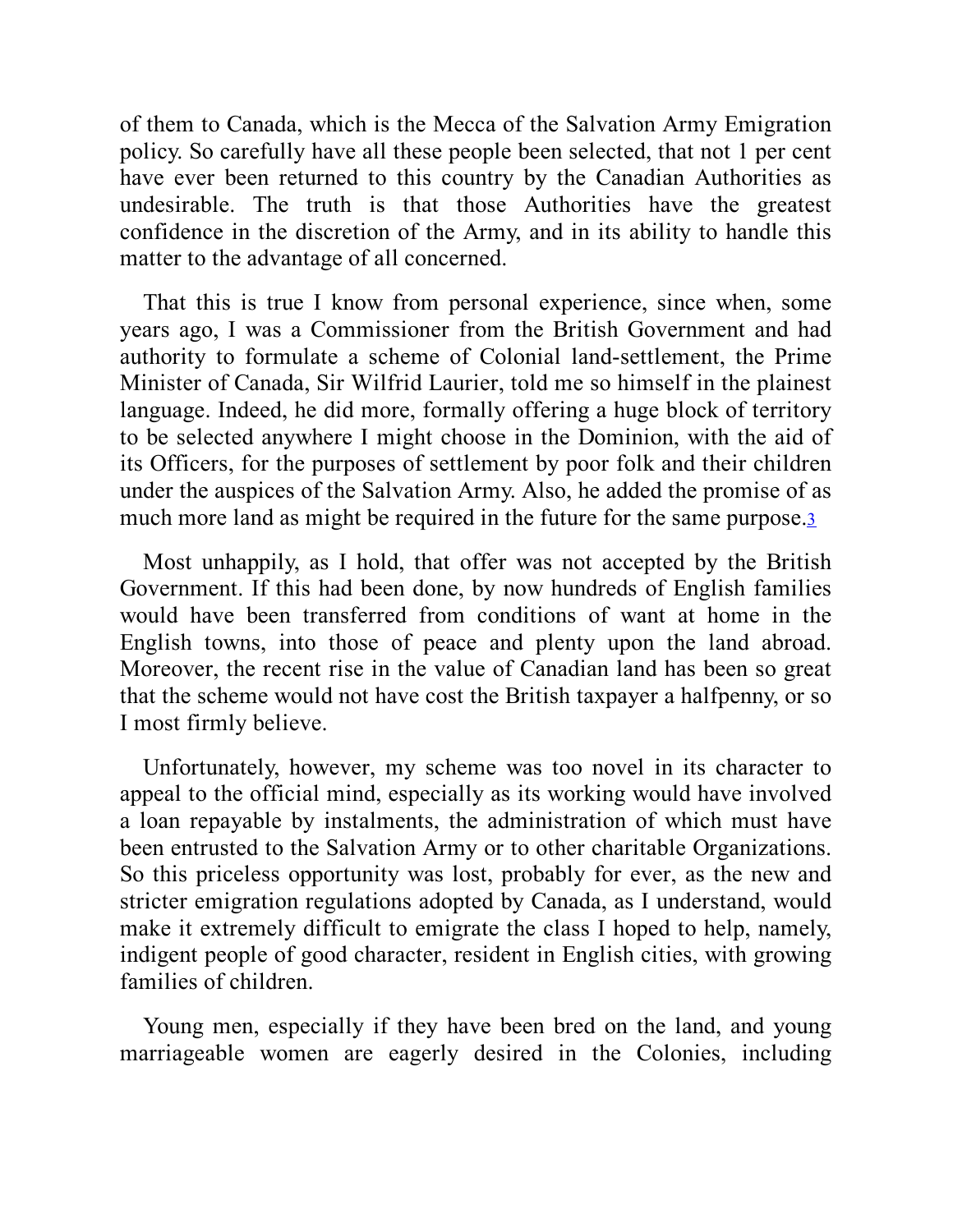Australia; but at families, as we have read in recent correspondence in the newspapers, they look askance.

'Why do they not want families in Australia? I asked Colonel Lamb.

'Because the trouble of housing comes in. It is the same thing in Canada, it is the same thing all through the Colonies. They do not want too much trouble,' he answered.

These words define the position very accurately. 'Give us your best,' say the Colonies. 'Give us your adult, healthy men and women whom you have paid to rear and educate, but don't bother us with families of children whom we have to house. Above all send us no damaged articles. You are welcome to keep those at home.'

To my mind this attitude, natural as it may be, creates a serious problem so far as Great Britain and Ireland are concerned, for the question will arise, Can we afford to go on parting with the good and retaining the less desirable?

On this subject I had a long argument with Colonel Lamb, and his answer to the question was in the affirmative, although I must admit that his reasons did not at all convince me. He seemed to believe that we could send out 250,000 people, chosen people, per annum for the next ten years without harm to ourselves. Well, it may be so, and, as he added, 'we are in their (that is, the Colonies') hands, and have to do what they choose to allow.'

Also his opinion was that 'the best thing possible for this country is wholesale emigration,' of course of those whom the Colonies will accept. He said, 'People here are dissatisfied with their present condition and want a change. If we had money to assist them, there is practically no limit to the number who want to go. There are tens of thousands who would conform to the Canadian regulations. One of the things we advise the man who has been forced out of the country is that rather than come into the town he should go to the Colonies.'

On the matter of the complaints which have been made in Canada of the emigrant from London, Colonel Lamb said, 'The Londoner, it is alleged, is not wanted. The Canadian is full of self-assertiveness, and the Cockney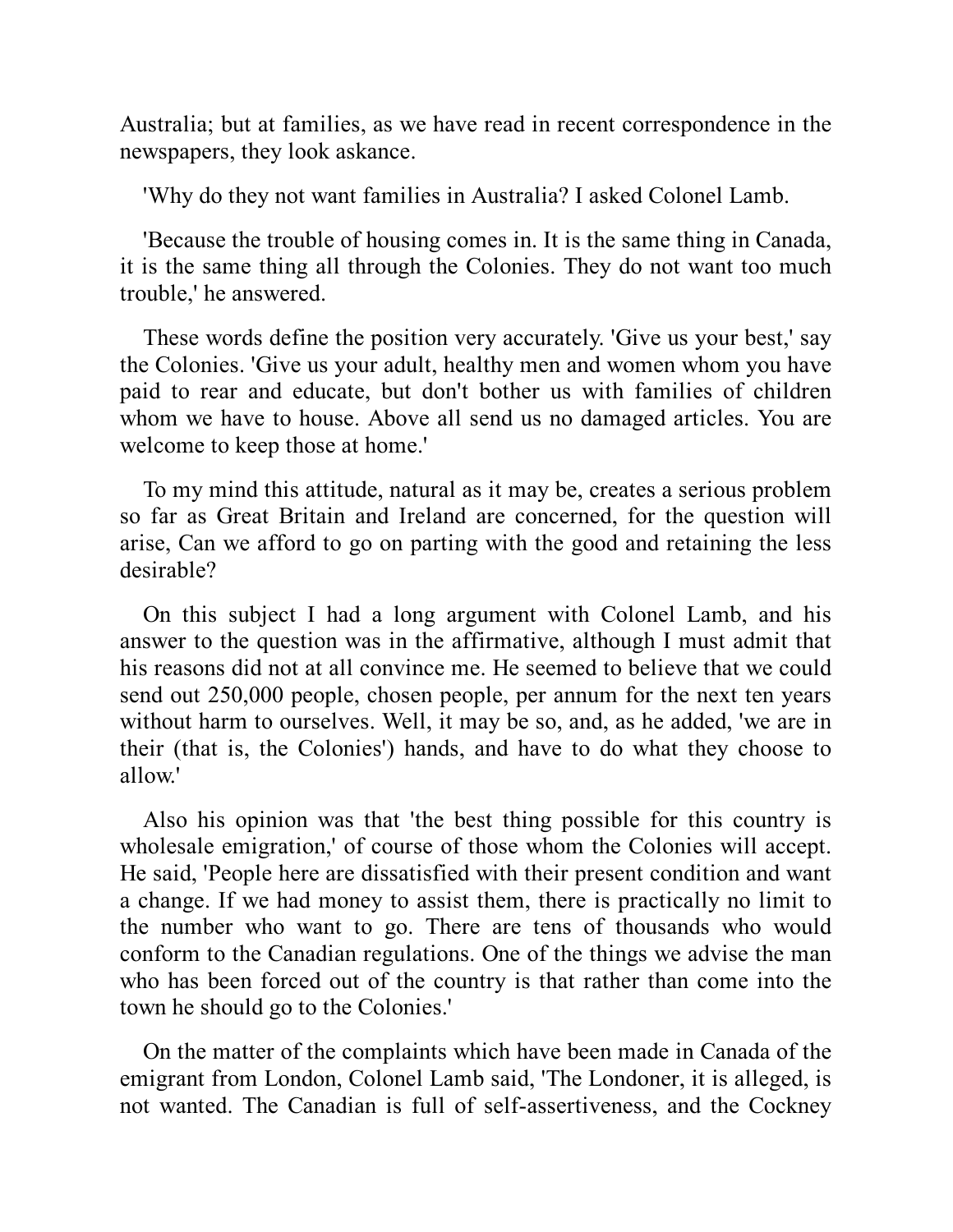has some of that too; he does not hesitate to express his views, and you have conflicting spirits at once. The Cockney will arrive at the conclusion in about twenty-four hours that he could run Canada better than it is now being run. The Scotchman will take a week to arrive at the same conclusion, and holds his tongue about it. The Cockney says what he thinks on the first day of arrival, and the result is—fireworks. He and the Canadians do not agree to begin with; but when they get over the first passage of arms they settle down amicably. The Cockney is finally appreciated, and, being industrious and amenable to law and order, if he has got a bit of humour he gets on all right, but not at first.'

Colonel Lamb informed me that in Australia the Labour Party is afraid of the Army because it believes 'we will send in people to bring down wages.' Therefore, the Labour Party has sidetracked General Booth's proposals. Now, however, it alleges that it is not opposed to emigration, if not on too large a scale. 'They don't mind a few girls; but they say the condition that must precede emigration is the breaking up of the land.'

Colonel Lamb appeared to desire that an Emigration Board should be appointed in England, with power and funds to deal with the distribution of the population of the Empire and to systematize emigration. To this Imperial Board, individuals or Societies, such as the Salvation Army, should, he thought, be able to submit their schemes, which schemes would receive assistance according to their merits under such limitations as the Board might see fit to impose. To such a Board he would even give power to carry out land-settlement schemes in the British Isles.

This is a great proposal, but one wonders whence the money is to come. Also how long will it be before the Labour Parties in the various Colonies, including Canada, gain so much power that they will refuse to accept emigrants at all, except young women, or agriculturalists who bring capital with them?

But all these problems are for the future. Meanwhile it is evident that the Salvation Army manages its emigration work with extraordinary success and business skill. Those whom it sends from these shores for their own benefit are invariably accepted, at any rate in Canada, and provided with work on their arrival in the chosen Colony. That the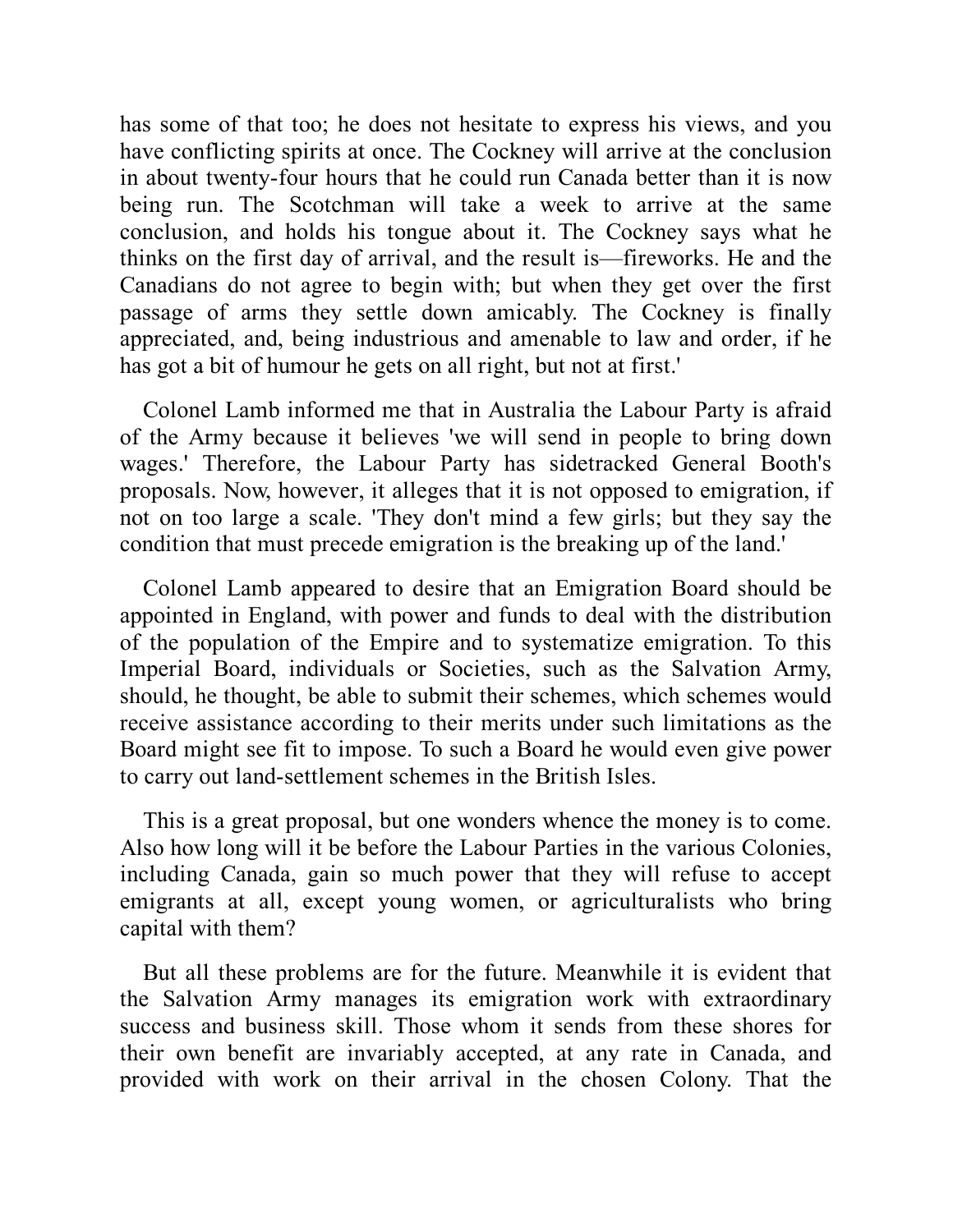selection is sound and careful is shown, also, by the fact that the Army recovers from those emigrants to whom it gives assistance a considerable percentage of the sums advanced to enable them to start life in a new land.

## **THE WOMEN'S SOCIAL WORK IN LONDON**

At the commencement of my investigation of this branch of the Salvation Army activities in England, I discussed its general aspects with Mrs. Bramwell Booth, who has it in her charge. She pointed out to me that this Women's Social Work is a much larger business than it was believed to be even by those who had some acquaintance with the Salvation Army, and that it deals with many matters of great importance in their bearing on the complex problems of our civilization.

Among them, to take some that she mentioned, which recur to my mind, are the questions of illegitimacy and prostitution, of maternity homes for poor girls who have fallen into trouble, of women thieves, of what is known as the White Slave traffic, of female children who have been exposed to awful treatment, of women who are drunkards or drug-takers, of aged and destitute women, of intractable or vicious-minded girls, and, lastly, of the training of young persons to enable them to deal scientifically with all these evils, or under the name of Slum Sisters, to wait upon the poor in their homes, and nurse them through the trials of maternity.

How practical and efficient this training is, no one can know who has not, like myself, visited and inquired into the various Institutions and Refuges of the Army in different cities of the land. It is a wonderful thing, as has happened to me again and again, to see some quiet, middle-aged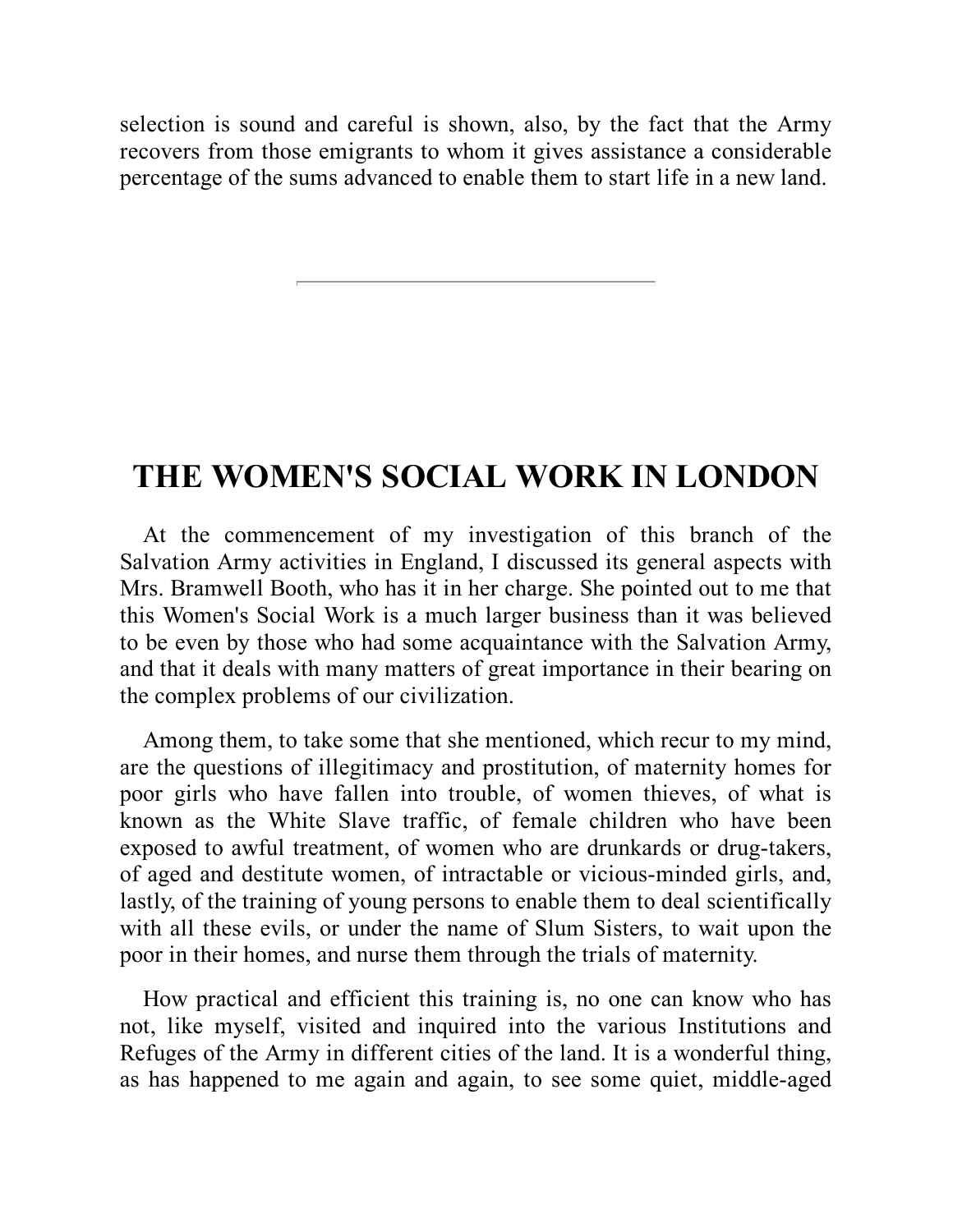lady, often so shy that it is difficult to extract from her the information required, ruling with the most perfect success a number of young women, who, a few weeks or months before, were the vilest of the vile, and what is stranger still, reforming as she rules. These ladies exercise no severity; the punishment, which, perhaps necessarily, is a leading feature in some of our Government Institutions, is unknown to their system. I am told that no one is ever struck, no one is imprisoned, no one is restricted in diet for any offence. As an Officer said to me:—

'If we cannot manage a girl by love, we recognize that the case is beyond us, and ask her to go away. This, however, very seldom happens.'

As a matter of fact, that case which is beyond the regenerating powers of the Army must be very bad indeed, at any rate where young people are concerned. In the vast majority of instances a cure is effected, and apparently a permanent cure. In every one of these Homes there is a room reserved for the accommodation of those who have passed through it and gone out into the world again, should they care to return there in their holidays or other intervals of leisure. That room is always in great demand, and I can imagine no more eloquent testimony to the manner of the treatment of its occupants while they dwelt in these Homes as 'cases.'

In truth, a study of the female Officers of the Salvation Army is calculated to convert the observer not only to a belief in the right of women to the suffrage, but also to that of their fitness to rule among, or even over men. Only I never heard that any of these ladies ever sought such privileges; moreover, few of the sex would care to win them at the price of the training, self-denial, and stern experience which it is their lot to undergo.

Mrs. Bramwell Booth pointed out to me that although the actual work of the Army on these women's questions is 'more than just a little,' it had, as it were, only touched their fringe. Yet even this 'fringe' has many threads, seeing that over 44,000 of these women's cases have been helped in one way or another since this branch of the home work began about twenty years ago.

She added that scarcely a month goes by in which the Army does not break out in a new direction, open a new Institution, or attempt to attack a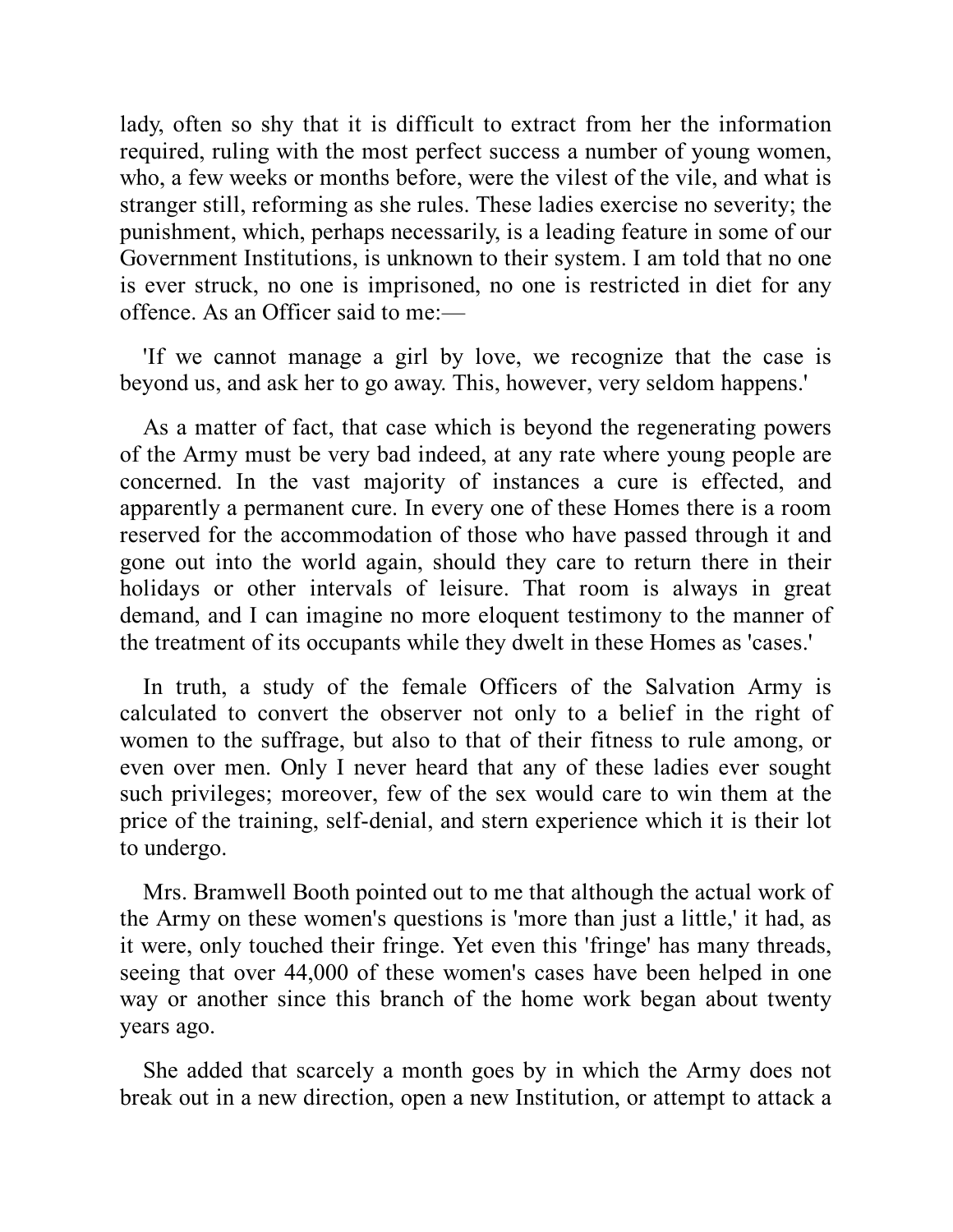new problem; and this, be it remembered, not only in these islands but over the face of half the earth. At present its sphere of influence is limited by the lack of funds. Give it enough money, she said, and there is little that it would not dare to try. Everywhere the harvest is plentiful, and if the workers remain comparatively few, it is because material means are lacking for their support. Given the money and the workers would be found. Nor will they ask much for maintenance or salary, enough to provide the necessary buildings, and to keep body and soul together, that is all.[4](#page-171-1)

What are these women doing? In London they run more than a score of Homes and Agencies, including a Maternity Hospital, which I will describe later, where hundreds of poor deceived girls are taken in during their trouble. I believe it is almost the only one of the sort, at any rate on the same scale, in that great city.

Also they manage various Homes for drunken women. It has always been supposed to be a practical impossibility to effect a cure in such cases, but the lady Officers of the Salvation Army succeed in turning about 50 per cent of their patients into perfectly sober persons. At least they remain sober for three years from the date of their discharge, after which they are often followed no further.

Another of their objects is to find out the fathers of illegitimate children, and persuade them to sign a form of agreement which has been carefully drawn by Counsel, binding themselves to contribute towards the cost of the maintenance of the child. Or failing this, should the evidence be sufficient, they try to obtain affiliation orders against such fathers in a Magistrates' Court. Here I may state that the amount of affiliation money collected in England by the Army in 1909 was £1,217, of which £208 was for new cases. Further, £671 was collected and paid over for maintenance to deserted wives. Little or none of this money would have been forthcoming but for its exertions.

Mrs. Bramwell Booth informed me that there exists a class of young men, most of them in the employ of tradesfolk, who habitually amuse themselves by getting servant girls into trouble, often under a promise of marriage. Then, if the usual results follow, it is common for these men to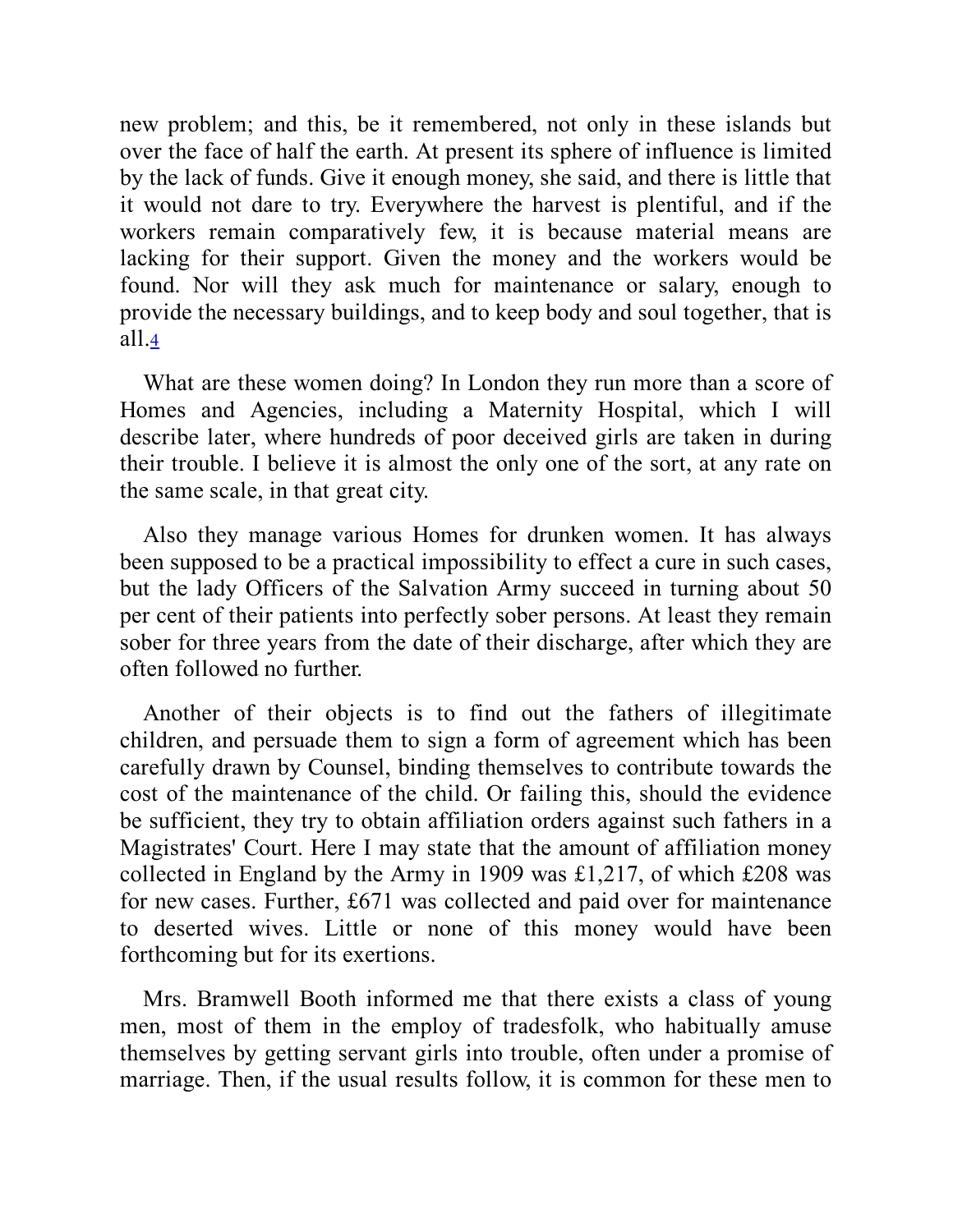move away to another town, taking their references with them and, sometimes under a new name, to repeat the process there. She was of opinion that the age of consent ought to be raised to eighteen at least, a course for which there is much to be said. Also she thought, and this is more controversial, that when any young girl has been seduced under promise of marriage, the seducer should be liable to punishment under the criminal law. Of course, one of the difficulties here would be to prove the promise of marriage beyond all reasonable doubt.

Also to bring such matters within the cognizance of the criminal law would be a new and, indeed, a dangerous departure not altogether easy to justify, especially as old magistrates like myself, who have considerable experience of such cases must know, it is not always the man who is to blame. Personally, I incline to the view that if the age of consent were raised, and the contribution exacted from the putative father of an illegitimate child made proportionate to his means, and not limited, as it is now, to a maximum of 5s. a week, the criminal law might well be left out of the question. It must be remembered further, as Mrs. Booth pointed out herself, that there is another remedy, namely, that of a better home-training of girls who should be prepared by their mothers or friends to face the dangers of the world, a duty which these too often neglect. The result is that many young women who feel lonely and desire to get married, overstep the limits of prudence on receipt of a promise that thus they may attain their end, with the result that generally they find themselves ruined and deserted.

Mrs. Bramwell Booth said that the Army is doing its utmost to mitigate the horrors of what is known as the White Slave traffic, both here and in many other countries. With this object it has a Bill before Parliament at the present time, of which one of the aims is to prevent children from being sent out of this country to France under circumstances that practically ensure their moral destruction. It seems that the state of things in Paris in this connexion is, in her own words, 'most abominable, too horrible for words.' Children are procured from certain theatre dancing schools, and their birth certificates sometimes falsified to make it appear that they are over fourteen, although often they may be as young as twelve or even ten. Then they are conveyed to vile places in Paris where their doom is sure.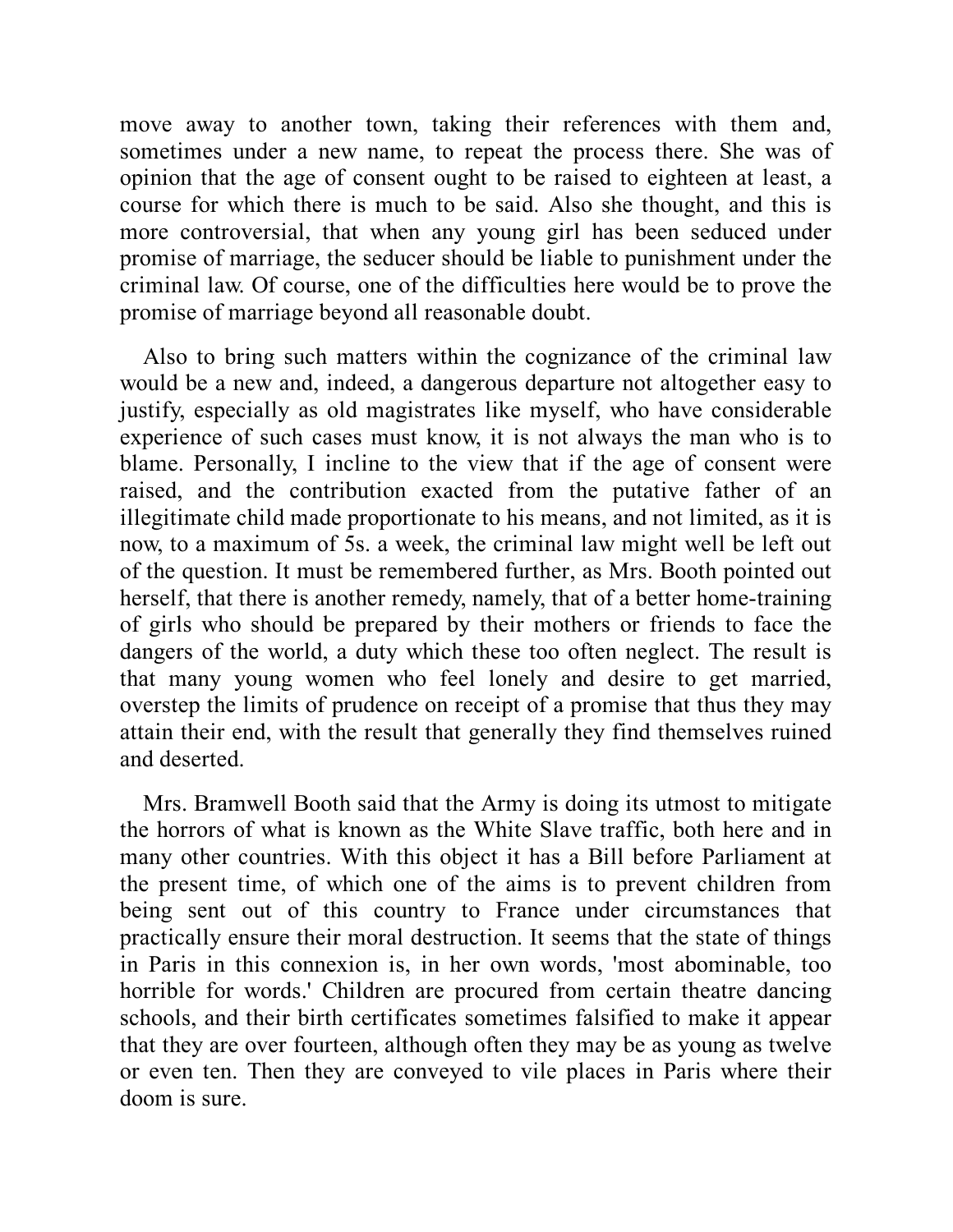Let us hope that in due course this Bill will become law, for if girls are protected up to sixteen in this country, surely they should not be sent out of it in doubtful circumstances under that age.

Needless to say abominations of this nature are not unknown in London. Thus a while ago the Army received a telegram from a German girl asking, 'Can you help?' Two of its people went at once to the address given, and, contriving to get into the house, discovered there a young woman who, imagining that she had been engaged in Germany as a servant in an English family, found herself in a London brothel. Fortunately, being a girl of some character and resource, she held her own, and, having heard of the Salvation Army in her own land, persuaded a milkman to take the telegram that brought about her delivery from this den of wickedness.

Unfortunately it proved impossible to discover the woman who had hired her abroad, as the victim of the plot really knew nothing about that procuress. This girl was restored to her home in Germany none the worse for her terrific adventure, and a few weeks later refunded her travelling expenses. But how many must there be who have never heard of the Salvation Army, and can find no milkman to help them out of their vile prisons, for such places are no less.

Another branch of the Army women's work is that of the rescue of prostitutes from the streets, which is known as the 'Midnight Work.' For the purpose of this endeavour it hires a flat in Great Titchfield Street, of which, and of the mission that centres round it, I will speak later in this book.

The Women's Social Work of the Salvation Army began in London, in the year 1884, at the cottage of a woman-soldier of the Army who lived in Whitechapel. This lady, who was interested in girls without character, took some of them into her home. Eventually she left the place which came into the hands of the Army, whereon Mrs. Bramwell Booth was sent to take charge of the twelve inmates whom it would accommodate. The seed that was thus sown in 1884 has now multiplied itself into fifty-nine Homes and Agencies for women in Great Britain alone, to say nothing of others abroad and in the Colonies. But this is only a beginning.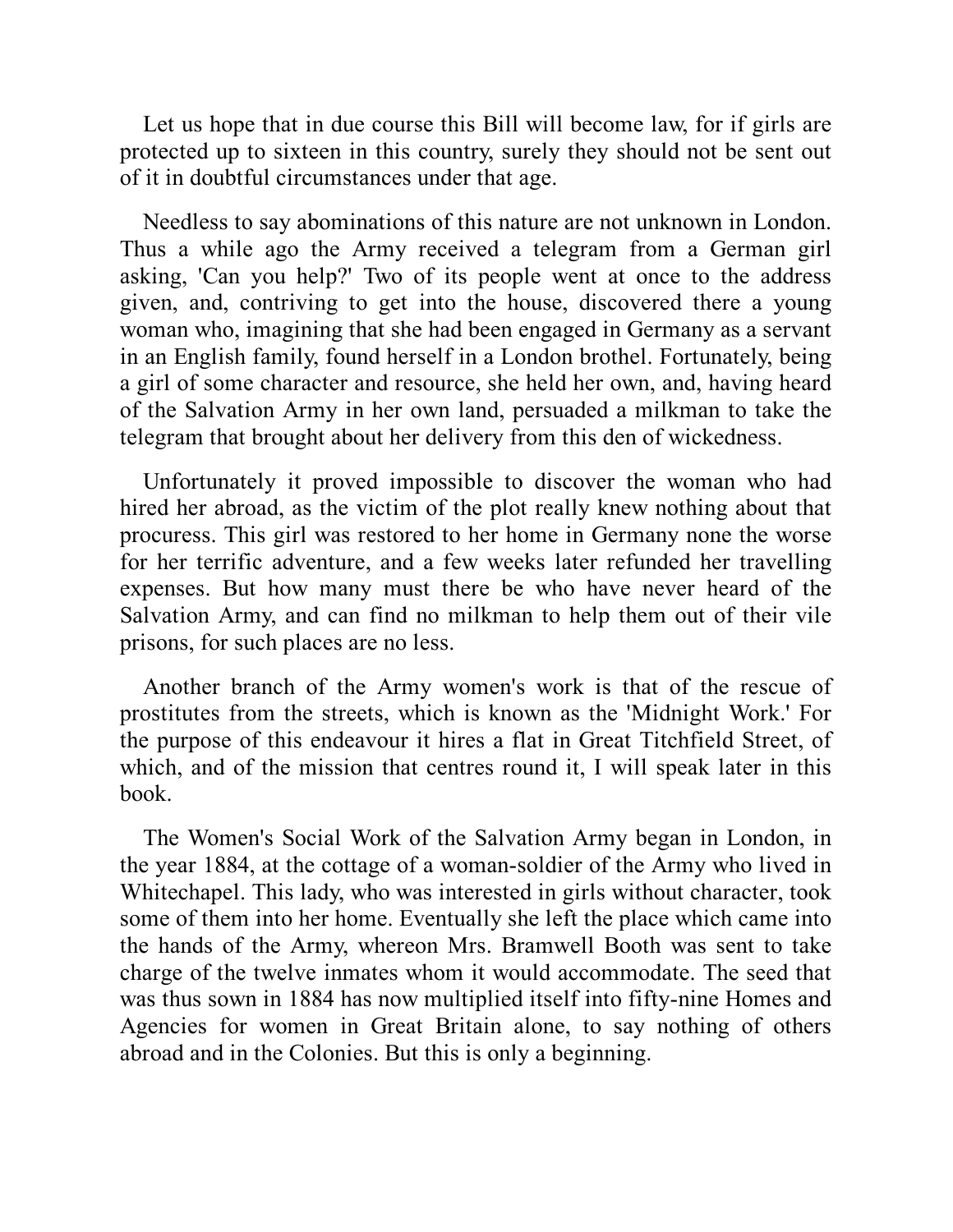'We look forward,' said Mrs. Bramwell Booth to me, 'to a great increase of this side of our work at home. No year has passed without the opening of a new Women's Home of some kind, and we hope that this will continue. Thus I want to build a very big Maternity Hospital if I can get the money. We have about £20,000 in hand for this purpose; but the lesser of the two schemes before us will cost £35,000.'

Will not some rich and charitable person provide the £15,000 that are lacking?

# **THE HEADQUARTERS OF THE WOMEN'S SOCIAL WORK**

### **LOWER CLAPTON ROAD**

The Women's Social Headquarters of the Salvation Army in England is situated at Clapton. It is a property of nearly three acres, on which stand four houses that will be rebuilt whenever funds are forthcoming for the erection of the Maternity Hospital and Training Institution for nurses and midwives which I have already mentioned. At present about forty Officers are employed here, most of whom are women, under the command of Commissioner Cox, one of the foremost of the 600 women-Officers of the Salvation Army in the United Kingdom who give their services to the women's social work.

It is almost needless for me to add that Commissioner Cox is a lady of very great ability, who is entirely devoted to the cause to which she has dedicated her life. One of the reasons of the great success of the Salvation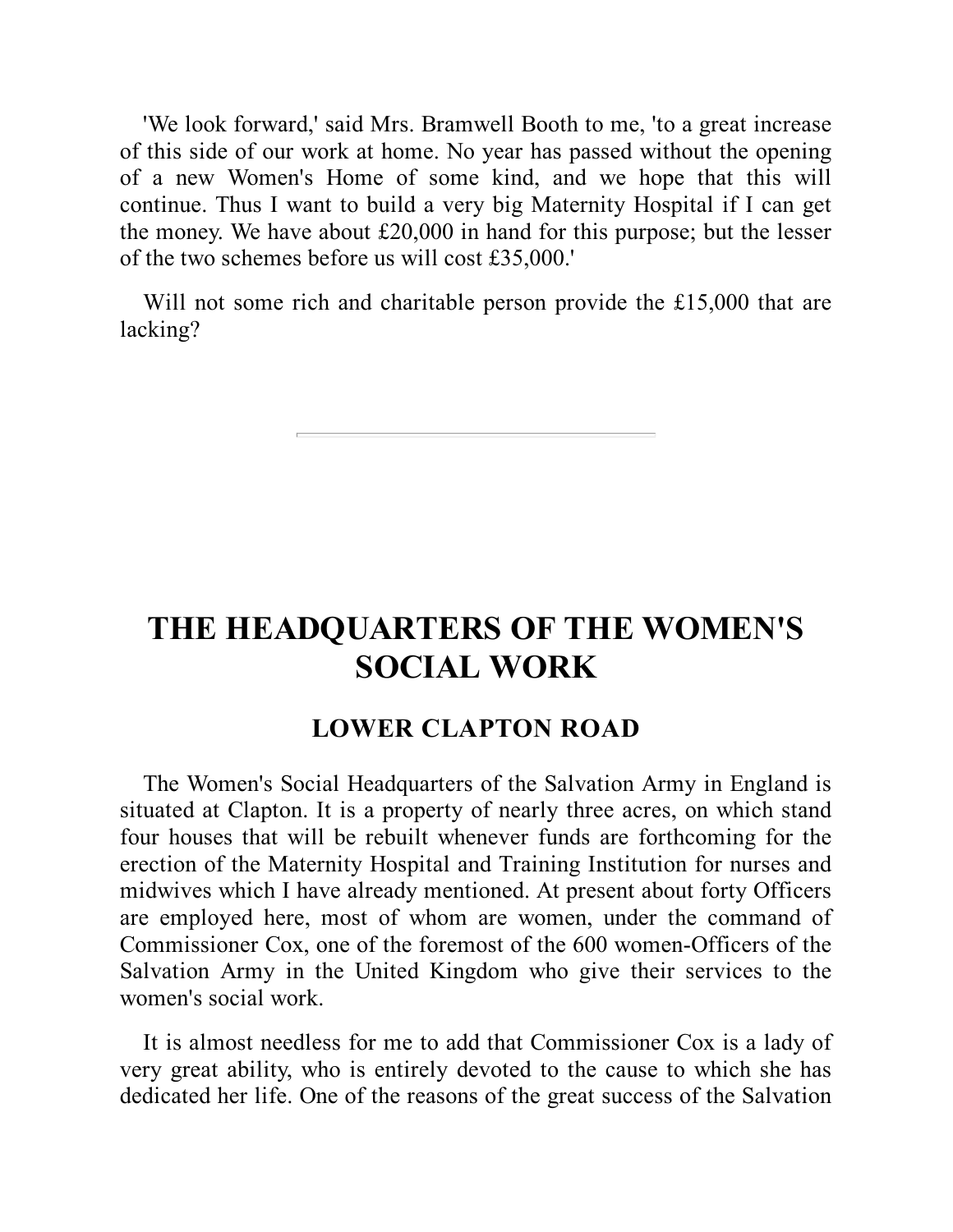Army is that only able people exactly suited to the particular work in view are put in authority over that work. Here there are no sinecures, no bought advowsons, and no freehold livings. Moreover, the policy of the Army, as a general rule, is not to allow any one to remain too long in any one office, lest he or she should become fossilized or subject to local influences.

I remember when I was in America hearing of a case in which a very leading Officer of the Army, who chanced to be a near relative of General Booth, declined to obey an order to change his command for another in a totally different part of the world. The order was repeated once or twice, and as often disobeyed. Resignation followed and an attempt to found a rival Organization. I only mention this matter to show that discipline is enforced in this Society without fear, favour, or prejudice, which is, perhaps, a principal reason of its efficiency.

# **HILLSBOROUGH HOUSE INEBRIATES' HOME**

Under the guidance of Commissioner Cox I inspected a number of the London Women's Institutions of the Army, first visiting the Hillsborough House Inebriates' Home. This Home, a beautifully clean and well-kept place, has accommodation for thirty patients, twenty-nine beds being occupied on the day of my visit. The lady in charge informed me that these patients are expected to contribute 10s. per week towards the cost of their maintenance; but that, as a matter of fact, they seldom pay so much. Generally the sum recovered varies from 7s. to 3s. per week, while a good many give nothing at all.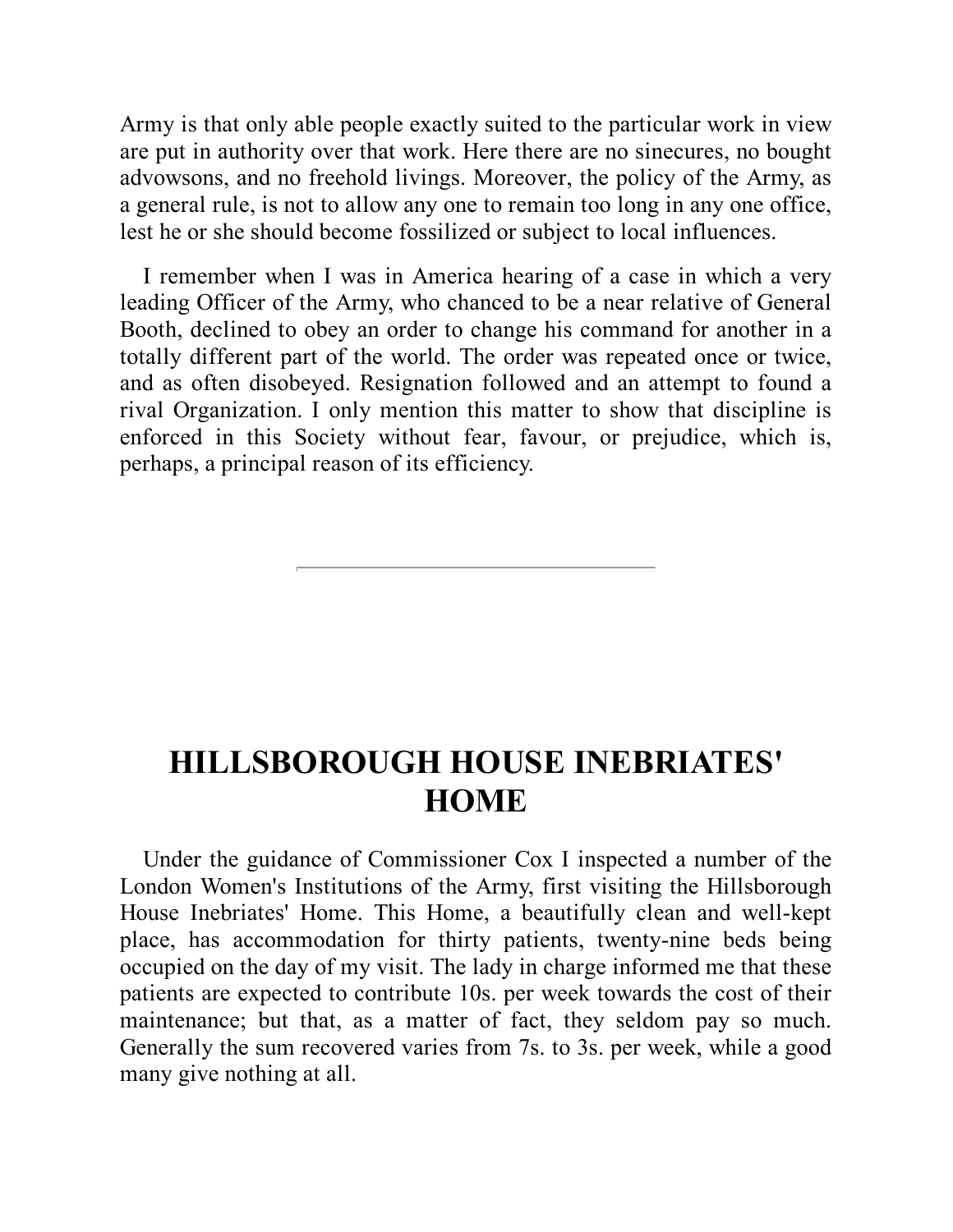The work the patients do in this Home is sold and produces something towards the cost of upkeep. The actual expense of the maintenance of the inmates averages about 12s. 6d. a week per head, which sum includes an allowance for rent. Most of the cases stay in the Home for twelve months, although some remain for a shorter period. When the cure is completed, if they are married, the patients return to their husbands. The unmarried are sent out to positions as governesses, nurses, or servants, that is, if the authorities of the Home are able to give them satisfactory characters.

As the reader who knows anything of such matters will be aware, it is generally supposed to be rather more easy to pass a camel through the eye of a needle than to reclaim a confirmed female drunkard. Yet, as I have already said, the Salvation Army, on a three years' test in each case, has shown that it deals successfully with about 50 per cent of those women who come into its hands for treatment as inebriates or drug-takers. How is this done? Largely, of course, by effecting through religious means a change of heart and nature, as the Army often seems to have the power to do, and by the exercise of gentle personal influences.

But there remains another aid which is physical.

With the shrewdness that distinguishes them, the Officers of the Army have discovered that the practice of vegetarianism is a wonderful enemy to the practice of alcoholism. The vegetarian, it seems, conceives a bodily distaste to spirituous liquors. If they can persuade a patient to become a vegetarian, then the chances of her cure are enormously increased. Therefore, in this and in the other female Inebriate Homes no meat is served. The breakfast, which is eaten at 7.30, consists of tea, brown and white bread and butter, porridge and fresh milk, or stewed fruit. A sample dinner at one o'clock includes macaroni cheese, greens, potatoes, fruit pudding or plain boiled puddings with stewed figs. On one day a week, however, baked or boiled fish is served with pease pudding, potatoes, and boiled currant pudding, and on another, brown gravy is given with onions in batter. Tea, which is served at six o'clock, consists—to take a couple of samples—of tea, white and brown bread and butter, and cheese sandwiches with salad; or of tea, white and brown bread and butter, savoury rolls, and apples or oranges.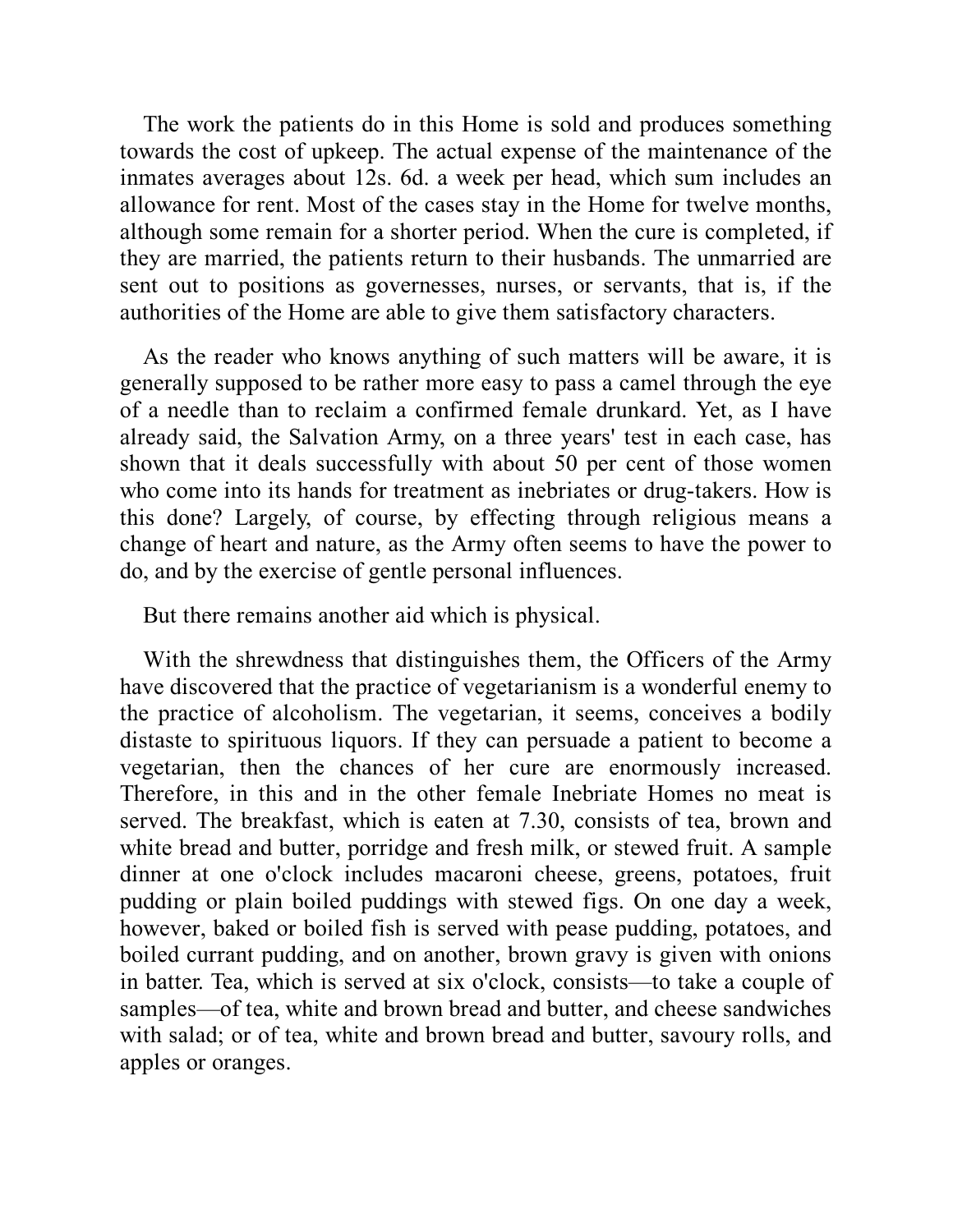It will be observed that this diet is as simple as it well can be; but I think it right to add, after personal inspection, that the inmates appear to thrive on it extremely well. Certainly all whom I saw looked well nourished and healthy.

A book is kept in the Home in which the details of each case are carefully entered, together with its record for two years after discharge. Here are the particulars of three cases taken by me at hazard from this book which will serve to indicate the class of patient that is treated at this Home. Of course, I omit the names:—

*A.B.* Aged thirty-one. Her mother, who was a drunkard and gave A.B. drink in her childhood, died some time ago. A.B. drove her father, who was in good circumstances, having a large business, to madness by her inebriety. Indeed, he tried to commit suicide by hanging himself, but, oddly enough, it was A.B. who cut him down, and he was sent to an asylum. A.B. had fallen very low since her mother's death; but I do not give these details. All the members of her family drank, except, strange to say, the father, who at the date of my visit was in the asylum. A.B. had been in the Home some time, and was giving every satisfaction. It was hoped that she will be quite cured. *C.D.* Aged thirty. C.D.'s father, a farmer, was a moderate drinker, her mother was a temperance woman. Her parents discovered her craving for drink about ten years ago. She was unable to keep any situation on account of this failing. Four years ago C.D. was sent to an Inebriate Home for twelve months, but no cure was effected. Afterwards she disappeared, having been dismissed from her place, and was found again for the mother by the Salvation Army. At the time of my visit she had been six months in the Home,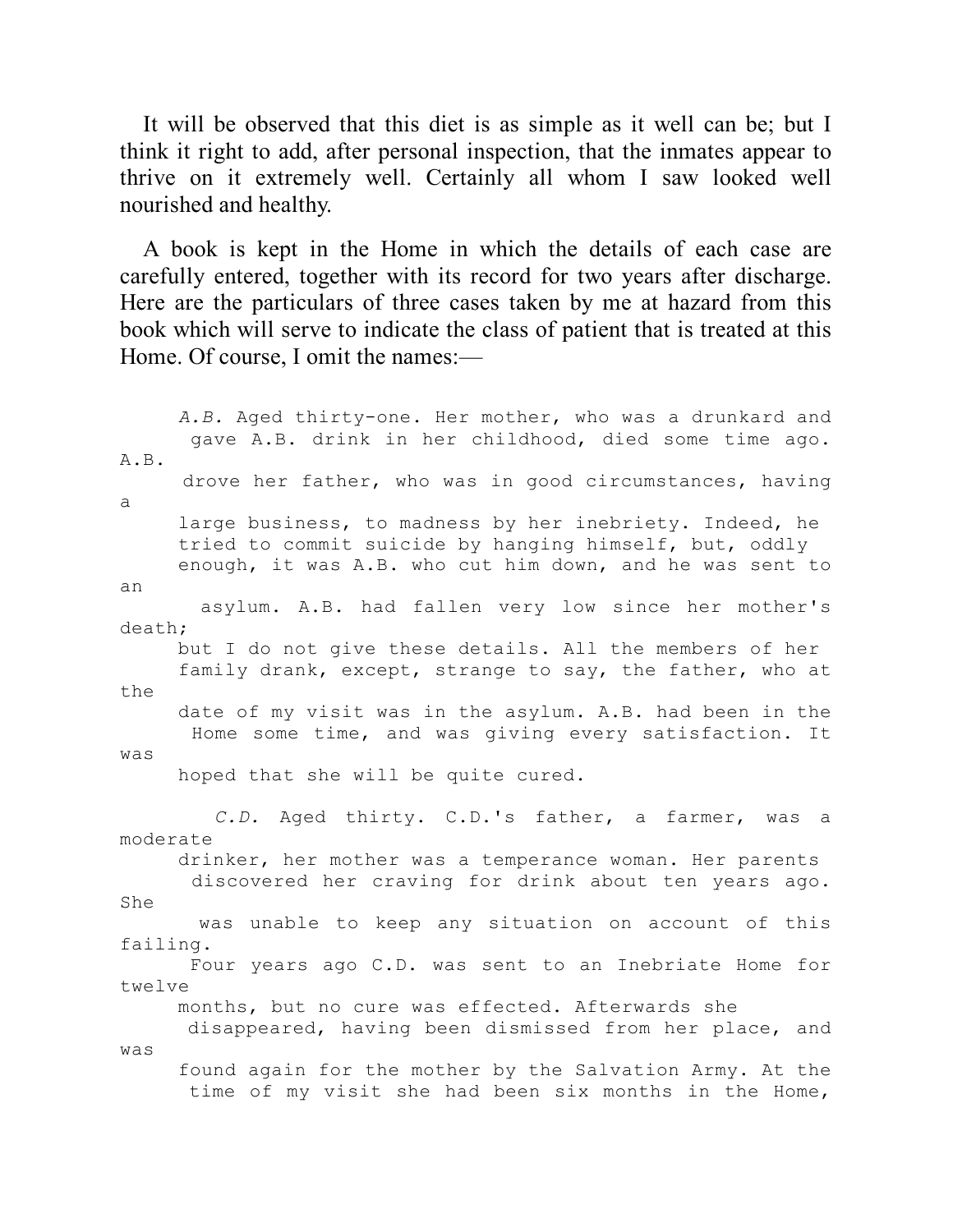was doing well. *E.F.* Aged forty-eight; was the widow of a professional man, whom she married as his second wife, and by whom she had two children, one of whom survives. She began to drink before her husband's death, and this tendency was increased by family troubles that arose over his will. She mismanaged his business and lost everything, drank heavily and despaired. She tried to keep a boarding house, but her furniture was seized and she came absolutely to the end of her resources, her own daughter being sent away to her relatives. E.F. was nine months in the Hillsborough Home, and had gone as cook and housekeeper to a situation, where she also was giving every satisfaction.

### **THE MATERNITY NURSING HOME**

#### **LORNE HOUSE, STOKE NEWINGTON**

Her Royal Highness Princes Louise, the Duchess of Argyll, defrayed the cost of the purchase of the leasehold of this charming Home. The lady-Officer in charge informed me that the object of the establishment is to take in women who have or are about to have illegitimate children. It is not, however, a lying-in Home, the mothers being sent to the Ivy House

and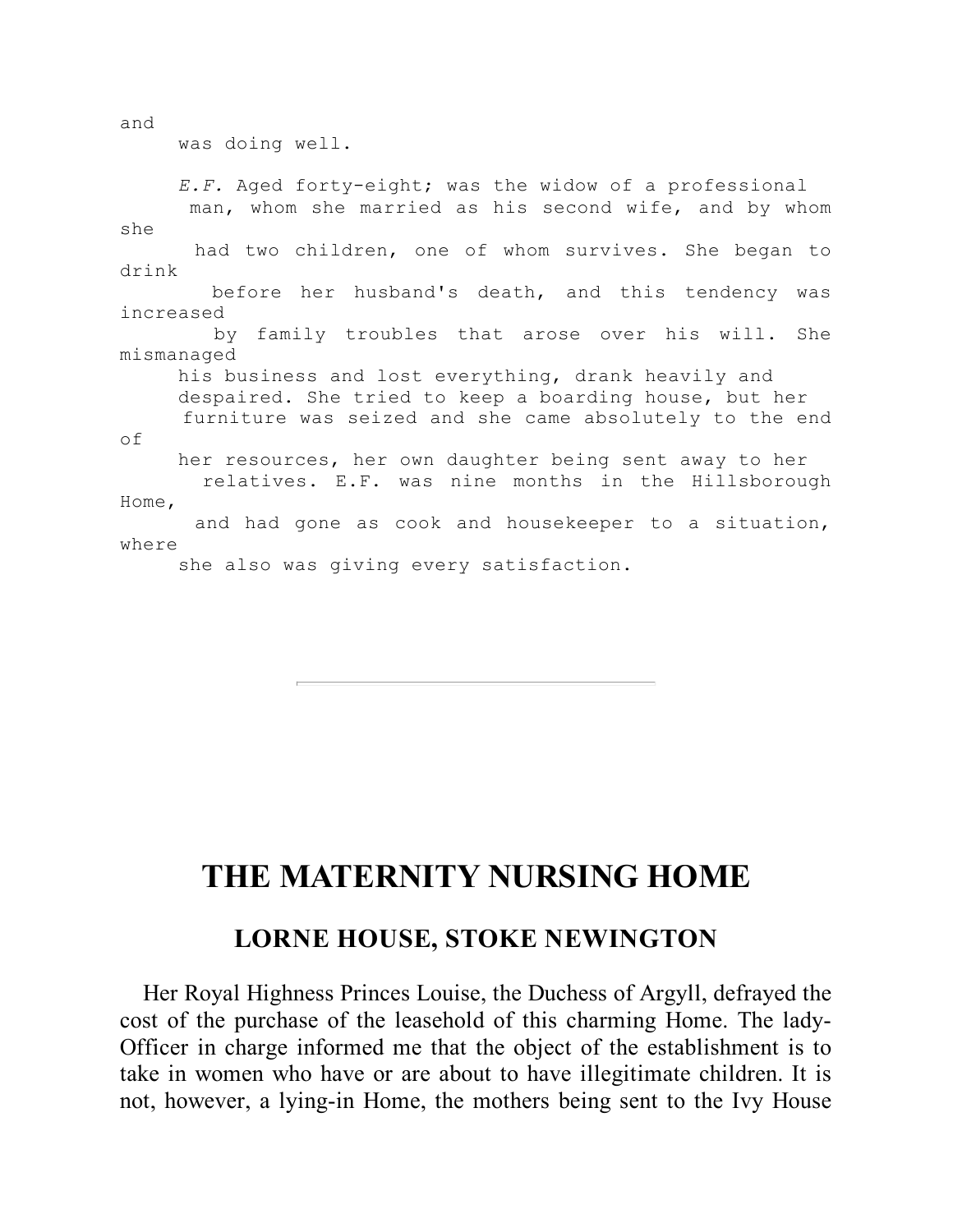Hospital for their confinements. After these are over they are kept for four or sometimes for six months at Lorne House. At the expiration of this period situations are found for most of them, and the babies are put out to nurse in the houses of carefully selected women with whom the mothers can keep in touch. These women are visited from time to time by Salvation Army Officers who make sure that the infants are well treated in every way.

All the cases in this Home are those of girls who have fallen into trouble for the first time. They belong to a better class than do those who are received in many of the Army Homes. The charge for their maintenance is supposed to be £1 a week, but some pay only 5s., and some nothing at all. As a matter of fact, out of the twelve cases which the Home will hold, at the time of my visit half were making no payment. If the Army averages a contribution of 7s. a week from them, it thinks itself fortunate.

I saw a number of the babies in cradles placed in an old greenhouse in the garden to protect them from the rain that was falling at the time. When it is at all fine they are kept as much as possible in the open air, and the results seem to justify this treatment, for it would be difficult to find healthier infants.

Five or six of the inmates sleep together in a room; for those with children a cot is provided beside each bed. I saw several of these young women, who all seemed to be as happy and contented as was possible under their somewhat depressing circumstances.

## **THE MATERNITY RECEIVING HOME**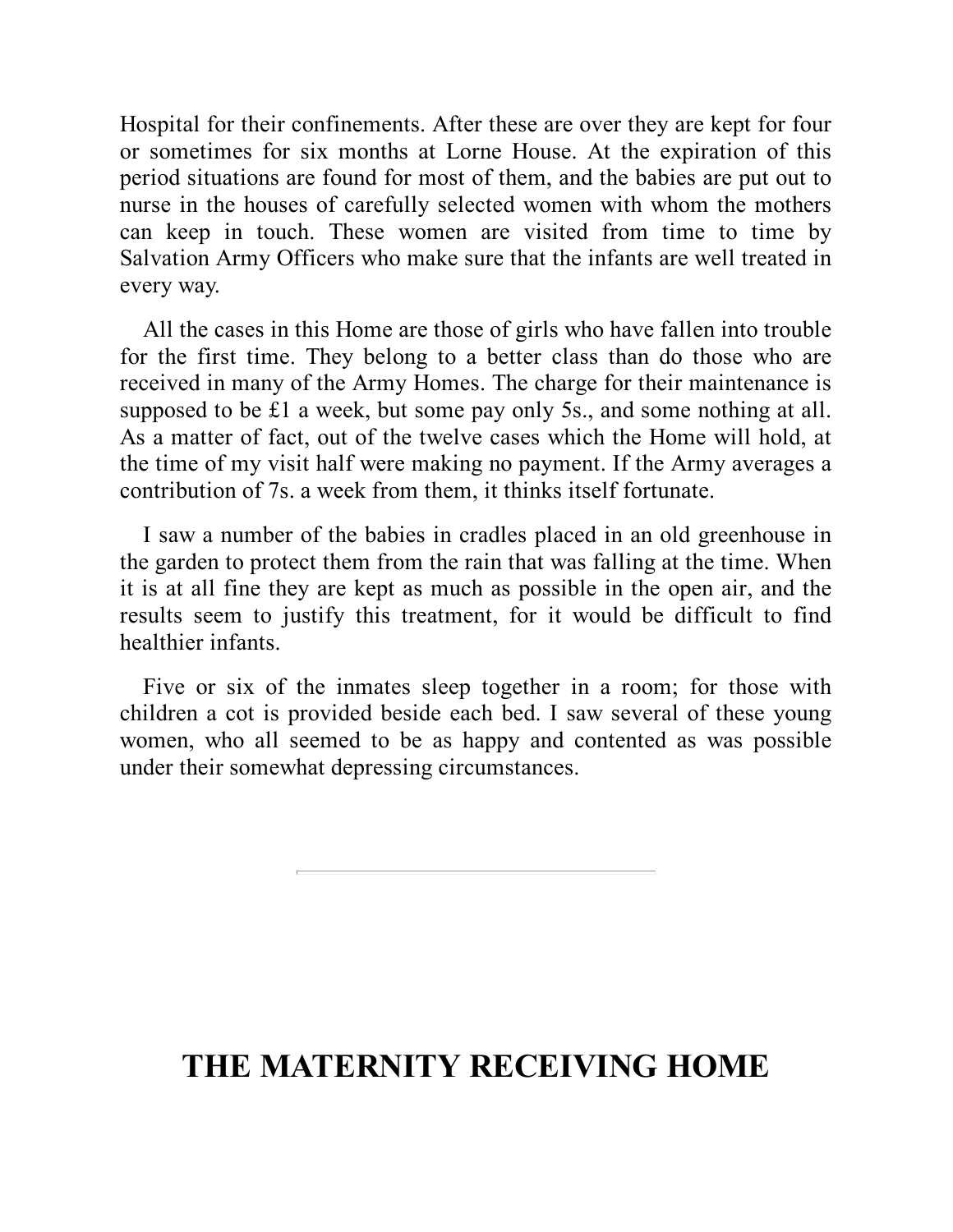### **BRENT HOUSE, HACKNEY**

This Home serves a somewhat similar purpose as that at Lorne House, but the young women taken in here while awaiting their confinement are not, as a rule, of so high a class.

In the garden at the back of the house about forty girls were seated in a kind of shelter which protected them from the rain, some of them working and some talking together, while others remained apart depressed and silent. Most of these young women were shortly expecting to become mothers. Certain of them, however, already had their infants, as there were seventeen babies in the Home who had been crowded out of the Central Maternity Hospital. Among these were some very sad cases, several of them being girls of gentle birth, taken in here because they could pay nothing. One, I remember, was a foreign young lady, whose sad history I will not relate. She was found running about the streets of a seaport town in a half-crazed condition and brought to this place by the Officers of the Salvation Army.

In this house there is a room where ex-patients who are in service can bring their infants upon their holidays. Two or three of these women were here upon the occasion of my visit, and it was a pathetic sight to see them dandling the babies from whom they had been separated and giving them their food.

It is the custom in this and other Salvation Army Maternity Homes to set apart a night in every month for what is called a Social Evening. On these occasions fifty or more of the former inmates will arrive with their children, whom they have brought from the various places where they are at nurse, and for a few hours enjoy their society, after which they take them back to the nurses and return to their work, whatever it may be. By means of this kindly arrangement these poor mothers are enabled from time to time to see something of their offspring, which, needless to say, is a boon they greatly prize.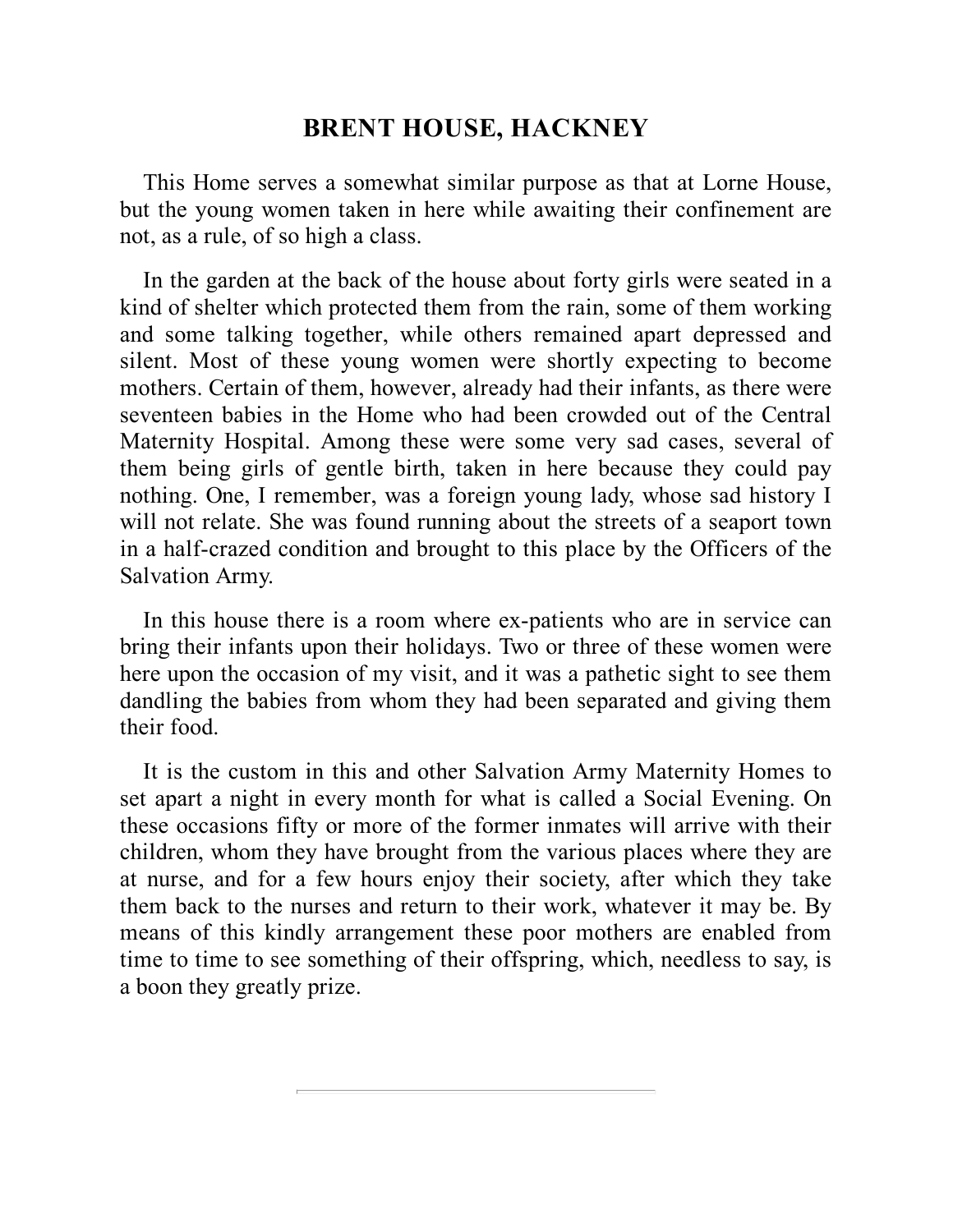## **THE MATERNITY HOSPITAL**

#### **IVY HOUSE, HACKNEY**

This Hospital is one for the accommodation of young mothers on the occasion of the birth of their illegitimate children. It is a humble building, containing twenty-five beds, although I think a few more can be arranged. That it serves its purpose well, until the large Maternity Hospital of which I have already spoken can be built, is shown by the fact that 286 babies (of whom only twenty-five were not illegitimate) were born here in 1900 without the loss of a single mother. Thirty babies died, however, which the lady-Officer in charge thought rather a high proportion, but one accounted for by the fact that during this particular year a large number of the births were premature. In 1908, 270 children were born, of whom twelve died, six of these being premature.

The cases are drawn from London and other towns where the Salvation Army is at work. Generally they, or their relatives and friends, or perhaps the father of the child, apply to the Army to help them in their trouble, thereby, no doubt, preventing many child-murders and some suicides. The charge made by the Institution for these lying-in cases is in proportion to the ability of the patient to pay. Many contribute nothing at all. From those who do pay, the average sum received is 10*s*. a week, in return for which they are furnished with medical attendance, food, nursing, and all other things needful to their state.

I went over the Hospital, and saw these unfortunate mothers lying in bed, each of them with her infant in a cot beside her. Although their immediate trial was over, these poor girls looked very sad.

'They know that their lives are spoiled,' said the lady in charge.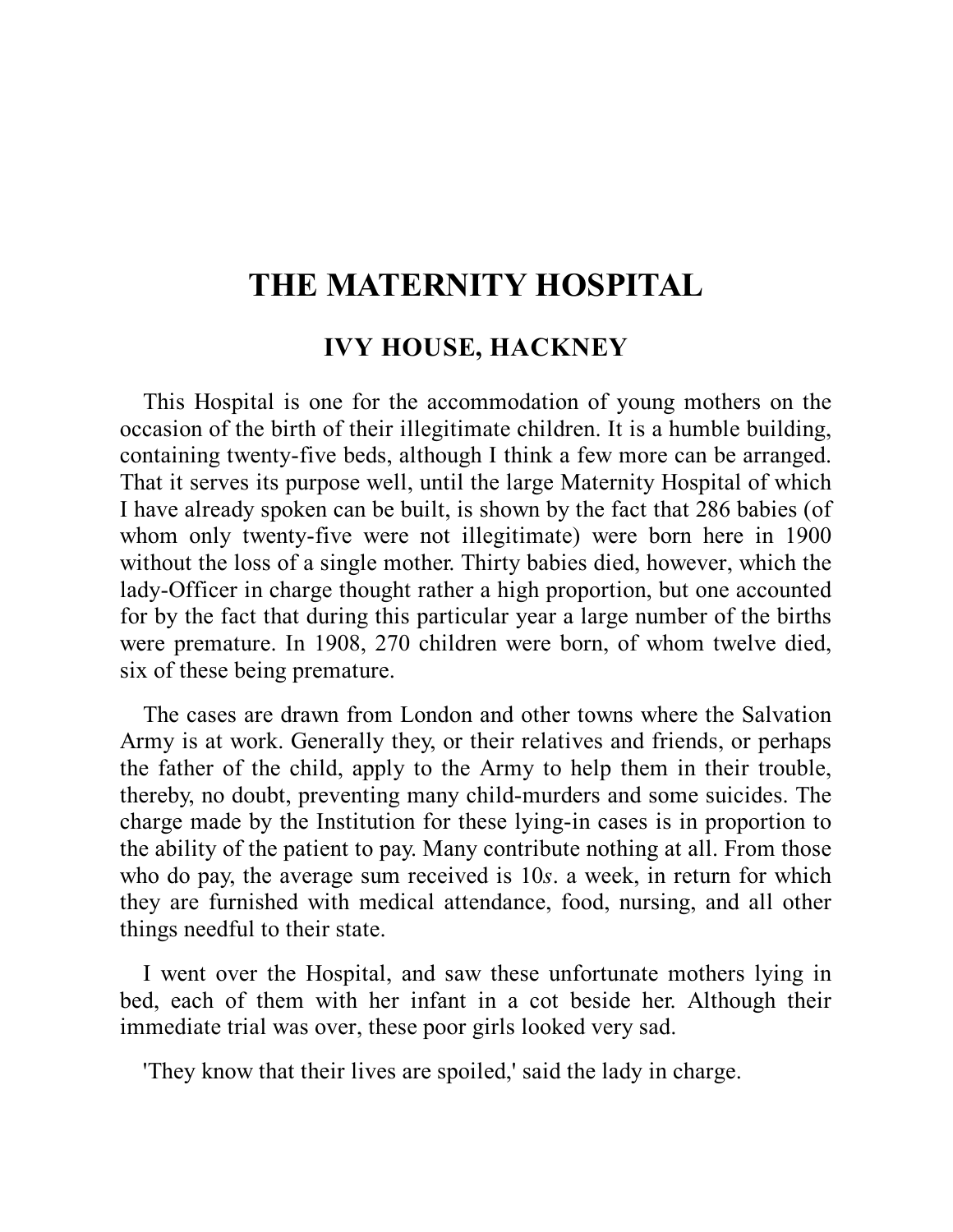Most of them were quite young, some being only fifteen, and the majority under twenty. This, it was explained to me, is generally due to the ignorance of the facts of life in which girls are kept by their parents or others responsible for their training. Last year there was a mother aged thirteen in this Hospital.

One girl, who seemed particularly sad, had twins lying beside her. Hoping to cheer her up, I remarked that they were beautiful babies, whereon she hid her face beneath the bedclothes.

'Don't talk about them,' said the Officer, drawing me away, 'that child nearly cried her eyes out when she was told that there were two. You see, it is hard enough for these poor mothers to keep one, but when it comes to two—!'

I asked whether the majority of these unfortunate young women really tried to support their children. The answer was that most of them try very hard indeed, and will use all their money for this purpose, even stinting themselves of absolute necessaries. Few of them go wrong again after their first slip, as they have learned their lesson. Moreover, during their stay in hospital and afterwards, the Salvation Army does its best to impress on them certain moral teachings, and thus to make its work preventive as well as remedial.

Places in service are found for a great number of these girls, generally where only one servant is kept, so that they may not be taunted by the others if these should find out their secret. This as a rule, however, is confided to the mistress. The average wage they receive is about £18 a year. As it costs them £13, or 5*s*. a week, to support an infant (not allowing for its clothes), the struggle is very hard unless the Army can discover the father, and make him contribute towards the support of his child, either voluntarily or through a bastardy order.

I was informed that many of these fathers are supposed to be gentlemen, but when it comes to this matter of payment, they show that they have little title to that description. Of course, in the case of men of humbler degree, money is even harder to recover. I may add, that my own long experience as a magistrate goes to confirm this statement. It is extraordinary to what meanness, subterfuge, and even perjury, a man will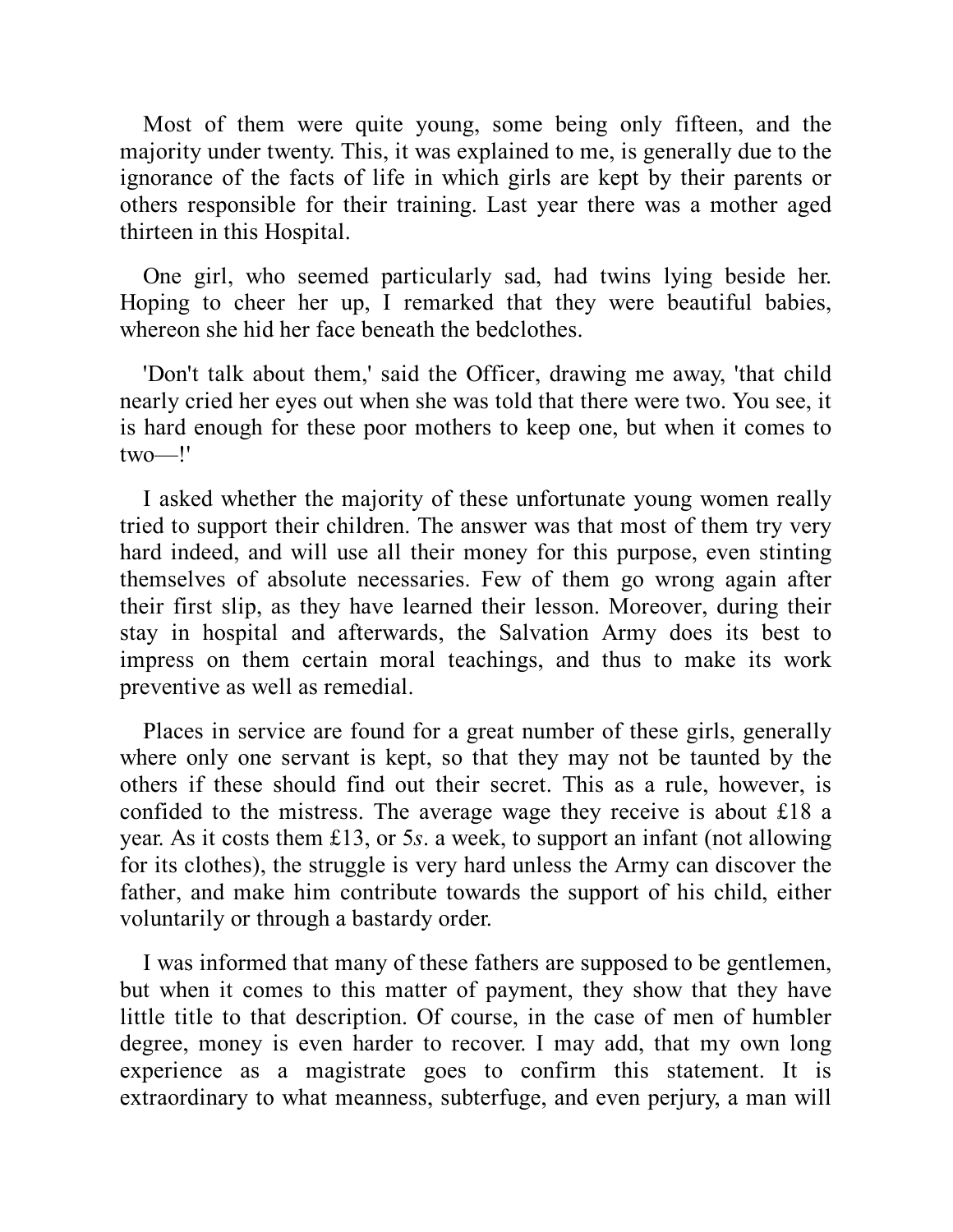sometimes resort, in order to avoid paying so little as 1*s*. 6*d*. a week towards the keep of his own child. Often the line of defence is a cruel attempt to blacken the character of the mother, even when the accuser well knows that there is not the slightest ground for the charge, and that he alone is responsible for the woman's fall. $\overline{5}$  $\overline{5}$  $\overline{5}$  Also, if the case is proved, and the order made, many such men will run away and hide themselves in another part of the country to escape the fulfilment of their just obligations.

In connexion with this Maternity Hospital, the Salvation Army has a Training School for midwives and nurses, all of whom must pass the Central Midwives Board examination before they are allowed to practise. Some of the students, after qualifying, continue to work for the Army in its Hospital Department, and others in the Slum Department, while some go abroad in the service of other Societies. The scale of fees for this four months' course in midwifery varies according to circumstances. The Army asks the full charge of eighteen guineas from those students who belong to, or propose to serve other Societies. Those who intend to go abroad to work with medical missionaries, have to pay fifteen guineas, and those who are members of the Salvation Army, or who intend to serve the Army in this Department, pay nothing, unless, at the conclusion of their course, they decide to leave the Army's service.

At the last examination, out of fourteen students sent up from this Institution, thirteen passed the necessary test.

## **'THE NEST'**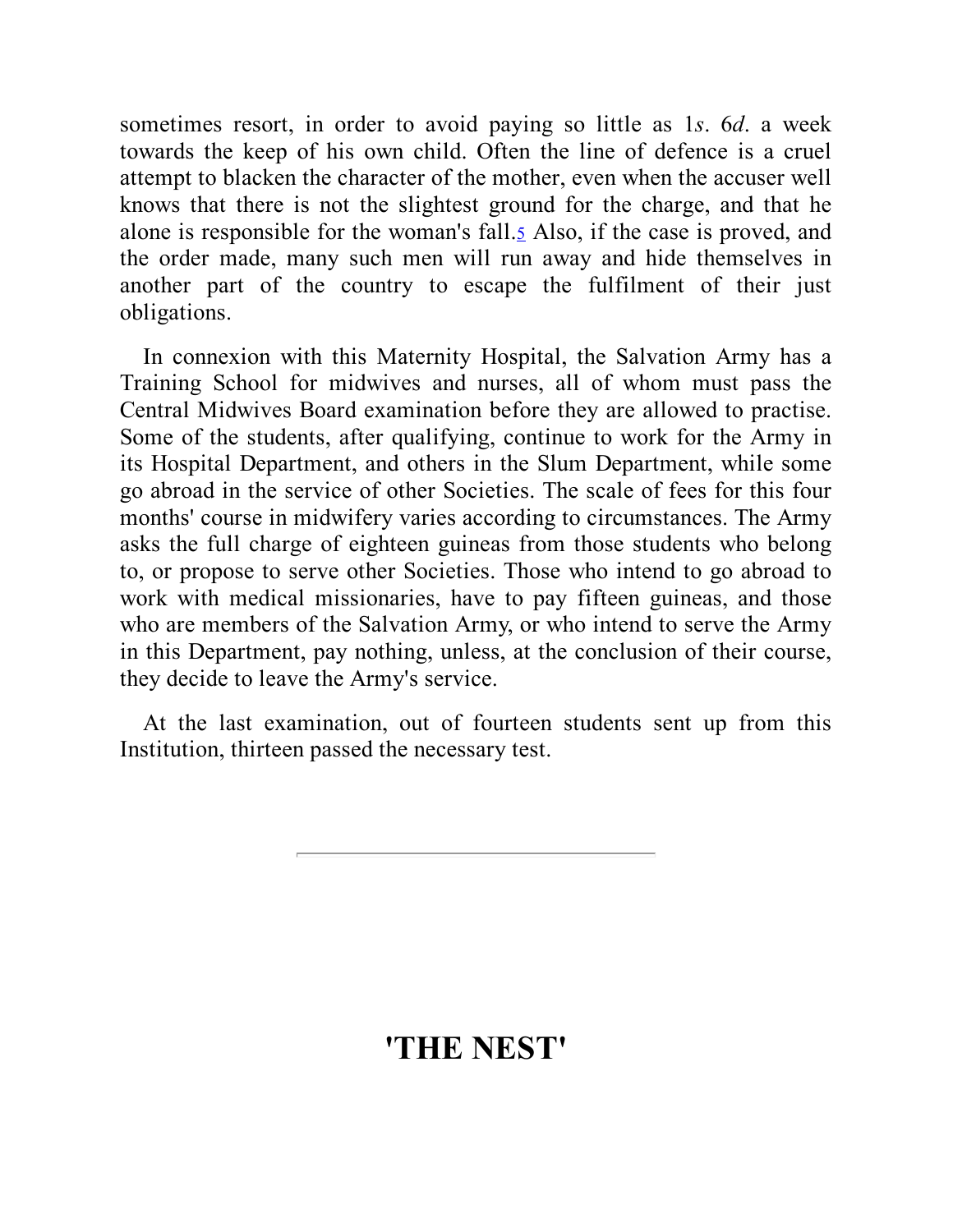### **CLAPTON**

When I began to write this book, I determined to set down all things exactly as I saw or heard them. But, although somewhat hardened in such matters by long experience of a very ugly world, I find that there are limits to what can be told of such a place as 'The Nest' in pages which are meant for perusal by the general public. The house itself is charming, with a good garden adorned by beautiful trees. It has every arrangement and comfort possible for the welfare of its child inmates, including an open-air bedroom, cleverly contrived from an old greenhouse for the use of those among them whose lungs are weakly.

But these inmates, these sixty-two children whose ages varied from about four to about sixteen! What can I say of their histories? Only in general language, that more than one half of them have been subject to outrages too terrible to repeat, often enough at the hands of their own fathers! If the reader wishes to learn more, he can apply confidentially to Commissioner Cox, or to Mrs. Bramwell Booth.

Here, however, is a case that I can mention, as although it is dreadful enough, it belongs to a different class. Seeing a child of ten, whose name was Betty, playing about quite happily with the others, I spoke to her, and afterwards asked for the particulars of her story. They were brief. It appears that this poor little thing had actually seen her father murder her mother. I am glad to be able to add that to all appearance she has recovered from the shock of this awful experience.

Indeed, all these little girls, notwithstanding their hideous pasts, seemed, so far as I could judge, to be extremely happy at their childish games in the garden. Except that some were of stunted growth, I noted nothing abnormal about any of them. I was told, however, by the Officer in charge, that occasionally, when they grow older, propensities originally induced in them through no fault of their own will assert themselves.

To lessen this danger, as in the case of the women inebriates, all these children are brought up as vegetarians. Before me, as I write, is the bill of fare for the week, which I tore off a notice board in the house. The breakfast on three days, to take examples, consists of porridge, with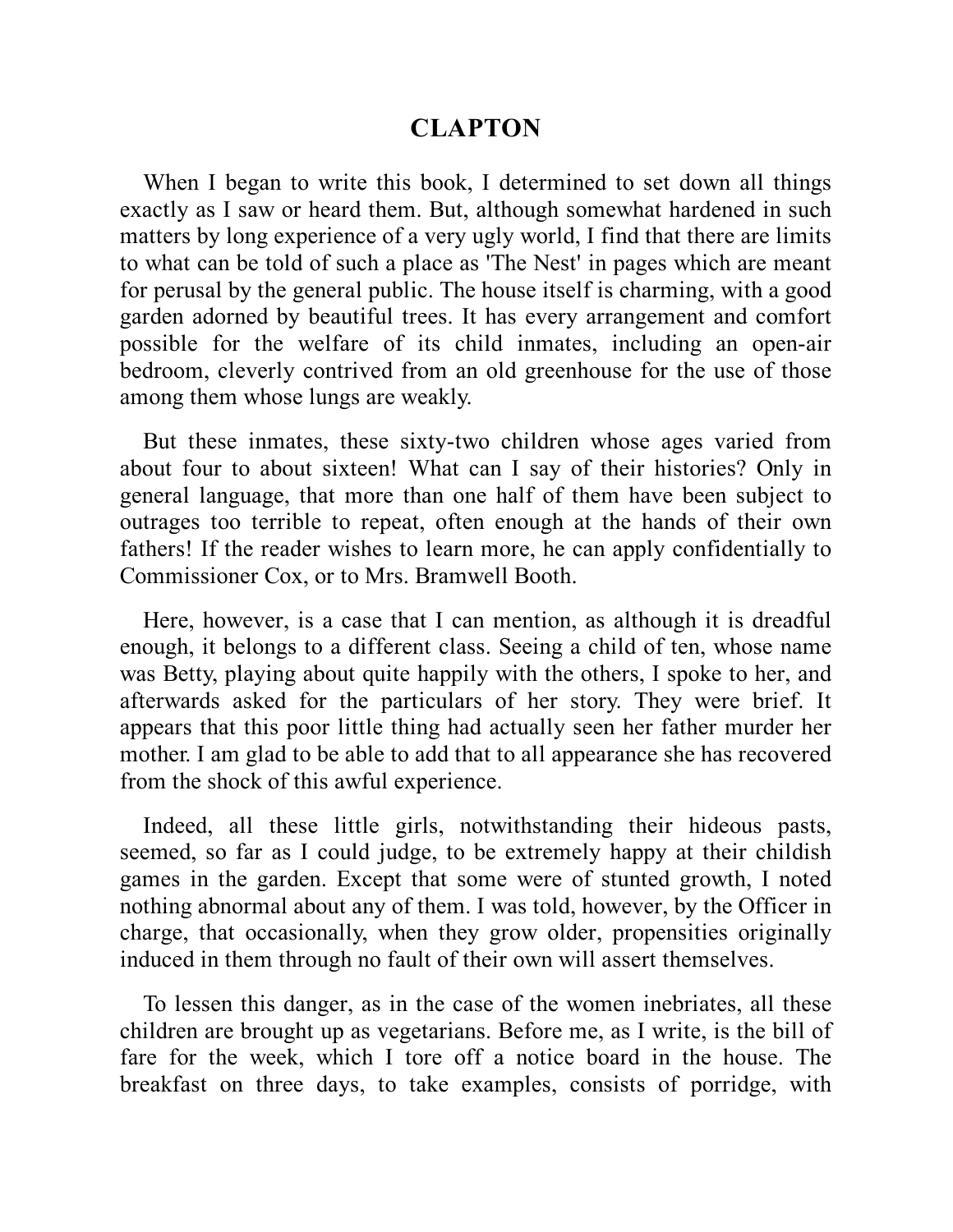boiling milk and sugar, cocoa, brown and white bread and butter. On the other mornings either stewed figs, prunes, or marmalade are added. A sample dinner consists of lentil savoury, baked potatoes, brown gravy and bread; boiled rice with milk and sugar. For tea, bananas, apples, oranges, nuts, jam, brown and white bread and butter and cocoa are supplied, but tea itself as a beverage is only given on Sundays. A footnote to the bill of fare states that all children over twelve years of age who wish for it, can have bread and butter before going to bed.

Certainly the inmates of 'The Nest,' if any judgment may be formed from their personal appearance, afford a good argument to the advocates of vegetarianism.

It costs £13 a year to endow a bed in this Institution. Amongst others, I saw one which was labelled 'The Band of Helpers' Bed. This is maintained by girls who have passed through the Institution, and are now earning their livelihood in the world, as I thought, a touching and significant testimony. I should add that the children in this Home are educated under the direction of a certificated governess.

My visit to this Refuge made a deep impression on my mind. No person of sense and experience, remembering the nameless outrages to which many of these poor children have been exposed, could witness their present health and happiness without realizing the blessed nature of this work.

# **THE TRAINING INSTITUTE FOR WOMEN SOCIAL WORKERS**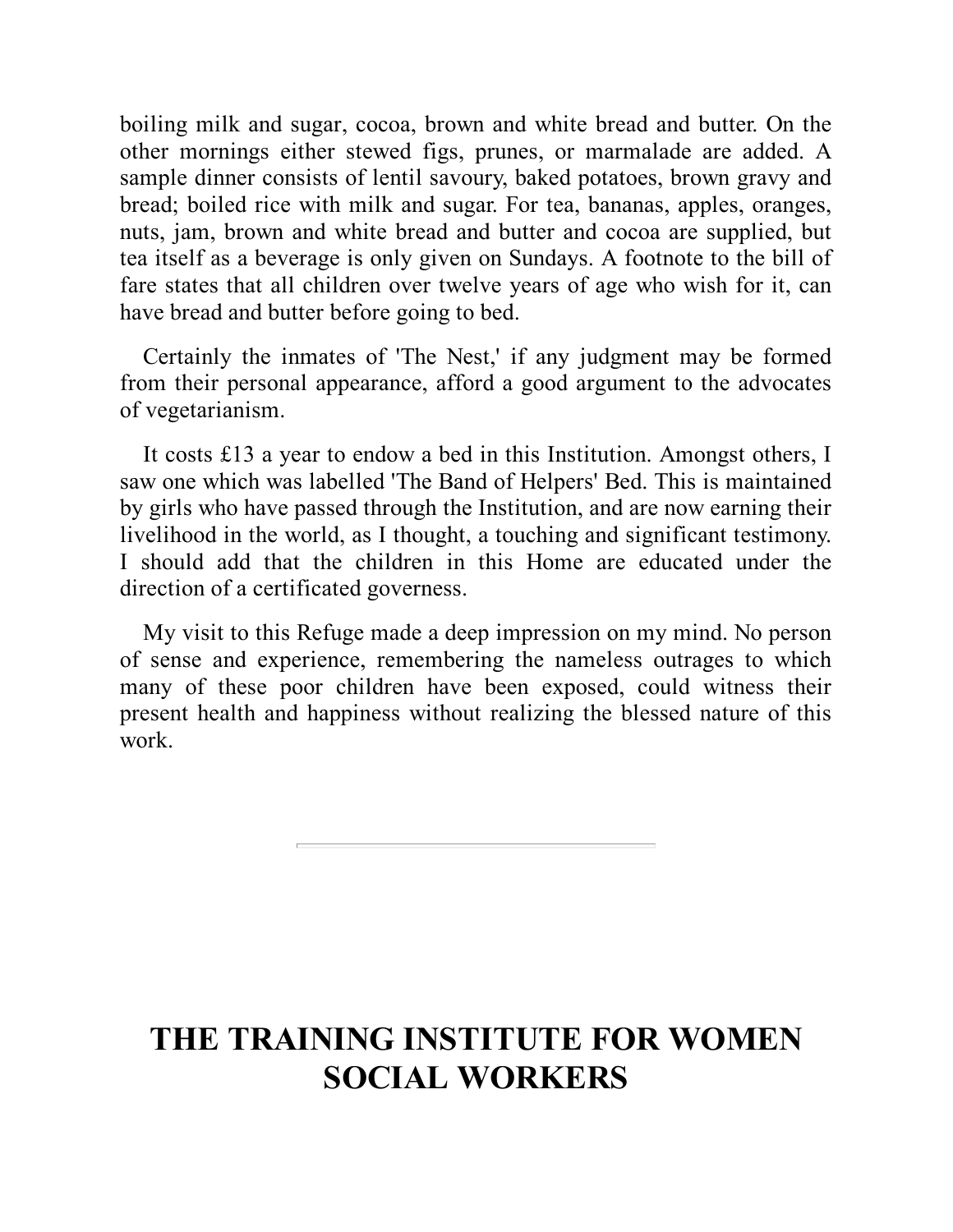### **CLAPTON**

Colonel Lambert, the lady-Officer in charge of this Institution, informed me that it can accommodate sixty young women. At the time of my visit forty-seven pupils were being prepared for service in the Women's Department of what is called 'Salvation Army Warfare.' These Cadets come from all sources and in various ways. Most of them have first been members of the Army and made application to be trained, feeling themselves attracted to this particular branch of its work.

The basis of their instruction is religious and theological. It includes the study of the Bible, of the doctrine and discipline of the Salvation Army and the rules and regulations governing the labours of its Social Officers. In addition, these Cadets attend practical classes where they learn needlework, the scientific cutting out of garments, knitting, laundry work, first medical aid, nursing, and so forth. The course at this Institution takes ten months to complete, after which those Cadets who have passed the examinations are appointed to various centres of the Army's Social activities.

When these young women have passed out and enter on active Social work they are allowed their board and lodging and a small salary to pay for their clothing. This salary at the commencement of a worker's career amounts to the magnificent sum of 4s. a week, if she 'lives in' (about the pay of a country kitchen maid); out of which she is expected to defray the cost of her uniform and other clothes, postage stamps, etc. Ultimately, after many years of service, it may rise to as much as 10s. in the case of senior Officers, or, if the Officer finds her own board and lodging, to a limit of £1 a week.

Of these ladies who are trained in the Home few leave the Army. Should they do so, however, I am informed that they can generally obtain from other Organizations double or treble the pay which the Army is able to afford.

This Training Institution is a building admirably suited to the purpose to which it is put. Originally it was a ladies' school, which was purchased by the Salvation Army. The dining-room of the Cadets was very well arranged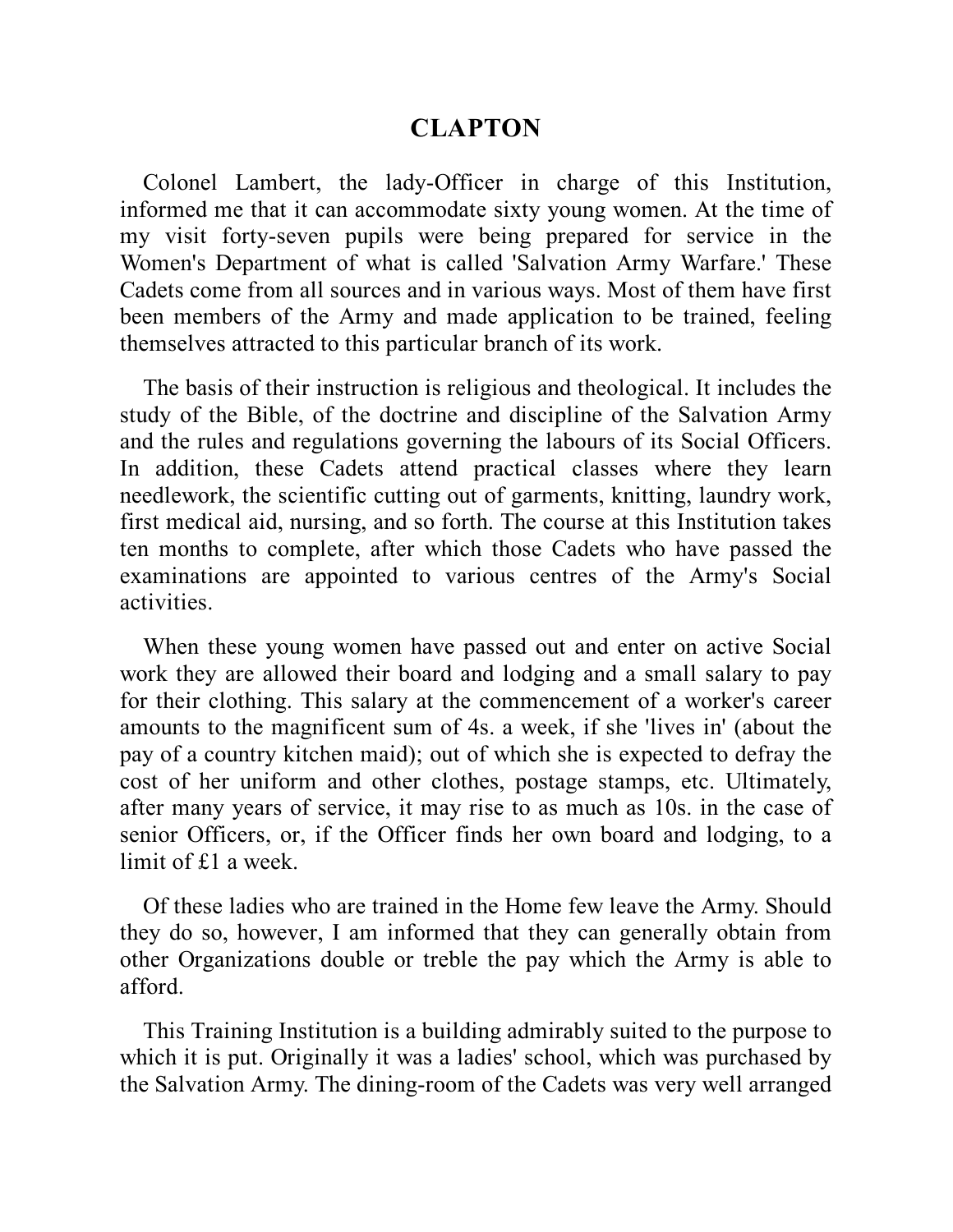and charmingly decorated with flowers, as was that of the Officers beyond. There was also a Cadets' retiring-room, where I saw some of them reading or otherwise amusing themselves on their Saturday half-holiday. The Army would be glad to find and train more of these self-sacrificing workers; but the conditions of the pay which they can offer and the arduous nature of the lifelong service involved, are such that those of a satisfactory class are not too readily forthcoming.

Attached to this Training Institution is a Home for girls of doubtful or bad antecedents, which I also visited. This Rescue Home is linked up with the Training School, so that the Cadets may have the opportunity of acquiring a practical knowledge of the class of work upon which they are to be engaged in after-life. Most of the girls in the Rescue Home have passed through the Police-courts, and been handed over to the care of the Army by magistrates. The object of the Army is to reform them and instruct them in useful work which will enable them to earn an honest living.

Many of these girls have been in the habit of thieving from their mistresses or others, generally in order to enable them to make presents to their lovers. Indeed, it would seem that this mania for making presents is a frequent cause of the fall of young persons with a natural leaning to dishonesty and a desire to appear rich and liberal. The Army succeeds in reclaiming a great number of them; but the thieving instinct is one not easy to eradicate.

All these girls seemed fairly happy. A great deal of knitting is done by them, and I saw a room furnished with a number of knitting machines, where work is turned out to the value of nearly £25 a week. Also I was shown piles of women's and children's underclothing and other articles, the produce of the girls' needles, which are sold to help to defray the expenses of the Home. In the workroom on this Saturday afternoon a number of the young women were engaged in mending their own garments. After their period of probation many of these girls are sent out to situations found for them by the Army.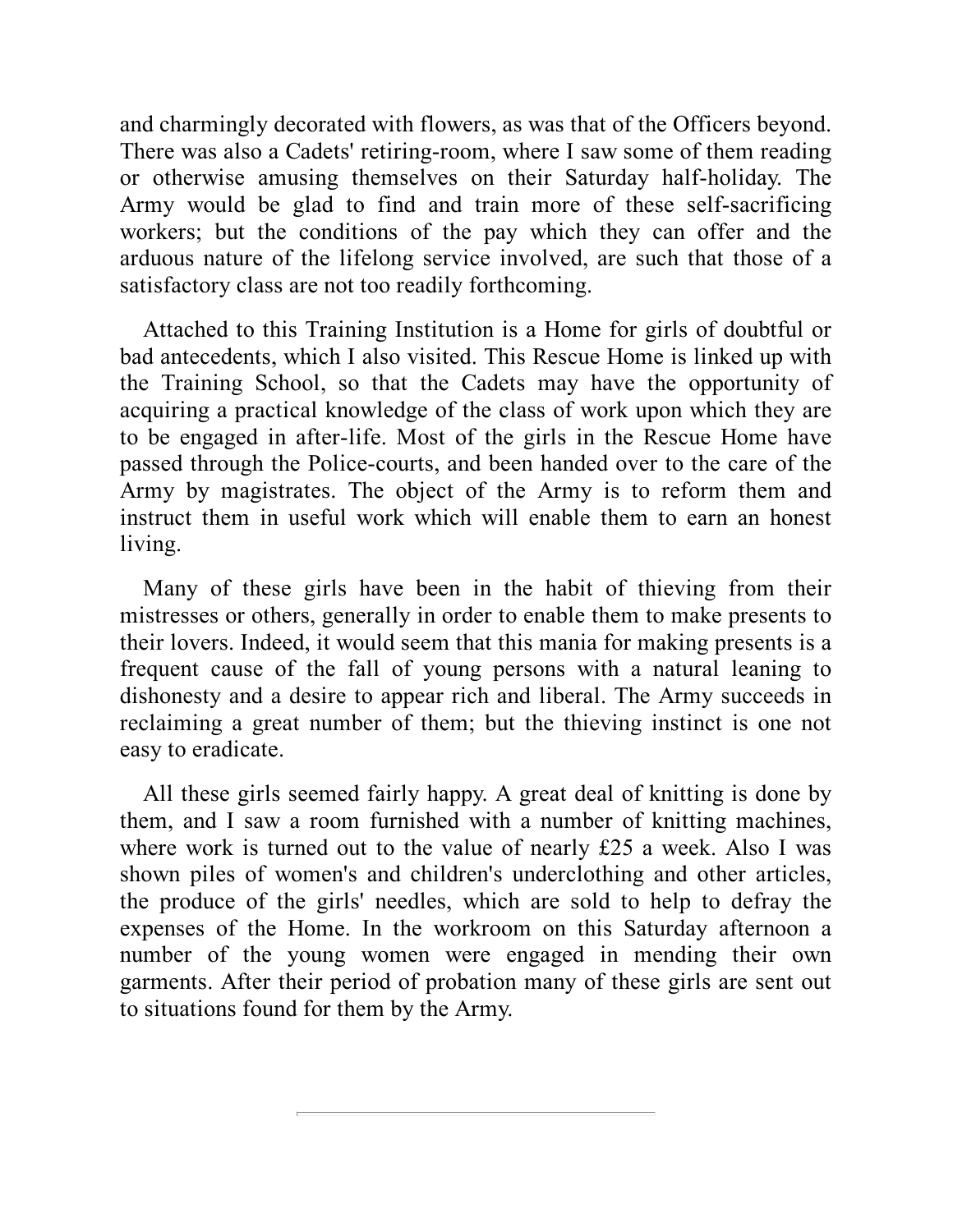### **THE WOMEN'S INDUSTRIAL HOME**

#### **HACKNEY**

This Home is one of much the same class as that which I have just described. It has accommodation for forty-eight girls, of whom over 1,000 have passed through the Institution, where they are generally kept for a period of six months. Most of the young women in the Home when I visited it had been thieves. One, who was twenty-seven years of age, had stolen ever since she was twelve, and the lady in charge told me that when she came to them everything she had on her, and almost all the articles in her trunk were the property of former mistresses.

In answer to my questions, Commissioner Cox informed me that the result of their work in this Home was so satisfactory that they scarcely liked to announce it. They computed, however, that taken on a three years' test—for the subsequent career of each inmate is followed for that period —90 per cent of the cases prove to be permanent moral cures. This, when the previous history of these young women is considered, may, I think, be accounted a great triumph. No money contribution is asked or expected in this particular Home. Indeed, it would not be forthcoming from the class of girls who are sent or come here to be reformed, many of whom, on entering, are destitute of underclothing and other necessaries, The needlework which they do, however, is sold, and helps to pay for the upkeep of the place.

I asked what was done if any of them refused to work. The answer was that this very rarely happened, as the women-Officers shared in their labours, and the girls could not for shame's sake sit idle while their Officers worked. I visited the room where this sewing was in progress, and observed that Commissioner Cox, who conducted me, was received with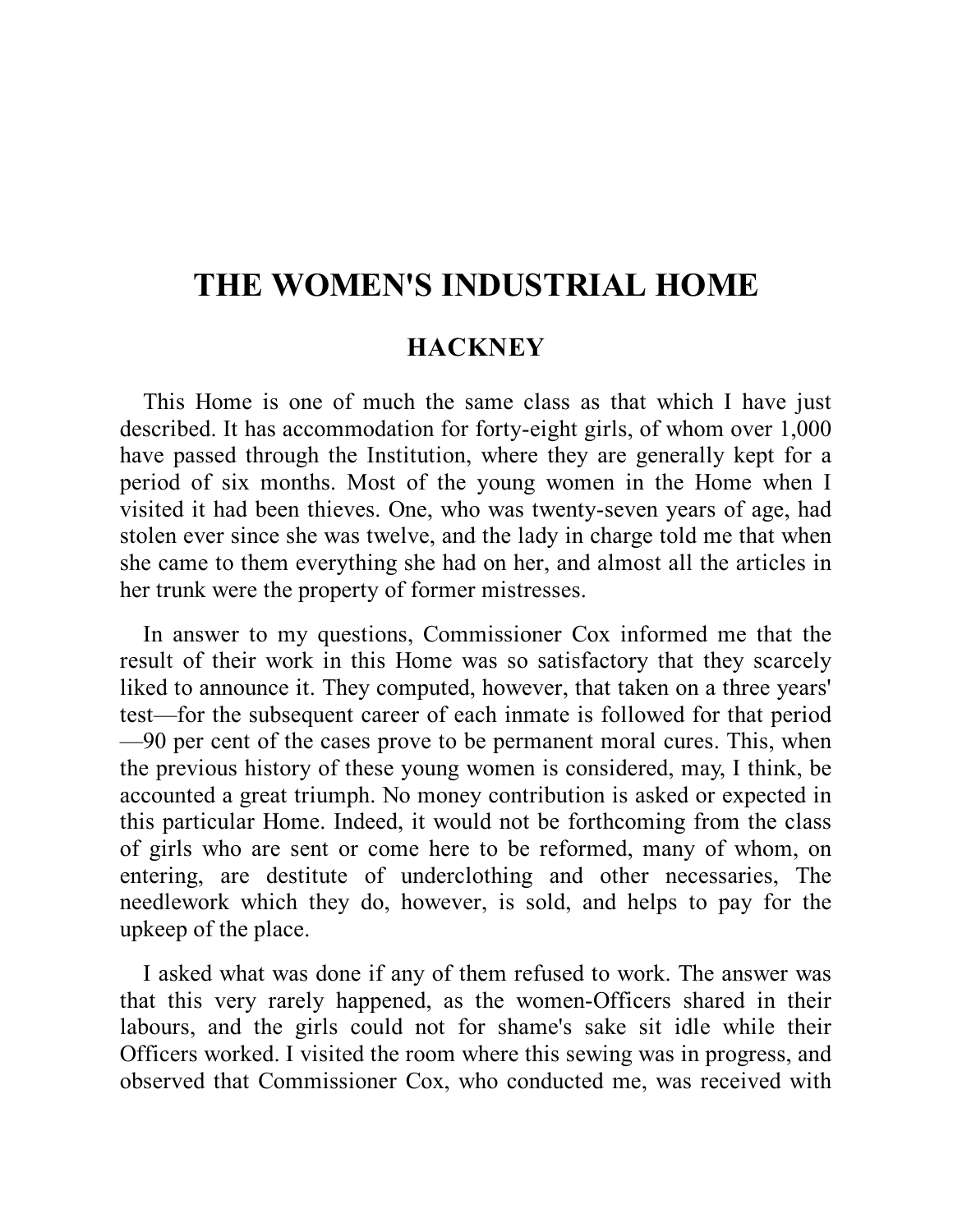hearty, and to all appearance, spontaneous clapping of hands, which seemed to indicate that these poor young women are happy and contented. The hours of labour kept in the Home are those laid down in the Factory Acts.

While looking at the work produced by the inmates, I asked Commissioner Cox if she had anything to say as to the charges of sweating which are sometimes brought against the Army, and of underselling in the markets. Her answer was:—

'We do not compete in the markets at all, as we do not make sufficient articles, and never work for the trade or supply wholesale; we sell the garments we make one by one by means of our pedlars. It is necessary that we should do this in order to support our girls. Either we must manufacture and sell the work, or they must starve.'

Here we have the whole charge of sweating by the Army in a nutshell, and the answer to it.

In this Home a system has been devised for providing each girl with an outfit when she leaves. It is managed by means of a kind of deferred pay, which is increased if she keeps up to the standard of work required. Thus, gradually, she earns her outfit, and leaves the place with a box of good clothes. The first thing provided is a pair of boots, then a suitable box, and lastly, the materials which they make into clothes.

This house, like all the others, I found to be extremely well arranged, with properly-ventilated dormitories, and well suited to its purposes.

# **THE INEBRIATES' HOME**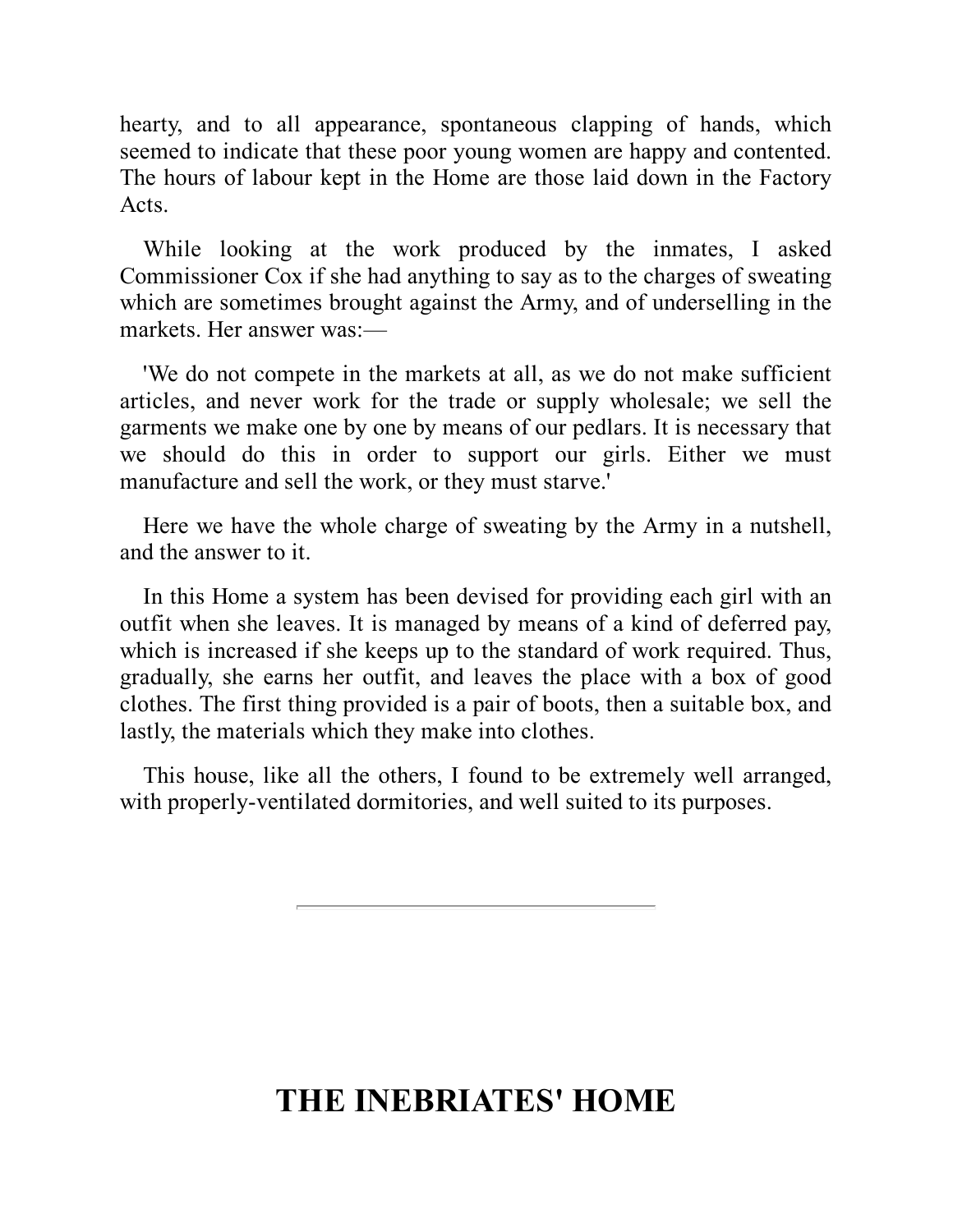### **SPRINGFIELD LODGE, DENMARK HILL.**

This house, which has a fine garden attached, was a gentleman's residence purchased by the Salvation Army, to serve as an Inebriates' Home for the better class of patients. With the exception of a few who give their services in connexion with the work of the place as a return for their treatment, it is really a Home for gentlefolk. When I visited it, some of the inmates, of whom there are usually from twenty-five to thirty, were talented ladies who could speak several languages, or paint, or play very well. All these came here to be cured of the drink or drug habit. The fee for the course ranges from a guinea to 10*s*. per week, according to the ability of the patient to pay, but some who lack this ability pay nothing at all.

The lady in charge remarked drily on this point, that many people seemed to think that as the place belonged to the Salvation Army it did not matter if they paid or not. As is the practice at Hillsborough House, a vegetarian diet is insisted upon as a condition of the patient receiving treatment at the Home. Often this is a cause of much remonstrance, as the inmates, who are mostly persons in middle or advanced life, think that it will kill them. The actual results, however, are found to be most satisfactory, as the percentage of successes is found to be 50 per cent, after a year in the Home and three years' subsequent supervision. I was told that a while ago, Sir Thomas Barlow, the well-known physician, challenged this statement. He was asked to see for himself, he examined a number of the patients, inspected the books and records, and finally satisfied himself that it was absolutely correct.

The Army attaches much importance to what may be called the aftercare of the cases, for the lack of which so many people who pass through Homes and then return to ordinary life, break down, and become, perhaps, worse than they were before. The seven devils of Scripture are always ready to re-occupy the swept and garnished soul, especially if they be the devils of drink.

Moreover, the experience of the Army is that relatives and friends are extraordinarily thoughtless in this matter. Often enough they will, as it were, thrust spirituous liquors down the throat of the newly-reformed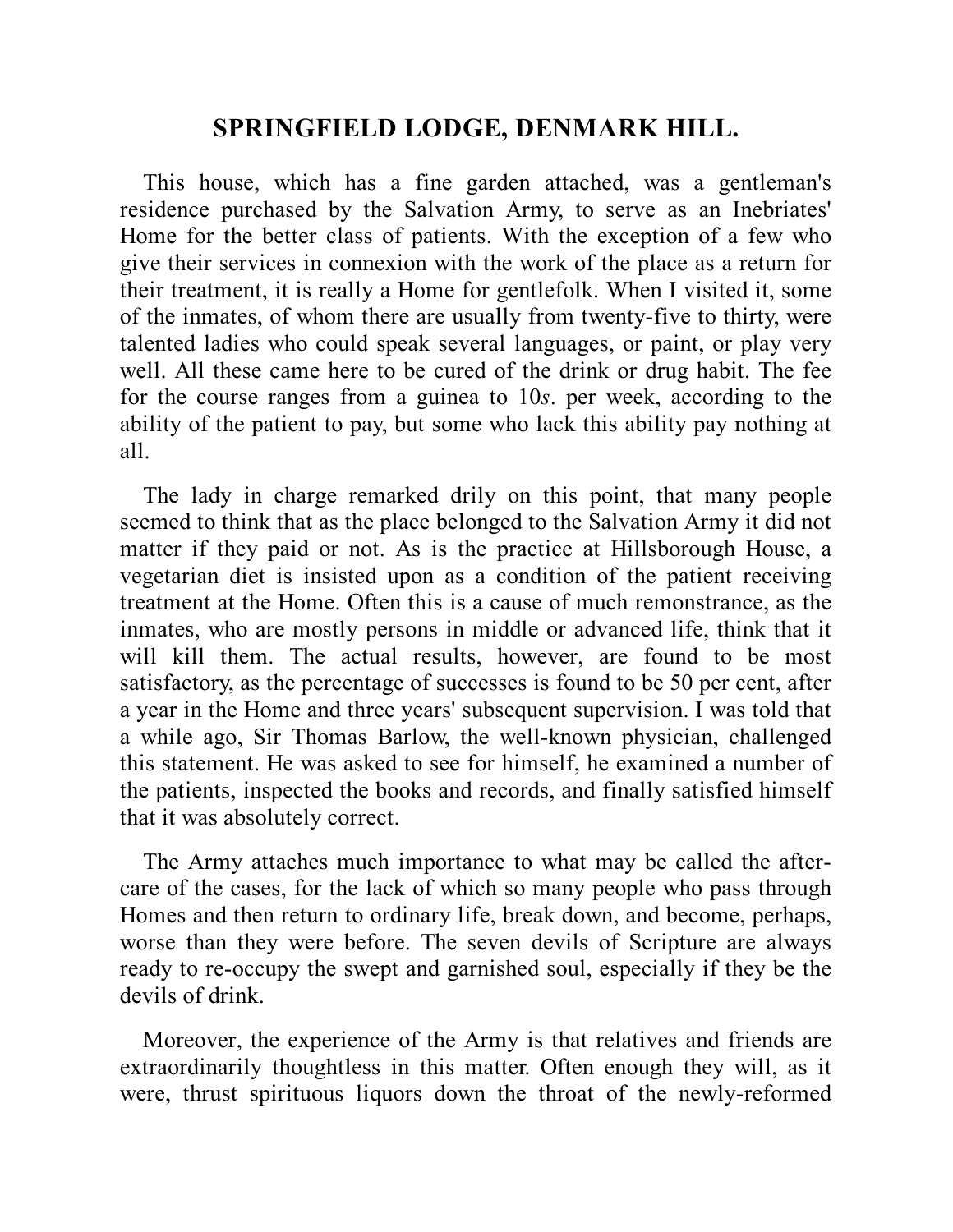drunkard, or at the least will pass them before their eyes and drink them in their presence as usual, with results that may be imagined. One taste and in four cases out of six the thing is done. The old longings awake again and must be satisfied.

For these reasons the highly-skilled Officers of the Salvation Army hold that reclaimed inebriates should be safeguarded, watched, and, so far as the circumstances may allow, kept under the influences that have brought about their partial recovery. They say that they owe much of their remarkable success in those cases to a strict observance of such preventive methods for a period of three years. After that time patients must stand upon their own feet. These remarks apply also to the victims of the drug habit, who are even more difficult to deal with than common drunkards.

At this Home I had a conversation with a fine young woman, an exhospital nurse, who gave me a very interesting account of her experiences of laudanum drinking. She said that in an illness she had gone through while she was a nurse a doctor dosed her with laudanum to deaden her pain and induce sleep. The upshot was that she could not sleep without the help of laudanum or other opiates, and thus the fatal habit was formed. She described the effects of the drug upon her, which appeared to be temporary exhilaration and freedom from all care, coupled with sensations of great vigour. She spoke also of delightful visions; but when I asked her to describe the visions, she went back upon that statement, perhaps because their nature was such as she did not care to set out. She added, however, that the sleep which followed was haunted by terrible dreams.

Another effect of the habit, according to this lady, is forgetfulness, which showed itself in all kinds of mistakes, and in the loss of power of accurate expression, which caused her to say things she did not mean and could not remember when she had said them. She told me that the process of weaning herself from the drug was extremely painful and difficult; but that she now slept well and desired it no more.

To be plain, I was not satisfied with the truth of this last statement, for there was a strange look in her eyes which suggested that she still desired it very much; also she seemed to me to prevaricate upon certain points. Further, those in charge of her allowed that this diagnosis was probably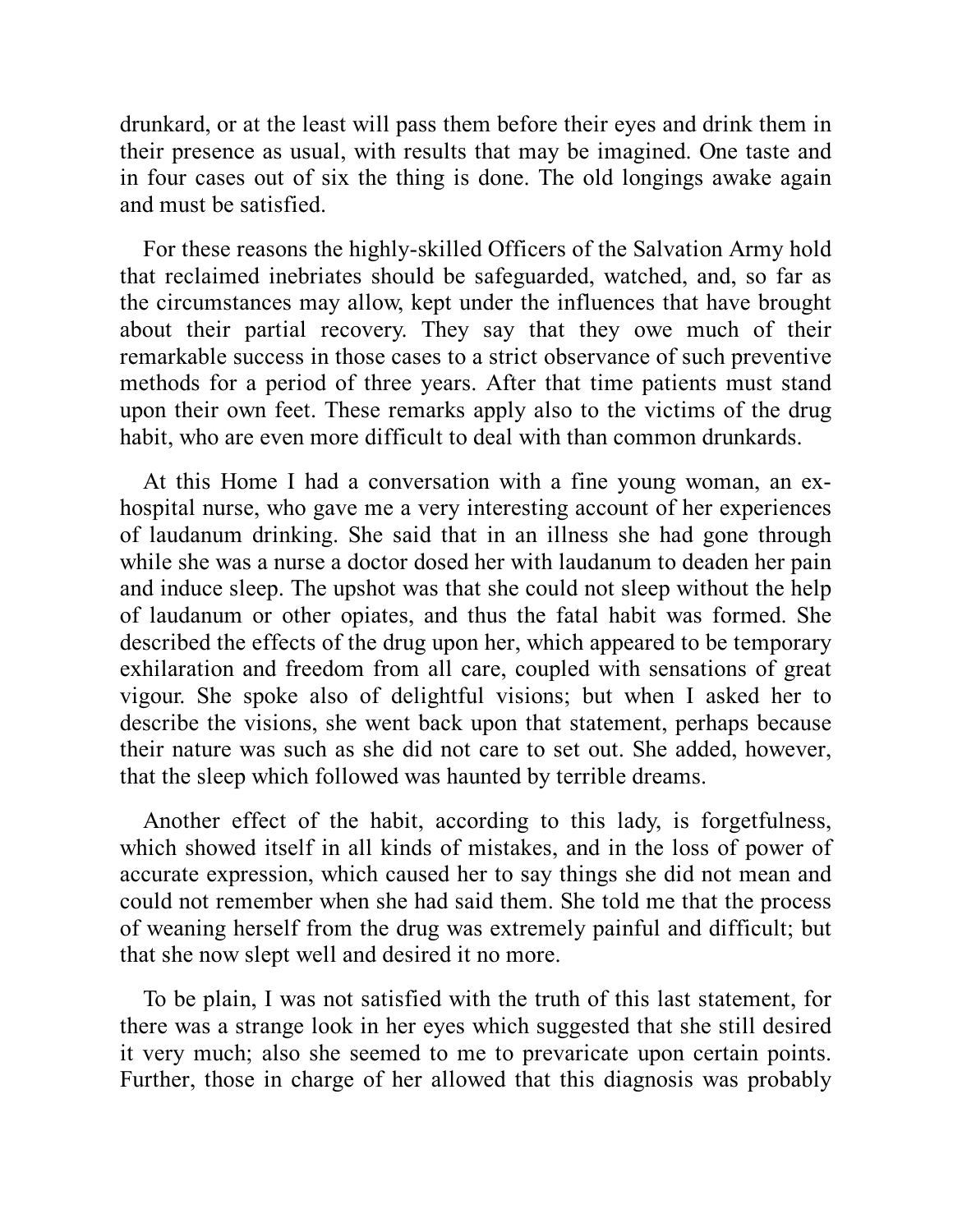correct, especially as she is now in the Home for the second time, although her first visit there was a very short one. Still they thought that she would be cured in the end. Let us hope that they were right.

The Army has also another Home in this neighbourhood, run on similar lines, for the treatment of middle-class and poor people.

## **THE WOMEN'S INDUSTRIAL HOME**

### **SOUTHWOOD, SYDENHAM HILL**

This is another of the Salvation Army Homes for Women. When I visited Southwood, which is an extremely good house, having been a gentleman's residence, with a garden and commanding a beautiful view, there were about forty inmates, some of whom were persons of gentle birth. For such ladies single sleeping places are provided, with special dining and sitting-rooms. These are supposed to pay a guinea a week for their board and accommodation, though I gathered that this sum was not always forthcoming. The majority of the other inmates, most of whom have gone astray in one way or another, pay nothing.

A good many of the cases here are what are called preventive; that is to say, that their parents or guardians being able to do nothing with them, and fearing lest they should come to ruin, send them to this place as a last resource, hoping that they may be cured of their evil tendencies.

Thus one girl whom I think I saw, could not be prevented from gadding on the streets, and therefore had been placed here. Another young woman was a schoolmistress who would not get out of bed and refused to work.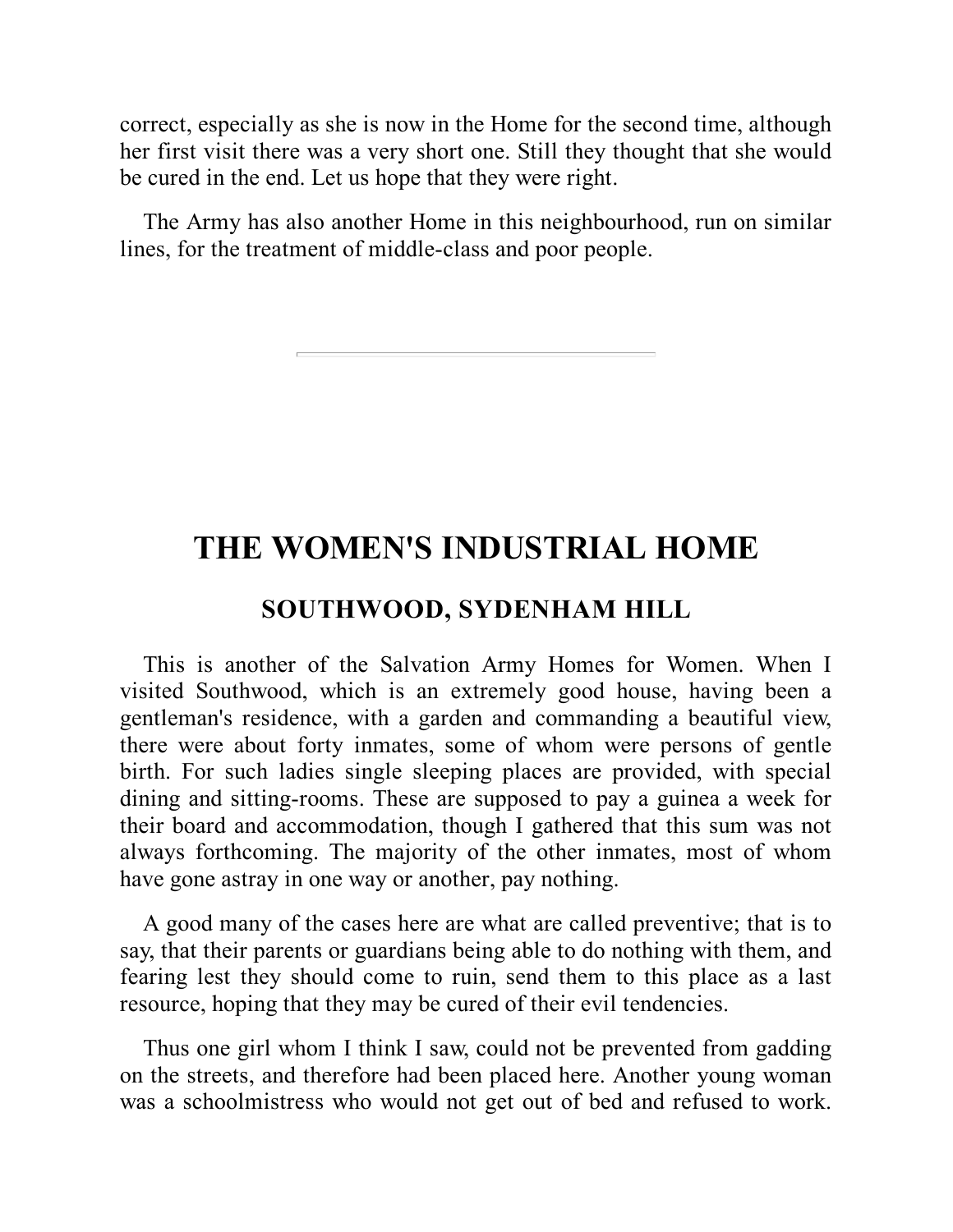When she came to the Home she was very insolent and bad-tempered, and would do nothing. Now, I was informed, she rises with the lark, at 6.30 indeed, and works like a Trojan. I could not help wondering whether these excellent habits would survive her departure from the Home. Another lady, who had been sentenced for thefts, was the daughter of a minister. She horrified the Officers by regretting that she had gone to jail for so little, when others who had taken and enjoyed large sums received practically the same sentence. She was reported to be doing well.

Another, also a lady, was the victim of an infatuation which caused her to possess herself of money to send to some man who had followed her about from the time she was in a boarding school. Another was a foreigner, who had been sent to an American doctor in the East to be trained as a nurse. This poor girl underwent an awful experience, and was in the care of the Salvation Army recovering from shock; but, of course, hers is a different class of case from those which I have mentioned above. Another was an English girl who had been turned out of Canada because of her bad behaviour with men. And so on.

It only remains to say that most of these people appeared to be doing well, while many of those in the humbler classes of life were being taught to earn their own living in the laundry that is attached to the Institution.

# **THE WOMEN'S SHELTER**

### **WHITECHAPEL**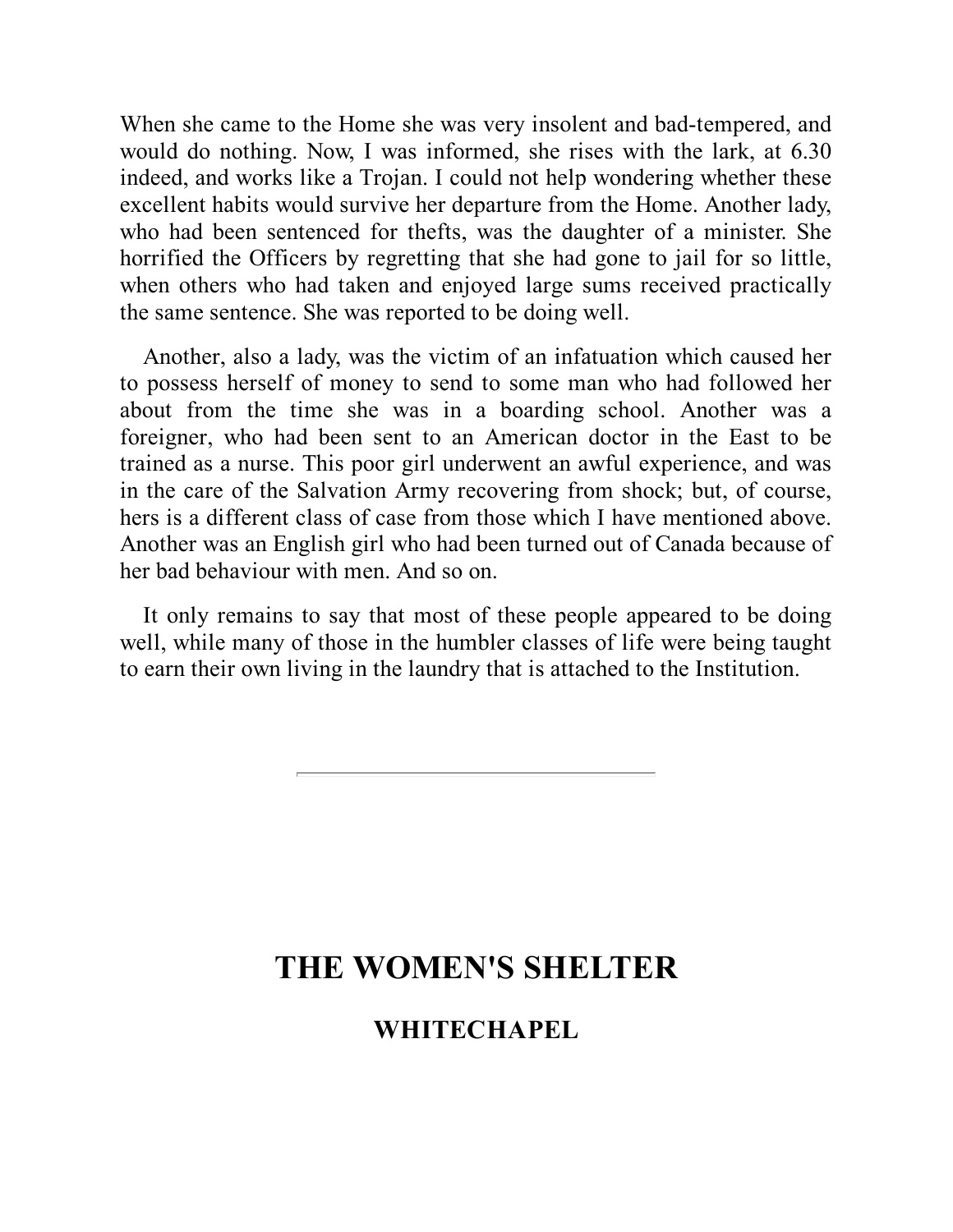This is a place where women, most of them old, so far as my observation went, are taken in to sleep at a charge of 3*d.* a night. It used to be 2*d*. until the London County Council made the provision of sheets, etc., compulsory, when the Army was obliged to raise the payment. This Shelter, which is almost always so full that people have to be turned away, holds 261 women. It contains a separate room, where children are admitted with their mothers, half price, namely 1-1/2*d.*, being charged per child. There is a kitchen attached where the inmates can buy a large mug of tea for a 1/2*d.*, and a huge chunk of bread for a second 1/2*d.*; also, if I remember right, other articles of food, if they can afford such luxuries.

The great dormitory in this Shelter, it may be mentioned, was once a swimming-bath. Some of the women who come to this place have slept in it almost every night for eighteen or twenty years. Others make use of it for a few months, and then vanish for a period, especially in the summer, when they go hop or strawberry picking, and return in the winter. Every day, however, fresh people appear, possibly to depart on the morrow and be seen no more.

I asked whether the aged folk had not been benefited by the Old Age Pensions Act. The lady Officer in charge replied that it had been a blessing to some of them. One old woman, however, would not apply for her pension, although she was urged to take a room for herself somewhere. She said that she was afraid if she did so, she might be turned out and be lonely.

I visited this Shelter in the late afternoon, before it was filled up. A number of dilapidated and antique females were sitting about in the rooms, talking or sewing. One old lady was doing crochet work. She told me that she made her living by it, and by flower-selling. Another informed me that it was years since she had slept anywhere else, and that she did not know what poor women like her would do without this place. Another was cooking the broth. Her husband was a sea captain, and when he died, her father had allowed her *£1* a week until he died. Afterwards she took to drink, and drifted here, where, I was informed, she is doing well. And so on, and so on, *ad infinitum*. The Hanbury Street Women's Shelter is not a cheerful spot to visit on a dull and rainy evening.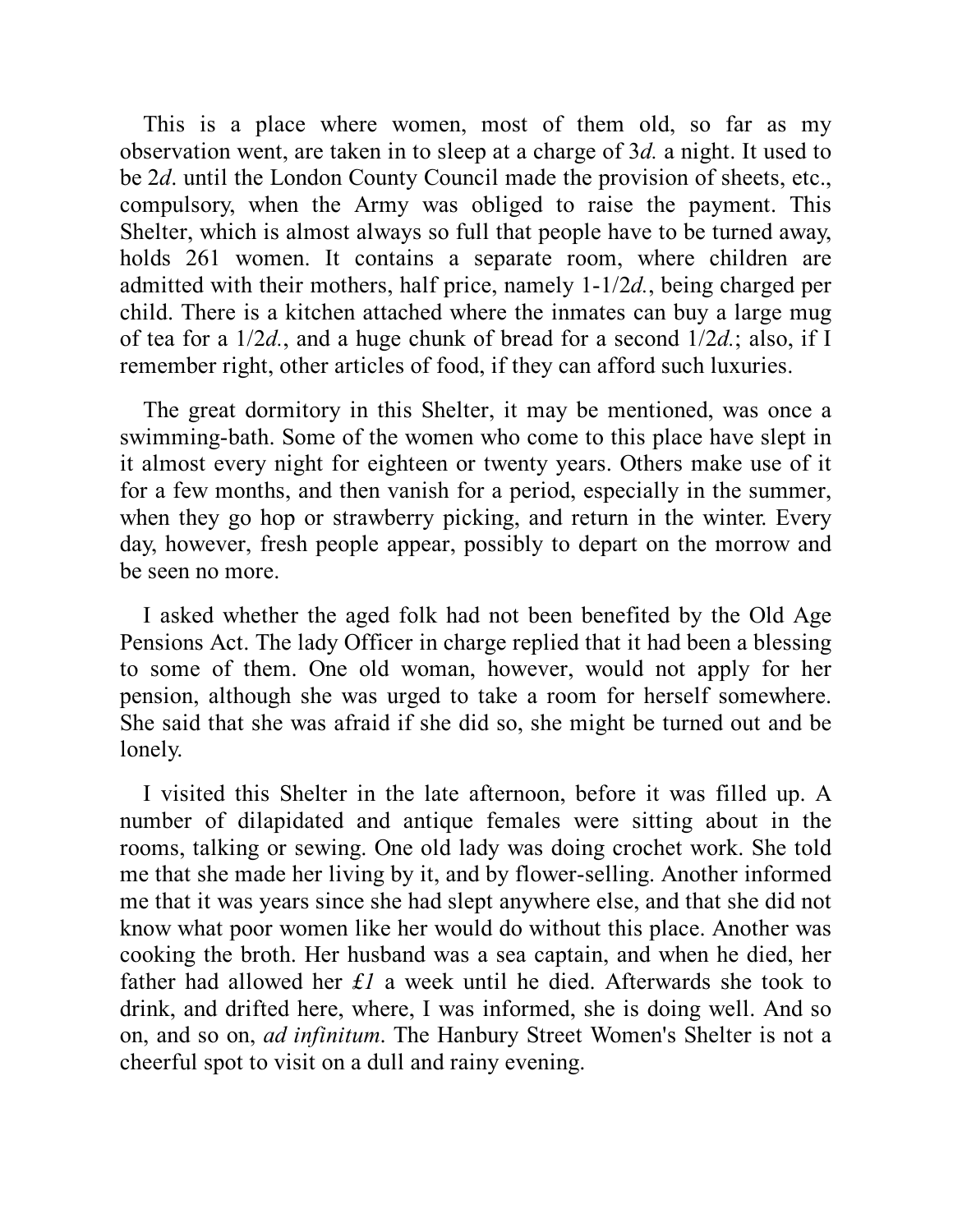## **THE SLUM SETTLEMENT**

#### **HACKNEY ROAD**

Slum work is an important branch of the Social labours of the Salvation Army, Thus last year the Slum Sisters visited over 105,000 families, over 20,000 sick, and over 32,000 public-houses, in which work they spent more than 90,000 hours of time. Also they attended 482 births, and paid nearly 9,000 visits in connexion with them.

There are nine Slum Settlements and Posts in London, and nineteen others in England, Scotland, and Ireland. The old system used to be for the Sisters and Nurses to live among the lowest class of the poor, lodging in the actual tenements in which their work was carried out. This, however, was abandoned as far as possible, because it was found that after the arduous toil of the day these ladies could get little rest at night, owing to the noise that went on about them, a circumstance that caused their health to suffer and made them inefficient. Now out of the 117 Officers engaged in Slum work in Great Britain, about one-half who labour in London live in five houses set apart for them in different quarters of the city; fifteen Officers being the usual complement to each house.

The particular dwelling of which I write is a good specimen of them all, and from it the Sisters and Nurses who live there work Shoreditch, Bethnal Green, Whitechapel, and the Hoxton and Hackney Road districts. It is decently furnished and a comfortable place in its way, although, of course, it stands in a poor neighbourhood. I remember that there was even the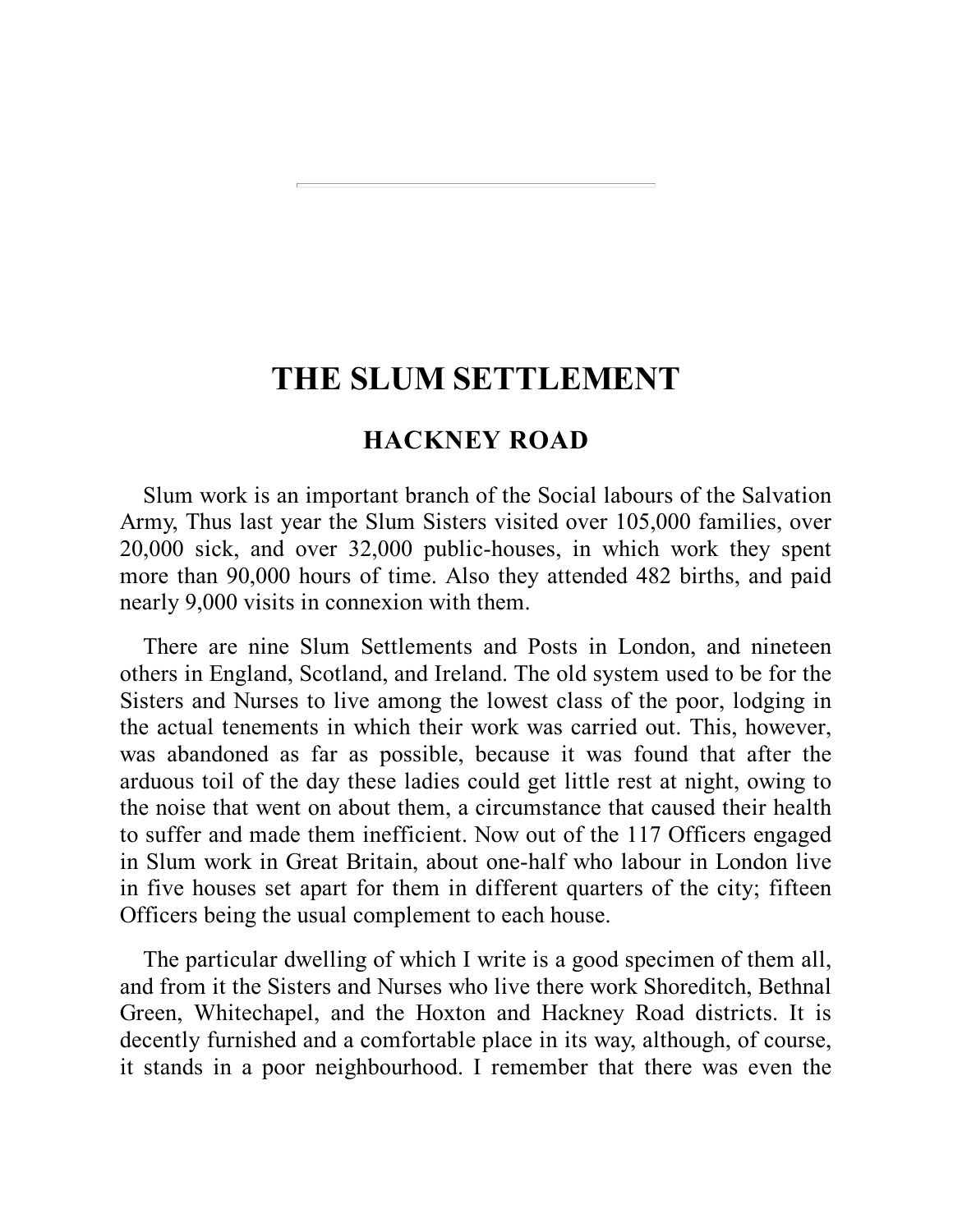finishing touch of a canary in the window. I should add that no cases are attended in the house itself, which is purely a residence.

To this particular Settlement two qualified midwives and a nurse are attached. While I was there one of the midwives came in, very tired, at about half-past eleven in the morning. Since three o'clock on that same morning she had attended three confinements, so no wonder she was tired. She said that one of her cases was utterly unprovided with anything needful as the father was out of work, although on the occasion of a previous confinement they had all they wanted. Now they lived in a little room in which there was not space 'to swing a cat,' and were without a single bite of food or bit of clothing, so that the baby when it came had to be wrapped up in an old shawl and the woman sent to the Infirmary. The Sister in charge informed me that if they had them they could find employment for twice their strength of nurses without overlapping the work of any other charity.

The people with whom they deal are for the most part those who have a rooted objection to infirmaries, although the hospitals are much more used than was formerly the case. The system of the Army is to make a charge of 6*s*. 6*d*. for attending a confinement, which, if paid, is generally collected in instalments of 3*d*. or 6*d*. a week. Often, however, it is not paid, and the charge remains a mere formality. She added that many of these poor people are most improvident, and make no provision whatsoever for these events, even if they can afford to do so. The result is that the Army has to lend them baby garments and other things.

The Sister said in answer to my questions that there was a great deal of poverty in their district where many men were out of work, a number of them because they could find nothing to do. She thought that things were certainly no better in this respect; indeed, the state of depression was chronic. Owing to the bad summer of 1909, which affected the hoppicking and other businesses, the destitution that year was as great during the warm months as it usually is in the winter.

The poor of this district, she said, 'generally live upon fried fish and chips. You know they cannot cook, anyway they don't, and what they do cook is all done in the frying-pan, which is also a very convenient article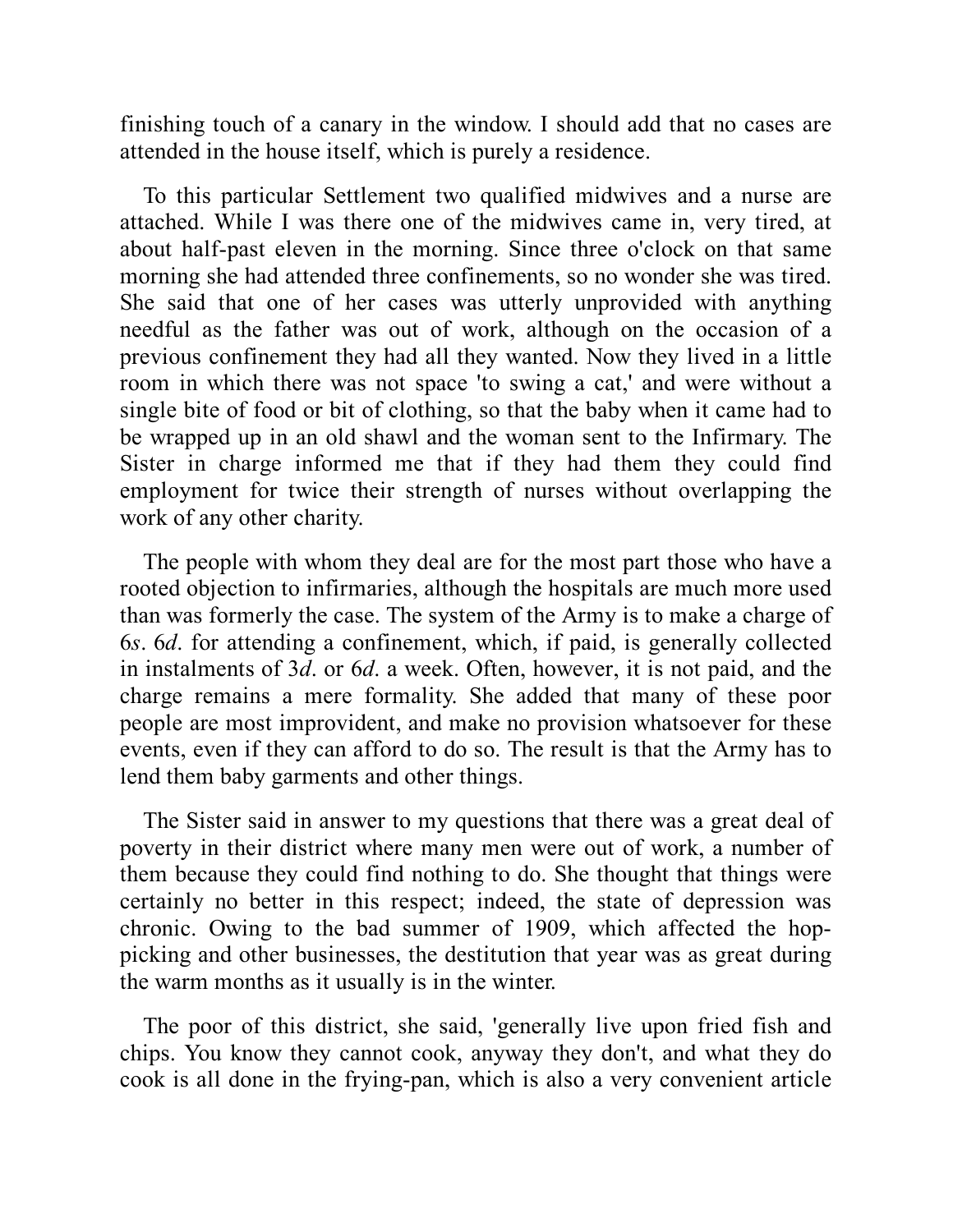to pawn. They don't understand economy, for when they have a bit of money they will buy in food and have a big feast, not thinking of the days when there will be little or nothing. Then, again, they buy their goods in small portions; for instance, their coal by the ha'p'orth or their wood by the farthing's-worth, which, in fact, works out at a great profit to the dealers. Or they buy a farthing's-worth of tea, which is boiled up again and again till it is awful-looking stuff.'

I asked her what she considered to be the main underlying cause of this misery. She answered that she thought it was due 'to the people flocking from the country to the city,' thereby confirming an opinion that I have long held and advanced. She added that the overcrowding in the district was terrible, the regulations of the Public Health Authorities designed to check it being 'a dead letter.' In one case with which she had to do, a father, mother, and nine children lived in a room that measured 9 ft. by 9 ft., and the baby came into the world with the children looking on!

The general weekly rent for a room containing a family is 5*s*., or if it is furnished, 7*s*. 6*d*. The Sister described to me the furniture of one for the use of which this extra half-crown is charged. It consisted of a rickety bed, two chairs, one without a back and one without a seat, and a little shaky table. The floor was bare, and she estimated the total value of these articles at about their weekly rent of 2*s*. 6*d*., if, indeed, they were worth carrying away. In this chamber dwelt a coachman who was out of place, his wife, and three or four children, I wonder what arrangement these poor folk make as to the use of the one chair that has a bottom. To occupy the other must be an empty honour. With reference to this man the Sister remarked that as a result of the introduction of motor vehicles, busmen, cabmen, and blacksmiths were joining the ranks of her melancholy clientele in numbers.

This and some similar stories caused me to reflect on the remarkable contrast between rents in the country and in town. For instance, I own about a dozen cottages in this village in which I write, and the highest rent that I receive is 2*s*. 5*d*. a week. This is paid for a large double dwelling, on which I had to spend over £100 quite recently to convert two cottages into one. Also, there is a large double garden thrown in, so large that a man can scarcely manage it in his spare time, a pigsty, fruit trees, etc. All this for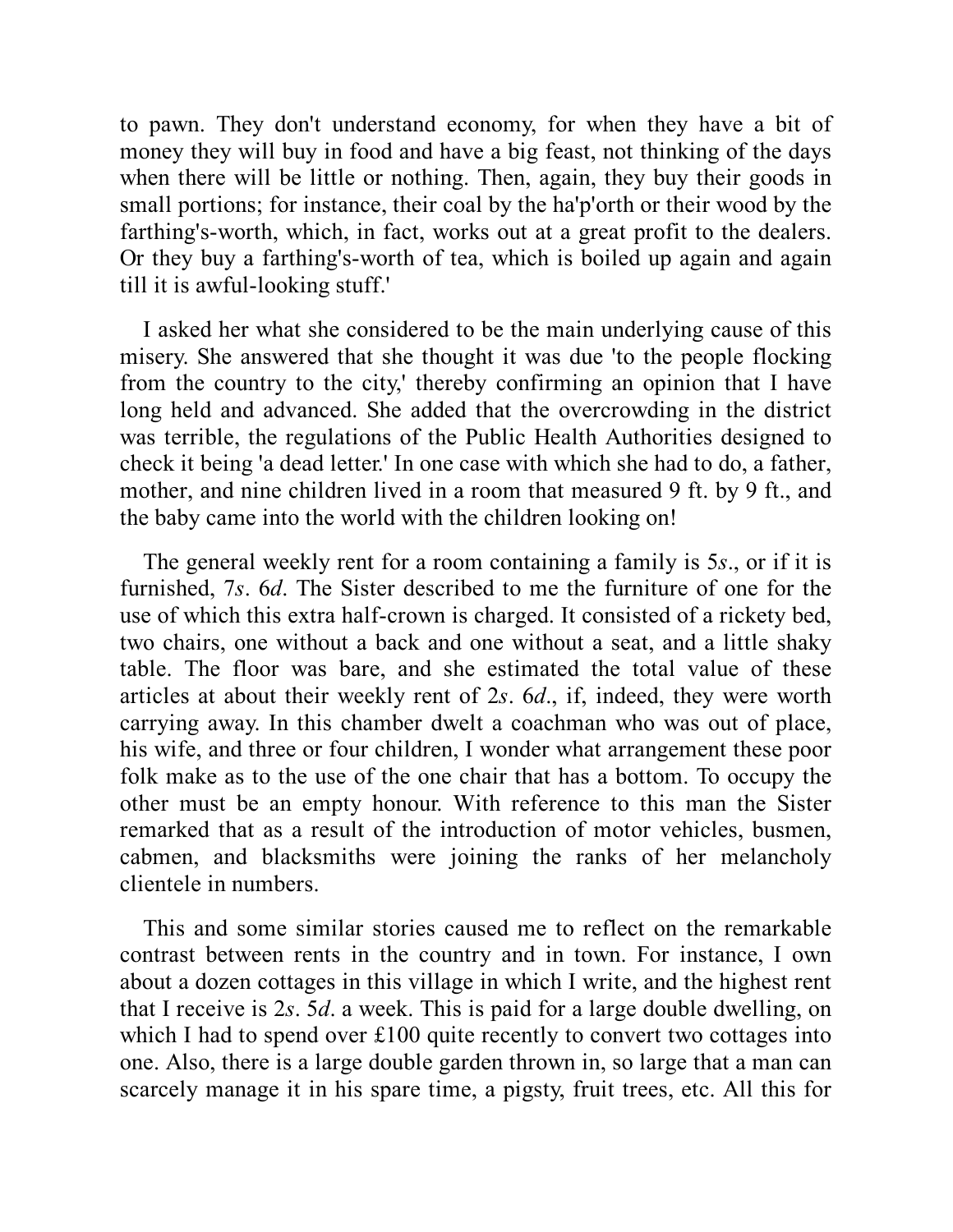1*d*. a week less than is charged for the two broken chairs, the rickety bed, and the shaky table! Again, for £10 a year, I let a comfortable farmhouse; that is, £3 a year less than the out-of-work coachman pays for his single room without the furniture. And yet, as the Sister said, people continue to rush from the country to the towns!

Nor, it seems, do they always make the best of things when they get there. Thus the Sister mentioned that the education which the girls receive in the schools causes them to desire a more exalted lot in life than that of a servant. So they try to find places in shops, or jam factories, etc. Some get them, but many fail; and of those who fail, a large proportion go to swell the mass of the unemployed, or to recruit the ranks of an undesirable profession. She went so far as to say that most of the domestic servants in London are not Cockneys at all, but come from the country; adding, that the sad part of it was that thousands of these poor girls, after proper training, could find comfortable and remunerative employment without displacing others, as the demand for domestic servants is much greater than the supply. These are cold facts which seem to suggest that our system of free education is capable of improvement.

It appears that all this district is a great centre of what is known as 'sweating.' Thus artificial flowers, of which I was shown a fine specimen, a marguerite, are made at a price of 1*s*. per gross, the workers supplying their own glue. An expert hand, beginning at eight in the morning and continuing till ten at night, can produce a gross and a half of these flowers, and thus net 1*s*. 6*d*., minus the cost of the glue, scissors, and sundries. The Officers of the Army find it extremely difficult to talk to these poor people, who are invariably too busy to listen. Therefore, some of them have learnt how to make artificial flowers themselves, so that when they call they can join in the family manufacture, and, while doing so, carry on their conversation.

For the making of match-boxes and the sticking on of the labels the pay is 2-1/2*d*. per gross. Few of us, I think, would care to manufacture 144 matchboxes for 2-1/2*d*. I learned that it is not unusual to find little children of four years of age helping their mothers to make these boxes.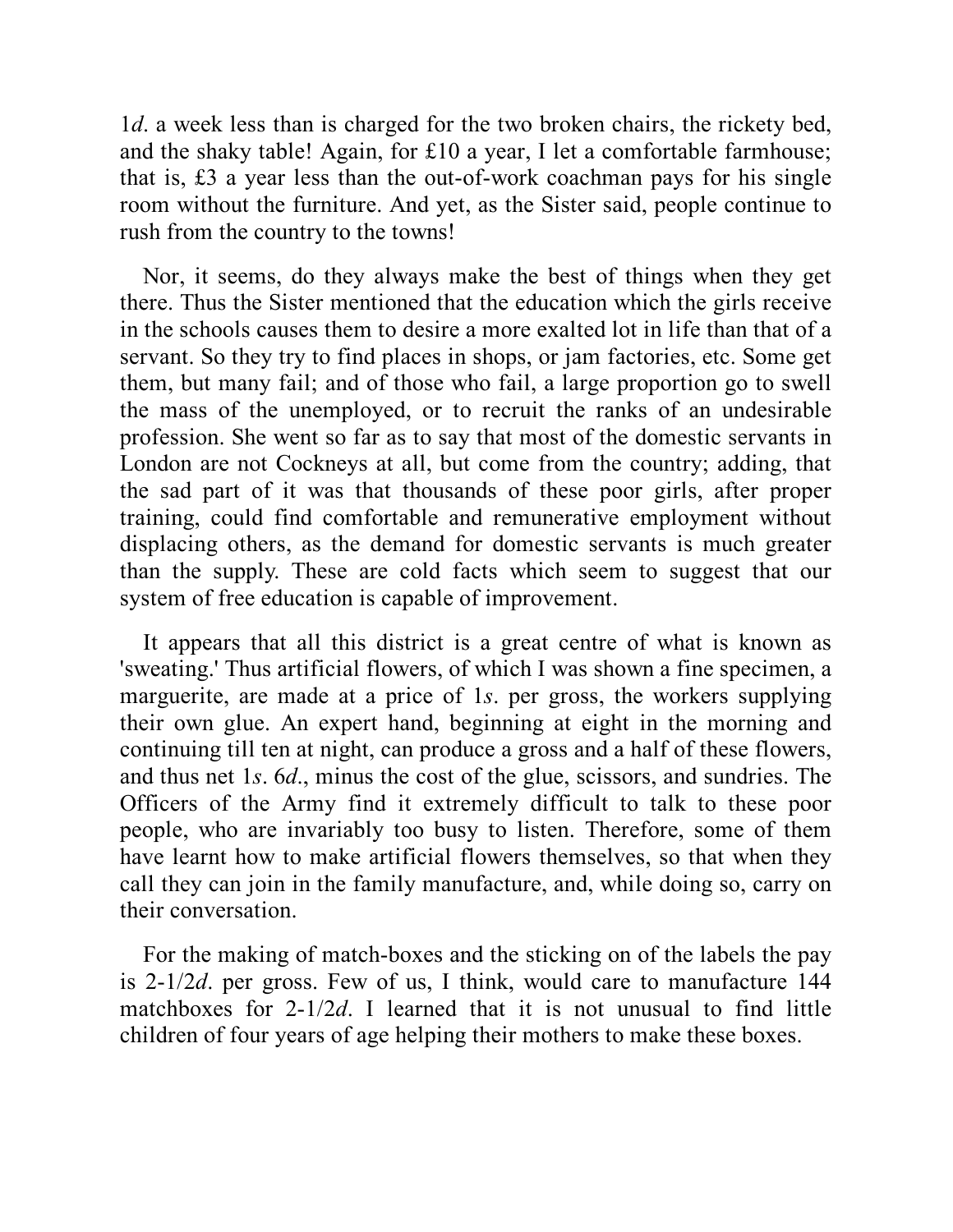The Slum Sisters attached to the Settlement, who are distinct from the Maternity Nurses, visit the very poorest and worst neighbourhoods, for the purpose of helping the sick and afflicted, and incidentally of cleaning their homes. Also, they find out persons who are about sixty-nine years of age, and contribute to their maintenance, so as to save them from being forced to receive poor-law relief, which would prevent them from obtaining their old-age pensions when they come to seventy.

Here is an illustration of the sort of case with which these Slum Sisters have to deal; perhaps, I should say, the easiest sort of case. An old man and his wife whom they visited, lived in a clean room. The old woman fell sick, and before she died the Slum Sisters gave her a bath, which, as these poor people much object to washing, caused all the neighbours to say that they had killed her. After his wife's death, the husband, who earned his living by selling laces on London Bridge, went down in the world, and his room became filthy. The Slum Sisters told him that they would clean up the place, but he forbade them to touch the bed, which, he said, was full of mice and beetles. As he knew that women dread mice and beetles, he thought that this statement would frighten them. When he was out selling his laces, they descended upon his room, where the first thing that they did was to remove the said bed into the yard and burn it, replacing it with another. On his return, the old man exclaimed: 'Oh, my darlings, whatever *have* you been doing?'

They still clean this room once a week.

The general impression left upon my mind, after visiting this place at Hackney Road and conversing with its guardian angels, is, that in some of its aspects, if not in all, civilization is a failure. Probably thoughtful people made the same remark in ancient Rome, and in every other city since cities were. The truth is, that so soon as its children desert the land which bore them for the towns, these horrors follow as surely as the night follows the day.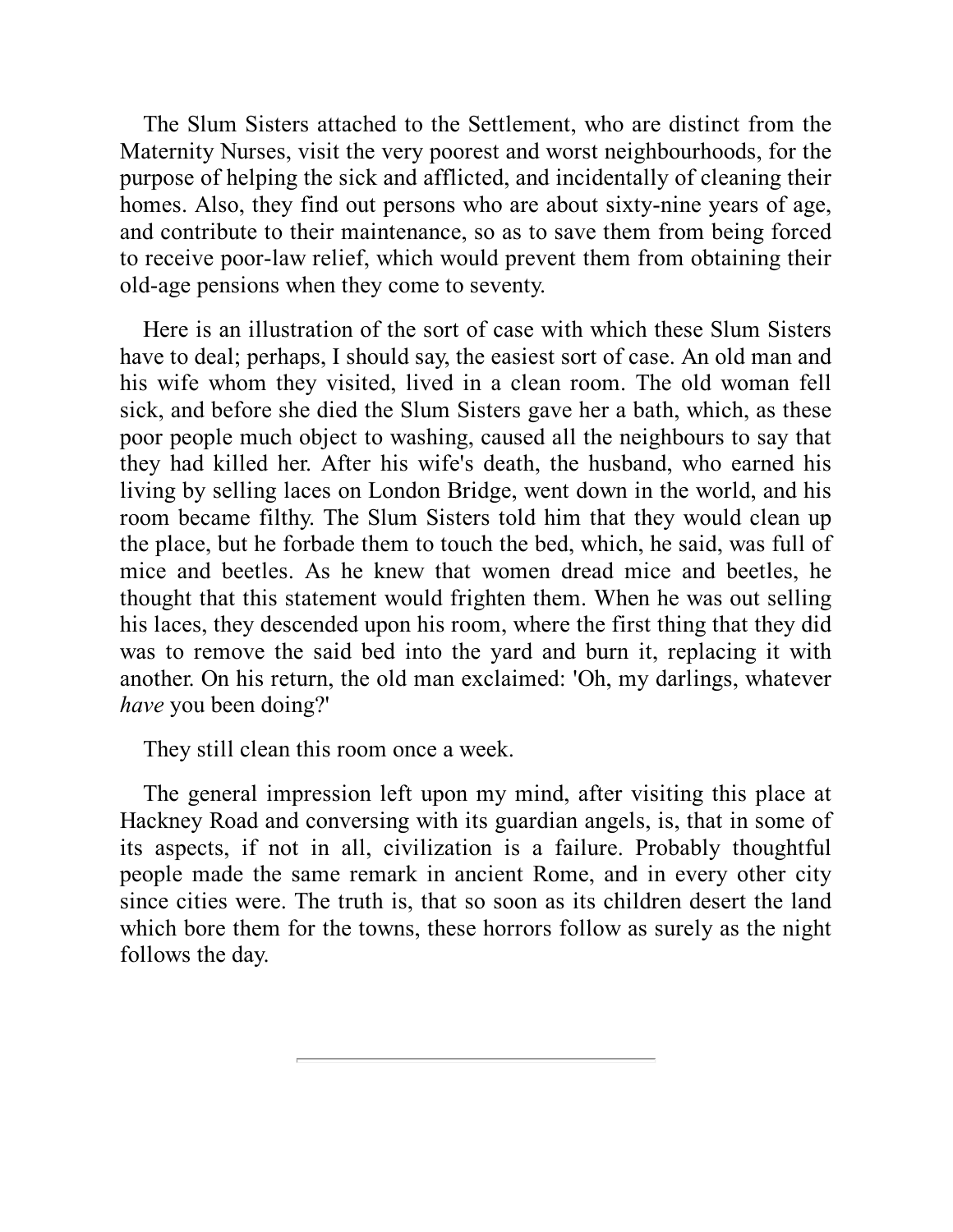# **THE PICCADILLY MIDNIGHT WORK**

#### **GREAT TICHFIELD STREET**

I visited this place a little before twelve o'clock on a summer night. It is a small flat near Oxford Street, in which live two women-Officers of the Army, who are engaged in the work of reclaiming prostitutes. I may mention that for the last fourteen years the Major in charge, night by night, has tramped the streets with this object. The Titchfield Street flat is not in any sense a Home, but I saw a small room in it, with two beds, where cases who may be rescued from the streets, or come here in a time of trouble, can sleep until arrangements are made for them to proceed to one of the Rescue Institutions of the Army.

This work is one of the most difficult and comparatively unproductive of any that the Army undertakes. The careers of these unfortunate street women, who are nearly all of them very fine specimens of female humanity, for the most part follow a rocket-like curve. The majority of them begin by getting into trouble, at the end of which, perhaps, they find themselves with a child upon their hands. Or they may have been turned out of their homes, or some sudden misfortune may have reduced them to destitution. At any rate, the result is that they take to a loose life, and mayhap, after living under the protection of one or two men, find themselves upon the streets. Sometimes, it may be said to their credit, if that word can be used in this connexion, they adopt this mode of life in order to support their child or children.

The Major informed me that if they are handsome they generally begin with a period of great prosperity. One whom she knew earned about £30 a week, and a good many of them make as much as £1,000 a year, and pay perhaps £6 weekly in rent.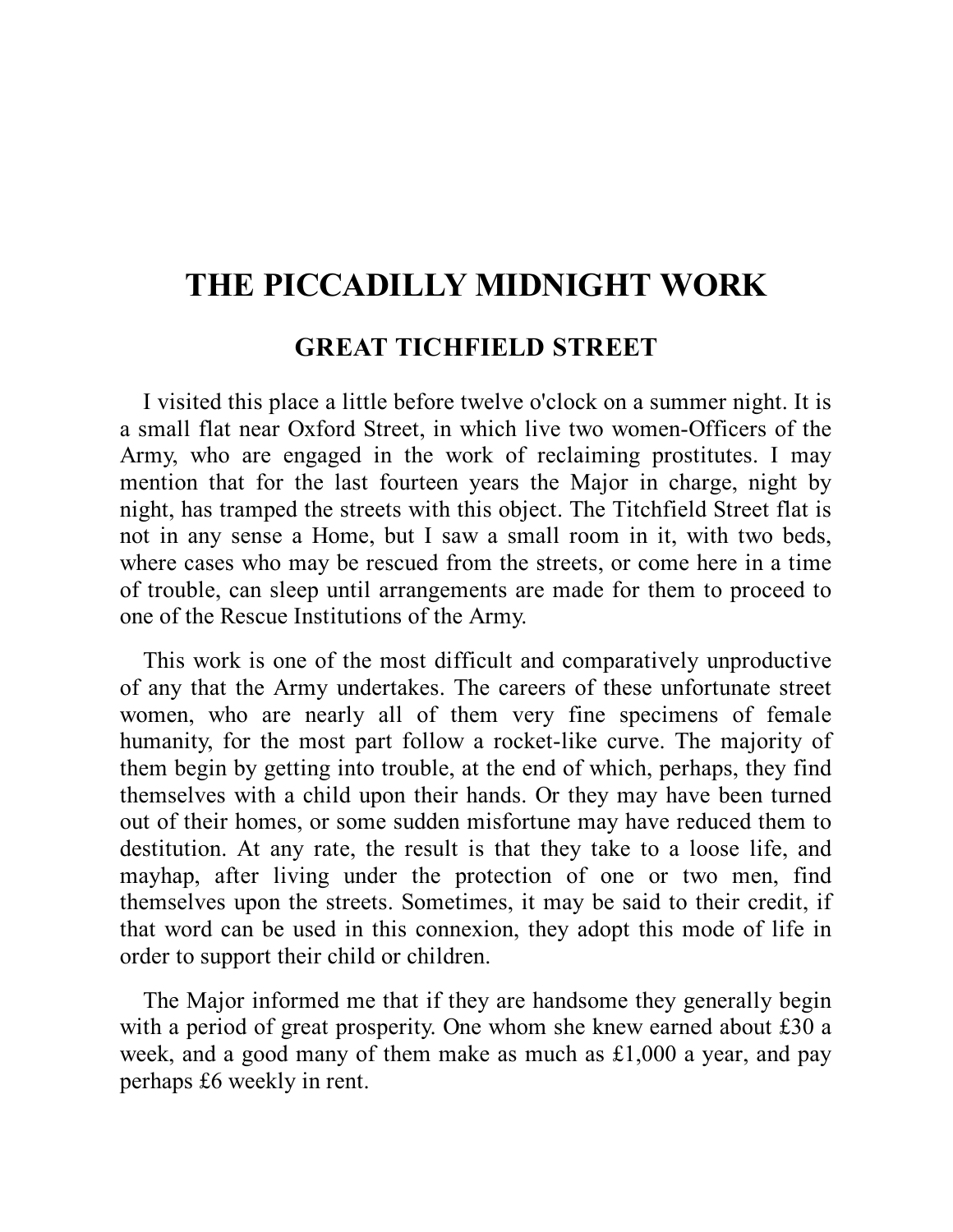A certain proportion of them are careful, open a bank account, save money, retire, and get married. Generally, these keep their bank-books in their stockings, which, in their peculiar mode of life, they find to be the safest place, as they are very suspicious of each other, and much afraid of being robbed. The majority of them, however, are not so provident. They live in and for the moment, and spend their ill-gotten gains as fast as they receive them.

Gradually they drift downwards. They begin in Piccadilly, and progress, or rather retrogress, through Leicester Square on to Tottenham Court Road and Oxford Street, and thence to the Euston Road, ending their sad careers in Bishopsgate and Whitechapel. The Major informed me that there are but very few in the Piccadilly neighbourhood whom she knew when she took up this work, and that, as a rule, they cannot stand the life for long. The irregular hours, the exposure, the excitement, and above all the drink in which most of them indulge, kill them out or send them to a poorhouse or the hospital.

She said, however, that as a class they have many virtues. For instance, they are very kind-hearted, and will always help each other in trouble. Also, most of them have affection for their children, being careful to keep them, if possible, from any knowledge of their mode of life. Further, they are charitable to the poor, and, in a way, religious; or, perhaps, superstitious would be a better term. Thus, they often go to church on Sundays, and do not follow their avocation on Sunday nights. On New Year's Eve, their practice is to attend the Watch Night services, where, doubtless, poor people, they make those good resolutions that form the proverbial pavement of the road to Hell. Nearly all of them drink more or less, as they say that they could not live their life without stimulant. Moreover, their profession necessitates their walking some miles every night.

For the most part these women lodge in pairs in their own flats, where they pay about 35*s*. a week for three unfurnished rooms. The Officer told me that often some despicable man, who is called a 'bully,' lives on them, following them round the streets, and watching them. Even the smartest girls are not infrequently the victims of such a man, who knocks them about and takes money from them. Occasionally he may be a husband or a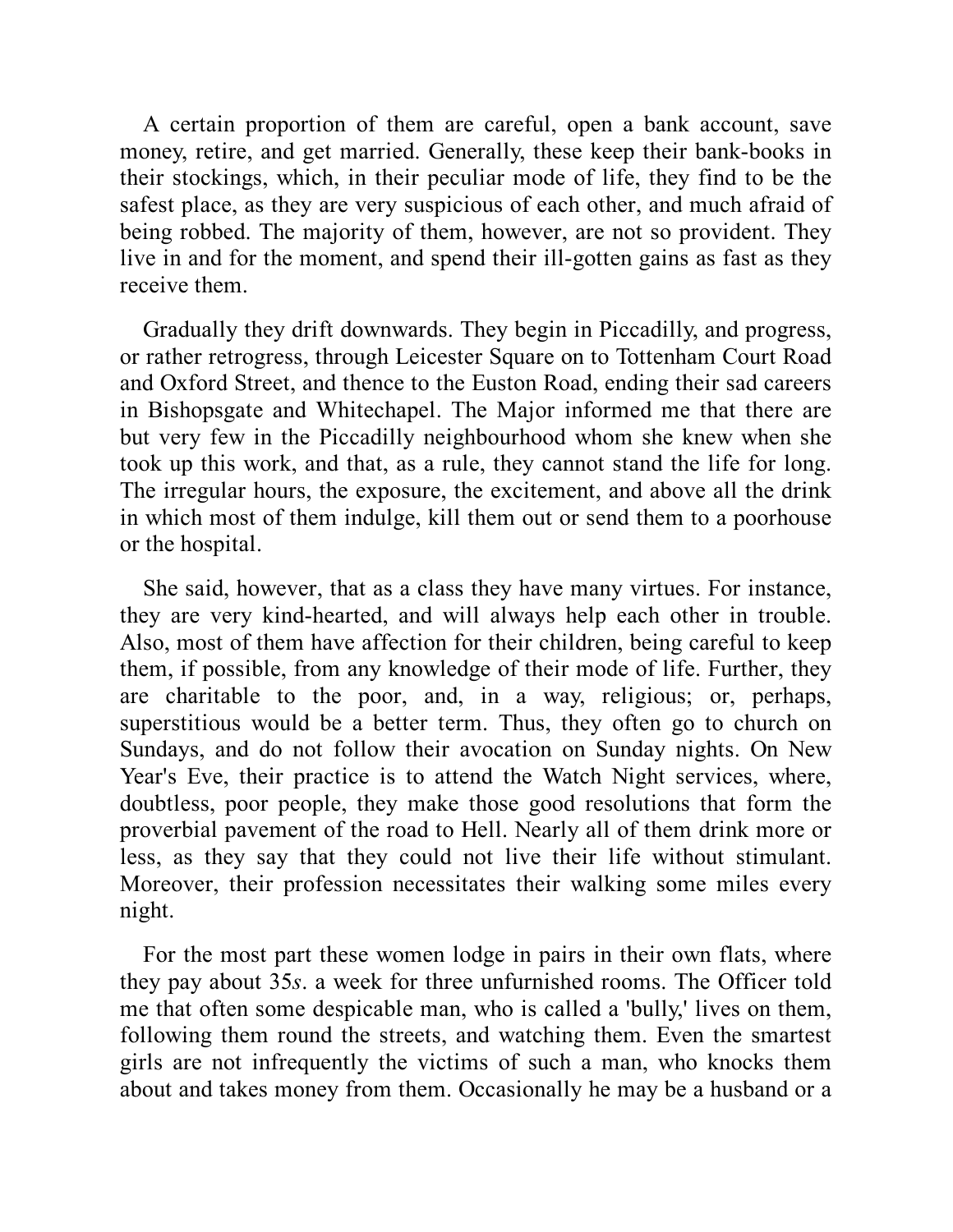relative. She added that as a class they are much better behaved and less noisy than they used to be. This improvement, however, is largely due to the increased strictness of the police. These women do not decrease in number. In the Major's opinion, there are as many or more of them on the streets as there were fourteen years ago, although the brothels and the procuresses are less numerous, and their quarters have shifted from Piccadilly to other neighbourhoods.

The Army methods of dealing, or rather of attempting to deal with this utterly insoluble problem are simple enough. The Officers walk the streets every night from about twelve to two and distribute cards in three languages according to the nationality of the girl to whom these are offered. Here they are in English, French, and German:—

Mrs. Booth will gladly help any Girl or Woman in need of a friend. *APPLY AT* 79 Great Titchfield Street, or 259 Mare Street, Hackney, N.E. Vous avez une amie qui est disposée à vous aider. (S addresser) Madame Booth 79 Great Titchfield Street, Oxford Street, Londres, W. MADAM BOOTH will herzlich gerne Jedem Mädchen oder Jeder Frau helfen, die sich in Noth auf eine Freundin befinden. 259 Mare Street, Hackney, 70 Great Titchfield Street, W.

Most of the girls to whom they are offered will not take them, but a good number do and, occasionally, the seed thus sown bears fruit. Thus the woman who takes the card may come to Great Titchfield Street and be rescued in due course. More frequently, however, she will give a false address, or make an appointment which she does not keep, or will say that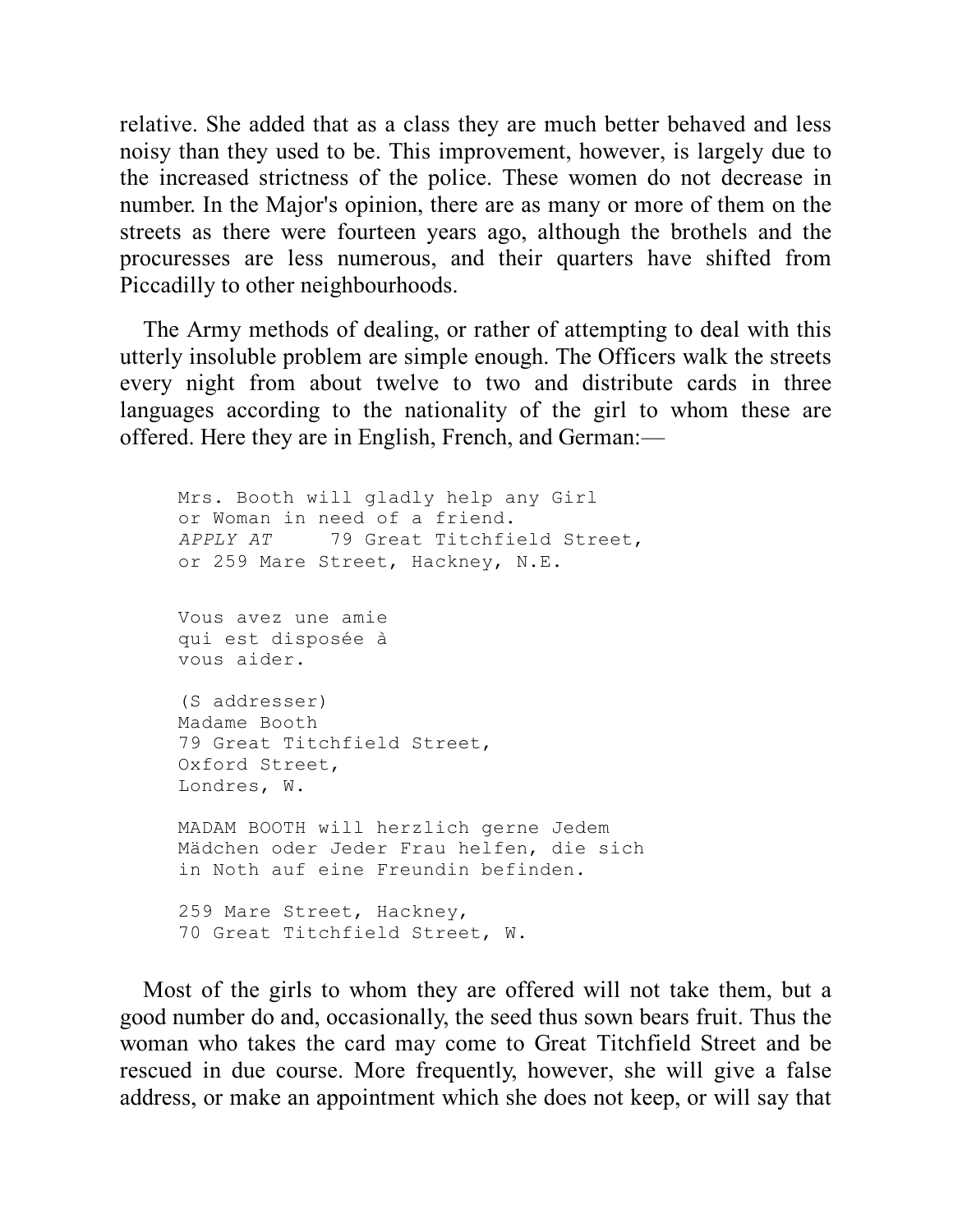it is too late for her to change her life. But this fact does not always prevent such a woman from trying to help others by sending young girls who have recently taken to the trade to the Titchfield Street Refuge in the hope that they may be induced to abandon their evil courses.

Occasionally the Army has midnight suppers in its Regent Hall for these women, who attend in large numbers, perhaps out of curiosity. At the last supper nearly 300 'swell girls' were present and listened to the prayers and the exhortations to amend their lives. Sometimes, too, the Officers attend them when they are sick or dying. Once they buried one of the women, who died whilst under their care, holding a midnight funeral over her at their hall in Oxford Street.

It was attended by hundreds of the sisterhood, and the Major described the scene as terrible. The women were seized with hysterics, and burst into shrieks and sobs. They even tried to open the coffin in order to kiss the dead girl who lay within.

Amongst many other cases, I was informed of a black girl called Diamond, so named because she wore real diamonds on her dresses, which dresses cost over £100 apiece. The Army tried to help her in vain, and wrote her many letters. In the end she died in an Infirmary, when all the letters were found carefully hidden away among her belongings and returned to the Major.

The average number of rescues compassed, directly or indirectly, by the Piccadilly Midnight work is about fifty a year. This is not a very great result; but after all the taking of even a few people from this hellish life and their restoration to decency and self-respect is well worth the cost and labour of the mission. The Officers told me that they meet with but little success in the case of those women who are in their bloom and earning great incomes. It can scarcely be otherwise, for what has the Army to offer them in place of their gaudy, glittering life of luxury and excitement?

The way of transgressors is hard, but the way of repentance is harder; at any rate, while the transgressor is doing well. On the one hand jewels and champagne, furs and motors, and on the other prayers that talk of death and judgment, plain garments made by the wearer's labour, and at the end the drudgery of earning an honest livelihood, perhaps as a servant. Human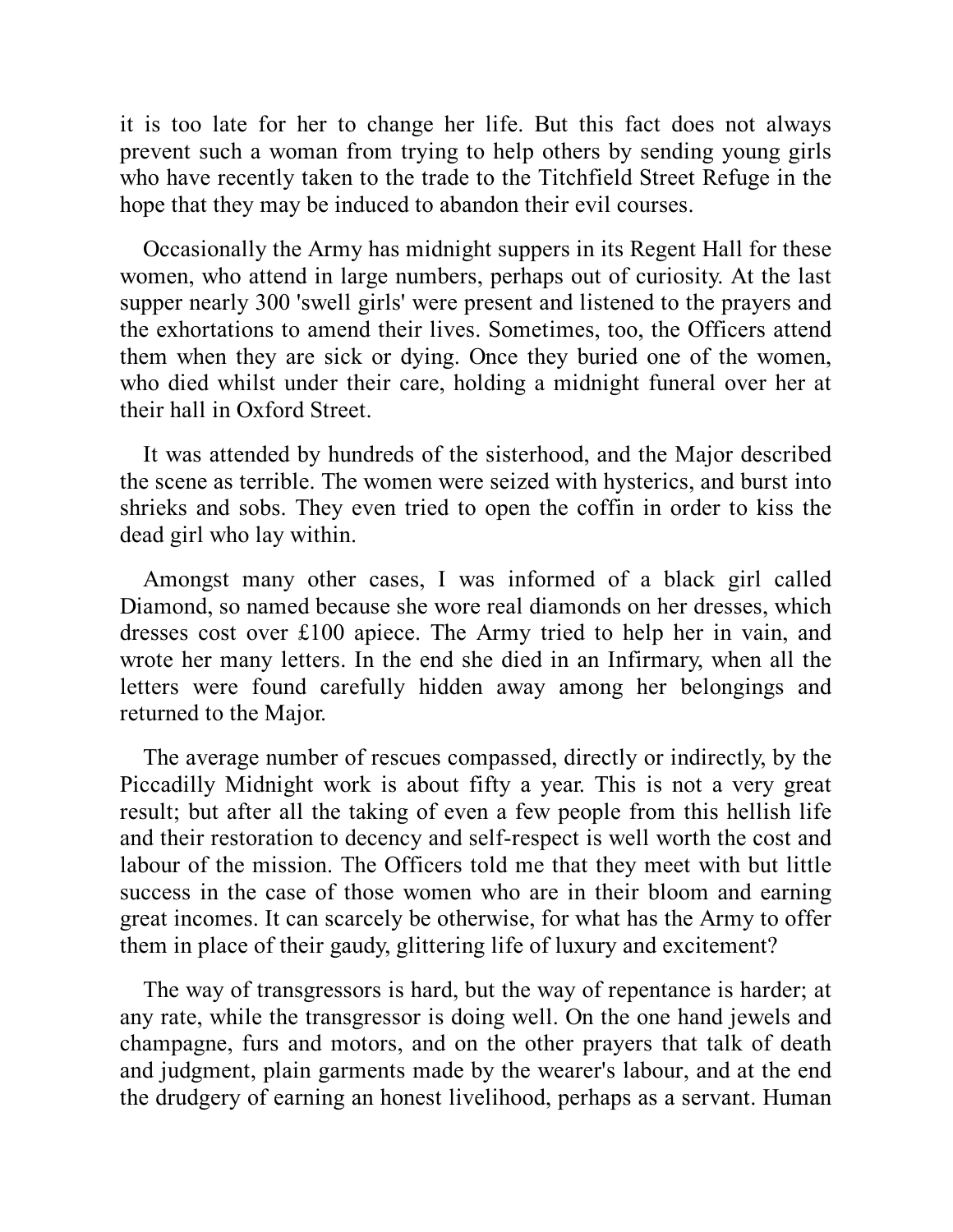nature being what it is, it seems scarcely wonderful that these children of pleasure cling to the path of 'roses' and turn from that of 'thorns.'

With those that are growing old and find themselves broken in body and in spirit, who are thrust aside in the fierce competition of their trade in favour of younger rivals; those who find the wine in their tinsel cup turning, or turned, to gall, the case is different. They are sometimes, not always, glad to creep to such shelter from the storms of life as the Army can offer, and there work out their moral and physical salvation. For what bitterness is there like to that which must be endured by the poor, broken woman of the streets, as scorned, spat on, thrust aside, she sinks from depth to depth into the last depth of all, striving to drown her miseries with drugs or drink, if so she may win forgetfulness even for an hour?

Sometimes, too, these patient toilers in the deep of midnight sin succeed in dragging from the brink those that have but dipped their feet in its dark waters. *Nemo repente fuit turpissimus*—no one becomes altogether filthy in an hour—runs the old Roman saying, which is as true to-day as it was 2,000 years ago, and whether it be spoken of body or of soul, it is easier to wash the feet than the whole being. When they understand what lies before them certain of the young shrink back and grasp Mercy's outstretched arms.

One night about twelve o'clock, together with Lieut.-Colonel Jolliffe, an Officer of the Army who was dressed in plain clothes, I accompanied the Major and the lady who is her colleague, to Leicester Square and its neighbourhood, and there watched their methods of work, following them at a little distance. Dressed in their uniform they mingled with the women who marched the pavements, and now and again, with curiously swift and decisive steps glided up to one of them, whispered a few earnest words into her ear, and proffered a printed ticket. Most of those spoken to walked on stonily as people do when they meet an undesirable acquaintance whom they do not wish to recognize. Some thrust past them rudely; some hesitated and with a hard laugh went their way; but a few took the tickets and hid them among their laces.

So far as the work was concerned that was all there was to see. Nothing dramatic happened; no girl fled to them imploring help or asking to be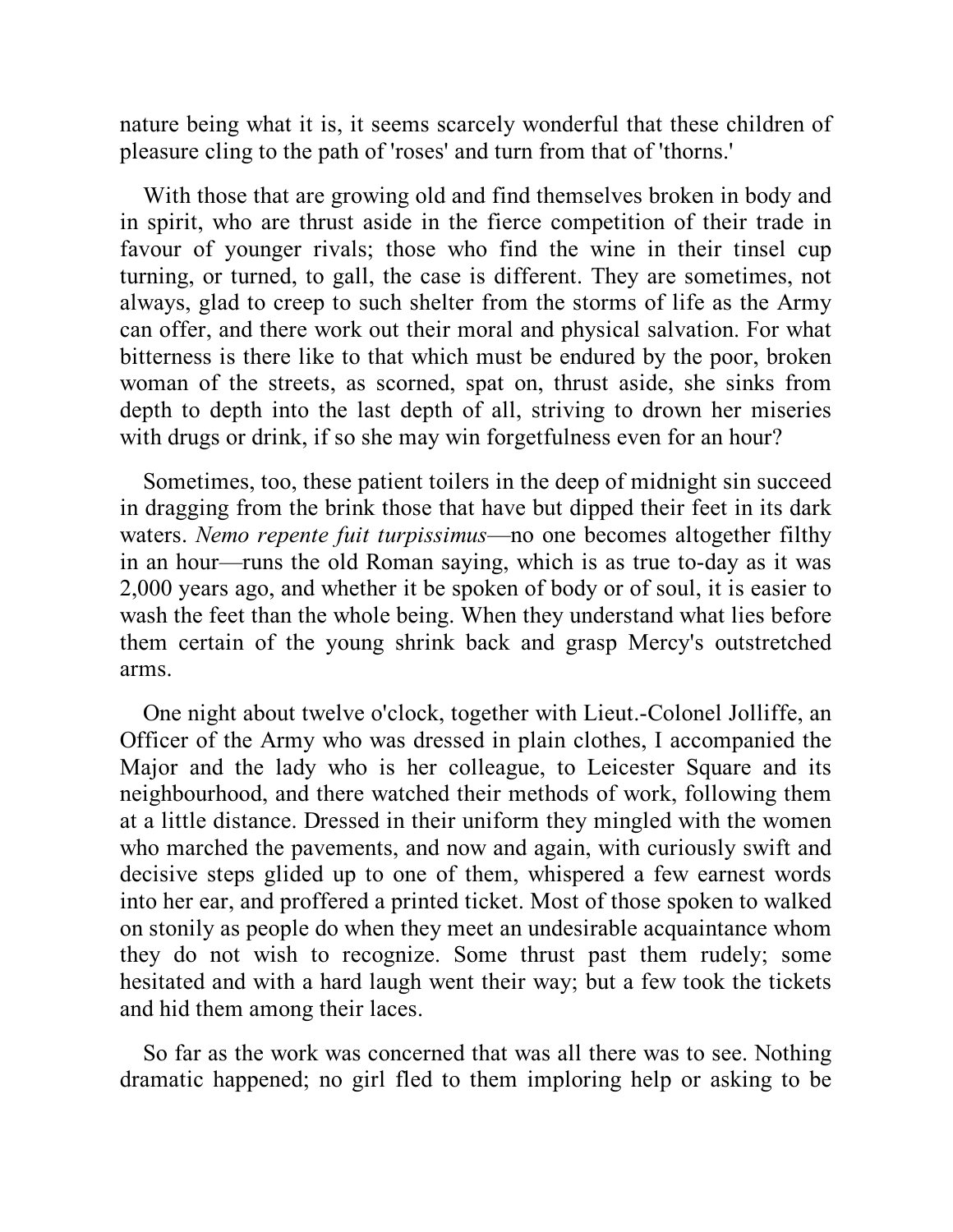saved from the persecutions of a man; no girl even insulted them—for these Officers to be insulted is a thing unknown. All I saw was the sowing of the seed in very stony ground, where not one kern out of a thousand is like to germinate and much less to grow. Yet as experience proves, occasionally it does both germinate and grow, yes, and bloom and come to the harvest of repentance and redemption. It is for this that these unwearying labourers scatter their grain from night to night, that at length they may garner into their bosoms a scanty but a priceless harvest.

It was a strange scene. The air was hot and heavy, the sky was filled with black and lowering clouds already laced with lightnings. The musichalls and restaurants had given out their crowds, the midnight mart was open. Everywhere were women, all finely dressed, most of them painted, as could be seen in the glare of the electric lights, some of them more or less excited with drink, but none turbulent or noisy. Mixed up with these were the bargainers, men of every degree, the most of them with faces unpleasant to consider.

Some had made their pact and were departing. I noticed one young girl whose looks would have drawn attention anywhere, whispering an address from beneath an enormous feathered hat to the driver of a taxicab, while her companion, a pleasant-looking, fresh-coloured boy, for he was scarcely more, entered the vehicle, a self-satisfied air upon his face. She sprang in also, and the cab with its occupants glided away out of my ken for ever.

Here and there stalwart, quiet policemen requested loiterers to move on, and the loiterers obeyed and re-formed in groups behind them; here and there a respectable woman pushed her way through the throng, gathering up her skirts as she did so and glancing covertly at this unaccustomed company out of the corners of her eyes.

While watching all these sights we lost touch of the Salvation Army ladies, who wormed their way through the crowd as easily and quickly as a snake does through undergrowth, and set out to find them. Big drops began to fall, the thunder growled, and in a moment the concourse commenced to melt. Five minutes later the rain was falling fast and the streets had emptied. That night's market was at an end.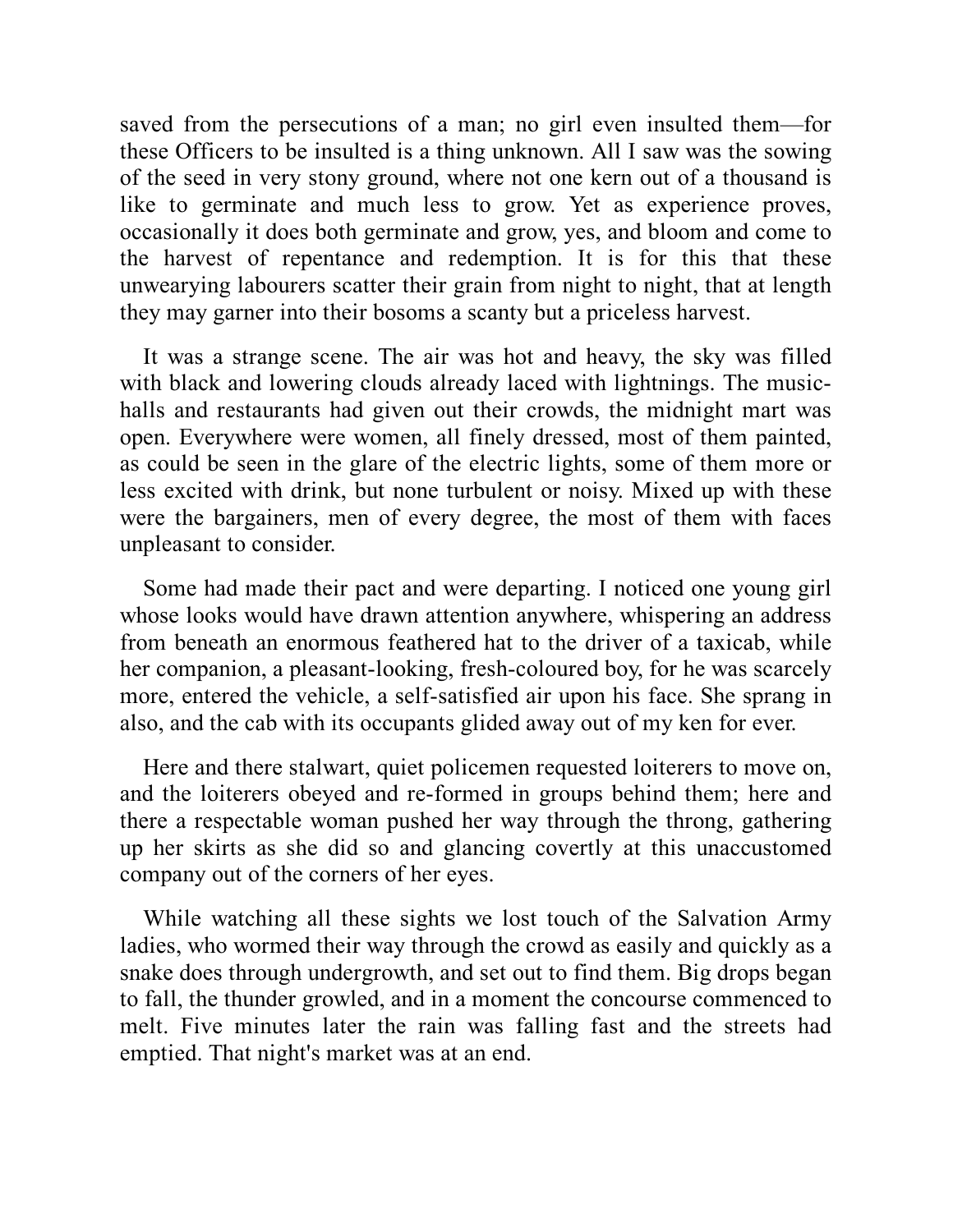No farmer watches the weather more anxiously than do these painted women in their muslins and gold-laced shoes.

Meanwhile, their night's work done, the Salvation Army ladies were tramping through the wet back to Titchfield Street, for they do not spend money on cabs, and the buses had ceased to run.

# **THE ANTI-SUICIDE BUREAU**

This is a branch of the Army's work with which I have been more or less acquainted for some years.

The idea of an Anti-Suicide Bureau arose in the Army four or five years ago; but every one seems to have forgotten with whom it actually originated. I suppose that it grew, like Topsy, or was discovered simultaneously by several Officers, like a new planet by different astronomers studying the heavens in faith and hope. At any rate, the results of the idea are remarkable. Thus in London alone 1,064 cases were dealt with in the year 1909, and of those cases it is estimated that all but about a dozen were turned from their fatal purpose. Let us halve these figures, and say that 500 lives were actually saved, that 500 men live today in and about London who otherwise would be dead by their own hands and buried in dishonoured graves. Or let us even quarter them, and surely this remains a wonderful work, especially when we remember that London is by no means the only place in which it is being carried on.

How is it done? the reader may ask. I answer by knowledge of human nature, by the power of sympathy, by gentle kindness. A poor wretch staggers into a humble little room at the Salvation Army Headquarters in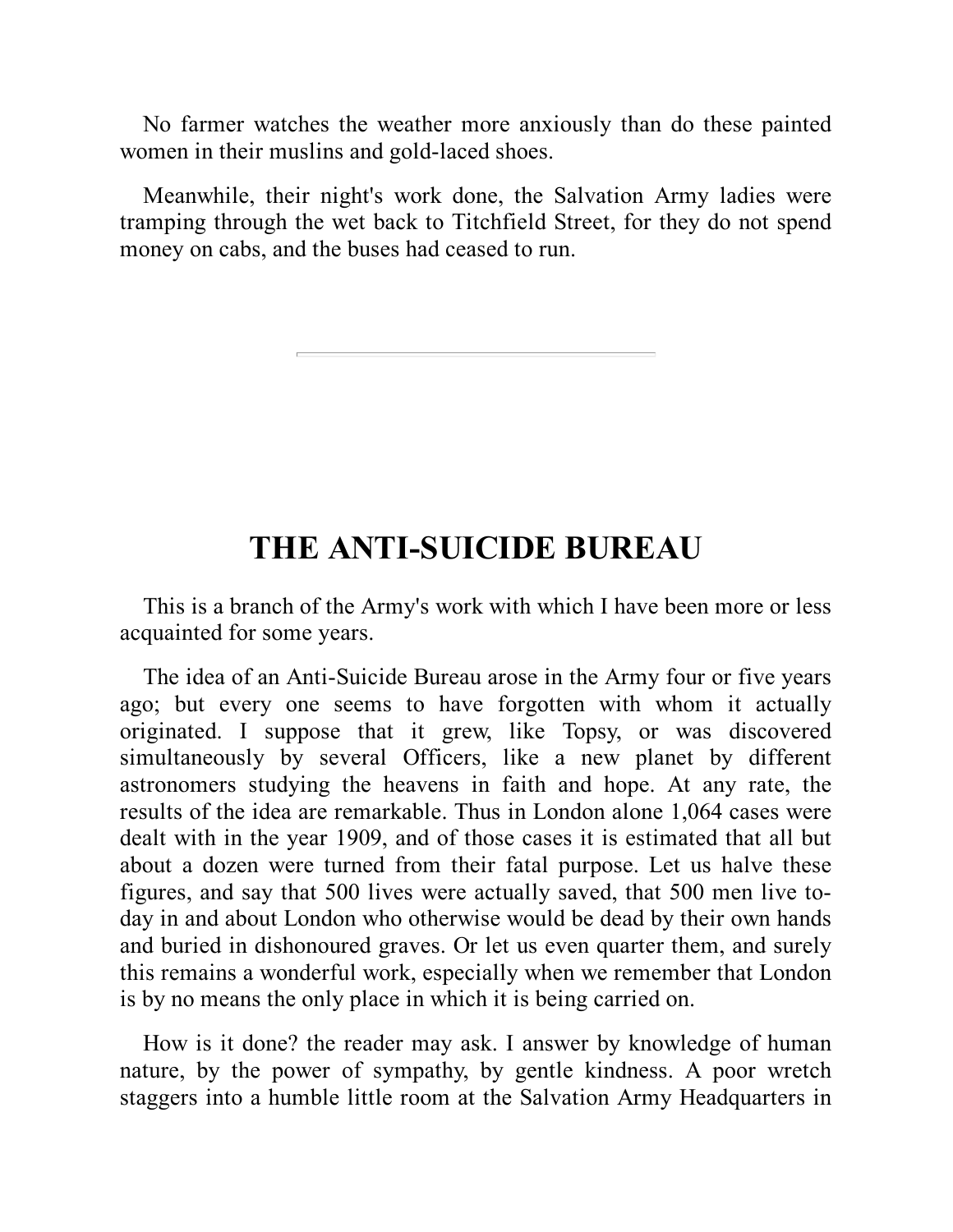Queen Victoria Street. He unfolds an incoherent tale. He is an unpleasant and disturbing person whom any lawyer or business man would get rid of as soon as possible. He vapours about self-destruction, he hints at dark troubles with his wife. He produces drugs or weapons—a point at which most people would certainly show him out. But the Officers in charge do nothing of the sort. They laugh at him or give him a cup of tea. They bid him brace himself together, and tell them the truth and nothing but the truth. Then out pours the awful tale, which, however bad it may be, they listen to quite unmoved though not unconcerned, for they hear such every day. When it is finished, they ask coolly enough why, in the name of all that their visitor reverences or holds dear, he considers it necessary to commit suicide for a trifling job like that. A new light dawns upon the desperate man. He answers, because he can see no other way out.

Why, exclaims the Officer, there are a dozen ways out. Let us find one of them. You, A., have been faithless to your wife. Well, when the matter is explained to her, I daresay she will forgive you. You, B., have defrauded your employer. Well, employers are not always relentless. I'll call on him this evening and talk the matter over. You, C., are hopelessly in debt through horse-racing or speculation. Well, at the worst you can go through the Court and start afresh. You, D., have committed a crime. Go and own up to it like a man, stand your trial, and work out your sentence. I daresay it won't be so very heavy if you take that course, and we will look after you when it is over. You, E., have been brought into this state through your miserable vices, drink, or whatever they may be. Cure yourself of the vices —we'll show you how—don't crown them by cutting your throat like a cur. You, F., have been afflicted with great sorrows. Well, those sorrows have some purpose and some meaning. There's always a dawn beyond the night; wait for that dawn; it will come here or hereafter.

And so on, and on, through all the gamut of human sin and misery.

Of course, there are cases in which the Army fails. As I have said, there were about a dozen of these last year, six of which, if I remember right, occurred with startling rapidity one after the other. The Suicide Officers of the Army always take up the daily paper with fear and trembling, and not infrequently find that the man whom they thought they had consoled and set upon a different path, has been discovered dead by drowning in the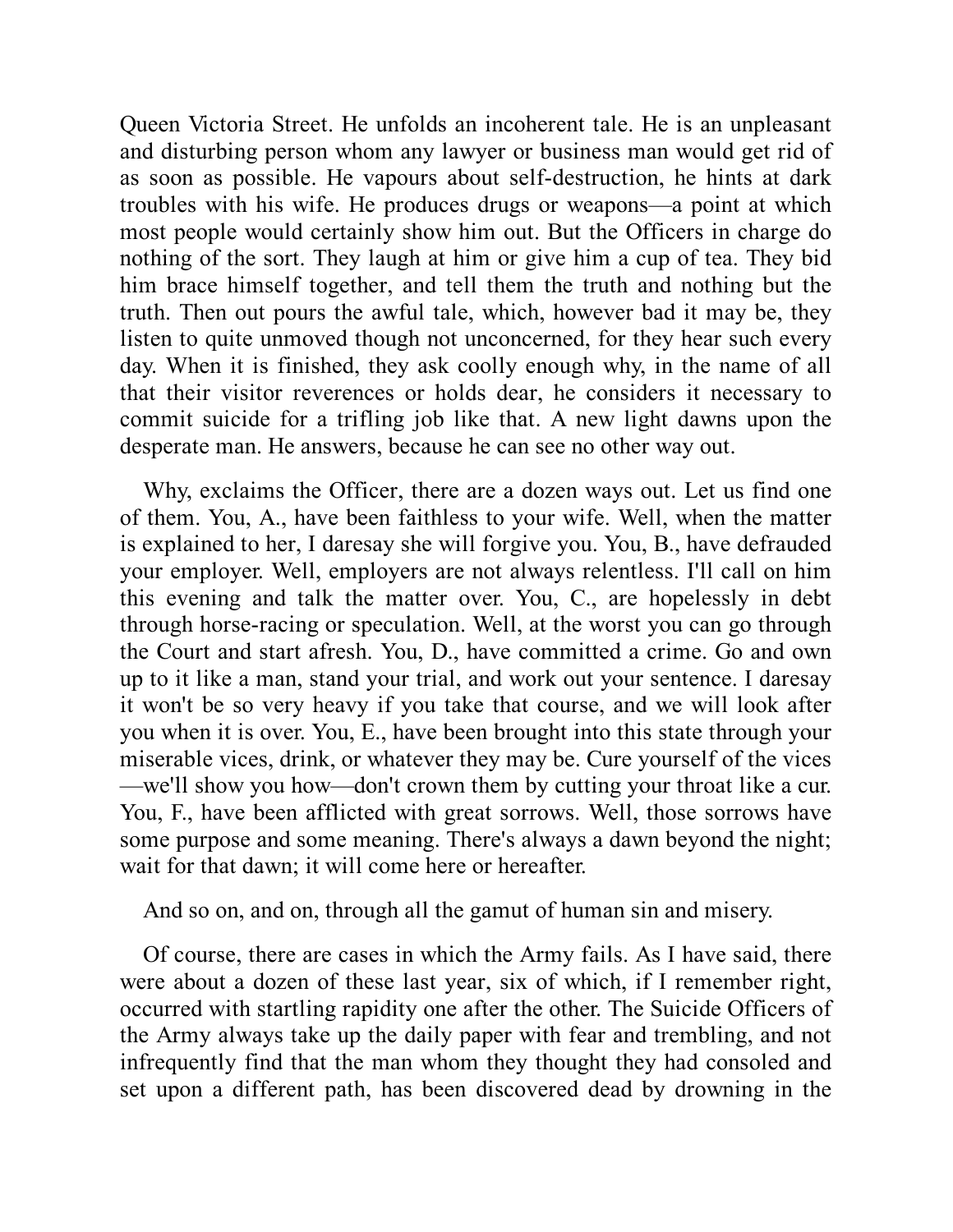river, or by poison in the streets, or by whatever it may be. But everything has its proportion of failures, and where intending suicides are concerned 1 or 2 per cent, or on the quarter basis that I have adopted as beyond question of sincerity of intent, 4 or 8 per cent is not a large average. Indeed, 20 per cent would not be large, or even 50 per cent. But these figures do not occur.

Of course, it is suggested that many of those who drift into the Anti-Suicide Bureau have no real intention of making away with themselves, but that they come there only to see what they can get in the way of money or other comfort. As regards money, the answer is that, except very occasionally, the Army gives none, for the simple reason that it has none to give. For the rest the fatal cases which happen show that there is a grim purpose at work in the minds of many of the applicants. But I repeat, let us halve the figures, let us even quarter them, which, as Euclid remarked, is absurd, and even then what are we to conclude?

Before proceeding with my comments upon this work I ought to state, perhaps, that the Army has various branches of this Anti-Suicide Crusade. Thus, it is at work in almost all our big cities, and also in America, in Australia, and in Japan. The Japanese Bureau was opened last year with very good results. This is the more remarkable in a country where ancient tradition and immemorial custom hallow the system of *hara-kiri* in any case of trouble or disgrace.

Moreover, the idea is spreading, Count Tolstoy is said to have been interested in it. Applications have been received from the Hague for particulars of the Army methods in the matter. Similar work is being carried out in Vienna, not by the Army, but on its lines. The Army has been informed that if it will open an Anti-Suicide Bureau in Budapest, office accommodation, etc., will be found for it. And so forth.

Colonel Unsworth who, until recently had charge of the Anti-Suicide Bureau from its commencement, is of opinion that suicide is very much on the increase, a statement that it would be difficult to dispute in view of the number of cases recorded daily in the local Press. For instance, I read one on this morning of writing, in a Norfolk paper, where a farmer had blown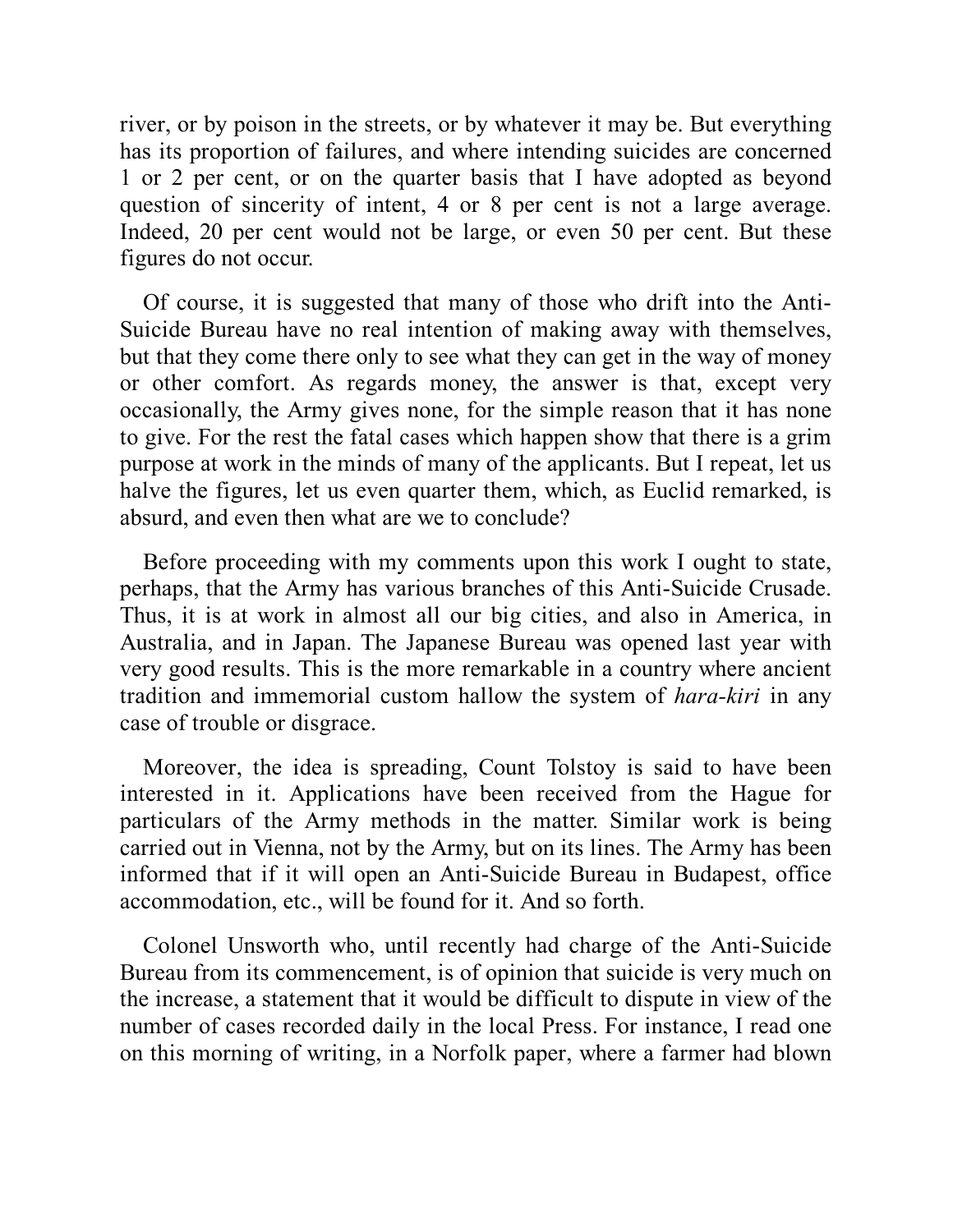out his brains, to all appearance because he had a difference of opinion with his wife as to whether he should, or should not, take on another farm.

Colonel Unsworth attributed this sad state of affairs to sundry causes. The first of these was the intense and ever-increasing nervous pressure of our time. The second, the spread of fatalism, The third, the advance of materialistic ideas, and of the general disbelief in the doctrine of future retribution. The fourth, a certain noticeable return in such matters to the standard of Pagan nations, especially of ancient Rome, where it was held that if things went wrong and life became valueless, or even uninteresting, to bring it to an end was in no sense shameful but praiseworthy. In illustration of this point, he quoted a remark said to have been made by a magistrate not long ago, to the effect that in certain conditions a man was not to be blamed for taking his own life.

His fifth reason was that circumstances arise in which some people convince themselves that their deaths would benefit their families. Thus, insurances may fall in, for, after one or two premiums have been paid, many offices take the risk of suicide. Or they may know that when they are gone, wealthy relatives will take care of their children, who will thus be happier and better off than these are while they, the fathers, live. Wrong as it may be, this, indeed, is an attitude with which it is difficult not to feel a certain sympathy. After all, we are told that there is no greater love than that of a man who lays down his life for his friend, though there ran be no doubt that the saying was not intended to include this kind of laying down of life.

Colonel Unsworth's sixth cause was the increasing atrophy of the public conscience. He stated that suicide is rarely preached against from the pulpit, as drunkenness is for instance. Further, a jury can seldom be induced to bring in a verdict of *felo-de-se.* Even where the victim was obviously and, perhaps painfully sane, his act is put down to temporary insanity.

Other causes are drink, hereditary disposition, madness in all its protean shapes; incurable disease, unwillingness to face the consequences of sin or folly; the passion of sexual love, which is sometimes so mighty as to amount to madness; the effects of utter grief such as result from the loss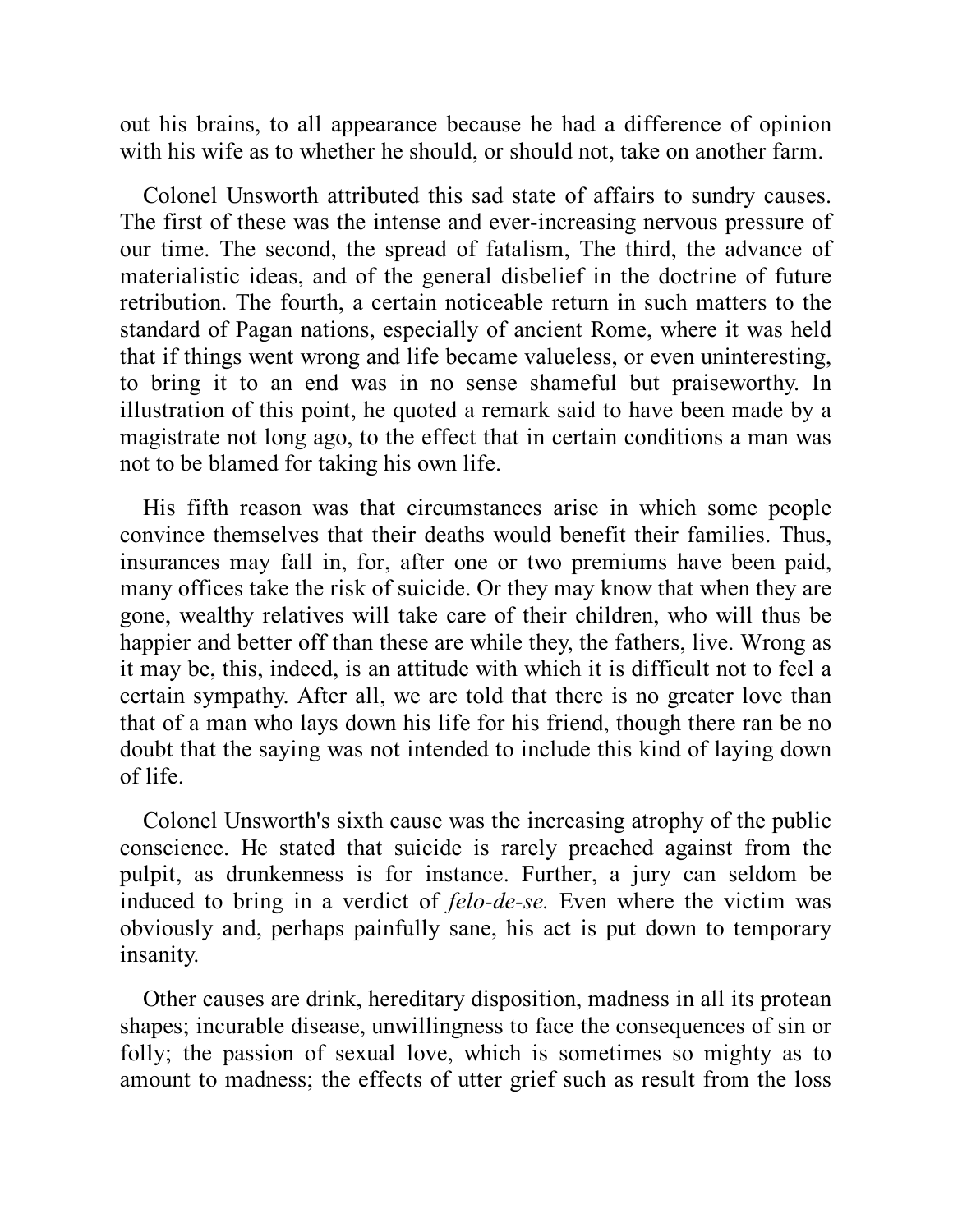of those far more beloved than self, of which an instance is at hand in the case of the Officer in charge of the Shelter at Great Peter Street, Westminster, mentioned earlier in this book, who, it may be remembered, tried to kill himself after the death of his wife and child; and lastly, where women are concerned, terror and shame at the prospect of giving birth to a child, whose appearance in the world is not sanctioned by law or custom.

Suicide among women is, however, comparatively rare, a fact which suggests either that the causes which produce it press on or affect them less, or that in this particular, their minds are better balanced than are those of men. I was told, at any rate, that but few women apply to the Suicide Bureau of the Army for help in this temptation; though, perhaps, that may be due to the greater secretiveness of the sex.

Speaking generally, this magnitude of the evil to be attacked may be gauged from the fact that about 3,800 people die by their own hands in England and Wales every year, a somewhat appalling total.

Intending suicides come into the hands of the Army Bureau in various ways. Some of them see notices in the Press descriptive of this branch of the Social Work. Some of them are found by policemen in desperate circumstances and brought to the Bureau, and some are sent there from different localities by Salvation Army Officers.

I have looked through the records of numbers of these cases, but, for obvious reasons, it is difficult to give a full and accurate description of any of them. The reader, therefore, must be content to accept my assurance of their genuine nature. One or two, however, may be alluded to with becoming vagueness. Here is an example of a not infrequent kind, when a person arrives at the office having already attempted the deed.

A business man who had recently made a study of agnostic literature, had become involved in certain complications, which resulted in a quarrel with his wife. His means not being sufficient to the support of a double establishment, he took the train to London with a bottle of sulphonal in his pocket (not a drug to be recommended for his purpose) and swallowed tabloids all the way to town. When he had taken seventy-five grains, and the bottle, as I saw, was two-thirds empty, he found that the drug worked in a way he did not expect. Instead of killing him, it awoke his religious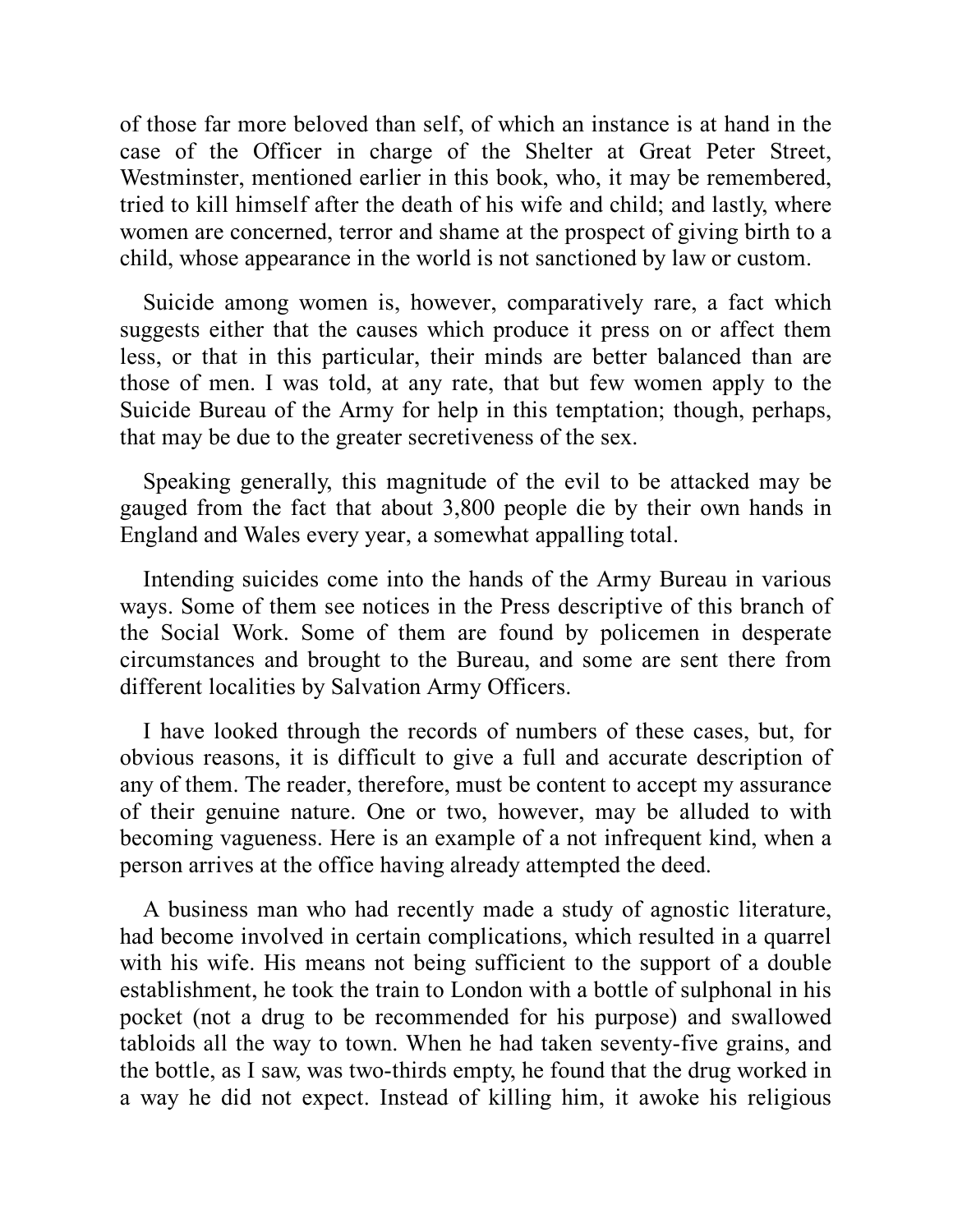susceptibilities, which the course of agnostic literature had scotched but not killed, and he began to wonder with some earnestness whether, after all, there might not be a Hereafter which, in the circumstances, he did not care to face.

In this acute perplexity he bethought him of the Salvation Army, and arrived at the Bureau in a state of considerable excitement, as quickly as a taxicab could bring him. A doctor and a fortnight in hospital did the rest. The Army found him another situation in place of the one which he had lost, and composed his differences with his wife. They are now both Salvationists and very happy. So, in this instance, all's well that ends well.

*Case Two.*—A man, in a responsible position, and of rather extravagant habits, married a wife of more extravagant habits, and found that, whatever the proverb may say, it costs more to keep two than one. His money matters became desperately involved, but, being afraid to confide in his wife, he spent a Sunday afternoon in trying to make up his mind whether he would shoot or drown himself. While he was thus engaged, a Salvation Army band happened to pass his door, and reminded him of what he had read about the Anti-Suicide Bureau. Postponing decision as to the exact method of his departure from this earth, he called there, and was persuaded to make a clean breast of the matter to his wife.

Afterwards the Army took up his extremely complicated affairs. I saw a pile of documents relating to them that must have been at least 4 ins. thick. The various money-lenders were interviewed, and persuaded to accept payment in weekly or monthly instalments. The account was almost square when I saw it, and the person concerned extremely happy and grateful. I should say that, in this case, a lawyer's bill for the work which was done for nothing would have amounted to quite £50.

In another somewhat similar case, that of an official who had tampered with moneys in his charge, though this was not discovered, some of the creditors had placed the business in the hands of debt-collecting-agencies, than whom, said Colonel Unsworth, 'there are no harder or more cruel creditors.' At any rate, they drove this poor man almost to madness, with the usual result. A friend brought him to the Army, who shouldered his affairs, dealt with the debt-collecting agencies, obtained help from his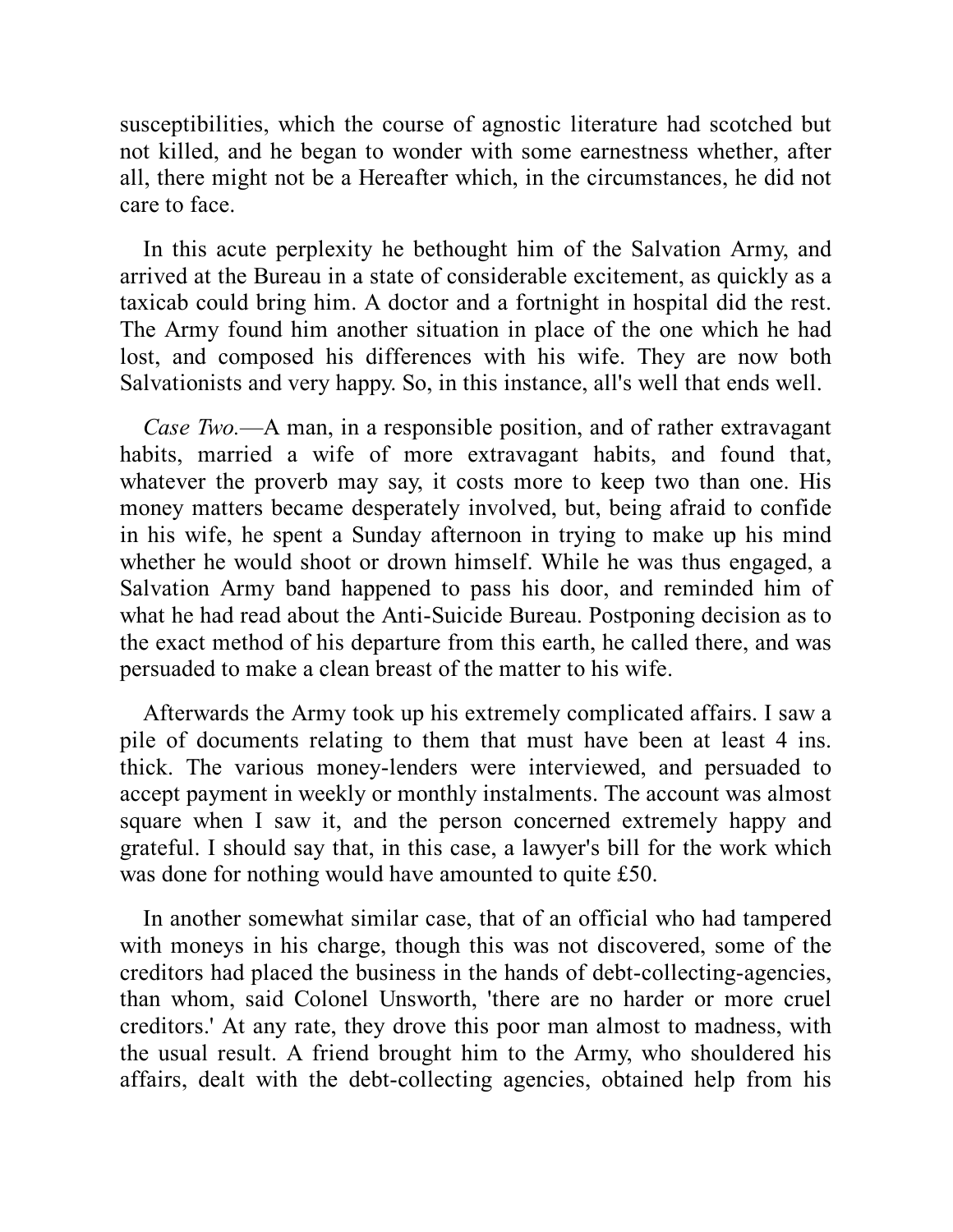connexions, and paid off what was owing by instalments. He and his family are now again quite comfortable.

*Case Three*.—A man was cursed with such a fearful temper that he could keep no situation. He came to London in a state of fury, with a razor in his pocket. Happening to see the words 'Salvation Army Shelter' on a building, it occurred to him to hear what the Suicide Officers had to say before he cut his throat. They dealt with the matter, and showed him the error of his way. He is now in a very good single-handed situation abroad where, as he cannot talk the language, he finds it difficult to quarrel with those about him.

*Case Four*.—Telephone operator, who was driven mad by that dreadful instrument and by domestic worries. The Army Officers saved the man and smoothed over the domestic worries; but how he gets on with the telephone instruments is not recorded.

*Case Five*.—Unsuitable marriage and bad temper. The wife had become involved in some trouble in early life, and unwisely, as it proved, confessed to the husband, who brought it up against her every time there was a quarrel between them. In this instance, also, suicide was averted and the domestic differences were arranged.

*Case Six*—A man in a business firm, married, with children, was through no fault of his own thrown out of work, owing to the appointment of a new manager. He came at last to the Embankment, and afterwards applied for a job in answer to an advertisement. The advertiser told him it was a pity that as he had been so near the river he did not go into it. The man determined to commit suicide; but the Officers dissuaded him from this course and helped him. He returned a year later in a condition of considerable prosperity, having worked his way to a Colony where he is now doing extremely well, his visit to England being in connexion with the business in which he had become a partner.

And so on *ad infinitum.* I might tell many such stories, some of them of a much more tragic character than those I have instanced, but refrain from doing so lest by chance they should be identified, especially where the individuals concerned belonged to the upper strata of society. Perhaps enough has been said, however, to show what a great work is being done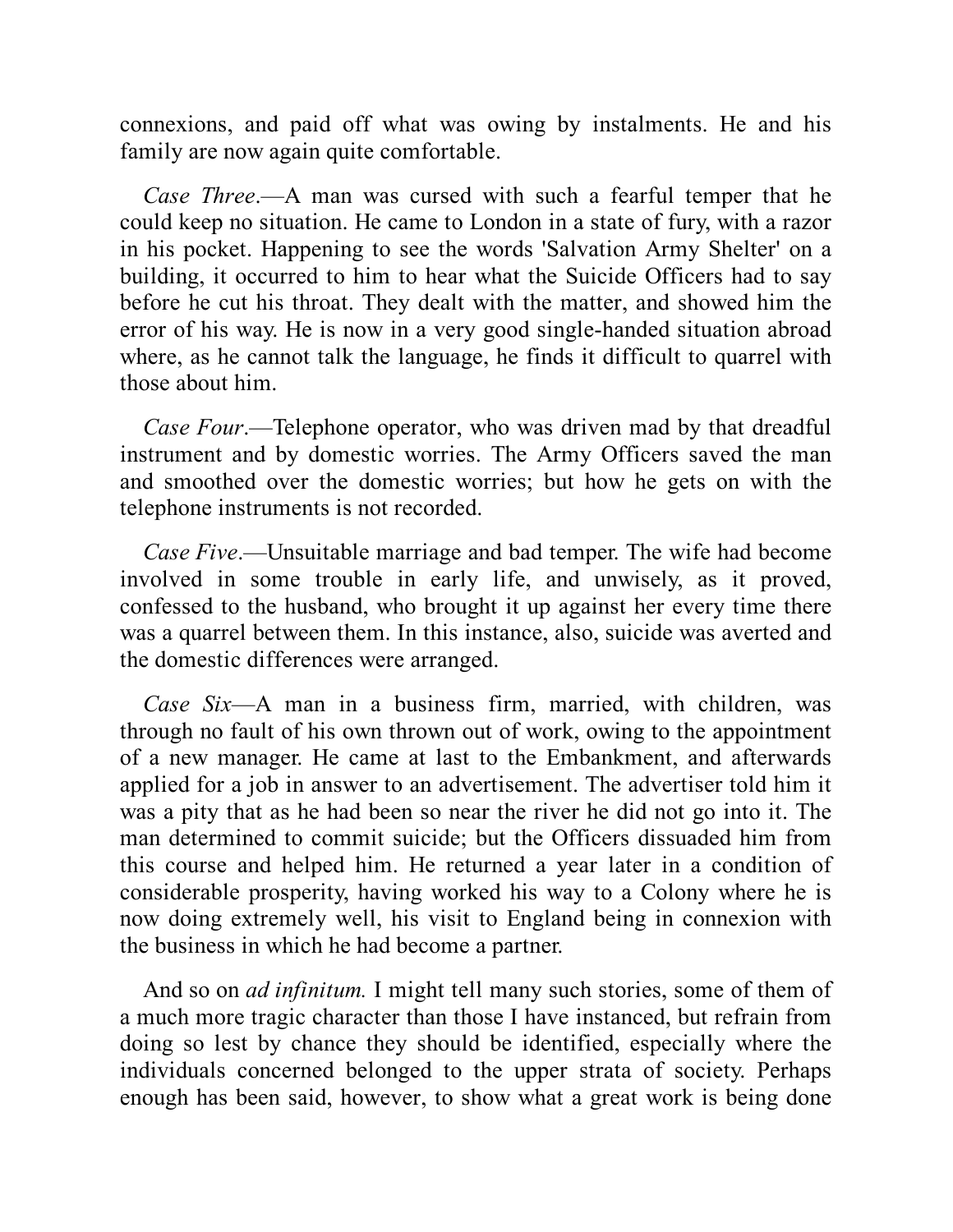by the Army in this Department, where in London alone it deals with several would-be suicides every day.

Of course, some of these people are frauds. For instance, one of the Officers told me that not long ago a medical man, who was evidently a drunkard, called on him and said that he would commit suicide unless money were given to him. He was informed that this was against the rules; whereon the man produced a bottle and said that if the money were not forthcoming, he would drink its contents and make an end of himself in the office. As may be imagined the Officer went through an anxious moment, not quite knowing what to do. However, he looked the man over, summed him up to the best of his judgment and ability, and coming to the conclusion that he was a bully and a braggart, said that he might do what he liked. The man swallowed the contents of the bottle, exclaiming that he would be dead in a few minutes, and a pause ensued, during which the Officer confessed to me that he felt very uncomfortable. The end of it was that his visitor said, with a laugh, that 'he would not like to cumber the Salvation Army with his corpse,' and walked out of the room. The draught which he had taken was comparatively harmless.

As I have mentioned, however, a proportion of the cases are quite irreclaimable. They come and consult the Army, then depart and do the deed. Six that can be traced have been lost in this way during the last few months.

Colonel Unsworth explained to me what I had already guessed, that this business of dealing with scores and hundreds of despairing beings standing on the very edge of the grave, is a terrible strain upon any man. The responsibility becomes too great, and he who has to bear it is apt to be crushed beneath its weight. Every morning he reads his paper with a sensation of nervous dread, fearing lest among the police news he should find a brief account of the discovery of some corpse which he can identify as that of an individual with whom he had pleaded at his office on the yesterday and in vain.

On former occasions when I visited him, Colonel Unsworth used to show me a small museum of poisons, knives, revolvers, etc., which he had taken from those who proposed to use them to cut the Gordian knot of life.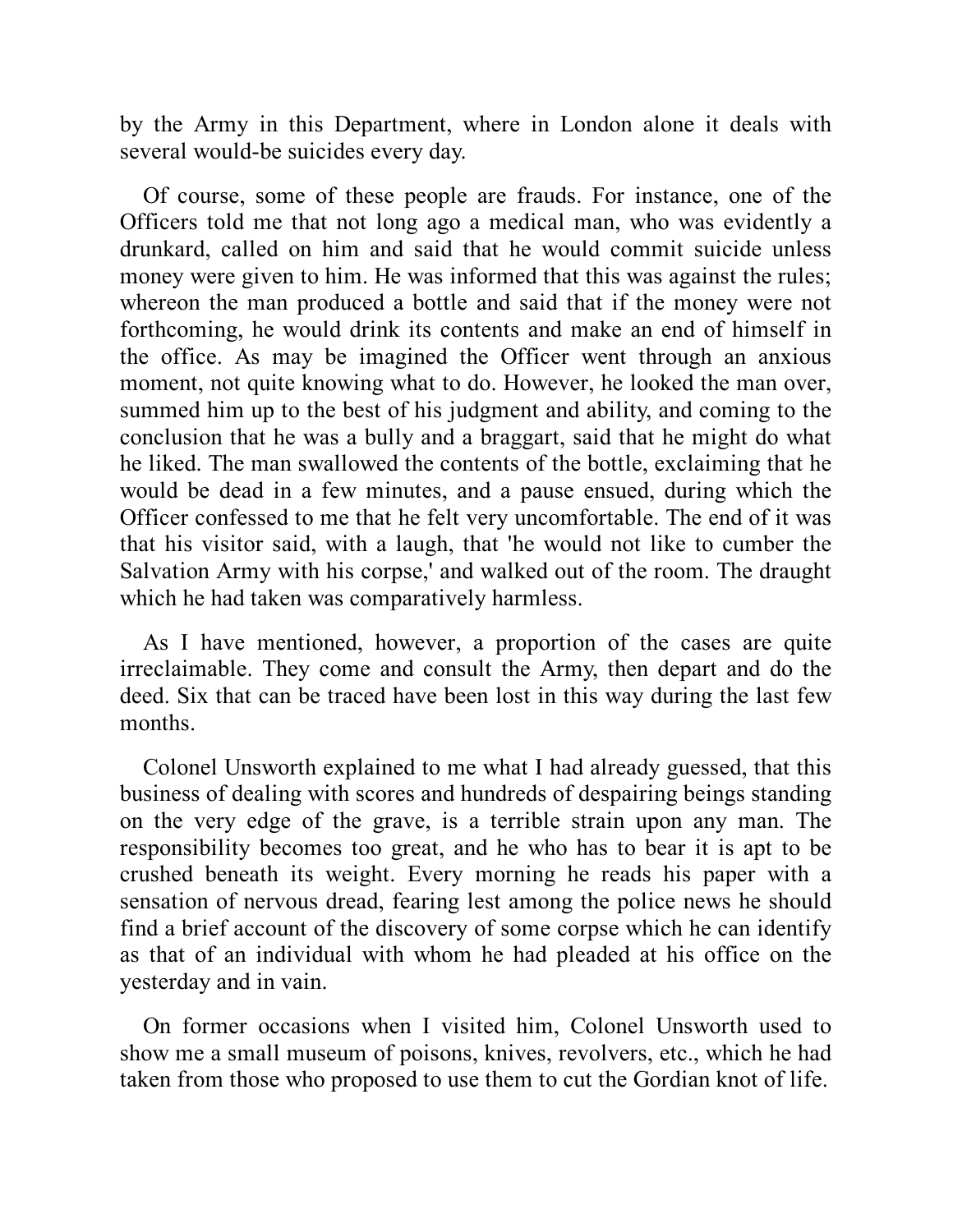Now, however, he has but few of these dreadful relics. I asked him what he had done with the rest. He answered that he had destroyed them.

'The truth is,' he added, 'that after some years of this business I can no longer bear to look at the horrid things; they get upon my nerves.'

If I may venture to offer a word of advice to the Chiefs of the Salvation Army, I would suggest that the very responsible position of first Anti-Suicide Officer in London is not one that any man should be asked to fill in perpetuity.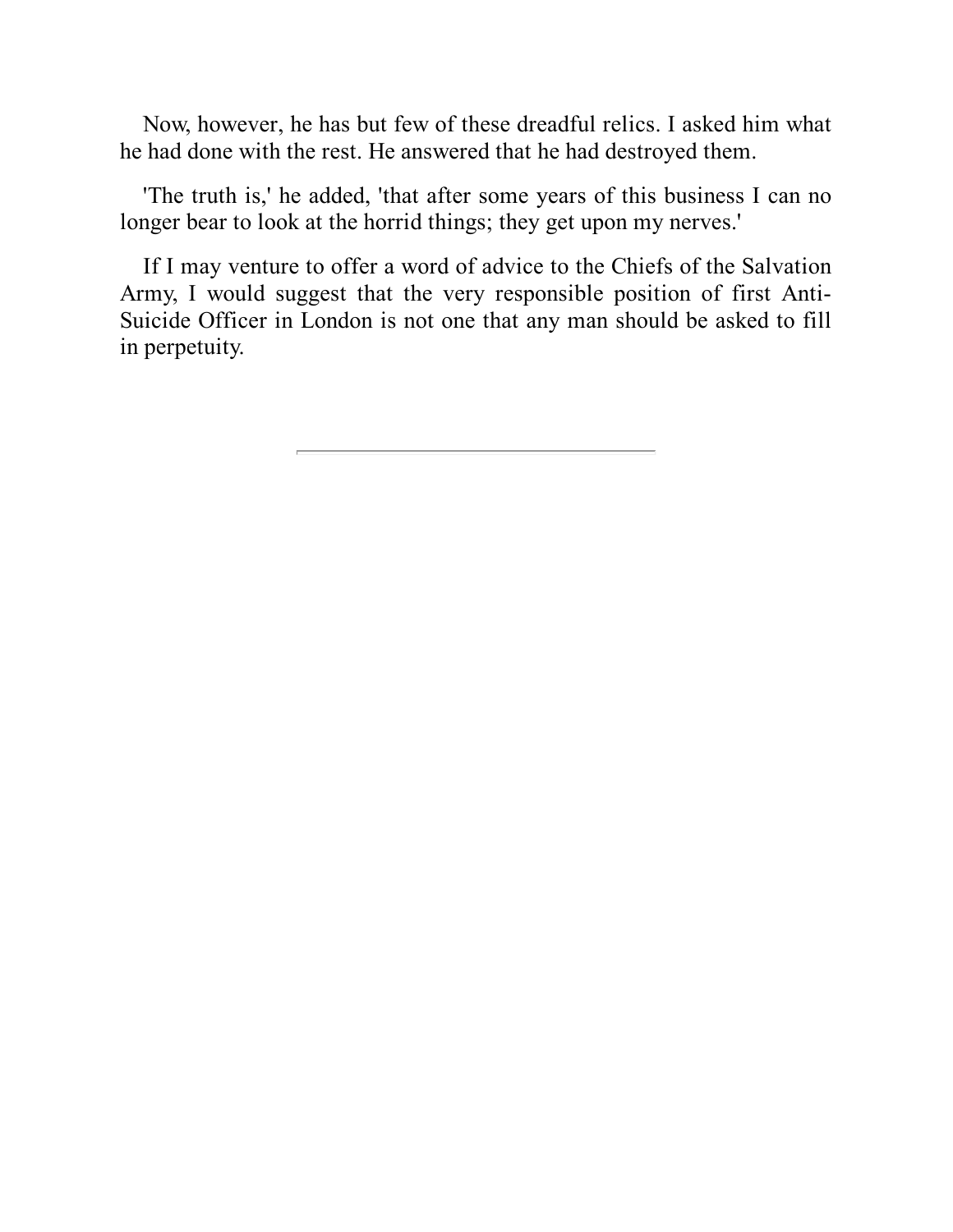## **WORK IN THE PROVINCES**

#### **LIVERPOOL**

When planning this little book I had it in my mind to deal at some length with the Provincial Social Work of the Army, Now I find, however, that considerations of space must be taken into account; also that it is not needful to set out all the details of that work, seeing that to do so would involve a great deal of repetition.

The Salvation Army machines for the regeneration of fallen men and women, if I may so describe them, are, after all, of much the same design, and vary for the most part only in the matter of size. The material that goes through those machines is, it is true, different, yet even its infinite variety, if considered in the mass, has a certain similitude. For these reasons, therefore, I will only speak of what is done by the Army in three of the great Midland and Northern cities that I have visited, namely, Manchester, Liverpool, and Glasgow, and of that but briefly, although my notes concerning it run to over 100 typed pages.

The lady in charge of the Slum Settlement in Liverpool informed me that the poverty in that city is very great, and during the past winter of 1919 was really terrible owing to the scarceness of work in the docks. The poor, however, are not so overcrowded, and rents are cheaper than in London, the cost of two dwelling-cellars being about 2*s*. 6*d*., and of a room about 3*s*. a week. The sisterhood of fallen women is, she added, very large in Liverpool; but most of these belong to a low class.

In this city the Army has one Institution for women called the 'Ann Fowler' Memorial Home, which differs a good deal from the majority of those that I have seen. It is a Lodging-Home for Women, and is designed for the accommodation of persons of a better class than those who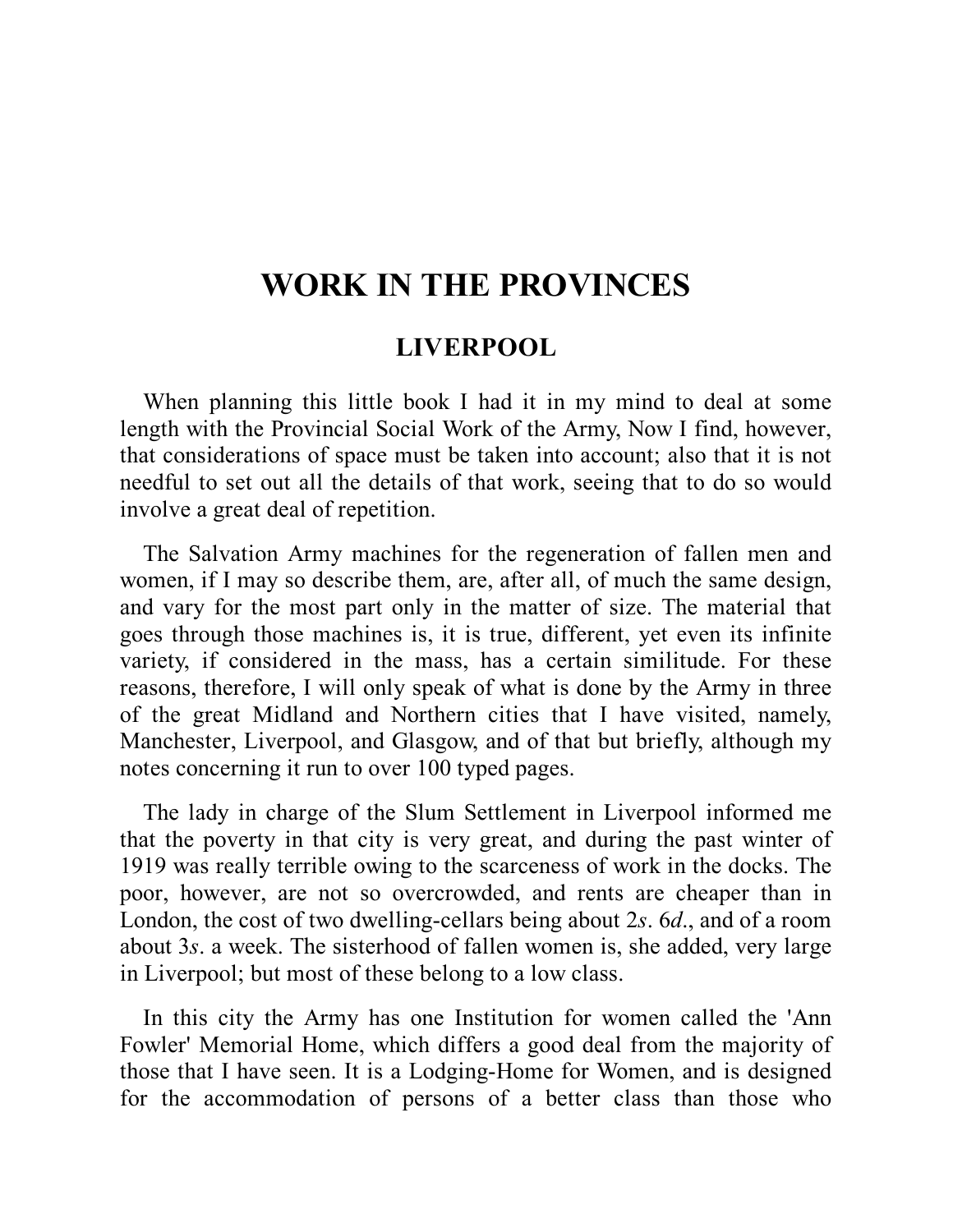generally frequent such places. This building, which was provided in memory of her mother by Miss Fowler, a local philanthropist, at a cost of about £6,000, was originally a Welsh Congregational chapel, that has been altered to suit the purpose to which it is now put. It is extremely well fitted-up with separate cubicles made of oak panelling, good lavatory accommodation, and kitchens in which is made some of the most excellent soup that I ever tasted.

Yet strange to say this place is not as much appreciated as it might be, as may be judged from the fact that although it is designed to hold 113 lodgers, when I visited it there were not more than between forty and fifty. This is remarkable, as the charge made is only 4*d*. per night, or 2*s*. a week, even for a cubicle, and an excellent breakfast of bread and butter, fish, and tea can be had for 2*d*. Other meals are supplied on a like scale, with the result that a woman employed in outside work can live in considerable comfort in a room or cubicle of her own for about 8*s*. a week.

The lady in charge told me, however, that there are reasons for this state of affairs. One is that it provides for people of a rather higher class than usual, who, of course, are not so numerous as those lower in the social scale.

The principal reason, however, is prejudice. It is known that most of the women accommodated in the Army Shelters are what are known as 'fallen' or 'drunks.' Therefore, occupants of a Home devoted to a higher section of society fear lest they should be tarred with the same brush in the eyes of their associates.

Here is a story which illustrates this point which I remember hearing in the United States. A woman, whose inebriety was well known, was picked up absolutely dead drunk in an American city and taken by an Officer of the Army to one of its Homes and put to bed. In the morning she awoke and, guessing where she was lodged from various signs and tokens, such as texts upon the wall, began to scream for her clothes. An attendant, who thought that she had developed delirium tremens, ran up and asked what was the matter.

'Matter?' ejaculated the sot, 'the matter is that if I don't get out of this —— place in double quick time, *I shall lose my character!*'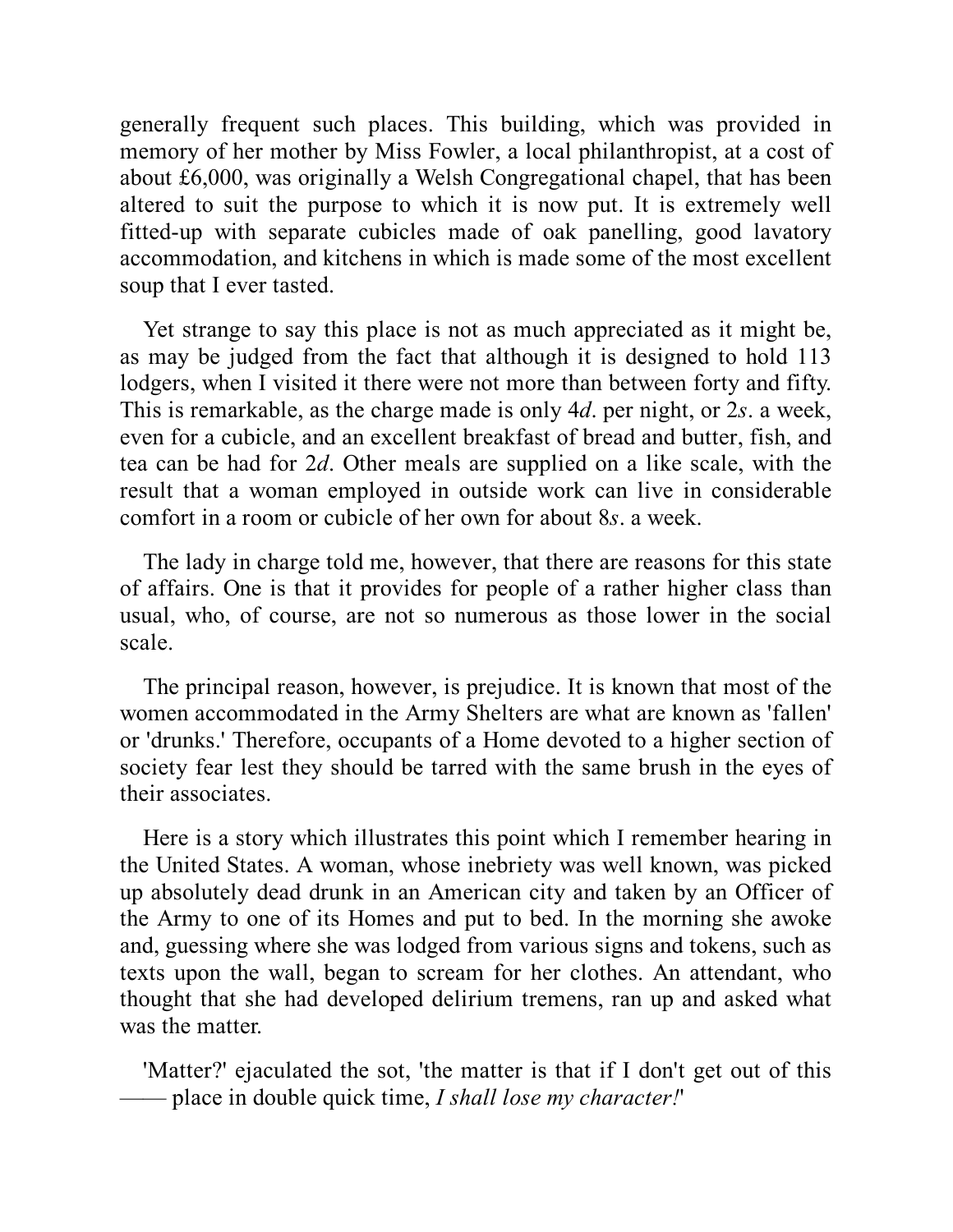The women who avail themselves of this 'Ann Fowler' Home are of all ages and in various employments. One, I was told, was a lady separated from her husband, whose father, now dead, had been the mayor of a large city.

A Liverpool Institution of another class, known as 'The Hollies,' is an Industrial Home for fallen women, drunkards, thieves, and incorrigible girls. It holds thirty-eight inmates and is always full, a good many of these being sent to the place from Police-courts whence they are discharged under the First Offenders Acts.

I saw these women at their evening prayers. The singing was hearty and spontaneous, and they all seemed happy enough. Still, the faces of most of them (they varied in age from forty-six to sixteen) showed traces of life's troubles, but one or two were evidently persons of some refinement. Their histories, which would fill volumes, must be omitted. Suffice it to say that this Home, like all the others, is extremely well-arranged and managed, and is doing a most excellent and successful work.

When the women are believed to be cured of their evil habits, whatever they may be, they are for the most part sent out to service. There are two rooms in the place to which they can return during their holidays, or when they are changing situations, at a charge of 5s. a week. This many of them like to do.

Next door to 'The Hollies' is another Home where young girls with their illegitimate babies, and also a few children, are accommodated. It is arranged to hold twenty-four mothers, and is generally full. A charge of 5s. a week is supposed to be made, but unless the cases are sent from the workhouse, when the Guardians pay, in practice little is recovered from the patients. When they are well again, their babies are put out to nurse, as at the London Maternity Home, and the girls are sent to service, no difficulty being experienced in finding them places. During the two years that this Home had been open eighty-two girls had passed through it, and of these, the Matron informed me, there were but ten who were not doing so well as they might. The rest were in employment of one sort or another, and seemed to be in the way of completely regaining their characters.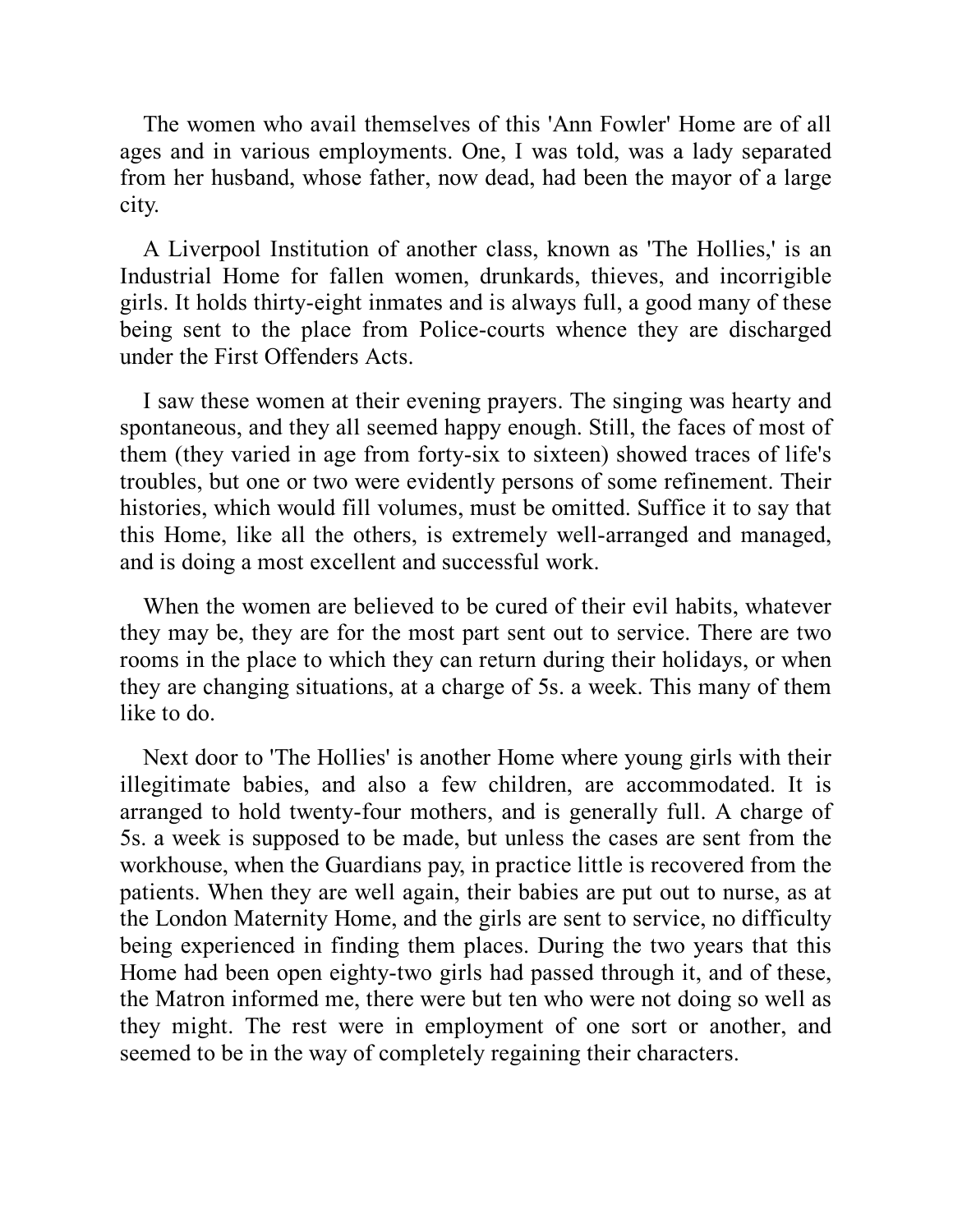I visited this place late at night, and in the room devoted to children, as distinct from infants, saw one girl of nine with a curious history. This child had been twelve times in the hands of the police before her father brought her to the Army on their suggestion. Her mania was to run away from home, where it does not appear that she was ill-treated, and to sleep in the streets, on one occasion for as long as five nights. This child had a very curious face, and even in her sleep, as I saw her, there was about it something wild and defiant. When the Matron turned her over she did not yawn or cry, but uttered a kind of snarl. I suppose that here is an instance of atavism, that the child throw back for thousands or tens of thousands of years, to when her progenitors were savages, and that their primitive instincts have reasserted themselves in her, although she was born in the twentieth century. She had been ten months in the Home and was doing well. Indeed, the Matron told me that they had taken her out and given her opportunities of running away, but that she had never attempted to avail herself of them.

The Officer in charge informed me that there is much need for a Maternity Hospital in Liverpool.

There are also Institutions for men in Liverpool, but these I must pass over.

# **THE MEN'S SOCIAL WORK**

### **MANCHESTER**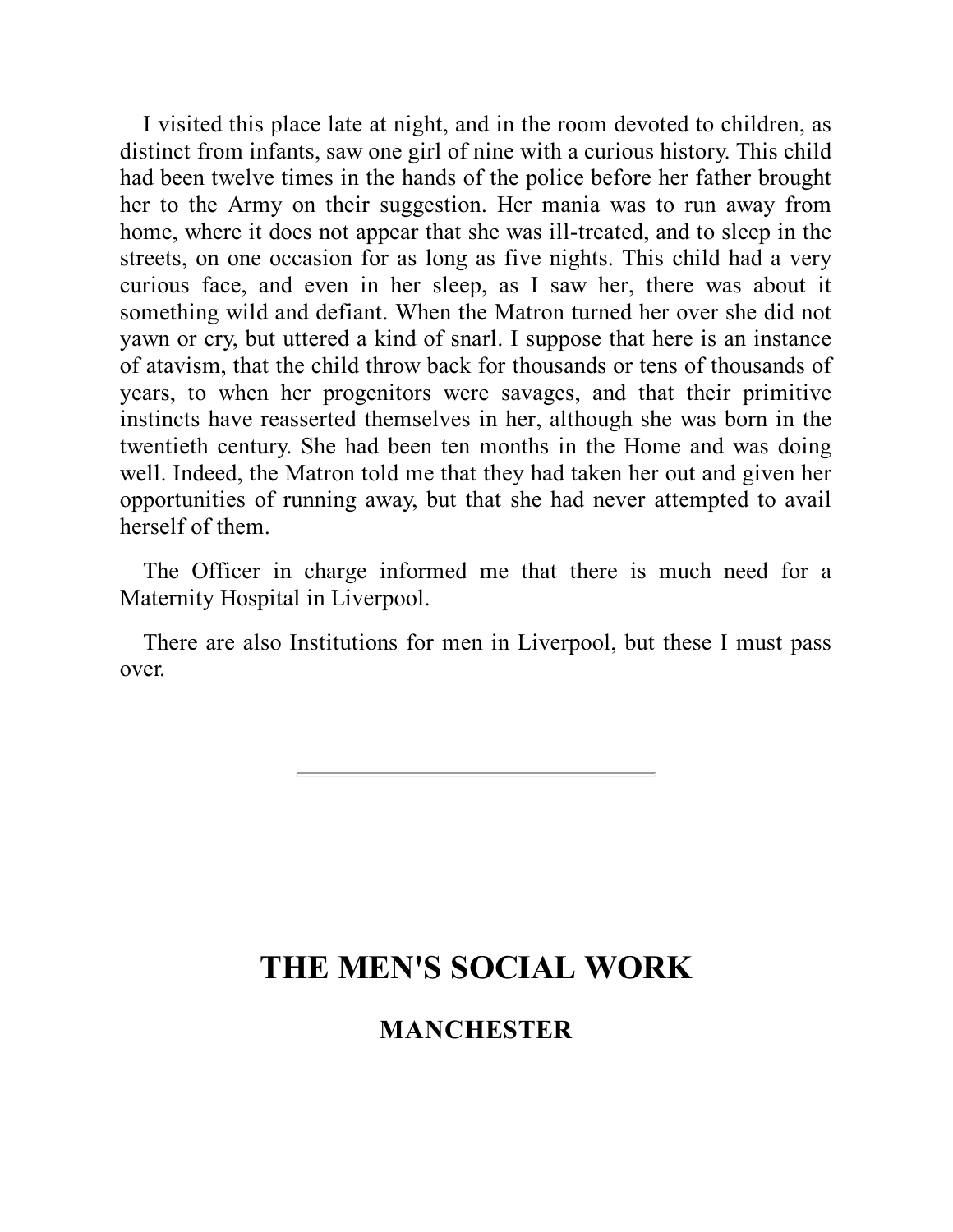The Officer in charge of the Men's Social Work in Manchester told me the same story that I had heard in Liverpool as to the prevailing distress. He said, 'It has been terrible the last few winters. I have never seen anything like it. We know because they come to us, and the trouble is more in a fixed point than in London. Numbers and numbers come, destitute of shelter or food or anything. The cause is want of employment. There is no work. Many cases, of course, go down through drink, but the most cannot get work. The fact is that there are more men than there is work for them to do, and this I may say is a regular thing, winter and summer.'

A sad statement surely, and one that excites thought.

I asked what became of this residue who could not find work. His answer was, 'They wander about, die off, and so on.'

A still sadder statement, I think.

The Major in charge is a man of great organising ability, force of character, and abounding human sympathy. Yet he was once one of the melancholy army of wasters. Some seventeen years ago he came into the Army through one of its Shelters, a drunken, out-of-place cabinet-maker, who had been tramping the streets. They gave him work and he 'got converted.' Now he is the head of the Manchester Social Institutions, engaged in finding work for or converting thousands of others.

At first the Army had only one establishment in Manchester, which used to be a cotton mill. Now it is a Shelter for 200 men. Then it took others, some of which are owned and some hired, among them a great 'Elevator' on the London plan, where waste paper is sorted and sold. The turn-over here was over £8,000 in 1909, and may rise to £12,000. I forget how many men it finds work for, but every week some twenty-five new hands come in, and about the same number pass out.

This is a wonderful place, filled with what appears to be rubbish, but which is really valuable material. Among this rubbish all sorts of strange things are to be found. Thus I picked out of it, and kept as a souvenir, a beautifully-bound copy of Wesley's Hymns, published about a hundred years ago. Lying near it was an early edition of Scott's 'Marmion.' This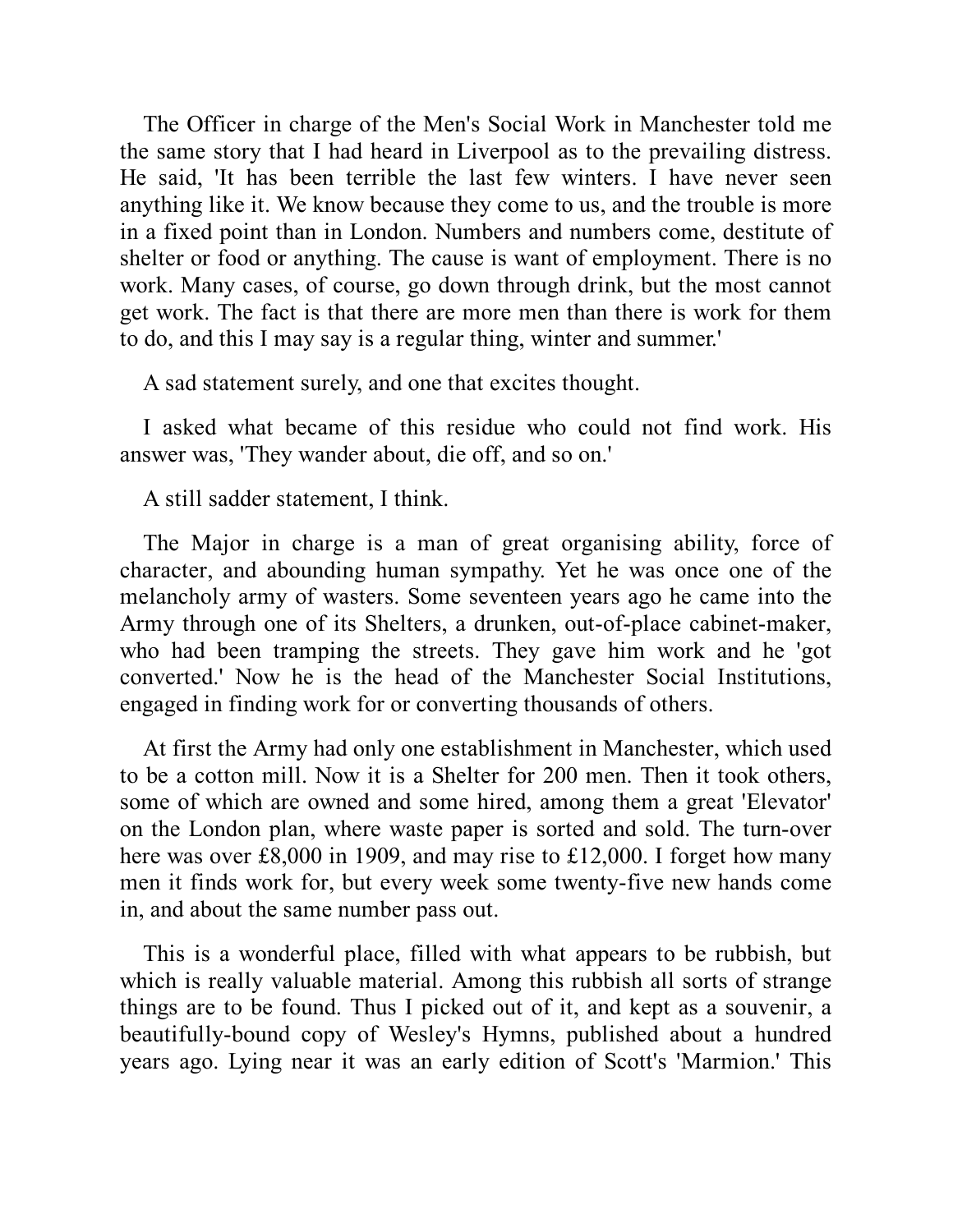Elevator more than pays its way; indeed the Army is saving money out of it, which is put by to purchase other buildings.

Then there are houses where the people employed in the paper-works lodge, a recently-acquired home for the better class of men, which was once a mansion of the De Clifford family, and afterwards a hospital, and a store where every kind of oddment is sold by Dutch auction. These articles are given to the Army, and among the week's collection I saw clocks, furniture, bicycles, a parrot cage, and a crutch. Not long ago the managers of this store had a goat presented to them, which nearly ate them out of house and home, as no one would buy it, and they did not like to send the poor beast to the butcher.

In these various Shelters and Institutions I saw some strange characters. One had been an electrical engineer, educated under Professor Owen, at Cardiff College. He came into money, and gambled away £13,000 on horse-racing, although he told me that he won as much as £8,000 on one Ascot meeting. His subsequent history is a story in itself, one too long to set out; but the end of it, in his own words, was 'Four years ago I came here, and, thank God! I am going on all right.'

Why do not the writers of naturalistic novels study Salvation Army Shelters? In any one of them they would find more material than could be used up in ten lifetimes; though, personally, I confess I am content to read such stories in the secret annals of the various Institutions.

Another man, a very pleasant and humorous person, who was once a Church worker and a singer in the choir, etc., when, in his own words, he used 'to put on religion with his Sunday clothes and take it off again with them,' came to grief through sheer love of amusement, such as that which is to be found in music-halls and theatres. His habit was to spend the money of an insurance company by which he was employed, in taking out the young lady to whom he was engaged, to such entertainments. Ultimately, of course, he was found out, and, when starving on the road, determined to commit suicide. The Salvationists found him in the nick of time, and now he is foreman of their paper-collecting yard.

Another, at the ripe age of twenty-four, had been twenty-seven times in prison. His father was in prison, his eldest brother committed suicide in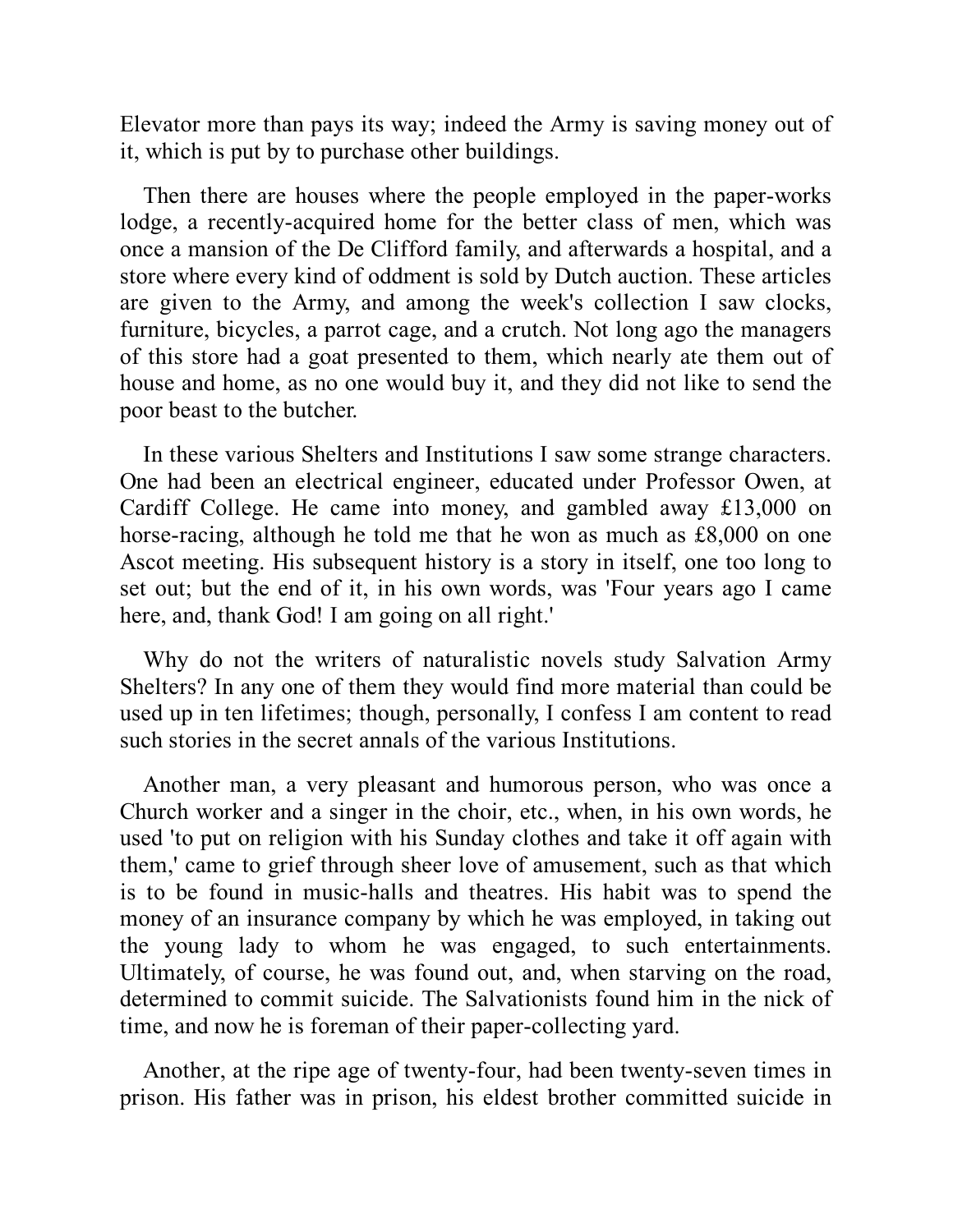prison by throwing himself over the banisters. Also, he had two brothers at present undergoing penal servitude, who, when he was a little fellow, used to pass him through windows to open doors in houses which they were burgling.

I suggested that it was a poor game and that he had better give it up. He answered:—'I shall never do it again, sir, God helping me.' Really I think he meant what he said.

Another, in the Chepstow Street Shelter, where he acted as nightwatchman, was discharged from Portland, after serving a fifteen years' sentence for manslaughter. His trouble was that he killed a man in a fight, and as he had fought him before and had a grudge against him, was very nearly hanged for his pains. This man earned £9 in some way or other during his sentence, which he sent to his wife. Afterwards, he discovered that she had been living with another man, who died and left her well off. But she has never refunded the £9, nor will she have anything to do with her husband.

# **OAKHILL HOUSE**

### **MANCHESTER**

Oakhill House is a Rescue Home for women, which was given to the Army by Mrs. Crossley, a well-known local lady. It deals with prison, fallen, inebriate, and preventive cases. At the time of my visit there were sixty-three inmates, but when a new adjacent building is completed there will be room for more. There is a wonderful laundry in this Home, where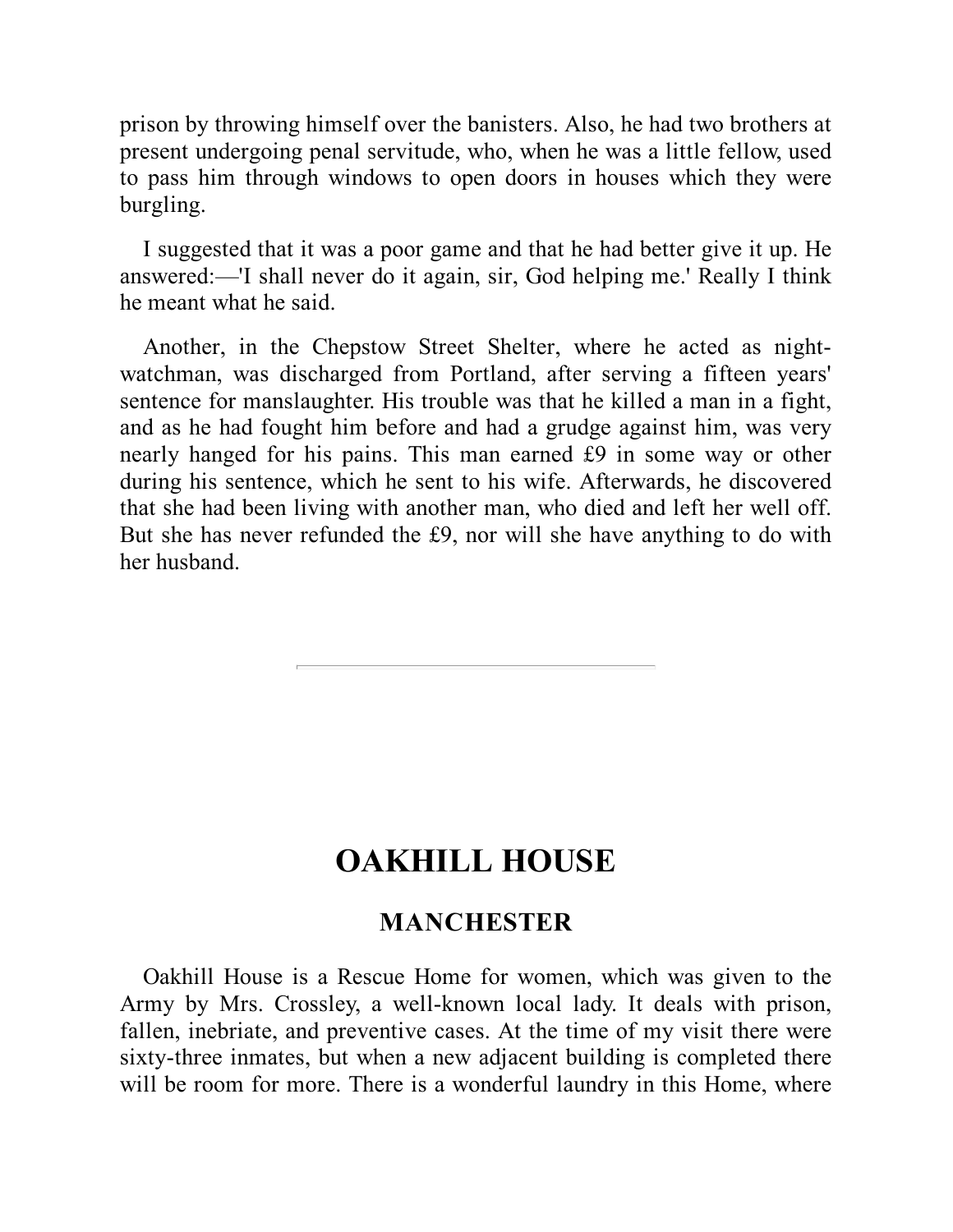the most beautiful washing is done at extremely moderate prices. The ironing and starching room was a busy sight, but what I chiefly remember about it was the spectacle of one melancholy old man, the only male among that crowd of women, seated by a steam-boiler that drove the machinery, to which it was his business to attend. (No woman can be persuaded to look after a boiler.) In the midst of all those females he had the appearance of a superannuated and disillusioned Turk contemplating his too extensive establishment and reflecting on its monthly bills.

The matron in charge informed me that even for these rough women there is no system of punishment whatsoever. No girl is ever restricted in her food, or put on bread and water, or struck, or shut away by herself. The Army maxim is that it is its mission not to punish but to try to reform. If in any particular case its methods of gentleness fail, which they rarely do, it is considered best that the case should depart, very possibly to return again later on.

She added that although many of these women had committed assaults, and even fought the Police, not one of them attacks another in the Home once in a year, and that during her twenty years of work, although she had lived among some of the worst women in England, she had never received a single blow. As an illustration of what the Salvation Army understands by this word 'work' I may state that throughout these twenty years, except for the allotted annual fortnight, this lady has had no furlough.

# **THE MEN'S SOCIAL WORK**

### **GLASGOW**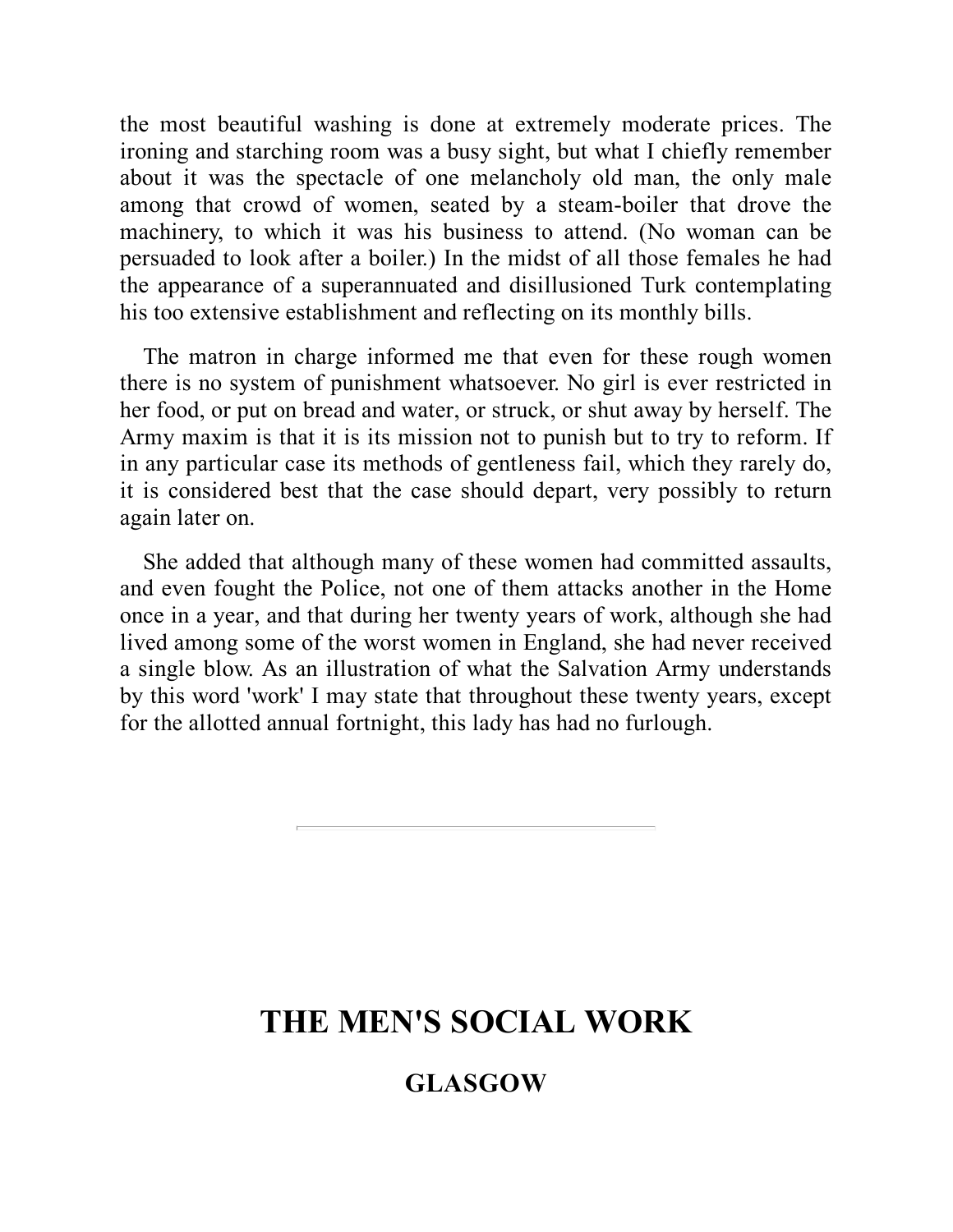I saw the Brigadier in charge of the Men's Social Work in Glasgow at a great central Institution where hundreds of poor people sleep every night. The inscriptions painted on the windows give a good idea of its character. Here are some of them: 'Cheap beds.' 'Cheap food.' 'Waste paper collected.' 'Missing friends found.' 'Salvation for all.'

In addition to this Refuge there is an 'Elevator' of the usual type, in which about eighty men were at work, and an establishment called the Dale House Home, a very beautiful Adams' house, let to the Army at a small rent by an Eye Hospital that no longer requires it. This house accommodates ninety-seven of the men who work in the Elevator.

The Brigadier informed me that the distress at Glasgow was very great last year. Indeed, during that year of 1909 the Army fed about 35,000 men at the docks, and 65,000 at the Refuge, a charity which caused them to be officially recognized for the first time by the Corporation, that sent them a cheque in aid of their work. Now, however, things have much improved, owing to the building of men-of-war and the forging of great guns for the Navy. At Parkhead Forge alone 8,000 men are being employed upon a vessel of the Dreadnought class, which will occupy them for a year and a half. So it would seem that these monsters of destruction have their peaceful uses.

Glasgow, he said, 'is a terrible place for drink, especially of methylated spirits and whisky.' Drink at the beginning, I need hardly remark, means destitution at the end, so doubtless this failing accounts for a large proportion of its poverty.

The Men's Social Work of the Army in Glasgow, which is its Headquarters in Scotland, is spreading in every direction, not only in that city itself, but beyond it to Paisley, Greenock, and Edinburgh. Indeed, the Brigadier has orders 'to get into Dundee and Aberdeen as soon as possible.' I asked him how he would provide the money. He answered, 'Well, by trusting in God and keeping our powder dry.'

As regards the Army's local finance the trouble is that owing to the national thriftiness it is harder to make commercial ventures pay in Scotland than in England. Thus I was informed that in Glasgow the Corporation collects and sells its own waste paper, which means that there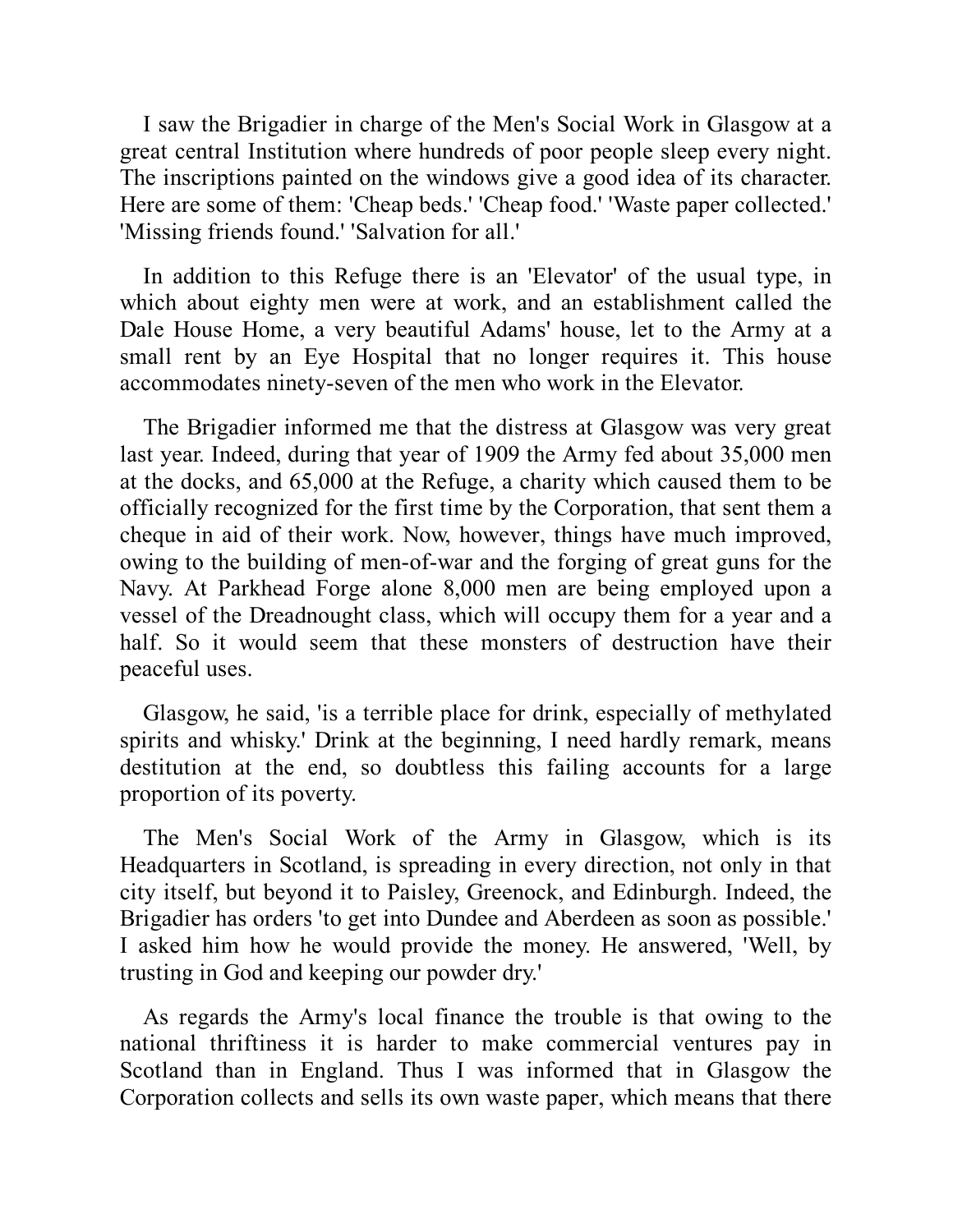is less of that material left for the Salvation Army to deal with. In England, so far as I am aware, the waste-paper business is not a form of municipal trading that the Corporations of great cities undertake.

Another leading branch of the Salvation Army effort in Scotland is its Prison work. It is registered in that country as a Prisoners' Aid Society, and the doors of every jail in the land are open to its Officers. I saw the Army's prison book, in which are entered the details of each prison case with which it is dealing. Awful enough some of them were.

I remember two that caught my eye as I turned its pages. The first was that of a man who had gone for a walk with his wife, from whom he was separated, cut her head off, and thrown it into a field. The second was that of another man, or brute beast, who had taken his child by the heels and dashed out its brains against the fireplace. It may be wondered why these gentle creatures still adorn the world. The explanation seems to be that in Scotland there is a great horror of capital punishment, which is but rarely inflicted.

My recollection is that the Officer who visited them had hopes of the permanent reformation of both these men; or, at any rate, that there were notes in his book to this effect.

I saw many extraordinary cases in this Glasgow Refuge, some of whom had come there through sheer misfortune. One had been a medical man who, unfortunately, was left money and took to speculating on the Stock Exchange. He was a very large holder of shares in a South African mine, which he bought at 1s. 6d. These shares now stand at £7; but, unhappily for him, his brokers dissolved partnership, and neither of them would carry over his account. So it was closed down just at the wrong time, with the result that he lost everything, and finally came to the streets. He never drank or did anything wrong; it was, as he said, 'simply a matter of sheer bad luck.'

Another was a Glasgow silk merchant, who made a bad debt of £3,000 that swamped him. Afterwards he became paralysed, but recovered. He had been three years cashier of this Shelter.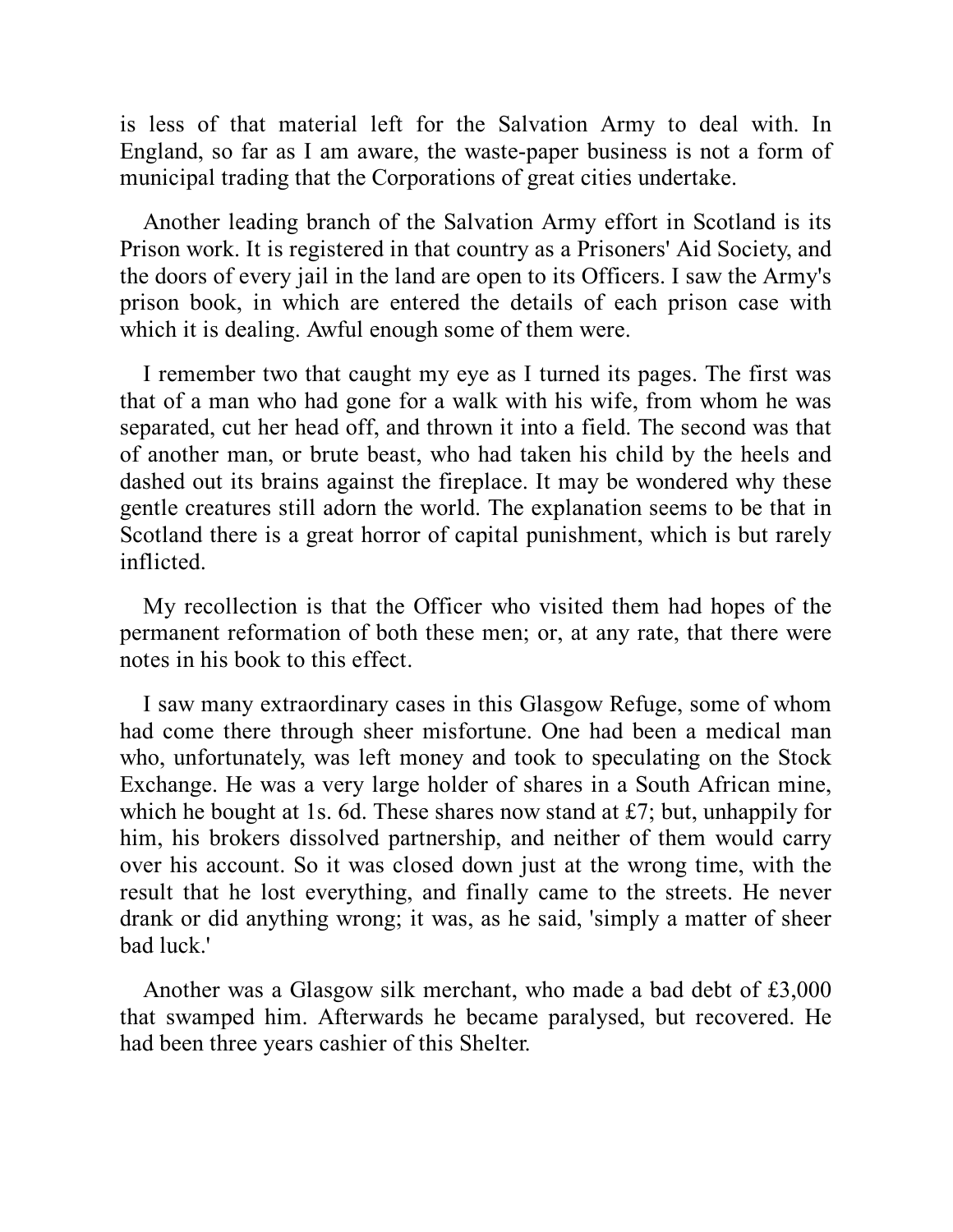Another arrived at the Shelter in such a state that the Officer in charge told me he was obliged to throw his macintosh round him to hide his nakedness. He was an engineer who took a public-house, and helped himself freely to his stock-in-trade, with the result that he became a frightful drunkard, and lost £1,700. He informed me that he used to consume no less than four bottles of whisky a day, and suffered from delirium tremens several times. In the Shelter—I quote his own words—'I gave my heart to God, and after that all desire for drink and wrongdoing' (he had not been immaculate in other ways) 'gradually left me. From 1892 I had been a drunkard. After my conversion, in less than three weeks I ceased to have any desire for drink.'

This man became night-watchman in the Shelter, a position which he held for twelve months. He said: 'I was promoted to be Sergeant; when I put on my uniform and stripes, I reckoned myself a man again. Then I was made foreman of the works at Greendyke Street. Then I was sent to pioneer our work in Paisley, and when that was nicely started, I was sent on to Greenock, where I am now trying to work up a (Salvation Army) business.'

Here, for a reason to be explained presently, I will quote a very similar case which I saw at the Army Colony at Hadleigh, in Essex. This man, also a Scotsman (no Englishman, I think, could have survived such experiences), is a person of fine and imposing appearance, great bodily strength, and good address. He is about fifty years of age, and has been a soldier, and after leaving the Service, a gardener. Indeed, he is now, or was recently, foreman market-gardener at Hadleigh. He married a hospital nurse, and found out some years after marriage that she was in the habit of using drugs. This habit he contracted also, either during her life or after her death, and with it that of drink.

His custom was to drink till he was a wreck, and then take drugs, either by the mouth or subcutaneously, to steady himself. Chloroform and ether he mixed together and drank, strychnine he injected. At the beginning of this course, threepennyworth of laudanum would suffice him for three doses. At the end, three years later (not to mention ether, chloroform, and strychnine), he took of laudanum alone nearly a tablespoonful ten or twelve times a day, a quantity, I understand, which is enough to kill five or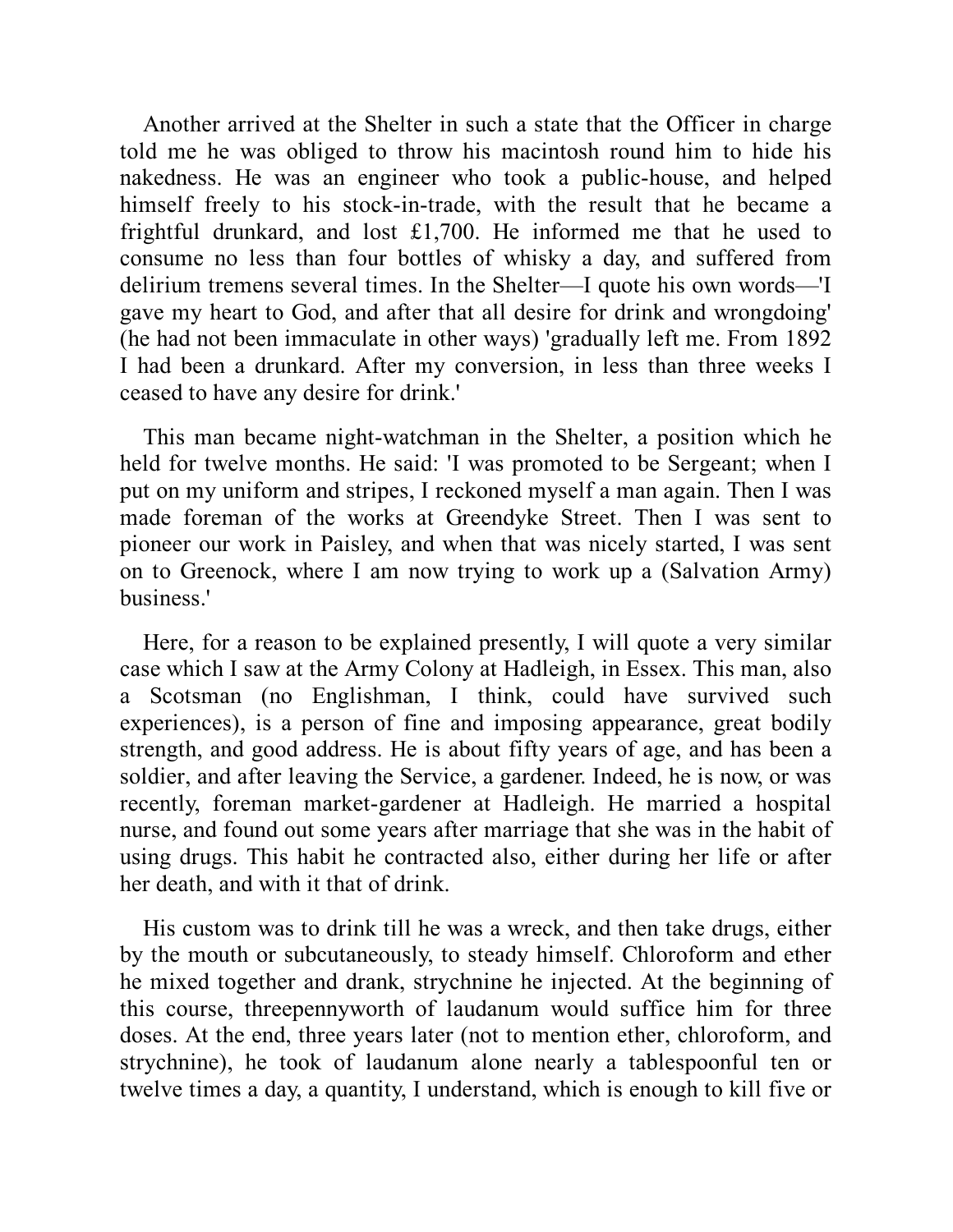six horses. One of the results was that when he had to be operated on for some malady, it was found impossible to bring him under the influence of the anaesthetic. All that could be done was to deprive him of his power of movement, in which state he had to bear the dreadful pain of the operation. Afterwards the surgeon asked him if he were a drug-taker, and he told me that he answered:—

'Why, sir, I could have drunk all the lot you have been trying to give me, without ever knowing the difference.'

In this condition, when he was such a wreck that he trembled from head to foot and was contemplating suicide, he came into the hands of the Army, and was sent down to the Hadleigh Farm.

Now comes the point of the story. At Hadleigh he 'got converted,' and from that hour has never touched either drink or drugs. Moreover, he assured me solemnly that he could go into a chemist's shop or a bar with money in his pocket without feeling the slightest desire to indulge in such stimulants. He said that after his conversion, he had a 'terrible fight' with his old habits, the physical results of their discontinuance being most painful. Subsequently, however, and by degrees, the craving left him entirely, I asked him to what he attributed this extraordinary cure. He replied:—

'To the power of God. If I trusted in my own strength I should certainly fail, but the power of God keeps me from being overcome.'

Now these are only two out of a number of cases that I have seen myself, in which a similar explanation of his cure has been given to me by the person cured, and I would like to ask the unprejudiced and openminded reader how he explains them. Personally I cannot explain them except upon an hypothesis which, as a practical person, I confess I hesitate to adopt. I mean that of a direct interposition from above, or of the working of something so unrecognized or so undefined in the nature of man (which it will be remembered the old Egyptians, a very wise people, divided into many component parts, whereof we have now lost count), that it may be designated an innate superior power or principle, brought into action by faith or 'suggestion.'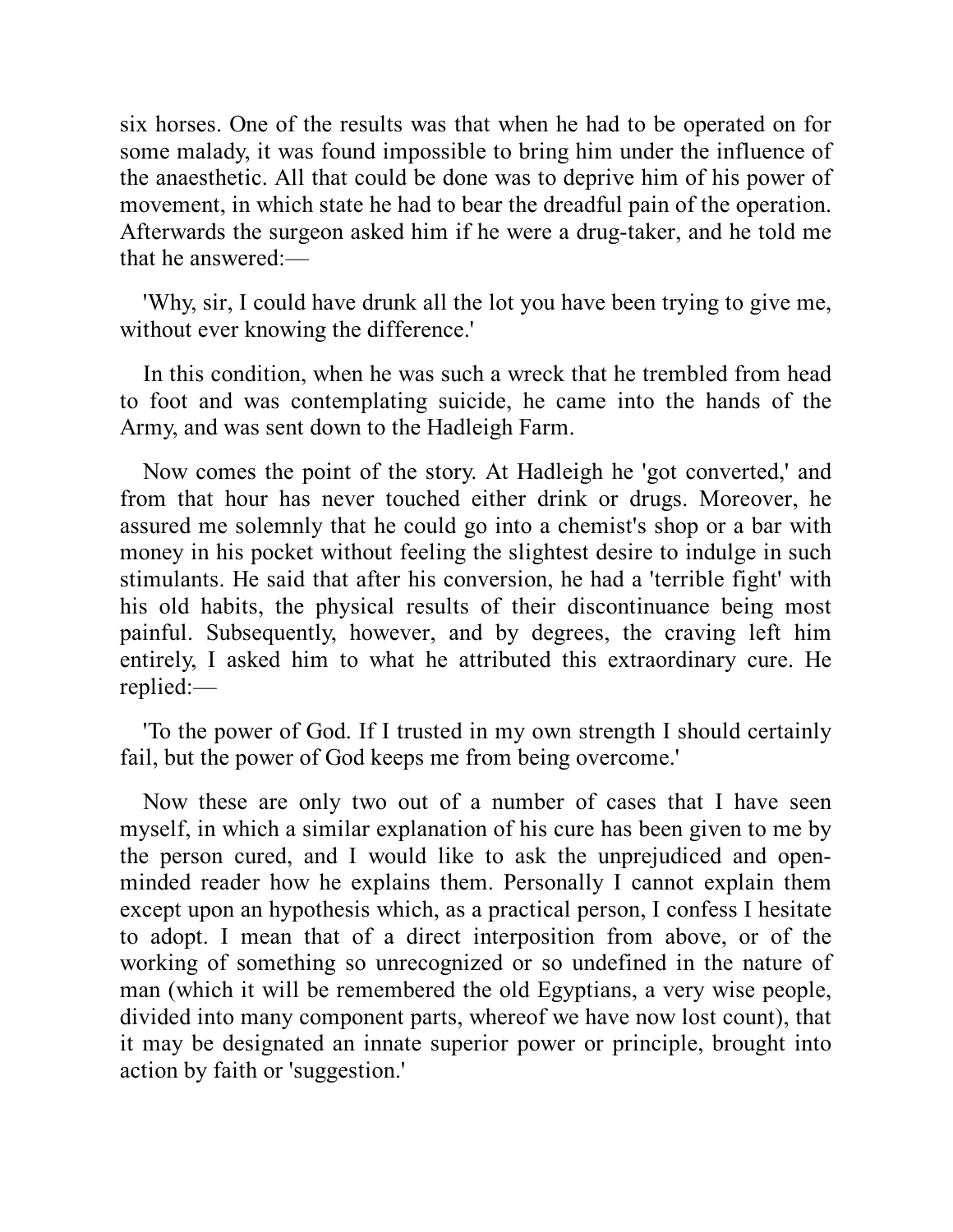That these people who have been the slaves of, or possessed by certain gross and palpable vices, of which drink is only one, are truly and totally changed, there can be no question. To that I am able to bear witness. The demoniacs of New Testament history cannot have been more transformed; and I know of no stranger experience than to listen to such men, as I have times and again, speaking of their past selves as entities cast off and gone, and of their present selves as new creatures. It is, indeed, one that throws a fresh light upon certain difficult passages in the Epistles of St. Paul, and even upon the darker sayings of the Master of mankind Himself. They do, in truth, seem to have been 'born again.' But this is a line of thought that I will not attempt to follow; it lies outside my sphere and the scope of these pages.

After the Officer who used to consume four bottles of whisky a day, and is now in charge of the Salvation Army work in Greenock, had left the room, I propounded these problems to Lieut.-Colonel Jolliffe and the Brigadier, as I had done previously to Commissioner Sturgess. I pointed out that religious conversion seemed to me to be a spiritual process, whereas the craving for drink or any other carnal satisfaction was, or appeared to be, a physical weakness of the body. Therefore, I did not understand how the spiritual conversion could suddenly and permanently affect or remove the physical desire, unless it were by the action of the phenomenon called miracle, which mankind admits doubtfully to have been possible in the dim period of the birth of a religion, but for the most part denies to be possible in these latter days.

'Quite so,' answered the Colonel, calmly, in almost the same words that Commissioner Sturgess had used, 'it *is* miracle; that is our belief. These men cannot change and purify themselves, their vices are instantaneously, permanently, and miraculously removed by the power and the Grace of God. This is the truth, and nothing more wonderful can be conceived.'

Here, without further comment, I leave this deeply interesting matter to the consideration of abler and better instructed persons than myself.

To come to something more mundane, which also deserves consideration, I was informed that in Glasgow, with a population of about 900,000, there exists a floating class of 80,000 people, who live in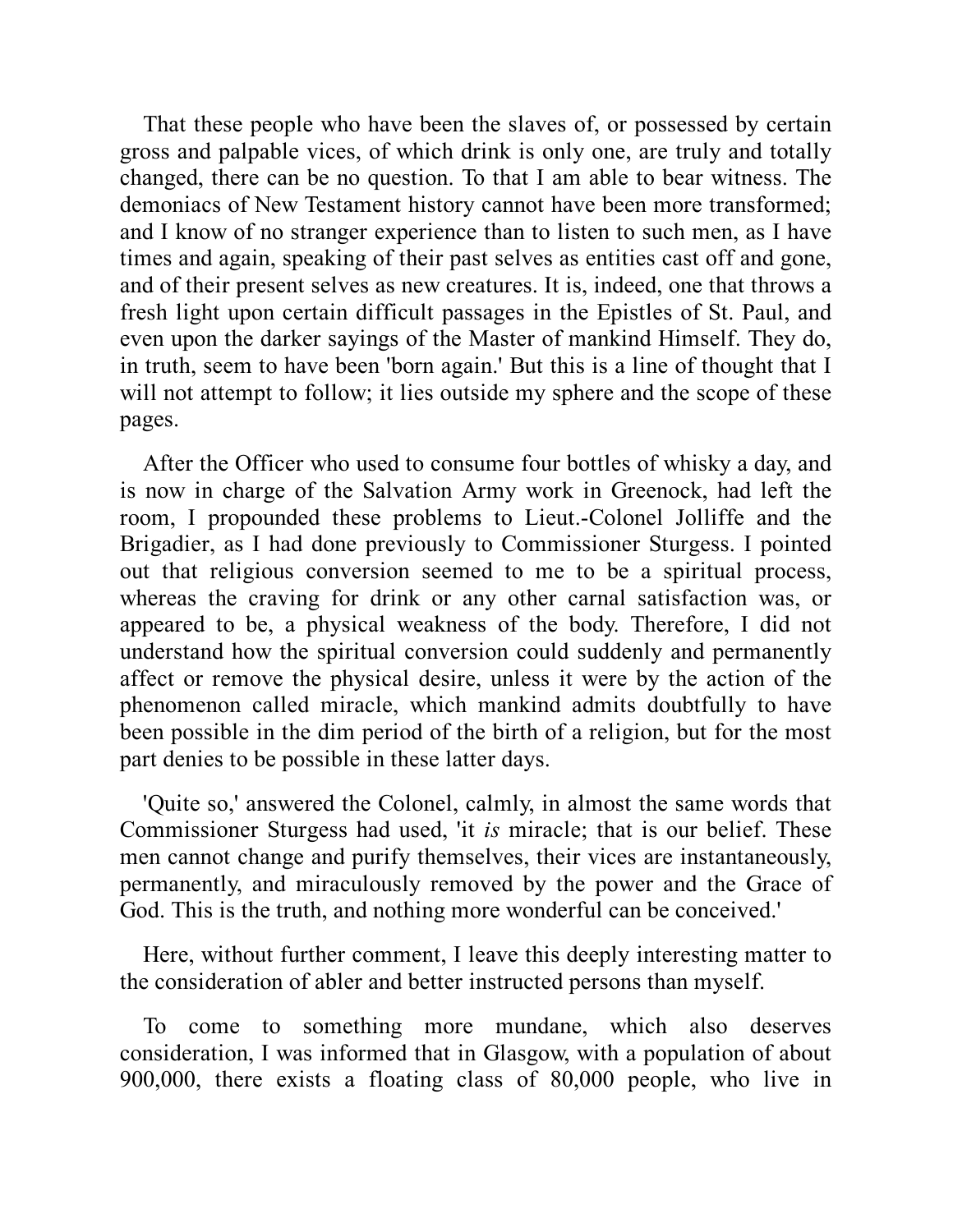lodging-houses of the same sort as, and mostly inferior to the Salvation Army Shelter of which I am now writing. In other words, out of every twelve inhabitants of this great city, one is driven to that method of obtaining a place to sleep in at night.

In this particular Refuge there is what is called a free shelter room, where people are accommodated in winter who have not even the few coppers necessary to pay for a bed. During the month before my visit, which took place in the summer-time, the Brigadier had allotted free beds in this room to destitute persons to the value of £13. I may add that twice a week this particular place is washed with a carbolic mixture!

### **THE ARDENSHAW WOMEN'S HOME**

#### **GLASGOW**

I visited two of the Salvation Army's Women's Institutions in Glasgow. The first of these was a Women's Rescue Home known as Ardenshaw. This is a very good house, substantially built and well fitted up, that before it was bought by the Army was the residence of a Glasgow merchant. It has accommodation for thirty-six, and is always full. The inmates are of all kinds, prison cases, preventive cases, fallen cases, drink cases. The very worst of all these classes, however, are not taken in here, but sent to the Refuge in High Street. Ardenshaw resembles other Homes of the same sort that I have already dealt with in various cities, so I need not describe it here.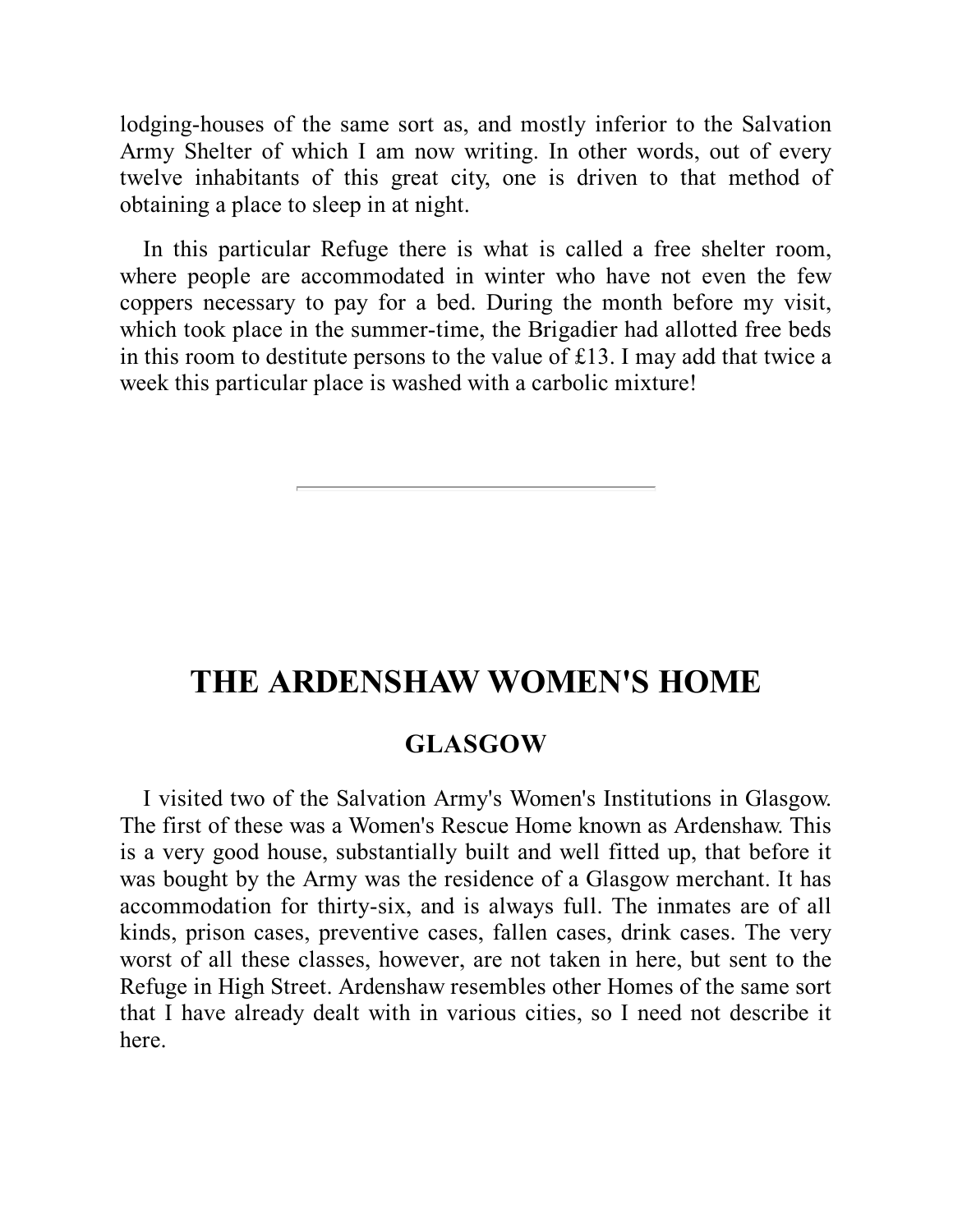Its Officers visit the prisons at Duke Street, Glasgow, Ayr, and Greenock, and I saw a letter which had just arrived from the chaplain of one of these jails, asking the Matron to interest herself in the case of a girl coming up for trial, and to take her into a Home if she were discharged as a first offender.

While I was eating some lunch in this house I noticed a young woman in Salvation Army dress coming up the steps with a child of particularly charming appearance. At my request she was brought into the room, where I extracted from her a story which seems to be worth repeating as an illustration of the spirit which animates so many members of the Army.

The young woman herself had once been an invalid who was taken into the Home and nursed till she recovered, after which she was sent to a situation in a large town. Here she came in contact with a poor family in which the mother is a drunkard and the father a respectable, hardworking man, and took a great fancy to one of the children, the little girl I have mentioned. This child, who is about five years of age, it is her habit to supply with clothes and more or less to feed. Unfortunately, however, when the mother is on the drink she pawns the clothes which my Salvation Army friend is obliged to redeem, since if she does not, little Bessie is left almost naked. Indeed, before Bessie was brought away upon this particular visit her protectress had to pay 14*s*. to recover her garments from the pawnshop, a considerable sum out of a wage of about £18 a year.

I asked her why she did not take away this very fascinating child altogether, and arrange for her to enter one of the Army Homes. She answered because, although the mother would be glad enough to let her go, the father, who is naturally fond of his children, objected.

'Of which the result may be,' remarked Lieut.-Colonel Jolliffe grimly, 'that about a dozen years hence that sweet little girl will become a streetwalking drunkard.'

'Not while I live,' broke in her foster-mother, indignantly.

This kind-hearted little woman told me she had been six years in service as sole maid-of-all-work in a large house. I inquired whether it was a hard place. She replied that it would be easier if her four mistresses, who are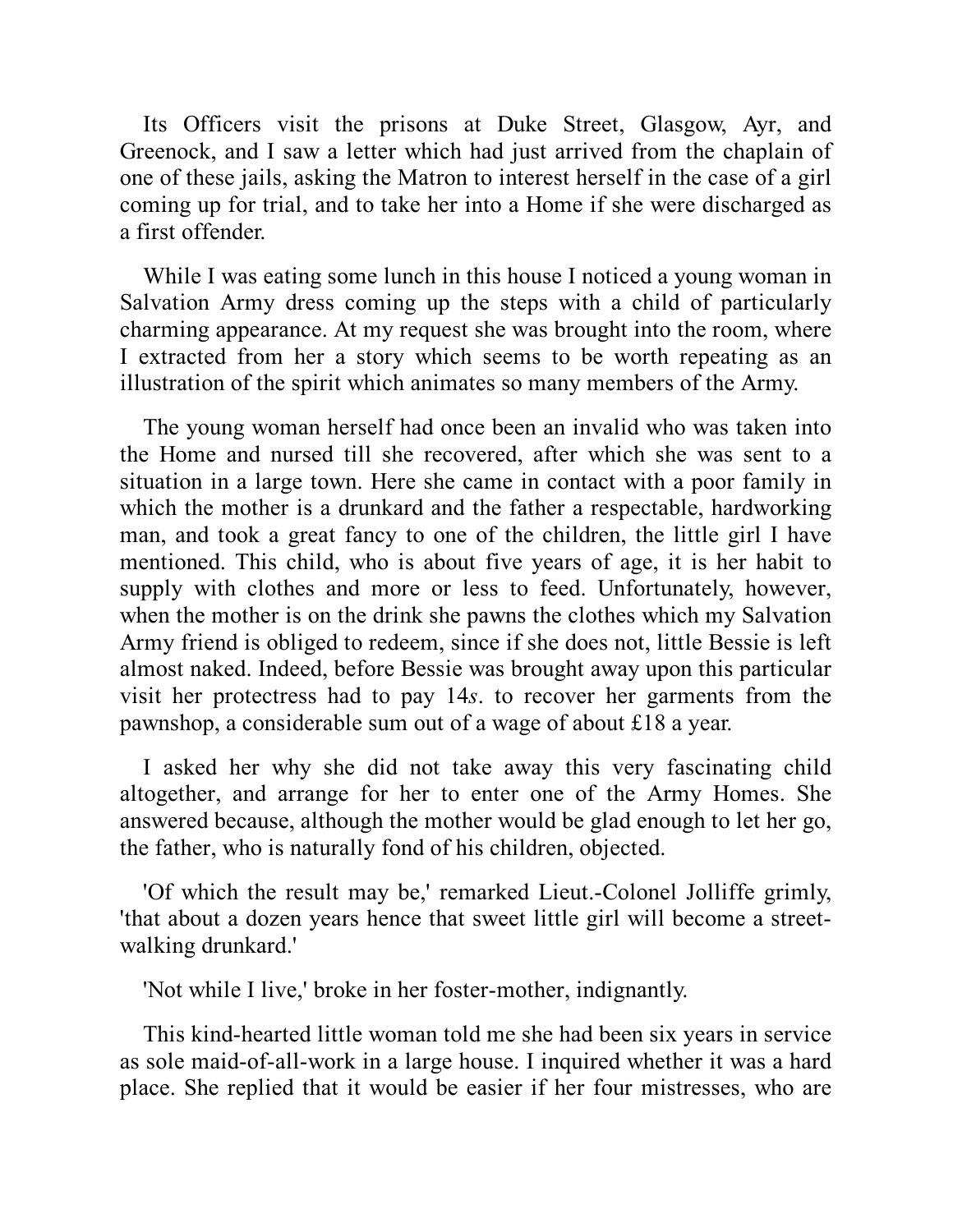sisters and old maiden ladies, did not all take their meals at four different times, have four different teapots, insist upon their washing being sent to four different laundries, employ four different doctors, and sleep in four different rooms. 'However,' she added, 'it is not so difficult as it was as there used to be five, but one has died. Also, they are kind to me in other ways and about Bessie. They like me to come here for my holiday, as then they know I shall return on the right day and at the right hour.'

When she had left the room, having in mind the capacities of the average servant, and the outcry she is apt to make about her particular 'work,' I said that it seemed strange that one young woman could fulfil all these multifarious duties satisfactorily.

'Oh,' said the matter-of-fact Colonel, 'you see, she belongs to the Salvation Army, and looks at things from the point of view of her duty, and not from that of her comfort.'

It is curious at what a tender age children learn to note the habits of those about them. When this little Bessie was given *2d*. she lisped out in her pretty Scotch accent, 'Mother winna have this for beer!'

# **THE WOMEN'S LODGING-HOUSE**

### **GLASGOW**

The last place that I visited in Glasgow was the Shelter for women, an Institution of the same sort as the Shelter for men. It is a Lodging-house in which women can have a bed at the price of 4*d*. per night; but if that sum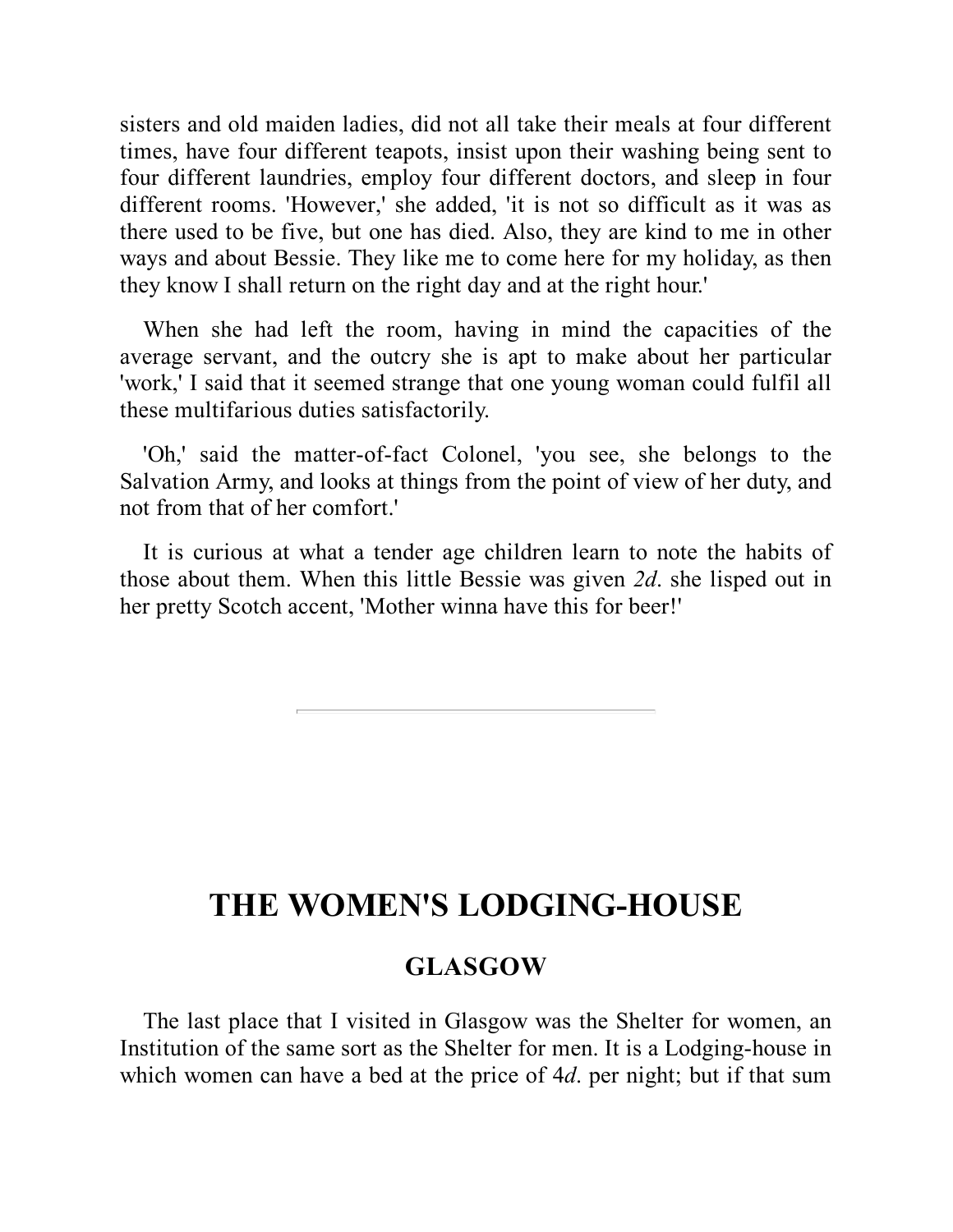is not forthcoming, they are not, as a rule, turned away if they are known to be destitute.

The class of people who frequent this Home is a very low one; for the most part they are drunkards. They must leave the Shelter before ten o'clock in the morning, when the majority of them go out hawking, selling laces, or other odds and ends. Some of them earn as much as 2*s*. a day; but, as a rule, they spend a good deal of what they earn, only saving enough to pay for their night's lodging. This place has been open for sixteen years, and contains 133 beds, which are almost always full.

The women whom I saw at this Shelter were a very rough-looking set, nearly all elderly, and, as their filthy garments and marred countenances showed, often the victims of drink. Still, they have good in them, for the lady in charge assured me that they are generous to each other. If one of the company has nothing they will collect the price of her bed or her food between them, and even pay her debts, if these are not too large. There were several children in the place, for each woman is allowed to bring in one. When I was there many of the inmates were cooking their meals on the common stove, and very curious and unappetizing these were.

Among them I noted a dark-eyed lassie of about sixteen who was crying. Drawing her aside, I questioned her. It seemed that her father, a drunken fellow, had turned her out of her home that afternoon because she had forgotten to give him a message. Having nowhere to go she wandered about the streets until she met a woman who told her of this Lodginghouse. She added, touchingly enough, that it was not her mother's fault.

Imagine a girl of sixteen thrown out to spend the night upon the streets of Glasgow!

On the walls of one of the rooms I saw a notice that read oddly in a Shelter for women. It ran:—

*Smoking is strictly prohibited after retiring*.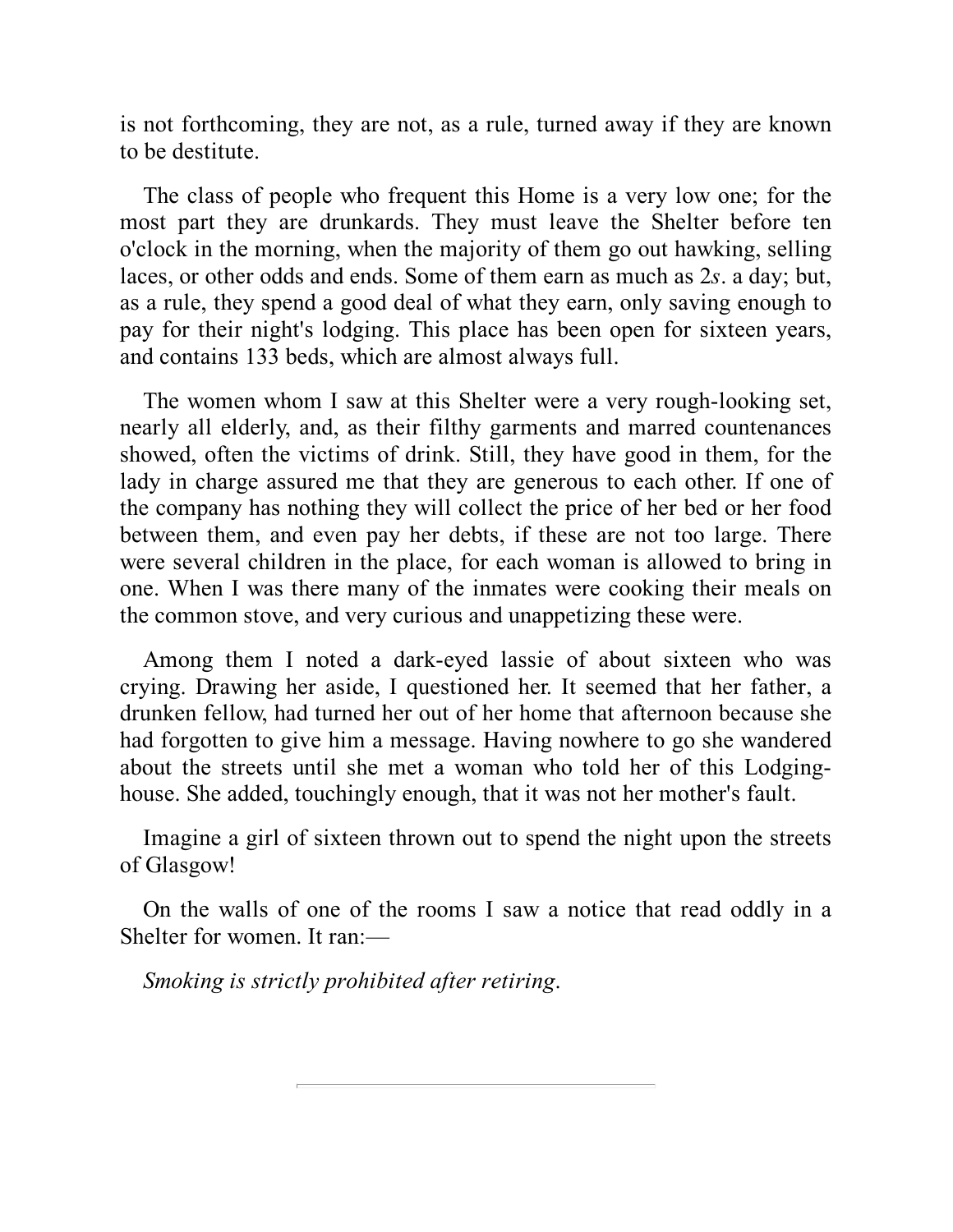# **THE LAND AND INDUSTRIAL COLONY**

#### **HADLEIGH, ESSEX**

The Hadleigh Colony, of which Lieut.-Colonel Laurie is the Officer in charge, is an estate of about 3,000 acres which was purchased by the Salvation Army in the year 1891 at a cost of about £20 the acre, the land being stiff clay of the usual Essex type. As it has chanced, owing to the amount of building which is going on in the neighbourhood of Southend, and to its proximity to London, that is within forty miles, the investment has proved a very good one. I imagine that if ever it should come to the hammer the Hadleigh Colony would fetch a great deal more than £20 the acre, independently of its cultural improvements. These, of course, are very great. For instance, more than 100 acres are now planted with fruittrees in full bearing. Also, there are brickfields which are furnished with the best machinery and plant, ranges of tomato and salad houses, and a large French garden where early vegetables are grown for market. A portion of the land, however, still remains in the hands of tenants, with whom the Army does not like to interfere.

The total turn-over of the land 'in hand' amounts to the large sum of over £30,000 per annum, and the total capital invested is in the neighbourhood of £110,000. Of this great sum about £78,000 is the cost of the land and the buildings; the brickworks and other industries account for £12,000, while the remaining £20,000 represents the value of the live and dead stock. I believe that the mortgage remaining on the place, which the Army had not funds to pay for outright, is now less than £50,000, borrowed at about 4 per cent, and, needless to say, it is well secured.

Lieut.-Colonel Laurie informed me on the occasion of my last visit to Hadleigh, in July, 1910, that taken as a whole even now the farm does not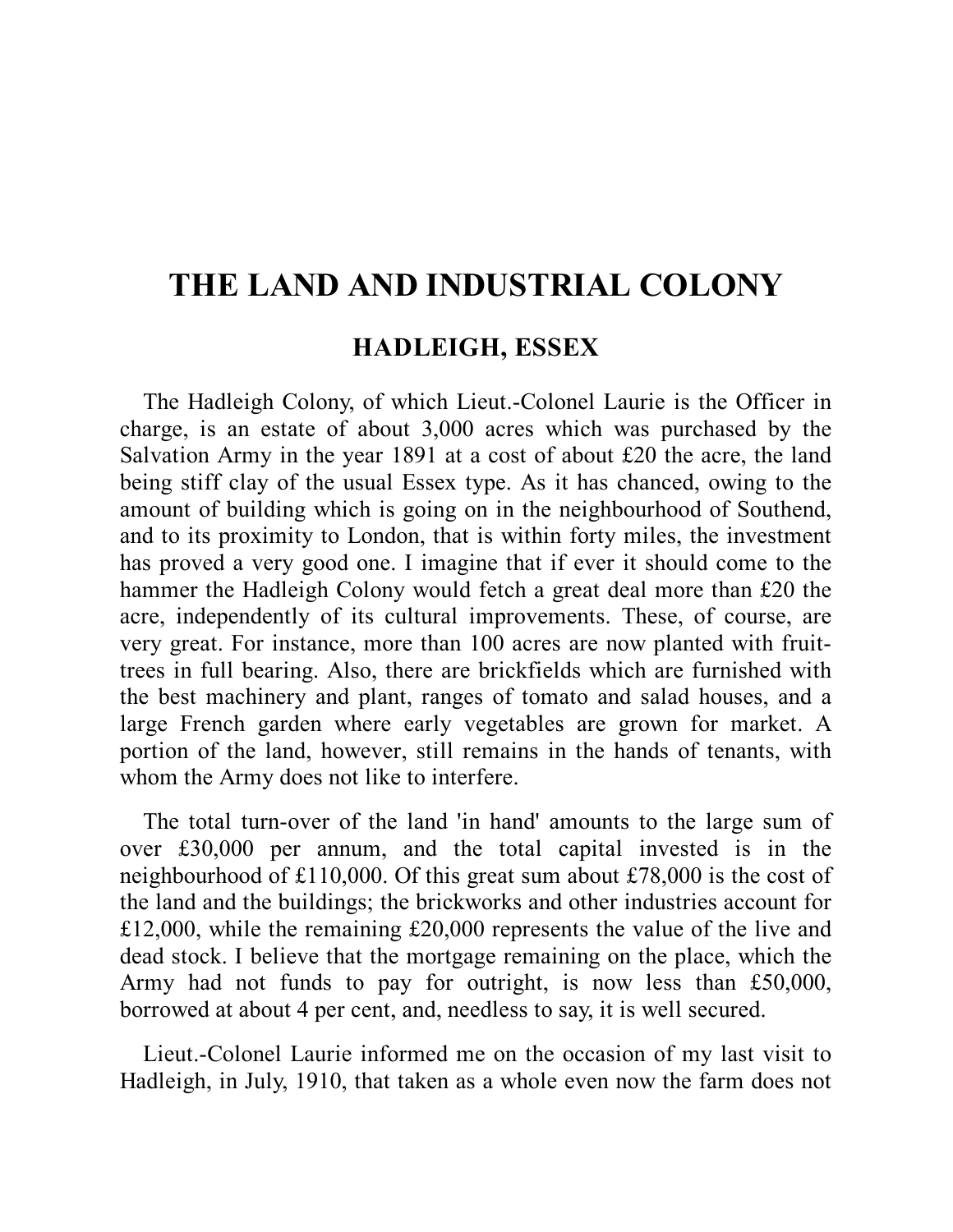pay its way.[6](#page-171-0) This result is entirely owing to the character of the labour employed. At first sight, as the men are paid but a trifling sum in cash, it would appear that this labour must be extremely cheap. Investigation, however, gives the story another colour.

It costs the Army 10*s*. a week to keep a man at Hadleigh in food and lodgings, and in addition he receives a cash grant of from 6*d* to 5*s*. a week.

Careful observation shows that the labour of three of these men, of whom 92 per cent, be it remembered, come to the Colony through their drinking habits, is about equal to that of one good agricultural hand who, in Norfolk, reckoning in his harvest and sundries, would earn—let us say, 18s. a week. Therefore, in practice where I, as a farmer, pay about 18s., or in the case of carters and milkmen nearly £1, the Army pays £2, circumstances under which it is indeed difficult to farm remuneratively in England.

The object of the Hadleigh Colony is to supply a place where broken men of bad habits, who chance in most cases to have had some connexion with or liking for the land, can be reformed, and ultimately sent out to situations, or as emigrants to Canada. About 400 of such men pass through the Colony each year. Of these men, Lieut.-Colonel Laurie estimates that 7-1/2 per cent prove absolute failures, although, he added that, 'it is very, very difficult to determine as to when a man should be labelled an absolute failure. He may leave us an apparent failure, and still come all right in the end.'

The rest, namely 91 per cent or so, regain their place as decent and useful members of society, a wonderful result which is brought about by the pressure of discipline, tempered with kindness, and the influence of steady and healthful work.

Persons of every class drift to this Colony. Thus, among the 230 Colonists who were training there when I visited it in July, 1910, were two chemists and a journalist, while a Church of England clergyman had just left it for Canada.

As a specimen of the ruck, however, I will mention the first individual to whom I happened to speak—a strong young man, who was weeding a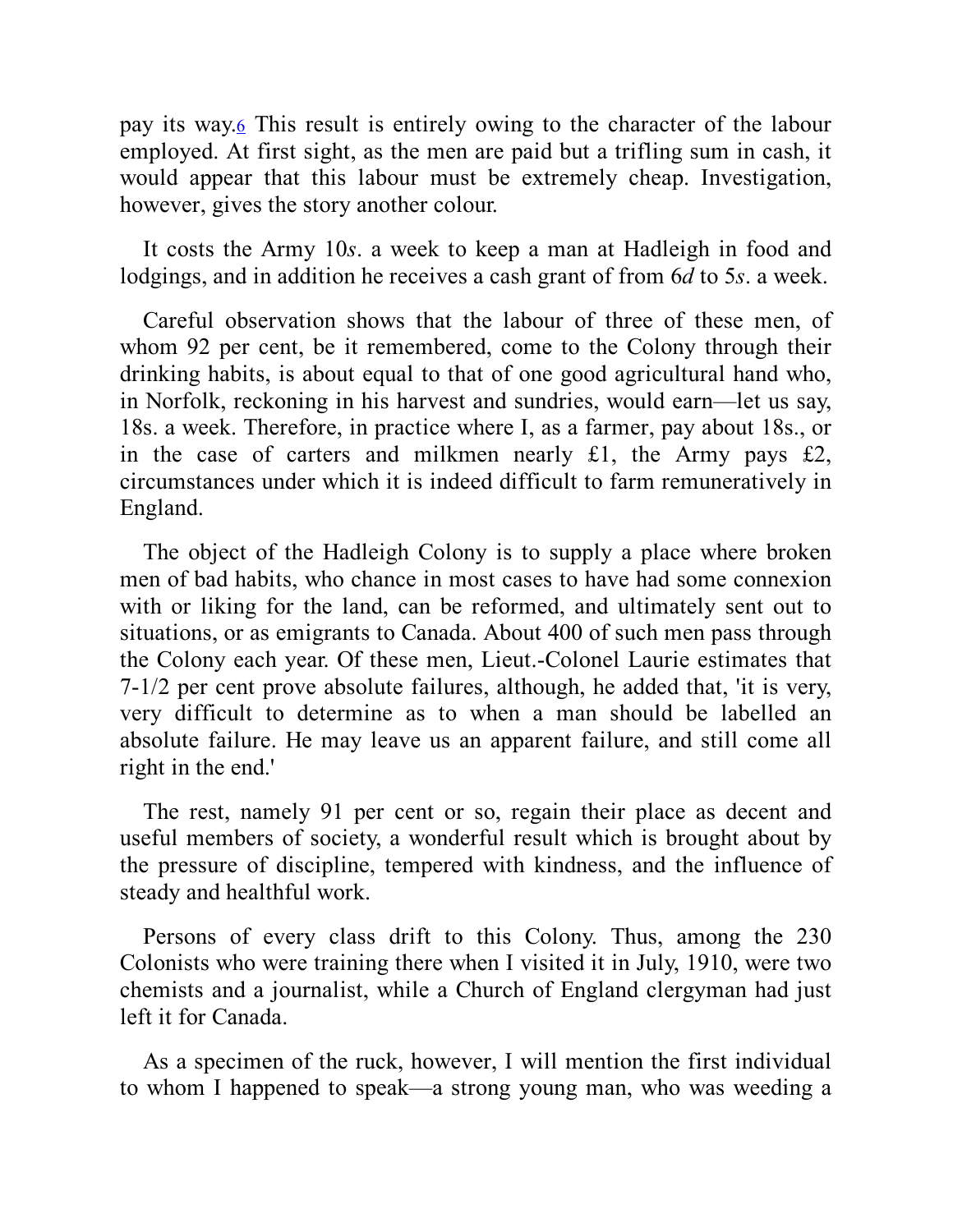bed of onions. He told me that he had been a farm labourer in early life, and, subsequently, for six years a coachman in a private livery stables in London. He lost his place through drink, became a wanderer on the Embankment, was picked up by the Salvation Army and sent to one of its Elevator paper-works. Afterwards, he volunteered to work on the land at Hadleigh, where he had then been employed for nine months. His ambition was to emigrate to Canada, which, doubtless, he has now done, or is about to do. Such cases might be duplicated by the dozen, but for this there is no need. *Ex uno disce omnes*.

All the labour employed, however, is not of this class. For instance, the next man to whom I spoke, who was engaged in ploughing up old cabbage land with a pair of very useful four-year-olds, bred on the farm, was not a Colonist but an agricultural hand, paid at the rate of wages usual in the district. Another, who managed the tomato-houses, was a skilled professional tomato-grower from the Channel Islands. The experience of the managers of the Colony is that it is necessary to employ a certain number of expert agriculturalists on the place, in order that they may train the raw hands who come from London and elsewhere.

To a farmer, such as the present writer, a visit to Hadleigh is an extremely interesting event, showing him, as it does, what can be done upon cold and unkindly land by the aid of capital, intelligence, and labour. Still I doubt whether a detailed description of all these agricultural operations falls within the scope of a book such as that upon which I am engaged.

Therefore, I will content myself with saying that this business, like everything else that the Army undertakes, is carried out with great thoroughness and considerable success. The extensive orchards are admirably managed, and were fruitful even in the bad season of 1910. The tomato-houses, which have recently been increased at a capital cost of about £1,000, produce many tons of tomatoes, and the French garden is excellent of its kind. The breed of Middle-white pigs is to be commended; so much so in my judgment, and I can give no better testimonial, that at the moment of writing I am trying to obtain from it a pedigree boar for my own use. The Hadleigh poultry farm, too, is famous all over the world, and the Officer who manages it was the President for 1910 of the Wyandotte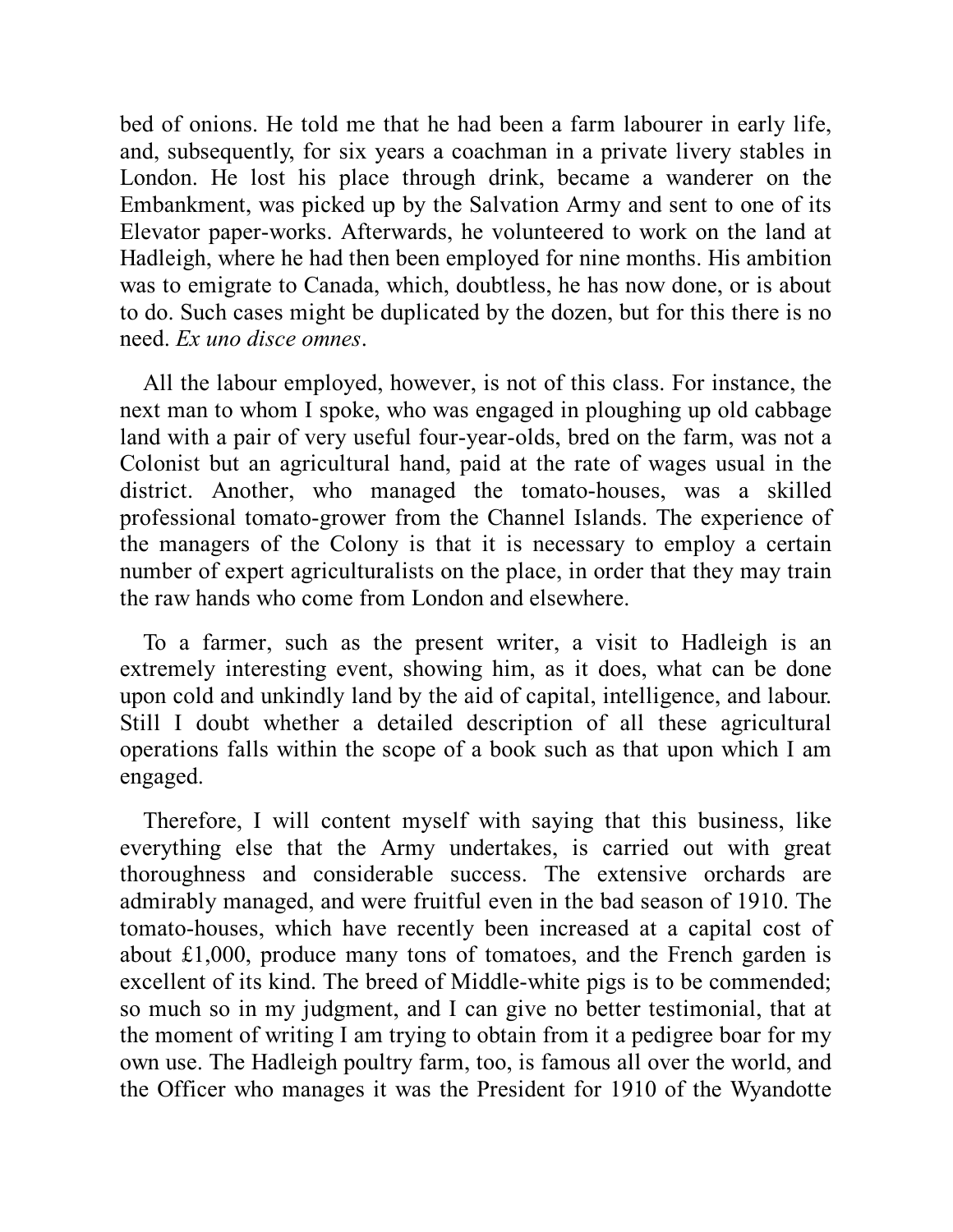Society, fowls for which Hadleigh is famous, having taken the championship prizes for this breed and others all over the kingdom. The cattle and horses are also good of their class, and the crops in a trying year looked extremely well.

All these things, however, are but a means to an end, which end is the redemption of our fallen fellow-creatures, or such of them as come within the reach of the work of the Salvation Army at this particular place.

I should add, perhaps, that there is a Citadel or gathering hall, which will seat 400, where religious services are held and concerts are given on Saturday nights for the amusement of the Colonists. I may mention that no pressure is brought to bear to force any man in its charge to conform to the religious principles of the Army. Indeed, many of these attend the services at the neighbouring parish church. Notwithstanding the past characters of those who live there, disturbances of any sort are unknown at Hadleigh. Indeed, it is extremely rare for a case originating on the Colony to come before the local magistrates.

# **THE SMALL-HOLDINGS SETTLEMENT**

#### **BOXTED, ESSEX**

General Booth and his Officers are, as I know from various conversations with them, firmly convinced that many of the great and patent evils of our civilization result from the desertion of the land by its inhabitants, and that crowding into cities which is one of the most marked phenomena of our time. Indeed, it was an identity of view upon this point,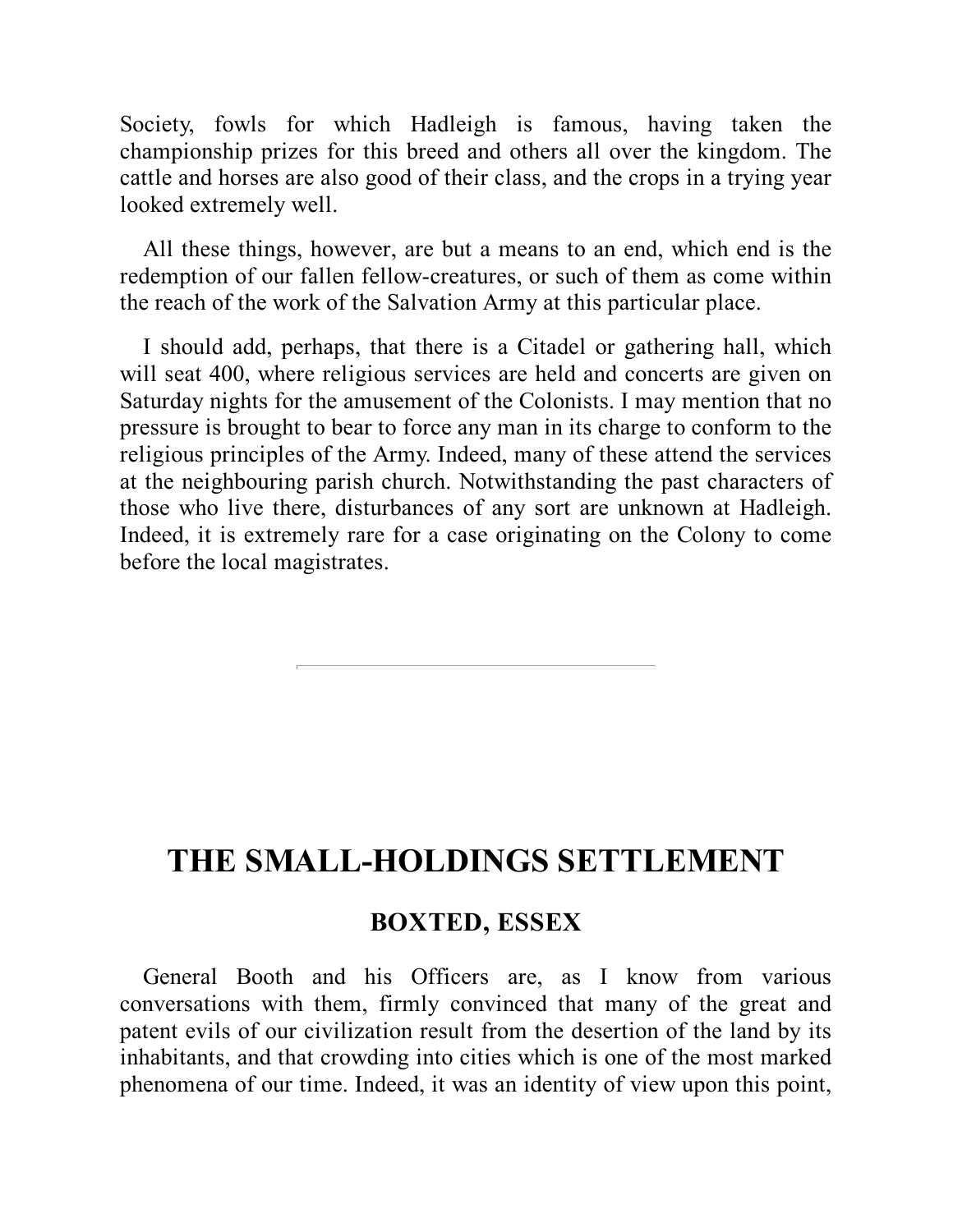which is one that I have advanced for years, that first brought me into contact with the Salvation Army. But to preach the advantages of bringing people back to the land is one thing, and to get them there quite another. Many obstacles stand in the way. I need only mention two of these: the necessity for large capital and the still more important necessity of enabling those who are settled on it to earn out of Mother Earth a sufficient living for themselves and their families.

That well-known philanthropist, the late Mr. Herring, was another person much impressed with the importance of this matter, and I remember about five years ago dining with him, with General Booth as my fellow-guest, on an occasion when all this subject was gone into in detail. So lively, indeed, was Mr. Herring's interest that he offered to advance a sum of £100,000 to the Army, to be used in an experiment of landsettlement, carried out under its auspices. Should that experiment prove successful, the capital repaid by the tenants was to go to King Edward's Hospital Fund, and should it fail, that capital was to be written off. Of this £100,000, £40,000 has now been invested in the Boxted venture, and if this succeeds, I understand that the balance will become available for other ventures under the provisions of Mr. Herring's will. A long while must elapse, however, before the result of the experiment can be definitely ascertained.

The Boxted Settlement is situated In North Essex, about three miles from Colchester, and covers an area of 400 acres. It is a flat place, that before the Enclosures Acts was a heath, with good road frontages throughout, an important point where small-holdings are concerned. The soil is a medium loam over gravel, neither very good nor very bad, so far as my judgment goes, and of course capable of great improvement under intensive culture.

This estate, which altogether cost about £20 per acre to buy, has been divided into sixty-seven holdings, varying in size from 4-1/2 acres to 7 acres. The cottages which stand upon the holdings have been built in pairs, at a cost of about £380 per pair, which price includes drainage, a drinking well, and, I think, a soft-water cistern. These are extremely good dwellings, and I was much struck with their substantial and practical character. They comprise three bedrooms, a large living-room, a parlour,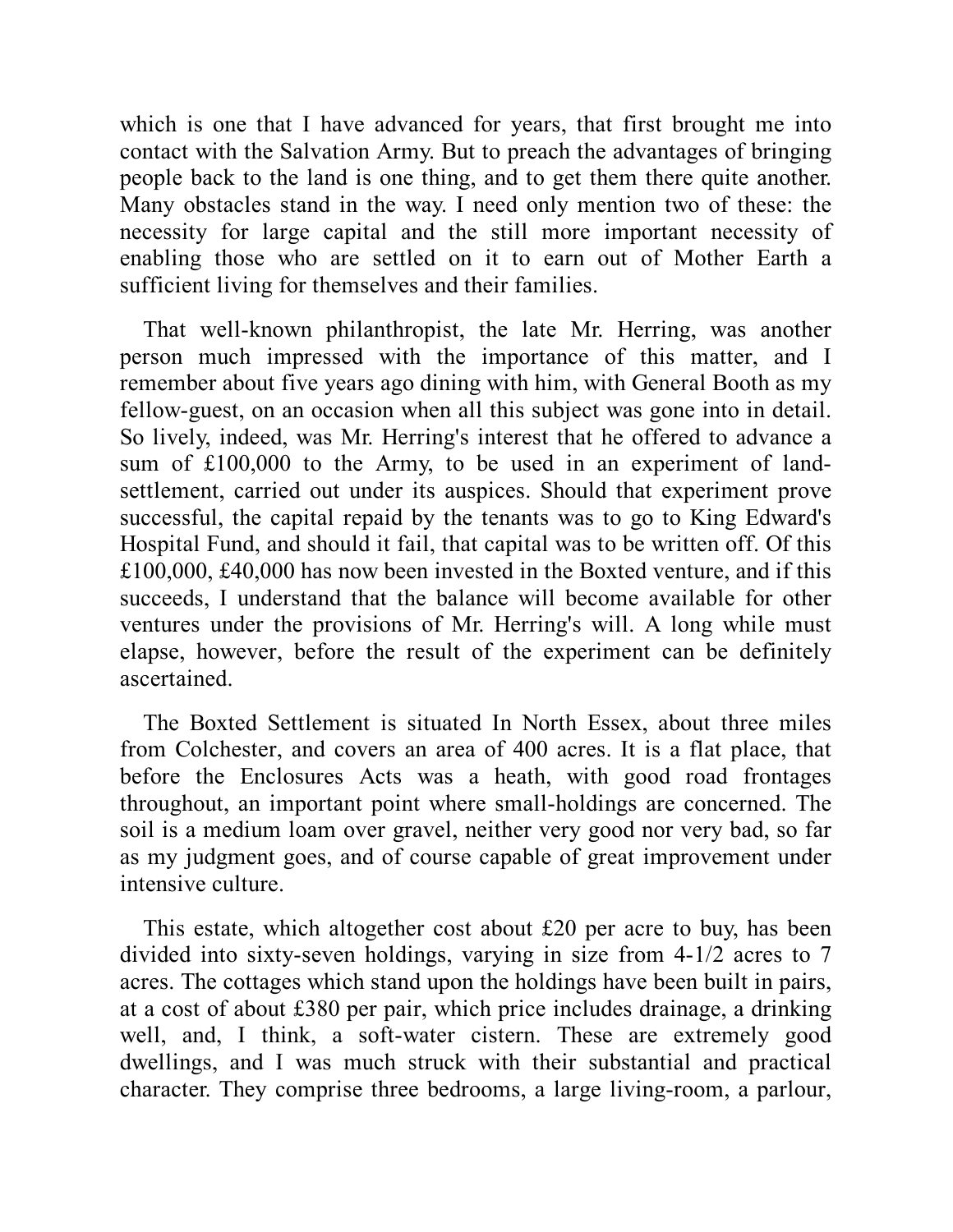and a scullery, containing a sink and a bath. Also there is a tool-house, a pigstye, and a movable fowl-house on wheels.

On each holding an orchard of fruit trees has been planted in readiness for the tenant, also strawberries, currants, gooseberries, and raspberries, which in all occupy about three-quarters of an acre. The plan is that the rest of the holding should be cultivated intensively upon a system that is estimated to return £20 per acre.

The arrangement between the Army and its settlers is briefly as follows: In every case the tenant begins without any capital, and is provided with seeds and manures to carry him through the first two years, also with a living allowance at the rate of 10*s*. a week for the man and his wife, and 1*s*. a week for each child, which allowance is to cease after he has marketed his first crops.

The tenancy terms are, that for two years the settler is a tenant at will, the agreement being terminable by either party at any time without compensation. At the end of these two years, subject to the approval of the Director of the Settlement, the settler can take a 999 years' lease of his holding, the Army for obvious reasons retaining the freehold. After the first year of this lease, the rental payable for forty years is to be 5 per cent per annum upon the capital invested in the settlement of the man and his family upon the holding, which rent is to include the cost of the house, land, and improvements, and all moneys advanced to him during his period of probation.

It is estimated that this capital sum will average £520 per holding, so that the tenant's annual rent for forty years will be £26, after which he will have nothing more to pay save a nominal rent, and the remainder of the lease will be the property of himself, or rather, of his descendants. This property, I presume, will be saleable.

So, putting aside all legal technicalities and complications, it comes to this: the tenant is started for two years after which he pays about £4 a year rent per acre for the next forty years, and thereby virtually purchases his holding. The whole question, which time alone can answer, is whether a man can earn £4 per acre rent per annum, and, in addition, provide a living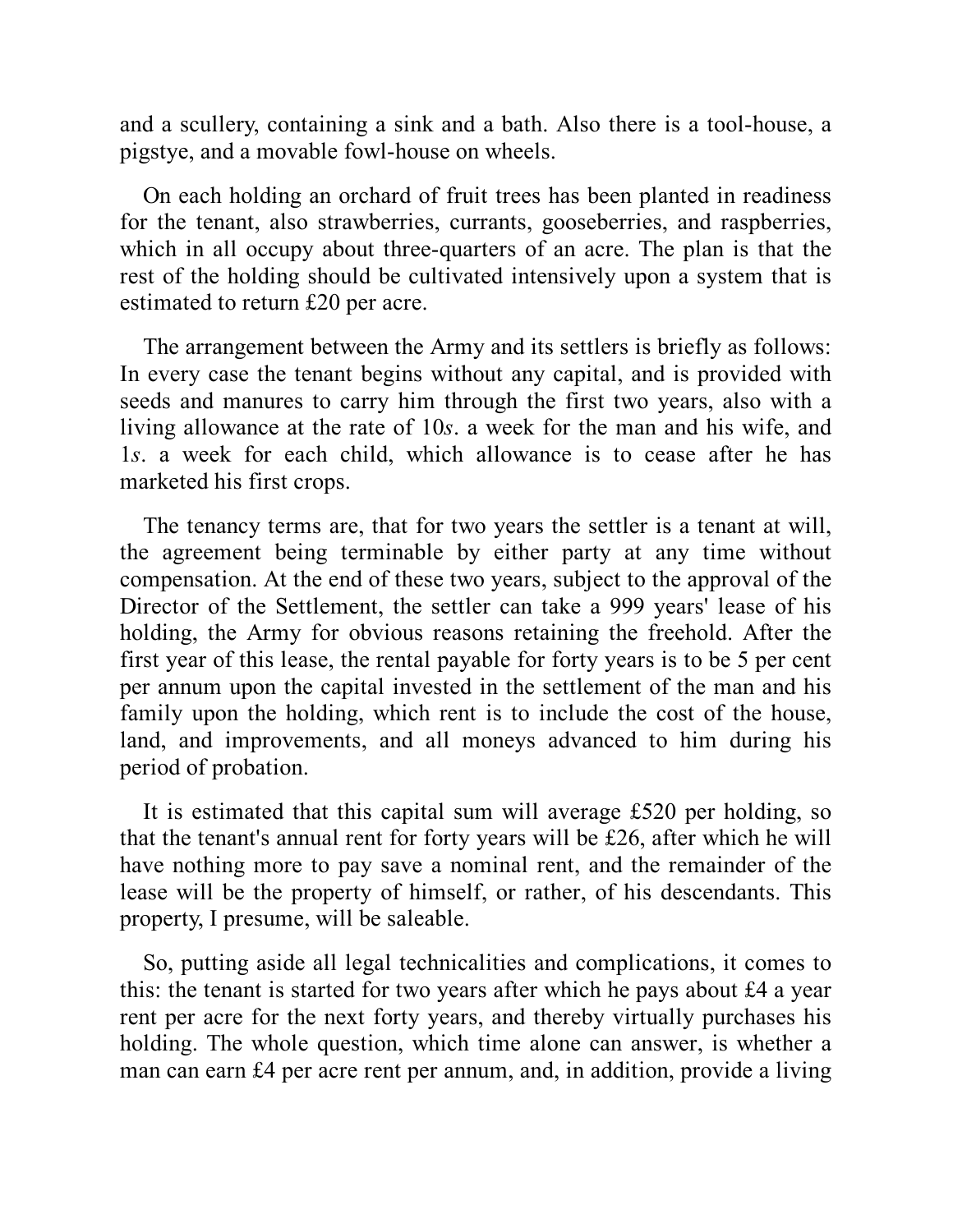for himself and family out of a five-acre holding on medium land near Colchester.

The problem is one upon which I cannot venture to express any decisive opinion, even after many years of experience of such matters. I trust, however, that the answer may prove to be in the affirmative, and I am quite sure that if any Organization is able to cause it to work out this way, that Organization is the Salvation Army, whose brilliant business capacity can, as I know, make a commercial success of the most unpromising materials.

I should like to point out that this venture is one of great and almost of national importance, because if it fails then it will be practically proved that it is impossible to establish small holders on the land by artificial means, at any rate, in England, and at the present prices of agricultural produce. It is not often that a sum of £40,000 will be available for such a purpose, and with it the direction of a charitable Organization that seeks no profit, the oversight of an Officer as skilled and experienced as Lieut.- Colonel Hiffe, and, in addition, a trained Superintendent who will afford advice as to all agricultural matters, a co-operative society ready to hire out implements, horses and carts at cost price, and, if so desired, to undertake the distribution or marketing of produce. Still, notwithstanding all these advantages, I have my misgivings as to the ultimate result.

The men chosen to occupy these holdings by a Selection Committee of Salvation Army Officers, are for the most part married people who were born in the country, but had migrated to the towns. Most of them have more or less kept themselves in touch with country life by cultivating allotments during their period of urban residence, and precedence has been given to those who have shown a real desire to return to the land. Other essentials are a good character, both personal and as a worker, bodily and mental health, and total abstention from any form of alcohol. No creed test is required, and there are men of various religious faiths upon the Settlement, only a proportion of them being Salvationists.

I interviewed two of these settlers at hazard upon their holdings, and, although the year had been adverse, found them happy and hopeful. No. 1, who had been a mechanic, proposed to increase his earnings by mending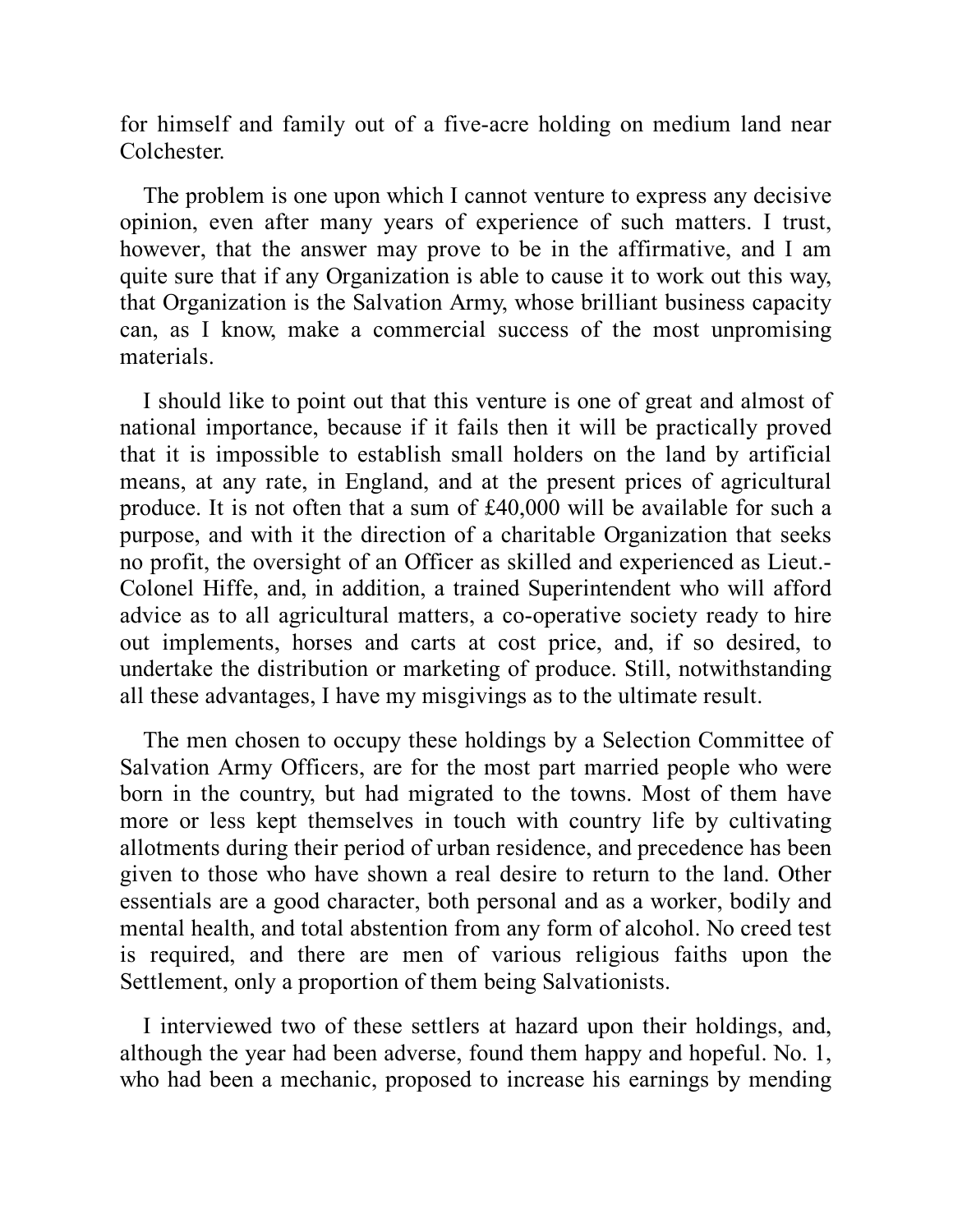bicycles. No. 2 was an agriculturist pure and simple, and showed me his fowls and pigs with pride. Here, however, I found a little rift within the rural lute, for on asking him how his wife liked the life he replied after a little hesitation, 'Not very well, sir: you see, she has been accustomed to a town.'

If she continues not to like it 'very well,' there will, I think, be an end to that man's prospects as a small holder.

I had the pleasure of bring present in July, 1910, at the formal opening of the Boxted Settlement, when the Salvation Army entertained several hundred guests to luncheon, many of them very well-known people. The day for a wonder was fine, General Booth spoke for over an hour in his most characteristic and interesting way; the Chairman, Earl Carrington, President of the Board of Agriculture, blessed the undertaking officially and privately; everybody seemed pleased with the holdings, and, in short, all went merrily as a marriage bell.

As I sat and listened, however, the query that arose in my mind was— What would be the state of these holdings and of the tenants or of their descendants on, say, that day thirty years? I trust and hope that it will be a good state in both instances; but I must confess to certain doubts and fears.

In this parish of Ditchingham, where I live, there is a man with a few acres of land, an orchard, a greenhouse, etc. That man works his little tenancy, deals in the surplus produce of large gardens, which he peddles out in the neighbouring town, and, on an average, takes piecework on my farm (at the moment of writing he and his son are hoeing mangolds) for two or three days a week; at any rate, for a great part of the year. He is a type of what I may call the natural small holder, and I believe does fairly well. The question is, can the artificially created small holder, who must pay a rent of £4 the acre, attain to a like result?

Again, I say I hope so most sincerely, for if not in England 'back to the land' will prove but an empty catchword. At any rate, the country should be most grateful to the late Mr. Herring, who provided the funds for this intensely interesting experiment, and to the Salvation Army which is carrying it out in the interests of the landless poor.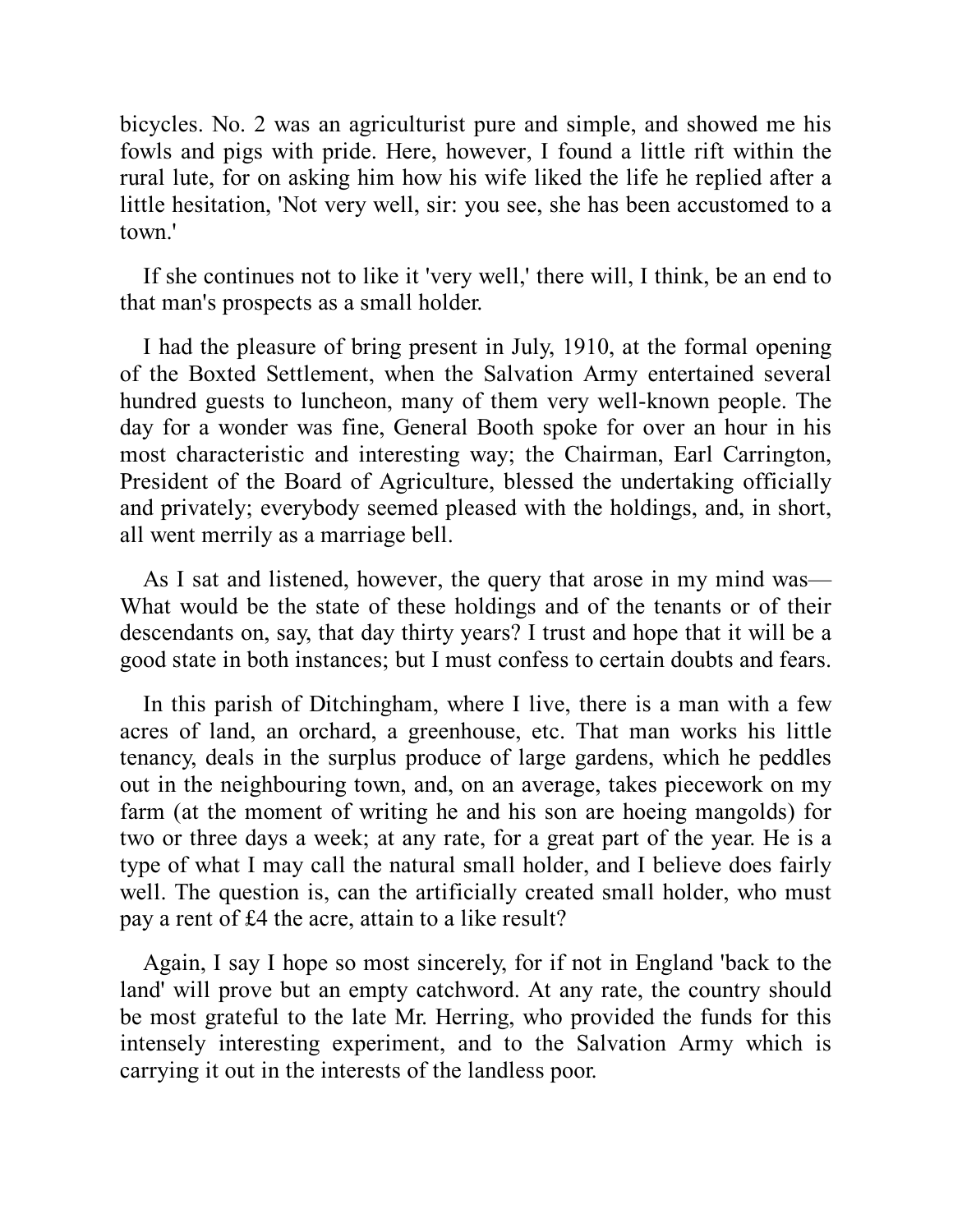r.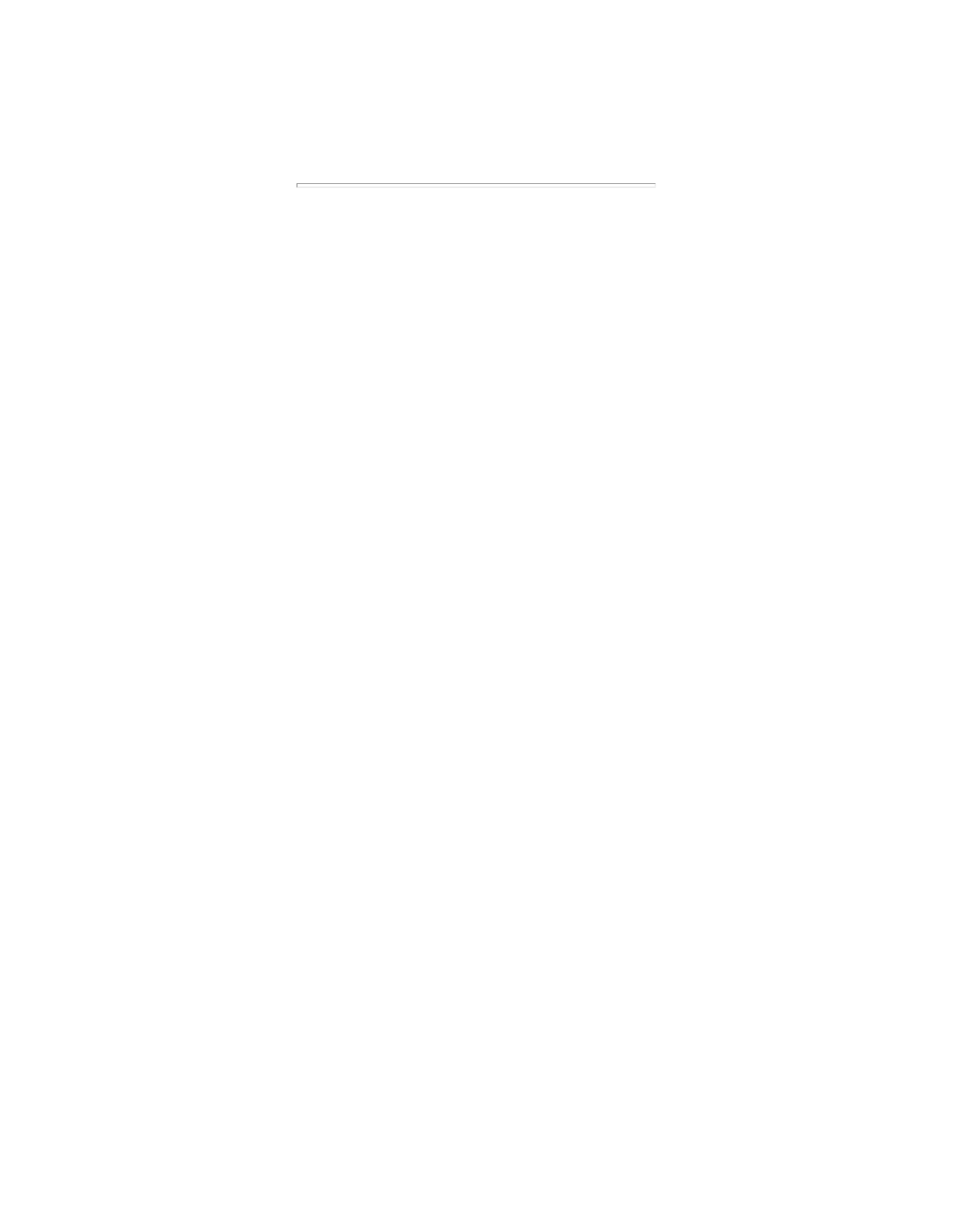# **IMPRESSIONS OF GENERAL BOOTH**

It has occurred to the writer that a few words descriptive of William Booth, the creator and first General of the Salvation Army, set down by a contemporary who has enjoyed a good many opportunities of observing him during the past ten years, may possibly have a future if not a present value.

Of the greatness of this man, to my mind, there can be no doubt. When the point of time whereon we stand and play our separate parts has receded, and those who follow us look back into the grey mist which veils the past; when that mist has hidden the glitter of the decorations and deadened the echoes of the high-sounding titles of to-day; when our political tumults, our town-bred excitements, and many of the very names that are household words to us, are forgotten, or discoverable only in the pages of history; when, perhaps, the Salvation Army itself has fulfilled its mission and gone its road, I am certain that the figure of William Booth will abide clearly visible in those shadows, and that the influences of his work will remain, if not still felt, at least remembered and honoured. He will be one of the few, of the very few enduring figures of our day; and even if our civilization should be destined to undergo eclipse for a period, as seems possible, when the light returns, by it he will still be seen.

For truly this work of his is fine, and one that appeals to the imagination, although we are so near to it that few of us appreciate its real proportions. Also, in fact, it is the work that should be admired rather than the man, who, after all, is nothing but the instrument appointed to shape it from the clay of circumstance. The clay lay ready to be shaped, then appeared the moulder animated with will and purpose, and working for the work's sake to an end which he could not foresee.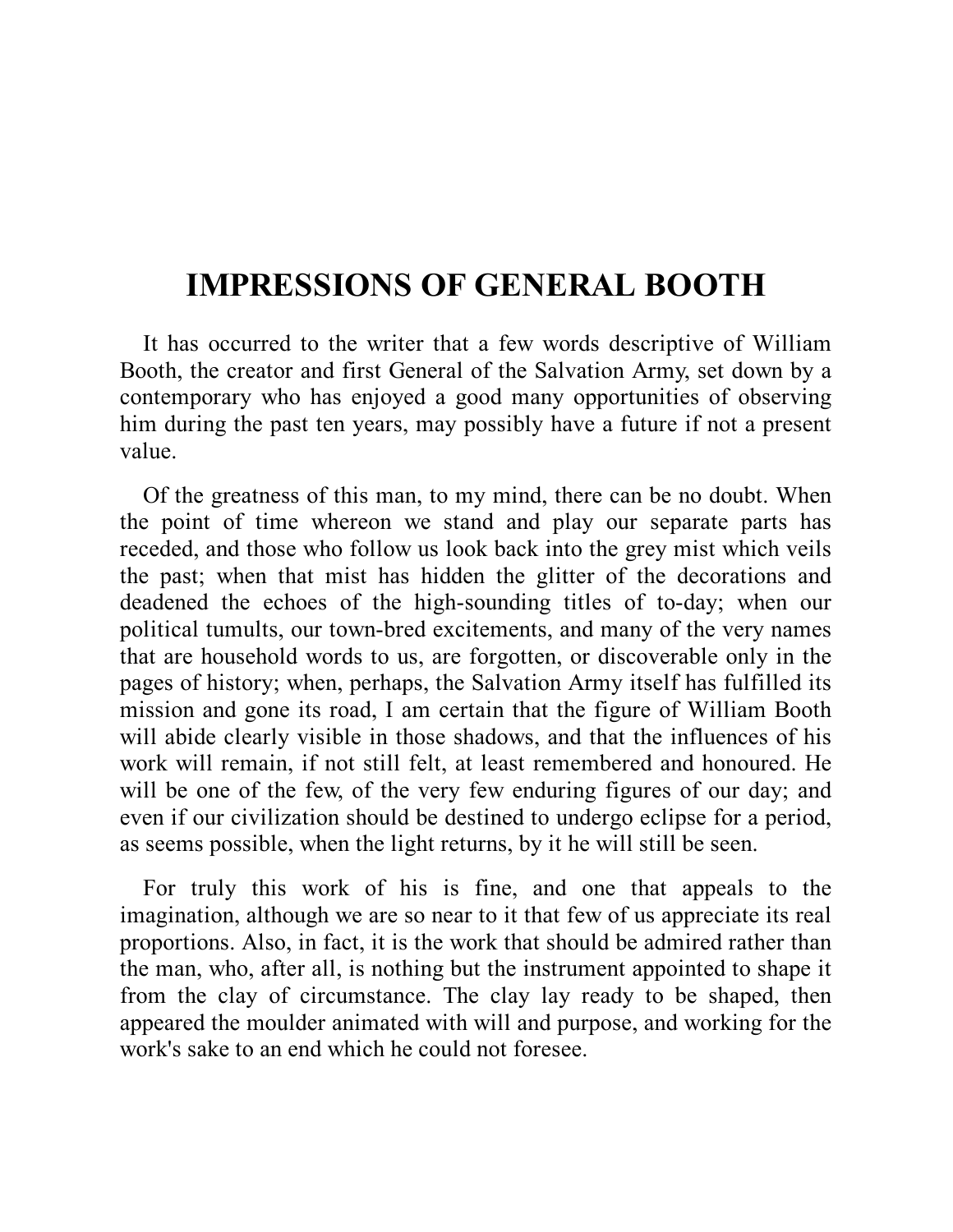I have no information on the point, but I should be surprised to learn that General Booth, when Providence moved him to begin his labours among the poor, had even an inkling of their future growth within the short period of his own life. He sowed a seed in faith and hope, and, in spite of opposition and poverty, in spite of ridicule and of slander, he has lived to see that seed ripen into a marvellous harvest. Directly, or indirectly, hundreds of thousands of men and women throughout the world have benefited by his efforts. He has been a tool of destiny, like Mahomet or Napoleon, only in this case one fated to help and not to harm mankind. Such, at least, is my estimate of him.

A little less of the spirit of self-sacrifice, a different sense of responsibility, and the same strength of imagination and power of purpose devoted to purely material objects, might have raised up another multimillionaire, or a mob-leader, or a self-seeking despot. But, as it happened, some grace was given to him, and the river has run another way.

Opportunity, too, has played into his hands. He saw that the recognized and established Creeds scarcely touched the great, sordid, lustful, drinksodden, poverty-steeped masses of the city populations of the world: that they were waiting for a teacher who could speak to them in a tongue they understood. He spoke, and some of them have listened: only a fraction it is true, but still some. More, as it chanced, he married a wife who entered into his thoughts, and was able to help to fulfil his aspirations, and from that union were born descendants who, for the most part, are fitted to carry on his labours.

Further, like Loyola, and others, he has the power of rule, being a born leader of men, so that thousands obey his word without question in every corner of the earth, although some of these have never seen his face. Lastly, Nature endowed him with a striking presence that appeals to the popular mind, with a considerable gift of speech, with great physical strength and abounding energy, qualities which have enabled him to toil without ceasing and to travel far and wide. Thus it comes about that as truly as any man of our generation, when his hour is ended, he, too, I believe, should be able to say with a clear conscience, 'I have finished the work that Thou gavest me to do': although his heart may add, 'I have not finished it as well as I could wish.'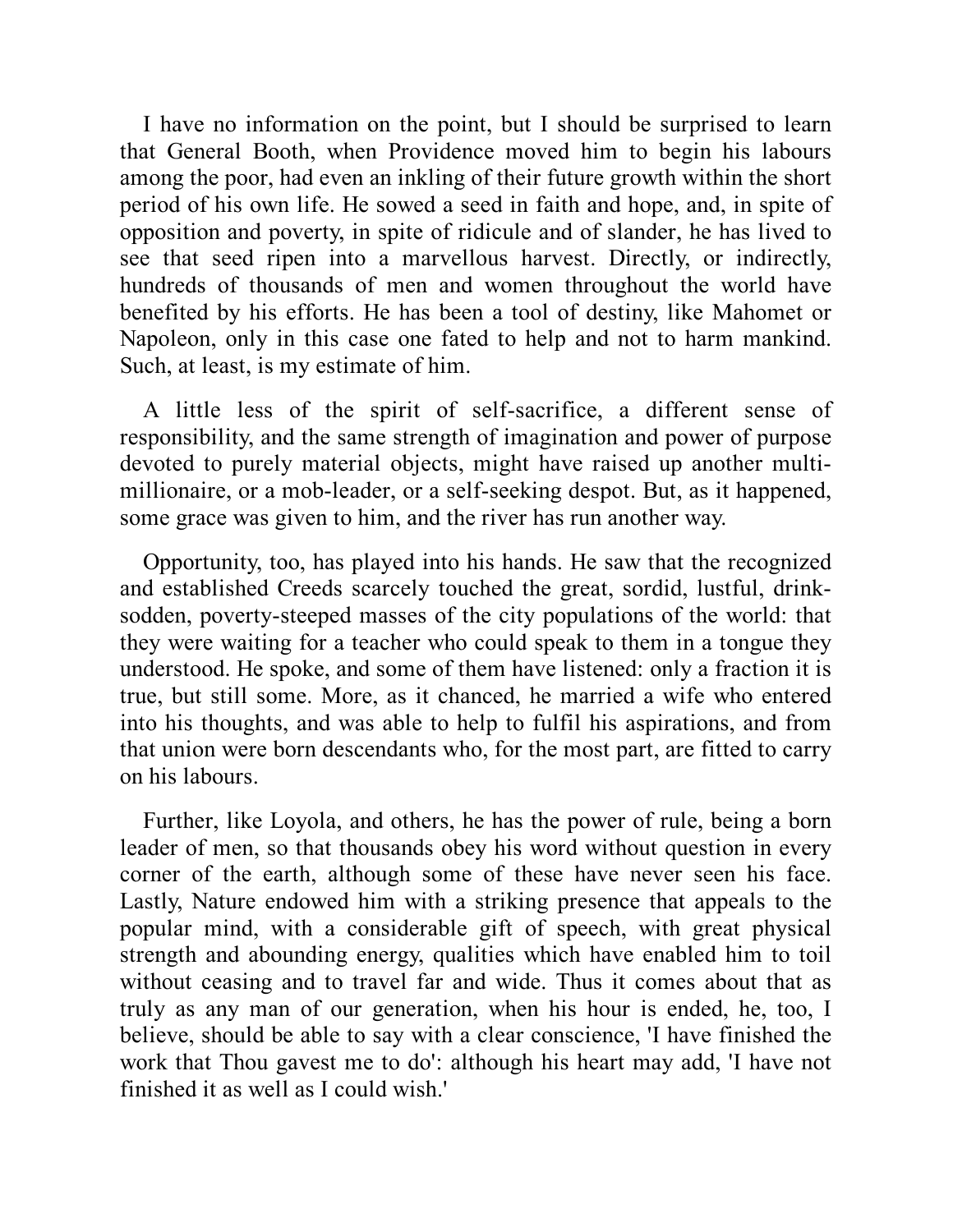Now let me try to convey my personal impressions of this man. I see him in various conversations with myself, when he has thought that he could make use of me to serve his ever-present and impersonal ends, trying to add me up, wondering how far I was sincere, and to what extent I might be influenced by private objects; then, at last, concluding that I was honest in my own fashion, opening his heart little by little, and finally appealing to me to aid him in his labours.

'I like that man; *he understands me!*' I once heard him say, mentioning my name, and believing that he was thinking, not speaking.

I tell this story merely to illustrate his habit of reflecting aloud, for as he spoke these words I was standing beside him. When I repeated it to his Officers, one of them remarked horrified:—

'Good gracious! it might just as well have been something much less complimentary. One never knows what he will say.'

He is an autocrat, whose word is law to thousands. Had he not been an autocrat indeed, the Salvation Army would not exist to-day, for it sprang from his brain like Minerva from the head of Jove, and has been driven to success by his single, forceful will.

Yet this quality of masterfulness is tempered and illuminated by an unfailing sense of humour, which he is quite ready to exercise at his own expense. Thus, a few years ago he and I dined with the late Mr. Herring, and, as a matter of fact, although I had certain things to say on the matters under discussion, his flow of most interesting conversation did not allow me over much opportunity of saying them. It is hard to compete in words with one who has preached continually for fifty years!

When General Booth departed to catch a midnight train, for the Continent I think, Mr. Herring went to see him to the door. Returning presently, much amused, he repeated their parting words, which were as follows:—

GENERAL BOOTH: 'A very good fellow Haggard; but a talker, you know, Herring, a talker!'

MR. HERRING (looking at him): 'Indeed!'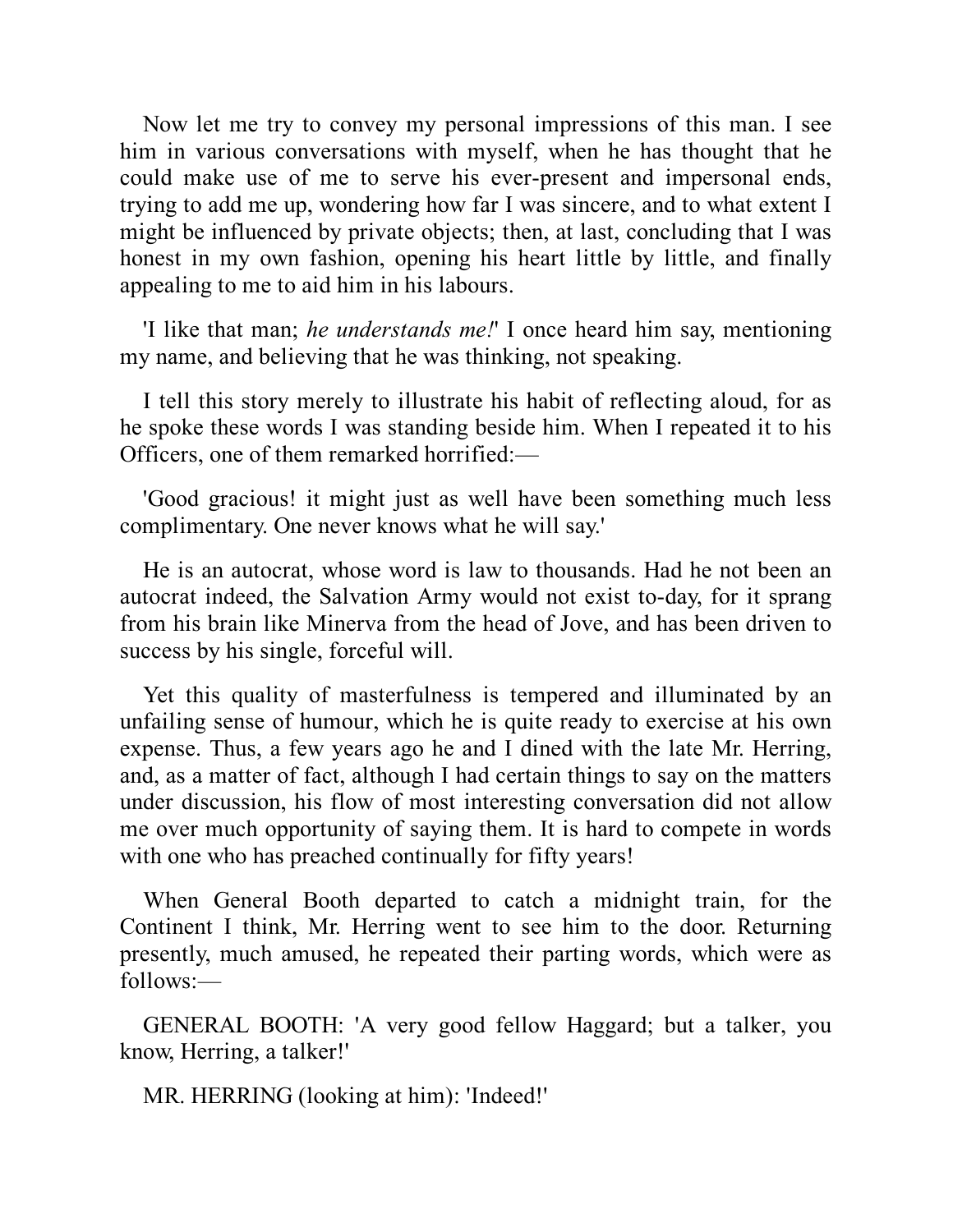GENERAL BOOTH (laughing): 'Ah! Herring, you mean that it was *I* who did the talking, not Haggard. Well, *perhaps I did*.'

Some people think that General Booth is conceited.

'It is a pity that the old gentleman is so vain,' a highly-placed person once said to me.

I answered that if he or I had done all that General Booth has done, we might be pardoned a little vanity.

In truth, however, the charge is mistaken, for at bottom I believe him to be a very humble-minded man, and one who does not in the least overrate himself. This may be gathered, indeed, from the tenor of his remarks on the subject of his personal value to the Army, that I have recorded at the beginning of this book.

What people of slower mind and narrower views may mistake for pride, in his case, I am sure, is but the impatient and unconscious assertiveness of superior power, based upon vision and accumulated knowledge. Also, as a general proposition, I believe vanity to be almost impossible to such a man. So far as my experience of life goes, that scarce creature, the innately, as distinguished from the accidentally eminent man, he who is fashioned from Nature's gold, not merely gilded by circumstance, is never vain.

Such a man knows but too well how poor is the fruit of his supremest effort, how marred by secret weakness is what the world calls his strength, and when his gifts are in the balance, how hard it would be for any seeing judge to distinguish his success from common failure. It is the little pinchbeck man, whom wealth, accident, or cheap cleverness has thrust forward, who grows vain over triumphs that are not worth having, not the great doer of deeds, or the seer whose imagination is wide enough to enable him to understand his own utter insignificance in the scale of things.

But to return to General Booth. Again I hear him explaining to me vast schemes, as yet unrealized, that lurk at the back of his vivid, practical, organizing brain. Schemes for settling tens of thousands of the city poor upon unoccupied lands in sundry portions of the earth. Schemes for great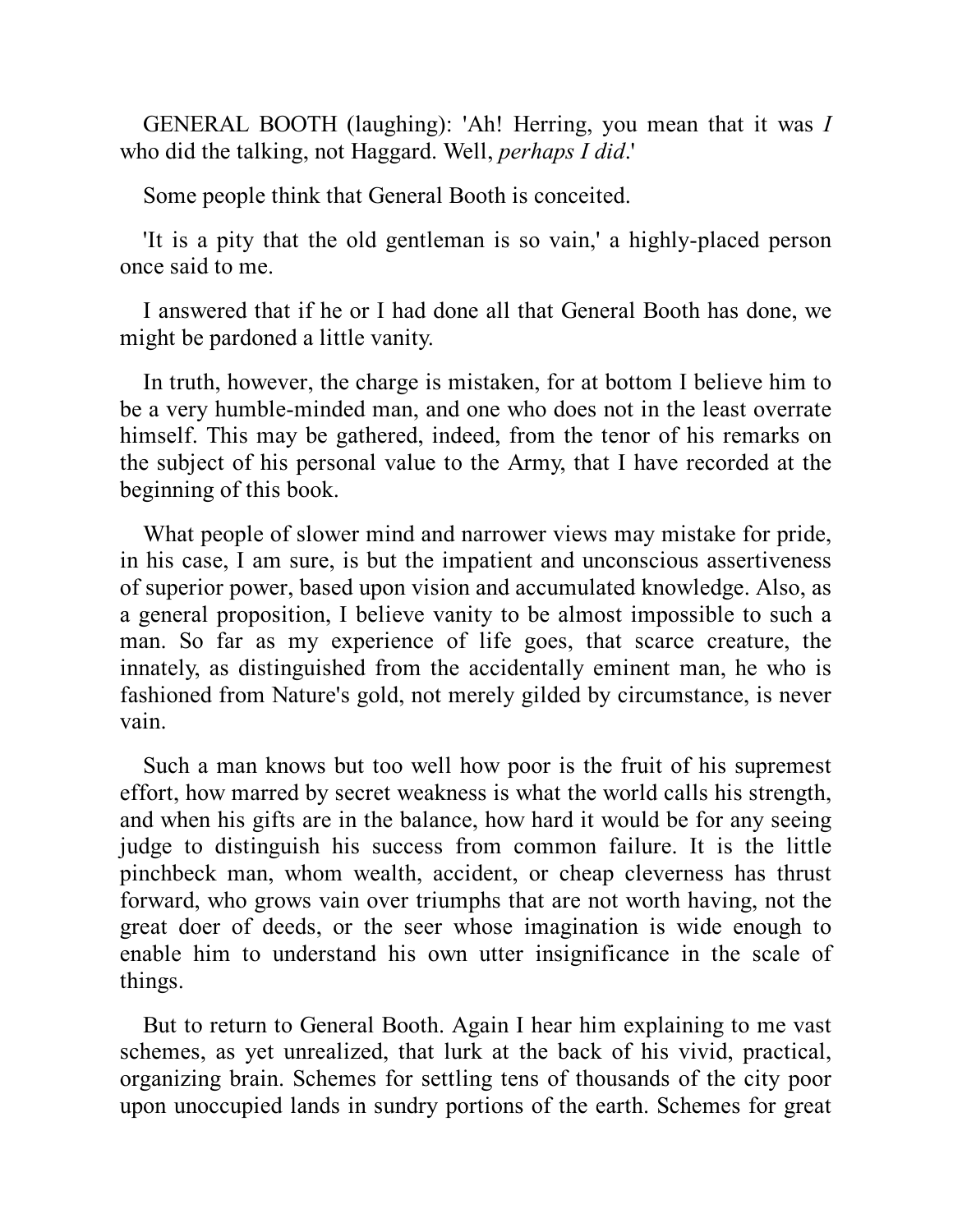universities or training colleges, in which men and women might be educated to deal with the social problems of our age on a scientific basis. Schemes for obtaining Government assistance to enable the Army to raise up the countless mass of criminals in many lands, taking charge of them as they leave the jail, and by regenerating their fallen natures, saving them soul and body.

In the last interview I had with him, I read to him a note I had made of a conversation which had taken place a few days before between Mr. Roosevelt and myself on the subject of the Salvation Army. Here is the note, or part of it.

MR. ROOSEVELT: 'Why not make use of all this charitable energy, now often misdirected, for national ends?'

MYSELF: 'What I have called "the waste forces of Benevolence." It is odd, Mr. Roosevelt, that we should both have come to that conclusion.'

MR. ROOSEVELT: 'Yes, that's the term. You see the reason is that we are both sensible men who understand.'

'That is very important,' said General Booth, when he had heard this extract. '"Make use of all this charitable energy, now often misdirected for national ends!" Why not, indeed? Heaven knows it is often misdirected. The Salvation Army has made mistakes enough. If only that could be done it would be a great thing. But first we have got to make other people "understand" besides Roosevelt and yourself.'

That, at least, was the sense of his words.

Once more I see him addressing a crowded meeting of City men in London, on a murky winter afternoon. In five minutes he has gripped his audience with his tale of things that are new to most of them, quite outside of their experience. He lifts a curtain as it were, and shows them the awful misery that lies often at their very office doors, and the duty which is theirs to aid the fallen and the suffering. It is a long address, very long, but none of the hearers are wearied.

At the end of it I had cause to meet him in his office about a certain matter. He had stripped off his coat, and stood in the red jersey of his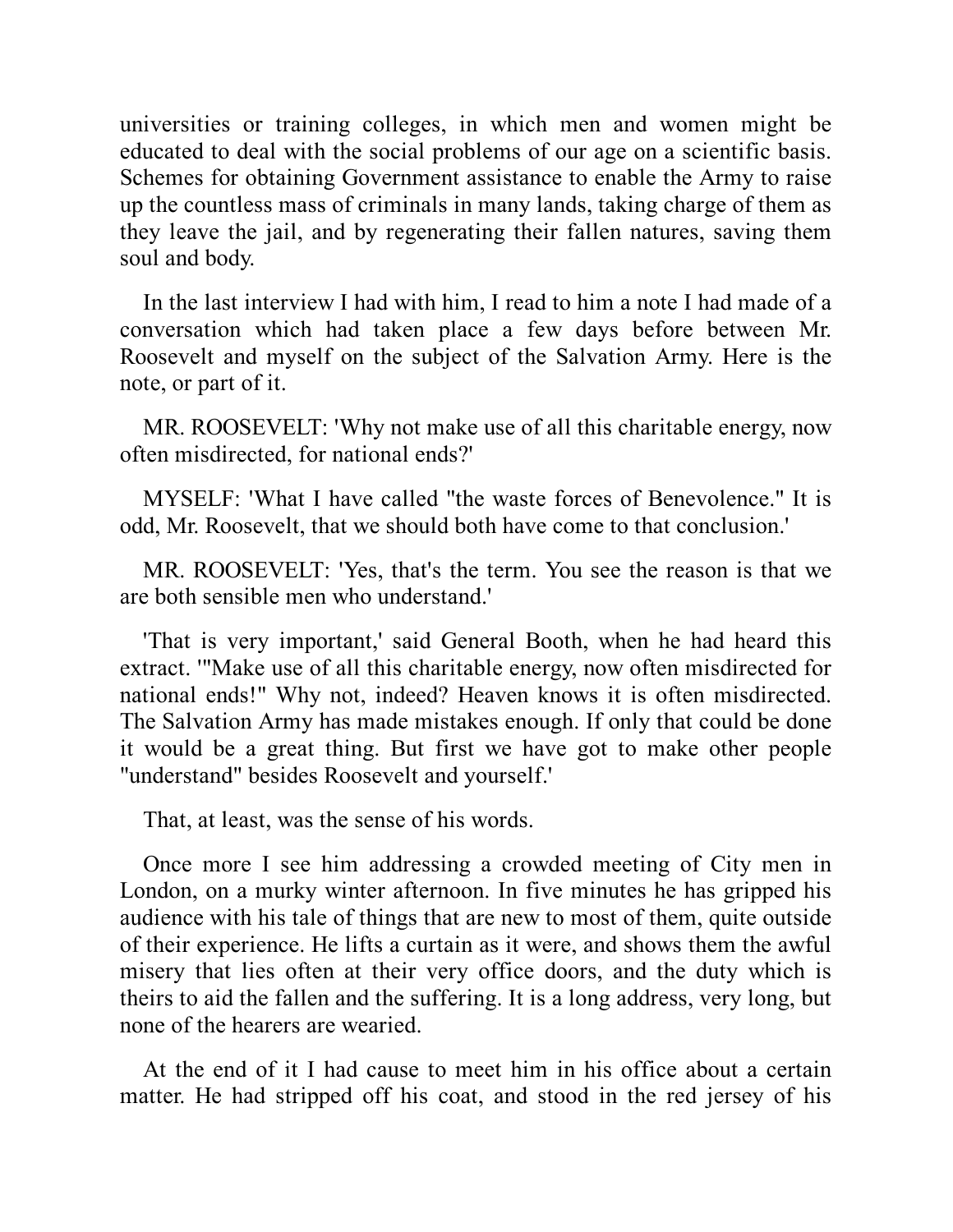uniform, the perspiration still streaming from him after the exertion of his prolonged effort in that packed hall. As he spoke he ate his simple meal of vegetables (mushrooms they were, I remember), and tea, for, like most of his family, he never touches meat. Either he must see me while he ate or not at all; and when there is work to be done, General Booth does not think of convenience or of rest; moreover, as usual, there was a train to catch. One of his peculiarities is that he seems always to be starting for somewhere, often at the other side of the world.

Lastly, I see him on one of his tours. He is due to speak in a small country town. His Officers have arrived to make arrangements, and are waiting with the audience. It pours with rain, and he is late. At length the motors dash up through the mud and wet, and out of the first of them he appears, a tall, cloaked figure. Already that day he has addressed two such meetings besides several roadside gatherings, and at night he must speak to a great audience in a city fourteen miles away; also stop at this place and at that before he gets there, for a like purpose. He is to appear in the big city at eight, and already it is half-past three.

Five minutes later he has been assisted on to the platform (for this was before his operation and he was almost blind), and for nearly an hour pours out a ceaseless flood of eloquence, telling the history of his Organization, telling of his life's work and of his heart's aims, asking for their prayers and help. He looks a very old man now, much older than when first I knew him, and with his handsome, somewhat Jewish face and long, white beard, a very type of some prophet of Israel. So Abraham must have looked, one thinks, or Jeremiah, or Elijah. But there is no weariness in his voice or his gestures; and, as he exhorts and prays, his darkening eyes seem to flash.

It is over. He bids farewell to the audience that he has never seen before, and will never see again, invokes a fervent blessing on them, and presently the motors are rushing away into the wet night, bearing with them this burning fire of a man.

Such are some of my impressions of William Booth, General of the Salvation Army.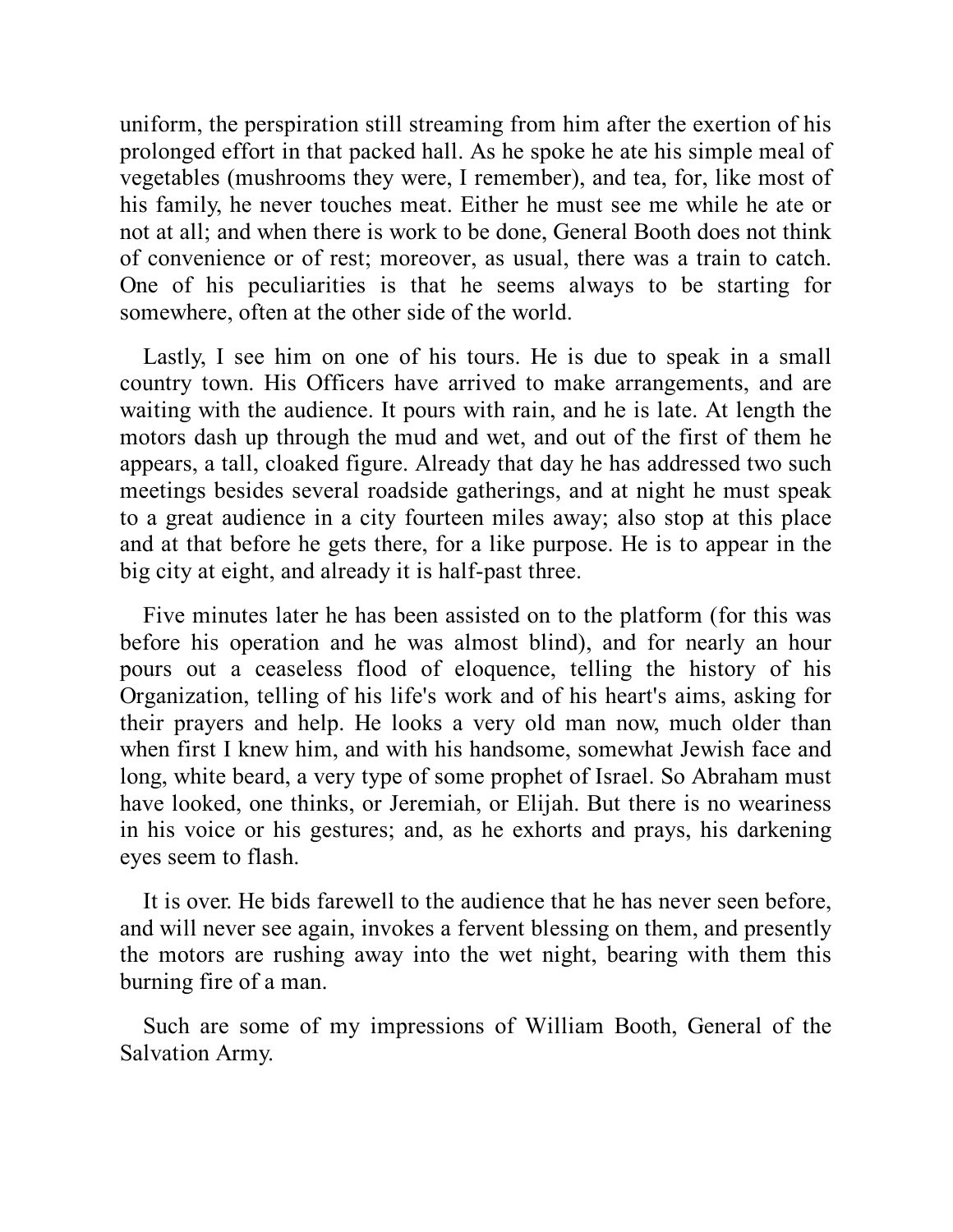## **THE CHIEF OF THE STAFF**

No account of the Salvation Army would be complete without some words about Mr. Bramwell Booth, General Booth's eldest son and righthand man, who in the Army is known as the Chief of the Staff. Being convinced of this, I sought an interview with him—the last of the many that I have had in connexion with the present work.

In the Army Mr. Bramwell Booth is generally recognized as 'the power behind the throne.' He it is who, seated in his office in London, directs the affairs and administers the policy of this vast Organization in all lands; the care of the countless Salvation Army churches is on his shoulders, and has been for these many years. He does not travel outside Europe; his work lies chiefly at home. I understand, however, that he takes his share in the evangelical labours of the Army, and is a powerful and convincing speaker, although I have never chanced to hear any of his addresses.

In appearance at his present age of something over fifty, he is tall and not robust, with an extremely sympathetic face that has about it little of his father's rugged cast and sternness. Perhaps it is this evident sympathy that commands the affection of so many, for I have been told more than once that he is the best beloved man in the Army, and one who never uses a stern word.

I found him busy and pressed for time, even more so, if possible, than I was myself; he had but just arrived by an early train from some provincial city. In fact, he was then engaged upon his annual visitation to all the Field Officers in the country, which, as he explained, takes him away from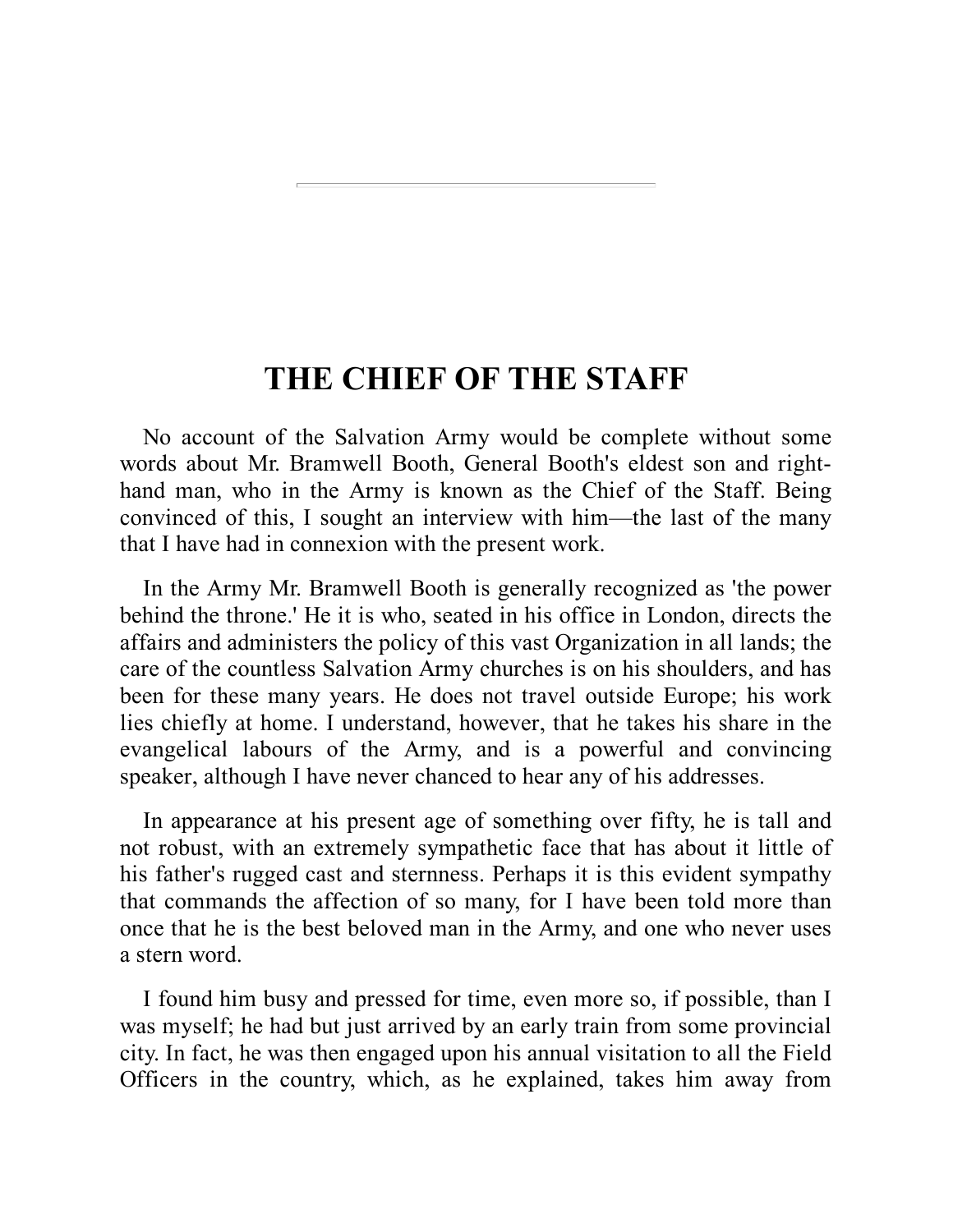London for three days a week for a period of six weeks, and throws upon him a considerable extra strain of mind and body. The diocese of the Salvation Army is very extensive!

I said to Mr. Bramwell Booth that I desired from him his views of the Army as a religious and a social force throughout the wide world, in every land where it sets its foot. I wished to hear of the work considered as a whole, likewise of that work in its various aspects, and of the different races of mankind among which it is carried on. Also, amongst others, I put to him the following specific questions:—

```
In what way and by what means does the Army adapt itself
to
     the needs and customs of the various peoples among whom
it
     is established?
     What is its comparative measure of success with each of
      these peoples, and what future is anticipated for it
among
    them respectively?
     Where is the work advancing, where does it hang in the
    balance, and where is it being driven backwards?
     What are your views upon the future of the Army as a
     religious and social power throughout the world, bearing
in
        mind the undoubted difficulties with which it is
confronted?
     Do you consider that now, after forty-five years of
     existence, it is, speaking generally, on the downward or
on
     the upward grade?
     What information can you give me as to the position of
the
     Army in its relations with other religious bodies?
```
At this point Mr. Bramwell Booth inquired mildly how much time I had to spare. The result of my answer was that we agreed together that it was clearly impossible to deal with all these great matters in an interview. So it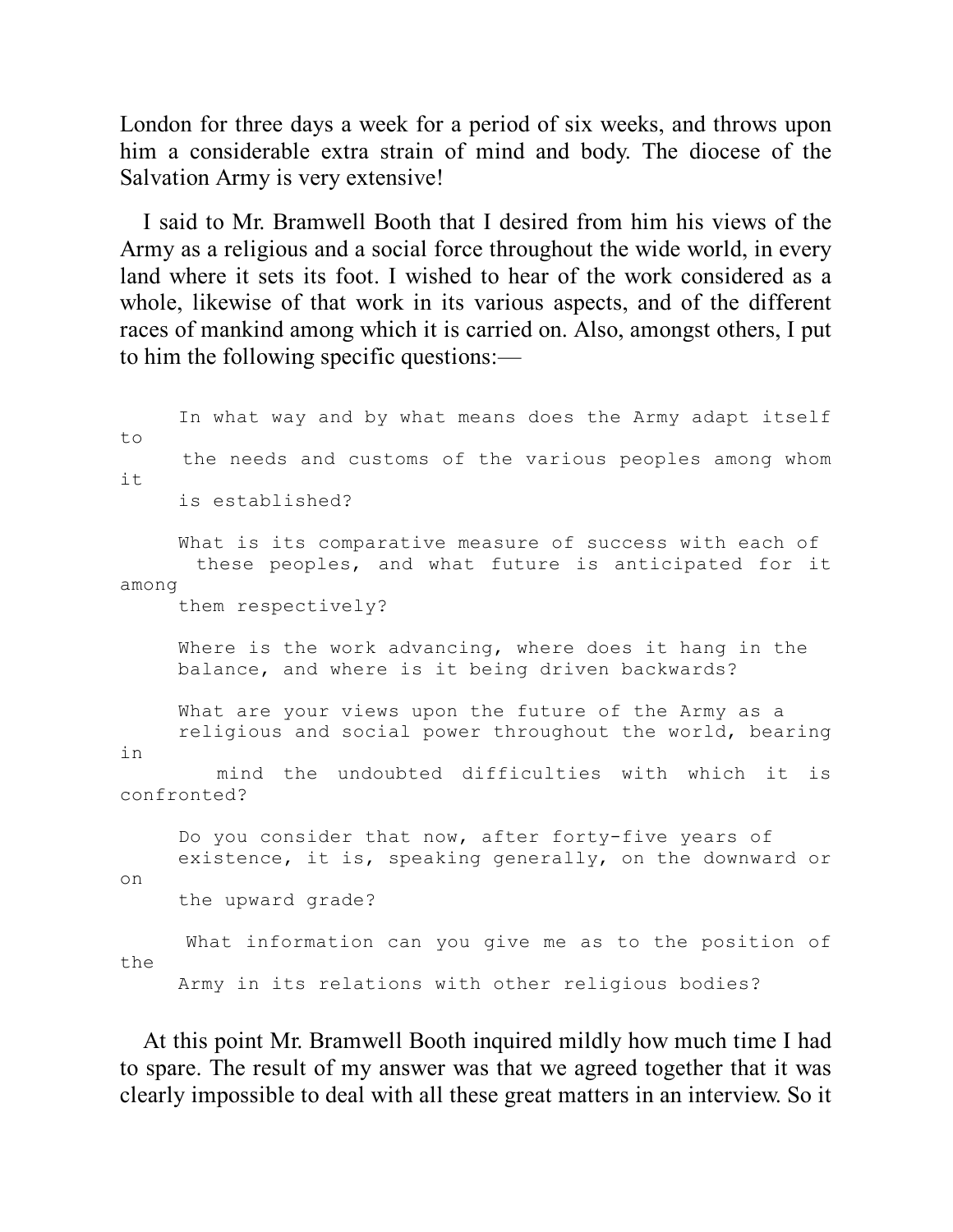was decided that he should take time to think them over, and should furnish his replies in the form of a written memorandum. This he has done, and I may say without flattery that the paper which he has drawn up is one of the most clear and broad-minded that I have had the pleasure of reading for a long while. Since it is too long to be used as a quotation, I print it in an appendix, trusting sincerely that all who are interested in the Salvation Army in its various aspects will not neglect its perusal. Indeed, it is a valuable and an authoritative document, composed by perhaps the only person in the world who, from his place and information, is equal to the task.

Personally I venture upon neither criticism nor comment, whose rôle throughout all these pages is but that of a showman, although I trust one not altogether devoid of insight into the matter in hand.

To only one point will I call attention—that of the general note of confidence which runs through Mr. Bramwell Booth's remarks. Clearly he at least does not believe that the Salvation Army is in danger of dissolution. Like his father, he believes that it will go on from good to good and from strength to strength.

There remain, however, one or two other points that we discussed together to which I will allude. Thus I asked him if he had anything to say as to the attacks which from time to time were made upon the Army. He replied as his father had done: 'Nothing, except that they were best left to answer themselves.'

Then our conversation turned to the matter of the resignation of certain Officers of the Army which had caused some passing public remark.

'We have an old saying here,' he said, with some humour, 'that we do not often lose any one whom we very much desire to keep.'

I pointed out that I had heard allegations made to the effect that the Army Officers were badly paid, hardly treated, and, when they proved of no more use, let go to find a living as best they could.

He replied that, as to the matter of money, the Army had established a Pension fund in all the Western countries, which now amounts to a large total. In this country the sum was about £44,000, and during 1909 about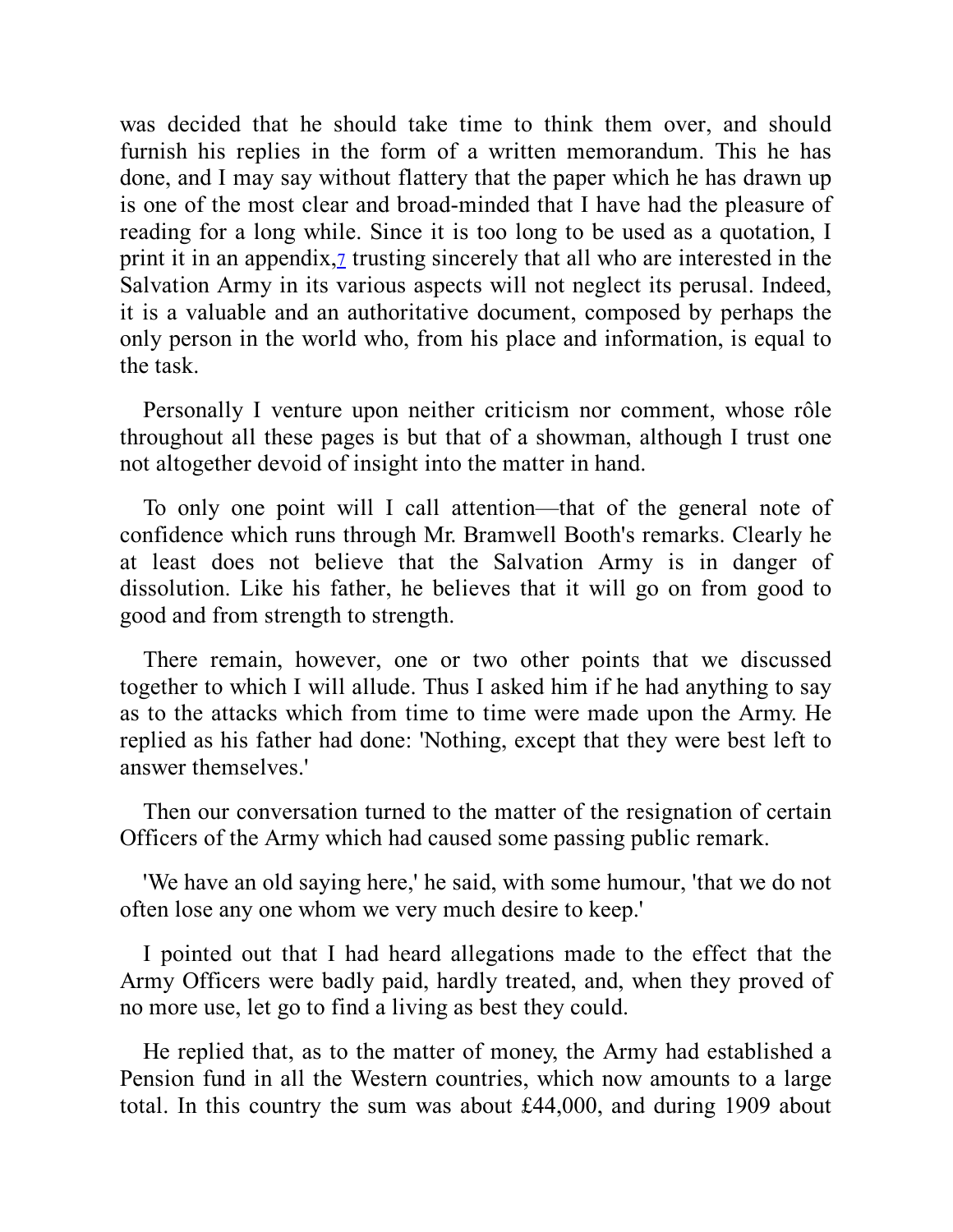£1,800 had been paid here in pensions. This, however, was only a beginning, but he thought that the effort was being made on the right lines, and that, notwithstanding their poverty, a really adequate Pension fund would be built up in due course.

Then of a sudden he became eloquent. He said he admitted that the Army had little to offer. Those who came into its service knew that this was so; that they had no hope of temporal reward; that thenceforth the great feature of their life and work was that it must be filled with labour and self-denial. The whole business of helping and saving our fellowcreatures was one of struggle and suffering. Sacrifice was the key-note of Christianity as laid down by its Founder. Those who sought money and temporal honour must look elsewhere than to the Salvation Army. Its pride and glory was that thousands were willing to suffer and deny themselves from year to year, and to find their joy and their recompense in the consciousness that they were doing something, however little, to lighten the darkness and relieve the misery of the world.

Here are some of his actual words upon this matter that I will quote, as I cannot better them:—

'The two facts of real consequence about our Officers are these: First, that their numbers go on increasing year by year, and second, that they remain devoted to their work, very poor, and absolutely bent on obtaining a reward in Heaven. But let me quote here from General Booth on this matter:—

'"I resolved that no disadvantage as to birth, or education, or social condition should debar any one from entering the list of combatants so long as he was one with me in love for God, in faith for the salvation of men, and in willingness to obey the orders he should receive from me and from those I authorized to direct him. I have, of course, had many disappointments—not a few of them very hard to bear at the time—but from the early days of 1868, when I engaged my first recognized helper, to 1878, when the number had increased by slow degrees to about 100, and on to the present day, when their number is rapidly approaching 20,000, there has not been a single year without its increase, not only in quantity, but in quality.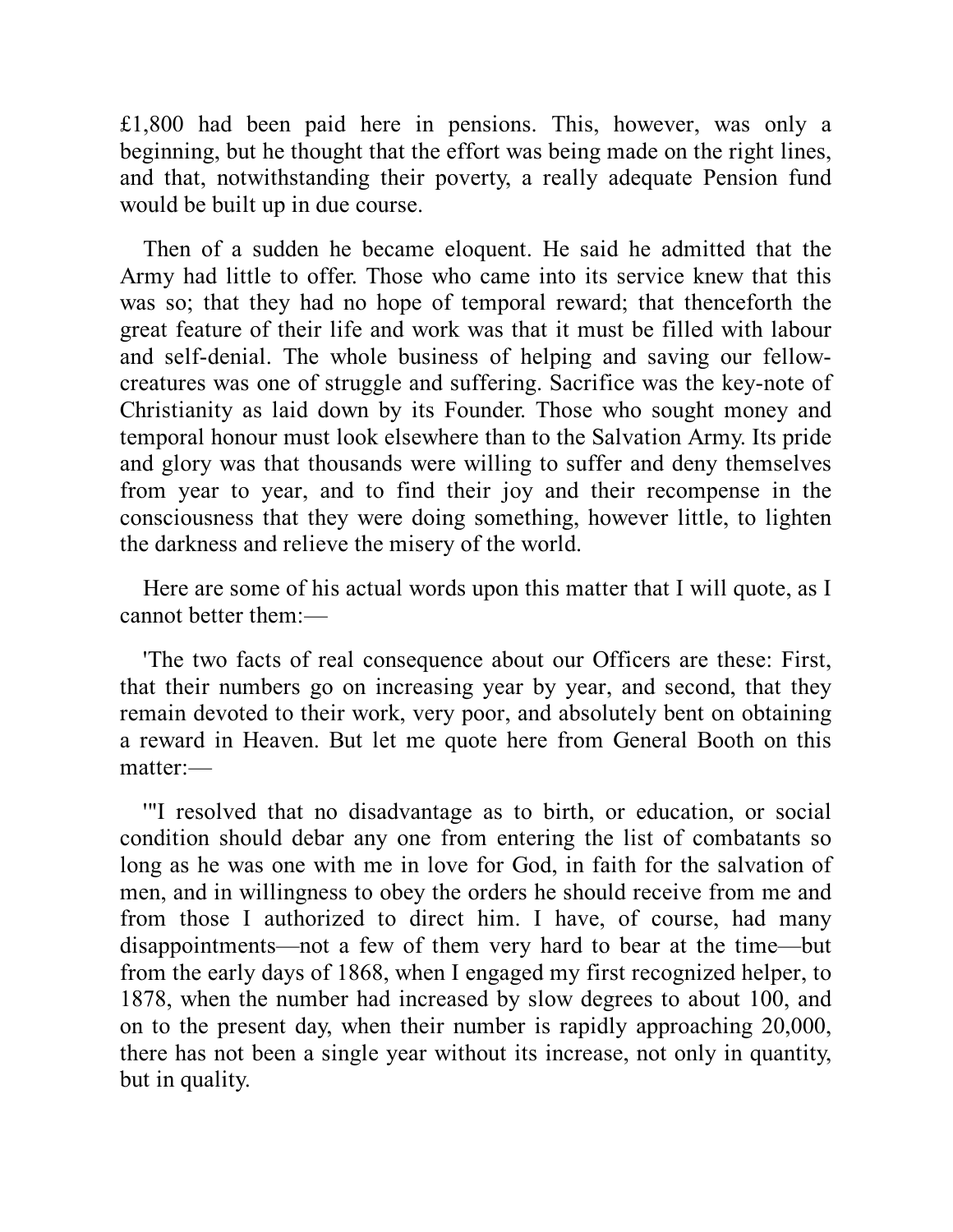'"I am sometimes asked, What about those who have left me? Well, I am thankful to say that we remain in sympathetic and friendly relations with the great bulk of them. It was to be expected that in work such as ours, demanding, as it does, not only arduous toil and constant self-denial and often real hardships of one kind or another, some should prove unworthy, some should grow weary, and others should faint by the way, whilst others again, though very excellent souls, should prove unsuitable. It could not be otherwise, for we are engaged in real warfare, and whoever heard of war without wounds and losses? But even of those who do thus step aside from the position of Officers, a large proportion—in this country nine out of ten —remain with us, engaged in some voluntary effort in our ranks."'

'But,' continued Mr. Bramwell Booth, 'I would be the last person to minimize our losses. They may be accounted for in the most natural way, and yet we cannot but feel them and suffer from them. And yet it is all just a repetition of the Bible stories of all ages; nay, of all stories of genuine fighting in any great cause. The great feature of our present experience in this matter is that the number who go out from us grows every year smaller in proportion to the whole, and that, as the General says in the above extract, a very large proportion of those continue in friendly relations with us.

'The triumph of these splendid men and women, in the face of every kind of difficulty in every part of the world is, however, really a triumph of their faith. It is not the Army, it is not their leaders, it is not even the wonderful devotion which many of them manifest, which is the secret of their continued life and continued success, nor is it any confidence in their own abilities. No! The true representative of the Army is relying at every turn upon the presence, guidance, and help of God in trying to carry out the Father's purpose with respect to every lost and suffering child of man. By that test, alike in the present and future, we must ever stand or fall. The Army is either a work of faith or it is nothing at all.

'Everything throughout all our ranks can really be brought to that test, and I regard with composure every loss and attack, every puzzle and danger, chiefly because I rely upon my comrades' trust in God being responded to by Him according to their need.'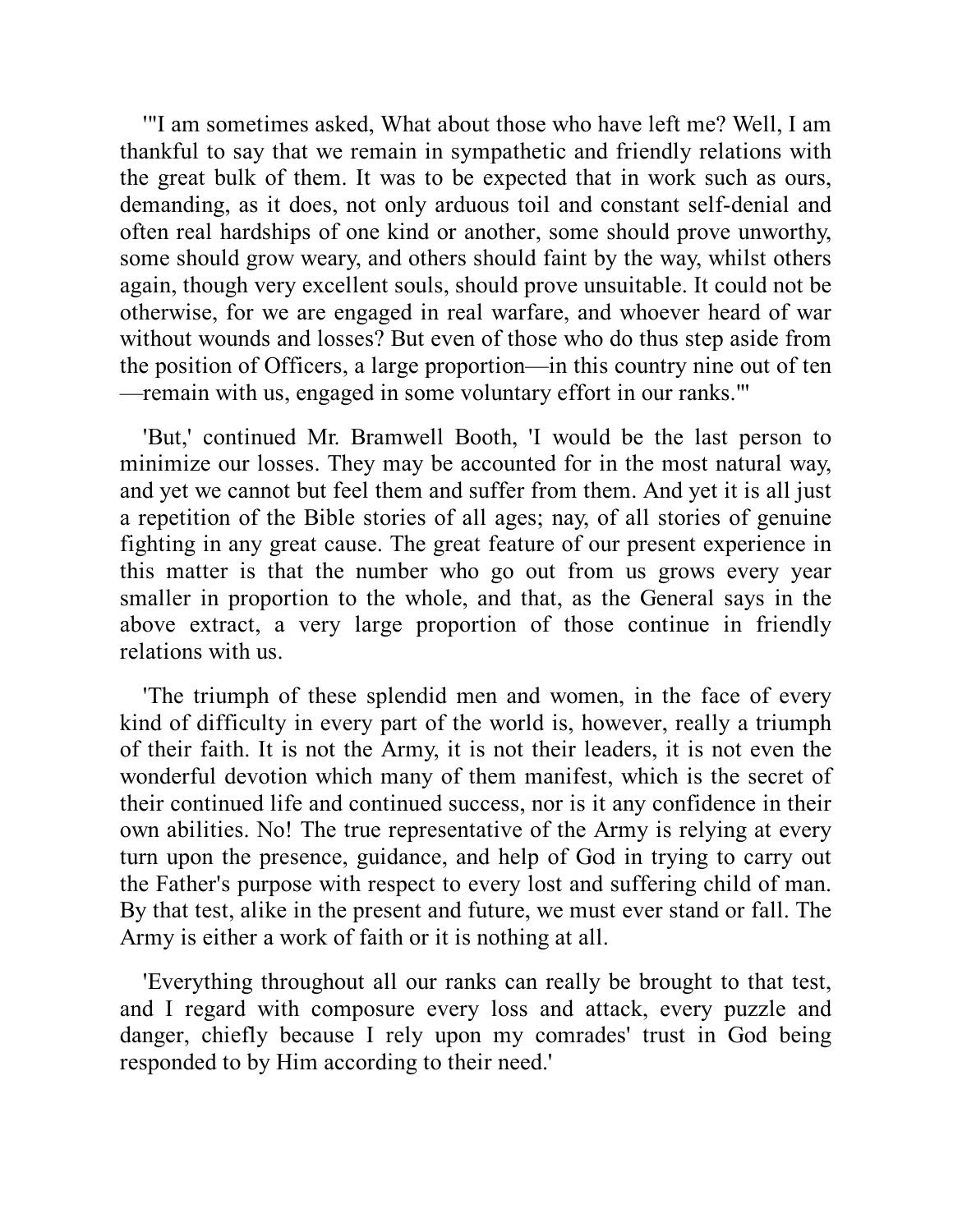Perhaps I may be allowed to add a few remarks upon this subject. A great deal is made of the resignation of a few Salvation Army Officers in order that they may accept excellent posts in other walks of life; indeed, it is not uncommon to see it stated that such resignations herald the dissolution of the Society. Inasmuch as the number of the Army's Officers is nearing 20,000 it would seem that it can very well spare a few of them. What fills me with wonder is not that some go, but that so many remain. *This* is one of the facts which, amongst much that is discouraging, convinces me of the innate nobility of man. An old friend of mine of pious disposition once remarked to me that *he* could never have been a Christian martyr. At the first twist of the cord, or the first nip of the red-hot pincers, he was sure that *he* would have thrown incense by the handful upon the altar of any heathen god or goddess that was fashionable at the moment. His spirit might have been willing, but his flesh would certainly have proved weak.

I sympathized with the honesty of this confession, and in the same way I sympathize with those Officers of the Salvation Army who, in racing slang, cannot 'stay the course.'

Let us consider the lot of these men. Any who have entered on even a secular crusade, something that takes them off the beaten, official paths, that leads them through the thorns and wildernesses of a new, untravelled country, towards some distant goal seen dimly, or not seen at all except in dreams, will know what such an undertaking means. It means snakes in the grass; it means savages, or in other words veiled and poisonous hatreds and bitter foes, or, still worse, treacherous friends. The crusader may get through, in which case no one will thank him except, perhaps, after he is dead. Or he may fail and perish, in which case every one will mock at him. Or he may retreat discouraged and return to the official road, in which case his friends will remark that they are glad to see that his insanity was only of the intermittent order, and that at length he has learned his place in the world and to whom he ought to touch his cap.

Well, these are official roads to Heaven as well as to the House of Lords and other mundane goals, a fact which the Salvation Army Officer and others of his kind have probably found out. On the official road, if he has interest and ability—the first is to be preferred—he might have become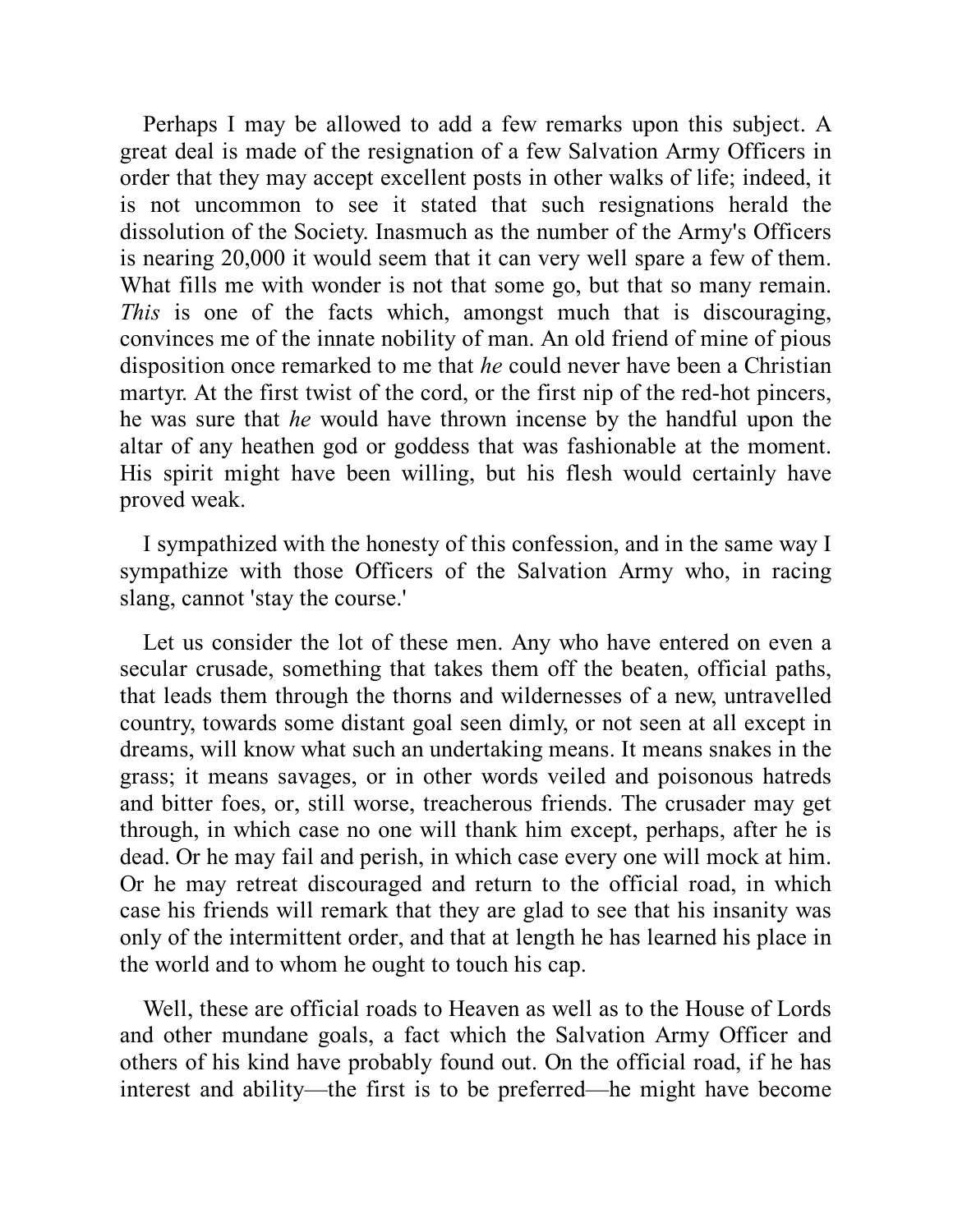anything, and with ordinary fortune would certainly have become something.

But on the path that he has chosen what is there for him to gain? An inheritance of dim glory beyond the stars, obscured doubtless from time to time, if he is like other men, by sudden and sickening eclipses of his faith. And meanwhile the daily round, the insolent gibe, and the bitter ingratitude of men that leaves him grieving. Also not enough money to pay for a cab when it is wet, and considerable uncertainty as to the future of his children, and even as to his own old age. Few comforts for him, not even those of a glass of wine to stimulate him, or of tobacco to soothe his nerves, for these are forbidden to him by the rules of his Order. Unless he can reach the very top of his particular tree also, which it is most unlikely that he will, no public recognition even of his faithful, strenuous work, and who is there that at heart does not long for public recognition? In short, nothing that is desirable to man save the consciousness of a virtue which, after all, he must feel to be indifferent (being well aware of his own secret faults), and the satisfaction of having helped a certain number of lame human dogs over moral or physical stiles.

In such a case and in a world which we must admit to be selfish and imperfect, the wonder is not that certain Salvation Army Officers, being trained men of high ability, yield to tempting offers and go, but that so many of them remain.

'Look at my case,' said one of them to me. 'With my experience and organizing ability I am worth £2,000 a year as the manager of any big business, and I could have it if I liked. Here I get about £200!'

This was one of those who remain. I say all honour to such noble souls, for surely they are of the salt of the earth.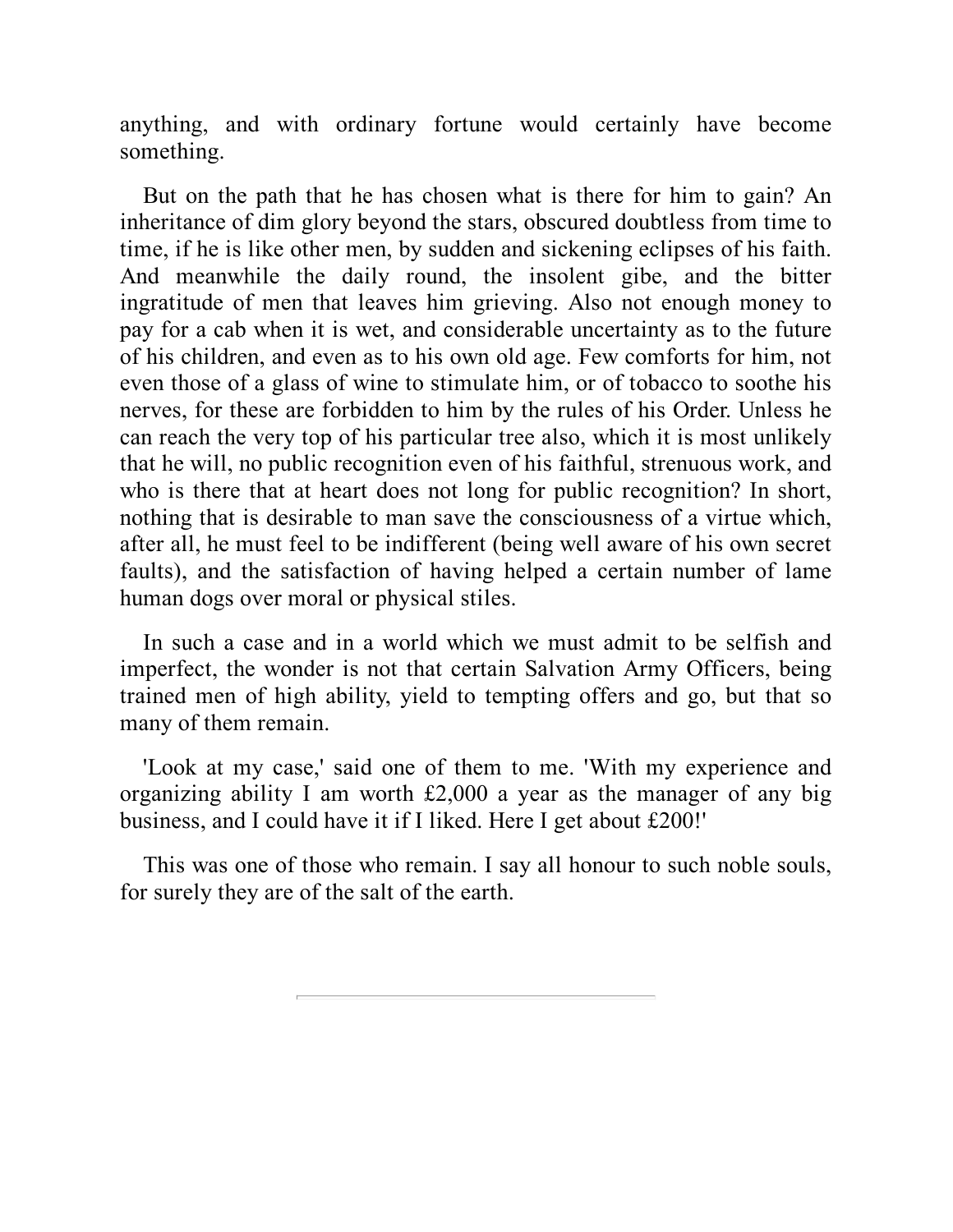# **NOTE ON THE RELIGION OF THE SALVATION ARMY**

The religious faith of the Salvation Army, as I have observed and understand it (for little has been said to me on this matter), is extremely simple. It believes in an eternal Heaven for the righteous and—a sad doctrine this, some of us may think—in a Hell, equally eternal, for the wicked. $8$  Its bedrock is the Bible, especially the New Testament, which it accepts as true without qualification, from the first word to the last, troubling itself with no doubts or criticisms. Especially does it believe in the dual nature of the Saviour, in Christ as God, and in Christ as man, and in the possibility of forgiveness and redemption for even the most degraded and defiled of human beings. Love is its watchword, the spirit of love is its spirit, love arrayed in the garments of charity.

In essentials, with one exception, its doctrines much resemble those of the Church of England, and of various dissenting Protestant bodies. The exception is, that it does not make use of the Sacraments, even of that of Communion, although, on the other hand, it does not deny the efficacy of those Sacraments, or object to others, even if they be members of the Army, availing themselves of them. Thus, I have known an Army Officer to join in the Communion Service. The reason for this exception is, I believe, that in the view of General Booth, the Sacraments complicate matters, are open to argument and attack, and are not understood by the majority of the classes with which the Army deals. How their omission is reconciled with certain prominent passages and directions laid down in the New Testament I do not know. To me, I confess, this disregard of them seems illogical.

The motto of the Army is 'Salvation for all,' and, as I have hinted in these pages, it has a sure conviction of the essential persistence of miracle in these modern days. It holds that when a man kneels at the Penitent-Form and 'gets converted,' a miracle takes place within him, if his repentance is true, and that thenceforward some Grace from on High will give him the power to overcome the evil in his heart and blood.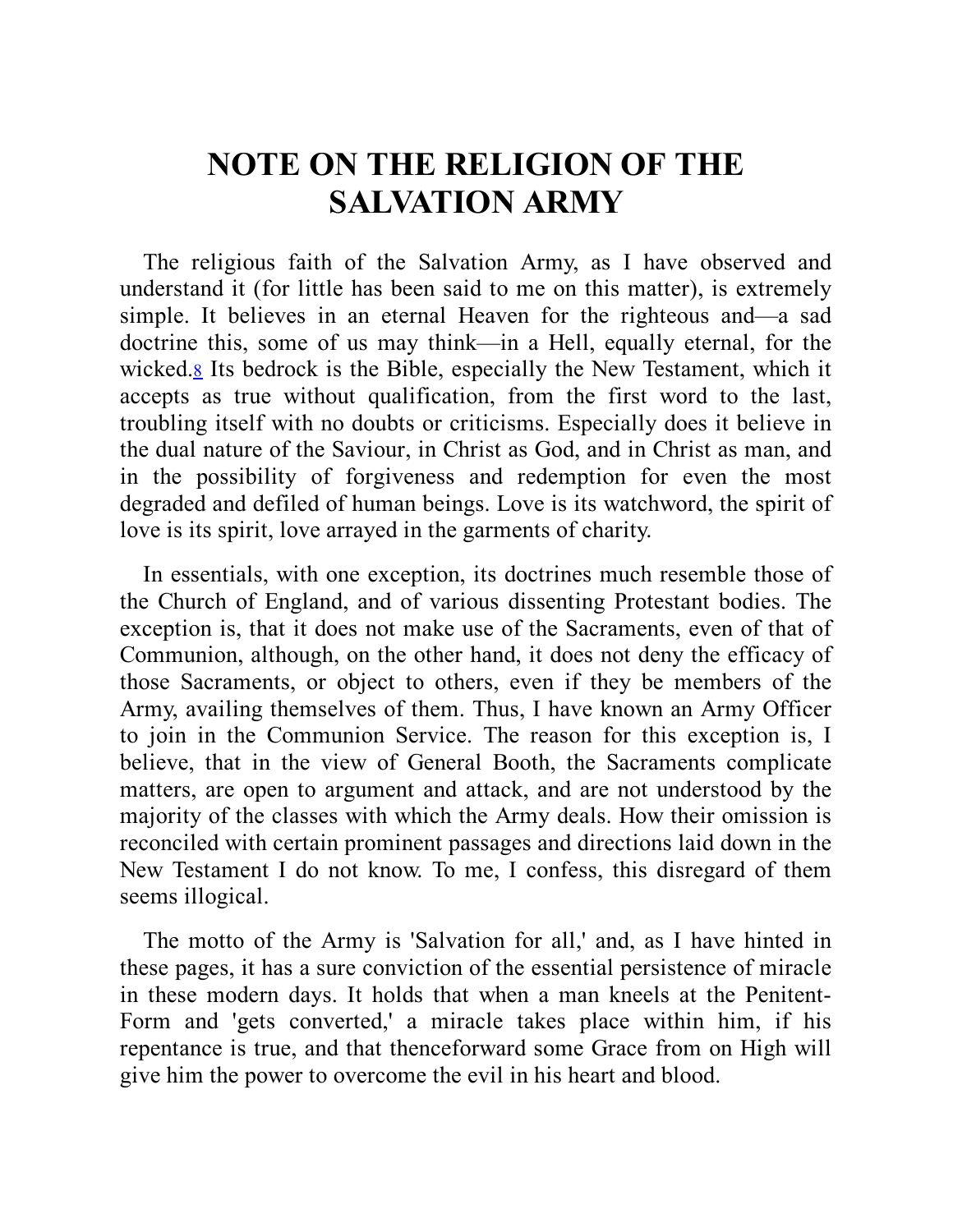It believes, too, in the instant efficacy of earnest prayer, and in the possibility of direct communication by this means between man and his Maker.

Here is an instance of this statement. While inspecting the Shelters in one of the provincial cities, I was shown a certain building which had recently passed into the possession of the Army. The Officer who was conducting me said that the negotiations preliminary to the acquisition of the lease of this building had been long and difficult. I remarked that these must have caused him anxiety. 'Oh, no,' he answered, simply. 'You see I had talked with the Lord about it, and I knew that we should get the place in the end.'

This reply may cause some to smile, but I confess I find such childlike faith touching and even beautiful.

There is small doubt that consciously or unconsciously, the Salvation Army has followed St. Paul's example of being all things to all men, if 'by all means' it may save some. This is the reason of its methods which to many seem so vulgar and offensive. Once I spoke to an Officer high up in the Army of this matter, instancing, amongst other things, its brass bands and loud-voiced preaching at street corners.

'My dear sir,' he replied, 'if we came to convert *you*, we should not bring a brass band or send a missionary who shouted out sacred names every minute. Possibly, if we thought that you were open to the influences of music, we might send a first-rate violinist to play pieces from the classical masters, and we should certainly send a man whom we knew to be your intellectual equal, and who could therefore appeal to your reason. But our mission at present is not so much to you and your class, as to the dregs of humanity. The folk we deal with live in a state of noise of which you have no conception, and if we want to force them to listen to us, we must begin by making a greater noise in order to attract their attention at all. In the same way it is of no use wasting subtleties on them; we have to go straight to the main points, which are clear and sharp enough to pierce their drinkbesotted intelligences, or to reach any fragment of conscience they may have remaining in them.'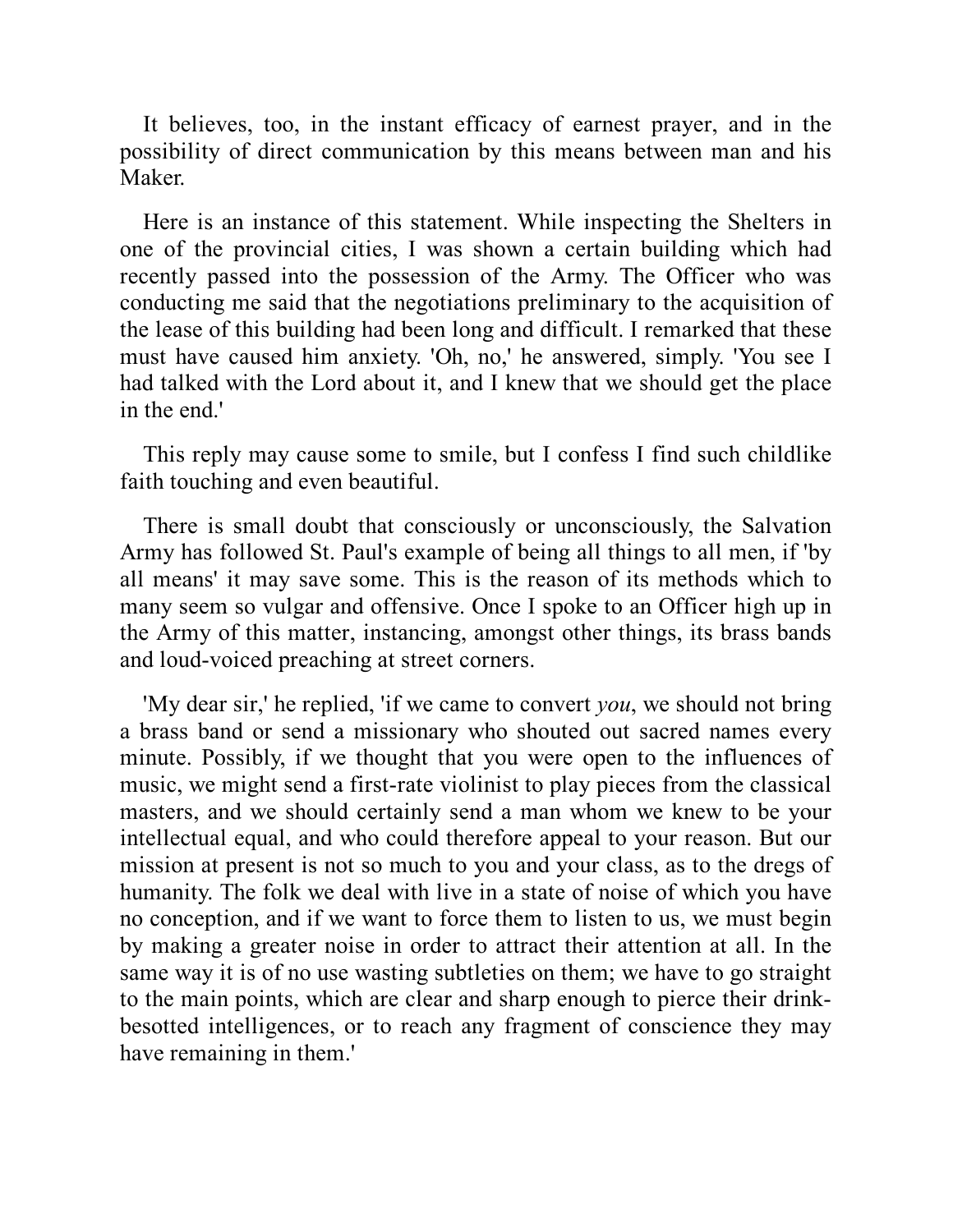I thought the argument sound and well put, and results have proved its force, since the Salvation Army undoubtedly gets a hold of people that few other forms of religious effort seem able to grasp, at least to any considerable extent.

I wish to make it clear, however, that I hold no particular brief for the Army, its theology, and its methods. I recognize fully, as I know it does, the splendid work that is being done in the religious and social fields by other Organizations of the same class, especially by Dr. Barnardo's Homes, by the Waifs and Strays Society, by the Church Army, and, above all, perhaps, by another Society, with which I have had the honour to be connected in a humble capacity for many years, that for the Prevention of Cruelty to Children. Still it remains true that the Salvation Army is unique, if only on account of the colossal scale of its operations. Its fertilizing stream flows on steadily from land to land, till it bids fair to irrigate the whole earth. What I have written about is but one little segment of a work which flourishes everywhere, and even lifts its head in Roman Catholic countries, although in these, as yet, it makes no very great progress.

How potent then, and how generally suited to the needs of stained and suffering mankind, must be that religion which appeals both to the West and to the East, which is as much at home in Java and Korea as it is in Copenhagen or Glasgow. For it should be borne in mind that the basis of the Salvation Army is religious, that it aims, above everything, at the conversion of men to an active and lively faith in the plain, uncomplicated tenets of Christianity to the benefit of their souls in some future state of existence and, incidentally, to the Reformation of their characters while on earth.

The social work of which I have been treating is a mere by-product or consequence of its main idea. Experience has shown, that it is of little use to talk about his soul to a man with an empty stomach. First, he must be fed and cleansed and given some other habitation than the street. Also the Army has learned that Christ still walks the earth in the shape of Charity; and that religion, after all, is best preached by putting its maxims into practice; that the poor are always with us; and that the first duty of the Christian is to bind their wounds and soothe their sorrows. Afterwards, he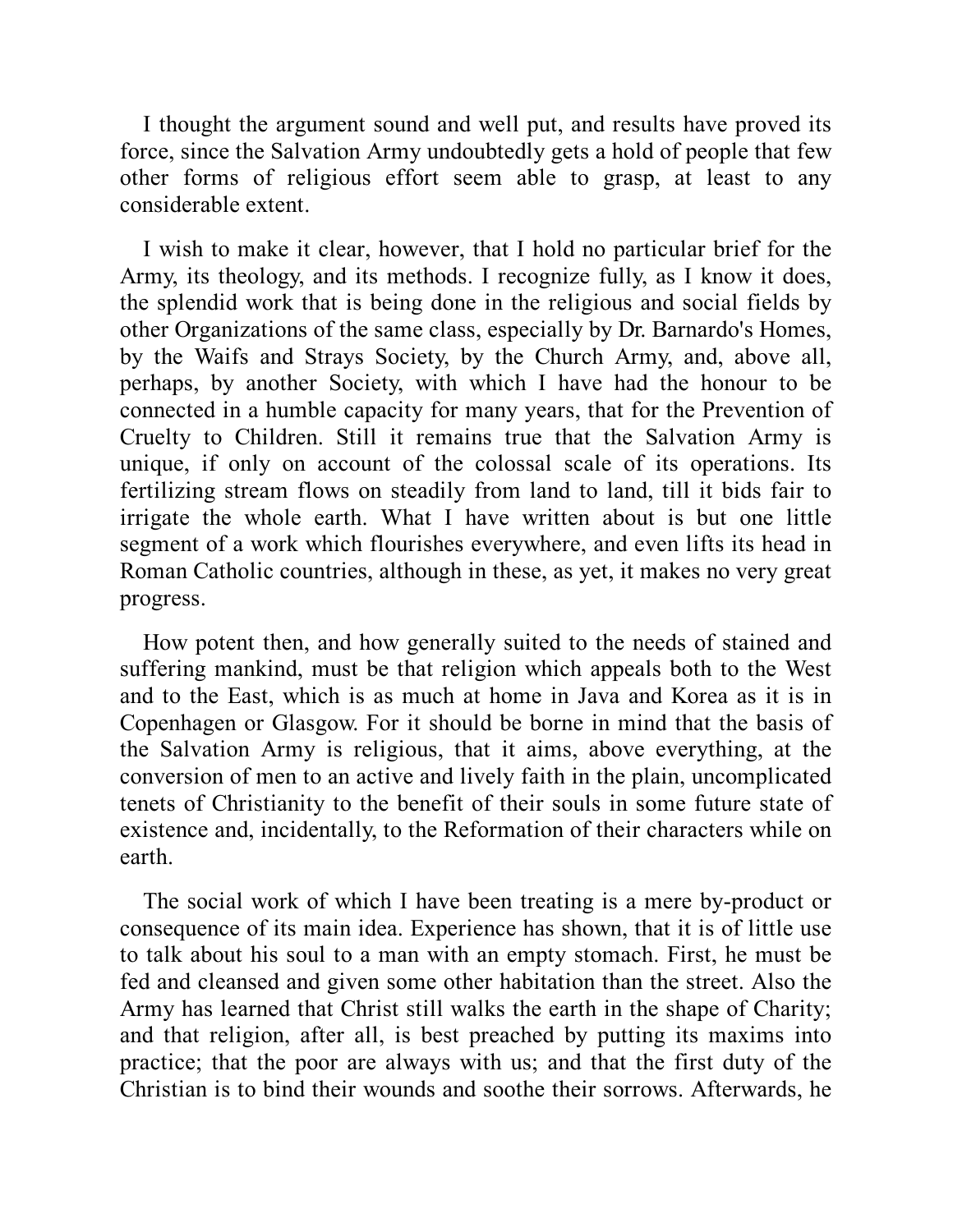may hope to cure them of their sins, for he knows that unless such a cure is effected, temporal assistance avails but little. Except in cases of pure misfortune which stand upon another, and, so far as the Army work is concerned, upon an outside footing, the causes of the fall must be removed, or that fall will be repeated. The man or woman must be born again, must be regenerated. Such, as I understand it, is at once the belief of the Salvation Army and the object of all its efforts. Therefore, I give to this book its title of 'Regeneration.'

#### **THE NEED IS GREAT!**

*The principal items of the Salvation Army's expenditure for Social Work during the financial year ending September 30, 1911, are as follows, and help is earnestly asked to meet these, the work being entirely dependent upon Voluntary Gifts*.

For Maintenance of Work amongst the Destitute and Outcast Men and Women, including Shelters for Homeless Men and Women, Homes for Children, Rescue Homes, etc..................................... £15,000 For Maintenance of the Slum Sisterhood and Nurses for the Sick Poor..................................... £3,000 For Prison Visitation Staff and Prison-Gate Work........ £5,000 For Work among Youths and Boys.......................... £2,000 For Special Relief and Distress Agencies................ £5,000 For Development of the Work and Agricultural Departments of the Hadleigh Colony................... £3,000 For Assistance and Partial Maintenance of the Unemployed and Inefficient...........................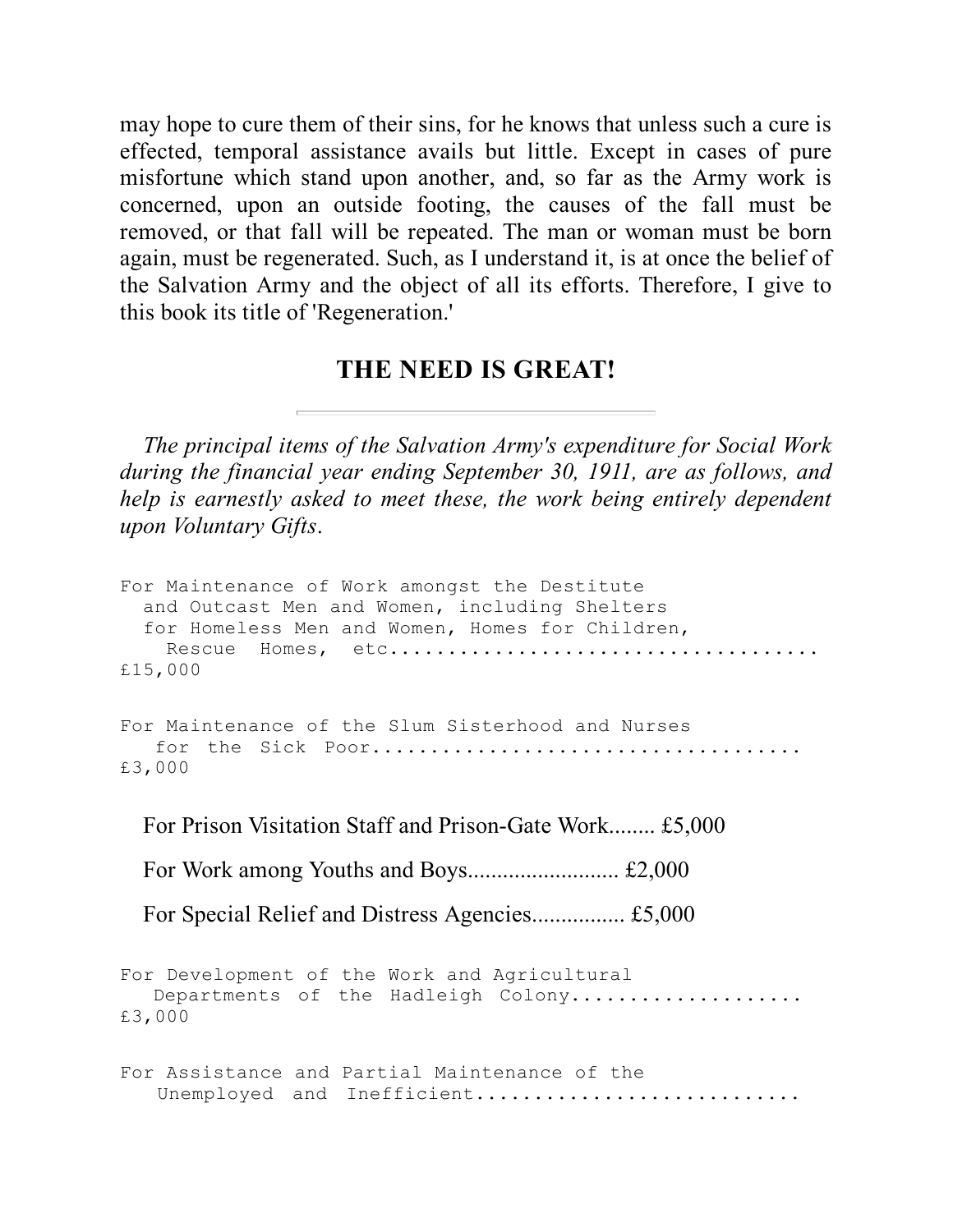£5,000

For Assisting suitable Men and Women to Emigrate........ £3,000

Towards the provision of New Institutions for Men and Boys in London and various provincial Cities...... £10,000

For the General Management and Supervision of all the above Operations.................................. £2,000

£53,000

———-

Cheques and Postal Orders should be made payable to WILLIAM BOOTH, crossed 'Bank of England, Law Courts Branch,' and sent to MRS. BOOTH, 101 Queen Victoria Street, London, E.C. Clothes for the poor and articles for sale are always needed.

## **LEGACIES**

Ladies and Gentlemen are earnestly asked to remember the needs of the Salvation Army's Social Work (the 'Darkest England' Social Scheme), in connexion with the preparation of their wills.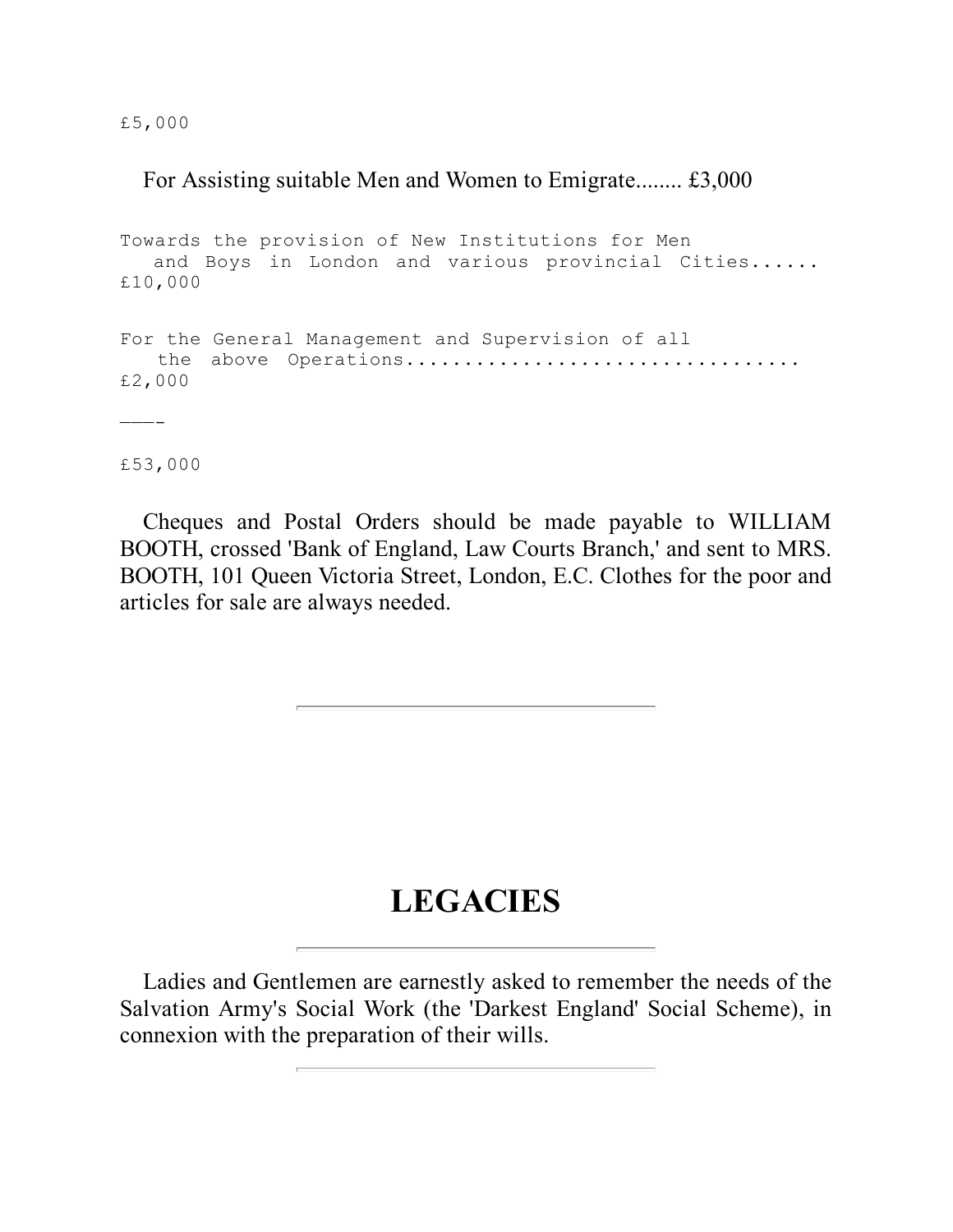All kinds of property can now be legally bequeathed for charitable purposes, and the following form of legacy is recommended. Where a legacy does not consist of a certain amount of money, care should be taken to identify clearly the property, shares, stock, or whatever it may be intended to be bequeathed.

*'I GIVE AND BEQUEATH TO WILLIAM BOOTH, or other the General for the time being of the Salvation Army, and Director of the "Darkest England" Social Scheme, the sum of £............* (or) *MY TWO freehold houses known as Nos.......... in the county of................* (or) *my £............ ordinary stock of the London and North-Western Railway Company* (or) *my shares in............Limited* (or as the case may be) *to be used or applied by him, at his discretion, for the general purposes of the "Darkest England" Social Scheme. And I direct the said last-mentioned Legacy to be paid within twelve months after my decease.'*

### **DIRECTIONS FOR EXECUTION OF WILL**

The Will must be executed by the Testator in the presence of two witnesses, who must sign their names, addresses, and occupations at the end of the Will in the presence of the Testator. The best method to adopt for a Testator to be quite sure that his Will is executed properly, is for him to take the Will and his two witnesses into a room, lock the door, and tell the witnesses that he wishes them to attest his Will. All three must sign in the room and nobody must go out until all have signed.

GENERAL BOOTH will always be pleased to procure further advice for any friends desiring to benefit the Salvation Army's work in any of its departments, by Will or otherwise, and will treat any communications made to him on the subject as strictly private and confidential. Letters dealing with the matter should be marked Private, and addressed to GENERAL BOOTH, 101 QUEEN VICTORIA STREET, LONDON, E.C.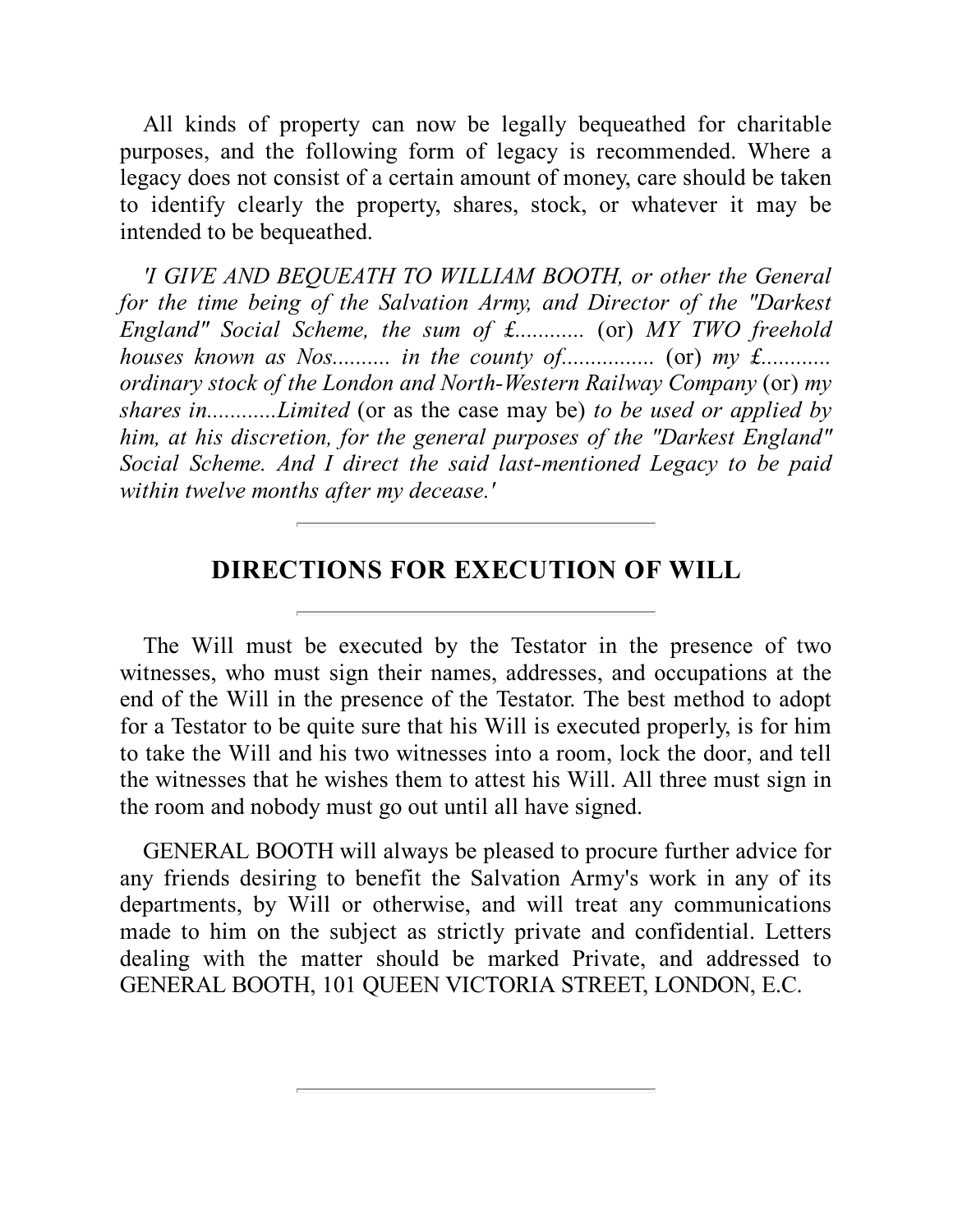## **APPENDIX A**

## **NOTES ON THE ARMY'S FUTURE**

### **(Following My Conversation with Mr. Rider Haggard)**

### **BY BRAMWELL BOOTH**

When asked to give my own view of the present and probable future influence of the Salvation Army upon the world, I feel in no danger of exaggeration. If any one could imagine what it has been for me to sit at its centre almost without intermission for more than thirty-five years, receiving continual reports of its development and progress in one nation after another, studying from within not only its strength and vitality, but its weaknesses and failures, and labouring to devise remedies and preventatives, until what was a little unknown Mission in the East End of London has become the widely, I might almost say, the universally recognized Army of to-day, he could perhaps understand something of my great confidence.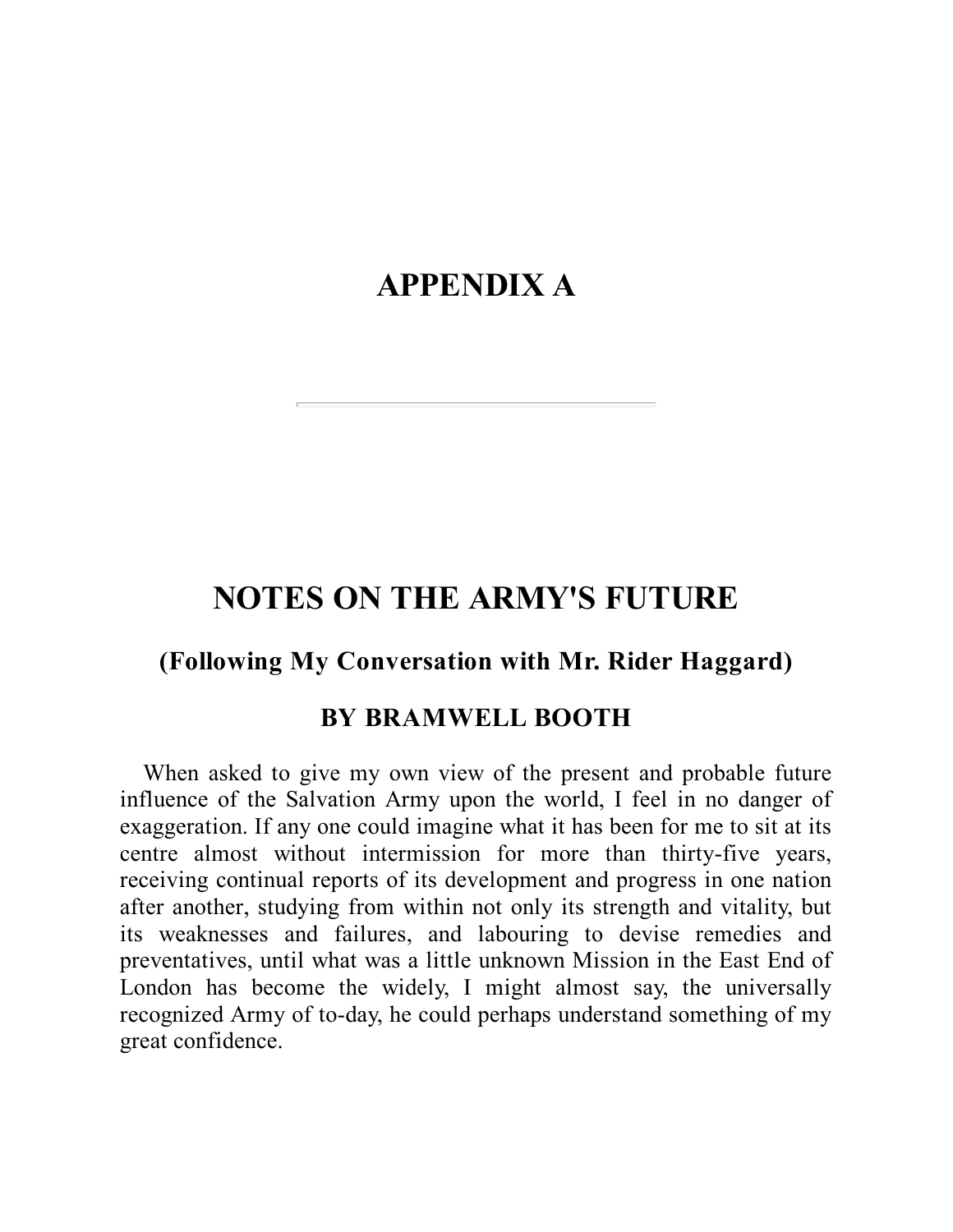Curious indeed seem to be the thoughts of many people about us! people, I mean, who have only had a glance at one of our open-air meetings, or have only heard some wild challenge of General Booth's good faith, and have then more or less carefully avoided any closer acquaintance with us. They often appear to be under the impression that you have only to persuade a few people to march through any crowded thoroughfare with a band, to gather a congregation, and, if you please, to form out of it an Army, and from that again to secure a vast revenue! I often wish that such people could know the struggles of almost every individual, even amongst the very poorest, between the moment of first contact with us and that of resolving to enlist in our ranks. How few, even now, seem aware of the fact that so far from paying or rewarding any one for joining in our efforts, all who do so are from the first called upon daily not only to give to our funds, but by sacrifice of time, labour, money, and often of health as well, to constitute themselves efficient soldiers of their Corps, and assist in providing it with every necessity.

Every one of the 3,000,000 meetings held annually, even in this country, depends upon the voluntary giving up of the time and effort of workingmen and women who have in most cases to hurry from work to home, and from home to meeting-place, after a hard day's labour. Much the same may be said of the 450,000 meetings held annually on the Continent of Europe; with this difference, that our people there have mostly to begin work earlier in the day, and to conclude much later than is the case here. Their evening meetings, in conformity with the habits of the country concerned, must needs be begun, therefore, later, and conclude much later than similar gatherings in the United Kingdom.

A cursory glance through the seventy-four newspapers and periodicals published by the Army—generally weekly—in twenty-one languages, would show any one how variously our people everywhere are seeking to meet the different habits of life in each country, and how constantly new plans are being tried to attain the supreme object of all our multitudinous agencies—the arousing of men's attention to the claims of God and their ingathering to His Kingdom.

The original plan adopted in this country of going to the people by means of meetings and marches in the streets, is in many lands not legally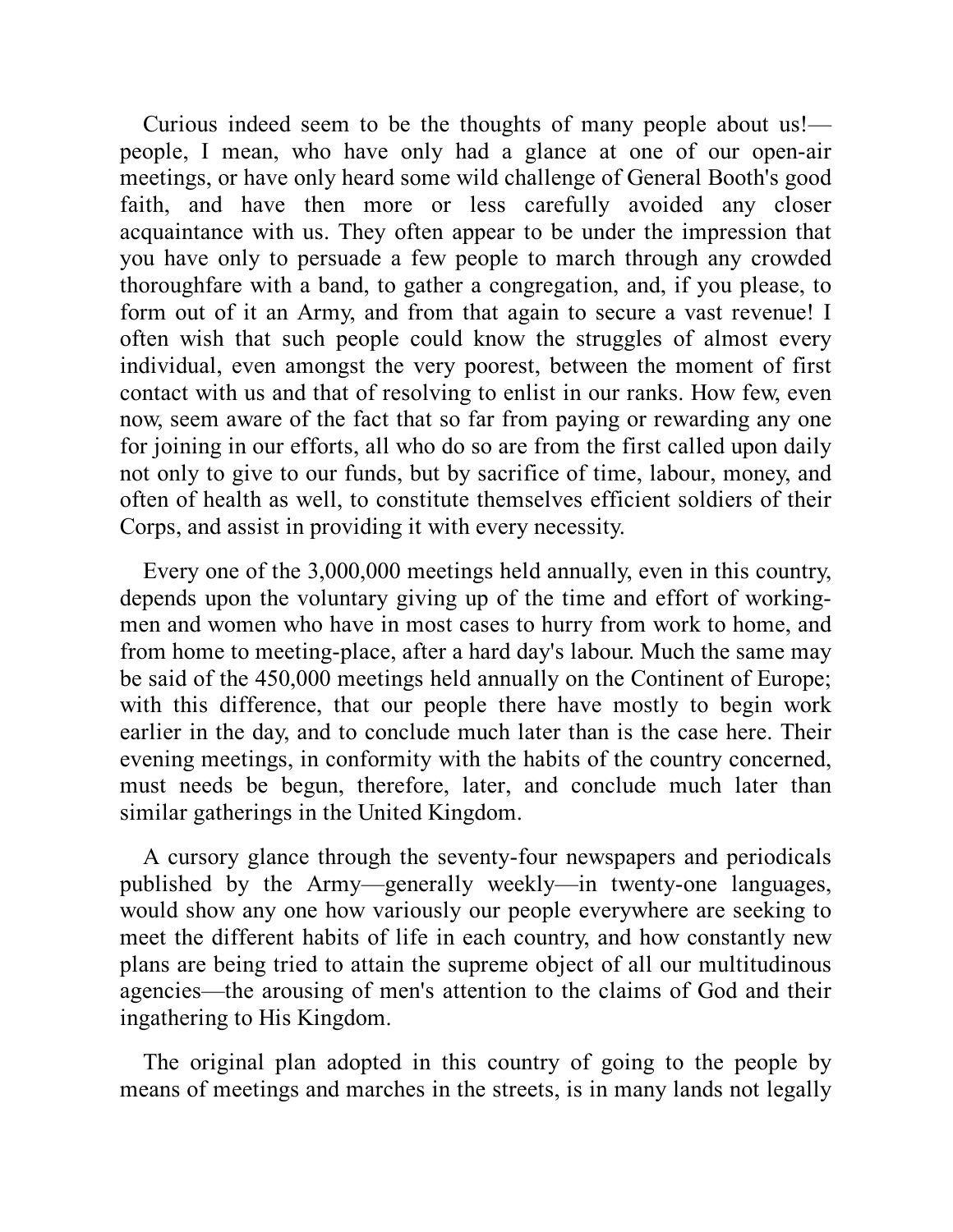permissible, while in others it is almost useless. Our leaders, therefore, have always to be finding out other means of attaining the same end. This has resulted in very great gains of liberty in several ways. On the Continent, for example, though it is not possible to get a general permission to hold open-air meetings in the streets, it is becoming more and more usual to let our people hold such gatherings in the large pleasure-grounds, provided within or on the outskirts both of the great cities and the lesser towns. In some cases the announcements of further meetings, made somewhat after the style of the public crier, develops into a series of short open-air addresses. In other cases, conspicuously in Italy, where our work is only as yet in its infancy—the sale of our paper, both by individual hawkers and by groups of comrades singing the songs it contains in marketplaces, largely makes up for the want of the more regularized open-air work.

And in the courts of the great blocks of buildings which abound in cities like Berlin, Copenhagen, Stockholm, and elsewhere, meetings are held which are really often more effective in impressing whole families of various classes than any of our open-air proceedings in countries like England and the United States.

But everywhere the Army seeks especially, though not by any means exclusively, for those who are to be found frequenting the public-houses, cafes, beer gardens, dives, saloons, and other drinking-places of the world. In all countries our people sell our papers amidst these crowds, as well as at the doors of the theatres and other places of amusement, and the mere offer of these papers, now that their unflinching character as to God and goodness is well known, constitutes an act of war, a submission to which in so many million cases is no slight evidence of confidence among the masses of the people in our sincerity, and, so far, a sign of our success.

But 'The War Cry' seller is in the countries of more scattered population, such as Switzerland, some of the colonies, and large parts of India, much more than is the case in the big cities, the representative of every form of helpfulness. He, or she, not merely offers the paper for sale to those who have neither opportunity nor inclination to attend religious services of any kind, but enters himself where no paper ever comes, holds little meetings with groups of those who have never prayed, heartens those who are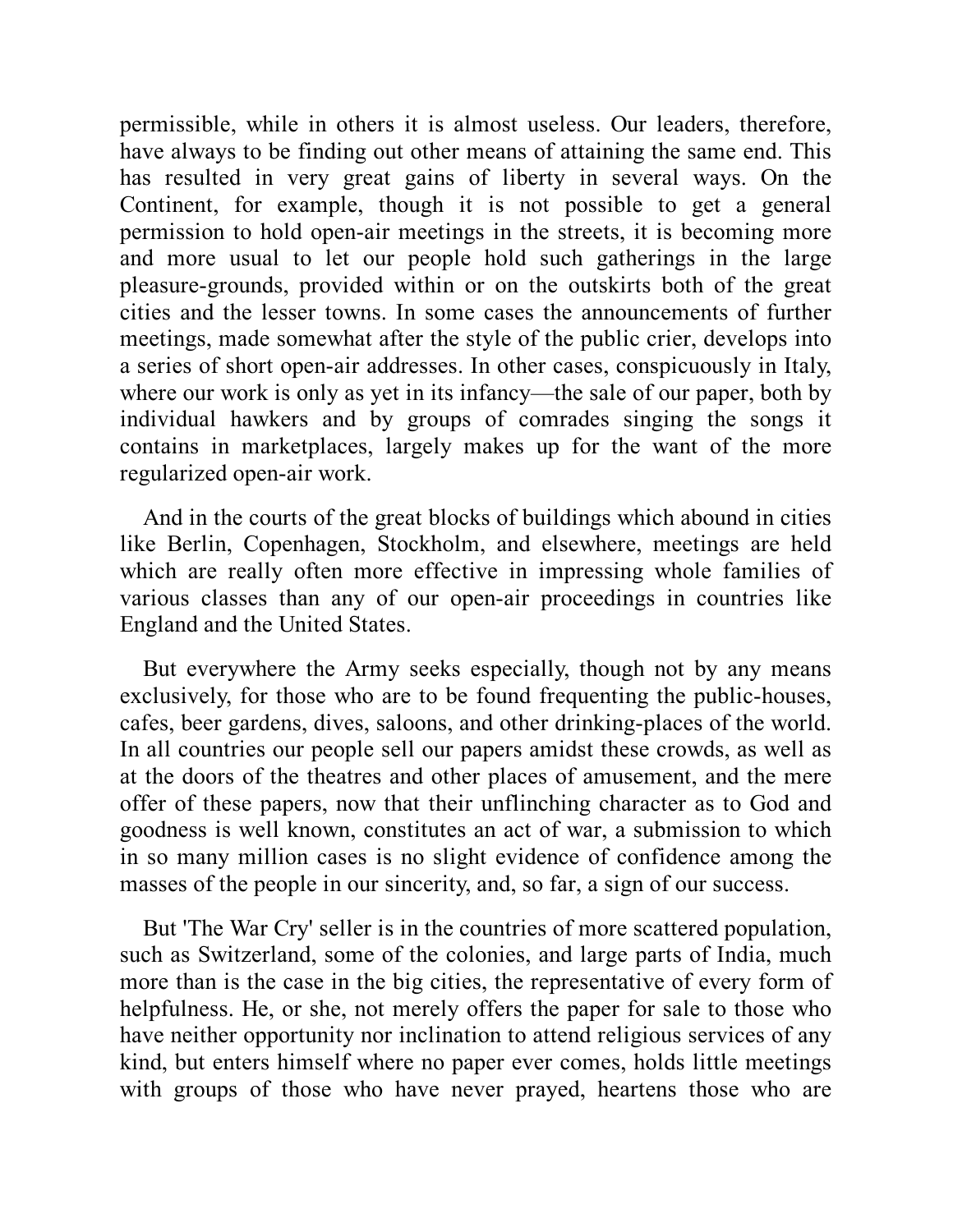sinking down under pressure of calamity, visits the sick-room of the friendless, and often becomes the intermediary of the suffering and destitute and those who can help them in their dismal necessities.

Of the persistent hopefulness with which our people everywhere go to the apparently abandoned, I will only say that it constitutes a store of moral and material help, not only for those people themselves, but for all who become acquainted with it, the value of which in the present it is difficult to exaggerate, and the influence of which on the future it is equally difficult to over-estimate.

While leaving the utmost possible freedom for initiative to our leaders, we are seeking everywhere to solidify and regularize every effort that has once been shown to be of any practical use. Any one amongst us, down to the youngest and poorest in any part of the world, may do a new thing next week which will prove a blessing to his fellows, and some one will be on the watch to see that that good thing, once done, be repeated, and, so far as may be, kept up in perpetuity.

Where special classes of needs exist, we must of course employ special agencies. The vitality and adaptability of the Army in the presence of new opportunities is one of the happy auguries for the future. While all that is virile and forceful in it increases, there is less and less of the rigid and formal.

Fourteen or fifteen years ago some Officers were set apart to visit the Lapps who range over all the Territories to the north of Scandinavia. This meant at first only months of solitary travelling during the summer, and no little suffering in the winter, with little apparent result. But gradually a system of meetings was established, the people's confidence was gained, and at length it has been found possible to group together various centres of regular activity amongst these interesting but little-known people, and now experienced leaders will see both to the permanence of all that has already been begun, and to the further extension of the work.

In Holland, where our work has assumed the proportions of a national movement, the beneficent effects of which are recognized by all classes, the canal population is helped by means of a small sailing ship, on which are held regular meetings for them. Our Norwegian people also have a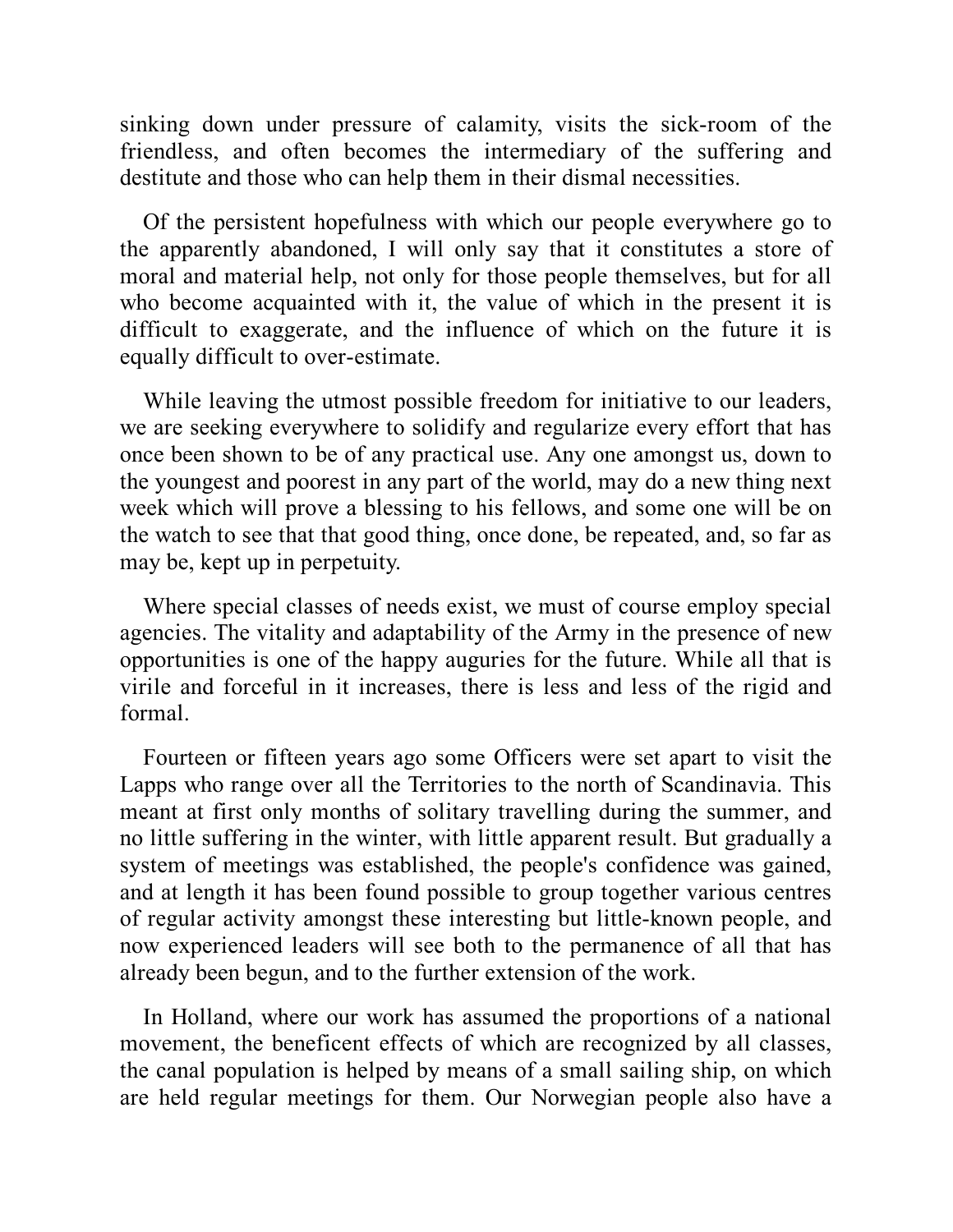life-boat called the *Catherine Booth* stationed upon a stormy and difficult part of the coast, which not only goes out to help into safety boats and boats' crews, but whose crew also holds meetings on islands in remote fisher hamlets where no other religious visitors come.

The same principle of adaptation to local conditions and requirements will, I doubt not, quickly ensure success for the small detachment of Officers we have just sent to commence operations in Russia.

In Dutch India we have not only a growing Missionary work amongst both Javanese and Chinese, but Government Institutions have been placed under our care, where lepers, the blind, and other infirm natives, as well as neglected children, are medically cared for and helped in other ways.

In South Africa, both English and Dutch-speaking peoples are united under one Flag, and give themselves up to work amongst the native races round them—races which constitute so grave a problem in the eyes of all thoughtful men who know anything of the true position in South Africa. One of the latest items of news is that an Angoni has accepted salvation at one of our settlements in Mashonaland, and on return to his own home and work—lying away between Lake Nyassa and the Zambezi—has begun to hold meetings and to exercise an influence upon his people which cannot but end in the establishment of our work amongst them.

But, to my mind, one of the most important features of our work in all Eastern and African lands is our development of the native power under experienced guidance to purely Salvationist and therefore non-political purposes. Surely the most potent possible corrective for the sort of half rebel influence that has grown or is growing up in Africa under the name of Ethiopianism, as well as for much of the strange uneasiness among the dumb masses of India, is the complete organization of native races under leaders who, whilst of their own people, are devoted to the highest ethical aims, and stand in happy subjection to men of other lands who have given them a training in discipline and unity which does not contemplate bloodshed.

We are now beginning both in India and Africa, as well as in the West Indies, to find experienced native Officers capable of taking Staff positions; that is, of becoming reliable leaders in large districts where we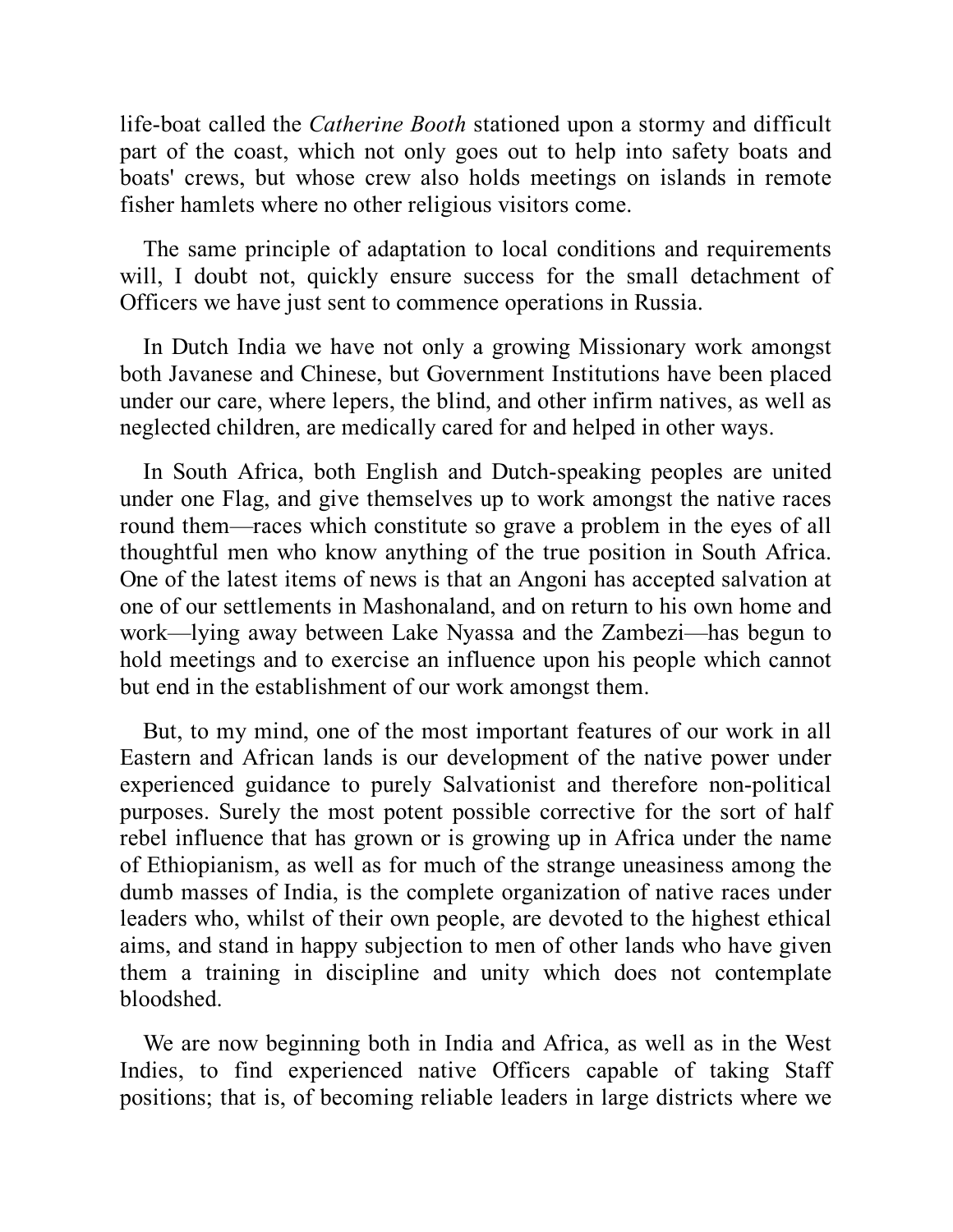are at work. These men have not merely all the advantages of language and of fitness for the varieties of climate which are so trying to Westerners, but they show a courage and tenacity and tact—in short, a capacity for leadership and administration such as no one—at any rate, no one that I know of—expected to find in them. Here is opened a prospect of the highest significance.

More than can be easily estimated has been done in spreading information about us for some years past by Salvationists belonging to various national armies and navies. We encourage all such men to group themselves into brigades, so far as may be allowed, in their various barracks and ships. Thus united, they work for their mutual encouragement, and for the spreading of good influences among others. It was such a little handful that really began our work in the West Indies, and we have now a Corps in Sierra Leone, on the west coast of Africa, formed by men of a West Indian regiment temporarily quartered there. The same thing has happened in Sumatra by means of Dutch and Javanese soldiers.

For British India we naturally felt ourselves first of all, as to the heathen world, under obligation to do something. And no inconsiderable results have followed the efforts which were first commenced there twenty-eight years ago. Our pioneers, though they greatly disturbed the official white world, won the hearts of the people at a stroke, by wearing Indian dress, living amongst and in the style of the poorer villages. Soon Indian converts offered themselves for service, and after training; were commissioned as Officers, and it was at once seen that they would be far more influential than any foreigners. From the point at which that discovery was really made, the work assumed important proportions, passing at once in large measure from the position of a foreign mission to being a movement of the people themselves.

The vastness of the country and the difference of language have led to our treating it as five separate commands, now under the general lead of one headquarters. Incidentally, this has helped us in dealing with some of the difficulties connected with caste, as it has been possible to remove Indian Officers from one part of India to another, and we have made some efforts which have, I admit, proved less successful in some districts than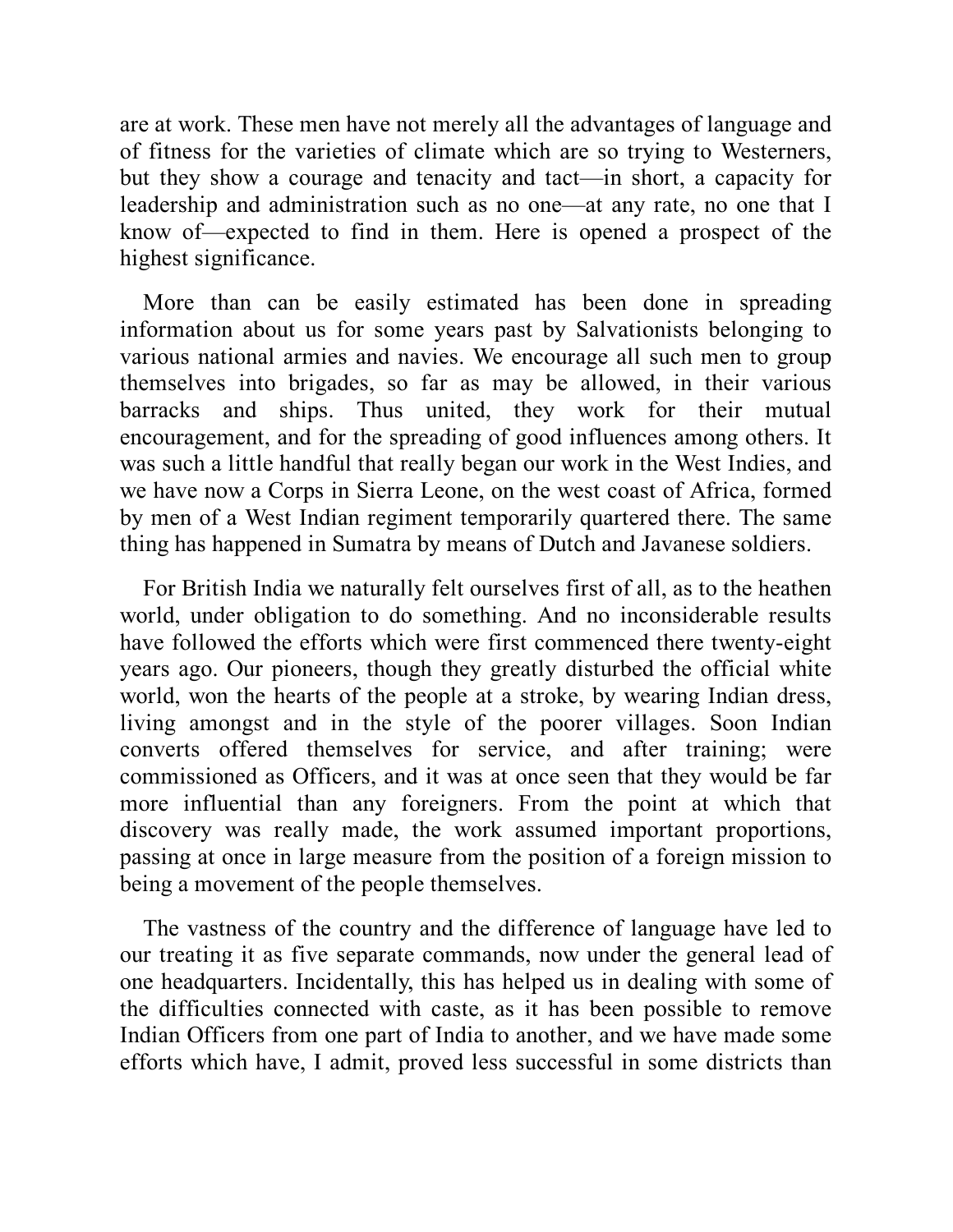in others, to deal with castes which, within their own lines, are often little more than Trade Unions with a mixture of superstition.

Meanwhile, the practical character of our work has shown itself in efforts to help in various ways the lowest of the people to improve their circumstances. The need for this is instantly apparent when one reflects that some 40,000,000 of the inhabitants of India are always hungry. A system of loan banks, which has now been adopted in part by the Government, has been of great service to the small agriculturalists. The invention of an extremely simple and yet greatly improved hand loom has proved, and will prove, very valuable to the weavers. New plans of relief in times of scarcity and famine have also greatly helped in some districts to win the confidence of the people. Industrial schools, chiefly for orphan children, have also been a feature of the work in some districts.

Recently the Government, having seen with what success our people have laboured for the salvation of the lower castes, have decided to hand over to us the special care of several of the criminal tribes, who are really the remnants of the Aborigines. Although this work is at present only in its experimental stage, all who have examined the results so far have been delighted at the rapidity with which we have brought many into habits of self-supporting industry, who, with their fathers before them, had been accustomed to live entirely by plunder. About 2,000 persons of this class are already under our care.

There are some 3,000,000 of these robbers in different parts of India. They are only kept under anything like control at great cost for police and military supervision; but we are satisfied that, if reasonable support be given, a great proportion of them can be reclaimed from their present courses of idleness and crime, and in any case their children can be saved.

We have been able in India, perhaps more than in any other part of the world, to realize the international character of our work by linking together Officers from England, Germany, Holland, and the Scandinavian countries, as well as from America, in the one great object of helping the heathen peoples. But most of all we have rejoiced in being able to blend East and West, European Officers having often been placed under more experienced Indian comrades, as well as vice versa. The great common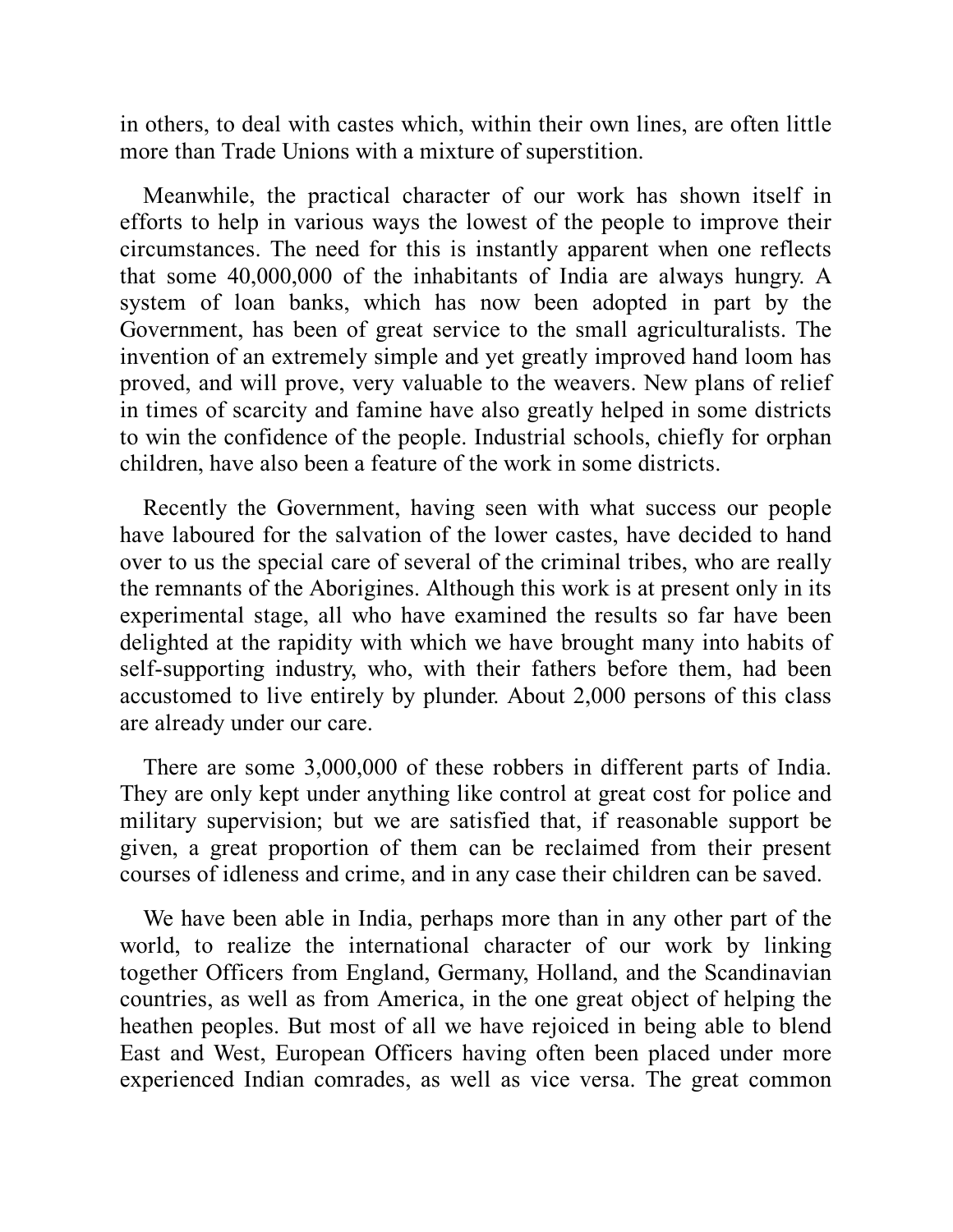purpose dominating all sections of the Army, and the influences of the Spirit of God, have united men of different levels of intelligence, and knit them together in the same fellowship, without any unwise mingling of races. We have now 2,000 Officers in India, and that alone is a testimony of the highest significance to the success of our efforts, and to the possibilities which lie before us. But even more important in its bearing upon the future, in my estimation, is the wonderful ambition dominating our people there to reach every class, but most of all to deal with the low caste, or outcast, as they are sometimes called. Many of our Indian Officers have followed in the steps of our pioneers in the country, and, consumed by an enthusiasm amounting to a passion for their fellows, have literally sacrificed their lives in the ceaseless pressing forward of their work.

In America we have had to deal, perhaps, with the other extreme of human needs. Throughout Canada there is very little to be seen of poverty and wretchedness. In the United States the great cities begin indeed to have areas of vice and misery not to be surpassed in any of the older cities of the world. But everywhere we have found people who have become forgetful of God, neglectful of every higher duty, and abandoned to one or other form of selfishness. Our work in the United States especially has been confronted with difficulties peculiar to the country, its widespread populations and their cosmopolitan character being not the least of these. Nevertheless, we have now in the States and Canada nearly 4,000 Officers leading the work in 1,380 Corps and Societies, and 350 Social Institutions. I ought to say that it has not been found easy to raise large numbers in many places, but of the generosity and devotion of those who have united themselves with us, and the immense amount of work which they accomplish for their fellows, it is impossible to speak too highly.

I look with confidence to the future in both these great countries. Governments and local Authorities are beginning to grant us the facilities and help we need to deal effectually with their abandoned classes, as well as to attack some other problems of a difficult nature. Within the last few years, we have placed in Canada more than 50,000 emigrants, chiefly from this country. Their characteristics, and their success in their new surroundings, have won for us the highest commendation of the Authorities concerned.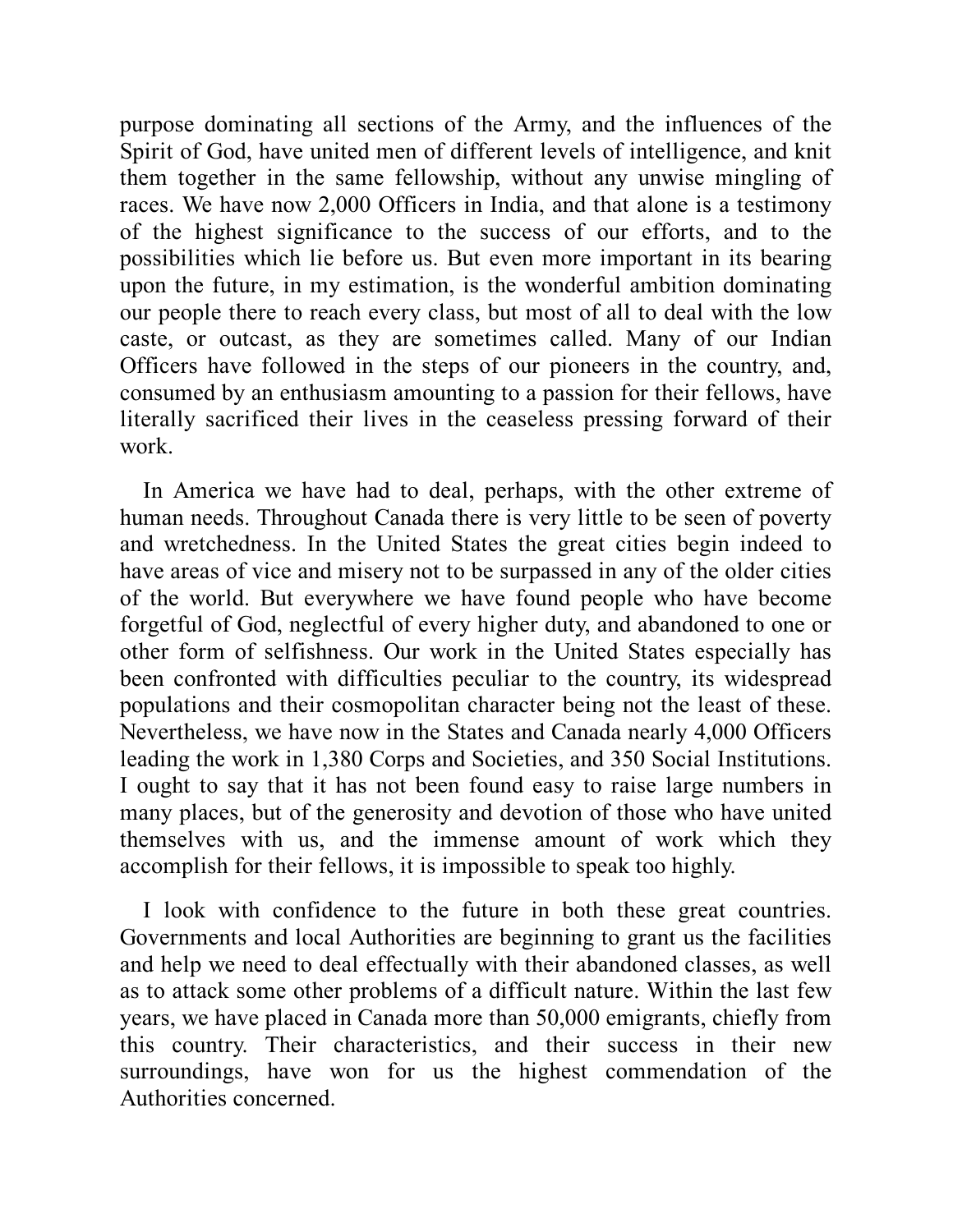In the vast fields of South America, we have as yet only small forces, but we have established a good footing with the various populations, and have already received no inconsiderable help for our purely philanthropic work from several of the Governments. Our latest new extensions, Chile, Paraguay, and Peru, and Panama, seem to offer prospects of success, even greater than we have been able to record in the Argentine or Uruguay. Before your book is published, we shall probably have made a beginning also in both Bolivia and Brazil.

The South American Republics—chiefly populated by the descendants of the poorest classes of Southern Europe—are professedly Roman Catholic. The influence of the priesthood, however, owing to various causes, seems to be on the wane, and a habit of abandoning all religious thought is much on the increase. But the realization that our people never attack any Church, or quibble about details of creed and ceremonial, has won their way to the hearts of many, and there can be no doubt that we have a great future amongst these peoples. In Peru the law does not allow any persons not of the Romish Church to offer prayer in public places, but when it was found that our Officers made no trouble of this, but managed all the same to hold open-air and theatre services very much in our usual style, great numbers of the people were astonished at the 'new religion,' and so many had soon begun to pray 'in private' that we have little doubt about the future of our work there.

In thinking of the future, I cannot overlook our plans of organization which have, I am persuaded, much to do with the proper maintenance and continuance of the work we have taken in hand.

While striving as much as possible to avoid red tape, or indeed any methods likely to hinder initiative and enterprise, we are careful to apply a systemization comprehensible to the most untrained minds, so that we may make every one feel a proper degree of responsibility, as well as guard them from mere emotionalism and spasmodic activity, accompanied as that kind of thing often is, by general neglect.

Thus no one can join the Army until after satisfying the local Officer and some resident of the place during a period of trial of the sincerity of his profession. He must then sign our Articles of War. These Articles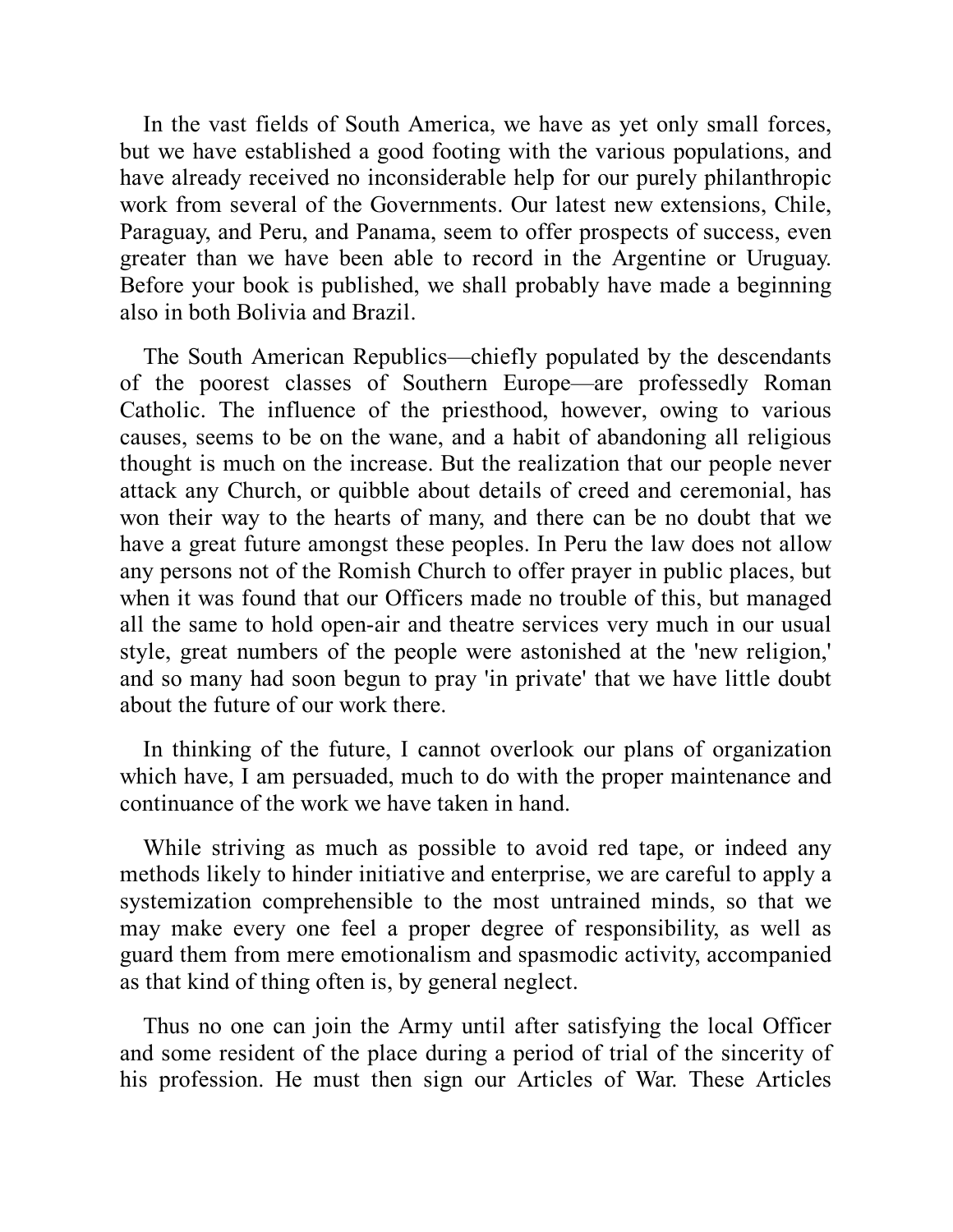describe precisely our doctrines, our promise to abstain from intoxicants, worldly pleasures, and fashions, bad or unworthy language, or conduct, and unfairness to either employer or employé, as well as our purpose to help and benefit those around us. (See Appendix B.)

Some local voluntary worker becomes responsible for setting each recruit a definite task in connexion with our efforts, and all are placed under the general oversight of their Captain. A Corps, which is the unit of our Organization, is organized under a Captain and Lieutenant who have been trained in the work they have to do as leaders. Corps are linked together into divisions under Officers, who, in addition to seeing that they regularly carry out their work, have the oversight of a considerable tract of country, with the duty of extending our operations within that area. In some countries a number of divisions are sometimes grouped into provinces with an Officer in charge of the whole province, and each country has its national headquarters under a Territorial Commissioner, all being under the lead of the International Headquarters in London.

No time is wasted in committee-ing or debating amongst us, and yet in all matters of finance and property there is such arrangement that several individuals are cognizant of every detail, and that no one person's fault or neglect shall necessarily involve permanent injury or loss. The central accounts in each country, including those in London, are under the care of public auditors; but we have also our own International Audit Department, whose representatives visit every headquarters from time to time, so as to make sure, not only that the accounts are kept on our approved system, but that all expenditure is rigidly criticized. All who really look into our financial methods are impressed by their economy and precision. The fact is that almost all our people have been well schooled in poverty. They have learned the value of pence.

All this seems to me to have great importance in connexion with estimates of our future. On the one hand we are ever seeking to impress on all our people the supreme need of God's spirit of love and life and freedom, without whose presence the most carefully managed system could not but speedily grow cold and useless. But at the same time, we insist that the service of God, however full of love and gladness, ought to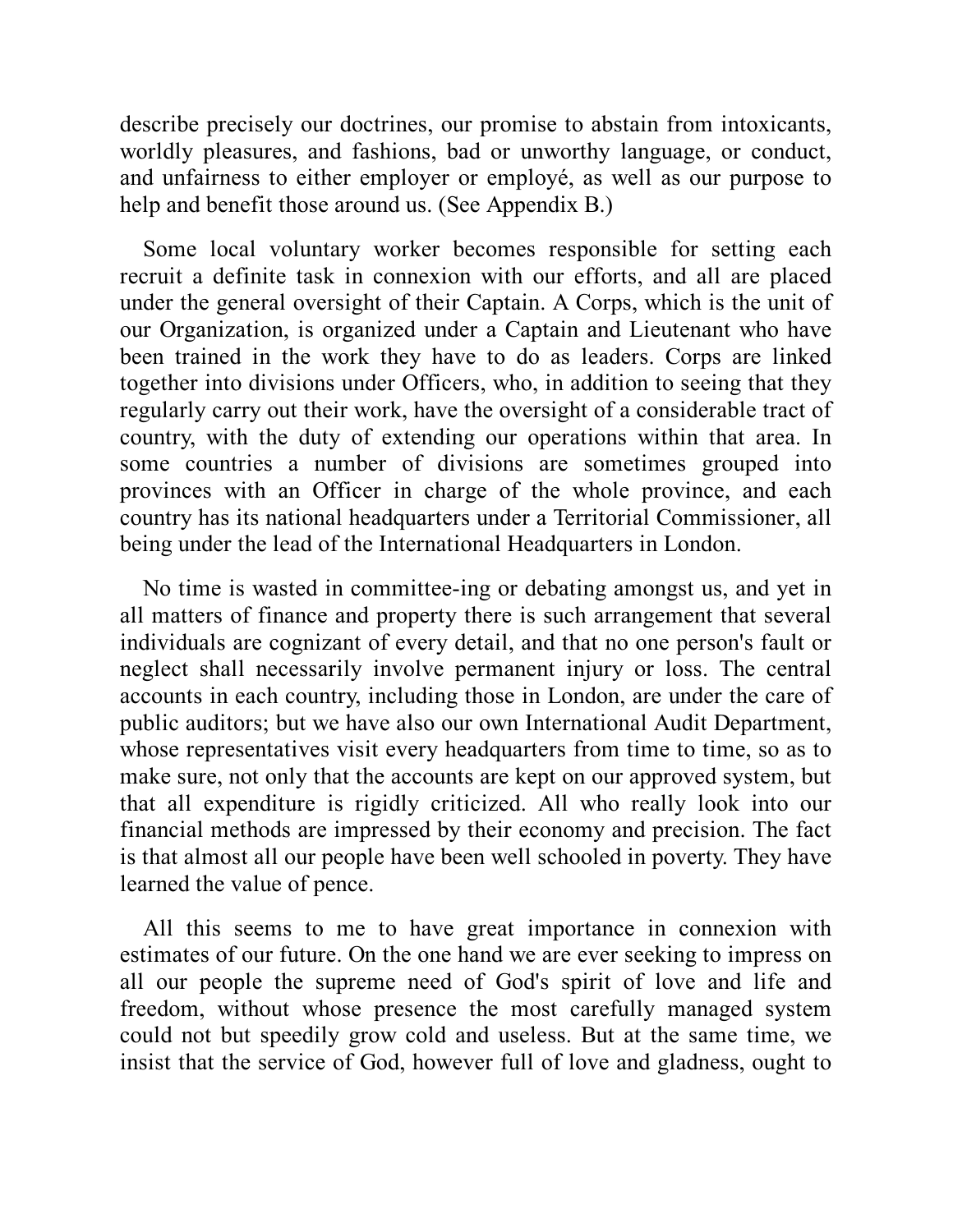be more precise, more regular, nay, more exacting than that of any inferior master.

As to your question whether we are generally making progress, I think I can say that, viewing the whole field of activity, and taking into account every aspect of the work, the Army is undoubtedly on the up-grade. Naturally progress is not so rapid in one country as another, nor is it always so marked in one period as in another in particular countries, nor is it always so evident in some departments of effort as in others; but speaking of the whole, there is, as indeed there has been from the very beginnings, steady advance.

In some countries, of course, there is more rapid development of our purely evangelistic propaganda, while in others our philanthropic agencies are more active. Progress in human affairs is generally tidal. It has been so with us. A period of great outward activity is sometimes followed by one of comparative rest, and in the same way the spirit of advance in one department sometimes passes from that for a time to others. A period of great progress in all kinds of pioneer work, for example in Germany, is just now being followed there by one of consolidation and organization. A time of enormous advance in all our departments of charitable effort in the United States is now being succeeded by a wonderful manifestation of purely spiritual fervour and awakening.

In this, the old country, our very success has in some ways militated against our continued advance at the old rate of progress. Not only has much ground already been occupied, but innumerable agencies, modelled outwardly, at least, after those we first established, have sprung into existence, and are working on a field of effort which was at one time largely left to us. And yet during the last five years the Army has enormously strengthened its hold on the confidence of all classes of the people here, increased its numbers, developed in a remarkable degree its internal organization, greatly added to its material resources, as well as maintained and extended its offering of men and money for the support of the work in heathen countries.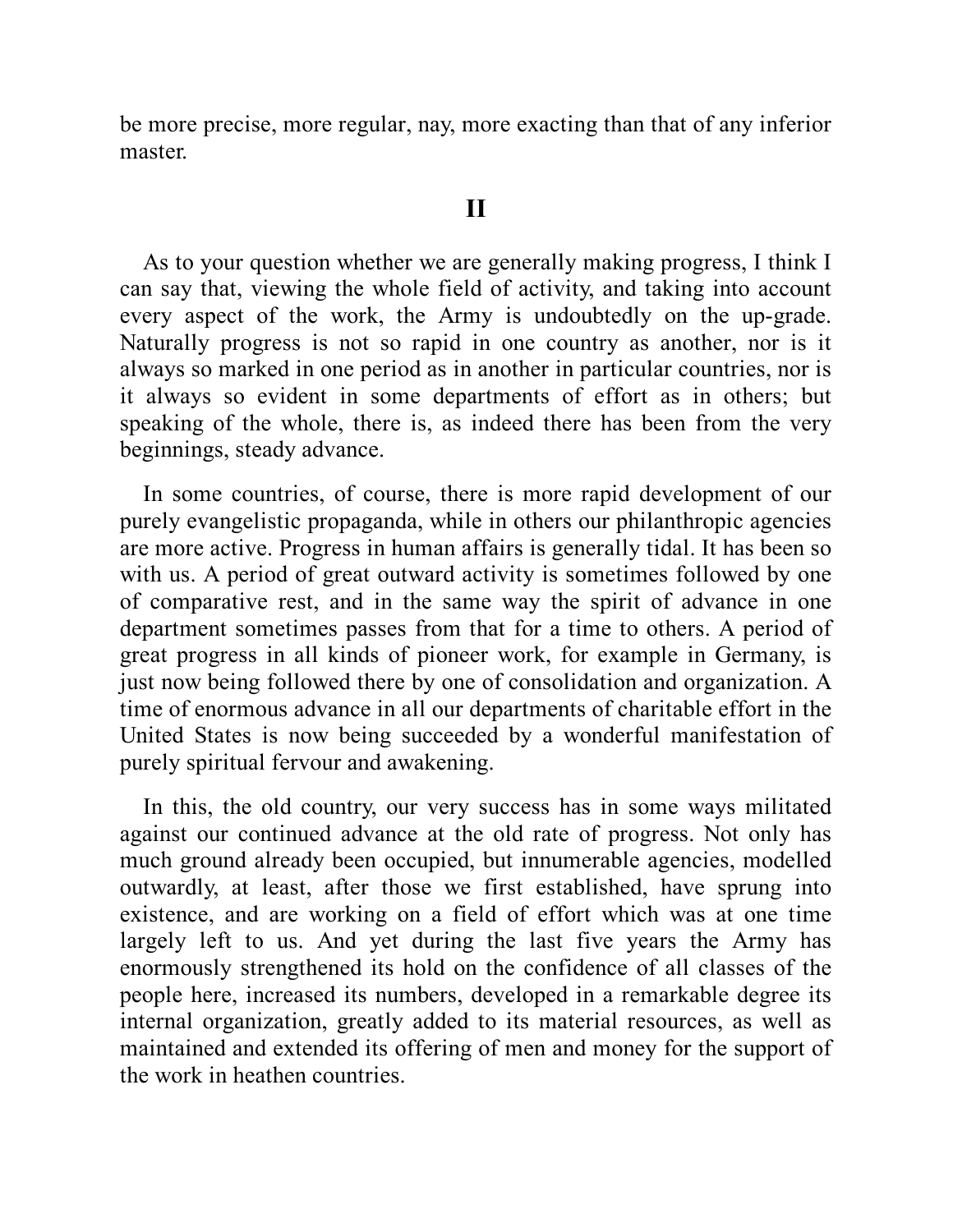But even in places where we have appeared to be stagnant, in the sense of not undertaking any new aggressive activities, we are constantly making as a part of our regular warfare new captures from the enemy of souls, maintaining the care of congregations and people linked with us, working at full pressure our social machinery, training the children for future labour, raising up men and women to go out into the world as missionaries of one kind or another, and doing it all while carrying on vigorous efforts to bring to those who are most needy in every locality both material and spiritual support.

Like all aggressive movements, the Army is, of course, peculiarly subject to loss of one kind or another. That arising from the removals of its people alone constitutes a serious item. Any one who knows anything of religious work amongst the working-classes will understand how great a loss may be caused—even where the population is, generally speaking, increasing—by the removal of one or two zealous local leaders. But such losses are trifling compared with those which follow from some stoppage of employment when large numbers of workmen must either migrate or starve.

Similar results often occur from the change of leadership. The removal of our Officers from point to point, and even from country to country, is one of our most indispensable needs; but, of course, we have to pay for it, chiefly in the dislocation and discouragements and losses which it often necessarily entails.

So far from such variations being in any way discreditable to us, we think them one of the most valuable tests of the vitality and courage of our people, both Officers and Soldiers, that they fight on unflinchingly under such circumstances—fight on happily, to prove that while fluctuations of this character are very trying, they often also open the way both to the wider diffusion of our work elsewhere and to the breaking up of entirely new ground in the old centres.

In brief, it is with us at all times a real warfare wherein triumphs can only be secured at the cost of struggles that are very often painful and unpleasant. You cannot have the aggression, the advance, the captures of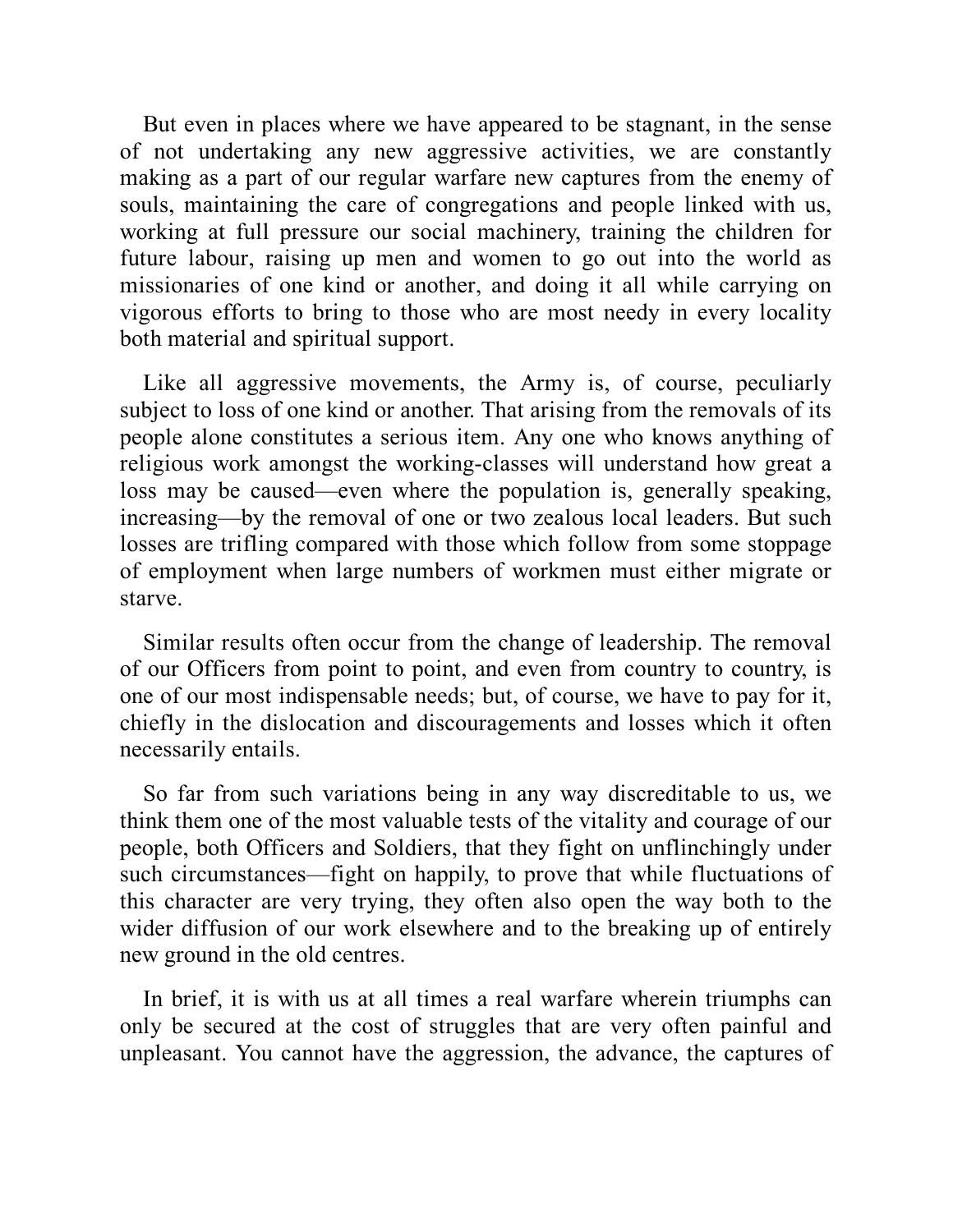war without the change, the alarms, the cost, the wounds, the losses, which are inseparable from it.

A very striking and thoughtful description of some of the work done at one of our London Corps has recently been issued by a well-known writer. I refer to 'Broken Earthenware,' by Mr. Harold Begbie. No one can read the book without being impressed by the sense of personal insight which it reveals. But how few take in its main lesson, that the Army is in every place going on, not only with the recovery but with the development of broken men and women into more and more capable and efficient servants and rescuers of their fellows.

That this should be so is remarkable enough as applied to Westerners, broken by evil habits and more or less surrounded by wreckage, but how much more valuable when applied to the teeming populations of the East! There in so many cases there is no past of criminality or even of vice as we understand it to forget, but only an infancy of darkness and ignorance as to Christ and the liberty He brings.

Many of our best Indian Officers have been snatched from one form or other of outrageous selfishness, but thousands of our people there are gradually emerging from what is really the prolonged childhood of a race to see and know how influential the light of God can make even them amongst their fellows. Ten years ago in Japan a Salvationist Officer was a strange if not an unknown phenomenon, but with every increase of the Christian and Western influences in that country, every capable witness to Christ becomes, quite apart from any effort of his own, a much more noticed, consulted, and imitated example than he was before. In Korea, after a couple of years' effort, we have seen most striking results of our work, and have just sent, to work among their own people, our first twenty married Koreans, after a preliminary period of training for Officership. It is most difficult to realize the revolution involved in the whole outlook on life to men who have been looked upon as little more than serfs, without any prospect of influence in their country.

The same processes of inner and outer development which have made of the unknown English workman or workwoman of twenty years ago, the recognized servants of the community, welcomed everywhere by mayors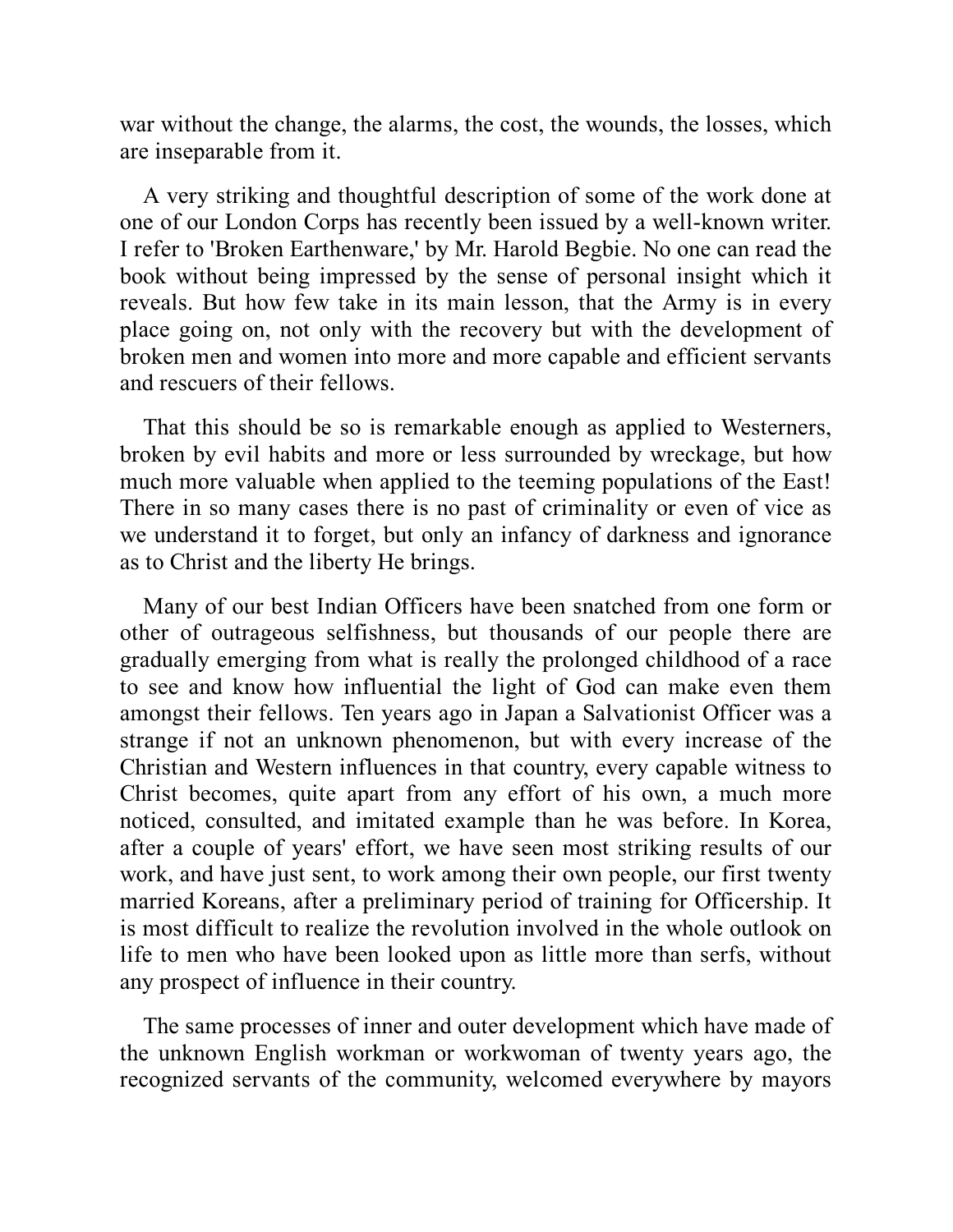and magistrates to help in the service of the poor, will, out of the clever Oriental, I believe, far more rapidly develop leaders in the new line of Christian improvement in every sphere of life. It is considerations such as these which make me say sometimes that the danger in the Army is not in the direction of magnifying, but rather of minimizing the influences that are carrying us upward and outward in every part of the world.

But in our own estimation there is another reason which perhaps equals all these for calculating upon a wider development of the Army's future influence. During the last twenty years we have been pressing forward amongst a very large number of Church and missionary efforts. Our speakers have notoriously been amongst the most unlearned and ungrammatical, and therefore often despised, while so many thousands of university men were preaching and writing of Christ. But no one now disputes the fact that the old-fashioned proclamation of the doctrine of Jesus Christ as a Divine Saviour of the lost has largely gone out of fashion. The influence of the priest, of the clerk in holy orders, of the minister, has been so largely undermined that candidates for the ministry are becoming scarce in many Churches, just while we are seeing them arise in steadily increasing numbers from among the very people who know the Army and its work best, and who have most carefully observed the demands of sacrifice and labour it makes upon its leaders.

One cannot but rejoice when one hears ever and anon of some conference or congress at which various efforts are made to recover, at any rate, the appearance of a forward movement in the Churches. But the most serious fact of all, perhaps, is the mixture amongst these Christianizing plans, whether in one country or another, of the unbelieving leaven, so that it is possible for men to go forth as the emissaries of Christianity who have ceased to believe in the Divine nature of its Founder, and who look for success rather to schemes of education and of social and temporal improvement than to that new creation of man by God's power, wherein lies all our hope, as indeed it must be the hope of every true servant of Christ.

But I call attention to these facts not to reproach any Church. Far from it. I simply desire to point out one reason for thinking ourselves justified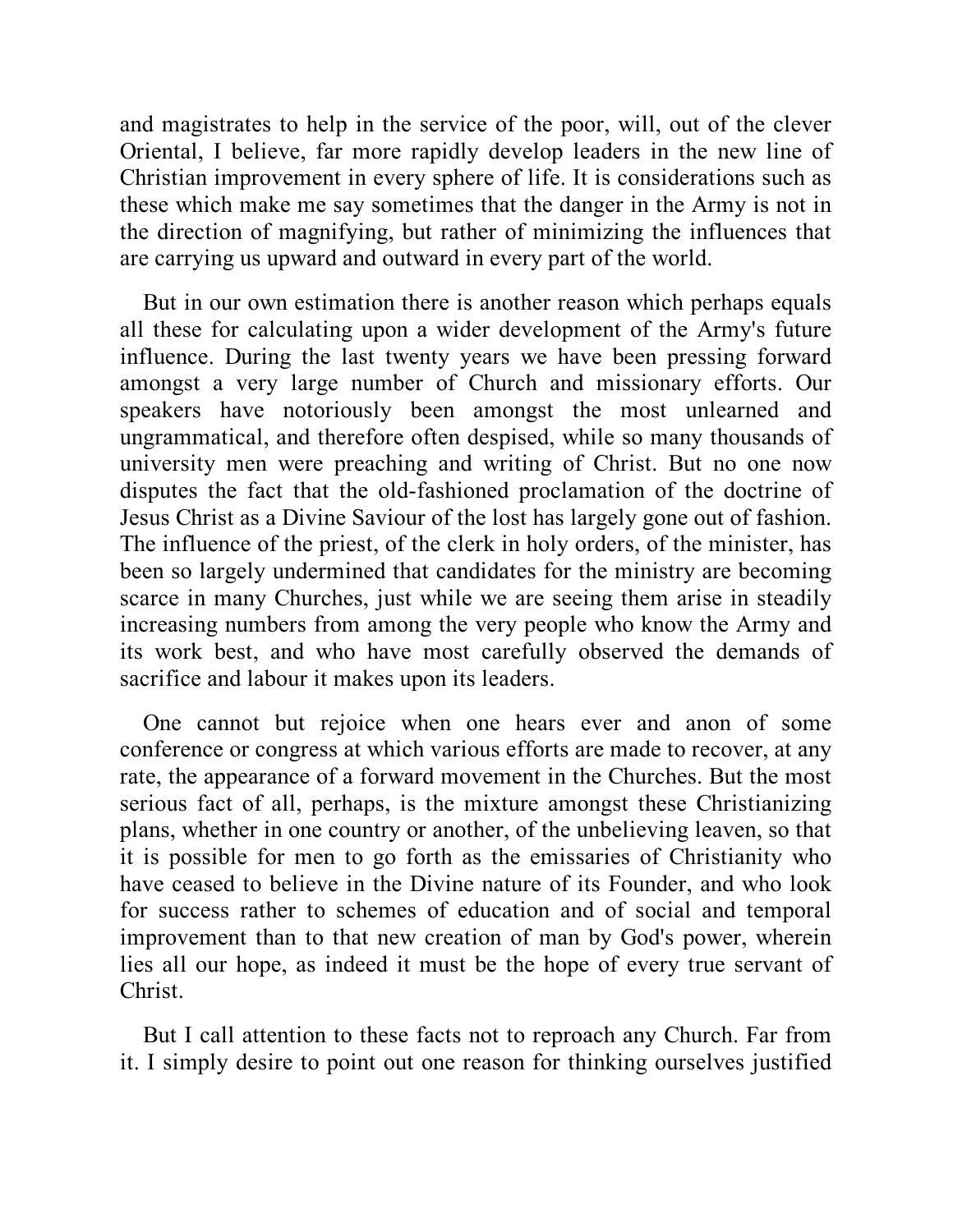in anticipating for the Army a future influence far beyond anything we have yet experienced.

Recent 'defences' of Christian revelation have, in our view, been far more seriously damaging than any attacks that have ever been made from the hostile camp. In the hope—a vain hope—of conciliating opposition, there has too often been a timid surrender of much that can alone give authority to Christian testimony. If Jesus Christ was not competent to decide the truth or untruth of the Divine revelation, which He fully and constantly endorsed as such, how absurd it is to suppose that any eulogies of His character can save Him from the just contempt of all fearless thinkers, no matter to what nationality they belong.

The Army finds itself already, and every year seems more and more likely to find itself, the only firm and unalterable witness to the truth of Christ and of His redeeming work in many neighbourhoods and districts, among them even some wide stretches of Christian territory. And the times can only bring upon us, it seems to me, more and more the scrutiny of all who wish to know whether the declarations of the Scriptures as to God's work in men are or are not reliable. This, then, however melancholy the reflection may be—and to me it is in some aspects melancholy indeed assures to us a future of far wider importance and influence than any we have dreamed of in the past.

Our strength, as your book eloquently shows, in dealing with the deepest sunken, the forgotten, the outcasts of society, the pariahs and lepers of modern life; has ever been our absolute certainty with regard to Christ's love and power to help them. How much greater must of necessity be the value and influence of our testimony where the very existence of Christ and His salvation becomes a matter of doubt and dispute! Here, at any rate, is one reason which leads me to believe that the Salvation Army has before it a future of the highest moment to the world.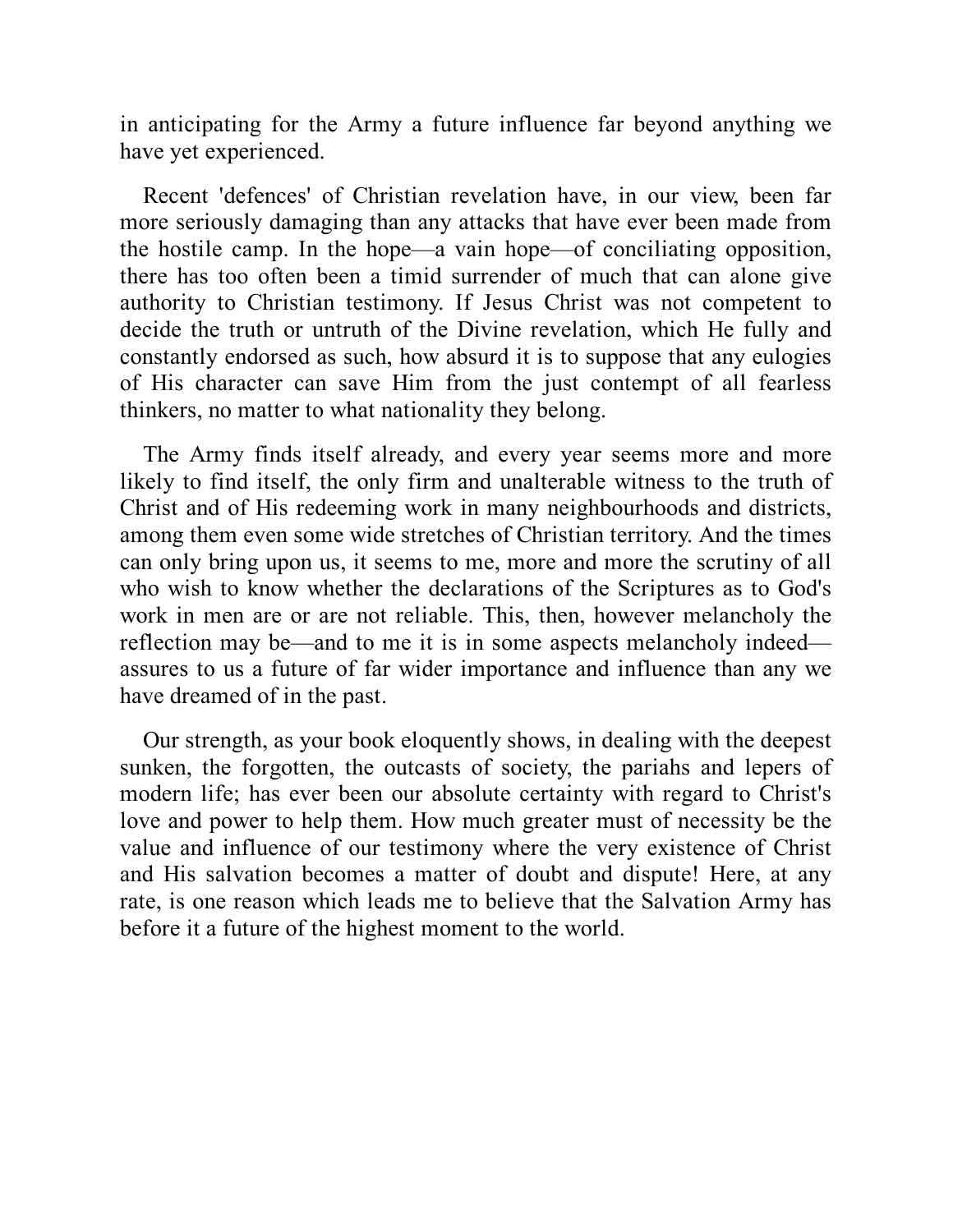In relation to other religious bodies, our position is marvellously altered from the time when they nearly all, if not quite all, denounced us.

I do not think that any of the Churches in any part of the world do this now, although no doubt individuals here and there are still bitterly hostile to us. In the United States and in many of the British Colonies the Churches welcome our help, and generally speak well of our work; and even many Roman Catholic leaders, as well as authorities of the Jewish faith, may be included in this statement. On the Continent there are signs that they are slowly turning the same way.

Now, I confidently expect a steady extension of this feeling towards us as the Churches come more and more to recognize that we not only do not attack them, but that we are actually auxiliaries to their forces, not only gaining our audiences and recruits from those who are outside their ministrations, but even serving them by doing work for their adherents which for a variety of reasons they find it very difficult, if not impossible, to accomplish themselves.

At the same time it would be a mistake to think that we have any desire to adopt any of their methods or ceremonials. We keep everywhere to our simple and non-ecclesiastical habits, and while we certainly have some very significant and impressive ceremonials of our own, the way our buildings are fitted, the style of our songs and music, and the character of our prayers and public talking are everywhere entirely distinctive, and are nowhere in any danger of coming into serious competition with the worship adopted by the Churches.

Some of our leading Officers think that in one respect our relations to the Churches, their pastors, and people are unsatisfactory. In the United States it is customary for the clergy and leaders of every Church to treat our leaders with the most manifest sympathy and respect. But there is far too marked a contrast between that treatment and that which we receive in many other countries. There are, of course, splendid exceptions. Still few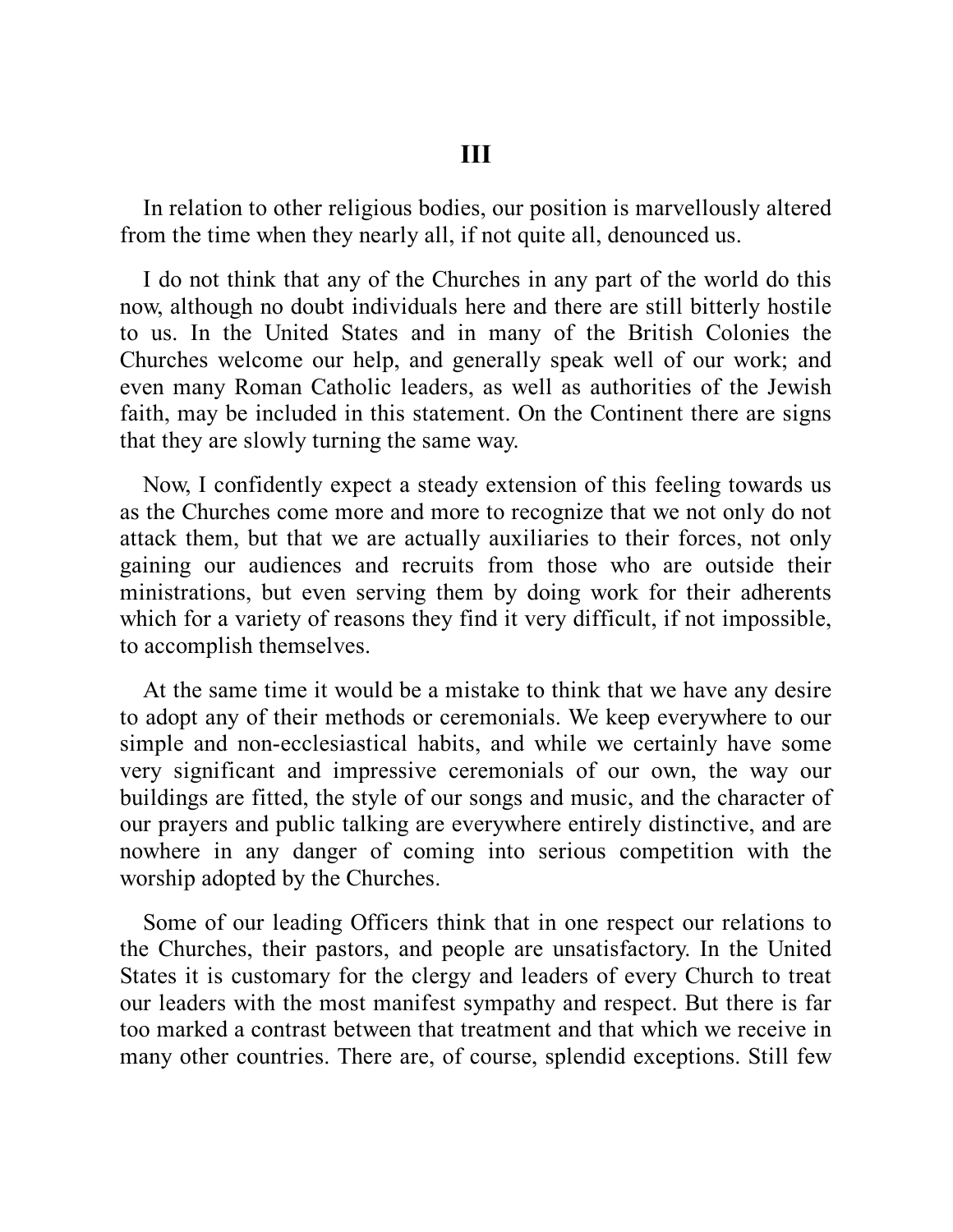members of any Church are willing to be seen in active association with us.

I daresay this is very largely a question of class or caste, and I am very far from making it a matter of complaint. We would, in fact, far rather that our people should be regarded as outcasts, than that they should be tempted to tone down the directness of their witness, or that they should come under the influence of those uncertainties and misgivings to which I have already made reference. Nevertheless, it is certainly no wish of ours that there should remain any distance between us and any true followers of Christ by whatever name they may be called. And so we keep firmly, even where it may seem difficult or impolitic to do so, to our original attitude of entire friendliness with all those who name the Name of Christ.

I give a few figures bearing upon the present extent of our operations:—

Number of Countries and Colonies occupied by the Salvation Army 56 Languages in which the Work is carried on 33 Corps, Circles, and Societies of Salvationists 8,768 Number of persons wholly supported by and employed in Salvation Army Work 21,390 Of those, with Rank 16,220 Without Rank 5,170 Number of Training Colleges for Officers and workers 35 Providing accommodation for 1,866 SOCIAL OPERATIONS.— Number of Institutions 954 Number of Officers and Cadets employed 2,573 Number of Local Officers, voluntary and unpaid 60,260 NUMBER OF PERIODICALS 74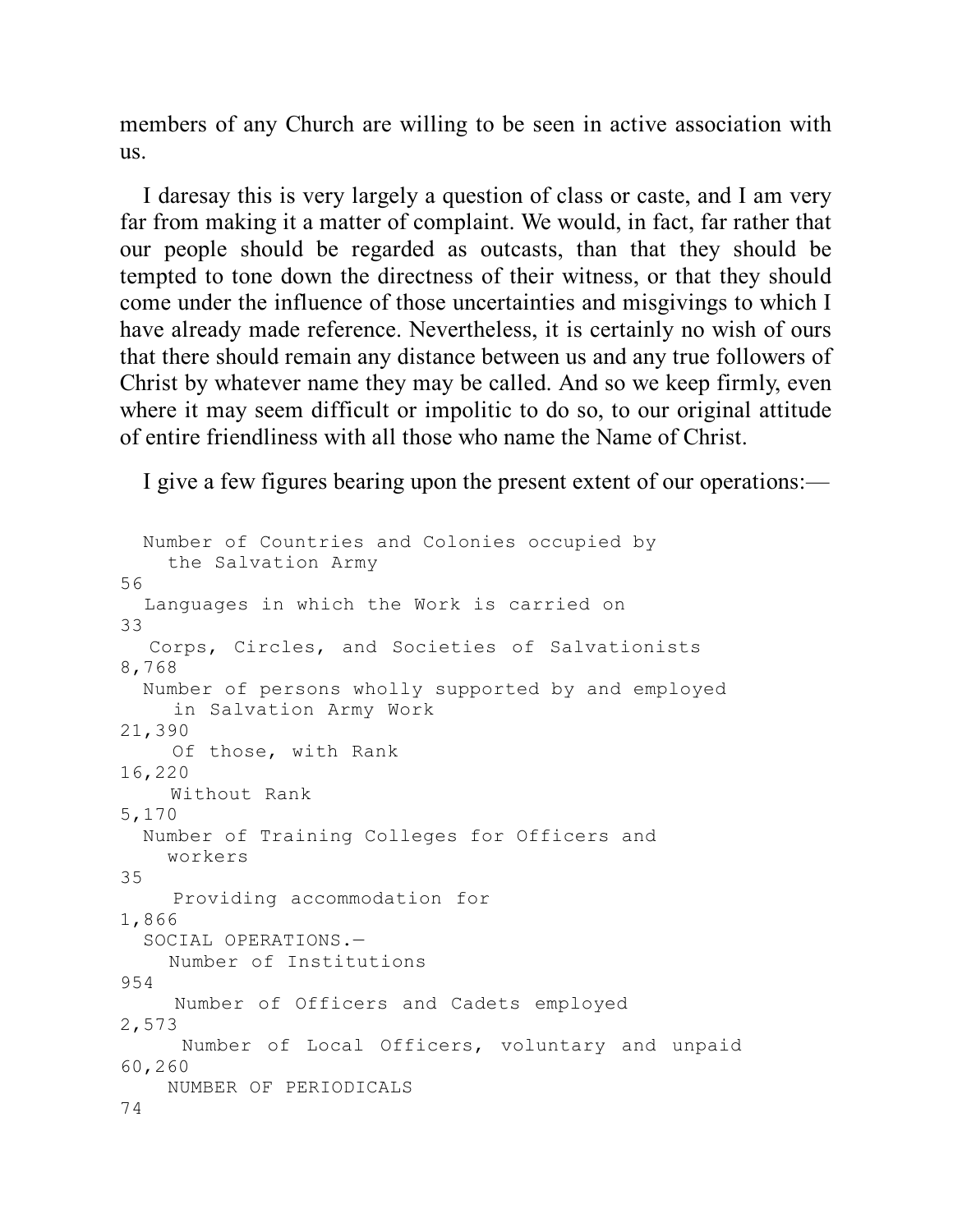These Periodicals are published in twenty-one languages, and have a total circulation per issue of about one million copies.

**APPENDIX B**

## **THE SALVATION ARMY'S ARTICLES OF WAR**

HAVING received with all my heart the salvation offered to me by the tender mercy of Jehovah, I do here and now publicly acknowledge God to be my Father and King, Jesus Christ to be my Saviour, and the Holy Spirit to be my Guide, Comforter, and Strength; and that I will, by His help, love, serve, worship, and obey this glorious God through time and through eternity,

BELIEVING solemnly that the Salvation Army has been raised up by God, and is sustained and directed by Him, I do here declare my full determination, by God's help, to be a true Soldier of the Army till I die.

I am thoroughly convinced of the truth of the Army's teaching. I believe that repentance towards God, faith in our Lord Jesus Christ, and conversion by the Holy Spirit are necessary to salvation, and that all men may be saved. I believe that we are saved by grace, through faith in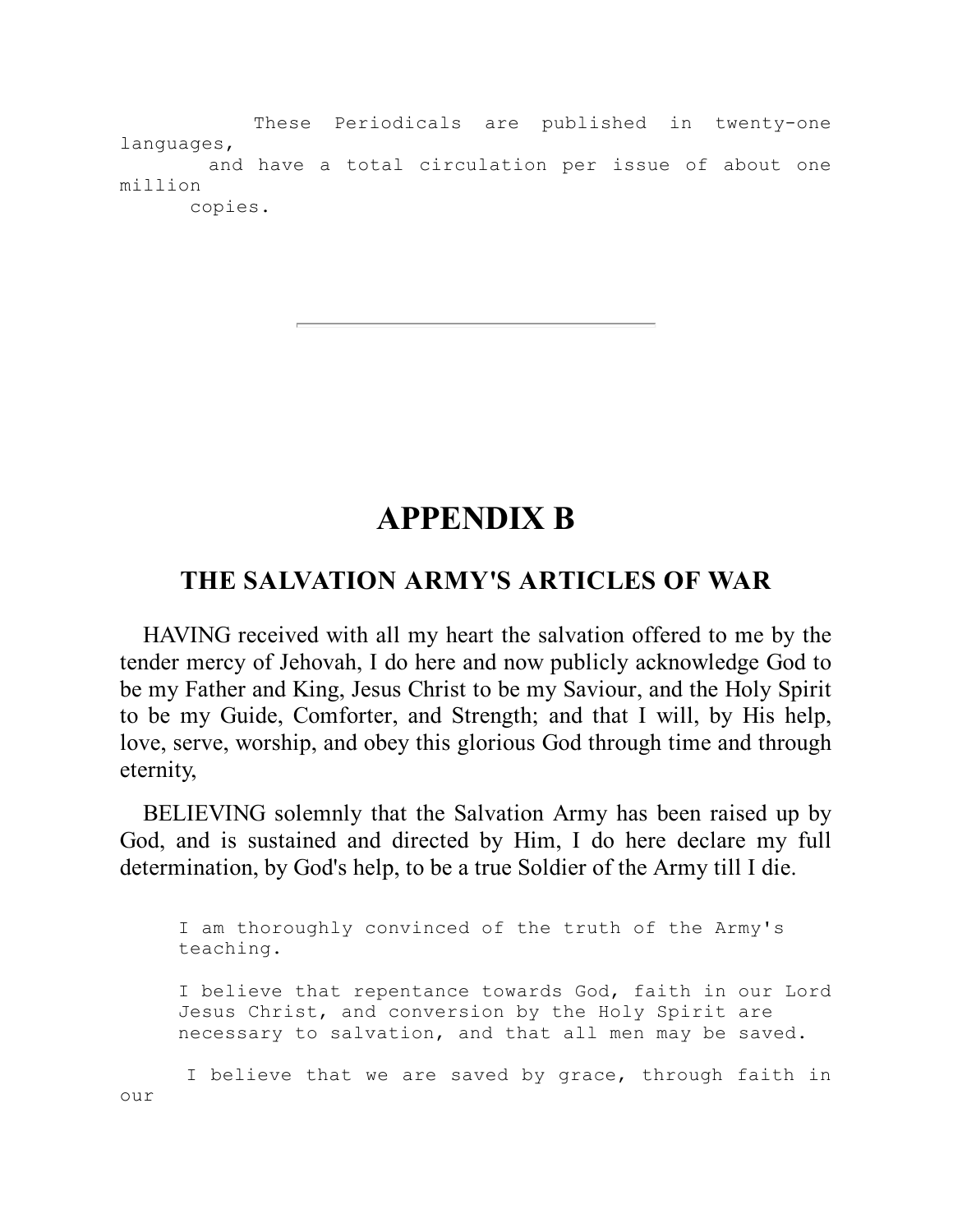Lord Jesus Christ, and he that believeth hath the witness of it in himself. I have got it. Thank God! I believe that the Scriptures were given by inspiration of God, and that they teach that not only does continuance in the favour of God depend upon continued faith in and obedience to Christ, but that it is possible for those who have been truly converted to fall away and be eternally lost. I believe that it is the privilege of all God's people to be wholly sanctified, and that 'their whole spirit and soul and body' may 'be preserved blameless unto the coming of our Lord Jesus Christ,' That is to say, I believe that after conversion there remain in the heart of the believer inclinations to evil, or roots of bitterness, which, unless overpowered by divine grace, produce actual sin; but these evil tendencies can be entirely taken away by the Spirit of God, and the whole heart, thus cleansed from anything contrary to the will of God, or entirely sanctified, will then produce the fruit of the Spirit only. And I believe that persons thus entirely sanctified may, by the power of God, be kept unblameable and unreprovable before Him. I believe in the immortality of the soul; in the resurrection of the body; in the general judgment at the end of the world; in the eternal happiness of the righteous; and in the everlasting punishment of the wicked.

## **THEREFORE,**

I do here and now, and for ever, renounce the world with all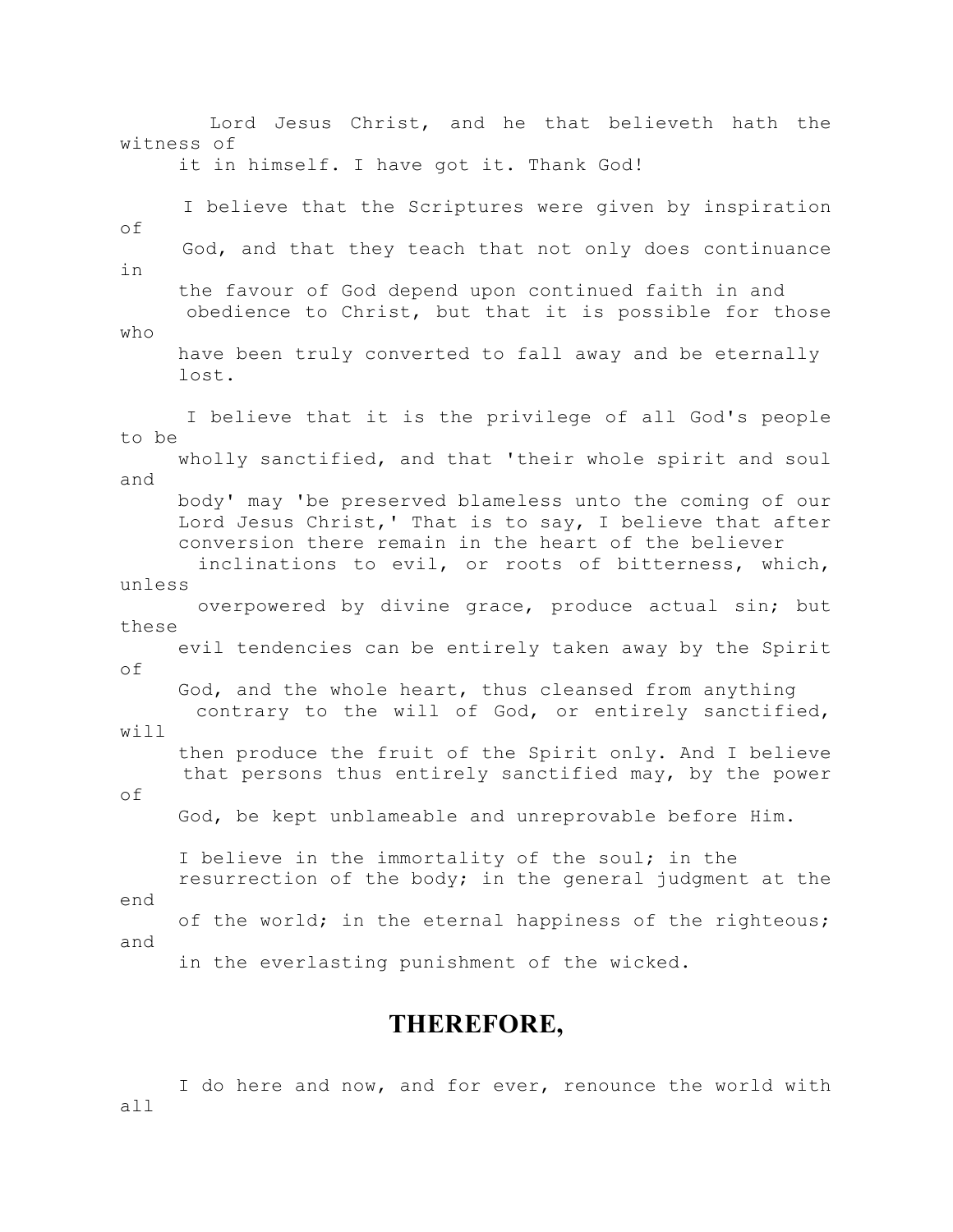its sinful pleasures, companionships, treasures, and objects, and declare my full determination boldly to show myself a soldier of Jesus Christ in all places and companies, no matter what I may have to suffer, do, or lose, by so doing. I do here and now declare that I will abstain from the use of all intoxicating liquors, and from the habitual use of opium, laudanum, morphia, and all other baneful drugs, except when in illness such drugs shall be ordered for me by a doctor. I do here and now declare that I will abstain from the use of all low or profane language; from the taking of the name of God in vain; and from all impurity, or from taking part in any unclean conversation, or the reading of any obscene book or paper at any time, in any company, or in any place. I do here declare that I will not allow myself in any falsehood, deceit, misrepresentation, or dishonesty; neither will I practise any fraudulent conduct in my business, my home, nor in any other relation in which I may stand to my fellow-men, but that I will deal truthfully, fairly, honourably, and kindly with all those who may employ me, or whom I may myself employ, I do here declare that I will never treat any woman, child, or other person, whose life, comfort, or happiness may be placed within my power, in an oppressive, cruel or cowardly manner, but that I will protect such from evil and danger so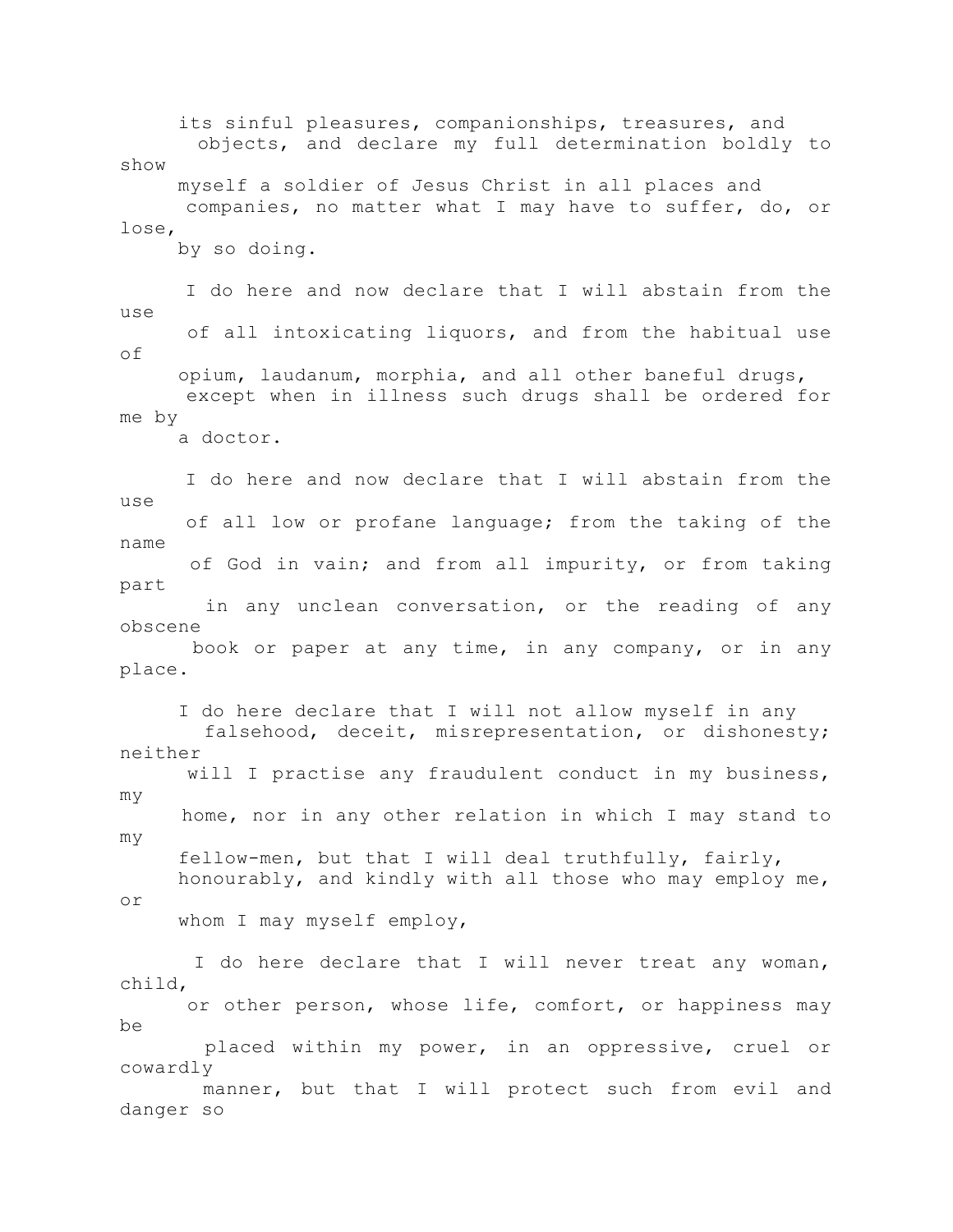far as I can, and promote to the utmost of my ability their present welfare and eternal salvation. I do here declare that I will spend all the time, strength, money, and influence I can in supporting and carrying on this war, and that I will endeavour to lead my family, friends, neighbours, and all others whom I can influence, to do the same, believing that the sure and only way to remedy all the evils in the world is by bringing men to submit themselves to the Government of the Lord Jesus Christ. I do here declare that I will always obey the lawful orders of my Officers, and that I will carry out to the utmost of my powers all the orders and regulations of the Army; and further that I will be an example of faithfulness to its principles, advance to the utmost of my ability its operations, and never allow, where I can prevent it, any injury to its interests, or hindrance to its success.

### **AND**

I do here and now call upon all present to witness that  $\top$ enter into this undertaking, and sign these Articles of War of my own free will, feeling that the love of Christ, who died to save me, requires from me this devotion of my life to His service for the salvation of the whole world, and therefore wish now to be enrolled as a Soldier of the Salvation Army. *Signed*........................................... *Image (full Christian and Surname) Address*........................................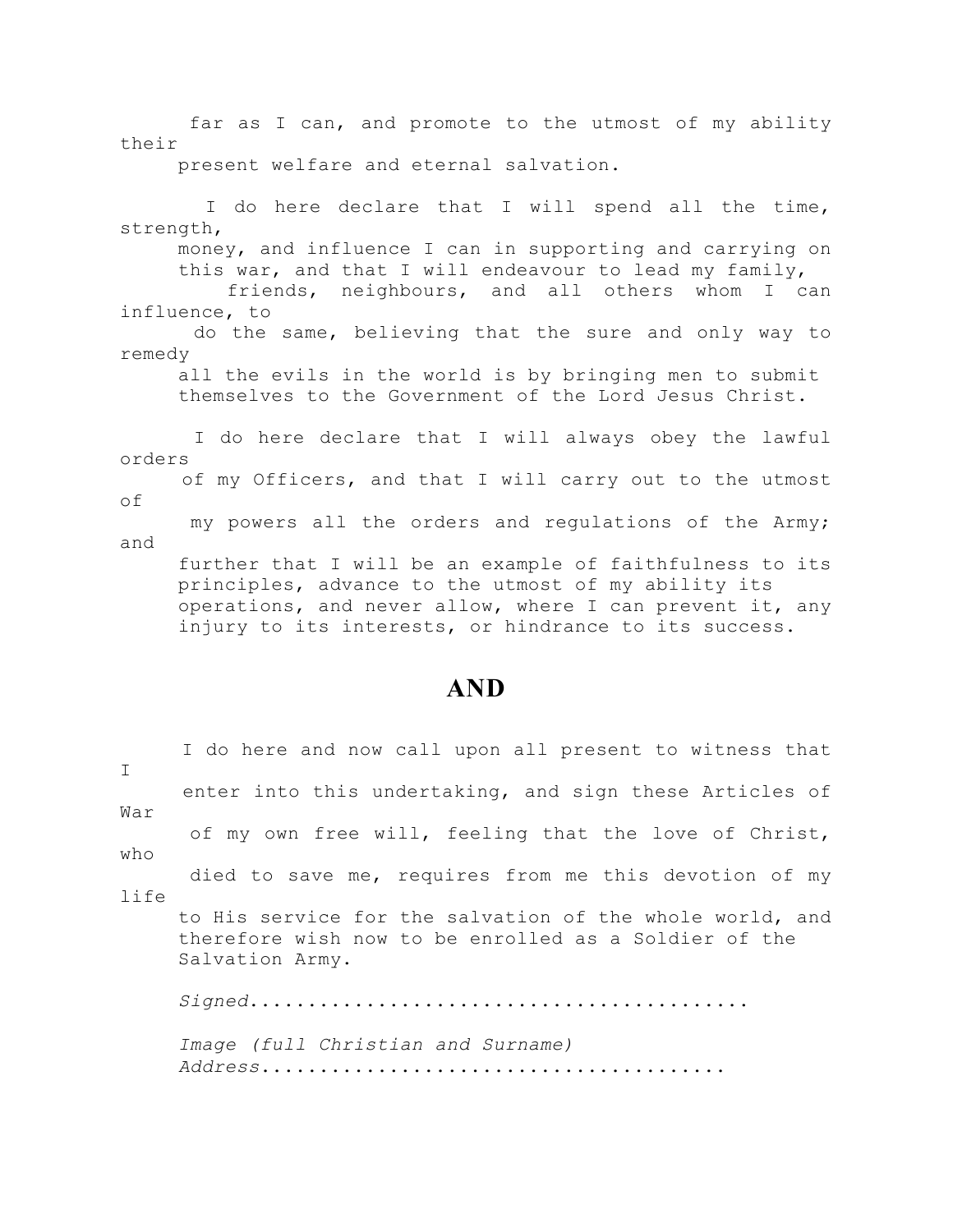*Date*........................ *Corps*.............

## **APPENDIX C**

## COPY OF THE SALVATION ARMY BALANCE SHEET, EXTRACTED FROM THE FORTY-THIRD ANNUAL STATEMENTS OF ACCOUNT FOR THE YEAR ENDING SEPTEMBER 30, 1909.

*Copies of this Balance Sheet with Statements of Account can be had upon application. The Balance Sheet and Statements of Account for the year ending September 30, 1910, will be posted from the press early next year. The Balance Sheet of The Army's Social Fund can be obtained from the Secretary.*

### **LIABILITIES**

| ۰.<br>× |  |
|---------|--|
|---------|--|

|                   |                                                          |                             | s. d. |  |
|-------------------|----------------------------------------------------------|-----------------------------|-------|--|
|                   | TO LOANS UPON MORTGAGE,<br>including accrued Interest    | 540, 277 3 11               |       |  |
| $\mathbf{H}$      | LOANS FOR FIXED PERIODS,<br>including accrued Interest   | 121,958 8 1                 |       |  |
| $\mathbf{H}$      | RESERVE FUNDS, including<br>General and Special Reserves | $176, 143$ 15 $\frac{1}{2}$ |       |  |
| $^{\prime\prime}$ | SUNDRY CREDITORS                                         | $10,359$ 3                  |       |  |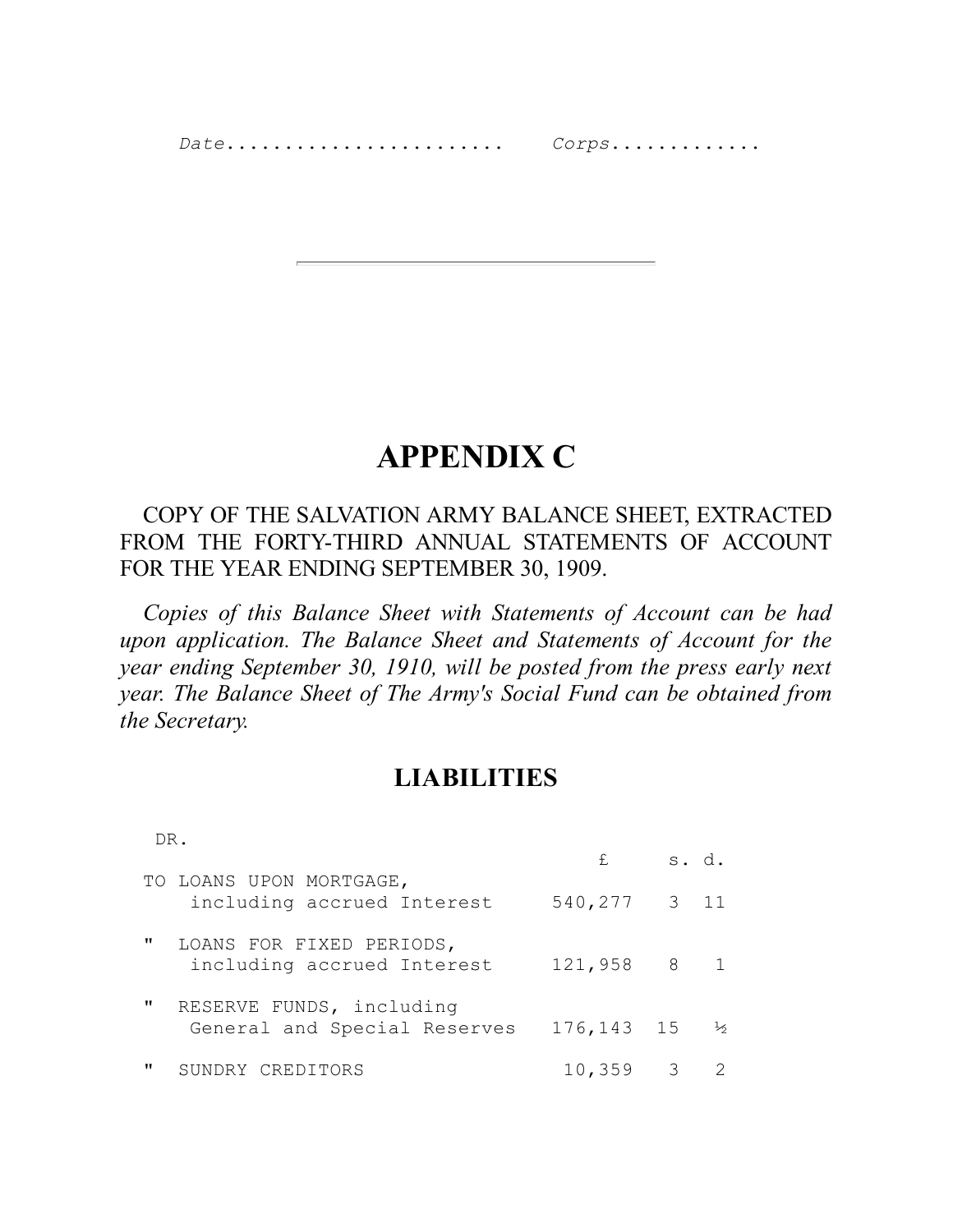| 11<br>COLONIAL AND FOREIGN<br>TERRITORIES FUND                                                                                                  | 55,219 10<br>7                                          |
|-------------------------------------------------------------------------------------------------------------------------------------------------|---------------------------------------------------------|
| П<br>SELF-DENIAL FUND<br>(Balance)                                                                                                              | 3,463 12<br>3                                           |
| Carried Forward                                                                                                                                 | £907,621 13 $1/2$                                       |
| ASSETS                                                                                                                                          |                                                         |
| CR.<br>E<br>s.d.                                                                                                                                | £ s.d.                                                  |
| BY FREEHOLD and LEASEHOLD<br>PROPERTY (at or below<br>cost) in the United<br>Kingdom, as on September                                           |                                                         |
| 30, 1908<br>П.<br>Additions during the year                                                                                                     | $1,066,923$ 16 $2-1/2$<br>23, 271 4 6                   |
| w<br>Freehold Estate in<br>Australia                                                                                                            | $1,090,195$ 2 8-1/2<br>10,375<br>$3\quad 6$             |
| 1/2<br>π<br>INVESTMENTS, including<br>Investment of Reserve                                                                                     | $1, 100, 571$ 6 4-                                      |
| and Sinking Funds<br>196,412<br>9<br>2<br>FURNITURE and FITTINGS<br>"<br>at Headquarters, Officers'<br>Quarters, and<br>Training College, as on |                                                         |
| September 30, 1908<br>П<br>Additions during the year                                                                                            | 5,412 16 1<br>$2,768$ 9 $5-1/2$                         |
| Less Depreciation                                                                                                                               | $8,181$ 5 $6-1/2$<br>2,433 19 9<br>5,748<br>$5^{\circ}$ |
| $9 - 1/2$                                                                                                                                       |                                                         |
|                                                                                                                                                 |                                                         |

Carried forward £1,802,732 1 4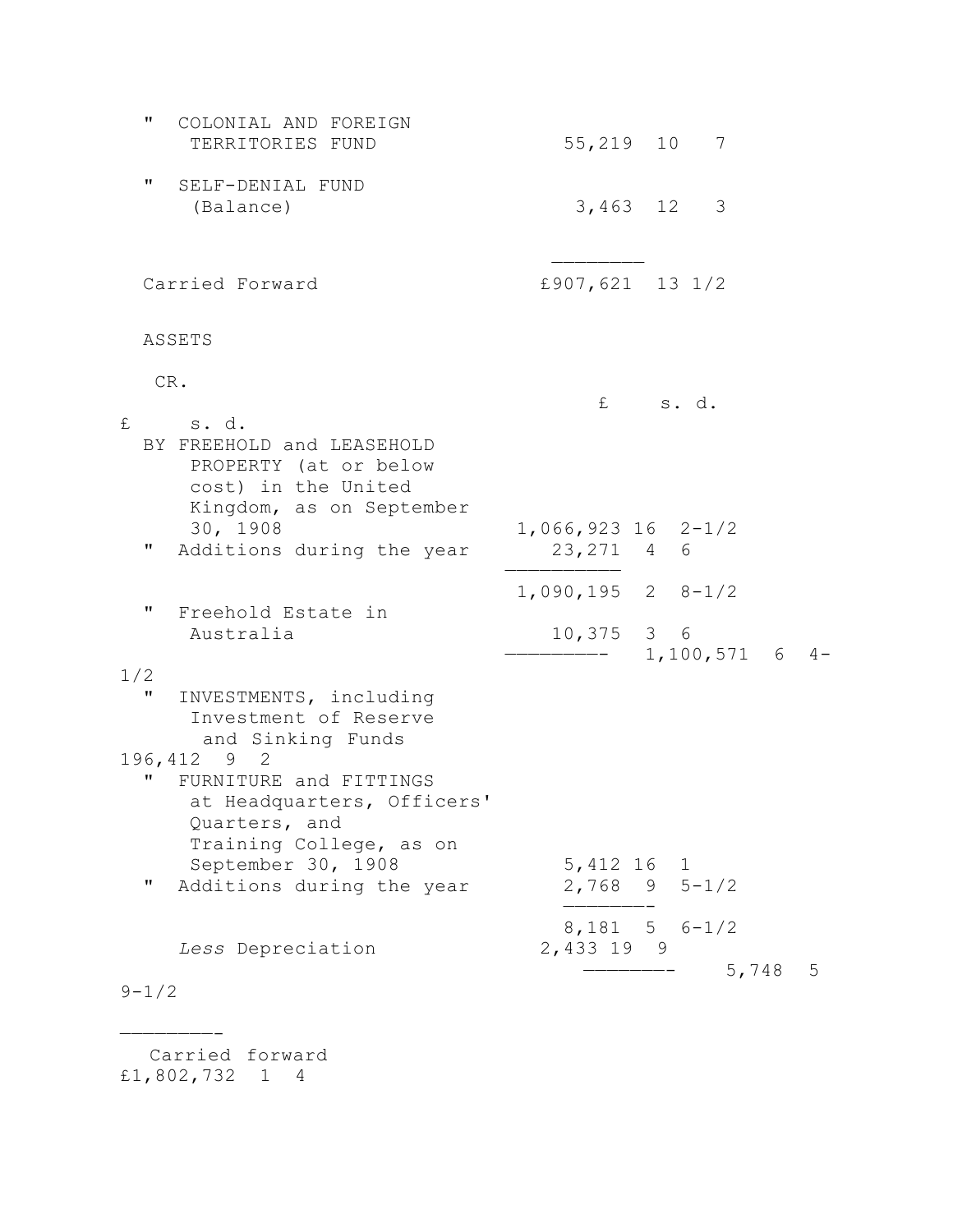BALANCE SHEET—*continued* DR. Brought forward 907,621 13 0-1/2 To The Salvation Army Fund, as per last Balance Sheet  $411,701$  0 6-1/4 " Donations and Subscriptions For Capital Purposes (including building Contributions, £20,044 0s. 2d.) 37,044 6 2 " General Income and Expenditure Account (Balance) 1,309 17 8-1/2

———————————————————————————————————

450,064 18 4-1/2

————————-

£1,357,706 11 5

CR.

Brought forward 1,302,732 1 4

By Loans

- " Trade Headquarters Fund 27,902 16 5
- " Sundry Colonial and Foreign Territories 8,606 16 0 ——————

34,506 12 5

" Sundry Debtors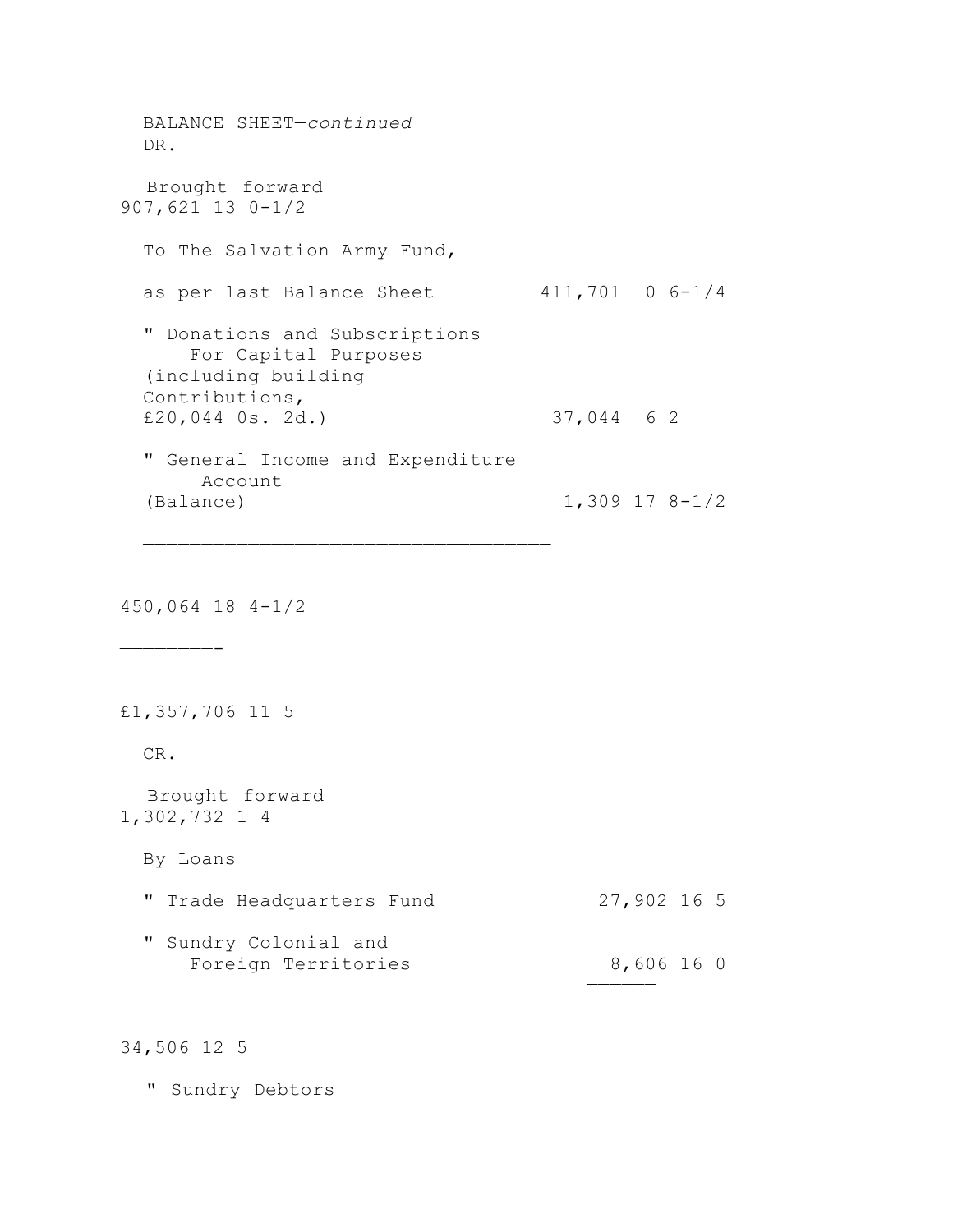———————- £1,357,706 11 5 We have examined the above Statement with the Books, Accounts, and Vouchers relating thereto, and certify the same to be correct. We have also verified the Bank balances and Investments. KNOX, CROPPER & CO., *Chartered Accountants.* 16 FINSBURY CIRCUS, E.C.

*December* 31, 1909.

18,360 10 4

2,107 7 4

" Cash at Bank

## **APPENDIX D**

## A FEW FIGURES SHOWING SOME OF THE WORK OF THE DARKEST ENGLAND SCHEME IN THE UNITED KINGDOM.

| TO SEPTEMBER 30, 1909       |  |                      | DURING | TOTAL |
|-----------------------------|--|----------------------|--------|-------|
| TΟ                          |  |                      |        |       |
|                             |  | 1910                 |        | SEPT. |
| 30, 1910                    |  |                      |        |       |
| Number of Meals supplied at |  |                      |        |       |
| Cheap Food Dépôts           |  | 69,784,480 6,869,897 |        |       |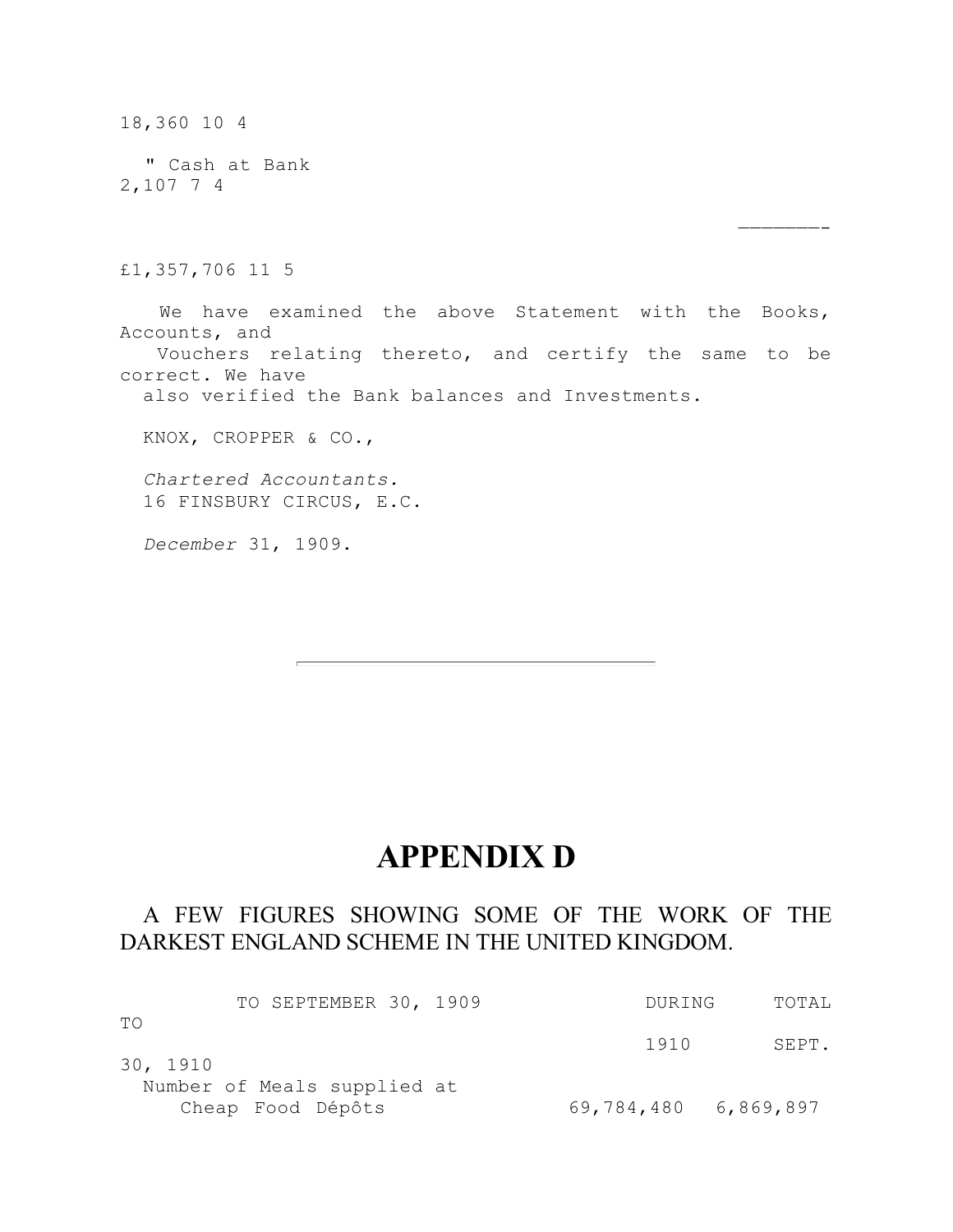| 76,654,377                       |                |                      |
|----------------------------------|----------------|----------------------|
| Number of Cheap Lodgings for     |                |                      |
| the Homeless                     |                | 27,850,674 2,445,300 |
| 30, 295, 974                     |                |                      |
| Number of Meetings held in       |                |                      |
| Shelters                         | 140,747        | 8,660                |
| 149,407                          |                |                      |
| Number of Applications from      |                |                      |
| Unemployed registered at         |                |                      |
| Labour Bureaux                   | 302,538        | 13,009               |
| 315,547                          |                |                      |
| Number received into Factories   | 63,694         | 6,754                |
| 70,448                           |                |                      |
| Number for whom Employment       |                |                      |
| (temporary or permanent) has     |                |                      |
| been found                       | 249,453        | 20,210               |
| 269,663                          |                |                      |
| Number of Ex-Criminals received  |                |                      |
| into Homes                       | 8,840          | 416                  |
| 9,256                            |                |                      |
| Number of Ex-Criminals assisted, |                |                      |
| restored to Friends,             |                |                      |
| sent to situations, etc.         | 7,886          | 1,166                |
| 9,052                            |                |                      |
| Number of Applications for Lost  |                |                      |
| Persons                          | 44,001         | 2,120                |
| 46,121                           |                |                      |
| Number of Lost Persons found     | 13,710         | 398                  |
| 14,108                           |                |                      |
| Number of Women and Girls        |                |                      |
| received into Rescue Homes       | 44,417         | 3,679                |
| 48,096                           |                |                      |
| Number of Women and Girls        |                |                      |
| received into Rescue Homes       |                |                      |
| who were sent to Situations,     |                |                      |
| restored to Friends, etc.        | 37, 168 3, 346 |                      |
| 40,514                           |                |                      |
| Number of Families visited in    |                |                      |
| Slums                            | 998,079        | 109,750              |
| 1,107,829                        |                |                      |
| Number of Families prayed with   | 577,550        | 64,141               |
| 641,691                          |                |                      |
| Number of Public-houses visited  | 630,021        | 33,188               |
| 663,209                          |                |                      |
| Number of Lodging-houses         |                |                      |
| visited                          | 17,330         | 3,457                |
| 20,787                           |                |                      |
| Number of Lodging-house Meetings |                |                      |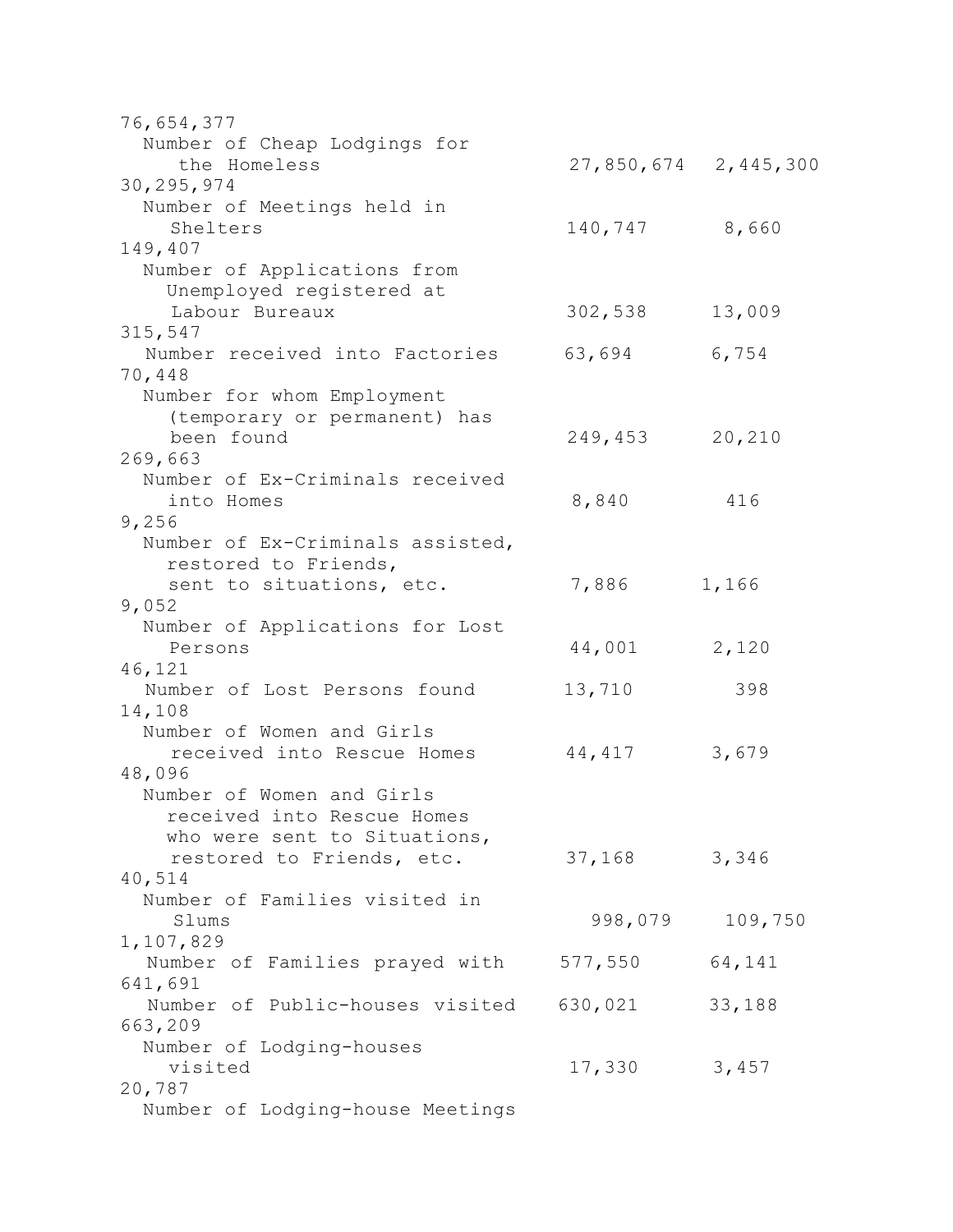| held                          | 7,319  | 1,792  |
|-------------------------------|--------|--------|
| 9,111                         |        |        |
| Number of Sick People visited |        |        |
| and nursed                    | 93,233 | 21,912 |
| 115,145                       |        |        |

# **NOTES:**

### *1 ([return](#page-2-0))*

*[ See Appendix C.]*

### *2 ([return](#page-38-0))*

*[ The following extract from the recently issued 'Report of the Commissioners of Prisons and the Directors of Convict Prisons,' for the year ended March 31, 1910, Part I [Cd. 5360], published since the above was written, sets out the present views of the Authorities on this important matter:—*

| 'Out of the present inmates of convict prisons over 40                                                                                                                                                                             |
|------------------------------------------------------------------------------------------------------------------------------------------------------------------------------------------------------------------------------------|
| per                                                                                                                                                                                                                                |
| cent have been previously in penal servitude, viz. out                                                                                                                                                                             |
| of                                                                                                                                                                                                                                 |
| 3,046 male convicts in convict prisons, 1,253 had been<br>previously sentenced to penal servitude, 672 once, 271<br>twice, 196 three times, and 114 four times or more. Mr.<br>Secretary Churchill has referred to us the question |
| whether,                                                                                                                                                                                                                           |
| and in what way, it would be possible to make any                                                                                                                                                                                  |
| impression                                                                                                                                                                                                                         |
| on this roll of recidivism-this unyielding corpus of<br>habitual crime. The problem is never absent from the                                                                                                                       |
| minds                                                                                                                                                                                                                              |
| of those responsible for the administration of prisons<br>and                                                                                                                                                                      |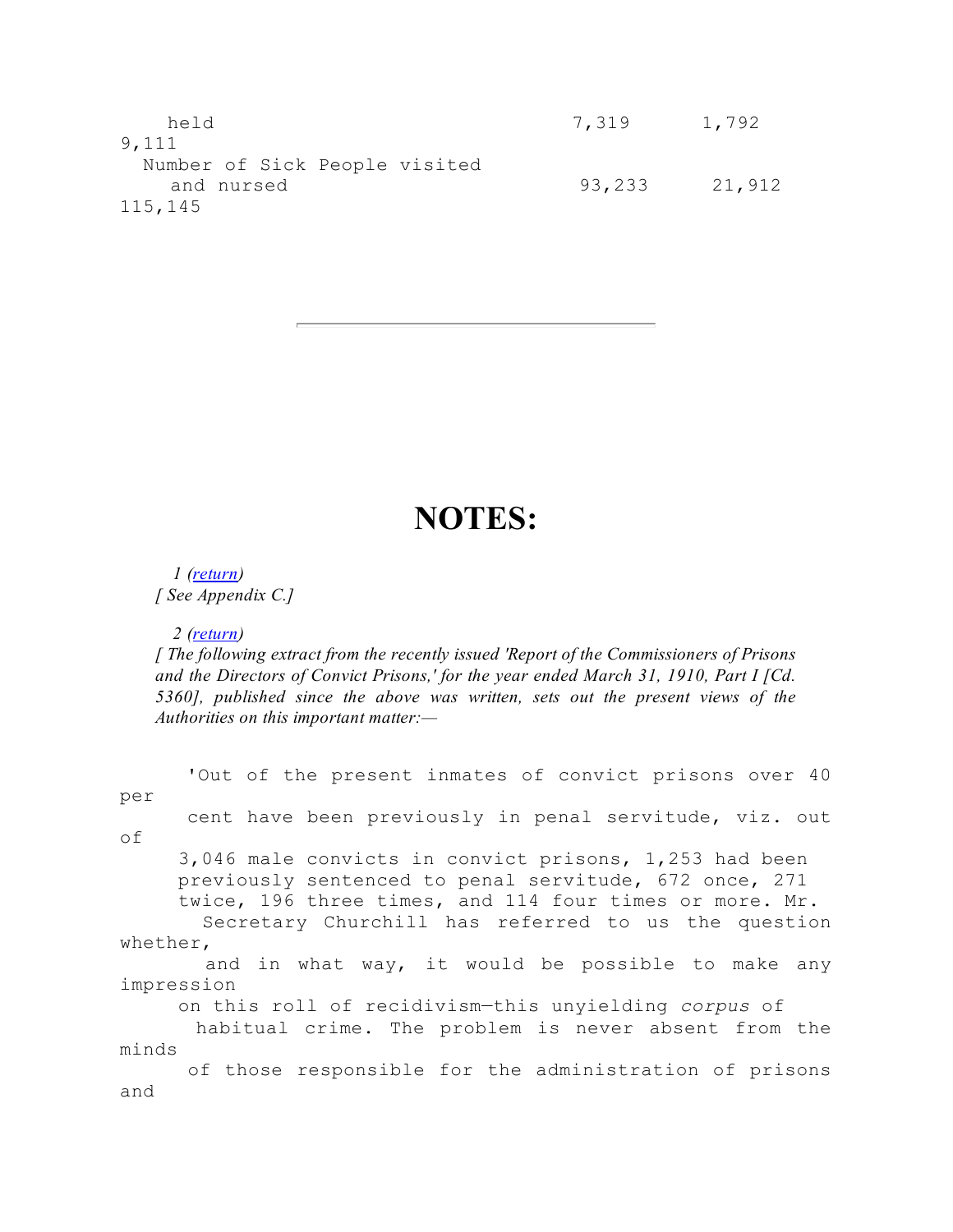the treatment of crime, and during recent years great efforts have been made to improve the machinery of assistance on discharge, fully impressed as we are with the truth of the old French saying, "*Le difficile ce n'est pas emprisoner un homme, c'est de le relâcher*." We have tried to avail ourselves fully of the resources offered by such powerful agencies as the Church Army, Salvation Army, as well as other societies who have for years operated in this particular field of charitable effort. We recognize the ready help given by all these agencies. No doubt by their efforts many difficult and unpromising cases have been rehabilitated; but after full consideration we have come to the opinion that the task of rehabilitation in the case of men returning to freedom after a sentence of penal servitude is too difficult and too costly to be left entirely to voluntary societies, unaided by any grant of public funds, and working independently of each other at a problem where unity of method and direction is above all things required. Mr. Secretary Churchill, to whom these views have been represented, at once agreed that the difficulty lay in this question of discharge, and that the official authority, acting in close and friendly co-operation with the voluntary societies must take a more active part than hitherto in controlling the passage into free life of a man emerging from penal servitude. ... A plan is now under consideration for establishing a Central Agency of Control for Discharged Convicts, on which both the official and unofficial element will be represented, with a subsidy from public funds, the purpose of which will be to take in hand the guidance